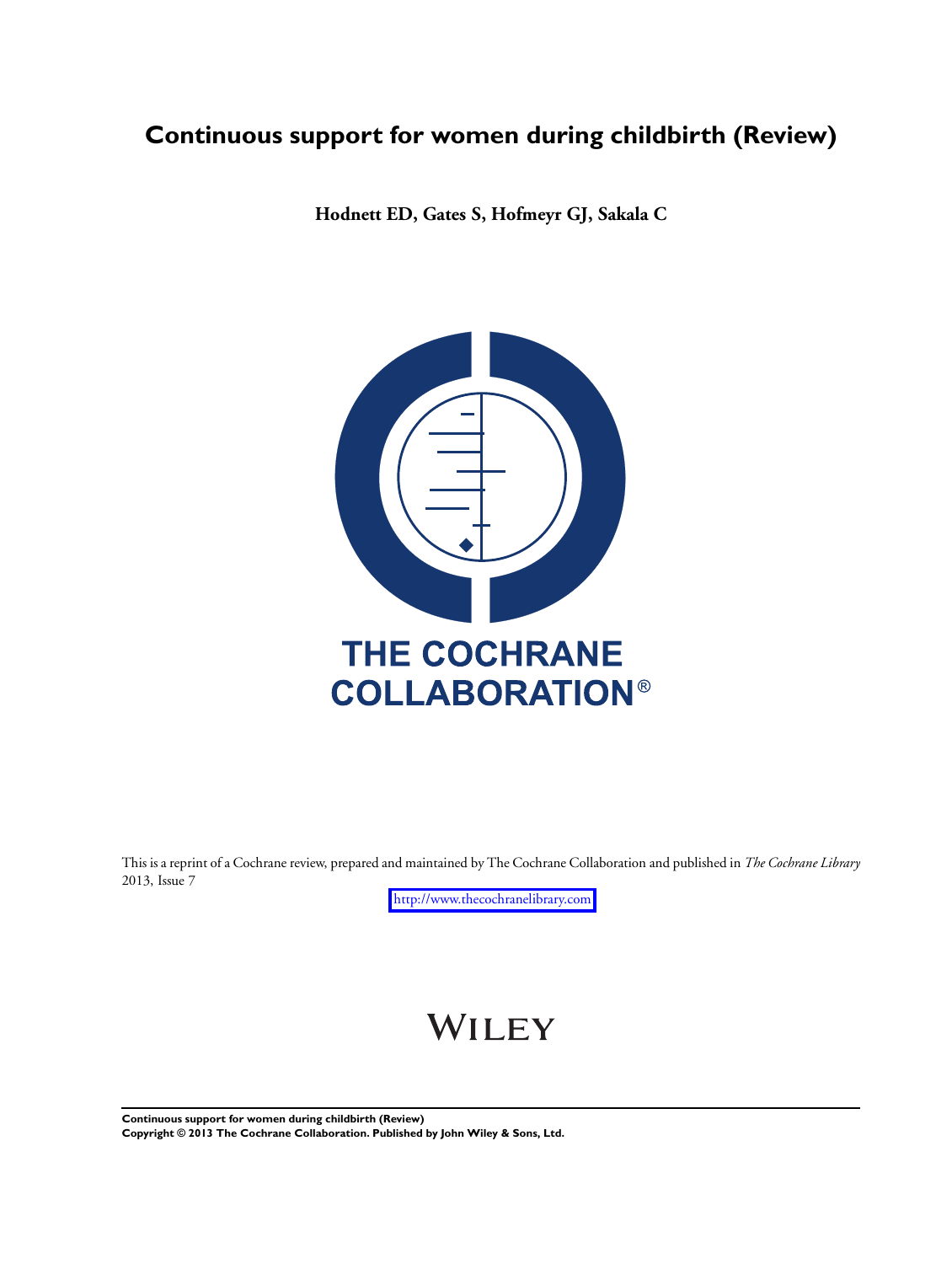## **TABLE OF CONTENTS**

| 1<br>$\overline{2}$<br>$\overline{2}$<br>4<br>4<br>8<br>10<br>11<br>15<br>16<br>17<br>17<br>22<br>53<br>Analysis 1.1. Comparison 1 Continuous support versus usual care - all trials, Outcome 1 Any analgesia/anaesthesia. .<br>58<br>Analysis 1.2. Comparison 1 Continuous support versus usual care - all trials, Outcome 2 Regional analgesia/anaesthesia.<br>59<br>Analysis 1.3. Comparison 1 Continuous support versus usual care - all trials, Outcome 3 Synthetic oxytocin during<br>60<br>Analysis 1.4. Comparison 1 Continuous support versus usual care - all trials, Outcome 4 Labour length.<br>61<br>Analysis 1.5. Comparison 1 Continuous support versus usual care - all trials, Outcome 5 Spontaneous vaginal birth.<br>62<br>Analysis 1.6. Comparison 1 Continuous support versus usual care - all trials, Outcome 6 Instrumental vaginal birth.<br>63<br>Analysis 1.7. Comparison 1 Continuous support versus usual care - all trials, Outcome 7 Caesarean birth.<br>64<br>Analysis 1.8. Comparison 1 Continuous support versus usual care - all trials, Outcome 8 Perineal trauma.<br>65<br>Analysis 1.9. Comparison 1 Continuous support versus usual care - all trials, Outcome 9 Low 5-minute Apgar score.<br>66<br>Analysis 1.10. Comparison 1 Continuous support versus usual care - all trials, Outcome 10 Admission to special care<br>67<br>Analysis 1.11. Comparison 1 Continuous support versus usual care - all trials, Outcome 11 Prolonged neonatal hospital<br>68<br>Analysis 1.12. Comparison 1 Continuous support versus usual care - all trials, Outcome 12 Postpartum report of severe<br>labour pain. The contract of the contract of the contract of the contract of the contract of the contract of the contract of the contract of the contract of the contract of the contract of the contract of the contract of t<br>69<br>Analysis 1.13. Comparison 1 Continuous support versus usual care - all trials, Outcome 13 Negative rating of/negative<br>70<br>Analysis 1.14. Comparison 1 Continuous support versus usual care - all trials, Outcome 14 Difficulty mothering.<br>71<br>Analysis 1.15. Comparison 1 Continuous support versus usual care - all trials, Outcome 15 Breastfeeding at 1-2 months<br>71<br>Analysis 1.16. Comparison 1 Continuous support versus usual care - all trials, Outcome 16 Postpartum depression. .<br>72<br>Analysis 1.17. Comparison 1 Continuous support versus usual care - all trials, Outcome 17 Low postpartum self-esteem.<br>73<br>Analysis 2.1. Comparison 2 Continuous support versus usual care - policy regarding presence of companion, Outcome 1<br>74<br>Analysis 2.2. Comparison 2 Continuous support versus usual care - policy regarding presence of companion, Outcome 2<br>75<br>Analysis 2.3. Comparison 2 Continuous support versus usual care - policy regarding presence of companion, Outcome 3<br>76<br>Analysis 2.4. Comparison 2 Continuous support versus usual care - policy regarding presence of companion, Outcome 4<br>77<br>Analysis 2.5. Comparison 2 Continuous support versus usual care - policy regarding presence of companion, Outcome 5<br>79<br>Analysis 2.6. Comparison 2 Continuous support versus usual care - policy regarding presence of companion, Outcome 6<br>80 | 1 |
|-----------------------------------------------------------------------------------------------------------------------------------------------------------------------------------------------------------------------------------------------------------------------------------------------------------------------------------------------------------------------------------------------------------------------------------------------------------------------------------------------------------------------------------------------------------------------------------------------------------------------------------------------------------------------------------------------------------------------------------------------------------------------------------------------------------------------------------------------------------------------------------------------------------------------------------------------------------------------------------------------------------------------------------------------------------------------------------------------------------------------------------------------------------------------------------------------------------------------------------------------------------------------------------------------------------------------------------------------------------------------------------------------------------------------------------------------------------------------------------------------------------------------------------------------------------------------------------------------------------------------------------------------------------------------------------------------------------------------------------------------------------------------------------------------------------------------------------------------------------------------------------------------------------------------------------------------------------------------------------------------------------------------------------------------------------------------------------------------------------------------------------------------------------------------------------------------------------------------------------------------------------------------------------------------------------------------------------------------------------------------------------------------------------------------------------------------------------------------------------------------------------------------------------------------------------------------------------------------------------------------------------------------------------------------------------------------------------------------------------------------------------------------------------------------------------------------------------------------------------------------------------------------------------------------------------------------------------------------------------------------------------------------------------------------------------------------------------------------------------------------------------------------------------------------------------------------------------------------------------------------------------------------------------------------------|---|
|                                                                                                                                                                                                                                                                                                                                                                                                                                                                                                                                                                                                                                                                                                                                                                                                                                                                                                                                                                                                                                                                                                                                                                                                                                                                                                                                                                                                                                                                                                                                                                                                                                                                                                                                                                                                                                                                                                                                                                                                                                                                                                                                                                                                                                                                                                                                                                                                                                                                                                                                                                                                                                                                                                                                                                                                                                                                                                                                                                                                                                                                                                                                                                                                                                                                                                     |   |
|                                                                                                                                                                                                                                                                                                                                                                                                                                                                                                                                                                                                                                                                                                                                                                                                                                                                                                                                                                                                                                                                                                                                                                                                                                                                                                                                                                                                                                                                                                                                                                                                                                                                                                                                                                                                                                                                                                                                                                                                                                                                                                                                                                                                                                                                                                                                                                                                                                                                                                                                                                                                                                                                                                                                                                                                                                                                                                                                                                                                                                                                                                                                                                                                                                                                                                     |   |
|                                                                                                                                                                                                                                                                                                                                                                                                                                                                                                                                                                                                                                                                                                                                                                                                                                                                                                                                                                                                                                                                                                                                                                                                                                                                                                                                                                                                                                                                                                                                                                                                                                                                                                                                                                                                                                                                                                                                                                                                                                                                                                                                                                                                                                                                                                                                                                                                                                                                                                                                                                                                                                                                                                                                                                                                                                                                                                                                                                                                                                                                                                                                                                                                                                                                                                     |   |
|                                                                                                                                                                                                                                                                                                                                                                                                                                                                                                                                                                                                                                                                                                                                                                                                                                                                                                                                                                                                                                                                                                                                                                                                                                                                                                                                                                                                                                                                                                                                                                                                                                                                                                                                                                                                                                                                                                                                                                                                                                                                                                                                                                                                                                                                                                                                                                                                                                                                                                                                                                                                                                                                                                                                                                                                                                                                                                                                                                                                                                                                                                                                                                                                                                                                                                     |   |
|                                                                                                                                                                                                                                                                                                                                                                                                                                                                                                                                                                                                                                                                                                                                                                                                                                                                                                                                                                                                                                                                                                                                                                                                                                                                                                                                                                                                                                                                                                                                                                                                                                                                                                                                                                                                                                                                                                                                                                                                                                                                                                                                                                                                                                                                                                                                                                                                                                                                                                                                                                                                                                                                                                                                                                                                                                                                                                                                                                                                                                                                                                                                                                                                                                                                                                     |   |
|                                                                                                                                                                                                                                                                                                                                                                                                                                                                                                                                                                                                                                                                                                                                                                                                                                                                                                                                                                                                                                                                                                                                                                                                                                                                                                                                                                                                                                                                                                                                                                                                                                                                                                                                                                                                                                                                                                                                                                                                                                                                                                                                                                                                                                                                                                                                                                                                                                                                                                                                                                                                                                                                                                                                                                                                                                                                                                                                                                                                                                                                                                                                                                                                                                                                                                     |   |
|                                                                                                                                                                                                                                                                                                                                                                                                                                                                                                                                                                                                                                                                                                                                                                                                                                                                                                                                                                                                                                                                                                                                                                                                                                                                                                                                                                                                                                                                                                                                                                                                                                                                                                                                                                                                                                                                                                                                                                                                                                                                                                                                                                                                                                                                                                                                                                                                                                                                                                                                                                                                                                                                                                                                                                                                                                                                                                                                                                                                                                                                                                                                                                                                                                                                                                     |   |
|                                                                                                                                                                                                                                                                                                                                                                                                                                                                                                                                                                                                                                                                                                                                                                                                                                                                                                                                                                                                                                                                                                                                                                                                                                                                                                                                                                                                                                                                                                                                                                                                                                                                                                                                                                                                                                                                                                                                                                                                                                                                                                                                                                                                                                                                                                                                                                                                                                                                                                                                                                                                                                                                                                                                                                                                                                                                                                                                                                                                                                                                                                                                                                                                                                                                                                     |   |
|                                                                                                                                                                                                                                                                                                                                                                                                                                                                                                                                                                                                                                                                                                                                                                                                                                                                                                                                                                                                                                                                                                                                                                                                                                                                                                                                                                                                                                                                                                                                                                                                                                                                                                                                                                                                                                                                                                                                                                                                                                                                                                                                                                                                                                                                                                                                                                                                                                                                                                                                                                                                                                                                                                                                                                                                                                                                                                                                                                                                                                                                                                                                                                                                                                                                                                     |   |
|                                                                                                                                                                                                                                                                                                                                                                                                                                                                                                                                                                                                                                                                                                                                                                                                                                                                                                                                                                                                                                                                                                                                                                                                                                                                                                                                                                                                                                                                                                                                                                                                                                                                                                                                                                                                                                                                                                                                                                                                                                                                                                                                                                                                                                                                                                                                                                                                                                                                                                                                                                                                                                                                                                                                                                                                                                                                                                                                                                                                                                                                                                                                                                                                                                                                                                     |   |
|                                                                                                                                                                                                                                                                                                                                                                                                                                                                                                                                                                                                                                                                                                                                                                                                                                                                                                                                                                                                                                                                                                                                                                                                                                                                                                                                                                                                                                                                                                                                                                                                                                                                                                                                                                                                                                                                                                                                                                                                                                                                                                                                                                                                                                                                                                                                                                                                                                                                                                                                                                                                                                                                                                                                                                                                                                                                                                                                                                                                                                                                                                                                                                                                                                                                                                     |   |
|                                                                                                                                                                                                                                                                                                                                                                                                                                                                                                                                                                                                                                                                                                                                                                                                                                                                                                                                                                                                                                                                                                                                                                                                                                                                                                                                                                                                                                                                                                                                                                                                                                                                                                                                                                                                                                                                                                                                                                                                                                                                                                                                                                                                                                                                                                                                                                                                                                                                                                                                                                                                                                                                                                                                                                                                                                                                                                                                                                                                                                                                                                                                                                                                                                                                                                     |   |
|                                                                                                                                                                                                                                                                                                                                                                                                                                                                                                                                                                                                                                                                                                                                                                                                                                                                                                                                                                                                                                                                                                                                                                                                                                                                                                                                                                                                                                                                                                                                                                                                                                                                                                                                                                                                                                                                                                                                                                                                                                                                                                                                                                                                                                                                                                                                                                                                                                                                                                                                                                                                                                                                                                                                                                                                                                                                                                                                                                                                                                                                                                                                                                                                                                                                                                     |   |
|                                                                                                                                                                                                                                                                                                                                                                                                                                                                                                                                                                                                                                                                                                                                                                                                                                                                                                                                                                                                                                                                                                                                                                                                                                                                                                                                                                                                                                                                                                                                                                                                                                                                                                                                                                                                                                                                                                                                                                                                                                                                                                                                                                                                                                                                                                                                                                                                                                                                                                                                                                                                                                                                                                                                                                                                                                                                                                                                                                                                                                                                                                                                                                                                                                                                                                     |   |
|                                                                                                                                                                                                                                                                                                                                                                                                                                                                                                                                                                                                                                                                                                                                                                                                                                                                                                                                                                                                                                                                                                                                                                                                                                                                                                                                                                                                                                                                                                                                                                                                                                                                                                                                                                                                                                                                                                                                                                                                                                                                                                                                                                                                                                                                                                                                                                                                                                                                                                                                                                                                                                                                                                                                                                                                                                                                                                                                                                                                                                                                                                                                                                                                                                                                                                     |   |
|                                                                                                                                                                                                                                                                                                                                                                                                                                                                                                                                                                                                                                                                                                                                                                                                                                                                                                                                                                                                                                                                                                                                                                                                                                                                                                                                                                                                                                                                                                                                                                                                                                                                                                                                                                                                                                                                                                                                                                                                                                                                                                                                                                                                                                                                                                                                                                                                                                                                                                                                                                                                                                                                                                                                                                                                                                                                                                                                                                                                                                                                                                                                                                                                                                                                                                     |   |
|                                                                                                                                                                                                                                                                                                                                                                                                                                                                                                                                                                                                                                                                                                                                                                                                                                                                                                                                                                                                                                                                                                                                                                                                                                                                                                                                                                                                                                                                                                                                                                                                                                                                                                                                                                                                                                                                                                                                                                                                                                                                                                                                                                                                                                                                                                                                                                                                                                                                                                                                                                                                                                                                                                                                                                                                                                                                                                                                                                                                                                                                                                                                                                                                                                                                                                     |   |
|                                                                                                                                                                                                                                                                                                                                                                                                                                                                                                                                                                                                                                                                                                                                                                                                                                                                                                                                                                                                                                                                                                                                                                                                                                                                                                                                                                                                                                                                                                                                                                                                                                                                                                                                                                                                                                                                                                                                                                                                                                                                                                                                                                                                                                                                                                                                                                                                                                                                                                                                                                                                                                                                                                                                                                                                                                                                                                                                                                                                                                                                                                                                                                                                                                                                                                     |   |
|                                                                                                                                                                                                                                                                                                                                                                                                                                                                                                                                                                                                                                                                                                                                                                                                                                                                                                                                                                                                                                                                                                                                                                                                                                                                                                                                                                                                                                                                                                                                                                                                                                                                                                                                                                                                                                                                                                                                                                                                                                                                                                                                                                                                                                                                                                                                                                                                                                                                                                                                                                                                                                                                                                                                                                                                                                                                                                                                                                                                                                                                                                                                                                                                                                                                                                     |   |
|                                                                                                                                                                                                                                                                                                                                                                                                                                                                                                                                                                                                                                                                                                                                                                                                                                                                                                                                                                                                                                                                                                                                                                                                                                                                                                                                                                                                                                                                                                                                                                                                                                                                                                                                                                                                                                                                                                                                                                                                                                                                                                                                                                                                                                                                                                                                                                                                                                                                                                                                                                                                                                                                                                                                                                                                                                                                                                                                                                                                                                                                                                                                                                                                                                                                                                     |   |
|                                                                                                                                                                                                                                                                                                                                                                                                                                                                                                                                                                                                                                                                                                                                                                                                                                                                                                                                                                                                                                                                                                                                                                                                                                                                                                                                                                                                                                                                                                                                                                                                                                                                                                                                                                                                                                                                                                                                                                                                                                                                                                                                                                                                                                                                                                                                                                                                                                                                                                                                                                                                                                                                                                                                                                                                                                                                                                                                                                                                                                                                                                                                                                                                                                                                                                     |   |
|                                                                                                                                                                                                                                                                                                                                                                                                                                                                                                                                                                                                                                                                                                                                                                                                                                                                                                                                                                                                                                                                                                                                                                                                                                                                                                                                                                                                                                                                                                                                                                                                                                                                                                                                                                                                                                                                                                                                                                                                                                                                                                                                                                                                                                                                                                                                                                                                                                                                                                                                                                                                                                                                                                                                                                                                                                                                                                                                                                                                                                                                                                                                                                                                                                                                                                     |   |
|                                                                                                                                                                                                                                                                                                                                                                                                                                                                                                                                                                                                                                                                                                                                                                                                                                                                                                                                                                                                                                                                                                                                                                                                                                                                                                                                                                                                                                                                                                                                                                                                                                                                                                                                                                                                                                                                                                                                                                                                                                                                                                                                                                                                                                                                                                                                                                                                                                                                                                                                                                                                                                                                                                                                                                                                                                                                                                                                                                                                                                                                                                                                                                                                                                                                                                     |   |
|                                                                                                                                                                                                                                                                                                                                                                                                                                                                                                                                                                                                                                                                                                                                                                                                                                                                                                                                                                                                                                                                                                                                                                                                                                                                                                                                                                                                                                                                                                                                                                                                                                                                                                                                                                                                                                                                                                                                                                                                                                                                                                                                                                                                                                                                                                                                                                                                                                                                                                                                                                                                                                                                                                                                                                                                                                                                                                                                                                                                                                                                                                                                                                                                                                                                                                     |   |
|                                                                                                                                                                                                                                                                                                                                                                                                                                                                                                                                                                                                                                                                                                                                                                                                                                                                                                                                                                                                                                                                                                                                                                                                                                                                                                                                                                                                                                                                                                                                                                                                                                                                                                                                                                                                                                                                                                                                                                                                                                                                                                                                                                                                                                                                                                                                                                                                                                                                                                                                                                                                                                                                                                                                                                                                                                                                                                                                                                                                                                                                                                                                                                                                                                                                                                     |   |
|                                                                                                                                                                                                                                                                                                                                                                                                                                                                                                                                                                                                                                                                                                                                                                                                                                                                                                                                                                                                                                                                                                                                                                                                                                                                                                                                                                                                                                                                                                                                                                                                                                                                                                                                                                                                                                                                                                                                                                                                                                                                                                                                                                                                                                                                                                                                                                                                                                                                                                                                                                                                                                                                                                                                                                                                                                                                                                                                                                                                                                                                                                                                                                                                                                                                                                     |   |
|                                                                                                                                                                                                                                                                                                                                                                                                                                                                                                                                                                                                                                                                                                                                                                                                                                                                                                                                                                                                                                                                                                                                                                                                                                                                                                                                                                                                                                                                                                                                                                                                                                                                                                                                                                                                                                                                                                                                                                                                                                                                                                                                                                                                                                                                                                                                                                                                                                                                                                                                                                                                                                                                                                                                                                                                                                                                                                                                                                                                                                                                                                                                                                                                                                                                                                     |   |
|                                                                                                                                                                                                                                                                                                                                                                                                                                                                                                                                                                                                                                                                                                                                                                                                                                                                                                                                                                                                                                                                                                                                                                                                                                                                                                                                                                                                                                                                                                                                                                                                                                                                                                                                                                                                                                                                                                                                                                                                                                                                                                                                                                                                                                                                                                                                                                                                                                                                                                                                                                                                                                                                                                                                                                                                                                                                                                                                                                                                                                                                                                                                                                                                                                                                                                     |   |
|                                                                                                                                                                                                                                                                                                                                                                                                                                                                                                                                                                                                                                                                                                                                                                                                                                                                                                                                                                                                                                                                                                                                                                                                                                                                                                                                                                                                                                                                                                                                                                                                                                                                                                                                                                                                                                                                                                                                                                                                                                                                                                                                                                                                                                                                                                                                                                                                                                                                                                                                                                                                                                                                                                                                                                                                                                                                                                                                                                                                                                                                                                                                                                                                                                                                                                     |   |
|                                                                                                                                                                                                                                                                                                                                                                                                                                                                                                                                                                                                                                                                                                                                                                                                                                                                                                                                                                                                                                                                                                                                                                                                                                                                                                                                                                                                                                                                                                                                                                                                                                                                                                                                                                                                                                                                                                                                                                                                                                                                                                                                                                                                                                                                                                                                                                                                                                                                                                                                                                                                                                                                                                                                                                                                                                                                                                                                                                                                                                                                                                                                                                                                                                                                                                     |   |
|                                                                                                                                                                                                                                                                                                                                                                                                                                                                                                                                                                                                                                                                                                                                                                                                                                                                                                                                                                                                                                                                                                                                                                                                                                                                                                                                                                                                                                                                                                                                                                                                                                                                                                                                                                                                                                                                                                                                                                                                                                                                                                                                                                                                                                                                                                                                                                                                                                                                                                                                                                                                                                                                                                                                                                                                                                                                                                                                                                                                                                                                                                                                                                                                                                                                                                     |   |
|                                                                                                                                                                                                                                                                                                                                                                                                                                                                                                                                                                                                                                                                                                                                                                                                                                                                                                                                                                                                                                                                                                                                                                                                                                                                                                                                                                                                                                                                                                                                                                                                                                                                                                                                                                                                                                                                                                                                                                                                                                                                                                                                                                                                                                                                                                                                                                                                                                                                                                                                                                                                                                                                                                                                                                                                                                                                                                                                                                                                                                                                                                                                                                                                                                                                                                     |   |
|                                                                                                                                                                                                                                                                                                                                                                                                                                                                                                                                                                                                                                                                                                                                                                                                                                                                                                                                                                                                                                                                                                                                                                                                                                                                                                                                                                                                                                                                                                                                                                                                                                                                                                                                                                                                                                                                                                                                                                                                                                                                                                                                                                                                                                                                                                                                                                                                                                                                                                                                                                                                                                                                                                                                                                                                                                                                                                                                                                                                                                                                                                                                                                                                                                                                                                     |   |
|                                                                                                                                                                                                                                                                                                                                                                                                                                                                                                                                                                                                                                                                                                                                                                                                                                                                                                                                                                                                                                                                                                                                                                                                                                                                                                                                                                                                                                                                                                                                                                                                                                                                                                                                                                                                                                                                                                                                                                                                                                                                                                                                                                                                                                                                                                                                                                                                                                                                                                                                                                                                                                                                                                                                                                                                                                                                                                                                                                                                                                                                                                                                                                                                                                                                                                     |   |
|                                                                                                                                                                                                                                                                                                                                                                                                                                                                                                                                                                                                                                                                                                                                                                                                                                                                                                                                                                                                                                                                                                                                                                                                                                                                                                                                                                                                                                                                                                                                                                                                                                                                                                                                                                                                                                                                                                                                                                                                                                                                                                                                                                                                                                                                                                                                                                                                                                                                                                                                                                                                                                                                                                                                                                                                                                                                                                                                                                                                                                                                                                                                                                                                                                                                                                     |   |
|                                                                                                                                                                                                                                                                                                                                                                                                                                                                                                                                                                                                                                                                                                                                                                                                                                                                                                                                                                                                                                                                                                                                                                                                                                                                                                                                                                                                                                                                                                                                                                                                                                                                                                                                                                                                                                                                                                                                                                                                                                                                                                                                                                                                                                                                                                                                                                                                                                                                                                                                                                                                                                                                                                                                                                                                                                                                                                                                                                                                                                                                                                                                                                                                                                                                                                     |   |
|                                                                                                                                                                                                                                                                                                                                                                                                                                                                                                                                                                                                                                                                                                                                                                                                                                                                                                                                                                                                                                                                                                                                                                                                                                                                                                                                                                                                                                                                                                                                                                                                                                                                                                                                                                                                                                                                                                                                                                                                                                                                                                                                                                                                                                                                                                                                                                                                                                                                                                                                                                                                                                                                                                                                                                                                                                                                                                                                                                                                                                                                                                                                                                                                                                                                                                     |   |
|                                                                                                                                                                                                                                                                                                                                                                                                                                                                                                                                                                                                                                                                                                                                                                                                                                                                                                                                                                                                                                                                                                                                                                                                                                                                                                                                                                                                                                                                                                                                                                                                                                                                                                                                                                                                                                                                                                                                                                                                                                                                                                                                                                                                                                                                                                                                                                                                                                                                                                                                                                                                                                                                                                                                                                                                                                                                                                                                                                                                                                                                                                                                                                                                                                                                                                     |   |
|                                                                                                                                                                                                                                                                                                                                                                                                                                                                                                                                                                                                                                                                                                                                                                                                                                                                                                                                                                                                                                                                                                                                                                                                                                                                                                                                                                                                                                                                                                                                                                                                                                                                                                                                                                                                                                                                                                                                                                                                                                                                                                                                                                                                                                                                                                                                                                                                                                                                                                                                                                                                                                                                                                                                                                                                                                                                                                                                                                                                                                                                                                                                                                                                                                                                                                     |   |
|                                                                                                                                                                                                                                                                                                                                                                                                                                                                                                                                                                                                                                                                                                                                                                                                                                                                                                                                                                                                                                                                                                                                                                                                                                                                                                                                                                                                                                                                                                                                                                                                                                                                                                                                                                                                                                                                                                                                                                                                                                                                                                                                                                                                                                                                                                                                                                                                                                                                                                                                                                                                                                                                                                                                                                                                                                                                                                                                                                                                                                                                                                                                                                                                                                                                                                     |   |
|                                                                                                                                                                                                                                                                                                                                                                                                                                                                                                                                                                                                                                                                                                                                                                                                                                                                                                                                                                                                                                                                                                                                                                                                                                                                                                                                                                                                                                                                                                                                                                                                                                                                                                                                                                                                                                                                                                                                                                                                                                                                                                                                                                                                                                                                                                                                                                                                                                                                                                                                                                                                                                                                                                                                                                                                                                                                                                                                                                                                                                                                                                                                                                                                                                                                                                     |   |
|                                                                                                                                                                                                                                                                                                                                                                                                                                                                                                                                                                                                                                                                                                                                                                                                                                                                                                                                                                                                                                                                                                                                                                                                                                                                                                                                                                                                                                                                                                                                                                                                                                                                                                                                                                                                                                                                                                                                                                                                                                                                                                                                                                                                                                                                                                                                                                                                                                                                                                                                                                                                                                                                                                                                                                                                                                                                                                                                                                                                                                                                                                                                                                                                                                                                                                     |   |
|                                                                                                                                                                                                                                                                                                                                                                                                                                                                                                                                                                                                                                                                                                                                                                                                                                                                                                                                                                                                                                                                                                                                                                                                                                                                                                                                                                                                                                                                                                                                                                                                                                                                                                                                                                                                                                                                                                                                                                                                                                                                                                                                                                                                                                                                                                                                                                                                                                                                                                                                                                                                                                                                                                                                                                                                                                                                                                                                                                                                                                                                                                                                                                                                                                                                                                     |   |
|                                                                                                                                                                                                                                                                                                                                                                                                                                                                                                                                                                                                                                                                                                                                                                                                                                                                                                                                                                                                                                                                                                                                                                                                                                                                                                                                                                                                                                                                                                                                                                                                                                                                                                                                                                                                                                                                                                                                                                                                                                                                                                                                                                                                                                                                                                                                                                                                                                                                                                                                                                                                                                                                                                                                                                                                                                                                                                                                                                                                                                                                                                                                                                                                                                                                                                     |   |
|                                                                                                                                                                                                                                                                                                                                                                                                                                                                                                                                                                                                                                                                                                                                                                                                                                                                                                                                                                                                                                                                                                                                                                                                                                                                                                                                                                                                                                                                                                                                                                                                                                                                                                                                                                                                                                                                                                                                                                                                                                                                                                                                                                                                                                                                                                                                                                                                                                                                                                                                                                                                                                                                                                                                                                                                                                                                                                                                                                                                                                                                                                                                                                                                                                                                                                     |   |
|                                                                                                                                                                                                                                                                                                                                                                                                                                                                                                                                                                                                                                                                                                                                                                                                                                                                                                                                                                                                                                                                                                                                                                                                                                                                                                                                                                                                                                                                                                                                                                                                                                                                                                                                                                                                                                                                                                                                                                                                                                                                                                                                                                                                                                                                                                                                                                                                                                                                                                                                                                                                                                                                                                                                                                                                                                                                                                                                                                                                                                                                                                                                                                                                                                                                                                     |   |
|                                                                                                                                                                                                                                                                                                                                                                                                                                                                                                                                                                                                                                                                                                                                                                                                                                                                                                                                                                                                                                                                                                                                                                                                                                                                                                                                                                                                                                                                                                                                                                                                                                                                                                                                                                                                                                                                                                                                                                                                                                                                                                                                                                                                                                                                                                                                                                                                                                                                                                                                                                                                                                                                                                                                                                                                                                                                                                                                                                                                                                                                                                                                                                                                                                                                                                     |   |
|                                                                                                                                                                                                                                                                                                                                                                                                                                                                                                                                                                                                                                                                                                                                                                                                                                                                                                                                                                                                                                                                                                                                                                                                                                                                                                                                                                                                                                                                                                                                                                                                                                                                                                                                                                                                                                                                                                                                                                                                                                                                                                                                                                                                                                                                                                                                                                                                                                                                                                                                                                                                                                                                                                                                                                                                                                                                                                                                                                                                                                                                                                                                                                                                                                                                                                     |   |
|                                                                                                                                                                                                                                                                                                                                                                                                                                                                                                                                                                                                                                                                                                                                                                                                                                                                                                                                                                                                                                                                                                                                                                                                                                                                                                                                                                                                                                                                                                                                                                                                                                                                                                                                                                                                                                                                                                                                                                                                                                                                                                                                                                                                                                                                                                                                                                                                                                                                                                                                                                                                                                                                                                                                                                                                                                                                                                                                                                                                                                                                                                                                                                                                                                                                                                     |   |

**Continuous support for women during childbirth (Review) i**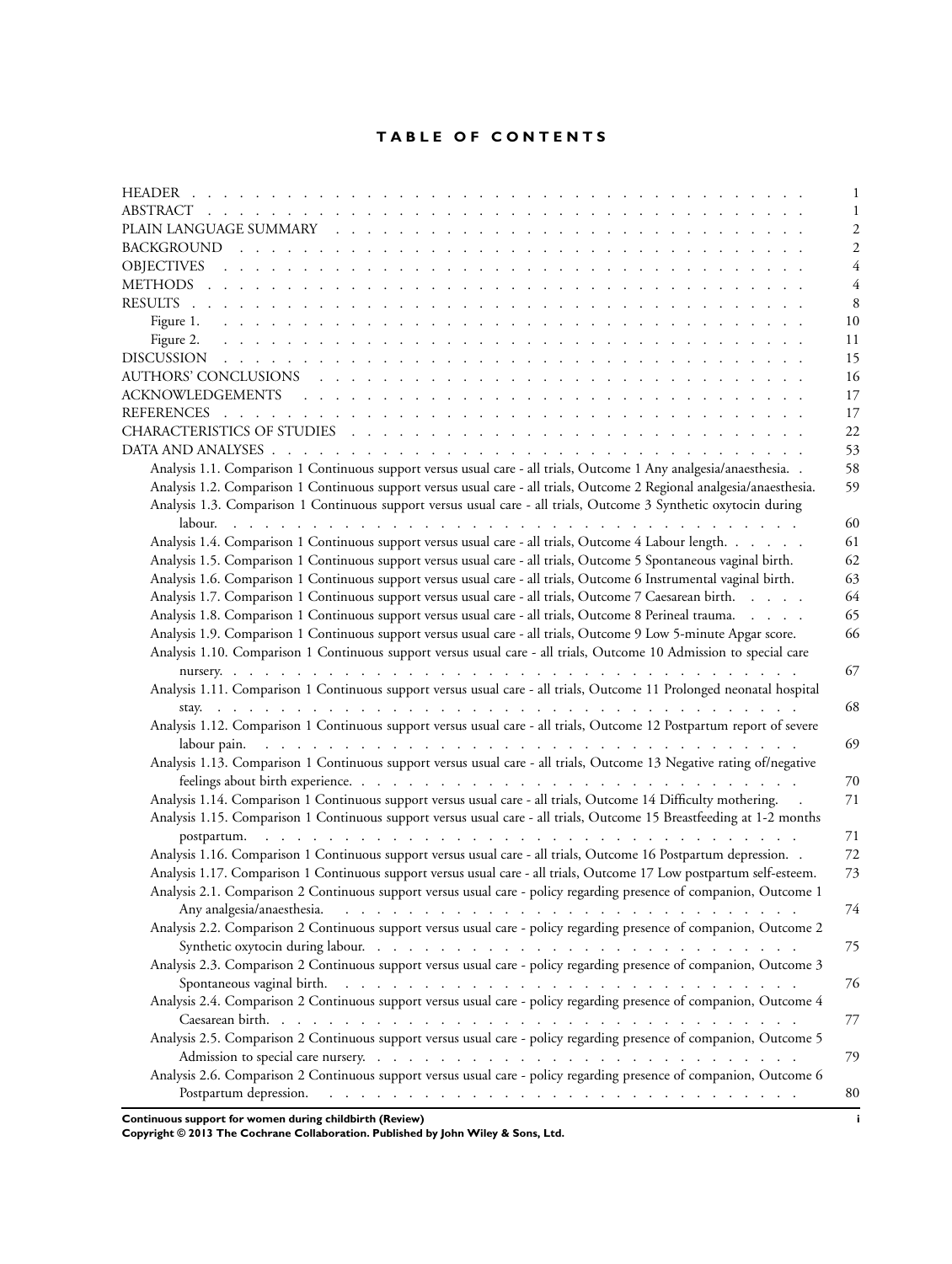| Analysis 2.7. Comparison 2 Continuous support versus usual care - policy regarding presence of companion, Outcome 7                                            | 81  |
|----------------------------------------------------------------------------------------------------------------------------------------------------------------|-----|
|                                                                                                                                                                |     |
| Analysis 2.8. Comparison 2 Continuous support versus usual care - policy regarding presence of companion, Outcome 8<br>Breastfeeding at 1-2 months postpartum. | 82  |
| Analysis 3.1. Comparison 3 Continuous support versus usual care - availability of epidural analgesia, Outcome 1 Any                                            |     |
|                                                                                                                                                                | 83  |
| Analysis 3.2. Comparison 3 Continuous support versus usual care - availability of epidural analgesia, Outcome 2 Synthetic                                      |     |
|                                                                                                                                                                | 84  |
| Analysis 3.3. Comparison 3 Continuous support versus usual care - availability of epidural analgesia, Outcome 3                                                |     |
|                                                                                                                                                                | 85  |
| Analysis 3.4. Comparison 3 Continuous support versus usual care - availability of epidural analgesia, Outcome 4 Caesarean                                      |     |
|                                                                                                                                                                | 86  |
| Analysis 3.5. Comparison 3 Continuous support versus usual care - availability of epidural analgesia, Outcome 5 Admission                                      |     |
|                                                                                                                                                                | 88  |
| Analysis 3.6. Comparison 3 Continuous support versus usual care - availability of epidural analgesia, Outcome 6 Postpartum                                     |     |
|                                                                                                                                                                | 89  |
| Analysis 3.7. Comparison 3 Continuous support versus usual care - availability of epidural analgesia, Outcome 7 Negative                                       |     |
|                                                                                                                                                                | 90  |
| Analysis 3.8. Comparison 3 Continuous support versus usual care - availability of epidural analgesia, Outcome 8                                                |     |
|                                                                                                                                                                | 91  |
| Analysis 4.1. Comparison 4 Continuous support versus usual care - policy about routine EFM, Outcome 1 Any                                                      |     |
|                                                                                                                                                                | 92  |
|                                                                                                                                                                |     |
| Analysis 4.2. Comparison 4 Continuous support versus usual care - policy about routine EFM, Outcome 2 Synthetic                                                |     |
|                                                                                                                                                                | 93  |
| Analysis 4.3. Comparison 4 Continuous support versus usual care - policy about routine EFM, Outcome 3 Spontaneous                                              |     |
|                                                                                                                                                                | 94  |
| Analysis 4.4. Comparison 4 Continuous support versus usual care - policy about routine EFM, Outcome 4 Caesarean                                                |     |
|                                                                                                                                                                | 96  |
| Analysis 4.5. Comparison 4 Continuous support versus usual care - policy about routine EFM, Outcome 5 Admission to                                             |     |
|                                                                                                                                                                | 98  |
| Analysis 4.6. Comparison 4 Continuous support versus usual care - policy about routine EFM, Outcome 6 Postpartum                                               |     |
|                                                                                                                                                                | 99  |
| Analysis 4.7. Comparison 4 Continuous support versus usual care - policy about routine EFM, Outcome 7 Negative rating                                          |     |
|                                                                                                                                                                | 100 |
| Analysis 4.8. Comparison 4 Continuous support versus usual care - policy about routine EFM, Outcome 8 Breastfeeding at                                         |     |
|                                                                                                                                                                | 101 |
| Analysis 5.1. Comparison 5 Continuous support versus usual care - variations in provider characteristics, Outcome 1 Any                                        |     |
|                                                                                                                                                                |     |
|                                                                                                                                                                | 102 |
| Analysis 5.2. Comparison 5 Continuous support versus usual care - variations in provider characteristics, Outcome 2                                            |     |
|                                                                                                                                                                | 103 |
| Analysis 5.3. Comparison 5 Continuous support versus usual care - variations in provider characteristics, Outcome 3                                            |     |
|                                                                                                                                                                | 104 |
| Analysis 5.4. Comparison 5 Continuous support versus usual care - variations in provider characteristics, Outcome 4                                            |     |
|                                                                                                                                                                | 106 |
| Analysis 5.5. Comparison 5 Continuous support versus usual care - variations in provider characteristics, Outcome 5                                            |     |
|                                                                                                                                                                | 108 |
| Analysis 5.6. Comparison 5 Continuous support versus usual care - variations in provider characteristics, Outcome 6                                            |     |
|                                                                                                                                                                | 109 |
| Analysis 5.7. Comparison 5 Continuous support versus usual care - variations in provider characteristics, Outcome 7                                            |     |
|                                                                                                                                                                | 110 |
| Analysis 5.8. Comparison 5 Continuous support versus usual care - variations in provider characteristics, Outcome 8                                            |     |
|                                                                                                                                                                | 111 |
|                                                                                                                                                                |     |
|                                                                                                                                                                | 111 |

**Continuous support for women during childbirth (Review) ii**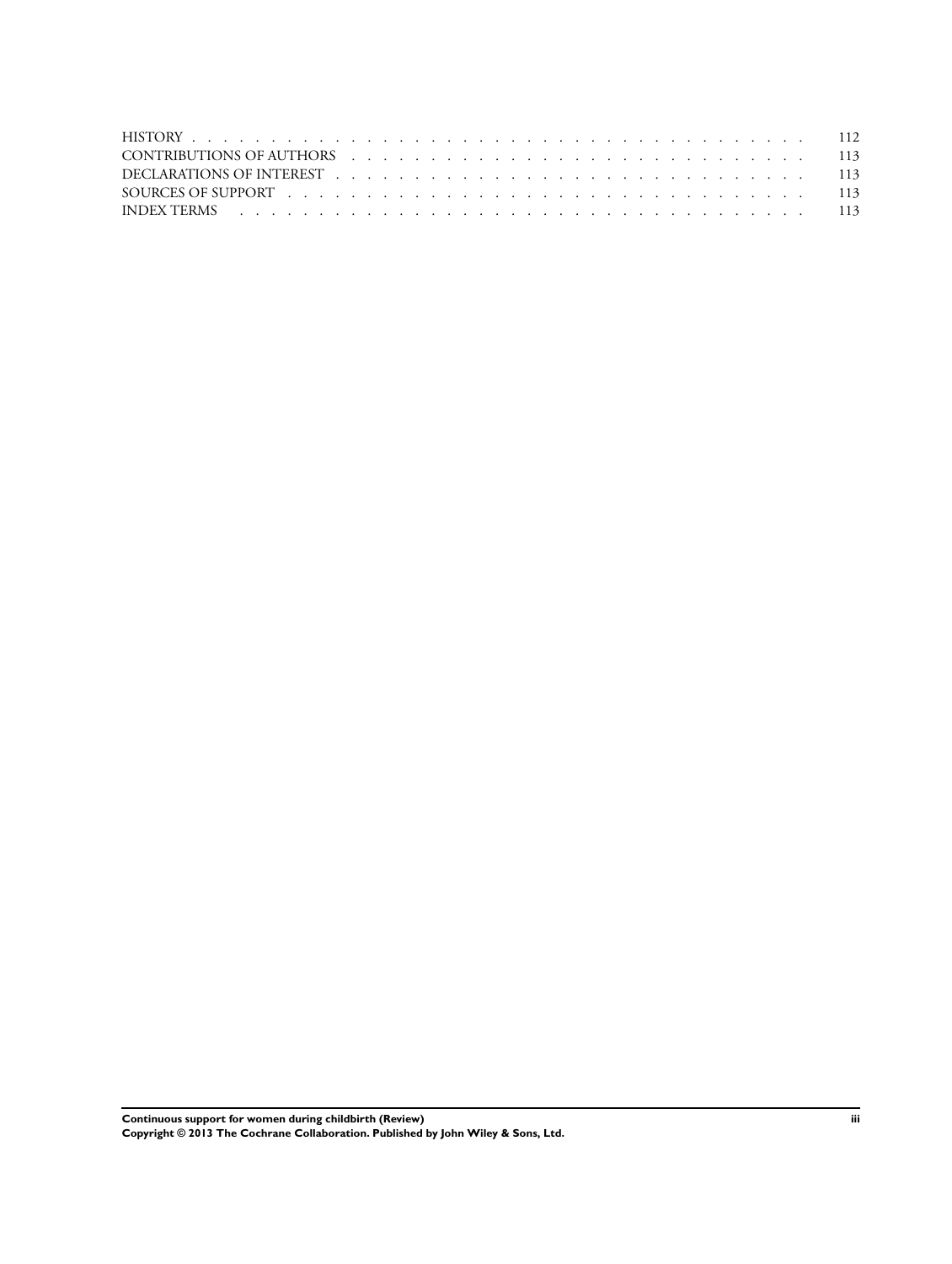## **[Intervention Review] Continuous support for women during childbirth**

## Ellen D Hodnett $^1$ , Simon Gates $^2$ , G Justus Hofmeyr $^3$ , Carol Sakala $^4$

<sup>1</sup>Lawrence S. Bloomberg Faculty of Nursing, University of Toronto, Toronto, Canada. <sup>2</sup>Warwick Clinical Trials Unit, Division of Health Sciences, Warwick Medical School, The University of Warwick, Coventry, UK.<sup>3</sup>Department of Obstetrics and Gynaecology, East London Hospital Complex, University of the Witwatersrand, University of Fort Hare, Eastern Cape Department of Health, East London, South Africa. <sup>4</sup>Childbirth Connection, New York, USA

Contact address: Ellen D Hodnett, Lawrence S. Bloomberg Faculty of Nursing, University of Toronto, 155 College Street, Suite 130, Toronto, Ontario, M5T 1P8, Canada. [ellen.hodnett@utoronto.ca.](mailto:ellen.hodnett@utoronto.ca)

**Editorial group:** Cochrane Pregnancy and Childbirth Group.

**Publication status and date:** New search for studies and content updated (no change to conclusions), published in Issue 7, 2013. **Review content assessed as up-to-date:** 29 June 2013.

**Citation:** Hodnett ED, Gates S, Hofmeyr GJ, Sakala C. Continuous support for women during childbirth. *Cochrane Database of Systematic Reviews* 2013, Issue 7. Art. No.: CD003766. DOI: 10.1002/14651858.CD003766.pub5.

Copyright © 2013 The Cochrane Collaboration. Published by John Wiley & Sons, Ltd.

## **A B S T R A C T**

#### **Background**

Historically, women have been attended and supported by other women during labour. However, in hospitals worldwide, continuous support during labour has become the exception rather than the routine.

## **Objectives**

Primary: to assess the effects of continuous, one-to-one intrapartum support compared with usual care. Secondary: to determine whether the effects of continuous support are influenced by: (1) routine practices and policies; (2) the provider's relationship to the hospital and to the woman; and (3) timing of onset.

## **Search methods**

We searched the Cochrane Pregnancy and Childbirth Group's Trials Register (31 May 2013).

#### **Selection criteria**

All published and unpublished randomised controlled trials comparing continuous support during labour with usual care.

#### **Data collection and analysis**

We used standard methods of The Cochrane Collaboration Pregnancy and Childbirth Group. Two review authors independently evaluated methodological quality and extracted the data. We sought additional information from the trial authors. We used randomeffects analyses for comparisons in which high heterogeneity was present, and we reported results using the average risk ratio (RR) for categorical data and mean difference (MD) for continuous data.

## **Main results**

Twenty-two trials involving 15,288 women met inclusion criteria and provided usable outcome data. Results are of random-effects analyses, unless otherwise noted. Women allocated to continuous support were more likely to have a spontaneous vaginal birth (RR 1.08, 95% confidence interval (CI) 1.04 to 1.12) and less likely to have intrapartum analgesia (RR 0.90, 95% CI 0.84 to 0.96) or to report dissatisfaction (RR 0.69, 95% CI 0.59 to 0.79). In addition, their labours were shorter (MD -0.58 hours, 95% CI -0.85 to - 0.31), they were less likely to have a caesarean (RR 0.78, 95% CI 0.67 to 0.91) or instrumental vaginal birth (fixed-effect, RR 0.90, 95%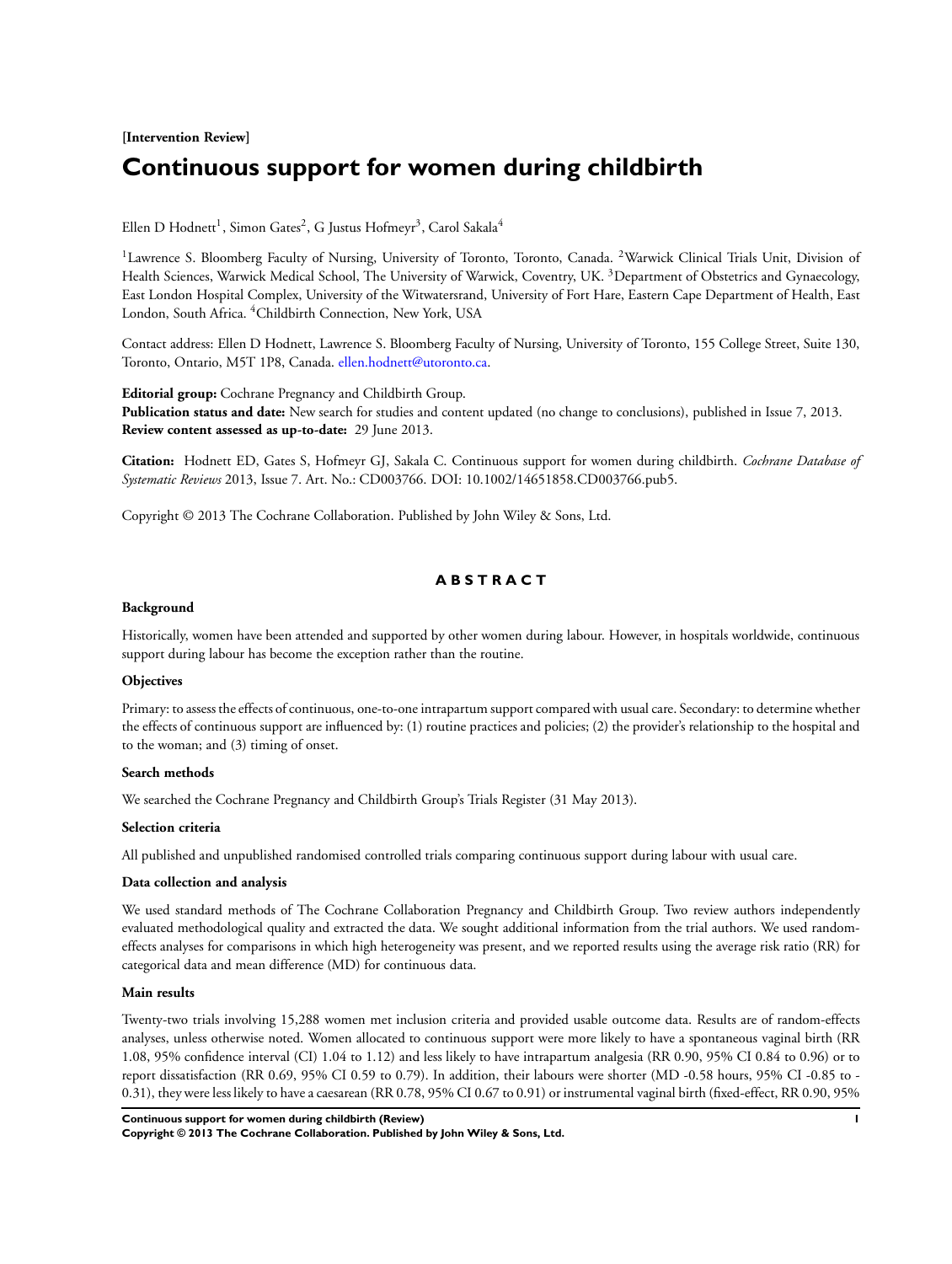CI 0.85 to 0.96), regional analgesia (RR 0.93, 95% CI 0.88 to 0.99), or a baby with a low five-minute Apgar score (fixed-effect, RR 0.69, 95% CI 0.50 to 0.95). There was no apparent impact on other intrapartum interventions, maternal or neonatal complications, or breastfeeding. Subgroup analyses suggested that continuous support was most effective when the provider was neither part of the hospital staff nor the woman's social network, and in settings in which epidural analgesia was not routinely available. No conclusions could be drawn about the timing of onset of continuous support.

### **Authors' conclusions**

Continuous support during labour has clinically meaningful benefits for women and infants and no known harm. All women should have support throughout labour and birth.

## **P L A I N L A N G U A G E S U M M A R Y**

#### **Continuous support for women during childbirth**

Continuous support in labour increased the chance of a spontaneous vaginal birth, had no harm, and women were more satisfied.

Historically women have been attended and supported by other women during labour and birth. However in many countries, as more women are giving birth in hospital rather than at home, continuous support during labour has become the exception rather than the norm. This may contribute to the dehumanisation of women's childbirth experiences. Modern obstetric care frequently subjects women to institutional routines, which may have adverse effects on the progress of labour. Supportive care during labour may involve emotional support, comfort measures, information and advocacy. These may enhance physiologic labour processes as well as women's feelings of control and competence, and thus reduce the need for obstetric intervention. The review of studies included 23 trials (22 providing data), from 16 countries, involving more than 15,000 women in a wide range of settings and circumstances. The continuous support was provided either by hospital staff (such as nurses or midwives), women who were not hospital employees and had no personal relationship to the labouring woman (such as doulas or women who were provided with a modest amount of guidance), or by companions of the woman's choice from her social network (such as her husband, partner, mother, or friend). Women who received continuous labour support were more likely to give birth 'spontaneously', i.e. give birth with neither caesarean nor vacuum nor forceps. In addition, women were less likely to use pain medications, were more likely to be satisfied, and had slightly shorter labours. Their babies were less likely to have low five-minute Apgar scores. No adverse effects were identified. We conclude that all women should have continuous support during labour. Continuous support from a person who is present solely to provide support, is not a member of the woman's social network, is experienced in providing labour support, and has at least a modest amount of training, appears to be most beneficial. In comparison with having no companion during labour, support from a chosen family member or friend appears to increase women's satisfaction with their childbearing experience.

## **B A C K G R O U N D**

The first version of this Cochrane review was published in 1995 (Hodnett 2003), when the first systematic reviews in The Cochrane Collaboration Pregnancy and Childbirth Group Module were converted to the Cochrane review format. Thus, a formal Cochrane protocol was not initially published. Subsequently, the review author, Ellen Hodnett, completed a trial of labour support (Hodnett 2002) with a sample size larger than the entire sample in the prior version of the original review. As a protection against bias, she sought co-authors who were blind to the results of the new trial and who had special expertise that would enhance the quality of the review. Discussions among the authors led to decisions to modify the background and methods. The authors decided that the best approach would be to write a new protocol for the review. The new protocol was submitted through the peer review process of the Cochrane Pregnancy and Childbirth Group and has subsequently evolved into a review that has been updated.

Historically and cross-culturally, women have been attended and supported by other women during labour and birth. However, since the middle of the 20th century, in many countries as the majority of women gave birth in hospital rather than at home, continuous support during labour has become the exception rather than the routine. Concerns about dehumanisation of women's birth ex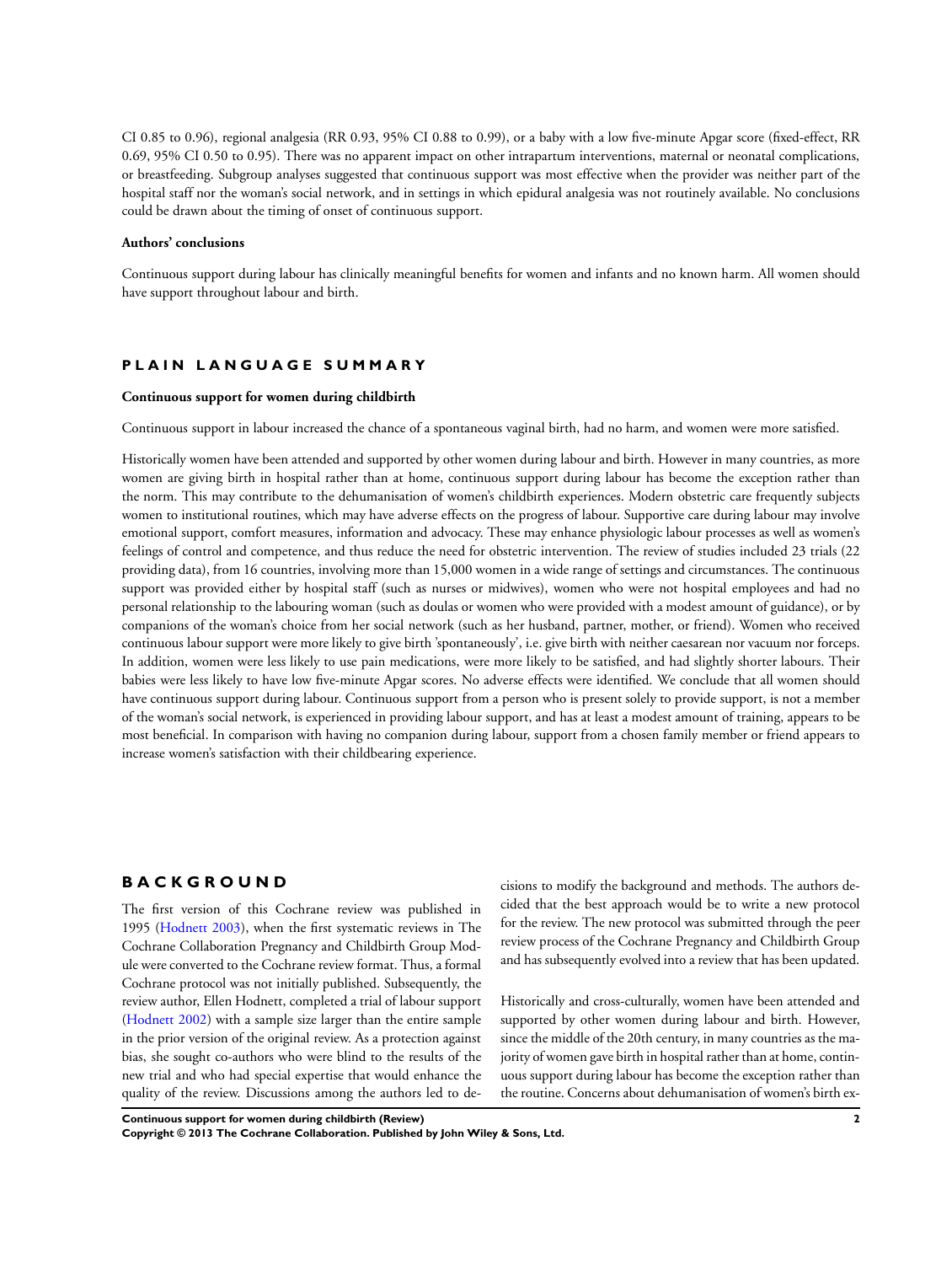periences (in high-, middle-, and low-income countries) have led to calls for a return to continuous, one-to-one support by women for women during labour (Klaus 2002). Common elements of this care include emotional support (continuous presence, reassurance and praise), information about labour progress and advice regarding coping techniques, comfort measures (such as comforting touch, massage, warm baths/showers, promoting adequate fluid intake and output) and advocacy (helping the woman articulate her wishes to others).

Two complementary theoretical explanations have been offered for the effects of labour support on childbirth outcomes. Both explanations hypothesise that labour support enhances labour physiology and mothers' feelings of control and competence, reducing reliance on medical interventions. The first theoretical explanation considers possible mechanisms when companionship during labour is used in stressful, threatening and disempowering clinical birth environments (Hofmeyr 1991). During labour, women may be uniquely vulnerable to environmental influences; modern obstetric care frequently subjects women to institutional routines, high rates of intervention, unfamiliar personnel, lack of privacy and other conditions that may be experienced as harsh. These conditions may have an adverse effect on the progress of labour and on the development of feelings of competence and confidence; this may in turn impair adjustment to parenthood and establishment of breastfeeding, and increase the risk of depression. The provision of support and companionship during labour may to some extent buffer such stressors.

The second theoretical explanation does not focus on a particular type of birth environment. Rather, it describes two pathways enhanced passage of the fetus through the pelvis and soft tissues, as well as decreased stress response - by which labour support may reduce the likelihood of operative birth and subsequent complications, and enhance women's feelings of control and satisfaction with their childbirth experiences (Hodnett 2002a). Enhanced fetopelvic relationships may be accomplished by encouraging mobility and effective use of gravity, supporting women to assume their preferred positions and recommending specific positions for specific situations. Studies of the relationships among fear and anxiety, the stress response and pregnancy complications have shown that anxiety during labour is associated with high levels of the stress hormone epinephrine in the blood, which may in turn lead to abnormal fetal heart rate patterns in labour, decreased uterine contractility, a longer active labour phase with regular well-established contractions and low Apgar scores (Lederman 1978; Lederman 1981). Emotional support, information and advice, comfort measures and advocacy may reduce anxiety and fear and associated adverse effects during labour.

Continuous support has been viewed by some as a form of pain relief, specifically, as an alternative to epidural analgesia (Dickinson 2002), because of concerns about the deleterious effects of epidural analgesia, including on labour progress (Anim-Somuah 2011). Many labour and birth interventions routinely involve, or increase the likelihood of, co-interventions to monitor, prevent or treat adverse effects, in a "cascade of interventions". Continuous, oneto-one support has the potential to limit this cascade and therefore, to have a broad range of different effects, in comparison to usual care. For example, if continuous support leads to reduced use of epidural analgesia, it may in turn involve less use of electronic fetal monitoring, intravenous drips, synthetic oxytocin, drugs to combat hypotension, bladder catheterisation, vacuum extraction or forceps, episiotomy and less morbidity associated with these, and may increase mobility during labour and spontaneous birth (Caton 2002).

A systematic review examining factors associated with women's satisfaction with the childbirth experience suggests that continuous support can make a substantial contribution to this satisfaction. When women evaluate their experience, four factors predominate: the amount of support from caregivers, the quality of relationships with caregivers, being involved with decision-making and having high expectations or having experiences that exceed expectations (Hodnett 2002a).

Clarification of the effects of continuous support during labour, overall and within specific circumstances, is important in light of public and social policies and programs that encourage this type of care. For example, the Congress in Uruguay passed a law in 2001 decreeing that all women have the right to companionship during labour. In several low- and middle-income countries (including China, South Africa, Tanzania and Zimbabwe); the Better Births Initiative promotes labour companionship as a core element of care for improving maternal and infant health (WHO 2010). In many low-income countries, women are not permitted to have anyone with them during labour and birth. Efforts to change policies in these settings have led to questions about the effectiveness of support from husbands/partners or other support people of the woman's own choosing, particularly in settings where the cost of paid companions would be prohibitive.

In North America, the services of women with special training in labour support have become available. Most commonly known as doula (a Greek word for 'handmaiden'), this new member of the caregiver team may also be called a labour companion, birth companion, labour support specialist, labour assistant or birth assistant. A number of North American organisations offer doula training, certification and professional support; according to one estimate more than 50,000 people have received this training to date (P Simkin, personal communication). Some North American hospitals have begun to sponsor doula services. In recent national surveys of childbearing women in the United States, 3% to 5% of respondents indicated that they had used doula services during their most recent labours (Declercq 2002; Declercq 2006). An association for doulas has been established in the UK (McGinnis 2001). Maternal healthcare systems in dozens of high- and lowto middle-income countries throughout the world are develop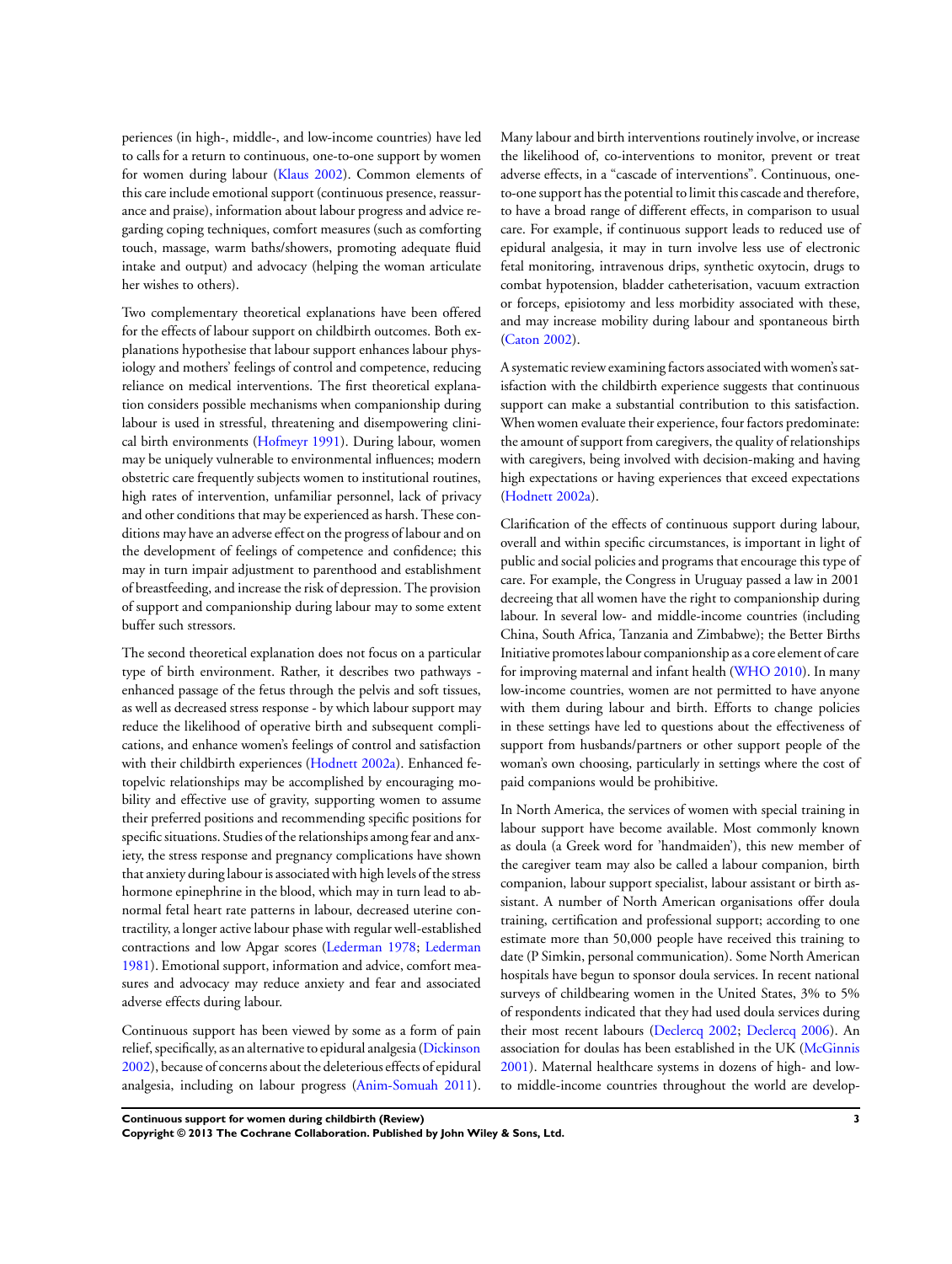ing new traditions for supportive female companionship during labour (Pascali-Bonaro 2010).

Questions have arisen about the ability of employees (such as nurses or midwives) to provide effective labour support, in the context of modern institutional birth environments (Hodnett 1997). For example, nurses and midwives often have simultaneous responsibility for more than one labouring woman, spend a large proportion of time managing technology and keeping records, and begin or end work shifts in the middle of women's labours. They may lack labour support skills or may work in short-staffed environments.

Companions from a woman's social network, such as husbands/ partners and female relatives, usually have little experience in providing labour support and are themselves in need of support when with a loved one during labour and birth. As they are frequently available to assume the role, often without extra cost to families or health systems, it is important to understand their effectiveness as providers of continuous labour support.

In addition to questions about the impact of the type of provider of labour support, there are other questions about the effectiveness of support, including its impact under a variety of environmental conditions, and whether its effects are mediated by when continuous support begins (early versus active labour).

Childbearing women, policy-makers, payers of health services, health professionals and facilities and those who provide labour support all need evidence about the effects of continuous support, overall and under specific conditions.

## **O B J E C T I V E S**

The primary objective was to assess the effects, on mothers and their babies, of continuous, one-to-one intrapartum support compared with usual care, in any setting. Secondary objectives were to determine whether the effects of continuous support are influenced by the following.

1. Routine practices and policies in the birth environment that may affect a woman's autonomy, freedom of movement and ability to cope with labour, including:

i) policies about the presence of support people of the woman's own choosing;

- ii) epidural analgesia; and
- iii) continuous electronic fetal monitoring.
- 2. Whether the provider is:

i) a member of the staff of the institution (and thus has additional loyalties or responsibilities);

ii) not a staff member but not part of the woman's social network and present solely for the purpose of providing continuous support; or

iii) a person chosen by the woman from family members and friends.

3. Whether the continuous support begins early or later in labour.

## **M E T H O D S**

## **Criteria for considering studies for this review**

#### **Types of studies**

All controlled trials comparing continuous labour support by either a familiar or unfamiliar person (with or without healthcare professional qualifications) with usual care, in which there was random allocation to treatment and control groups, were considered for inclusion in the review.

#### **Types of participants**

Pregnant women, in labour.

## **Types of interventions**

The form of care that was evaluated was continuous presence and support during labour and birth. The person providing the support could have qualifications as a healthcare professional (nurse, midwife) or training as a doula or childbirth educator, or be a family member, spouse/partner, friend or stranger with little or no special training in labour support. The control group received usual care, as defined by the trialists. In all cases, 'usual care' did not involve continuous intrapartum support, but it could involve other measures, such as routine epidural analgesia, to help women to cope with labour.

### **Types of outcome measures**

Theoretically, continuous support can have many diverse physiological and psychosocial effects (both short- and long-term), and therefore, a larger than usual number of outcomes were considered.

**Continuous support for women during childbirth (Review) 4 Copyright © 2013 The Cochrane Collaboration. Published by John Wiley & Sons, Ltd.**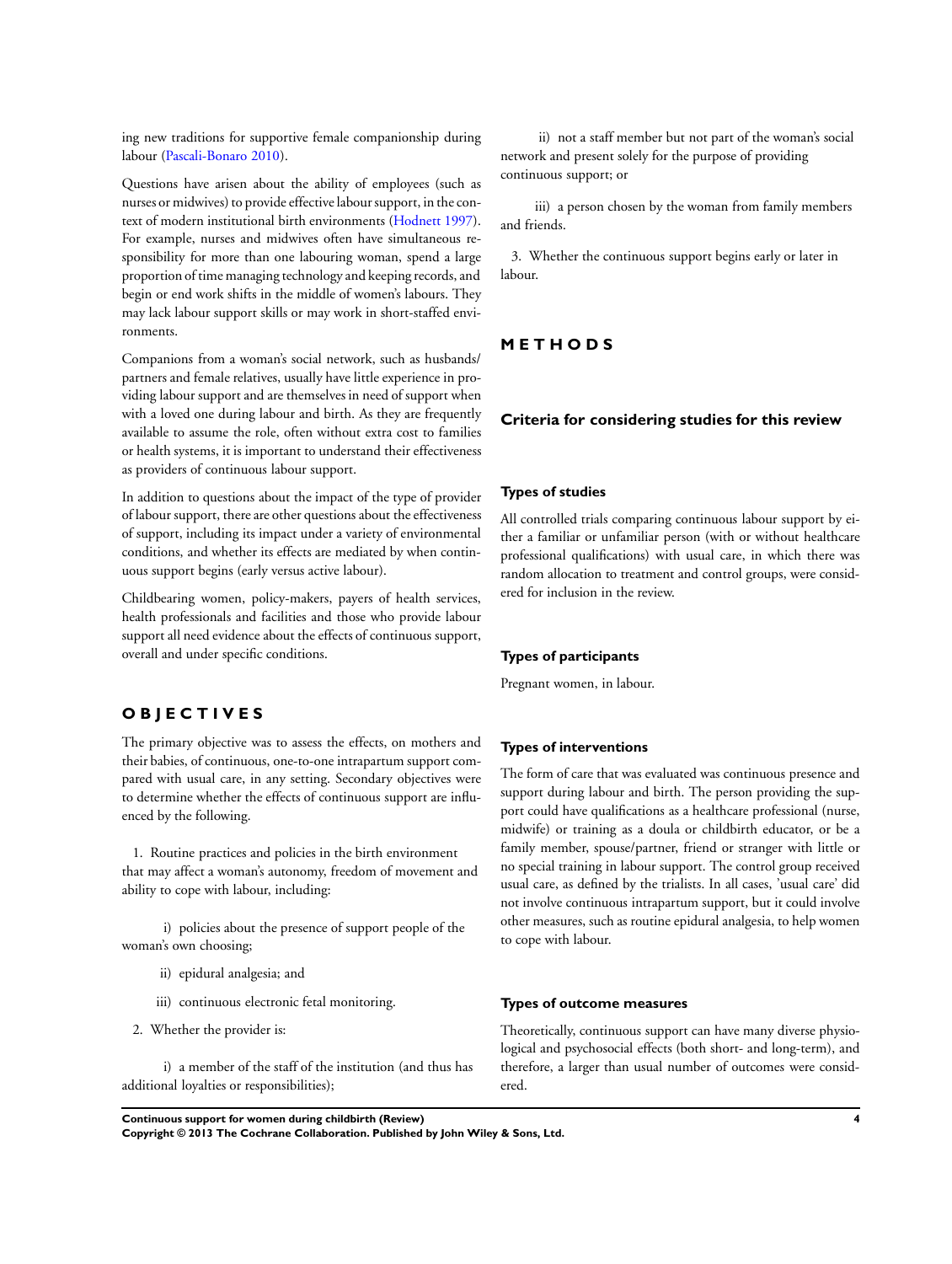#### **Primary outcomes**

#### **Mother**

- 1. Any analgesia/anaesthesia (pain medication).
- 2. Synthetic oxytocin during labour.
- 3. Spontaneous vaginal birth.
- 4. Postpartum depression (defined using a pre-specified cutoff score on a validated instrument).

5. Negative rating of/negative feelings about the birth experience.

#### **Baby**

- 1. Admission to special care nursery.
- 2. Breastfeeding at one to two months postpartum.

#### **Secondary outcomes**

#### **Labour events**

- 1. Regional analgesia/anaesthesia.
- 2. Labour length
- 3. Severe labour pain (postpartum report).

#### **Birth**

- 1. Caesarean birth.
- 2. Instrumental vaginal birth.
- 3. Perineal trauma (defined as episiotomy or laceration
- requiring suturing).

#### **Newborn**

- 1. Low five-minute Apgar score (as defined by trial authors).
- 2. Prolonged newborn hospital stay.

#### **Longer-term maternal outcomes**

- 1. Difficulty mothering.
- 2. Low self-esteem in the postpartum period.

## **Search methods for identification of studies**

## **Electronic searches**

We searched the Cochrane Pregnancy and Childbirth Group's Trials Register by contacting the Trials Search Co-ordinator (31 May 2013).

The Cochrane Pregnancy and Childbirth Group's Trials Register is maintained by the Trials Search Co-ordinator and contains trials identified from:

1. monthly searches of the Cochrane Central Register of Controlled Trials (CENTRAL);

2. weekly searches of MEDLINE;

3. weekly searches of Embase;

4. handsearches of 30 journals and the proceedings of major conferences;

5. weekly current awareness alerts for a further 44 journals plus monthly BioMed Central email alerts.

Details of the search strategies for CENTRAL, MEDLINE and Embase, the list of handsearched journals and conference proceedings, and the list of journals reviewed via the current awareness service can be found in the 'Specialized Register' section within the editorial information about the [Cochrane Pregnancy](http://www.mrw.interscience.wiley.com/cochrane/clabout/articles/PREG/frame.html) [and Childbirth Group](http://www.mrw.interscience.wiley.com/cochrane/clabout/articles/PREG/frame.html).

Trials identified through the searching activities described above are each assigned to a review topic (or topics). The Trials Search Co-ordinator searches the register for each review using the topic list rather than keywords.

We did not apply any language restrictions.

#### **Data collection and analysis**

For this update we assessed one new trial (Yuenyong 2012) and added 'postpartum depression' outcome data from one existing trial report (Hofmeyr 1991), using the following methods.

#### **Selection of studies**

For the current update, three review authors (E Hodnett, J Hofmeyr, C Sakala) independently assessed for inclusion all potentially eligible studies. Had any disagreement occurred, we would have resolved it through discussion or, if required, we would have consulted a third member of the review team.

#### **Data extraction and management**

We designed a form to extract data. For eligible studies, data were independently extracted by two people (either two review authors or an author and an assistant), using the agreed form. We resolved discrepancies through discussion. We entered data into Review Manager software (RevMan 2011) and checked for accuracy.

When information regarding any of the above was unclear, we attempted to contact authors of the original reports to provide further details.

#### **Assessment of risk of bias in included studies**

For each study, at least two review authors independently assessed risk of bias, using the criteria outlined in the *Cochrane Handbook for Systematic Reviews of Interventions* (Higgins 2011). We would have resolved any disagreement by discussion or by involving a third assessor.

**Continuous support for women during childbirth (Review) 5 Copyright © 2013 The Cochrane Collaboration. Published by John Wiley & Sons, Ltd.**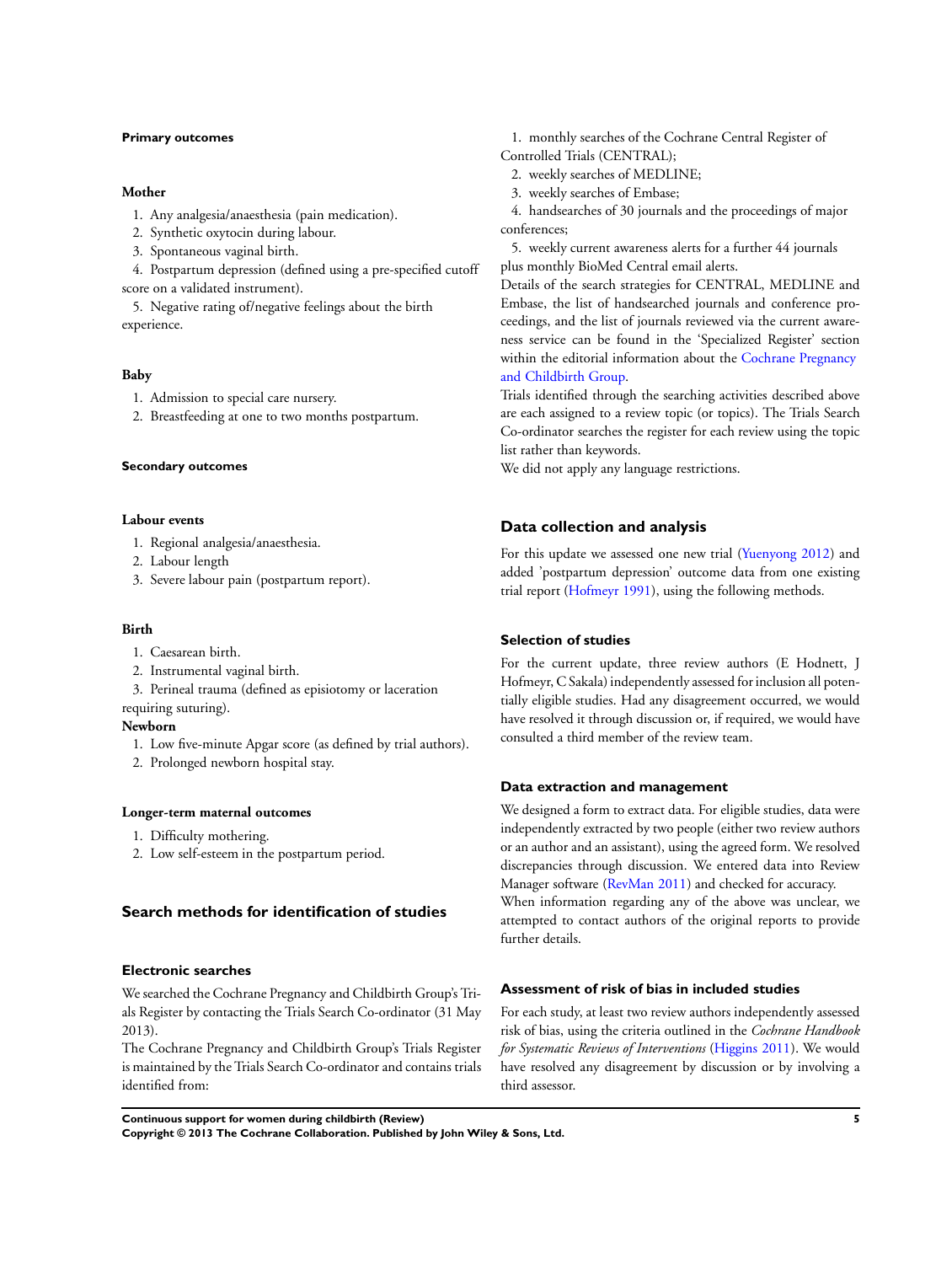## **(1) Sequence generation (checking for possible selection bias)**

We described for each included study the method used to generate the allocation sequence in sufficient detail to allow an assessment of whether it should produce comparable groups. We assessed the method as:

• low risk of bias (any truly random process, e.g. random number table; computer random number generator);

• high risk of bias (any non-random process, e.g. odd or even date of birth; hospital or clinic record number);

• unclear risk of bias.

## **(2) Allocation concealment (checking for possible selection bias)**

We described for each included study the method used to conceal the allocation sequence, and determined whether intervention allocation could have been foreseen in advance of, or during recruitment, or changed after assignment.

We assessed the methods as:

• low risk of bias (e.g. telephone or central randomisation; consecutively numbered sealed opaque envelopes);

• high risk of bias (open random allocation; unsealed or nonopaque envelopes, alternation; date of birth);

• unclear risk of bias.

## **(3) Blinding (checking for possible performance and detection bias)**

We described for each included study the methods used, if any, to blind personnel from knowledge of which intervention a participant received. Since women and care providers cannot be blinded as to whether continuous support was given, we considered blinding adequate if outcomes were recorded by outcome assessors who had no knowledge of the woman's group assignment. We judged studies at low risk of bias if they were blinded, or if we judged that the lack of blinding could not have affected the results. We assessed blinding separately for different outcomes or classes of outcomes.

## **(4) Incomplete outcome data (checking for possible attrition bias through withdrawals, dropouts, protocol deviations)**

We described for each included study, and for each outcome or class of outcomes, the completeness of data including attrition and exclusions from the analysis. We stated whether attrition and exclusions were reported, the numbers included in the analysis at each stage (compared with the total randomised participants), reasons for attrition or exclusion where reported, and whether missing data were balanced across groups or were related to outcomes. To be included in the review, data on a given outcome had to be available for at least 80% of those who were originally randomised.

For outcomes collected post-hospital discharge, we recognise that follow-up, particularly in low-income countries, can be very difficult. Therefore, we included data if the response rate was higher than 75% and there was no obvious imbalance in groups. Where sufficient information was reported, or could be supplied by the trial authors, we planned to include missing data in the analyses. We assessed methods as:

- low risk of bias:
- high risk of bias;
- unclear risk of bias.

#### **(5) Selective reporting bias**

We described for each included study how we investigated the possibility of selective outcome reporting bias and what we found. We assessed the methods as:

• low risk of bias (where it is clear that all of the study's prespecified outcomes and all expected outcomes of interest to the review have been reported);

• high risk of bias (where not all the study's pre-specified outcomes have been reported; one or more reported primary outcomes were not pre-specified; outcomes of interest are reported incompletely and so cannot be used; study fails to include results of a key outcome that would have been expected to have been reported);

• unclear risk of bias.

#### **(6) Other sources of bias**

We planned to describe for each included study any important concerns we had about other possible sources of bias, including, for example, whether the trial was stopped early due to a datadependent process, there was evidence of extreme baseline imbalance, or there had been claims of fraud.

We assessed whether each study was free of other problems that could put it at risk of bias:

- low risk of other bias;
- high risk of other bias;
- unclear whether there is risk of other bias.

#### **(7) Overall risk of bias**

We made explicit judgements about whether studies are at high risk of bias, according to the criteria given in the *Handbook* (Higgins 2011). With reference to (1) to (6) above, we assessed the likely magnitude and direction of the bias and whether we considered it is likely to impact on the findings. We explored the impact of the level of bias through undertaking sensitivity analyses - *see* Sensitivity analysis.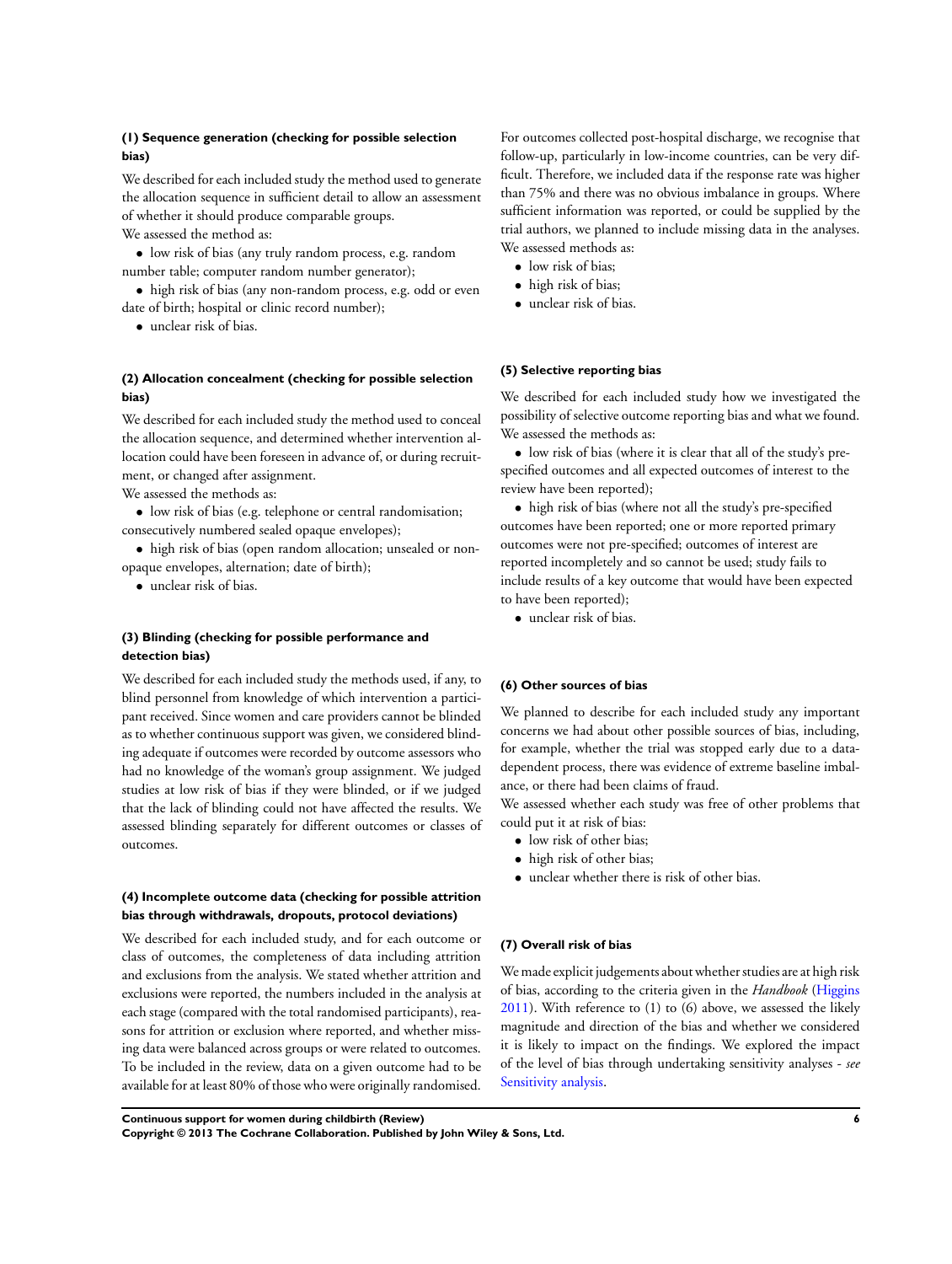#### **Measures of treatment effect**

#### **Dichotomous data**

For dichotomous data, we presented results as summary risk ratio with 95% confidence intervals.

#### **Continuous data**

All but one pre-specified outcome involved dichotomous data. For labour length, we used the mean difference because it was measured in the same way in the trials.

#### **Unit of analysis issues**

#### **Cluster-randomised trials**

Had we found cluster-randomised trials, we would have included them in the analyses along with individually-randomised trials. Our plan was as follows: we would adjust their sample sizes or standard errors using the methods described in the *Handbook* (Section 16.3.4 or 16.3.6) using an estimate of the intracluster correlation co-efficient (ICC) derived from the trial (if possible), from a similar trial or from a study of a similar population. If we had used ICCs from other sources, we planned to report this and conduct sensitivity analyses to investigate the effect of variation in the ICC. In future updates of this review, if we identify both clusterrandomised trials and individually-randomised trials, we plan to synthesise the relevant information. We will consider it reasonable to combine the results from both if there is little heterogeneity between the study designs and the interaction between the effect of intervention and the choice of randomisation unit is considered to be unlikely. We will also acknowledge heterogeneity in the randomisation unit and perform a separate meta-analysis.

#### **Dealing with missing data**

For included studies, we noted levels of attrition. We included data for a given outcome which occurred prior to hospital discharge only if the data were available for at least 80% of those originally randomised. For outcomes collected post-hospital discharge we included data if the response rate was higher than 75% and there was no obvious imbalance in groups.

For all outcomes we have carried out analyses, as far as possible, on an intention-to-treat basis, i.e. we attempted to include all participants randomised to each group in the analyses. The denominator for each outcome in each trial was the number randomised minus any participants whose outcomes were known to be missing.

#### **Assessment of heterogeneity**

We assessed statistical heterogeneity in each meta-analysis using the T², I² and Chi² statistics. We regarded heterogeneity as substantial if the T² was greater than zero and either the I² was greater than 30% or there was a low P value (less than 0.10) in the Chi² test for heterogeneity. In such cases we took the following steps:

1. a sensitivity analysis, in which methodological weak trials were removed from the analyses and results compared for the primary outcomes;

2. visual inspection of the forest plots for evidence of inconsistency in results; and

3. comparison of the results of fixed-effect and random-effects analyses.

#### **Assessment of reporting biases**

Had we suspected reporting bias, we would have attempted to contact study authors asking them to provide missing outcome data. If this were not possible, and the missing data were thought to introduce serious bias, we would not have included the outcome data from that trial**.**

#### **Data synthesis**

We carried out statistical analysis using the Review Manager software (RevMan 2011). We used fixed-effect Mantel-Haenszel metaanalysis for combining data in the absence of heterogeneity, and random-effects analysis if substantial heterogeneity was detected and we considered that combining trials was meaningful. We defined heterogeneity as substantial if a given meta-analysis resulted in an I² value greater than 30%, and there was inconsistency among trials in the direction or magnitude of effects (judged visually in the forest plot), or a low (less than 0.10) P value in the Chi<sup>2</sup> test for heterogeneity.

### **Subgroup analysis and investigation of heterogeneity**

We planned the following subgroup analyses.

## **A) Three subgroup analyses that concern characteristics of the childbirth environment**

• Trials in settings in which women were permitted to be accompanied by one or more support persons of their own choosing compared with trials in which accompaniment was not permitted.

• Trials conducted in settings in which epidural analgesia was available compared with trials in settings in which it was unavailable.

• Trials in which there was a policy of routine electronic fetal heart rate monitoring compared with trials in settings in which continuous electronic fetal monitoring was not routine.

**Continuous support for women during childbirth (Review) 7 Copyright © 2013 The Cochrane Collaboration. Published by John Wiley & Sons, Ltd.**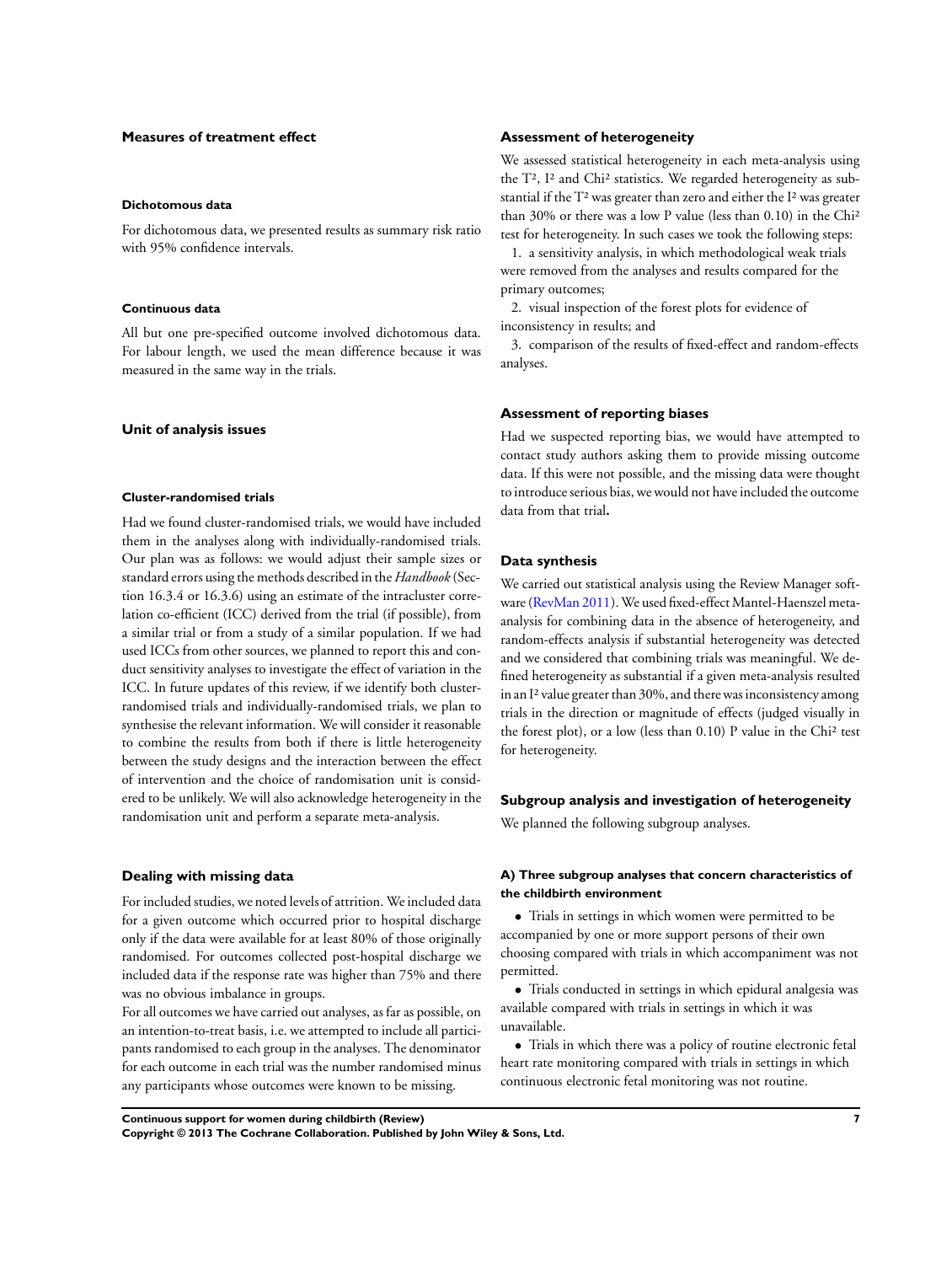## **(B) One subgroup analysis that concerns characteristics of the providers of labour support**

• Trials in which the caregivers were employees of the institution, compared with trials in which the caregivers were not employees and were not members of the woman's social network, compared with trials in which the providers were not employees and were lay people chosen by the participants (e.g. husband/ partner, friend, close relative).

## **(C) One subgroup analysis that concerns differences in the timing of onset of continuous support**

• Trials in which continuous labour support began prior to or during early labour (as defined by trial authors), compared with trials in which continuous support began in active labour.

Because few of the trial reports contained all of the information needed for the above subgroup analyses, we contacted the trial authors in an attempt to verify the presence/absence of routine electronic fetal monitoring (EFM), the presence/absence of epidural analgesia and timing of onset of continuous support. We excluded some studies included in the primary comparisons from the subgroup analyses concerning the use of EFM because their status regarding EFM use was unknown. For tests of differences between these subgroups, we recalculated the overall analysis by including only the studies in which EFM use was known.

The seven primary outcomes and one secondary outcome were used in the subgroup analyses. While normally, subgroup analyses are restricted to primary outcomes, we also included the outcome of caesarean delivery, because there is widespread concern about escalating caesarean rates worldwide, and subgroup analyses could be helpful to policy makers in decisions about the provision of continuous labour support. Thus the outcomes in the subgroup analyses were: any analgesia/anaesthesia, synthetic oxytocin during labour, spontaneous vaginal birth, caesarean birth, postpartum depression, negative ratings of the birth experience, admission to special care nursery, and breastfeeding at one to two months postpartum.

When I<sup>2</sup> levels were high but the amount of heterogeneity in treatment effects was low (as happens when there are a large number of big trials and thus the amount of variation due to sampling error is extremely low), we compared the results of random-effects and fixed-effect analyses. In instances in which the conclusions were not materially different in both methods of analysis, we reported the results of fixed-effect, inverse variance meta-analysis, in order to be able to calculate a Chi² for the purpose of exploring differences based on pre-specified subgroups. As a consequence the totals in the subgroup analysis tables are sometimes slightly different from those in the main comparison, since the main comparisons used the Mantel-Haenszel rather than the inverse variance method.

#### **Sensitivity analysis**

We performed sensitivity analyses, for the primary outcomes, in instances in which there was a high risk of bias associated with the quality of included trials.

## **R E S U L T S**

#### **Description of studies**

#### **Included studies**

Please *see* Characteristics of included studies table. While 23 trials met the inclusion criteria, one trial (Thomassen 2003) provided no usable outcome data. We do not describe it here, but provide details in the Characteristics of included studies table.

All 22 trials ( $n = 15,288$ ) that provided usable outcome data were conducted in hospitals. The trials were conducted in Australia, Belgium, Botswana, Brazil, Canada, Chile, Finland, France, Greece, Guatemala, Mexico, Nigeria, South Africa, Sweden, Thailand, and the United States, under widely disparate hospital conditions, regulations and routines. There was remarkable consistency in the descriptions of continuous support across all trials. In all instances the intervention included continuous or nearly continuous presence, at least during active labour. Twenty of the 22 trials that provided usable outcome data (all except Cogan 1988 and Dickinson 2002) also included specific mention of comforting touch and words of praise and encouragement.

In 11 trials (Breart - Belgium 1992; Breart - France 1992; Campbell 2006; Cogan 1988; Dickinson 2002; Gagnon 1997; Hemminki 1990a; Hemminki 1990b; Hodnett 1989; Hodnett 2002; McGrath 2008), hospital policy permitted women to be accompanied by their husbands/partners or other family members during labour, while in the other 11 trials, no additional support people were allowed. Epidural analgesia was not routinely available in seven trials (Breart - Greece 1992; Hofmeyr 1991; Kashanian 2010; Klaus 1986; Madi 1999; Morhason-Bello 2009; Yuenyong 2012). We were unsuccessful in obtaining information about the availability of epidural analgesia in one trial (Cogan 1988). Epidural analgesia was routinely available in the other 14 trials. Electronic fetal heart rate monitoring was not routine in eight trials (Bruggemann 2007; Hofmeyr 1991; Kashanian 2010; Klaus 1986; Langer 1998; Madi 1999; Morhason-Bello 2009; Yuenyong 2012). In nine trials (Campbell 2006; Dickinson 2002; Gagnon 1997; Hemminki 1990a; Hemminki 1990b; Hodnett 1989; Hodnett 2002; Kennell 1991; McGrath 2008) electronic fetal monitoring was used routinely. We were unsuccessful in obtaining information about the use of electronic fetal monitoring in five trials (Breart - Greece 1992; Breart - Belgium 1992; Breart - France 1992; Cogan 1988; Torres 1999).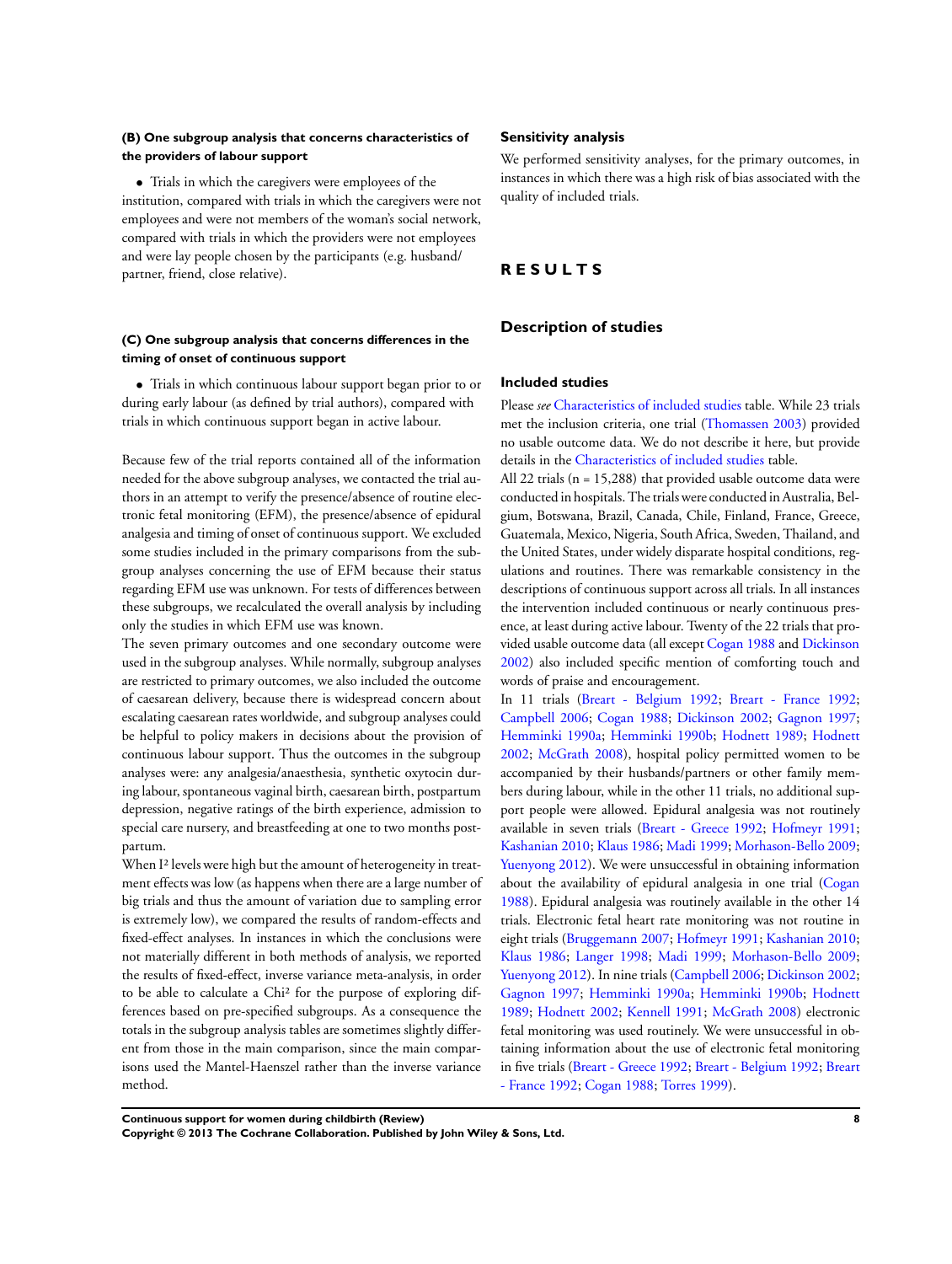It was not possible to categorise most of the trials according to the pre-specified subgroups of early versus active labour. In four trials (Cogan 1988; Hodnett 1989; Klaus 1986; Madi 1999), the support began in early labour. In the other 17 trials, the timing of onset of support was much more heterogenous, as were definitions of early and active labour, in instances in which these were defined. Women were in varying phases of labour, from elective induction to active labour.

In addition, the persons providing the support intervention varied in their experience, qualifications and relationship to the labouring women. In nine trials (Breart - Belgium 1992; Breart - France 1992; Breart - Greece 1992; Dickinson 2002; Gagnon 1997; Hemminki 1990a; Hemminki 1990b; Hodnett 2002; Kashanian 2010), the support was provided by a member of the hospital staff, for example, a midwife, student midwife or nurse. In seven trials the providers were not members of the hospital staff and were not part of the woman's social network; they were women with or without special training, such as doulas or women who had given birth before (Hodnett 1989; Hofmeyr 1991; Kennell 1991; Klaus 1986; McGrath 1999): a childbirth educator (Cogan 1988), or retired nurses (Langer 1998). In six trials they were companions of the woman's choice from her social network, with or without brief training -- a female relative or friend or the woman's husband/partner (Bruggemann 2007; Campbell 2006; Madi 1999; Morhason-Bello 2009; Torres 1999; Yuenyong 2012).

#### **Excluded studies**

Sixteen trials were excluded altogether (Bender 1968; Bochain 2000; Brown 2007; Dalal 2006; Gordon 1999; Hemminki 1990c; Lindow 1998; McGrath 1999; Orenstein 1998; Pinheiro 1996; Ran 2005; Scott 1999; Sosa 1980; Trueba 2000; Tryon 1966; Zhang 1996). Seven trials were excluded as they were not randomised trials (Bender 1968; Dalal 2006; Ran 2005; Scott 1999; Sosa 1980; Trueba 2000; Tryon 1966). Five trials were excluded because the intervention was not continuous support (Bochain 2000; Brown 2007; Lindow 1998; Orenstein 1998; Zhang 1996). Two trials reported as abstracts provided insufficient information in order to assess eligibility (McGrath 1999; Pinheiro 1996). Two further trials were excluded because they did not provide any usable data (Gordon 1999; Hemminki 1990c). Please refer to table Characteristics of excluded studies for details.

#### **Risk of bias in included studies**

The trials were of generally good quality (Figure 1; Figure 2).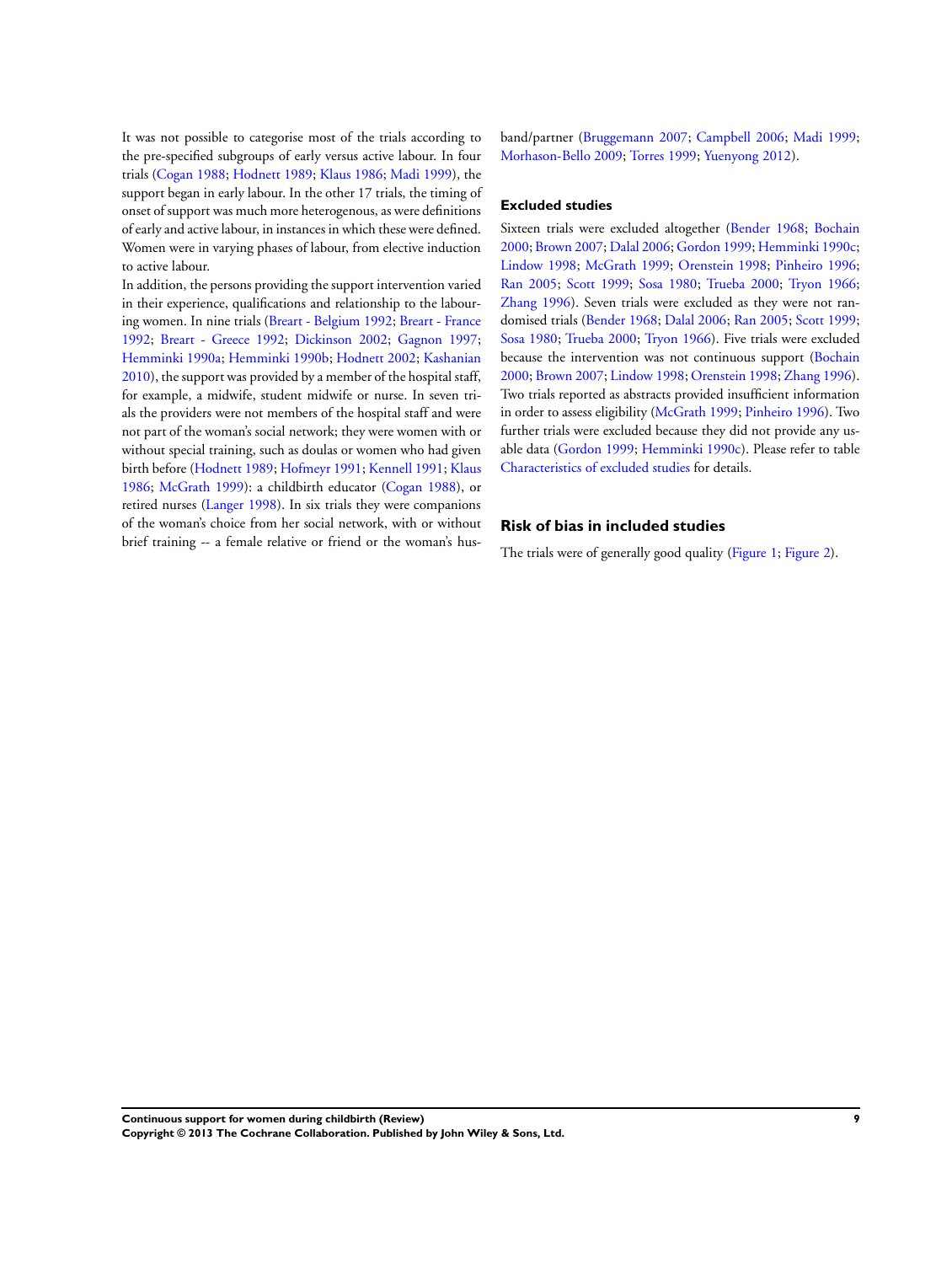

**Figure 1. Methodological quality summary: review authors' judgements about each methodological quality item for each included study.**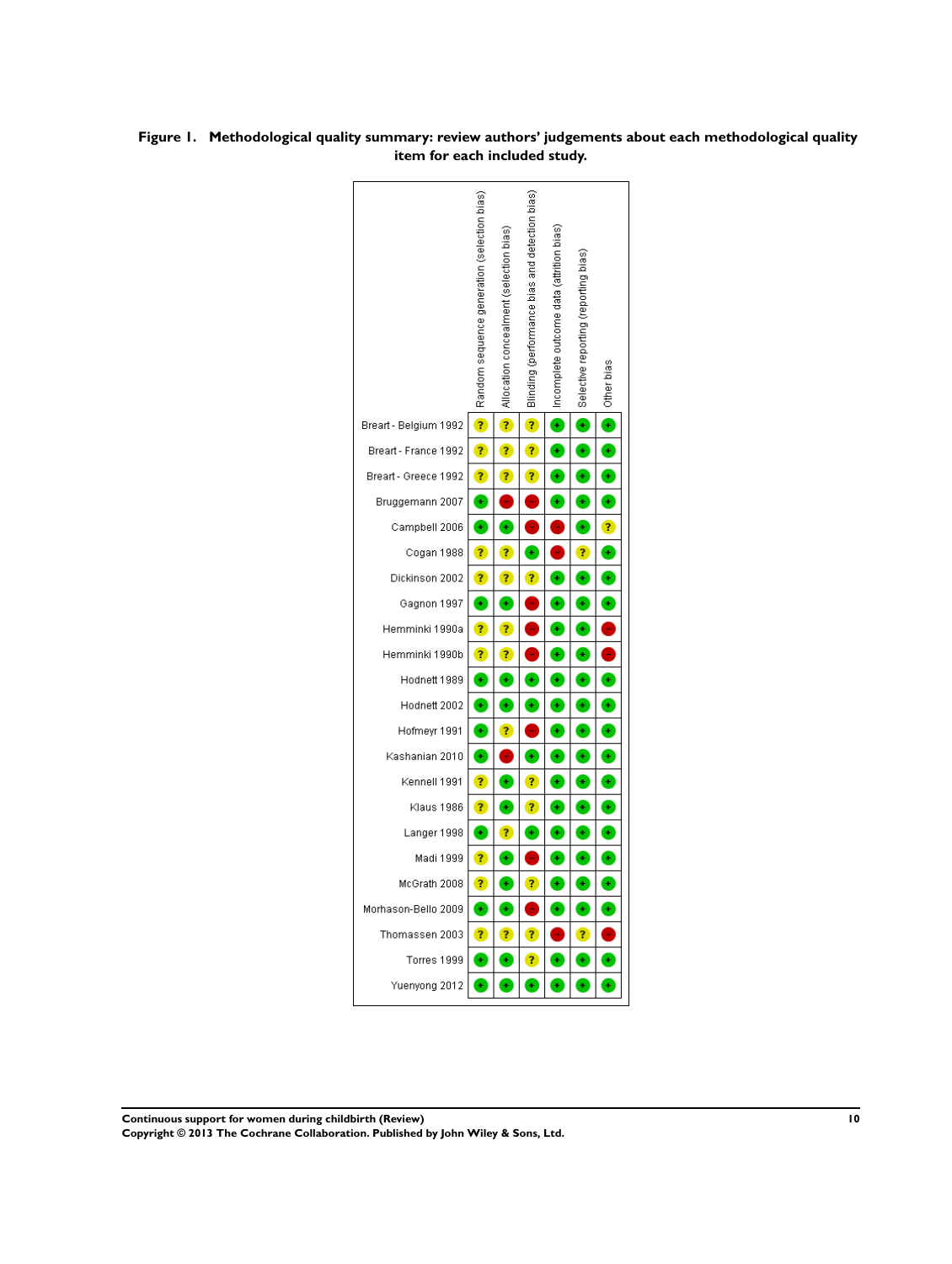**Figure 2. Methodological quality graph: review authors' judgements about each methodological quality item presented as percentages across all included studies**



### **Allocation**

Random sequence generation: Twelve trials were at unclear risk of bias (Breart - Belgium 1992; Breart - France 1992; Breart - Greece 1992; Cogan 1988; Dickinson 2002; Hemminki 1990a; Hemminki 1990b; Kennell 1991; Klaus 1986; Madi 1999; McGrath 2008; Thomassen 2003) because they did not describe the method of random assignment. Eleven trials described using a computer random number generator or referred to a random number table (Bruggemann 2007;Campbell 2006; Gagnon 1997; Hodnett 1989; Hodnett 2002; Hofmeyr 1991; Kashanian 2010; Langer 1998; Morhason-Bello 2009; Torres 1999; Yuenyong 2012) and were assessed as low risk of bias.

Allocation concealment: The risk of selection bias was high in two small trials (Bruggemann 2007; Kashanian 2010). In Bruggemann 2007, women picked their treatment allocation from an opaque container. In 11 trials (Campbell 2006; Gagnon 1997; Hodnett 1989; Hodnett 2002; Kennell 1991; Klaus 1986; Madi 1999; McGrath 2008; Morhason-Bello 2009; Torres 1999; Yuenyong 2012), risk of selection bias was low with allocation described as either using central allocation, e.g. Hodnett 2002 used a central, computerised randomisation service accessed by telephone or other trials described using sequentially numbered, opaque, sealed envelopes. In the remaining trials (Breart - Belgium 1992; Breart - France 1992; Breart - Greece 1992; Cogan 1988; Dickinson 2002; Hemminki 1990a; Hemminki 1990b; Hofmeyr 1991; Langer 1998; Thomassen 2003), risk of selection bias was unclear, e.g.

one trial used methods that were centrally controlled but not concealed (Cogan 1988).

### **Blinding**

Performance bias: neither those providing nor receiving care could be blinded to the presence/absence of a person providing continuous support. Hodnett 2002 provided evidence to discount contamination and co-intervention as serious threats to validity. In eight trials group assignment was known and no attempt to blind outcome assessment was apparent and so these were assessed as being at high risk of bias (Bruggemann 2007; Campbell 2006; Gagnon 1997; Hemminki 1990a; Hemminki 1990b; Hofmeyr 1991; Madi 1999; Morhason-Bello 2009).

Detection bias: in the trials which sought participants' evaluations of their birth experiences, efforts were made to reduce response bias, through use of an interviewer blinded to the woman's group allocation or self-administered questionnaires. Six trials were assessed as being at low risk of bias because some blinding of outcome assessment was performed (Cogan 1988; Hodnett 1989; Hodnett 2002; Kashanian 2010; Langer 1998; Yuenyong 2012). In the remaining trials, risk of bias for blinding (performance and detection bias) was unclear (Breart - Belgium 1992; Breart - France 1992; Breart - Greece 1992; Dickinson 2002; Kennell 1991; Klaus 1986; McGrath 2008; Thomassen 2003; Torres 1999).

**Continuous support for women during childbirth (Review) 11 Copyright © 2013 The Cochrane Collaboration. Published by John Wiley & Sons, Ltd.**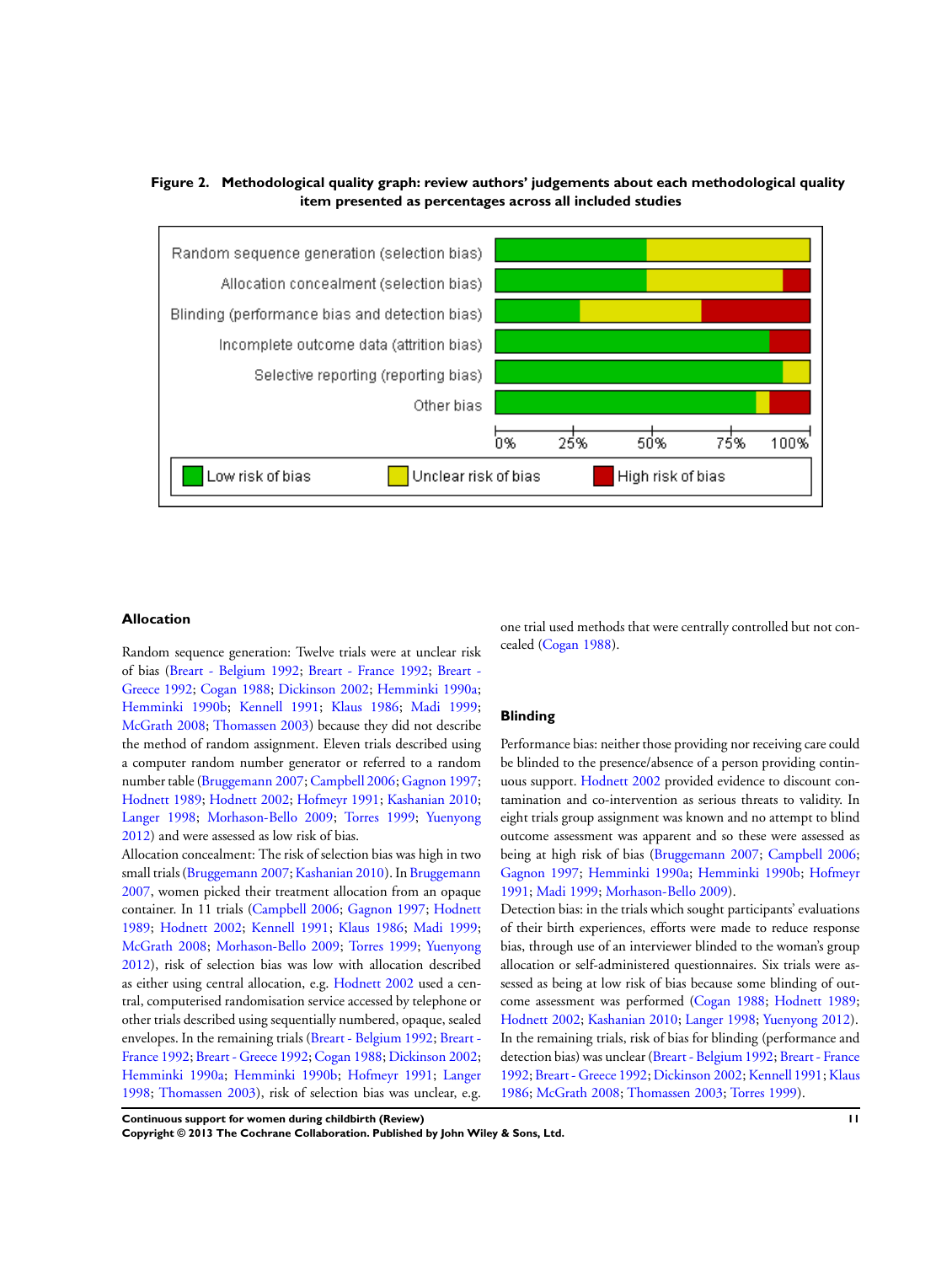#### **Incomplete outcome data**

Attrition bias: we did not include data for outcomes assessed in hospital in a comparison if there was more than 20% loss to followup; we did not include longer-term outcome data if there was more than 25% loss to follow-up. Based on these criteria, one trial (Thomassen 2003) provided no usable outcome data. Two trials further trials were assessed as being at high risk of bias for attrition bias (Campbell 2006; Cogan 1988).

#### **Selective reporting**

All outcomes appear to have been reported upon in the majority of trials. In two trials, it was unclear whether selective reporting had taken place (Cogan 1988; Thomassen 2003).

#### **Other potential sources of bias**

Three trials were assessed as being at high risk of other bias: in two trials the mothers had been told the purpose of the study differentially (Hemminki 1990a; Hemminki 1990b) and one trial was stopped early for 'a range of largely organizational issues' when only a quarter of the original sample size had been enrolled ( Thomassen 2003). Risk of bias was unclear in one study (Campbell 2006) and no other sources of bias were apparent in the remaining trials.

#### **Effects of interventions**

## **Main comparison: continuous support versus usual care - all trials**

We considered 17 outcomes. Between one and 22 trials contributed to the analyses of each outcome. Sensitivity analyses, conducted by removing the trials (all of which were small) with a high likelihood of selection bias (Bruggemann 2007; Hodnett 1989; Kashanian 2010) did not alter the conclusions. According to our pre-specified criteria, there was statistical heterogeneity in all but three outcomes (instrumental vaginal birth, low five-minute Apgar score, and low postpartum self-esteem). Inspection of the forest plots did not suggest sources of heterogeneity. For the two outcomes postpartum depression and difficulty mothering, this statistical heterogeneity confirmed our conclusion that based on clinical heterogeneity a summary statistic would not yield meaningful results (discussed further below). In all instances in which summary statistics are reported, the comparisons of fixed-effect and random-effects analyses did not yield substantive differences, nor alter conclusions. We report the results of fixed-effect analyses for instrumental vaginal birth, low five-minute Apgar score, and low postpartum self-esteem (the latter only contained one trial), and random-effects analyses for all other outcomes in which summary statistics were computed.

#### **Primary outcomes**

Women who had continuous, one-to-one support during labour were:

more likely to have

• a spontaneous vaginal birth (19 trials,  $n = 14,119$ , average risk ratio (RR) 1.08, 95% confidence interval (CI) 1.04 to 1.12,

I<sup>2</sup> 45%,  $\tau$  <sup>2</sup> 0.00), Analysis 1.5;

less likely to have

• any intrapartum analgesia/anaesthesia (14 trials, n =

12,283, average RR 0.90, 95% CI 0.84 to 0.96, I² 75%, ² 0.01), Analysis 1.1;

• reported negative rating of/negative feelings about childbirth experience (11 trials, n = 11,133, average RR 0.69,

95% CI 0.59 to 0.79, I<sup>2</sup> 63%,  $\tau$  <sup>2</sup> 0.03), Analysis 1.13;

and there was no apparent impact of continuous support on • use of synthetic oxytocin during labour (15 trials, n =

12,620, average RR 0.97, 95% CI 0.91 to 1.04, I² 65%, ² 0.01), Analysis 1.3;

• admission to the special care nursery (seven trials;  $n = 8897$ ,

average RR 0.97, 95% CI 0.76 to 1.25, I<sup>2</sup> 37%,  $\tau$  <sup>2</sup> 0.03), Analysis 1.10;

• breastfeeding at one to two months postpartum (three trials, n = 5363, average RR 1.01, 95% CI 0.94 to 1.09, I² 52%,

² 0.00), Analysis 1.15; and

evidence of postpartum depression was a reported outcome in just two trials (Hodnett 2002; Hofmeyr 1991). Hodnett 2002 used the Edinburgh Postnatal Depression Inventory and reported the frequencies of scores greater than 12. Hofmeyr 1991 used the Pitt Depression Inventory and reported scores indicating mild (less than 20), moderate (20 to 34), and severe (greater than 34) depressive symptomatology. We combined the frequencies of moderate and severe depressive symptomatology, since Pitt scores greater than 19 have been considered indicative of postpartum depression (Avan 2010). The two trials were widely disparate in populations, the hospital conditions within which they were conducted, and the type of support provider. We concluded that combining them would not yield meaningful information. In both trials the direction of effect was the same. In Hofmeyr 1991, eight of 74 women in the group receiving continuous support had depressive symptomatology compared to 44 of 75 women in the control group; RR 0.18, 95% CI 0.09 to 0.36. In Hodnett 2002, 245 out of 2816 in the supported group had depressive symptomatology, compared to 277 out of 2751 in the control group; RR 0.86, 95% CI 0.73 to 1.02.

**Secondary outcomes**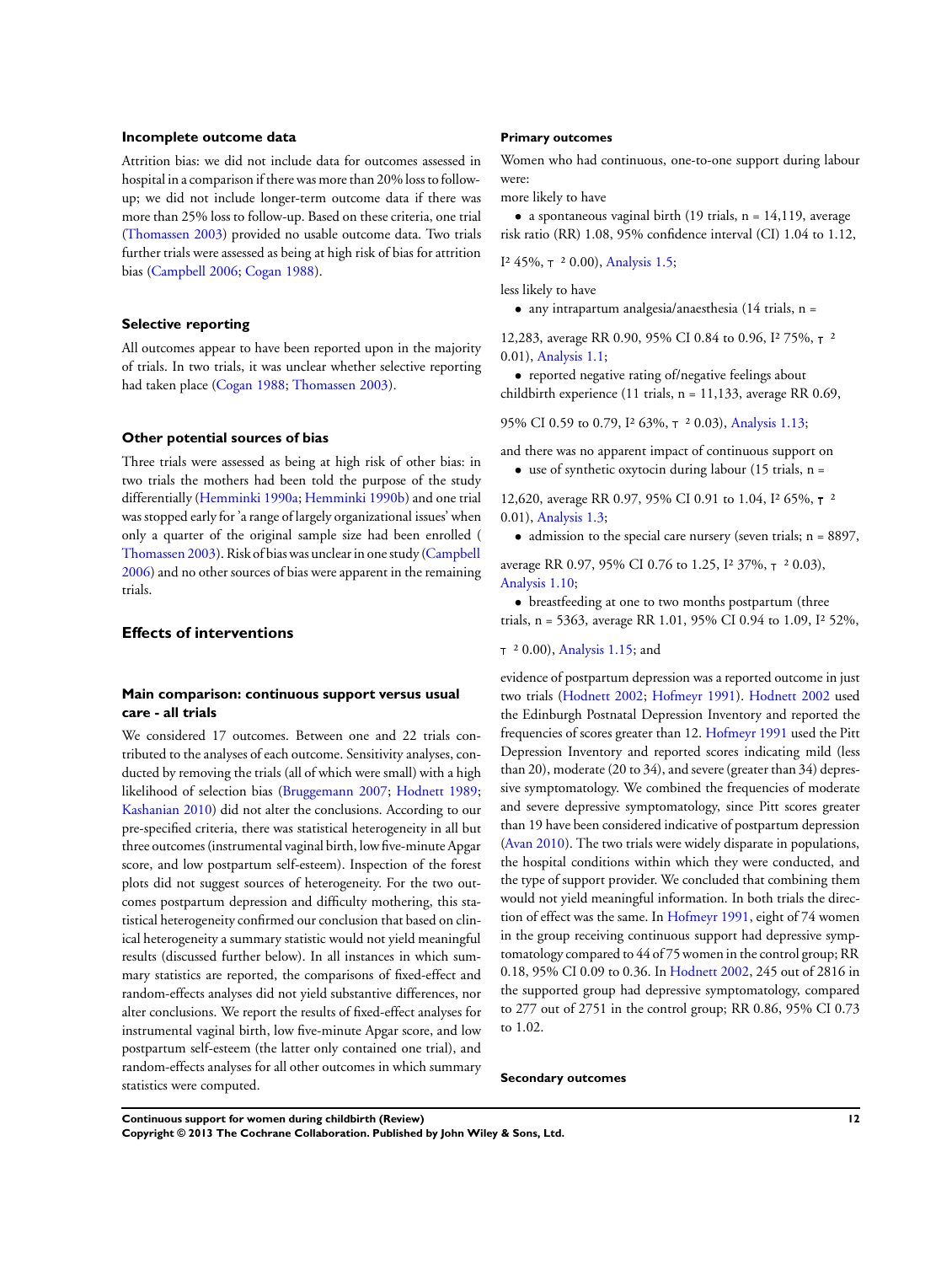Women who had continuous, one-to-one support were: more likely to have

 $\bullet$  shorter labours (12 trials, n = 5366, mean difference (MD)

-0.58 hours, 95% CI -0.85 to -0.31, I² 45%, ² 0.08), Analysis 1.4;

less likely to have

• regional analgesia/anaesthesia (nine trials,  $n = 11,444$ ,

average RR 0.93, 95% CI 0.88 to 0.99,  $I^2 81\%$ ,  $\tau$   $\epsilon$  0.01), Analysis 1.2;

• an instrumental vaginal birth (19 trials, n = 14,118, RR 0.90, 95% CI 0.85 to 0.96, fixed-effect), Analysis 1.6;

• a caesarean birth (22 trials,  $n = 15,175$ , average RR 0.78,

95% CI 0.67 to 0.91, I<sup>2</sup> 53%,  $\tau$  <sup>2</sup> 0.05), Analysis 1.7;

• a baby with a low five-minute Apgar score  $(13 \text{ trials}, n =$ 12,515, RR 0.69, 95% CI 0.50 to 0.95, fixed-effect), Analysis 1.9;

and there was no apparent impact of continuous labour support on

 $\bullet$  the likelihood of serious perineal trauma (four trials, n =

8120, average RR 0.97, 95% CI 0.92 to 1.01, I<sup>2</sup> 44%,  $\tau$  <sup>2</sup> 0.00), Analysis 1.8;

• severe labour pain (four trials;  $n = 2456$ , average RR 1.00,

95% CI 0.83 to 1.21, I<sup>2</sup> 78%,  $\tau$  <sup>2</sup> 0.03), Analysis 1.12;

 $\bullet$  low postpartum self-esteem (one trial, n = 652, RR 1.00, 95% CI 0.77 to 1.30, fixed-effect), Analysis 1.17; and

• prolonged neonatal hospital stay (three trials,  $n = 1098$ ,

average RR 0.83, 95% CI 0.42 to 1.65, I<sup>2</sup> 62%,  $\tau$  <sup>2</sup> 0.15), Analysis 1.11.

Three trials reported results related to difficulty in mothering (Campbell 2006; Hofmeyr 1991; Hodnett 2002). As was the case with postpartum depression, the trials were widely disparate in populations, the hospital conditions within which they were conducted, and the type of support provider, and the forest plot supported our conclusion that combining them would not yield meaningful information. In Hofmeyr 1991, 41 out of 75 in the continuous support group reported difficulty mothering, compared to 67 out of 75 in the control group; RR 0.61, 95% CI 0.49, 0.76. In Hodnett 2002, 873 out of 2836 in the continuous support group reported difficulty mothering, compared to 853 out of 2765 in the control group; RR 1.00, 95% CI 0.92, 1.08. In Campbell 2006, 11 out of 292 in the continuous support group reported difficulty mothering, compared to 38 out of 265 in the control group; RR 0.26, 95% CI 0.14, 0.50.

#### **Subgroup comparisons**

We grouped the trials according to the following provider characteristics: 1) staff members of the hospital; 2) neither hospital employees nor part of the woman's social network; and 3) chosen by the woman from her social network.

We have presented the results of the subgroup analyses below. While we made every effort to obtain the required information from trial authors, none of the subgroup comparisons are based on the total number of included trials for which usable data were available. Thus results must be interpreted with caution. The text below does not present the results for postpartum depression or breastfeeding at one to two months postpartum, because too few trials provided data. Only two trials contributed data about postpartum depression (Hodnett 2002; Hofmeyr 1991) and three about breastfeeding (Hodnett 2002; Hofmeyr 1991; Langer 1998).

We were unable to conduct the planned subgroup comparison based on timing of onset of labour support. It was not possible to categorise most of the trials according to the pre-specified subgroups of early versus active labour. In four trials (Cogan 1988; Hodnett 1989; Klaus 1986; Madi 1999), the support began in early labour. In the other 18 trials, both the definitions of early and active labour and the timing of onset of support were much more heterogenous, in instances in which they were defined. Women were in varying phases of labour, from elective induction to active labour.

As noted in Subgroup analysis and investigation of heterogeneity, totals in the subgroup analysis figures may differ slightly from those in the main comparisons, because a different method of analysis had to be used. All subgroup comparisons used fixed-effect, to allow computation of tests for differences between subgroups.

#### **Outcome: any intrapartum analgesia/anaesthesia**

1. Policies about the presence of companions during labour and birth: In seven trials (n = 9752) companions were permitted; RR 0.97, 95% CI 0.96 to 0.99, while in seven trials (n = 2598) companions were not permitted; RR 0.91, 95% CI 0.85 to 0.96. Chi<sup>2</sup> for the subgroup comparison = 5.12,  $P = 0.02$ , Analysis 2.1.

2. Availability of epidural analgesia: In nine trials (n = 10,888), epidural analgesia was routinely available; RR 0.97, 95% CI 0.96 to 0.98. In five trials ( $n = 1462$ ) epidural analgesia was not routinely available; RR 0.83, 95% CI 0.69 to 0.99. Chi² for the subgroup comparison =  $3.08$ ,  $P = 0.08$ , Analysis 3.1.

3. Routine use of electronic fetal monitoring (EFM): in six trials (n = 8580), EFM was routine; RR 0.97, 95% CI 0.96 to 0.99. In six trials (n = 2186), EFM was not routine; RR 0.96, 95% CI 0.90 to 1.02. In two trials (n = 1579), the policy about routine EFM was unknown; RR 0.89, 95% CI 0.80 to 0.99. Chi<sup>2</sup> for the subgroup comparison = 2.32,  $P = 0.31$ , Analysis 4.1.

4. Provider characteristics: in six trials (n = 9152) the support was provided by a member of the hospital staff; RR 0.97, 95% CI 0.96 to 0.99. In four trials (n = 1790), the support was provided by a woman who was not a member of the staff and was not part

**Continuous support for women during childbirth (Review) 13**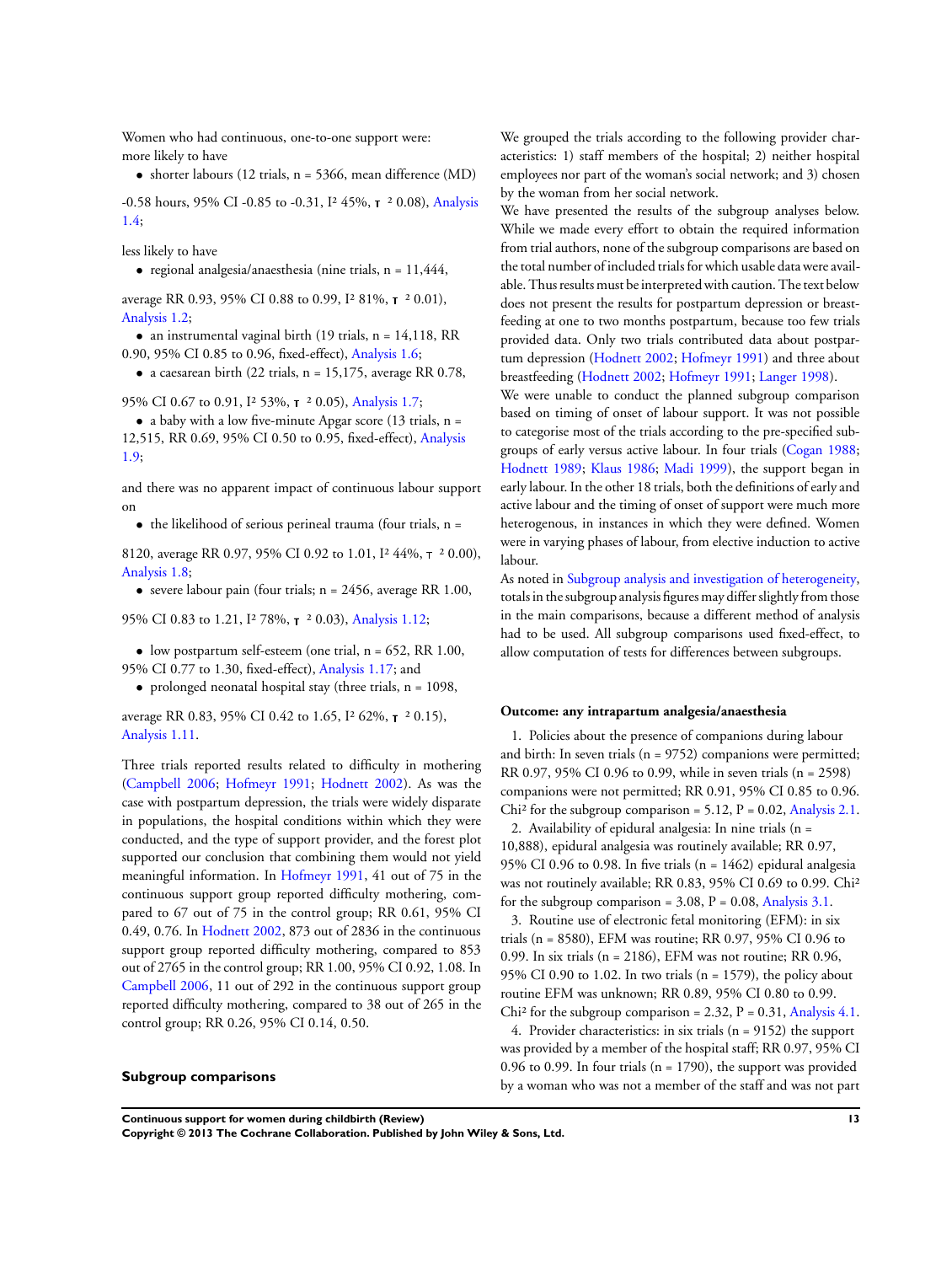of the woman's social network; RR 0.91, 95% CI 0.86 to 0.97. In four trials ( $n = 1408$ ) the support was provided by a member of the woman's social network; RR 0.94, 95% CI 0.88 to 1.00. Chi<sup>2</sup> for the subgroup comparison =  $4.84$ ,  $P = 0.09$ , Analysis 5.1. Thus, the effects of continuous support on use of any intrapartum analgesia/anaesthesia appeared to be stronger in settings where companions were not permitted, but did not appear to be influenced by the availability of epidural analgesia, the use of routine EFM, or provider characteristics.

#### **Outcome: synthetic oxytocin during labour**

1. Policies about the presence of companions: in five trials (n = 9495) companions were permitted; RR 1.04, 95% CI 0.99 to 1.10. In 10 trials (n = 3125) companions were not permitted; RR 0.99, 95% CI 0.97 to 1.02. Chi² for the subgroup comparison =  $3.13$ ,  $P = 0.08$ , Analysis 2.2.

2. Availability of epidural analgesia: in eight trials  $(n = 10,568)$ epidural analgesia was routinely available; RR 1.00, 95% CI 0.98 to 1.02. In seven trials (n = 2066), epidural analgesia was not routinely available; RR 1.02, 95% CI 0.93 to 1.11. Chi² for the subgroup comparison =  $0.24$ ,  $P = 0.63$ , Analysis 3.2.

3. Use of routine EFM: in four trials (n = 8340) EFM was routine; RR 1.04, 95% CI 0.98 to 1.11. In seven trials (n = 1726) EFM was not routine; RR 0.99, 95% CI 0.96 to 1.01. In four trials (n = 2568) it is not known whether EFM was routine; RR 1.02, 95% CI 0.97 to 1.08. Chi² for the subgroup comparison =  $3.27$ ,  $P = 0.19$ , Analysis 4.2.

4. Provider characteristics: in six trials (n = 9561), the support was provided by a member of the hospital staff; RR 1.06, 95% CI 1.01 to 1.11. In three trials  $(n = 1018)$ , the support was provided by a woman who was not a member of the staff and was not part of the woman's social network; RR 0.69, 95% CI 0.50 to 0.94. In six trials ( $n = 2041$ ), the support was provided by a member of the woman's social network; RR 0.99, 95% CI 0.96 to 1.01. Chi<sup>2</sup> for the subgroup comparison = 11.46,  $P =$ 0.003, Analysis 5.2.

Thus the effects of continuous support on use of synthetic oxytocin during labour did not appear to be influenced by policies about the presence of companions, use of routine EFM, or availability of epidural analgesia. The effectiveness of continuous support in reducing the likelihood of intrapartum oxytocin seemed to be strongest when the provider was neither a staff member nor part of the woman's social network.

#### **Outcome: spontaneous vaginal birth**

1. Policies about companions: In nine trials (n = 10,889) companions were permitted; RR 1.03, 95% CI 1.00 to 1.05. In ten trials (n = 3329) companions were not permitted; RR1.11, 95% CI 1.07 to 1.16. Chi<sup>2</sup> for the subgroup comparison = 11.82, P < 0.001, Analysis 2.3.

2. Availability of epidural analgesia: In 13 trials (n = 12,672), epidural analgesia was routinely available; RR 1.04, 95% CI 1.01 to 1.06). In six trials (n = 1546) epidural analgesia was not routinely available; RR 1.11, 95% CI 1.06 to 1.17. Chi² for the subgroup comparison =  $6.59$ ,  $P = 0.01$ , Analysis 3.3.

3. Routine use of EFM: In eight trials (n = 9717) EFM was routine; RR 1.03, 95% CI 1.01 to 1.06. In seven trials (n = 1913) EFM was not routine; RR 1.11, 95% CI 1.06 to 1.17. In four trials ( $n = 2561$ ), the policy about routine EFM is not known; RR 1.07, 95% CI 1.01 to 1.13. Chi² for the subgroup comparison =  $8.56$ ,  $P = 0.01$ , Analysis 4.3.

4. Provider characteristics: in nine trials (n = 10,813) the support was provided by a member of the hospital staff; RR 1.03, 95% CI 1.01 to 1.06. In five trials (n = 1935) the support was provided by a woman who was not part of the hospital staff nor part of the woman's social network; RR 1.12, 95% CI 1.07 to 1.17. In five trials ( $n = 1470$ ), the support was provided by a member of the woman's social network; RR 1.07, 95% CI 0.99 to 1.15. Chi<sup>2</sup> for the subgroup comparison =  $9.97$ ,  $P = 0.007$ , Analysis 5.3.

Thus the effectiveness of continuous support in increasing the likelihood of spontaneous vaginal birth appeared to be stronger when hospital policies did not permit companions, when epidural analgesia was not available, when EFM was not routine, and when the support provider was neither a staff member nor part of the woman's social network.

#### **Outcome: caesarean birth**

1. Policies about companions: in 11 trials (n = 11,326) companions were permitted; RR 0.94, 95% CI 0.85 to 1.03. In 11 trials (n = 3849) companions were not permitted; RR 0.75, 95% CI 0.65 to 0.86. Chi<sup>2</sup> for the subgroup comparison =  $6.46$ ,  $P = 0.01$ , Analysis 2.4.

2. Availability of epidural analgesia: in 14 trials (n = 13,064), epidural analgesia was routinely available; RR 0.93, 95% CI 0.86 to 1.02. In seven trials (n = 2077), epidural analgesia was not routinely available; RR 0.54, 95% CI 0.43 to 0.68. In one very small trial  $(n = 34)$ , we were unable to determine if epidural analgesia was routinely available; RR 1.40, 95% CI 0.14 to 13.98. Chi<sup>2</sup> for the subgroup comparison = 19.30,  $P < 0.0001$ , Analysis 3.4.

3. Routine use of EFM: in nine trials (n = 10,123), EFM was routine; RR 0.92, 95% CI 0.83 to 1.01. In eight trials (n = 2457) EFM was not routine; RR 0.66, 95% CI 0.55 to 0.79. In five trials (n = 2595), it is not known whether EFM was routine; RR 1.06, 95% CI 0.84 to 1.33. Chi² for the subgroup comparison = 12.78,  $P = 0.002$ , Analysis 4.4.

4. Provider characteristics: in nine trials (n = 10,786), the support was provided by a member of the hospital staff; RR 0.95, 95% CI 0.85 to1.05. In seven trials (n = 2330), the support was provided by a woman who was not a member of the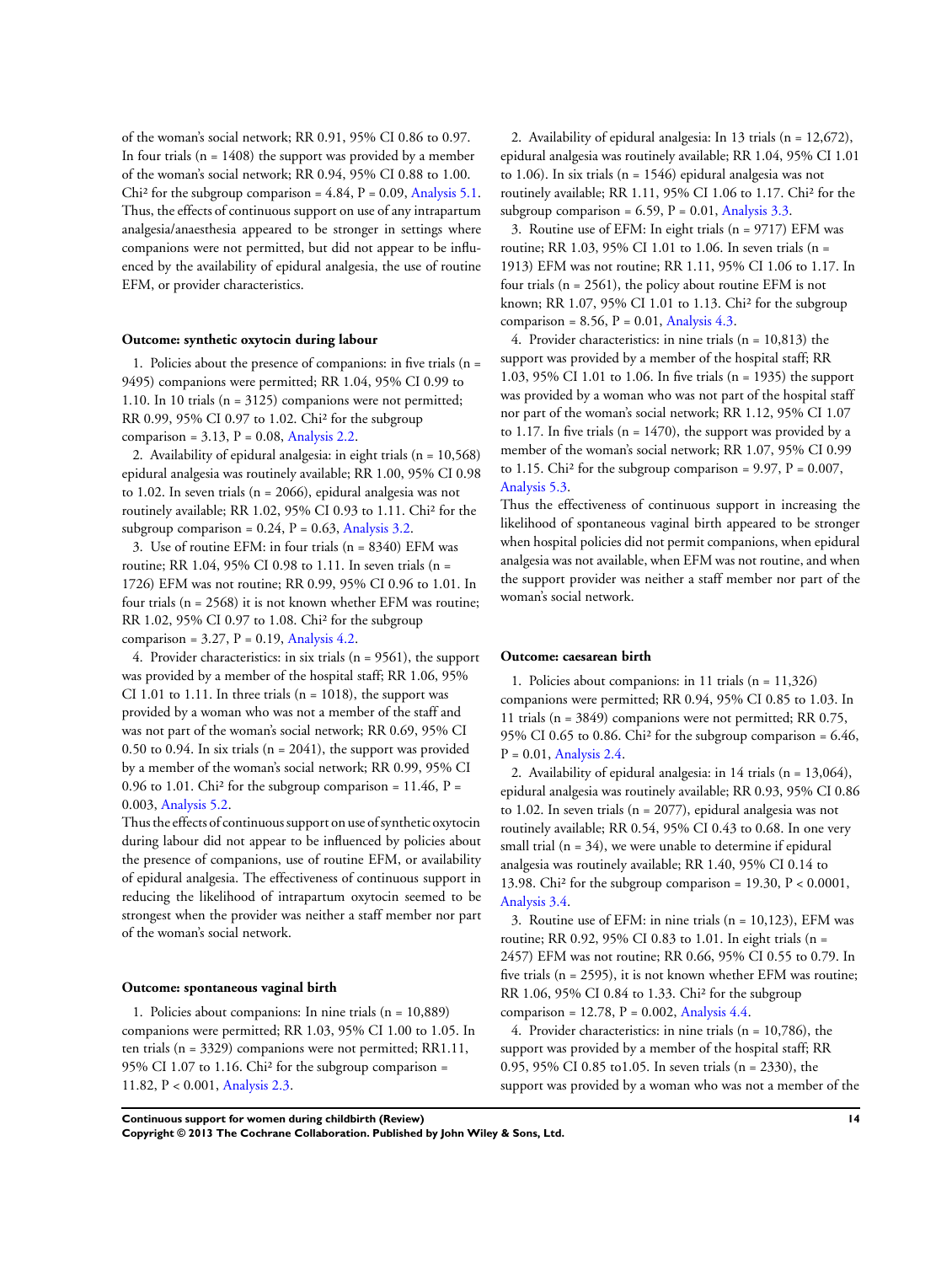hospital staff and not part of the woman's social network; RR 0.72, 95% CI 0.60 to 0.86. In six trials (n = 2059), the support was provided by a member of the woman's social network; RR 0.83, 95% CI 0.69 to 1.01. Chi<sup>2</sup> for the subgroup comparison = 6.88,  $P = 0.03$ , Analysis 5.4.

Thus the effectiveness of continuous support in reducing the likelihood of caesarean birth appeared to be stronger in settings where companions were not permitted, epidural analgesia was not routinely available and EFM was not routine, and when the provider was neither a staff member nor part of the woman's social network.

#### **Outcome: admission to special care nursery**

1. Policies about companions: in two trials (n = 7328), companions were permitted; RR 0.99, 95% CI 0.84 to 1.17. In five trials (n = 1569), companions were not permitted; RR 0.91, 95% CI 0.71 to 1.17. Chi² for the subgroup comparison = 0.28,  $P = 0.60$ , Analysis 2.5.

2. Availability of epidural analgesia: in five trials (n = 8380) epidural analgesia was routinely available; RR 0.98, 95% CI 0.85 to 1.13. In two trials (n = 517) epidural analgesia was not routinely available; RR 0.26, 95% CI 0.08 to 0.88. Chi² for the subgroup comparison =  $4.51$ ,  $P = 0.03$ , Analysis 3.5.

3. Routine use of EFM: in three trials (n = 7740) EFM was routine; RR 0.97, 95% CI 0.84 to 1.11. In three trials (n = 729) EFM was not routine; RR 0.48, 95% CI 0.21 to 1.12. In one trial (n = 428), it is not known whether EFM was routine; RR 1.98, 95% CI 0.76 to 5.18. Chi<sup>2</sup> for the subgroup comparison = 4.76,  $P = 0.09$ , Analysis 4.5.

4. Provider characteristics: in three trials (n = 7428), the support was provided by a member of the hospital staff; RR 0.99, 95% CI 0.84, 1.17. In two trials (n = 829), the support was provided by a woman who was not a member of the hospital staff and not part of the woman's social network; RR 0.86, 95% CI 0.66 to 1.12. In two trials  $(n = 640)$  the support was provided by a member of the woman's social network; RR 1.40, 95% CI 0.67 to 2.93. Chi<sup>2</sup> for the subgroup comparison =  $1.74$ , P = 0.42, Analysis 5.5.

Thus the effectiveness of continuous support in reducing the likelihood of admission of the newborn to a special care nursery appeared to be stronger in settings in which epidural analgesia was not routinely available, but effectiveness did not appear to be influenced by policies about companions or routine EFM, or by provider characteristics.

#### **Outcome: negatives ratings of/negative views about the birth experience**

1. Policies about companions: in five trials (n = 8639) companions were permitted; RR 0.70, 95% CI 0.62 to 0.78. In six trials (n = 2539) companions were not permitted; RR 0.62, 95%CI 0.56 to 0.69. Chi<sup>2</sup> for the subgroup comparison =  $2.03$ , P = 0.15, Analysis 2.7.

2. Availability of epidural analgesia: in nine trials (n = 10,404) epidural analgesia was routinely available; RR 0.70, 95% CI 0.64 to 0.77. In two trials (n = 774) epidural analgesia was not routinely available; RR 0.55, 95% CI 0.48 to 0.63. Chi² for the subgroup comparison =  $7.92$ , P 0.0005, Analysis  $3.7$ .

3. Routine use of EFM: four trials (n = 7467) were conducted in settings with routine EFM; RR 0.67, 95% CI 0.60 to 0.76. Four trials  $(n = 1710)$  were conducted in settings in which EFM was not routine; RR 0.60, 95% CI 0.53 to 0.68. Three trials (n = 1977) were in settings in which the use of routine EFM is not known; RR 0.84, 95% CI 0.65 to 1.08. Chi² for the subgroup comparison =  $5.55$ , P = 0.06, Analysis 4.7.

4. Provider characteristics: in four trials (n = 8145) support providers were hospital staff; RR 0.87, 95% CI 0.73 to 1.03. In three trials ( $n = 1325$ ) the providers were not hospital staff and not part of the woman's social network; RR 0.66, 95% CI 0.57 to 0.77. In four trials ( $n = 1708$ ), providers were part of the woman's social network; RR 0.57, 95% CI 0.51 to 0.64. Chi² for the subgroup comparison =  $16.47$ , P = 0.0003, Analysis 5.7. Thus the effectiveness of continuous support in reducing the likelihood of dissatisfaction with or negative views of the childbirth experience appeared to be stronger in settings in which epidural analgesia was not routinely available, and when the provider was neither a staff member nor part of the woman's social network.

## **D I S C U S S I O N**

This review summarises results of 22 trials involving 15,288 women, conducted in 16 countries under a wide variety of circumstances. Continuous one-to-one support was given by providers with a variety of experiences, through having given birth themselves and/or through education and practice as nurses, midwives, doulas or childbirth educators, or by the woman's husband or partner, female relative or close friend. The methodological quality of the trials was generally good to excellent. For all outcomes in which summary statistics were computed, comparisons of fixedeffect and random-effects analyses did not yield material differences in the results. Thus neither the risk of bias nor heterogeneity should be of concern when interpreting results.

In the primary comparison, women who were allocated to continuous one-to-one support were more likely to have a spontaneous vaginal birth (risk ratio (RR) 1.08, 95% confidence interval (CI) 1.04 to 1.12) and less likely to have intrapartum analgesia (RR 0.90, 95% CI 0.84 to 0.96) or to report dissatisfaction (RR 0.69, 95% CI 0.59 to 0.79). In addition their labours were shorter (mean difference (MD) -0.58 hours, 95% CI -0.85 to -0.31), they were less likely to have a caesarean (RR 0.78, 95% CI 0.67 to 0.91) or instrumental vaginal birth (RR 0.90, 95% CI 0.85 to 0.96), regional analgesia (RR 0.93, 95% CI 0.88 to 0.99), or a baby with a low five-minute Apgar score (RR 0.69, 95% CI 0.50 to 0.95).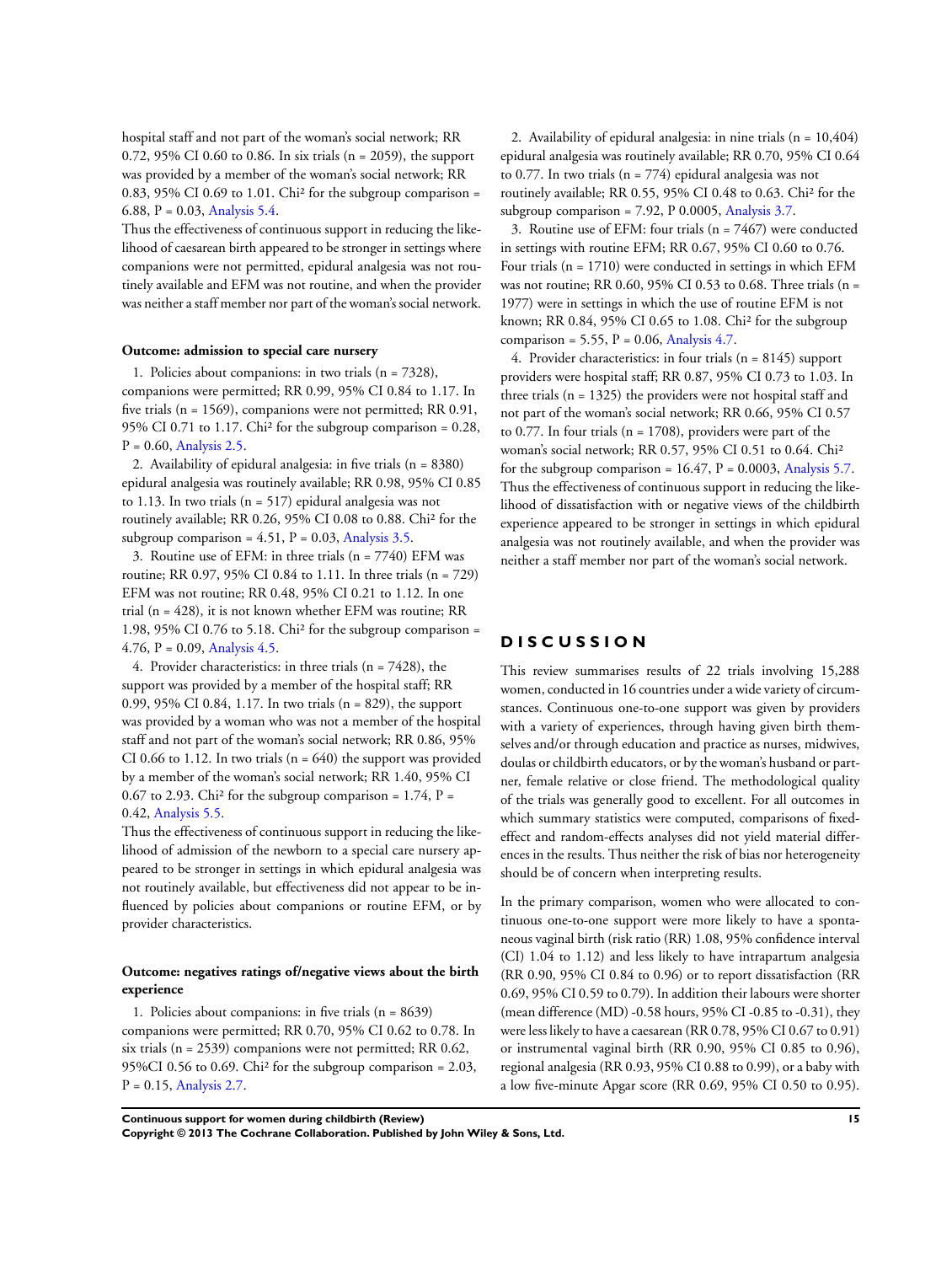The trial reports do not list any adverse effects. This form of care appears to confer important benefits without attendant risks. The results of earlier versions of this review prompted organisations in Canada, the UK and the USA to issue practice guidelines, advocating continuous support (AWHONN 2002; MIDIRS 1999; NICE Intrapartum Care 2007; SOGC 1995). The results of the primary comparison in the current review offer continued justification for such practice guidelines.

The subgroup analyses should be interpreted with caution. Individually each should be considered exploratory and hypothesisgenerating, particularly when the sample size in one subgroup was much smaller than in another. However, taken in their totality, the consistency of the patterns suggests that the effectiveness of continuous intrapartum support may be enhanced or reduced by policies and practices in the birth setting and by the nature of the relationship between the provider and labouring woman.

We chose three aspects of the birth environment - routine use of electronic fetal monitoring (EFM), availability of epidural analgesia and policies about the presence of additional support people of the woman's own choosing - as proxies for environmental conditions that may mediate the effectiveness of labour support. This review cannot answer questions about the mechanisms whereby settings with epidural analgesia limit the effectiveness of labour support. The impact of epidural analgesia may be direct (Anim-Somuah 2011) or indirect, as part of the 'cascade of interventions' described in the Background. The effects of a policy of routine EFM are less clear, most likely because we were unable to obtain information about EFM policies for several of the trials. However, continuous labour support in settings without routine EFM was associated with greater likelihood of spontaneous vaginal birth and lower likelihood of a caesarean birth. These results raise questions about the ability of labour support to act as a buffer against adverse aspects of routine medical interventions. Labour support appears to be effective in reducing the adverse consequences of the fear and distress associated with labouring alone in an unfamiliar environment. A report of a qualitative component of one of the included trials (Langer 1998), aptly titled "Alone, I wouldn't have known what to do", provides further justification for this argument.

Effects of continuous labour support appear to vary by provider characteristics. Divided loyalties, additional duties besides labour support, self-selection and the constraints of institutional policies and routine practices may all have played a role in the apparently limited effectiveness of members of the hospital staff. Childbirth environments influence the healthcare professionals who work in them as well as labouring women and their support people. Furthermore, while women want and benefit from the presence of selected members of their social network, the support of partners and others with whom they have a longstanding relationship is qualitatively different and more complex than that of a woman who is experienced and often trained to provide labour support

and who has no other role other than to provide it. An early trial of labour support with partners present found that women received more support from their partners when a doula was present to guide them, and the partners themselves reported more support (Hodnett 1989). While continuous labour support appears to be more effective when it is provided by caregivers who are not employees of an institution (and thus have no obligation to anyone other than the labouring woman) and who have an exclusive focus on this task, support from a member of the woman's social network is effective in improving women's satisfaction with their birth experiences.

There remains relatively little information about the effects of continuous intrapartum support on mothers' and babies' health and well-being in the postpartum period.

## **A U T H O R S ' C O N C L U S I O N S**

## **Implications for practice**

Continuous support during labour should be the norm, rather than the exception. Hospitals should permit and encourage women to have a companion of their choice during labour and birth, and hospitals should implement programs to offer continuous support during labour. Policy makers and hospital administrators in high-income countries who wish to effect clinically important reductions in inappropriately high caesarean rates should be cautioned that continuous support by nurses or midwives may not achieve this goal, in the absence of other changes to policies and routines. In many settings, the labour ward functions according to a risk-oriented, technology-dominated approach to care. Institutional staff are unlikely to be able to offer labouring women benefits comparable to non-staff members, in the absence of fundamental changes in the organisation and delivery of maternity care. Changes to the content of health professionals' education and to the core identity of professionals may also be important. Policy makers and administrators must look at system reform and rigorous attention to evidence-based use of interventions that were originally developed to diagnose or treat problems and are now used routinely during normal labours. Given the clear benefits and absence of adverse effects of continuous labour support, policy makers should consider including it as a covered service for all women.

Every effort should be made to ensure that women's birth environments are empowering, non-stressful, afford privacy, communicate respect and are not characterised by routine interventions that add risk without clear benefit. In most areas of the world, childbearing women have limited or no access to trained doulas. Where available, costs of doula services are frequently borne by childbearing families and may be a barrier to access. In areas where doulas are not available, a comprehensive guidebook for designated companions is available for those with good English liter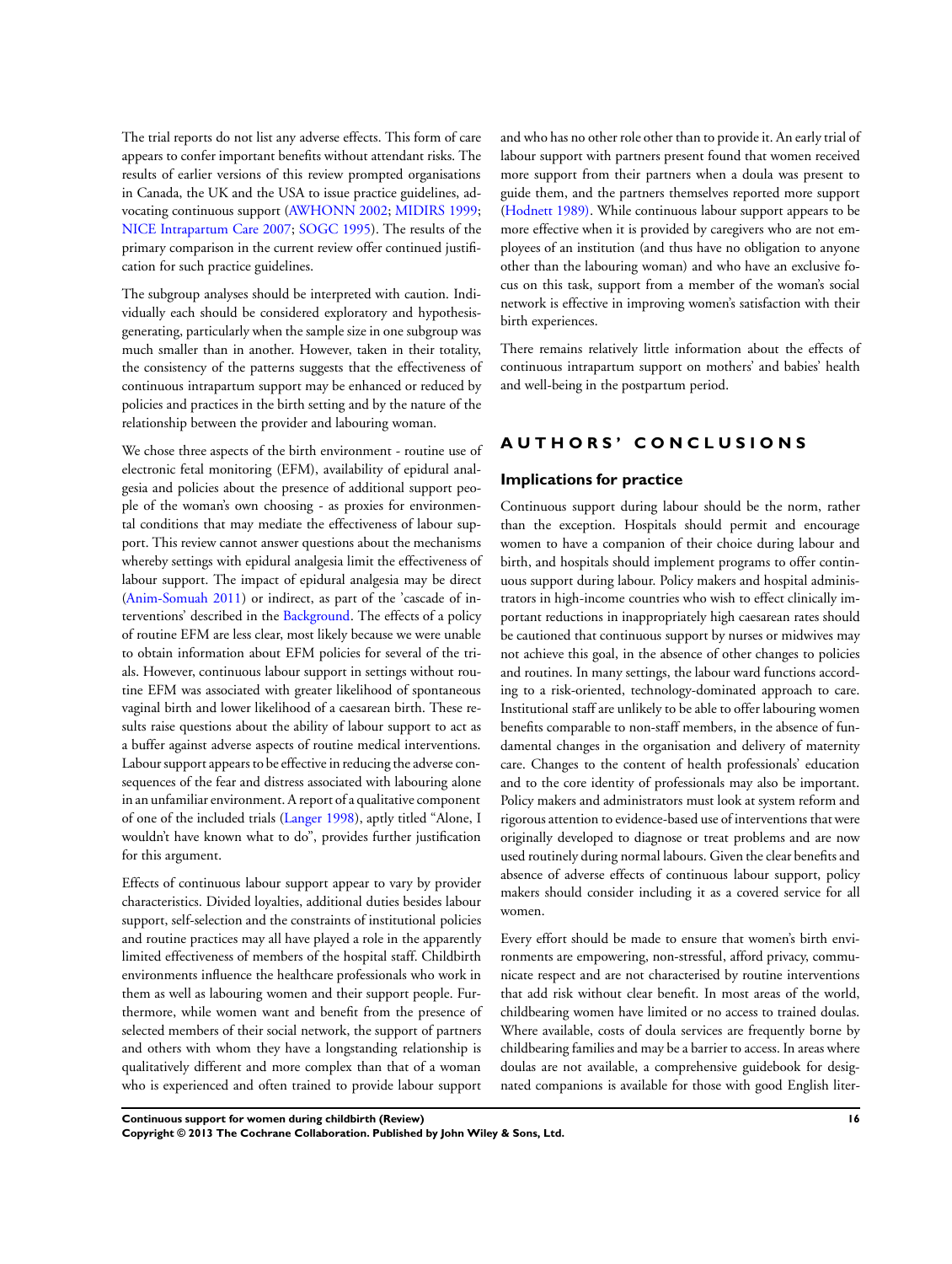acy (Simkin 2007). The 'Better Births Initiative' is a structured motivational program which promotes humane, evidence-based care during labour. The program focuses on promoting labour companionship and avoiding unproven interventions such as routine starvation, supine position and routine episiotomy. The educational materials for the Better Births Initiative include a video presentation on childbirth companions which is available in the World Health Organization Reproductive Health Library (WHO 2010). It can be accessed free of charge on the Internet in Arabic, Chinese, French, English, Spanish, Russian and Vietnamese and is distributed on CD to health workers in resource-poor countries. The selection of Cochrane reviews in the Reproductive Health Library includes this review of continuous labour support.

## **Implications for research**

There remains relatively little information about the effects of continuous intrapartum support on mothers' and babies' health and well-being in the postpartum period, and thus trials across all types of settings, which include a focus on longer-term outcomes for mother and baby, would be helpful. The trials in resourceconstrained countries were relatively small, and additional, large trials may be required in such settings, where the cost of providing continuous support may compete with other resource priorities. Particular attention should be paid to outcomes that have been under-researched in resource-poor settings, but are causes of significant morbidity, including urinary and faecal incontinence, pain during intercourse, prolonged perineal pain and depression.

Trials of different models of training providers of labour support would help to inform decision makers about the most effective models in the context of their settings. All trials should include economic analyses of the relative costs and benefits.

## **A C K N O W L E D G E M E N T S**

We are very grateful to the investigators who provided additional information: O Bruggemann, D Campbell, R Cogan, A Gagnon, E Hemminki, M Kashanian, J Kennell, M Klaus, A Langer, B Madi, S McGrath, G Trueba, E Kopplin, and S Yuengong. We thank Agnes Cho, Qian Xu and Jiang Huangye for translation of Chinese publications, and Qian Xu for contacting the trial author for additional details. Ellen Hodnett and Justus Hofmeyr also provided additional information about their trials. Tanya Webb performed the second data entry on the earlier version of the review, contacted trial authors for additional information and provided secretarial support. The Consumer Panel of the Pregnancy and Childbirth Group (of which Carol Sakala is a member) provided many helpful suggestions for both the protocol and earlier versions of the review.

The National Institute for Health Research (NIHR) is the largest single funder of the Cochrane Pregnancy and Childbirth Group. The views and opinions expressed therein are those of the authors and do not necessarily reflect those of the NIHR, NHS or the Department of Health.

#### **R E F E R E N C E S**

#### **References to studies included in this review**

#### **Breart - Belgium 1992** *{published data only}*

<sup>∗</sup> Breart G, Garel M, Mlika-Cabanne N. Evaluation of different policies of management of labour for primiparous women. Trial B: Results of the continuous professional support trial. In: Kaminski M editor(s). *Evaluation in Pre-, Peri-, and Post-Natal Care Delivery Systems*. Paris: INSERM, 1992:57–68.

Breart G, Mlika-Cabane N, Kaminski M. The evaluation of different policies for the management of labour. Proceedings of 3rd European Health Services Research Meeting; 1991 Dec 13-14; London, UK. 1991.

Breart G, Mlika-Cabane N, Kaminski M, Alexander S, Herruzo-Nalda A, Mandruzzato P, et al.Evaluation of different policies for the management of labour. *Early Human Development* 1992;**29**:309–12.

Breart G, Mlika-Cabane N, Thornton J, Trakas D, Alexander S, Mandruzzato P, et al.European trials on artificial rupture of membranes and professional support during labour. *Journal of Perinatal Medicine* 1992;**20**(Suppl 1):37.

#### **Breart - France 1992** *{published data only}*

<sup>∗</sup> Breart G, Garel M, Mlika-Cabanne N. Evaluation of different policies of management of labour for primiparous women. Trial B: Results of the continuous professional support trial. In: Kaminski M editor(s). *Evaluation in Pre-, Peri-, and Post-natal Care Delivery Systems*. Paris: INSERM, 1992:57–68.

Breart G, Mlika-Cabane N, Kaminski M. The evaluation of different policies for the management of labour. Proceedings of 3rd European Health Services Research Meeting; 1991 Dec 13-14; London, UK. 1991.

Breart G, Mlika-Cabane N, Kaminski M, Alexander S, Herruzo-Nalda A, Mandruzzato P, et al.Evaluation of different policies for the management of labour. *Early Human Development* 1992;**29**:309–12.

Breart G, Mlika-Cabane N, Thornton J, Trakas D, Alexander S, et al.European trials on artificial rupture of membranes and professional support during labour. *Journal of Perinatal Medicine* 1992;**20**(Suppl 1):37.

**Breart - Greece 1992** *{published data only}*

<sup>∗</sup> Breart G, Garel M, Mlika-Cabanne N. Evaluation of

**Continuous support for women during childbirth (Review) 17**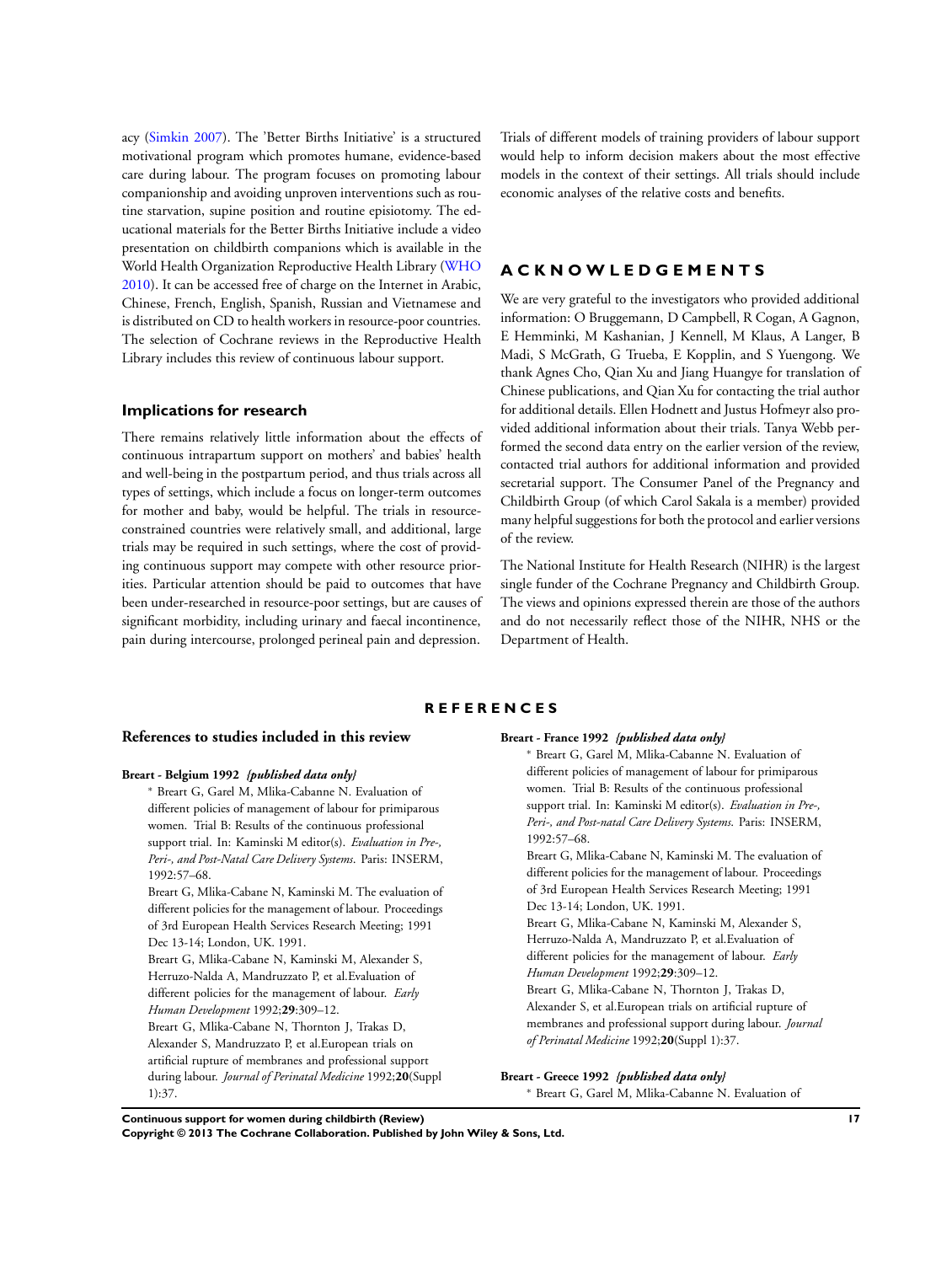different policies of management of labour for primiparous women. Trial B: Results of the continuous professional support trial. In: Kaminski M editor(s). *Evaluation in Pre-, Peri-, and Post-Natal Care Delivery Systems*. Paris: INSERM, 1992:57–68.

Breart G, Mlika-Cabane N, Kaminski M. The evaluation of different policies for the management of labour. Proceedings of 3rd European Health Services Research Meeting; 1991 Dec 13-14; London, UK. 1991.

Breart G, Mlika-Cabane N, Kaminski M, Alexander S, Herruzo-Nalda A, Mandruzzato P, et al.Evaluation of different policies for the management of labour. *Early Human Development* 1992;**29**:309–12. Breart G, Mlika-Cabane N, Thornton J, Trakas D,

Alexander S, et al.European trials on artificial rupture of membranes and professional support during labour. *Journal of Perinatal Medicine* 1992;**20**(Suppl 1):37.

#### **Bruggemann 2007** *{published and unpublished data}*

Bruggemann OM, Parpinelli MA, Osis MJD, Cecatti JG, Neto ASC. Support to woman by a companion of her choice during childbirth: a randomized controlled trial. *Reproductive Health* 2007;**4**:5.

#### **Campbell 2006** *{published and unpublished data}*

Campbell D, Scott KD, Klaus MH, Falk M. Female relatives or friends trained as labor doulas: outcomes at 6 to 8 weeks postpartum. *Birth* 2007;**34**(3):220–7. <sup>∗</sup> Campbell DA, Lake MF, Falk M, Backstrand JR. A randomized control trial of continuous support in labor by a lay doula. *Journal of Obstetric, Gynecologic, and Neonatal Nursing* 2006;**35**(4):456–64.

#### **Cogan 1988** *{published and unpublished data}*

Cogan R, Spinnato JA. Social support during premature labor: effects on labor and the newborn. *Journal of Psychosomatic Obstetrics and Gynaecology* 1988;**8**:209–16.

#### **Dickinson 2002** *{published and unpublished data}*

Dickinson JE, Paech MJ, McDonald SJ, Evans SF. Maternal satisfaction with childbirth and intrapartum analgesia in nulliparous labour. *Australian and New Zealand Journal of Obstetrics and Gynaecology* 2003;**43**:463–8.

<sup>∗</sup> Dickinson JE, Paech MJ, McDonald SJ, Evans SF. The impact of intrapartum analgesia on labour and delivery outcomes in nulliparous women. *Australian and New Zealand Journal of Obstetrics and Gynaecology* 2002;**42**(1): 59–66.

Henderson JJ, Dickinson JE, Evans SF, McDonald SJ, Paech MJ. Impact of intrapartum epidural analgesia on breastfeeding duration. *Australian and New Zealand Journal of Obstetrics and Gynaecology* 2003;**43**:372–7.

#### **Gagnon 1997** *{published and unpublished data}*

Gagnon A, Waghorn K. One-to-one nurse labor support of nulliparous women stimulated with oxytocin. *Journal of Obstetric, Gynecologic and Neonatal Nursing* 1999;**28**:371–6. <sup>∗</sup> Gagnon A, Waghorn K, Covell C. A randomized trial of one-to-one nurse support of women in labor. *Birth* 1997; **24**:71–7.

#### **Hemminki 1990a** *{published data only}*

Hemminki E, Virta AL, Koponen P, Malin M, Kojo-Austin H, Tuimala R. A trial on continuous human support during labor: feasibility, interventions and mothers' satisfaction. (Trial A - Pilot study with volunteered midwifery students). *Journal of Psychosomatic Obstetrics and Gynaecology* 1990;**11**: 239–50.

#### **Hemminki 1990b** *{published data only}*

Hemminki E, Virta AL, Koponen P, Malin M, Kojo-Austin H, Tuimala R. A trial on continuous human support during labor: feasibility, interventions and mothers' satisfaction. (Trial A - Pilot study with volunteered midwifery students). *Journal of Psychosomatic Obstetrics and Gynaecology* 1990;**11**: 239–50.

#### **Hodnett 1989** *{published and unpublished data}*

Hodnett ED, Osborn RW. A randomized trial of the effects of monitrice support during labor: mothers' views two to four weeks postpartum. *Birth* 1989;**16**:177–83. <sup>∗</sup> Hodnett ED, Osborn RW. Effects of continuous intrapartum professional support on childbirth outcomes. *Research in Nursing and Health* 1989;**12**:289–97.

#### **Hodnett 2002** *{published and unpublished data}*

<sup>∗</sup> Hodnett ED, Lowe NK, Hannah ME, Willan AR, Stevens B, Weston JA, et al.Effectiveness of nurses as providers of birth labor support in North American hospitals. A randomized controlled trial. *JAMA* 2002;**288**(11): 1373–81.

Muir HA, Hodnett ED, Hannah ME, Lowe NK, Willan AR, Stevens B, et al.The influence of continuous labor support on the choice of analgesia, ambulation and obstetric outcome [abstract]. *Anesthesiology* 2002;**96**(Suppl 1):P44.

#### **Hofmeyr 1991** *{published and unpublished data}*

Chalmers B, Wolman WL, Hofmeyr GJ, Nikodem C. Companionship in labour and the mother-infant relationship: preliminary report of a randomised trial. Proceedings of the 9th Conference on Priorities in Perinatal Care; 1990 March; Johannesburg, South Africa. 1990: 139–41.

Chalmers B, Wolman WL, Hofmeyr GJ, Nikodem C. Companionship in labour: effect on the mother-infant relationship. Proceedings of the International Conference on Primary Care Obstetrics and Perinatal Health; 1991; Utrecht, The Netherlands. 1991:50.

Gulmezoglu AM, Chalmers BE, Nikodem VC, Wolman WL, Hofmeyr GJ. Companionship in labour: do the personality characteristics of labour supporters influence effectiveness?. Proceedings of the 11th Conference on Priorities in Perinatal Care in South Africa; 1992 March; Caledon, South Africa. 1992:115–6.

Hofmeyr GJ, Nikodem C, Gulmezoglu M, Wolman WL. Companionship to modify the clinical birth environment: long-term effects on mother and child. Proceedings of the 11th Conference on Priorities in Perinatal Care in South Africa; 1992 March; Caledon, South Africa. 1992:113–4. Hofmeyr GJ, Nikodem C, Gulmezoglu M, Wolman WL. Companionship to modify the clinical birth environment: long-term effects on mother and child. Proceedings of the

**Continuous support for women during childbirth (Review) 18 Copyright © 2013 The Cochrane Collaboration. Published by John Wiley & Sons, Ltd.**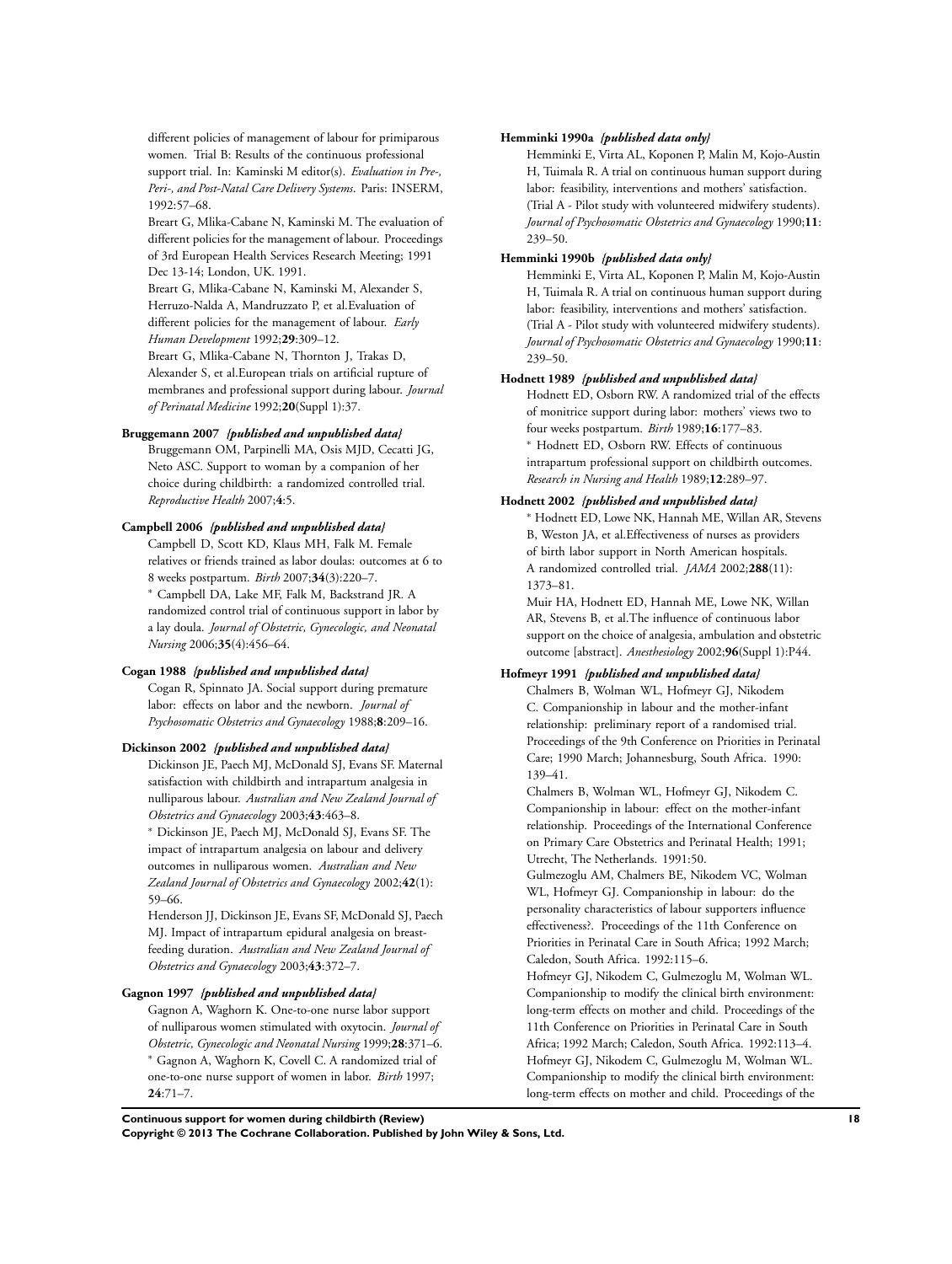26th British Congress of Obstetrics and Gynaecology; 1992 July 7-10; Manchester, UK. 1992:34.

Hofmeyr GJ, Nikodem VC, Chalmers BE, Kramer T. Clinically orientated care during labour reduces the chance of successful breastfeeding. Proceedings of the 10th Conference on Priorities in Perinatal Care in South Africa; 1991 March 12-15; Eastern Transvaal, South Africa. 1991: 107–9.

Hofmeyr GJ, Nikodem VC, Mahomed K, Gulmezoglu AM, Lawson M, Van Der Walt LA, et al.Companionship to modify the clinical birth environment: no measurable effect on stress hormone levels. *Journal of Obstetrics and Gynaecology* 1995;**15**:178–81.

<sup>∗</sup> Hofmeyr GJ, Nikodem VC, Wolman WL, Chalmers BE, Kramer T. Companionship to modify the clinical birth environment: effects on progress and perceptions of labour, and breastfeeding. *British Journal of Obstetrics and Gynaecology* 1991;**98**:756–64.

Nikodem VC, Nolte AG, Wolman W, Gulmezoglu AM, Hofmeyr GJ. Companionship by a lay labour supporter to modify the clinical birth environment: long-term effects on mother and child. *Curationis* 1998;**21**(1):8–12.

Trotter C, Wolman WL, Hofmeyr J, Nikodem C, Turton R. The effect of social support during labour on postpartum depression. *South African Journal of Psychology* 1992;**22**(3): 134–9.

Wolman WL, Chalmers B, Hofmeyr J, Nikodem VC. Postpartum depression and companionship in the clinical birth environment: a randomized, controlled study. *American Journal of Obstetrics and Gynecology* 1993;**168**: 1388–93.

#### **Kashanian 2010** *{published data only}*

Kashanian M, Javadi F, Haghighi MM. Effect of continuous support during labor on duration of labor and rate of cesarean delivery. *International Journal of Gynecology & Obstetrics* 2010;**109**(3):198–200.

#### **Kennell 1991** *{published and unpublished data}*

<sup>∗</sup> Kennell J, Klaus M, McGrath S, Robertson S, Hinkley C. Continuous emotional support during labor in a US hospital. *JAMA* 1991;**265**:2197–201.

Kennell J, Klaus M, McGrath S, Robertson S, Hinkley C. Medical intervention: the effect of social support during labour. Proceedings of Annual Meeting of the American Pediatric Society/Society for Pediatric Research; 1988 May; USA. 1988.

Kennell J, McGrath S, Klaus M, Robertson S, Hinkley C. Labor support: what's good for the mother is good for the baby. *Pediatric Research* 1989;**25**:15A.

Martin S, Landry S, Stellman L, Kennell J, McGrath S. The effect of doula support during labor on mother-infant interaction at 2 months. *Infant Behaviour and Development* 1998;**21 Supp1**:556.

#### **Klaus 1986** *{published and unpublished data}*

Klaus MH, Kennell JH, Robertson SS, Sosa R. Effects of social support during parturition on maternal and infant morbidity. *British Medical Journal* 1986;**293**:585–7.

#### **Langer 1998** *{published and unpublished data}*

Campero L, Garcia C, Diaz C, Ortiz O, Reynoso S, Langer A. "Alone, I wouldn't have known what to do": a qualitative study on social support during labor and delivery in Mexico. *Social Science and Medicine* 1998;**47**:395–403.

<sup>∗</sup> Langer A, Campero L, Garcia C, Reynoso S. Effects of psychosocial support during labour and childbirth on breastfeeding, medical interventions, and mothers' wellbeing in a Mexican public hospital: a randomised clinical trial. *British Journal of Obstetrics and Gynaecology* 1998;**105**:1056–63.

## **Madi 1999** *{published and unpublished data}*

Madi BC, Sandall J, Bennett R, MacLeod C. Effects of female relative support in labor: a randomized controlled trial. *Birth* 1999;**26**:4–8.

#### **McGrath 2008** *{published data only}*

McGrath SK, Kennell JH. A randomized controlled trial of continuous labor support for middle-class couples: effect on cesarean delivery rates. *Birth* 2008;**35**(2):92–7.

#### **Morhason-Bello 2009** *{published data only}*

Morhason-Bello IO, Adedokun BO, Ojengbede OA. Social support during childbirth as a catalyst for early breastfeeding initiation for first-time Nigerian mothers. *International Breastfeeding Journal* 2009;**4**:16.

<sup>∗</sup> Morhason-Bello IO, Adedokun BO, Ojengbede OA, Olayemi O, Oladokun A, Fabamwo AO. Assessment of the effect of psychosocial support during childbirth in Ibadan, south-west Nigeria: a randomised controlled trial. *Australian and New Zealand Journal of Obstetrics and Gynaecology* 2009;**49**(2):145–50.

Ojengbede O, Morhason-Bello I, Adedokun B, Becker S, Oni G, Tsui A. Psycho-social support in labour, as a catalyst for contraceptive uptake in Nigeria: preliminary analysis of a randomised controlled trial. *International Journal of Gynecology & Obstetrics* 2009;**107**(Suppl 2):S623–S624.

#### **Thomassen 2003** *{published data only}*

Thomassen P, Lundwall M, Wiger E, Wollin L, Uvnas-Moberg K. Lakartidningen. Doula--a new concept in obstetrics [Doula—-ett nytt begrepp inom forlossningsvarden]. *Lakartidningen* 2003;**100**(51-52): 4268–71.

#### **Torres 1999** *{published data only}*

Kopplin E, Torres-Pereyra J, Peña V, Salinas R. Impact of psychosocial supports during childbirth: the decrease of caesarean and bonuses of the process. *Pediatric Research* 2000;**47**:834.

<sup>∗</sup> Torres J, Kopplin E, Pena V, Klaus M, Salinas R, Herrera M. Impact of emotional support during labour in the decrease of caesarean sections and satisfaction with the process [Impacto del apoyo emocional durante el parto en la disminucion de cesareas y gratificacion del proceso]. *Revista Chilena de Obstetricia y Ginecologia* 1999;**64**(5):405–12.

#### **Yuenyong 2012** *{published and unpublished data}*

Yuenyong S, O'Brien B, Jirapeet V. Effects of labor support from close female relative on labor and maternal satisfaction

**Continuous support for women during childbirth (Review) 19 Copyright © 2013 The Cochrane Collaboration. Published by John Wiley & Sons, Ltd.**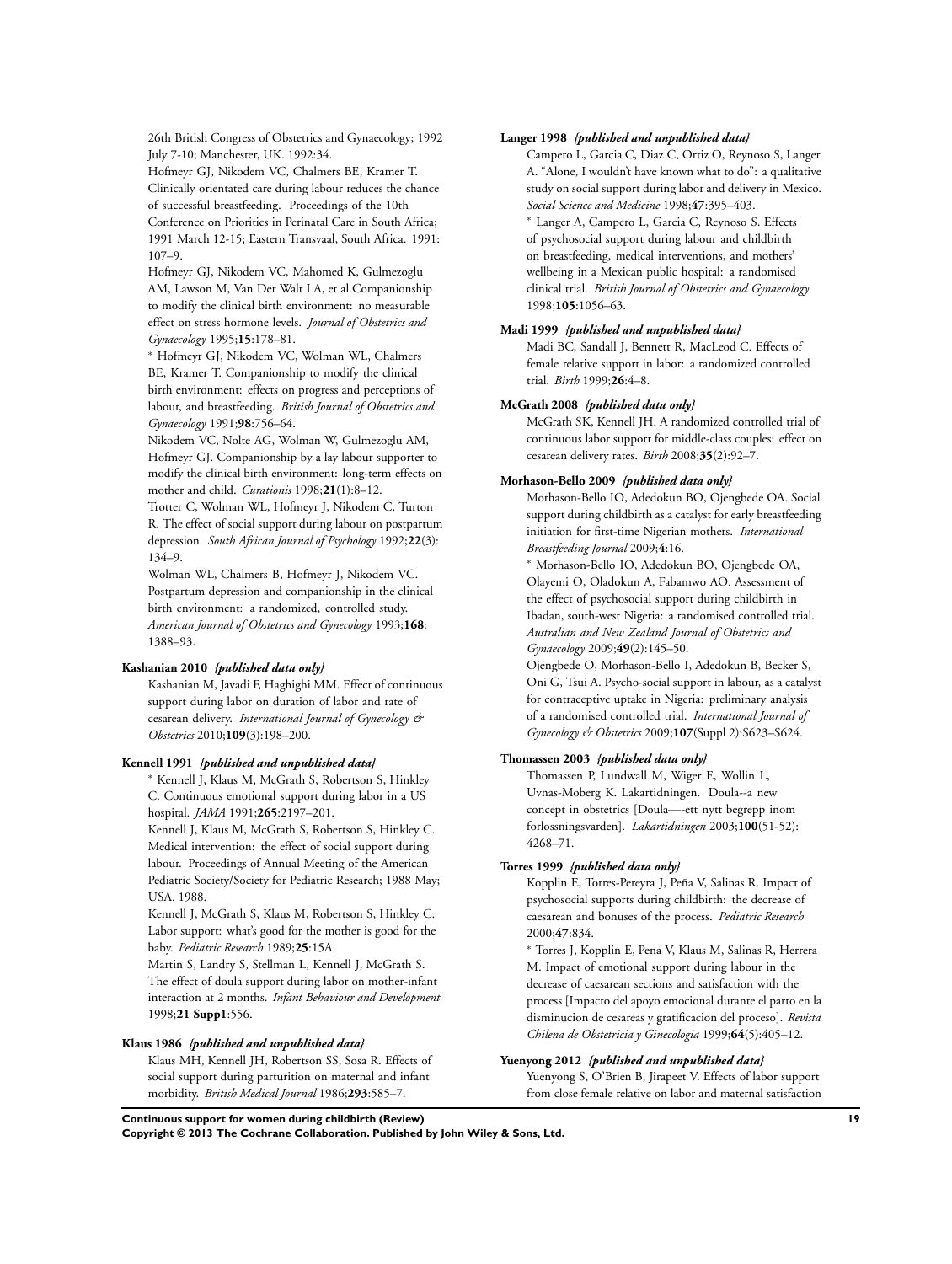in a Thai setting. *Journal of Obstetric, Gynecologic, & Neonatal Nursing* 2012;**41**(1):45–56.

## **References to studies excluded from this review**

#### **Bender 1968** *{published data only}*

Bender B. A test of the effects of nursing support on mothers in labor. *ANA Regional Clinical Conferences 1967 Philadelphia/Kansas City*. New York: Appleton-Century-Crofts, 1968:171–9.

#### **Bochain 2000** *{published data only}*

Bochain SS. *Induced labor intervention for self-efficacy: a nursing intervention for women prone to an unpredictable labor pattern [thesis]*. Rhode Island: University of Rhode Island, 2000.

#### **Brown 2007** *{published data only}*

Brown H, Hofmeyr GJ, Nikodem VC, Smith H, Garner P. Promoting childbirth companions in South Africa: a randomised pilot study. *BMC Medicine* 2007;**5**:7.

#### **Dalal 2006** *{published data only}*

Dalal R, Rathnakumar, Santamani. Birth companion and mother - a preliminary report [abstract]. 49th All India Congress of Obstetrics and Gynaecology; 2006 Jan 6-9; Kerala State, India. 2006:140. [: 8E10.0007M]

#### **Gordon 1999** *{published data only}*

Gordon NP, Walton D, McAdam E, Derman J, Gallitero G, Garrett L. Effects of providing hospital-based doulas in health maintenance organization hospitals. *Obstetrics & Gynecology* 1999;**93**:422–6.

#### **Hemminki 1990c** *{published data only}*

Hemminki E, Virta AL, Koponen P, Malin M, Kojo-Austin H, Tuimala R. A trial on continuous human support during labor: feasibility, interventions and mothers' satisfaction. (Trial C - Pilot study with lay women). *Journal of Psychosomatic Obstetrics and Gynaecology* 1990;**11**:239–50.

#### **Lindow 1998** *{published data only}*

Lindow SW, Hendricks MW, Thompson JW, van der Spuy ZM. The effect of emotional support on maternal oxytocin levels in labouring women. *European Journal of Obstetrics & Gynecology and Reproductive Biology* 1998;**79**:127–9.

#### **McGrath 1999** *{published data only}*

McGrath S, Kennell J, Suresh M, Moise K, Hinkley C. Doula support vs epidural analgesia: impact on cesarean rates. Pediatric Research 1999; Vol. 45, issue 4:16A.

#### **Orenstein 1998** *{published data only}*

Manning Orenstein G. A birth intervention: the therapeutic effects of doula support versus Lamaze preparation on firsttime mothers' working models of caregiving. *Alternative Therapies in Medicine* 1998;**4**(4):73–81.

#### **Pinheiro 1996** *{published data only}*

Pinheiro RT, Sousa PLR, Horta B, de Souza RM, de Sousa MGR, de Sousa FR. Male and female young doulas effective on labour? [abstract]. Xth World Congress of Psychiatry; 1996 August 23-28; Madrid, Spain. 1996.

#### **Ran 2005** *{published data only}*

Ran KQ, He AM, Han QR, Tang ZL, Lei FH. Comfortable nursing and the mental state in parturient women. *Chinese Journal of Clinical Rehabilitation* 2005;**9**(32):62–3.

#### **Scott 1999** *{published data only}*

Scott KD, Klaus PH, Klaus MH. The obstetrical and postpartum benefits of continuous support during childbirth. *Journal of Women's Health & Gender-Based Medicine* 1999;**8**(10):1257–64.

#### **Sosa 1980** *{published data only}*

Sosa R, Kennell J, Klaus M, Urrutia J. The effect of a supportive woman on mothering behavior and the duration and complications of labor. *Pediatric Research* 1979;**13**:338. <sup>∗</sup> Sosa R, Kennell JH, Klaus MH, Robertson S, Urrutia

J. The effect of a supportive companion on perinatal problems, length of labor, and mother-infant interaction. *New England Journal of Medicine* 1980;**303**:597–600.

#### **Trueba 2000** *{published and unpublished data}*

Trueba G, Contreras C, Velazco MT, Lara EG, Martinez HB. Alternative strategy to decrease cesarean section: support by doulas during labor. *Journal of Perinatal Education* 2000;**9**(2):8–13.

#### **Tryon 1966** *{published data only}*

Tryon PA. Use of comfort measures as support during labor. *Nursing Research* 1966;**15**(2):109–18.

## **Zhang 1996** *{published data only}*

Zhang CL, Yu ZJ, Feng AH. Study of psychological nursing to ease pain during labour. *Chinese Journal of Nursing* 1996; **31**(6):311–3.

#### **References to studies awaiting assessment**

#### **Dong 2009** *{published data only}*

Dong X, Qi H, Hu L, Luo X, Zhu Y, Cai J. The effects of air sac combined with nitrous oxide and Doula companying delivery in vaginal delivery. *International Journal of Gynecology and Obstetrics* 2009;**107**:S158–S159.

#### **Huang 2003** *{published data only}*

Huang XH, Xiang XY, Shen RG, Shang Q, Zhu LP, Qian X, et al.Study on intrapartum service model during normal labor. *Chung-Hua Fu Chan Ko Tsa Chih [Chinese Journal of Obstetrics & Gynecology]* 2003;**38**(7):385–7.

#### **Orbach-Zinger 2012** *{published data only}*

Orbach-Zinger S, Ginosar Y, Sverdlik J, Treitel C, Mackersey K, Bardin R, et al.Partner's presence during initiation of epidural labor analgesia does not decrease maternal stress: a prospective randomized controlled trial. *Anesthesia and Analgesia* 2012;**114**(3):654–60.

#### **Riley 2012** *{published data only}*

Riley L, Hutchings Y, Lieberman E. The effect of doula support on epidural use among nulliparous women in tertiary care centers. *American Journal of Obstetrics and Gynecology* 2012;**206**(Suppl 1):S70–S71.

#### **Safarzadeh 2013** *{published data only}*

Safarzadeh A, Beigi M, Salehian T, Khojasteh F, Rigi SN, Buryri T, et al.Effect of doula support on labour pain and

**Continuous support for women during childbirth (Review) 20**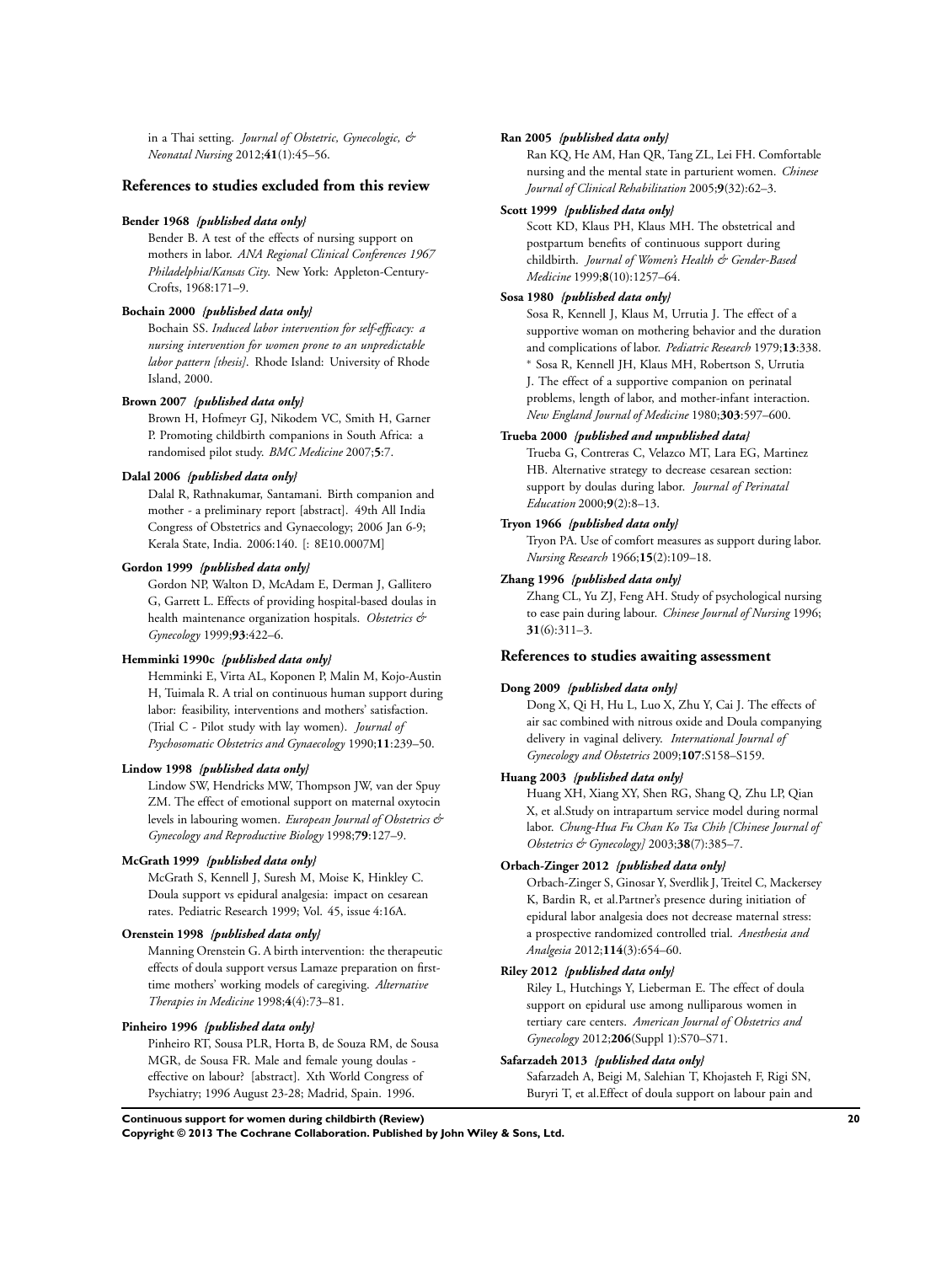outcomes in primiparous women in Zahedan, southeastern Iran: a randomized controlled trial. Evidence Live; 2013 March 25-26; Oxford, UK 2013.

#### **Sangestani** *{published data only}*

Sangestani G. The influence of doula on the parturient anxiety in delivery ward, 2011. http://www.irct.ir/ searchresult.php?id=6827&number=2 (accessed 10 March 2012).

#### **Shen** *{published data only}*

Shen XF. Doula combined latent phrase epidural analgesia in primiparous women (DCLEAP). http://clinicaltrials.gov/ ct2/show/record/NCT00664118 (accessed 7 March 2012).

#### **Wan 2011** *{published data only (unpublished sought but not used)}*

Wan H, Hu S, Thobaben M, Hou Y, Yin T. Continuous primary nursing care increases satisfaction with nursing care and reduces postpartum problems for hospitalized pregnant women. *Contemporary Nurse* 2011;**37**(2):149–59.

#### **References to ongoing studies**

#### **Janssen** *{published data only}*

Janssen P. Impact of doula support on intrapartum outcomes for women undergoing a vaginal birth after cesarean (vbac). http://clinicaltrials.gov/ct2/show/record/NCT01216098 (accessed 15 February 2012).

#### **Additional references**

#### **Anim-Somuah 2011**

Anim-Somuah M, Smyth RMD, Jones L. Art. No.: CD000331. Epidural versus non-epidural or no analgesia in labour. *Cochrane Database of Systematic Reviews* 2011, Issue 12. [DOI: 10.1002/14651858.CD000331.pub3]

#### **Avan 2010**

Avan B, Richter LM, Ramchandani PG, Norris SA, Stein A. Maternal postnatal depression and children's growth and behaviour during the early years of life: exploring the interaction between physical and mental health. *Archives of Disease in Childhood* 2010;**95**(9):690–5.

#### **AWHONN 2002**

Association of Women's Health, Obstetric, Neonatal Nurses. Professional nursing support of laboring women. http://www.awhonn.org (accessed 2002).

#### **Caton 2002**

Caton D, Corry MP, Frigoletto FD, Hopkins DP, Lieberman E, Mayberry L, et al.The nature and management of labor pain: executive summary. *American Journal of Obstetrics and Gynecology* 2002;**186**(5):S1–S15.

#### **Declercq 2002**

Declercq ER, Sakala C, Corry MP, Applebaum S, Risher P. *Listening to mothers: report of the first national US survey of women's childbearing experiences*. New York: Maternity Center Association, October 2002.

#### **Declercq 2006**

Declercq GD, Sakala C, Corry MP, Applebaum S. *Listening to mothers: report of the second national U.S. survey of women's* *childbearing experiences*. New York: Childbirth Connection, 2006.

#### **Higgins 2011**

Higgins JPT, Green S, editors. Cochrane Handbook for Systematic Reviews of Interventions Version 5.1.0 [updated March 2011]. The Cochrane Collaboration, 2011. Available from www.cochrane-handbook.org.

#### **Hodnett 1997**

Hodnett E. Are nurses effective providers of labor support? Should they be? Can they be?. *Birth* 1997;**24**:78–80.

## **Hodnett 2002a**

Hodnett ED. Pain and women's satisfaction with the experience of childbirth: a systematic review. *American Journal of Obstetrics and Gynecology* 2002;**186**(5): S160–S172.

#### **Klaus 2002**

Klaus MH, Kennell JH, Klaus PH. *The doula book: how a trained labor companion can help you have a shorter, easier and healthier birth*. 2nd Edition. Cambridge, MA: Perseus Books, 2002.

#### **Lederman 1978**

Lederman RP, Lederman E, Work BA, Jr, McCann DS. The relationship of maternal anxiety, plasma catecholamines, and plasma cortisol to progress in labor. *American Journal of Obstetrics and Gynecology* 1978;**132**(5):495–500.

#### **Lederman 1981**

Lederman E, Lederman RP, Work BA Jr, McCann DS. Maternal psychological and physiologic correlates of fetalnewborn health status. *American Journal of Obstetrics and Gynecology* 1981;**139**(8):956–8.

#### **McGinnis 2001**

McGinnis S. On being a doula. *MIDIRS Midwifery Digest* 2001;**11**(3):362–4.

#### **MIDIRS 1999**

MIDIRS and the NHS Centre for Reviews and Dissemination. Support in labour: informed choice for professionals leaflet. Midwives Information and Resource Service. Bristol, England, 1999.

#### **NICE Intrapartum Care 2007**

National Collaborating Centre for Women's and Children's Health. Section 4.3. Support in labour. *Intrapartum Care: Care of Healthy Women and Their Babies During Childbirth*. London: RCOG press, September 2007:73–5.

#### **Pascali-Bonaro 2010**

Pascali-Bonaro D. Global labor support trends. Personal communication 5 June 2010.

#### **RevMan 2011**

The Nordic Cochrane Centre, The Cochrane Collaboration. Review Manager (RevMan). 5.1. Copenhagen: The Nordic Cochrane Centre, The Cochrane Collaboration, 2011.

#### **Simkin 2007**

Simkin P. *The Birth Partner: A Complete Guide to Childbirth for Dads, Doulas, and Other Labor Companions*. 3rd Edition. Boston: Harvard Common Press, 2007.

**Continuous support for women during childbirth (Review) 21 Copyright © 2013 The Cochrane Collaboration. Published by John Wiley & Sons, Ltd.**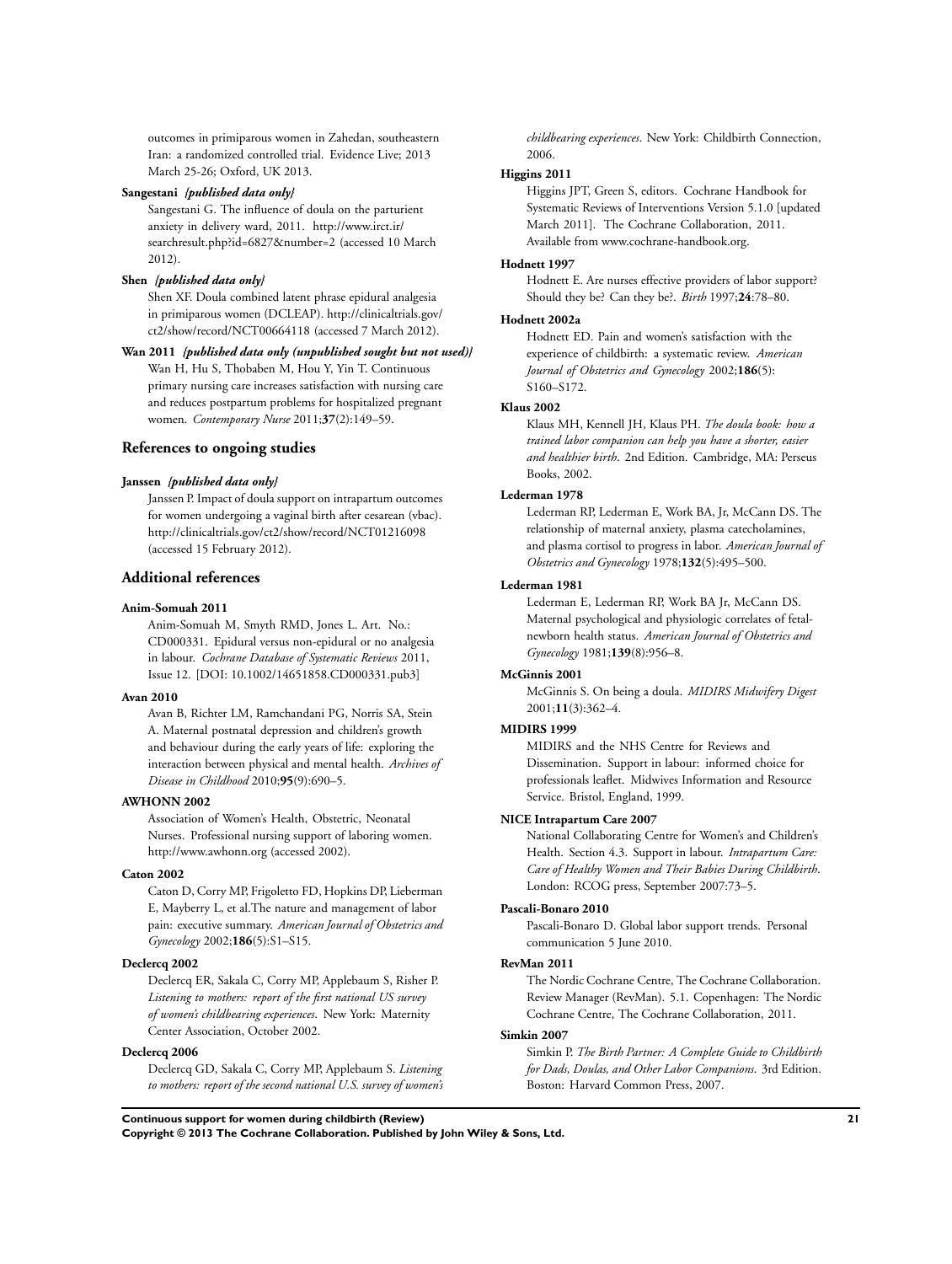#### **SOGC 1995**

Society of Obstetricians and Gynaecologists of Canada. SOGC policy statement: fetal health surveillance in labour. SOGC News 1995:41–5.

#### **WHO 2010**

Labour companionship: every woman's choice. WHO Reproductive Health Library (http://apps.who.int/rhl/ videos/en/index.html) [accessed 2010].

#### **References to other published versions of this review**

## **Hodnett 2003**

Hodnett ED, Gates S, Hofmeyr G J, Sakala. Continuous support for women during childbirth. *Cochrane Database* *of Systematic Reviews* 2003, Issue 3. [DOI: 10.1002/ 14651858.CD003766]

#### **Hodnett 2011**

Hodnett ED, Gates S, Hofmeyr GJ, Sakala C, Weston J. Continuous support for women during childbirth. *Cochrane Database of Systematic Reviews* 2011, Issue 2. [DOI: 10.1002/14651858.CD003766.pub3]

#### **Hodnett 2012**

Hodnett ED, Gates S, Hofmeyr GJ, Sakala C. Continuous support for women during childbirth. *Cochrane Database of Systematic Reviews* 2012, Issue 10. [DOI: 10.1002/ 14651858.CD003766.pub4]

∗ *Indicates the major publication for the study*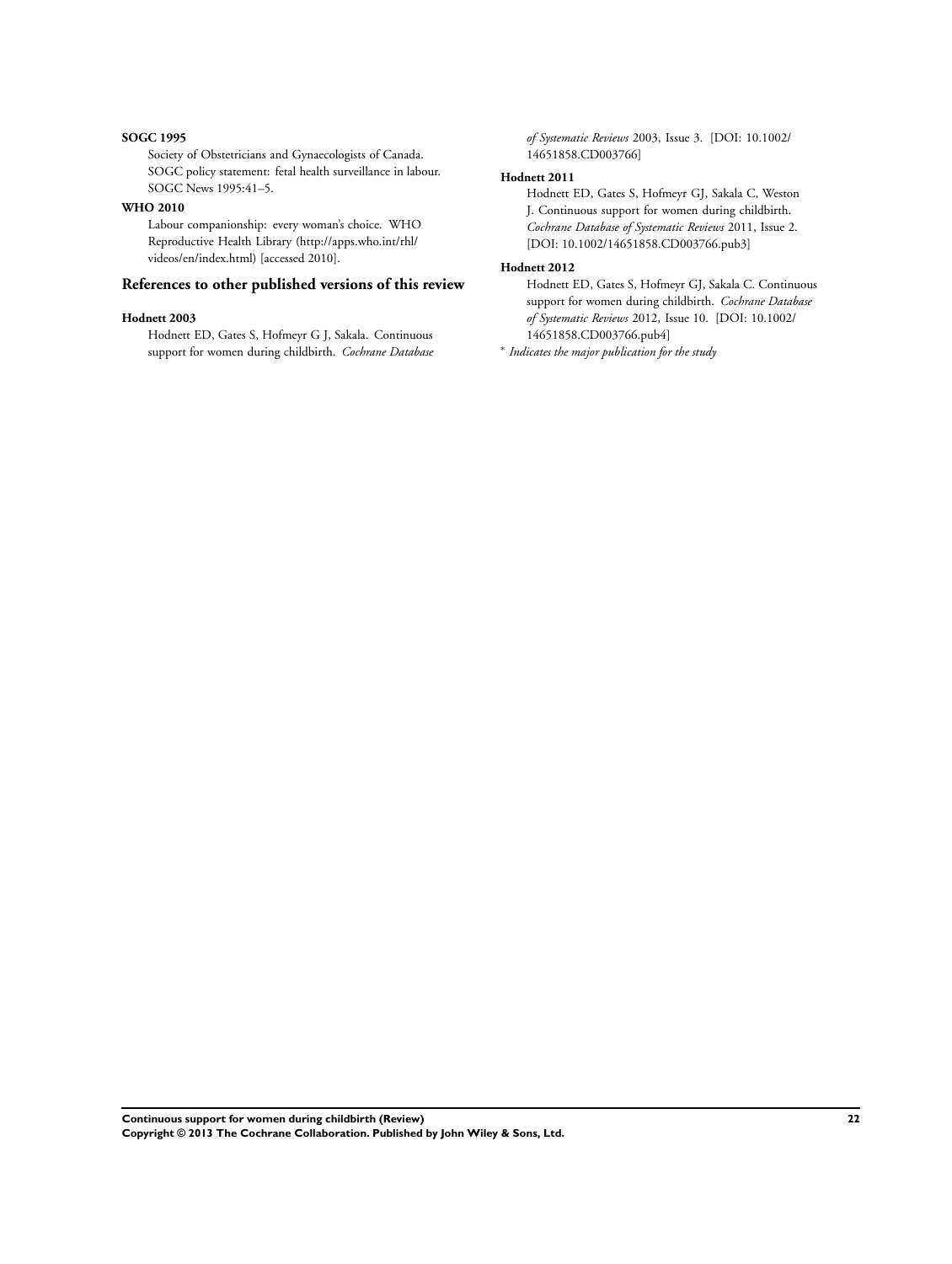## **CHARACTERISTICS OF STUDIES**

## **Characteristics of included studies** *[ordered by study ID]*

## **Breart - Belgium 1992**

| Methods         | RCT.                                                                                                                                                                                                                                   |
|-----------------|----------------------------------------------------------------------------------------------------------------------------------------------------------------------------------------------------------------------------------------|
| Participants    | 3 trials are reported separately, within 1 publication. Participants were nulliparous,<br>healthy, in spontaneous labour, term, with singleton vertex presentations.<br>Trial in Belgium: n = 264 (133 permanent support; 131 control) |
| Interventions   | Permanent presence of a midwife compared to varying degrees of presence. Fathers were<br>allowed to be present                                                                                                                         |
| <b>Outcomes</b> | Oxytocin, epidural analgesia, labour length, mode of birth, Apgar scores, mothers' views<br>of their experiences                                                                                                                       |
| <b>Notes</b>    | Epidural analgesia was available and it is not known whether EFM was used routinely                                                                                                                                                    |

## *Risk of bias*

| <b>Bias</b>                                                                    |              | Authors' judgement Support for judgement                                                                                                           |
|--------------------------------------------------------------------------------|--------------|----------------------------------------------------------------------------------------------------------------------------------------------------|
| Random sequence generation (selection Unclear risk<br>bias)                    |              | Women were 'randomly assigned'. The envelopes were prepared<br>by the co-ordinating centre. No mention of the process of se-<br>quence generation  |
| Allocation concealment (selection bias)                                        | Unclear risk | Sealed envelopes. No mention if they were opaque or consecu-<br>tively numbered. The process of how the envelopes were opened<br>was not described |
| Blinding (performance bias and detection Unclear risk<br>bias)<br>All outcomes |              | No details given.                                                                                                                                  |
| Incomplete outcome data (attrition bias)<br>All outcomes                       | Low risk     | Completion rate for medical record data and in-hospital ques-<br>tionnaire were 99.2% and 91.0% respectively                                       |
| Selective reporting (reporting bias)                                           | Low risk     | All outcomes were reported.                                                                                                                        |
| Other bias                                                                     | Low risk     | No other sources of bias noted.                                                                                                                    |

**Continuous support for women during childbirth (Review) 23**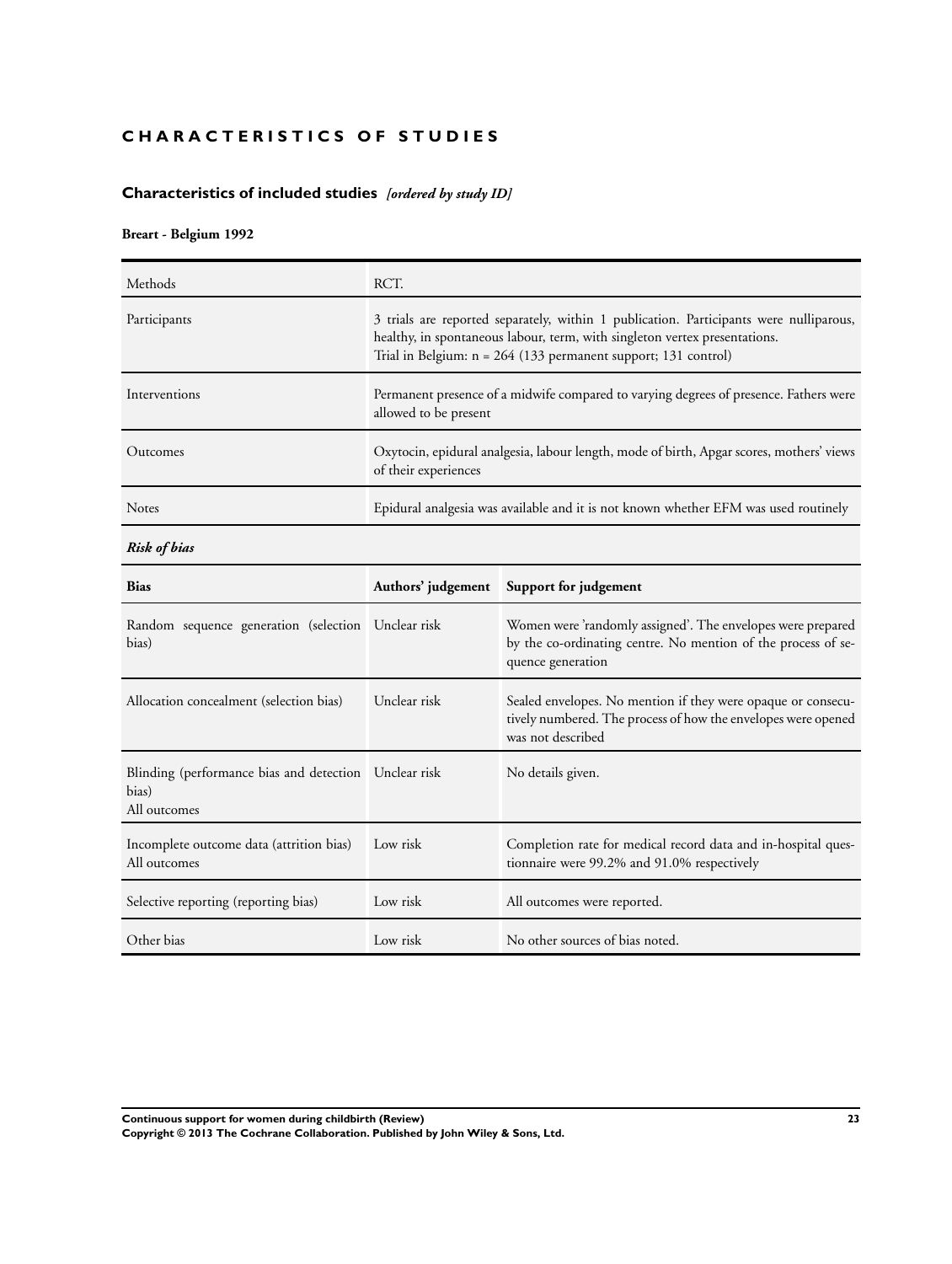| <b>Breart - France 1992</b>                                                    |                                                                                          |                                                                                                                                                                                                                                                                                                                                                                                                                                                                                                                                                                                                                          |  |  |  |
|--------------------------------------------------------------------------------|------------------------------------------------------------------------------------------|--------------------------------------------------------------------------------------------------------------------------------------------------------------------------------------------------------------------------------------------------------------------------------------------------------------------------------------------------------------------------------------------------------------------------------------------------------------------------------------------------------------------------------------------------------------------------------------------------------------------------|--|--|--|
| Methods                                                                        | See Breart - Belgium.                                                                    |                                                                                                                                                                                                                                                                                                                                                                                                                                                                                                                                                                                                                          |  |  |  |
| Participants                                                                   | See Breart - Belgium.<br>Trial in France: n = 1320 (656 continuous support; 664 control) |                                                                                                                                                                                                                                                                                                                                                                                                                                                                                                                                                                                                                          |  |  |  |
| Interventions                                                                  | See Breart - Belgium. Fathers were allowed to be present.                                |                                                                                                                                                                                                                                                                                                                                                                                                                                                                                                                                                                                                                          |  |  |  |
| Outcomes                                                                       | See Breart - Belgium.                                                                    |                                                                                                                                                                                                                                                                                                                                                                                                                                                                                                                                                                                                                          |  |  |  |
| <b>Notes</b>                                                                   |                                                                                          | Epidural analgesia was available and it is unknown whether EFM was routine                                                                                                                                                                                                                                                                                                                                                                                                                                                                                                                                               |  |  |  |
| Risk of bias                                                                   |                                                                                          |                                                                                                                                                                                                                                                                                                                                                                                                                                                                                                                                                                                                                          |  |  |  |
| <b>Bias</b>                                                                    | Authors' judgement                                                                       | Support for judgement                                                                                                                                                                                                                                                                                                                                                                                                                                                                                                                                                                                                    |  |  |  |
| Random sequence generation (selection Unclear risk<br>bias)                    |                                                                                          | Women were 'randomly assigned'. The envelopes were prepared<br>by the co-ordinating centre. No mention of the process of se-<br>quence generation                                                                                                                                                                                                                                                                                                                                                                                                                                                                        |  |  |  |
| Allocation concealment (selection bias)                                        | Unclear risk                                                                             | Sealed envelopes. No mention if they were opaque or consecu-<br>tively numbered. The process of how the envelopes were opened<br>was not described                                                                                                                                                                                                                                                                                                                                                                                                                                                                       |  |  |  |
| Blinding (performance bias and detection Unclear risk<br>bias)<br>All outcomes |                                                                                          | No details given.                                                                                                                                                                                                                                                                                                                                                                                                                                                                                                                                                                                                        |  |  |  |
| Incomplete outcome data (attrition bias)<br>All outcomes                       | Low risk                                                                                 | Completion rate for medical record data and in-hospital ques-<br>tionnaire was > 95%. There were some discrepancies in the total<br>number enrolled. 2 reports show 656 in the permanent support<br>group and 664 in the control group for a total of 1320. The table<br>of results in 1 report shows 654 in the permanent support and<br>666 in control. The in-hospital questionnaire results are shown<br>for 654 and 664 women (total 1318) but the authors state this<br>is 95% of the sample, meaning the total is 1386. The n reported<br>with each outcome was the one used in the data tables in this<br>review |  |  |  |
| Selective reporting (reporting bias)                                           | Low risk                                                                                 | All outcomes were reported.                                                                                                                                                                                                                                                                                                                                                                                                                                                                                                                                                                                              |  |  |  |
| Other bias                                                                     | Low risk                                                                                 | No other sources of bias noted.                                                                                                                                                                                                                                                                                                                                                                                                                                                                                                                                                                                          |  |  |  |

**Continuous support for women during childbirth (Review) 24**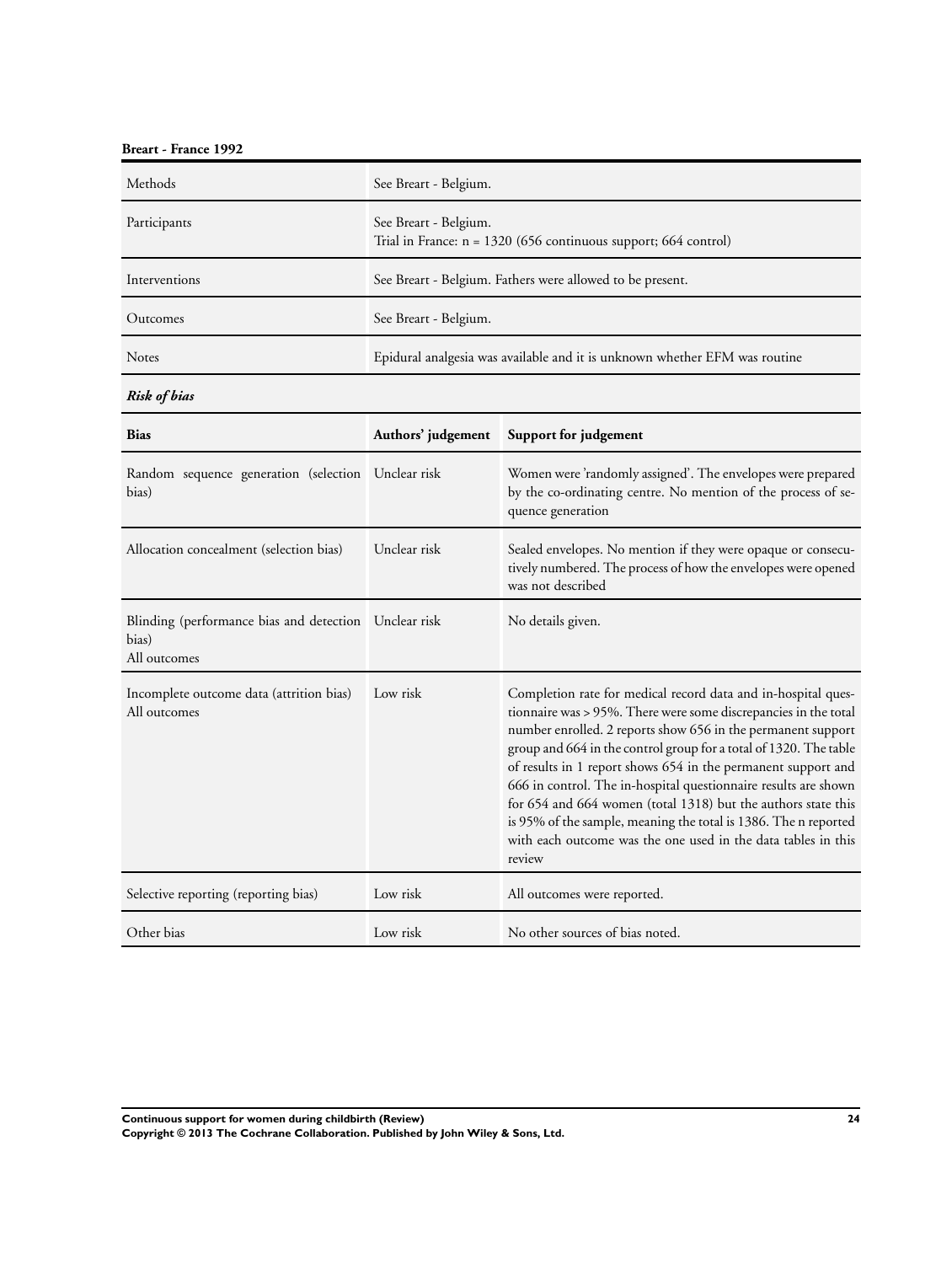## **Breart - Greece 1992**

| Methods       | See Breart - Belgium.                                                                 |
|---------------|---------------------------------------------------------------------------------------|
| Participants  | See Breart - Belgium. Trial in Greece: $n = 569$ (295 permanent support; 274 control) |
| Interventions | See Breart - Belgium. Fathers/family members were not permitted to be present         |
| Outcomes      | See Breart - Belgium, except that mothers' views were not reported                    |
| <b>Notes</b>  | Epidural analgesia was not available. Not stated if EFM was used routinely            |

*Risk of bias*

| <b>Bias</b>                                                                    |              | Authors' judgement Support for judgement                                                                                                           |
|--------------------------------------------------------------------------------|--------------|----------------------------------------------------------------------------------------------------------------------------------------------------|
| Random sequence generation (selection Unclear risk<br>bias)                    |              | Women were 'randomly assigned'. The envelopes were prepared<br>by the co-ordinating centre. No mention of the process of se-<br>quence generation  |
| Allocation concealment (selection bias)                                        | Unclear risk | Sealed envelopes. No mention if they were opaque or consecu-<br>tively numbered. The process of how the envelopes were opened<br>was not described |
| Blinding (performance bias and detection Unclear risk<br>bias)<br>All outcomes |              | No details given.                                                                                                                                  |
| Incomplete outcome data (attrition bias)<br>All outcomes                       | Low risk     | Completion rate for medical record data was 97%. No in-hos-<br>pital questionnaire data were available                                             |
| Selective reporting (reporting bias)                                           | Low risk     | All medical record outcomes were reported.                                                                                                         |
| Other bias                                                                     | Low risk     | No other sources of bias noted.                                                                                                                    |

## **Bruggemann 2007**

| Methods       | RCT.                                                                                                                                                                                                                                                                                                                                                                                                                                                     |
|---------------|----------------------------------------------------------------------------------------------------------------------------------------------------------------------------------------------------------------------------------------------------------------------------------------------------------------------------------------------------------------------------------------------------------------------------------------------------------|
| Participants  | 212 nulliparous women in active labour at term $(105$ support group, $107$ control group)<br>at a University-affiliated hospital in Sao Paulo, Brazil. To be eligible a companion of<br>the woman's choosing had to be available. 49.5% of the companions were present at<br>enrolment and the others were phoned and asked to come to the hospital (4 failed to<br>make it before delivery)                                                             |
| Interventions | Support was 'presence of a chosen companion during labour and delivery'. 'The com-<br>panions received verbal and written information on the activities involved in providing<br>support, expected behaviour when confronted with signs of tiredness, anxiety, concern,<br>crying, screaming and/or the woman's feelings of inability to cope, compliance with<br>regulations and the possibility of requesting information from staff'. in 47.6% of the |

**Continuous support for women during childbirth (Review) 25**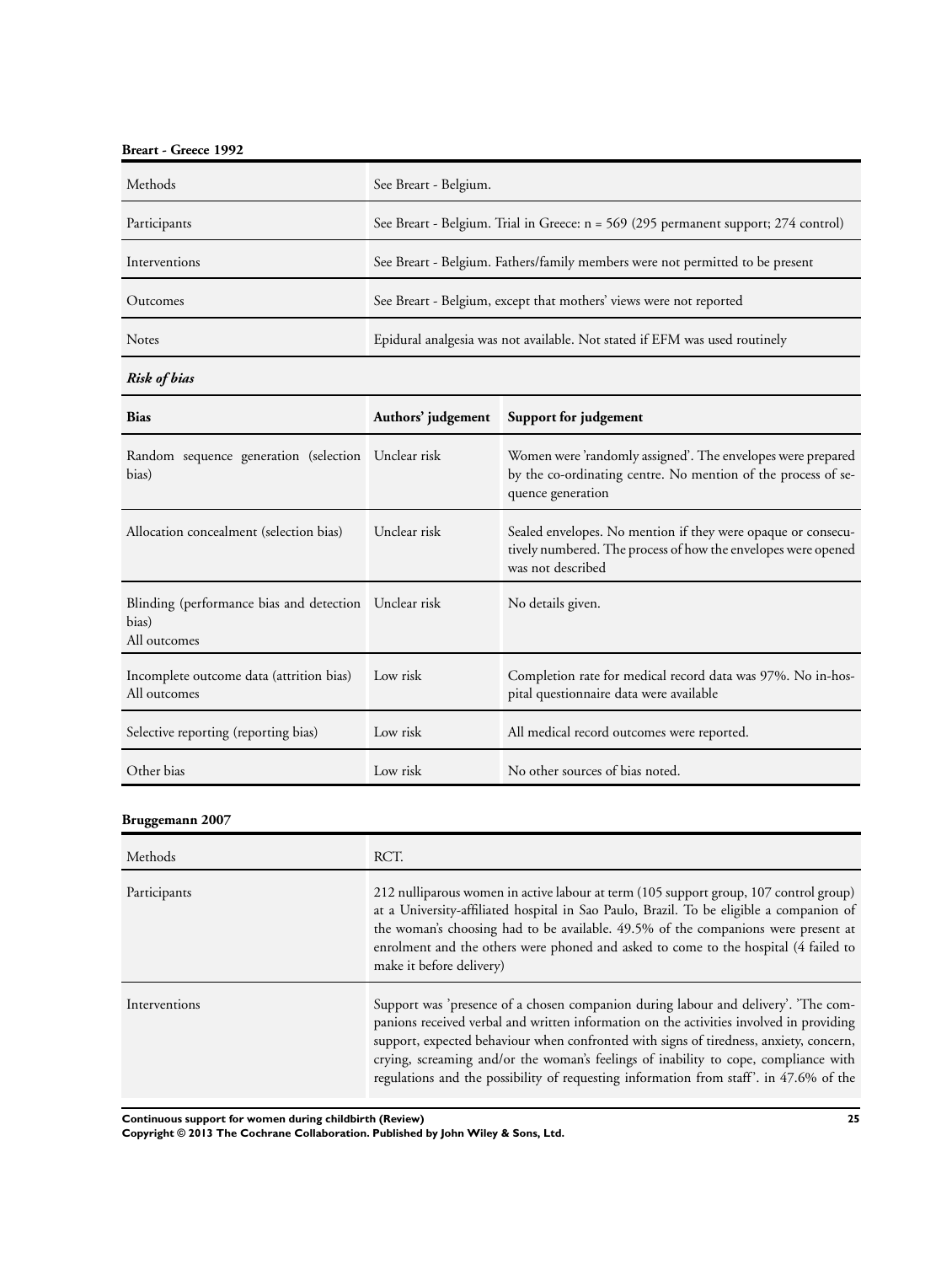## **Bruggemann 2007** (*Continued)*

|              | sample the woman's companion was her partner, for 29.5% it was her mother<br>The control group received usual care where a companion during labour and delivery<br>was not permitted<br>For both groups labour and delivery care was provided 'according to the routine protocol<br>including active management of labour (early amniotomy, use of oxytocin, intermittent<br>EFM and systematic analgesia)' |
|--------------|-------------------------------------------------------------------------------------------------------------------------------------------------------------------------------------------------------------------------------------------------------------------------------------------------------------------------------------------------------------------------------------------------------------|
| Outcomes     | Satisfaction with labour and delivery, perinatal and breastfeeding outcome in the 12<br>hours post delivery                                                                                                                                                                                                                                                                                                 |
| <b>Notes</b> | All women in labour at this hospital received epidural analgesia as a routine practice.<br>Therefore, we did not include epidural analgesia data in the review<br>EFM was not used routinely.                                                                                                                                                                                                               |

*Risk of bias*

| <b>Bias</b>                                                                 |           | Authors' judgement Support for judgement                                                                                                                                                                                                                                                                                                                                                                                                                                       |
|-----------------------------------------------------------------------------|-----------|--------------------------------------------------------------------------------------------------------------------------------------------------------------------------------------------------------------------------------------------------------------------------------------------------------------------------------------------------------------------------------------------------------------------------------------------------------------------------------|
| Random sequence generation (selection Low risk<br>bias)                     |           | 'Computer generated sequence of random numbers.'                                                                                                                                                                                                                                                                                                                                                                                                                               |
| Allocation concealment (selection bias)                                     | High risk | 'Individual assignment numbers were all placed in an opaque<br>container to assure the concealment. The eligible women who<br>had agreed to participate selected one of the numbers once, and<br>were therefore allocated to either intervention group or control<br>according to the list.'<br>This process was open to selection bias as women could have re-<br>picked another number from the container. No audit process is<br>possible with this system of randomisation |
| Blinding (performance bias and detection High risk<br>bias)<br>All outcomes |           | Data collection by author, who knew group allocation.                                                                                                                                                                                                                                                                                                                                                                                                                          |
| Incomplete outcome data (attrition bias)<br>All outcomes                    | Low risk  | Medical record data were collected and in-hospital question-<br>naires were completed for 100% of sample                                                                                                                                                                                                                                                                                                                                                                       |
| Selective reporting (reporting bias)                                        | Low risk  | All outcomes were reported.                                                                                                                                                                                                                                                                                                                                                                                                                                                    |
| Other bias                                                                  | Low risk  | No other sources of bias noted.                                                                                                                                                                                                                                                                                                                                                                                                                                                |

## **Campbell 2006**

| Methods      | RCT.                                                                                                                                                                                                                                                                 |
|--------------|----------------------------------------------------------------------------------------------------------------------------------------------------------------------------------------------------------------------------------------------------------------------|
| Participants | 600 nulliparous, low-income, under-insured pregnant women (300 doula group, 300<br>control group) booked for delivery at a hospital in New Jersey, USA were enrolled between<br>12 and 38 weeks' gestation. They were considered low risk, with no contraindications |

**Continuous support for women during childbirth (Review) 26**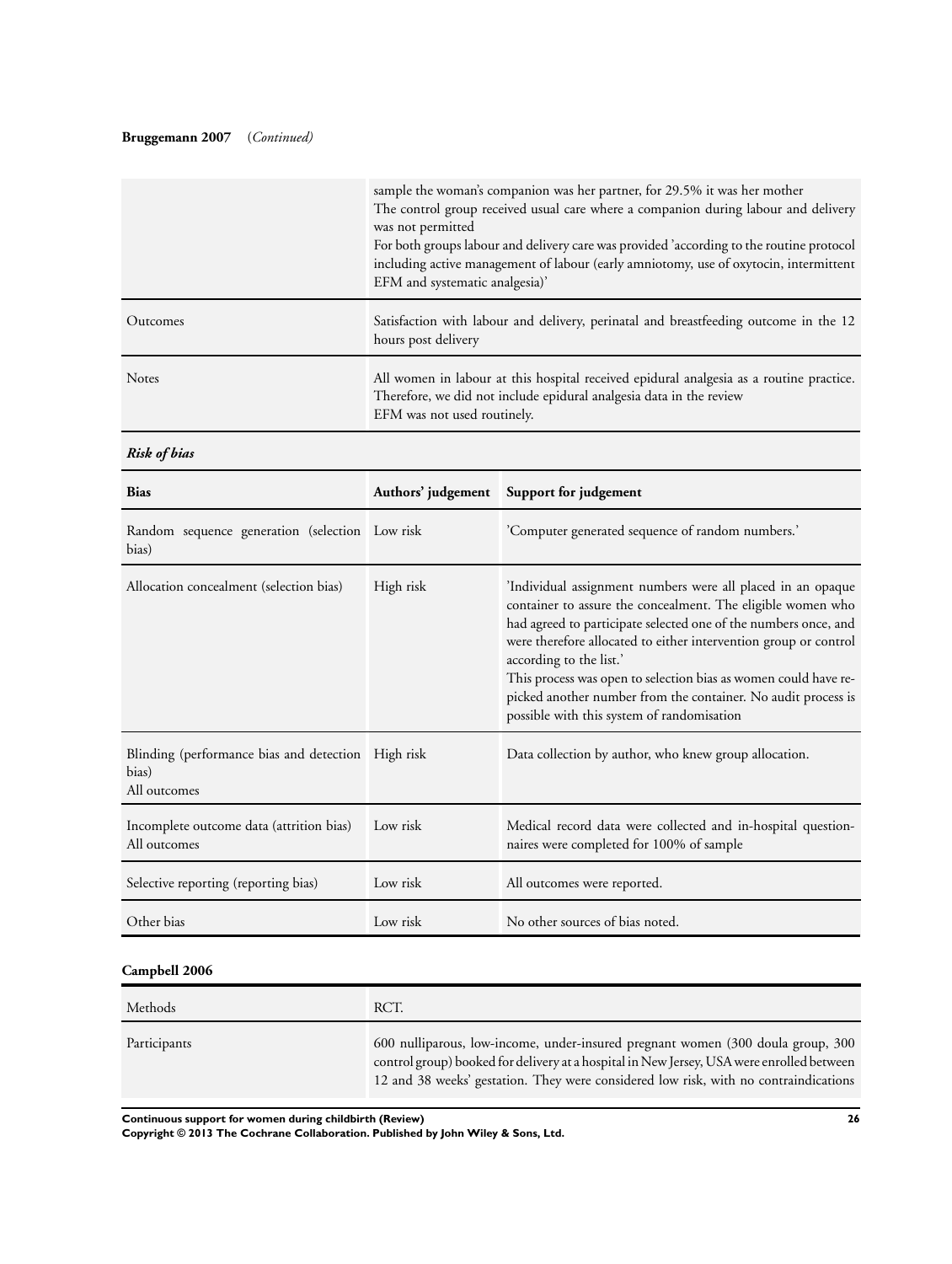## **Campbell 2006** (*Continued)*

|               | to labour and had a female friend or relative willing to act as their lay doula. The doula<br>was in addition to support people of their own choosing                                                                                                                                                          |
|---------------|----------------------------------------------------------------------------------------------------------------------------------------------------------------------------------------------------------------------------------------------------------------------------------------------------------------|
| Interventions | Intervention: continuous support by a female friend or relative who had had 2, 2-hour<br>sessions about labour support. The training sessions were conducted for nearly all of the<br>lay caregivers when the participants were 34-36 weeks' gestation<br>Control group: support people of their own choosing. |
| Outcomes      | Labour length, epidural analgesia, oxytocin augmentation, cervical dilation at epidural<br>insertion, length of second stage labour, caesarean birth, 1-min Apgar score > 6, 5-min<br>Apgar score $> 6$                                                                                                        |
| <b>Notes</b>  | Epidural analgesia was available and EFM was used routinely.                                                                                                                                                                                                                                                   |

*Risk of bias*

| <b>Bias</b>                                                                 | Authors' judgement | Support for judgement                                                                                                                                                                                                                                                                                                                                                                                                                                                                                                                                                                                                                                                                                    |
|-----------------------------------------------------------------------------|--------------------|----------------------------------------------------------------------------------------------------------------------------------------------------------------------------------------------------------------------------------------------------------------------------------------------------------------------------------------------------------------------------------------------------------------------------------------------------------------------------------------------------------------------------------------------------------------------------------------------------------------------------------------------------------------------------------------------------------|
| Random sequence generation (selection Low risk<br>bias)                     |                    | 'Computer generated randomization scheme.'                                                                                                                                                                                                                                                                                                                                                                                                                                                                                                                                                                                                                                                               |
| Allocation concealment (selection bias)                                     | Low risk           | Consecutively-numbered, sealed opaque envelopes contained<br>treatment assignments. After obtaining consent, a research as-<br>sistant opened the next envelope. It was unclear whether the<br>research assistant enrolling the woman was the same one that<br>opened the envelope                                                                                                                                                                                                                                                                                                                                                                                                                       |
| Blinding (performance bias and detection High risk<br>bias)<br>All outcomes |                    | Medical record abstraction was done by the author who was<br>not blinded. The 6-week questionnaire data collection was not<br>blinded                                                                                                                                                                                                                                                                                                                                                                                                                                                                                                                                                                    |
| Incomplete outcome data (attrition bias)<br>All outcomes                    | High risk          | Medical record information was completed for 97.7% of the<br>sample (82.3% in the intervention group and 94.3% in the con-<br>trol group). The differential rates are due to withdrawals from<br>the intervention group for doula related reasons (incomplete<br>training and not being present during labour). The 6-week ques-<br>tionnaire was completed for 82.3% of the sample. Only those<br>women included in the study at delivery had the opportunity to<br>complete the questionnaire and thus the differential completion<br>rate between groups remained (76.3% in the intervention group<br>and 88.3% in the control group). The differential withdrawals<br>could introduce selection bias |
| Selective reporting (reporting bias)                                        | Low risk           | All outcomes were reported.                                                                                                                                                                                                                                                                                                                                                                                                                                                                                                                                                                                                                                                                              |
| Other bias                                                                  | Unclear risk       | The training of the doulas giving the intervention was done<br>by the research assistant, who was herself a doula. This same<br>research assistant enrolled all study participants                                                                                                                                                                                                                                                                                                                                                                                                                                                                                                                       |

**Continuous support for women during childbirth (Review) 27**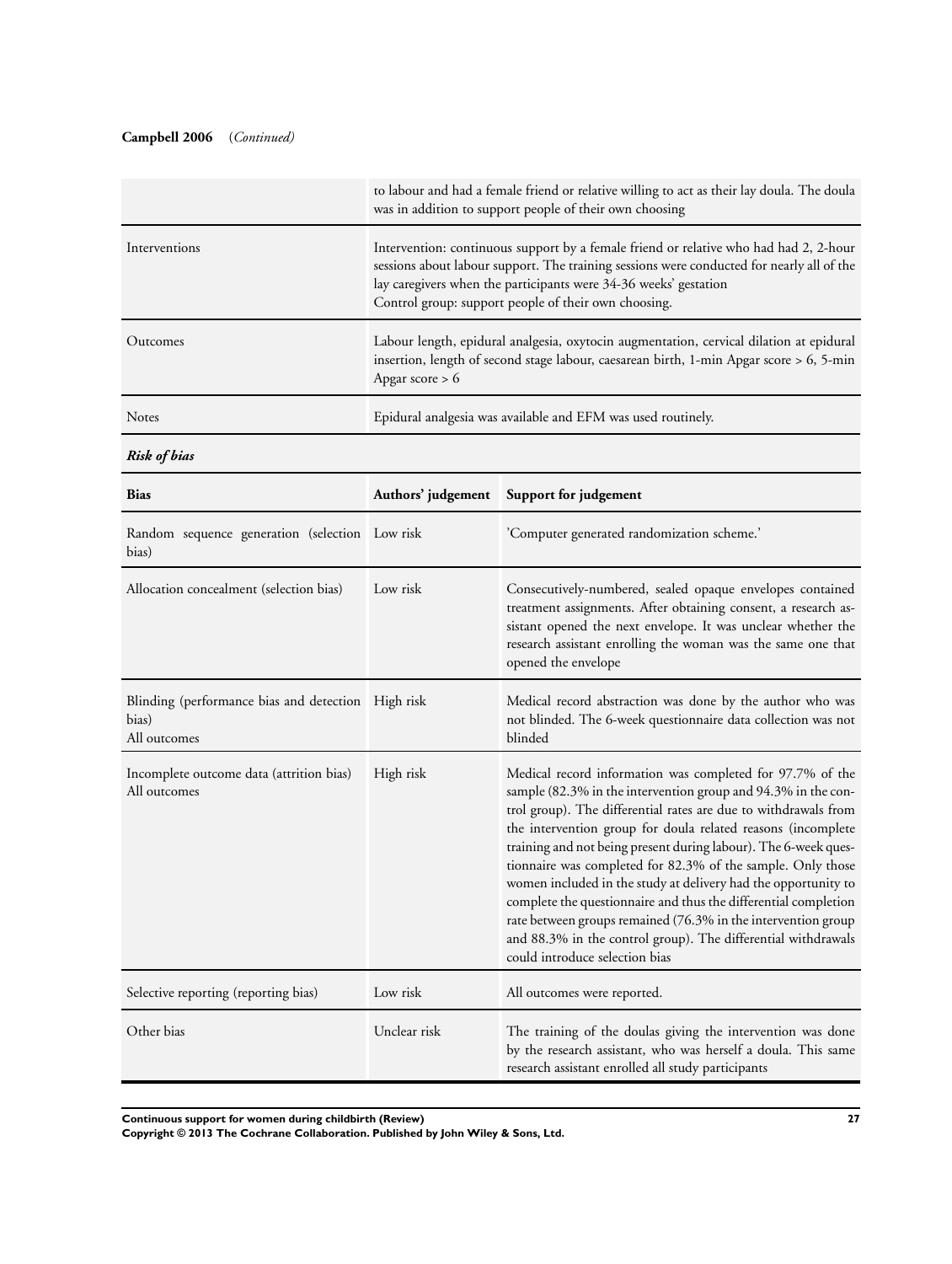**Cogan 1988**

| Methods         | RCT.                                                                                                                                                                                                                                                                                                                      |
|-----------------|---------------------------------------------------------------------------------------------------------------------------------------------------------------------------------------------------------------------------------------------------------------------------------------------------------------------------|
| Participants    | 34 women (primigravidas and multigravidas) at 26-37 weeks' gestation in 2 Texas hos-<br>pitals (20 to supported group and 14 to usual care). They were in early, uncomplicated<br>preterm labour                                                                                                                          |
| Interventions   | Intervention: support provided by a Lamaze childbirth preparation instructor. Support<br>included continuous presence, acting as a liaison with hospital staff, providing informa-<br>tion, and teaching relaxation and breathing measures<br>Usual care: intermittent nursing care. Family members allowed to be present |
| <b>Outcomes</b> | Fetal distress, caesarean birth, artificial oxytocin, labour length, Apgar scores, neonatal<br>intensive care                                                                                                                                                                                                             |
| <b>Notes</b>    | Not stated if epidural analgesia was available or if EFM was used routinely                                                                                                                                                                                                                                               |

*Risk of bias*

| <b>Bias</b>                                                                |              | Authors' judgement Support for judgement                                                                                                                                                                                                                                                                                                                                                                                                                                                                                                     |
|----------------------------------------------------------------------------|--------------|----------------------------------------------------------------------------------------------------------------------------------------------------------------------------------------------------------------------------------------------------------------------------------------------------------------------------------------------------------------------------------------------------------------------------------------------------------------------------------------------------------------------------------------------|
| Random sequence generation (selection Unclear risk<br>bias)                |              | 'Randomly assigned.' No further details provided.                                                                                                                                                                                                                                                                                                                                                                                                                                                                                            |
| Allocation concealment (selection bias)                                    | Unclear risk | Admitting nurse telephoned research assistant to obtain treat-<br>ment allocation. No details about whether the research assistant<br>had foreknowledge of the treatment allocation scheme                                                                                                                                                                                                                                                                                                                                                   |
| Blinding (performance bias and detection Low risk<br>bias)<br>All outcomes |              | Medical record information collected by 'research assistants who<br>did not know the group membership of the women'                                                                                                                                                                                                                                                                                                                                                                                                                          |
| Incomplete outcome data (attrition bias)<br>All outcomes                   | High risk    | Withdrawals occurred before analysis (6 (30%) in support group<br>and $3$ (21%) in control). This resulted in a follow-up rate of<br>73.5%. The withdrawals were done differentially in the support<br>group, i.e. some women were withdrawn because of an event<br>that occurred before the support person arrived. Women in the<br>control group with the same event were not withdrawn. We were<br>able to re-create the original study groups for 1 outcome only,<br>caesarean birth, and therefore it is included in the analysis table |
| Selective reporting (reporting bias)                                       | Unclear risk | No outcomes were stated a priori.                                                                                                                                                                                                                                                                                                                                                                                                                                                                                                            |
| Other bias                                                                 | Low risk     | No other sources of bias noted.                                                                                                                                                                                                                                                                                                                                                                                                                                                                                                              |

**Continuous support for women during childbirth (Review) 28**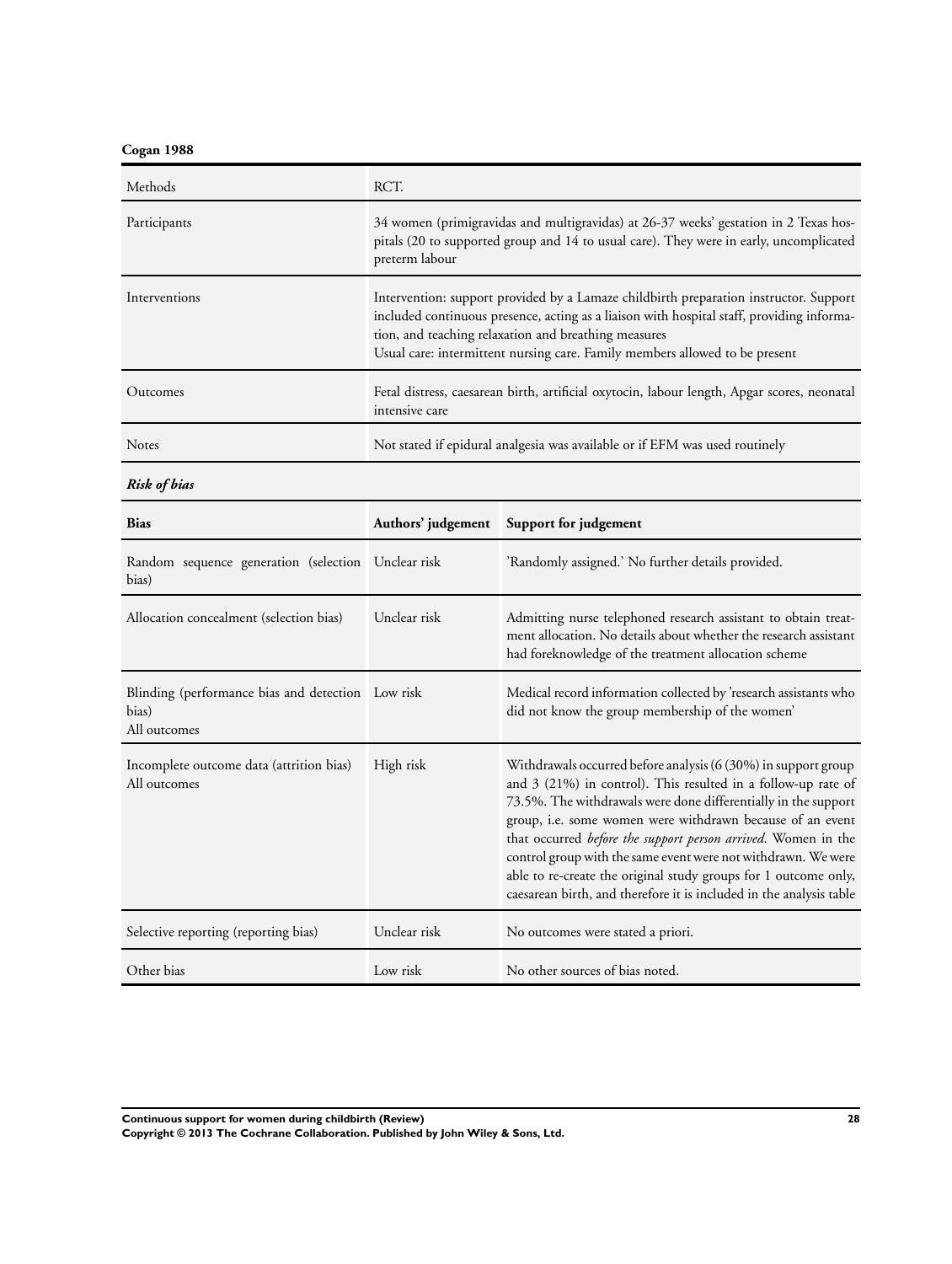**Dickinson 2002**

| Methods       | RCT, stratified by induced or spontaneous labour at trial entry                                                                                                                                                                                                                                                                                                                                                                                                                                                                                                                                                      |
|---------------|----------------------------------------------------------------------------------------------------------------------------------------------------------------------------------------------------------------------------------------------------------------------------------------------------------------------------------------------------------------------------------------------------------------------------------------------------------------------------------------------------------------------------------------------------------------------------------------------------------------------|
| Participants  | 992 nulliparous women at term (499 to continuous support and 493 to control), cephalic<br>fetal presentation, cervical dilatation < 5 cm, in a hospital in Perth, Western Australia                                                                                                                                                                                                                                                                                                                                                                                                                                  |
| Interventions | Group 1: continuous physical and emotional support by midwifery staff, and women<br>were encouraged to use pharmacologic and nonpharmacologic alternatives to epidural<br>analgesia.<br>Group 2: continuous midwifery support was not provided and women were encouraged<br>to have epidural analgesia as their primary method of pain relief in labour                                                                                                                                                                                                                                                              |
| Outcomes      | Labour length (expressed as median and interquartile range), epidural analgesia, mode<br>of delivery, 5 min Apgar score < 7, arterial cord pH                                                                                                                                                                                                                                                                                                                                                                                                                                                                        |
| <b>Notes</b>  | The stated purpose was to compare the effects of intrapartum analgesic techniques on<br>labour outcomes. Continuous midwifery support was conceptualised as an analgesic<br>technique. Both groups had access to opioids and nitrous oxide. No data were presented<br>about the number of women who used no pharmacologic analgesia. Because the type of<br>analgesia used was a measure of compliance rather than an outcome, no data on analgesic<br>outcomes are included in this review<br>It was not stated if other support person was allowed. epidural analgesia was available<br>and EFM was used routinely |

## *Risk of bias*

| <b>Bias</b>                                                                    | Authors' judgement | Support for judgement                                                                                                                                                                                              |
|--------------------------------------------------------------------------------|--------------------|--------------------------------------------------------------------------------------------------------------------------------------------------------------------------------------------------------------------|
| Random sequence generation (selection Unclear risk<br>bias)                    |                    | No details about how the blocks of treat-<br>ment allocations were produced                                                                                                                                        |
| Allocation concealment (selection bias)                                        | Unclear risk       | Randomisation on presentation in the<br>labour and delivery unit, "by selection from<br>a blocked group of eight sealed opaque en-<br>velopes, replenished from blocks of 12". No<br>further details about process |
| Blinding (performance bias and detection Unclear risk<br>bias)<br>All outcomes |                    | Not noted.                                                                                                                                                                                                         |
| Incomplete outcome data (attrition bias)<br>All outcomes                       | Low risk           | There was 100% follow-up for medical<br>record data and in-hospital survey. A 6-<br>month questionnaire was completed by 64.<br>7% of the sample and these data were not<br>used                                   |
| Selective reporting (reporting bias)                                           | Low risk           | All main outcomes were reported. Effects<br>on breastfeeding were not analysed by treat-<br>ment group and thus the results could not                                                                              |

**Continuous support for women during childbirth (Review) 29**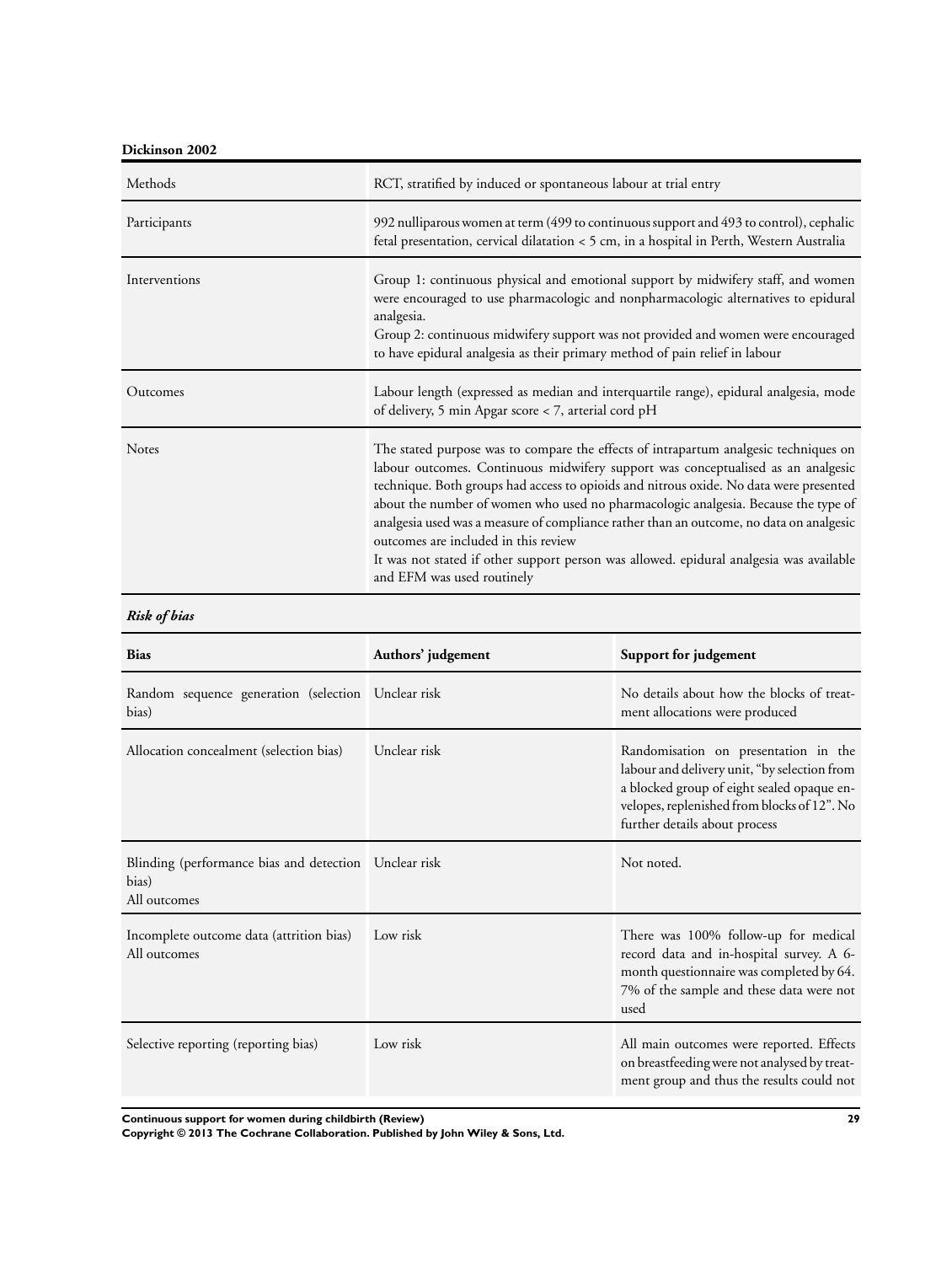## **Dickinson 2002** (*Continued)*

|                     |                                                                                                                                                                                                                                                                                                                                                                                                                                                                                                                                                                                                                                                                                                                                                                                                              | be included in the review                                                                                                                                                                                                                                                                                                                                                                                                                        |  |
|---------------------|--------------------------------------------------------------------------------------------------------------------------------------------------------------------------------------------------------------------------------------------------------------------------------------------------------------------------------------------------------------------------------------------------------------------------------------------------------------------------------------------------------------------------------------------------------------------------------------------------------------------------------------------------------------------------------------------------------------------------------------------------------------------------------------------------------------|--------------------------------------------------------------------------------------------------------------------------------------------------------------------------------------------------------------------------------------------------------------------------------------------------------------------------------------------------------------------------------------------------------------------------------------------------|--|
| Other bias          | Low risk                                                                                                                                                                                                                                                                                                                                                                                                                                                                                                                                                                                                                                                                                                                                                                                                     | No other sources of bias noted.                                                                                                                                                                                                                                                                                                                                                                                                                  |  |
| Gagnon 1997         |                                                                                                                                                                                                                                                                                                                                                                                                                                                                                                                                                                                                                                                                                                                                                                                                              |                                                                                                                                                                                                                                                                                                                                                                                                                                                  |  |
| Methods             | RCT.                                                                                                                                                                                                                                                                                                                                                                                                                                                                                                                                                                                                                                                                                                                                                                                                         |                                                                                                                                                                                                                                                                                                                                                                                                                                                  |  |
| Participants        |                                                                                                                                                                                                                                                                                                                                                                                                                                                                                                                                                                                                                                                                                                                                                                                                              | 413 women admitted to an intrapartum unit at a tertiary care teaching hospital in Mon-<br>treal, Canada, were randomly allocated to experimental ( $n = 209$ ) or control ( $n = 204$ )<br>groups. All but 3 in the experimental group and 6 in the control group were accompa-<br>nied by a spouse, relative or friend during labour. All participants were nulliparous, with<br>singleton fetuses, > 37 weeks' gestation, and in labour        |  |
| Interventions       | Experimental: 1-to-1 nursing care from randomisation until 1 hour postbirth. Care was<br>provided by on-call nurses who were hired specifically for the study and had received<br>a 30-hour training program and quarterly refresher workshops. The training program<br>included critical reviews of the literature concerning the effects of intrapartum medical<br>and nursing practices, as well as discussions of stress and pain management techniques.<br>The nurse provided the usual nursing care plus physical comfort, emotional support,<br>and instruction on relaxation and coping techniques. The nurse took meal breaks and<br>brief rest breaks<br>Women in the comparison group received usual nursing care by the regular unit staff,<br>consisting of intermittent support and monitoring |                                                                                                                                                                                                                                                                                                                                                                                                                                                  |  |
| Outcomes            | catheterisation                                                                                                                                                                                                                                                                                                                                                                                                                                                                                                                                                                                                                                                                                                                                                                                              | Caesarean birth, caesarean birth for cephalopelvic disproportion or failure to progress,<br>post-randomisation artificial oxytocin augmentation, post-randomisation analgesia/<br>anaesthesia, instrumental vaginal delivery (forceps or vacuum extraction), NICU admis-<br>sion, perineal trauma, mean duration of labour post-randomisation, postpartum urinary                                                                                |  |
| Notes               | $= 4.3$<br>Epidural analgesia was available but it was not stated if EFM was used routinely                                                                                                                                                                                                                                                                                                                                                                                                                                                                                                                                                                                                                                                                                                                  | The participants had been admitted to the unit for an average of 5 hours ( $SD = 4$ hours)<br>prior to randomisation. 36 women in the experimental group and 41 in the control<br>group had epidural analgesia prior to randomisation. 55 women in the experimental<br>group and 45 in the control group had intravenous oxytocin augmentation of labour<br>prior to randomisation. Mean duration of labour post-randomisation was 9.2 hours (SD |  |
| <b>Risk of bias</b> |                                                                                                                                                                                                                                                                                                                                                                                                                                                                                                                                                                                                                                                                                                                                                                                                              |                                                                                                                                                                                                                                                                                                                                                                                                                                                  |  |
|                     |                                                                                                                                                                                                                                                                                                                                                                                                                                                                                                                                                                                                                                                                                                                                                                                                              |                                                                                                                                                                                                                                                                                                                                                                                                                                                  |  |

| <b>Bias</b>                                             |          | Authors' judgement Support for judgement                                                                                |
|---------------------------------------------------------|----------|-------------------------------------------------------------------------------------------------------------------------|
| Random sequence generation (selection Low risk<br>bias) |          | 'Randomized using a list of computer generated random num-<br>bers.'                                                    |
| Allocation concealment (selection bias)                 | Low risk | 'Randomized in blocks of eight.' 'Group assignments were<br>placed in sequentially numbered, sealed, opaque envelopes.' |

**Continuous support for women during childbirth (Review) 30**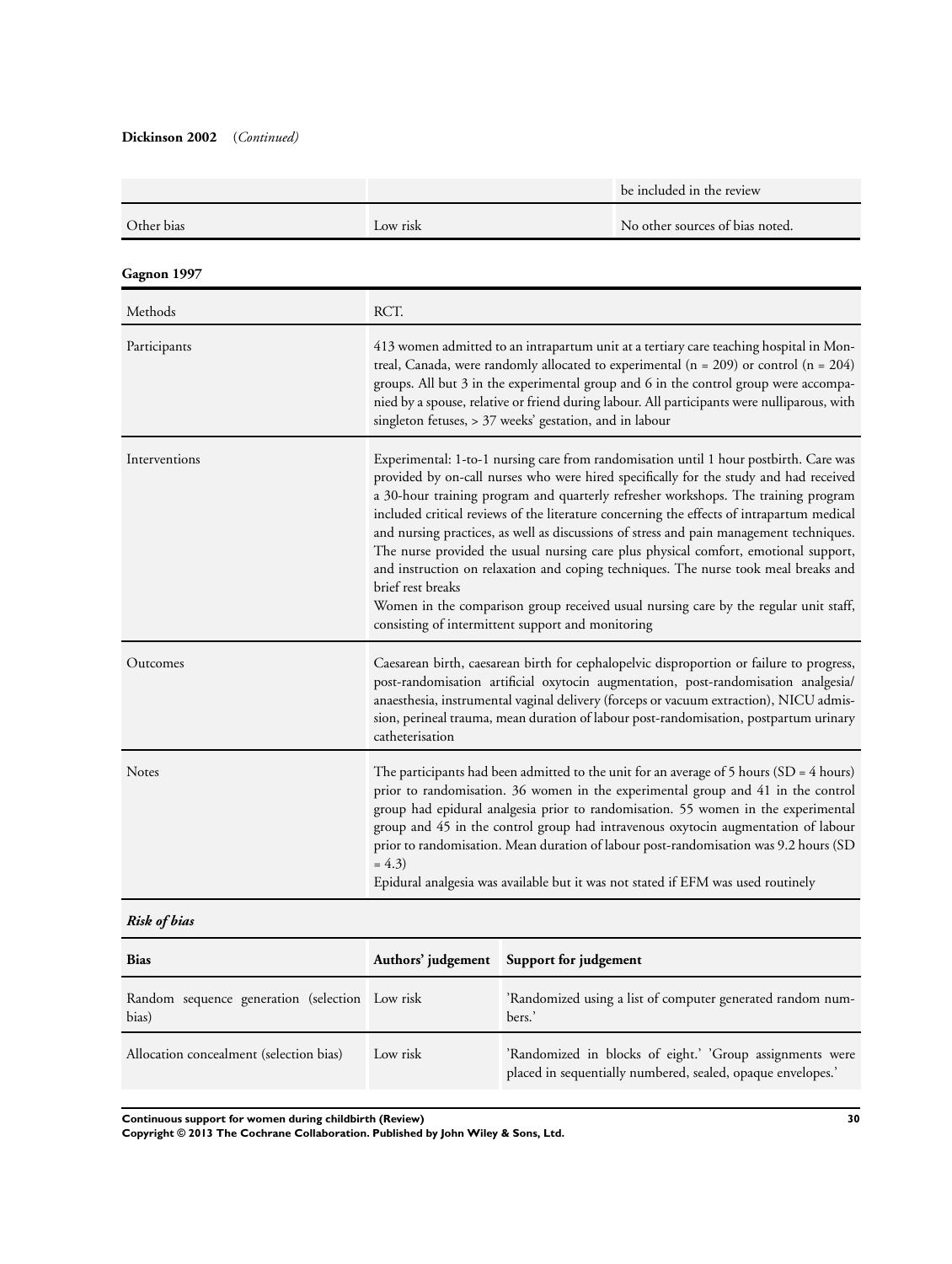## **Gagnon 1997** (*Continued)*

| Blinding (performance bias and detection High risk<br>bias)<br>All outcomes |                                                                                                                                                                                                                                                                                                                                                                                                                                                  | collect data                    | Data collectors were not blinded as they read nurses notes to |
|-----------------------------------------------------------------------------|--------------------------------------------------------------------------------------------------------------------------------------------------------------------------------------------------------------------------------------------------------------------------------------------------------------------------------------------------------------------------------------------------------------------------------------------------|---------------------------------|---------------------------------------------------------------|
| Incomplete outcome data (attrition bias)<br>All outcomes                    | Low risk                                                                                                                                                                                                                                                                                                                                                                                                                                         | $100\%$ follow-up.              |                                                               |
| Selective reporting (reporting bias)                                        | Low risk                                                                                                                                                                                                                                                                                                                                                                                                                                         | All outcomes were reported.     |                                                               |
| Other bias                                                                  | Low risk                                                                                                                                                                                                                                                                                                                                                                                                                                         | No other sources of bias noted. |                                                               |
| Hemminki 1990a                                                              |                                                                                                                                                                                                                                                                                                                                                                                                                                                  |                                 |                                                               |
| Methods                                                                     | 2 RCTs reported in the same publication. The Zelen method was used: only those<br>participants randomised to the experimental group were told the true purpose of the<br>trial and asked for consent. The participants in the control group were told about the<br>study in the introduction letter for the postpartum questionnaire and they were told it<br>was 'a study on factors influencing birth'                                         |                                 |                                                               |
| Participants                                                                | Healthy nulliparous and parous women in labour at a hospital in Finland. 86 women<br>were enrolled in Trial A. The actual number enrolled to each group was not noted but<br>medical record data were collected for 79 women (41 in the support group and 38 in<br>the control group). These 79 women represented 91.9% of the total sample                                                                                                      |                                 |                                                               |
| Interventions                                                               | Trial A: in 1987, the intervention was 1:1 support by midwifery students from enrolment<br>until transfer to the postpartum ward. The midwifery students volunteered, were not<br>specially trained in support and responsible for the other routine intrapartum care<br>The control group 'was cared for according to the normal routine of the midwife and by<br>a medical student, if s(he) was on duty'<br>Over 70% of fathers were present. |                                 |                                                               |
| Outcomes                                                                    | Labour length, medical interventions, complications (mother and baby), pharmacologic<br>pain relief, method of birth, mothers' evaluations of their experiences                                                                                                                                                                                                                                                                                  |                                 |                                                               |
| Notes                                                                       | Not stated if epidural analgesia was available or if EFM was used routinely                                                                                                                                                                                                                                                                                                                                                                      |                                 |                                                               |
| <b>Risk of bias</b>                                                         |                                                                                                                                                                                                                                                                                                                                                                                                                                                  |                                 |                                                               |
| Bias                                                                        | Authors' judgement                                                                                                                                                                                                                                                                                                                                                                                                                               |                                 | Support for judgement                                         |
| Random sequence generation (selection Unclear risk                          |                                                                                                                                                                                                                                                                                                                                                                                                                                                  |                                 | No mention of how the allocation sequence                     |

| bias)                                   |              | was produced.                                                                                                                                                                                                                   |
|-----------------------------------------|--------------|---------------------------------------------------------------------------------------------------------------------------------------------------------------------------------------------------------------------------------|
| Allocation concealment (selection bias) | Unclear risk | 'Randomization coding was done in blocks<br>of 6 and put into non-transparent en-<br>velopes. The envelope was opened at the re-<br>ception ward when it was decided to trans-<br>fer mother to labour ward.' It was not stated |

**Continuous support for women during childbirth (Review) 31**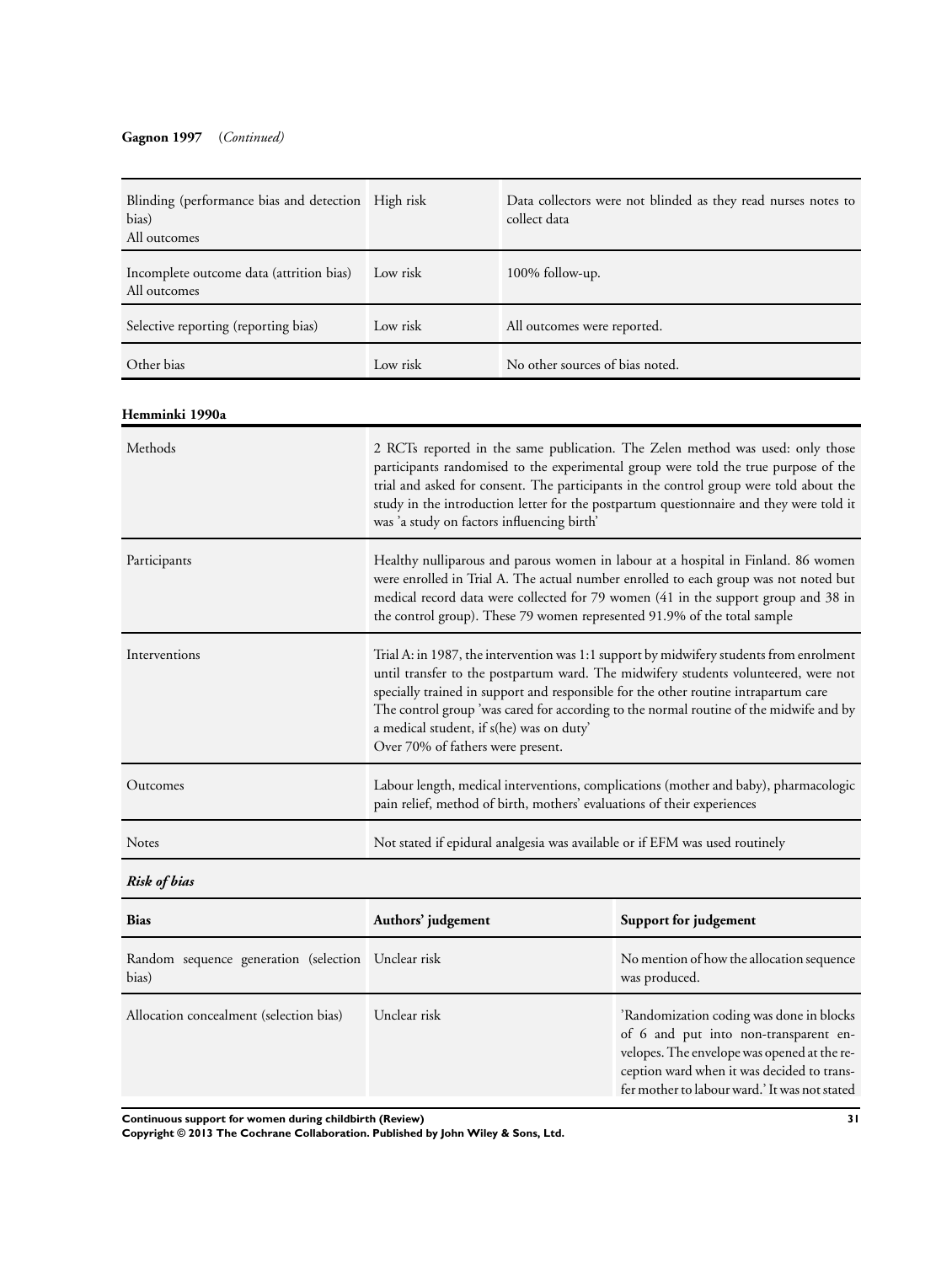## **Hemminki 1990a** (*Continued)*

|                                                                             |           | if the envelopes were consecutively num-<br>bered                                                                                                                                                               |
|-----------------------------------------------------------------------------|-----------|-----------------------------------------------------------------------------------------------------------------------------------------------------------------------------------------------------------------|
| Blinding (performance bias and detection High risk<br>bias)<br>All outcomes |           | Medical record outcome were collected un-<br>blinded.                                                                                                                                                           |
| Incomplete outcome data (attrition bias)<br>All outcomes                    | Low risk  | Medical record data were collected on 91.<br>9% of the sample. A questionnaire was ad-<br>ministered at 2-3 days postpartum. This<br>was completed by only 70% of the sample<br>and thus the data were not used |
| Selective reporting (reporting bias)                                        | Low risk  | All outcomes were reported.                                                                                                                                                                                     |
| Other bias                                                                  | High risk | Mothers were told the purpose of the<br>study differentially (see methods for Trial<br>A above)                                                                                                                 |

## **Hemminki 1990b**

| <b>Methods</b> | See Hemminki 1990a.                                                                                                                                                                                                                                                                                                                                                                                                                                                                                      |
|----------------|----------------------------------------------------------------------------------------------------------------------------------------------------------------------------------------------------------------------------------------------------------------------------------------------------------------------------------------------------------------------------------------------------------------------------------------------------------------------------------------------------------|
| Participants   | See Hemminki 1990a. 161 women were enrolled in Trial B (81 in the support group<br>and 80 in control)                                                                                                                                                                                                                                                                                                                                                                                                    |
| Interventions  | Trial B: in 1988, the intervention was support by a new group of midwifery students.<br>All students were involved in the trial, not just volunteers. The students were permitted<br>to leave their participants to witness other interventions and deliveries<br>The control group 'was cared for according to the normal routine of the midwife' and<br>by a medical student as enrolment was limited to days when medical students were on<br>duty<br>Slightly less than 70% of fathers were present. |
| Outcomes       | See Hemminki 1990a.                                                                                                                                                                                                                                                                                                                                                                                                                                                                                      |
| <b>Notes</b>   | Not stated if epidural analgesia was available or if EFM was used routinely                                                                                                                                                                                                                                                                                                                                                                                                                              |

*Risk of bias*

| <b>Bias</b>                                                 | Authors' judgement | Support for judgement                                                                                                                                                                                                                                          |
|-------------------------------------------------------------|--------------------|----------------------------------------------------------------------------------------------------------------------------------------------------------------------------------------------------------------------------------------------------------------|
| Random sequence generation (selection Unclear risk<br>bias) |                    | No details provided.                                                                                                                                                                                                                                           |
| Allocation concealment (selection bias)                     | Unclear risk       | The block size was reduced from the first study. 'To lessen the<br>frustration resulting from opening a code for a control mother,<br>randomisation envelopes contained a maximum of two sim-<br>ilar codes in sequence (not told in advance)'. 'Put into non- |

**Continuous support for women during childbirth (Review) 32**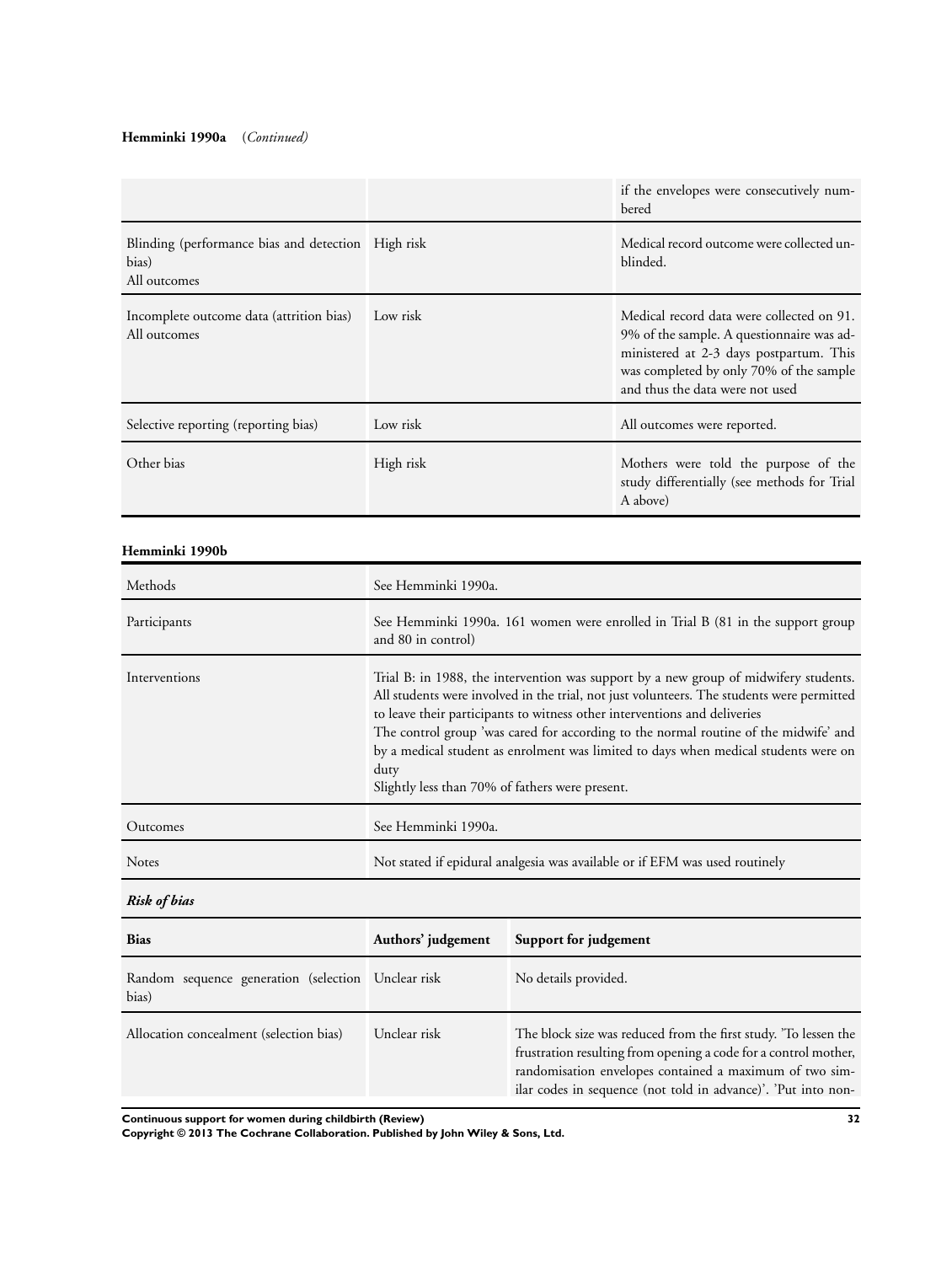#### **Hemminki 1990b** (*Continued)*

|                                                                             |           | transparent envelopes'. The envelope was opened in the labour<br>ward. It was not stated if the envelopes were consecutively<br>numbered                     |
|-----------------------------------------------------------------------------|-----------|--------------------------------------------------------------------------------------------------------------------------------------------------------------|
| Blinding (performance bias and detection High risk<br>bias)<br>All outcomes |           | Medical record outcome were collected unblinded.                                                                                                             |
| Incomplete outcome data (attrition bias)<br>All outcomes                    | Low risk  | Medical record data were collected on 100% of the sample.<br>A questionnaire was administered at 2-3 days postpartum and<br>completed by 93.7% of the sample |
| Selective reporting (reporting bias)                                        | Low risk  | All outcomes were reported.                                                                                                                                  |
| Other bias                                                                  | High risk | Mothers were told the purpose of the study differentially (see<br>methods for Trial A above)                                                                 |

#### **Hodnett 1989**

| Methods       | RCT, stratified by type of prenatal classes (Lamaze vs general)                                                                                                                                                                                                                                                                                                                                                                                                                                                                                                                                                                                      |
|---------------|------------------------------------------------------------------------------------------------------------------------------------------------------------------------------------------------------------------------------------------------------------------------------------------------------------------------------------------------------------------------------------------------------------------------------------------------------------------------------------------------------------------------------------------------------------------------------------------------------------------------------------------------------|
| Participants  | 145 nulliparous women (72 to support group and 73 to control) in the last trimester of<br>a healthy pregnancy, booked for delivery at a Toronto, Canada, hospital                                                                                                                                                                                                                                                                                                                                                                                                                                                                                    |
| Interventions | Support provided by a monitrice (community 'lay' midwife or midwifery apprentice)<br>compared with usual hospital care, defined as the intermittent presence of a nurse. Sup-<br>port described as including physical comfort measures, continuous presence, informa-<br>tion, emotional support, and advocacy. The monitrice met with the woman twice in the<br>latter weeks of pregnancy, to discuss her birth plans<br>Comparable prenatal attention was provided to the controls.<br>All but 1 woman also had husbands or partners present during labour. Support began<br>in early labour at home or in hospital and continued through delivery |
| Outcomes      | Intrapartum interventions, perceived control, method of delivery                                                                                                                                                                                                                                                                                                                                                                                                                                                                                                                                                                                     |
| <b>Notes</b>  | Epidural analgesia was available and EFM was used routinely.                                                                                                                                                                                                                                                                                                                                                                                                                                                                                                                                                                                         |

*Risk of bias*

| <b>Bias</b>                                             | Authors' judgement | Support for judgement                                                                                                                            |
|---------------------------------------------------------|--------------------|--------------------------------------------------------------------------------------------------------------------------------------------------|
| Random sequence generation (selection Low risk<br>bias) |                    | Computer-generated table of random<br>numbers.                                                                                                   |
| Allocation concealment (selection bias)                 | Low risk           | Randomisation done over the phone by a<br>third party who had no knowledge of the<br>participant, but used the open table of ran-<br>dom numbers |

**Continuous support for women during childbirth (Review) 33**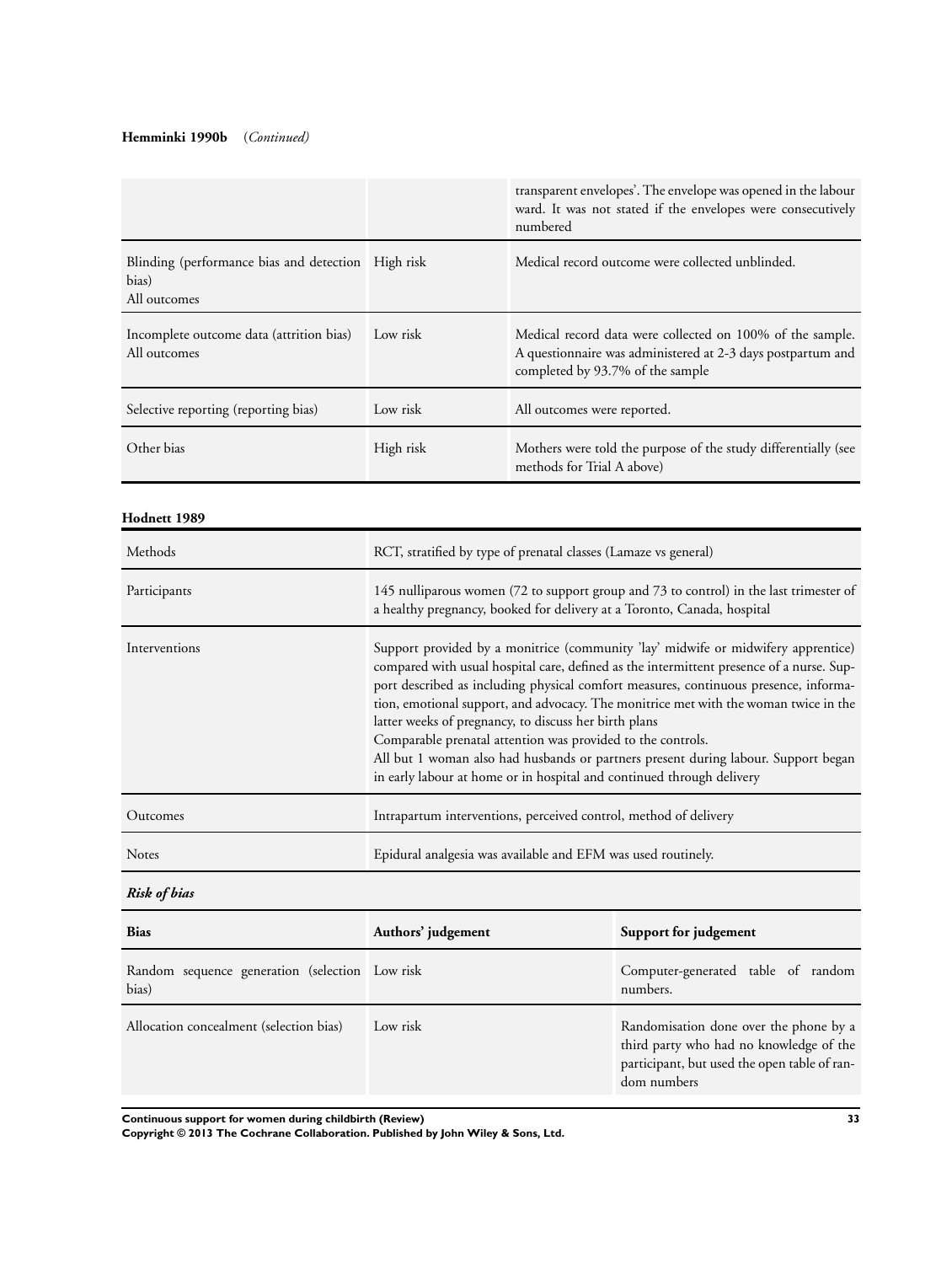| Blinding (performance bias and detection Low risk<br>bias)<br>All outcomes |          | All participants blinded to the interven-<br>tion. Control participants received prenatal<br>and postpartum support (after the end of<br>data collection); experimental participants<br>received prenatal and intrapartum support<br>Initial collection of medical record data<br>was not blinded. 'Duplicate abstraction was<br>done by a second research assistant blind<br>to the subject's study group assignment, on<br>a random sample of 20 records. Interrater<br>agreement of over 95% was obtained for<br>all categories of intervention and physical<br>outcomes.' In-home interview at 2-4 weeks<br>postpartum was blinded |
|----------------------------------------------------------------------------|----------|----------------------------------------------------------------------------------------------------------------------------------------------------------------------------------------------------------------------------------------------------------------------------------------------------------------------------------------------------------------------------------------------------------------------------------------------------------------------------------------------------------------------------------------------------------------------------------------------------------------------------------------|
| Incomplete outcome data (attrition bias)<br>All outcomes                   | Low risk | Method of delivery outcome available on<br>88.3% of sample. Other outcomes col-<br>lected on only 71% of the sample and thus<br>not used                                                                                                                                                                                                                                                                                                                                                                                                                                                                                               |
| Selective reporting (reporting bias)                                       | Low risk | All outcomes were reported.                                                                                                                                                                                                                                                                                                                                                                                                                                                                                                                                                                                                            |
| Other bias                                                                 | Low risk | No other sources of bias noted.                                                                                                                                                                                                                                                                                                                                                                                                                                                                                                                                                                                                        |

#### **Hodnett 2002**

| Methods       | Multi-centre RCT with prognostic stratification for parity and hospital                                                                                                                                                                                                                                                                                                                                                                                                                                                                                                                                                                                       |
|---------------|---------------------------------------------------------------------------------------------------------------------------------------------------------------------------------------------------------------------------------------------------------------------------------------------------------------------------------------------------------------------------------------------------------------------------------------------------------------------------------------------------------------------------------------------------------------------------------------------------------------------------------------------------------------|
| Participants  | 6915 nulliparous and parous women in labour at 13 hospitals in the USA and Canada<br>(3454 to continuous labour support and 3461 to usual care). Eligibility criteria: live<br>singleton fetus or twins, no contraindications to labour, in labour. Women were excluded<br>if gestational age was < 34 weeks or if they were so high risk that a 1:1 patient-nurse ratio<br>was medically necessary                                                                                                                                                                                                                                                           |
| Interventions | Experimental: continuous support from staff labour and delivery nurses who had volun-<br>teered for and received a 2-day training workshop in labour support. Prior to the trial,<br>the support nurses had opportunities to practice their skills. They also had opportunities<br>to continue learning from each other and the labour support trainer, throughout the<br>trial. The nurses with training were part of the regular staffing complement of the unit<br>and they provided care to the continuous support group but not to the usual care group<br>Usual care: intermittent support from a nurse who had not received labour support<br>training |
| Outcomes      | Intrapartum interventions, method of birth, immediate complications (mother or baby)<br>, complications (mother or baby) in the first 6-8 weeks postpartum, perceived control,<br>postpartum depression, breastfeeding at 6-8 weeks, relationship with partner and with<br>baby, likes and dislikes about birth experience and future preferences for labour support                                                                                                                                                                                                                                                                                          |

**Continuous support for women during childbirth (Review) 34**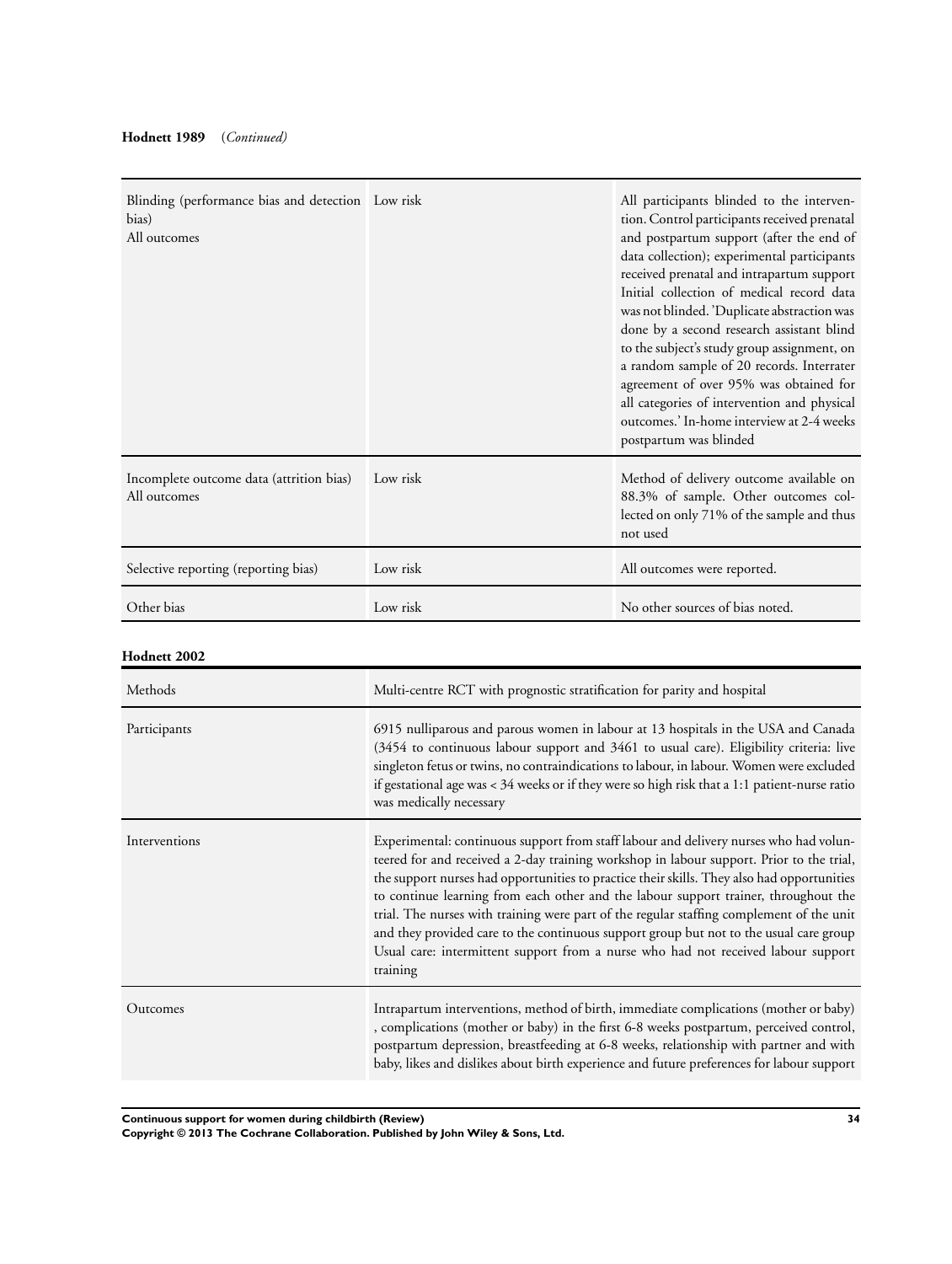#### **Hodnett 2002** (*Continued)*

Notes Other support person(s) were allowed, epidural analgesia was available and EFM was used routinely

## *Risk of bias*

| <b>Bias</b>                                                                | Authors' judgement | Support for judgement                                                                                                                                                                                  |
|----------------------------------------------------------------------------|--------------------|--------------------------------------------------------------------------------------------------------------------------------------------------------------------------------------------------------|
| Random sequence generation (selection Low risk<br>bias)                    |                    | Computerised randomisation program.                                                                                                                                                                    |
| Allocation concealment (selection bias)                                    | Low risk           | 'Randomization was centrally controlled<br>with the use of a computerized random-<br>ization program at the data co-ordinating<br>centre, accessible by means of a touch-tone<br>telephone.'           |
| Blinding (performance bias and detection Low risk<br>bias)<br>All outcomes |                    | Data collectors were not blinded as they<br>read nurses' notes to collect data about type<br>of nursing care provided. However random<br>chart audits yielded no errors in reporting<br>study outcomes |
| Incomplete outcome data (attrition bias)<br>All outcomes                   | Low risk           | Medical record data were collected on<br>100% of the sample. In-hospital question-<br>naires were completed by 96.4% and 6-8<br>week questionnaires by 81% of the sample                               |
| Selective reporting (reporting bias)                                       | Low risk           | All outcomes were reported.                                                                                                                                                                            |
| Other bias                                                                 | Low risk           | No other sources of bias noted.                                                                                                                                                                        |

# **Hofmeyr 1991**

| Methods       | RCT.                                                                                                                                                                                                                                                  |
|---------------|-------------------------------------------------------------------------------------------------------------------------------------------------------------------------------------------------------------------------------------------------------|
| Participants  | 189 nulliparous women (92 to support and 97 to control) in active labour at a community<br>hospital serving low-income women in South Africa                                                                                                          |
| Interventions | Intervention group: support by carefully trained, volunteer lay women, for at least several<br>hours (supporters not expected to remain after dark)<br>Control group: intermittent care on a busy ward. Husbands/family members were not<br>permitted |
| Outcomes      | Intrapartum interventions, method of birth, complications (mother and baby), anxiety,<br>pain, mothers' perceptions of labour, breastfeeding                                                                                                          |

**Continuous support for women during childbirth (Review) 35**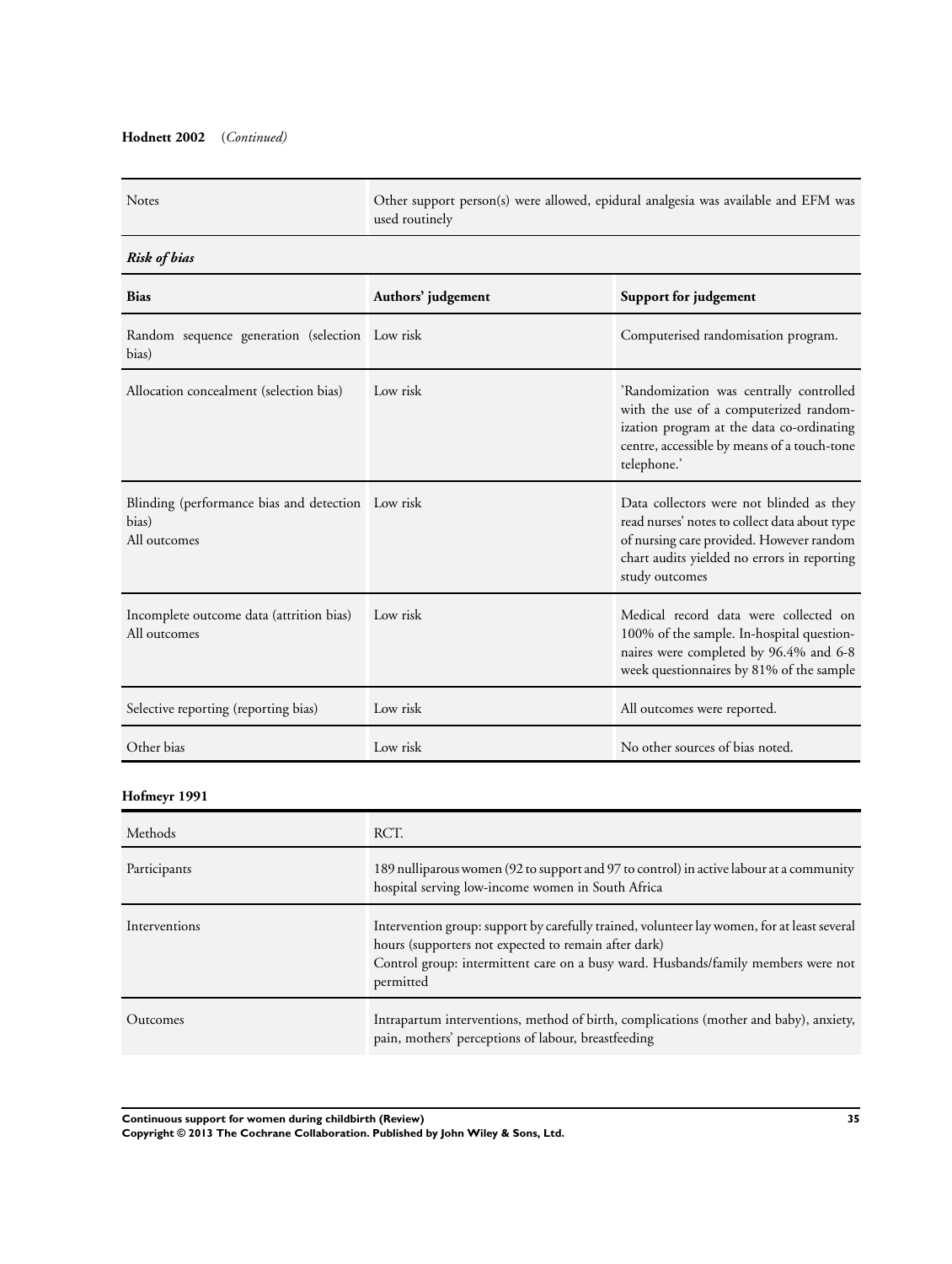## **Hofmeyr 1991** (*Continued)*

| <b>Notes</b> | Epidural analgesia was not available and EFM was not used routinely. While scores on     |
|--------------|------------------------------------------------------------------------------------------|
|              | an instrument measuring postpartum depression were reported in categories of "low",      |
|              | "moderate," and 'high", the authors stated that categorization was not appropriate as a  |
|              | clinical diagnostic definition of depression. To achieve the latter, the change in score |
|              | must be reported, and these data were not collected                                      |
|              |                                                                                          |

## *Risk of bias*

| <b>Bias</b>                                                                 | Authors' judgement | Support for judgement                                                                                                                                                                                                                                                                                                                                                                                                                                                                                                                                          |
|-----------------------------------------------------------------------------|--------------------|----------------------------------------------------------------------------------------------------------------------------------------------------------------------------------------------------------------------------------------------------------------------------------------------------------------------------------------------------------------------------------------------------------------------------------------------------------------------------------------------------------------------------------------------------------------|
| Random sequence generation (selection Low risk<br>bias)                     |                    | Random.                                                                                                                                                                                                                                                                                                                                                                                                                                                                                                                                                        |
| Allocation concealment (selection bias)                                     | Unclear risk       | "Randomly ordered cards in sealed opaque envelopes". Not<br>stated if consecutively numbered                                                                                                                                                                                                                                                                                                                                                                                                                                                                   |
| Blinding (performance bias and detection High risk<br>bias)<br>All outcomes |                    | Data collectors were not blinded as they asked questions about<br>support received in labour                                                                                                                                                                                                                                                                                                                                                                                                                                                                   |
| Incomplete outcome data (attrition bias)<br>All outcomes                    | Low risk           | Medical record data were collected on 100% of the sample and<br>questionnaires within 24 hours postpartum were completed by<br>99%. The 6-week follow-up interviews were completed by 78.<br>8% of the sample, no imbalances existed between groups and<br>thus the data were included in the analysis. At 1-year interviews<br>were complete for 46% of the sample and data from these were<br>not used. Nikodem reported on a larger sample of women with<br>1-year follow-ups but the completion rate was still only 50% of<br>the original number enrolled |
| Selective reporting (reporting bias)                                        | Low risk           | All outcomes were reported.                                                                                                                                                                                                                                                                                                                                                                                                                                                                                                                                    |
| Other bias                                                                  | Low risk           | No other sources of bias noted.                                                                                                                                                                                                                                                                                                                                                                                                                                                                                                                                |

#### **Kashanian 2010**

| Methods       | RCT.                                                                                                                                                                                                                                                                                                                                                                                                                                                                                                                                                                                                                    |
|---------------|-------------------------------------------------------------------------------------------------------------------------------------------------------------------------------------------------------------------------------------------------------------------------------------------------------------------------------------------------------------------------------------------------------------------------------------------------------------------------------------------------------------------------------------------------------------------------------------------------------------------------|
| Participants  | 100 nulliparous women at term (50 to support and 50 to routine care) in active labour<br>at a university hospital in Tehran, Iran from March to September 2003                                                                                                                                                                                                                                                                                                                                                                                                                                                          |
| Interventions | 'Women allocated to the intervention group were shown to an isolated room and were<br>supported by an experienced midwife. The women were free to choose their position,<br>and able to eat and walk about freely. During labor, the midwife explained the process<br>of labor and the importance of body relaxation. Midwife-led support included close<br>physical proximity, touch, and eye contact with the labouring women, and teaching,<br>reassurance, and encouragement. The midwife remained with the woman throughout<br>labor and delivery, and applied warm or cold packs to the woman's back, abdomen, or |

**Continuous support for women during childbirth (Review) 36**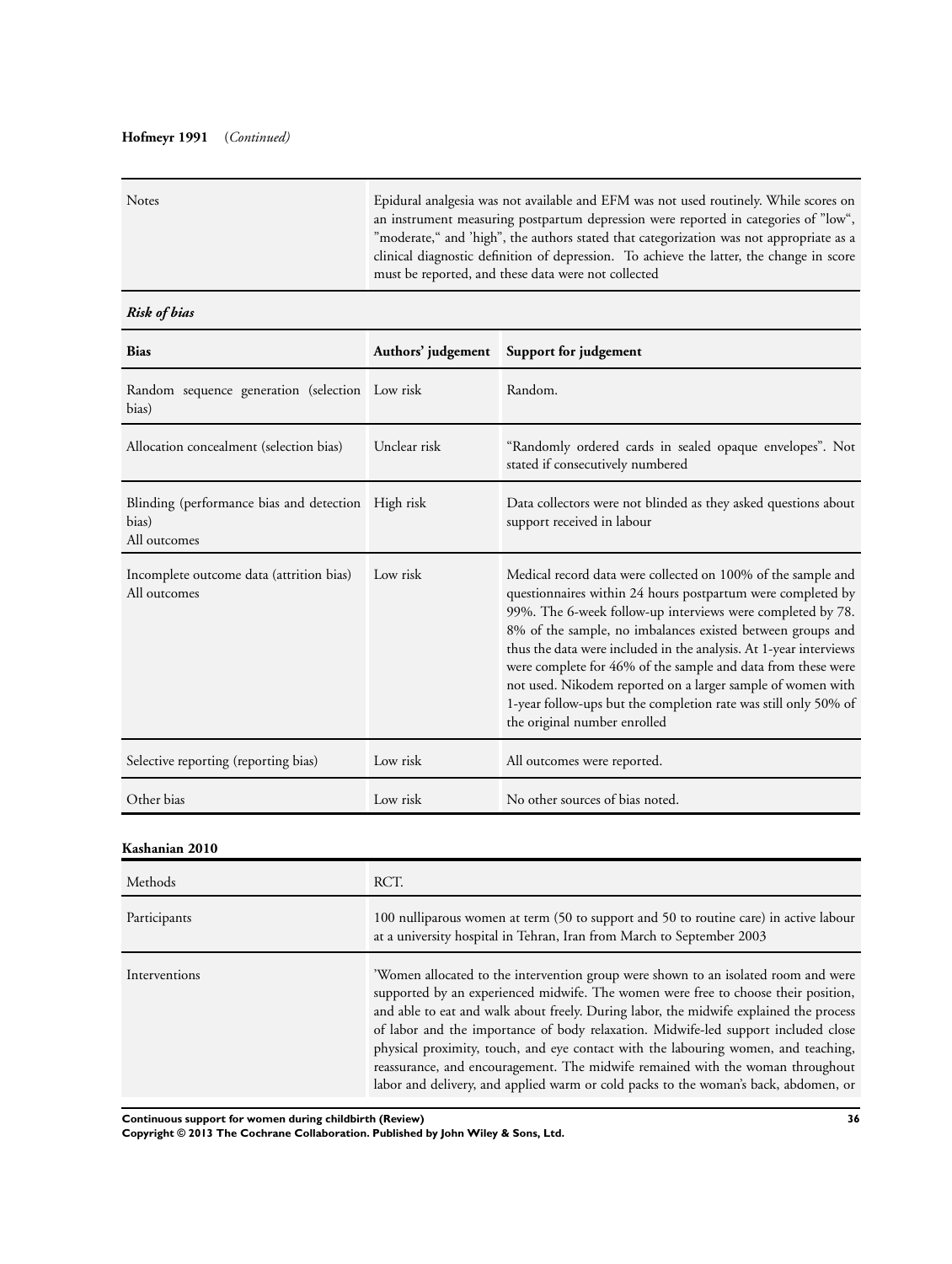#### **Kashanian 2010** (*Continued)*

|              | other parts of the body, as well as performing massage according to each woman's request.                                                                                                                                                                                                                                                                                                                                                                                    |
|--------------|------------------------------------------------------------------------------------------------------------------------------------------------------------------------------------------------------------------------------------------------------------------------------------------------------------------------------------------------------------------------------------------------------------------------------------------------------------------------------|
|              | 'Women allocated to the routine care group were admitted to the labor ward (where 5-7<br>women labour in the same room), did not receive continuous support, and followed the<br>routine orders of the ward. They did not have a private room, did not receive one-to-<br>one care, were not permitted food, and did not receive education and explanation about<br>the labor process. The only persons allowed in the delivery room were nurses, midwives,<br>and doctors.' |
| Outcomes     | Duration of labour, caesarean delivery, oxytocin use, Apgar score at 5 mins                                                                                                                                                                                                                                                                                                                                                                                                  |
| <b>Notes</b> | EFM was not used routinely and epidural analgesia was not available                                                                                                                                                                                                                                                                                                                                                                                                          |

*Risk of bias*

| <b>Bias</b>                                                                | Authors' judgement | Support for judgement                                                                                                                                                                                                                                                                                                                                                                                                                                                                                                                                                                                                                     |
|----------------------------------------------------------------------------|--------------------|-------------------------------------------------------------------------------------------------------------------------------------------------------------------------------------------------------------------------------------------------------------------------------------------------------------------------------------------------------------------------------------------------------------------------------------------------------------------------------------------------------------------------------------------------------------------------------------------------------------------------------------------|
| Random sequence generation (selection Low risk<br>bias)                    |                    | From personal communication - equal numbers of envelopes<br>were produced for each letter (see below) and put into a box.<br>No list of treatment allocations was created                                                                                                                                                                                                                                                                                                                                                                                                                                                                 |
| Allocation concealment (selection bias)                                    | High risk          | 'Allocated to one of two groups using 4-part, block randomiza-<br>tion'. Used 'sealed envelopes labelled A, B, C, and D: envelopes<br>A and C (intervention group) and B and D (routine care group)<br>. Patients then chose an envelope, which was opened by the in-<br>vestigator'<br>Further details from personal communication - the women<br>picked from all the envelopes produced. Once an envelope was<br>picked it was discarded<br>This process was open to selection bias as women previously in<br>the trial may have shared knowledge of which envelope con-<br>tained which group with women not yet enrolled in the study |
| Blinding (performance bias and detection Low risk<br>bias)<br>All outcomes |                    | From personal communication - 'The co worker of investigator<br>collected the outcome data and she was blind for the study group.                                                                                                                                                                                                                                                                                                                                                                                                                                                                                                         |
| Incomplete outcome data (attrition bias)<br>All outcomes                   | Low risk           | Medical record information was collected on 100% of the sample                                                                                                                                                                                                                                                                                                                                                                                                                                                                                                                                                                            |
| Selective reporting (reporting bias)                                       | Low risk           | All outcomes were reported.                                                                                                                                                                                                                                                                                                                                                                                                                                                                                                                                                                                                               |
| Other bias                                                                 | Low risk           | No other sources of bias noted.                                                                                                                                                                                                                                                                                                                                                                                                                                                                                                                                                                                                           |

**Continuous support for women during childbirth (Review) 37**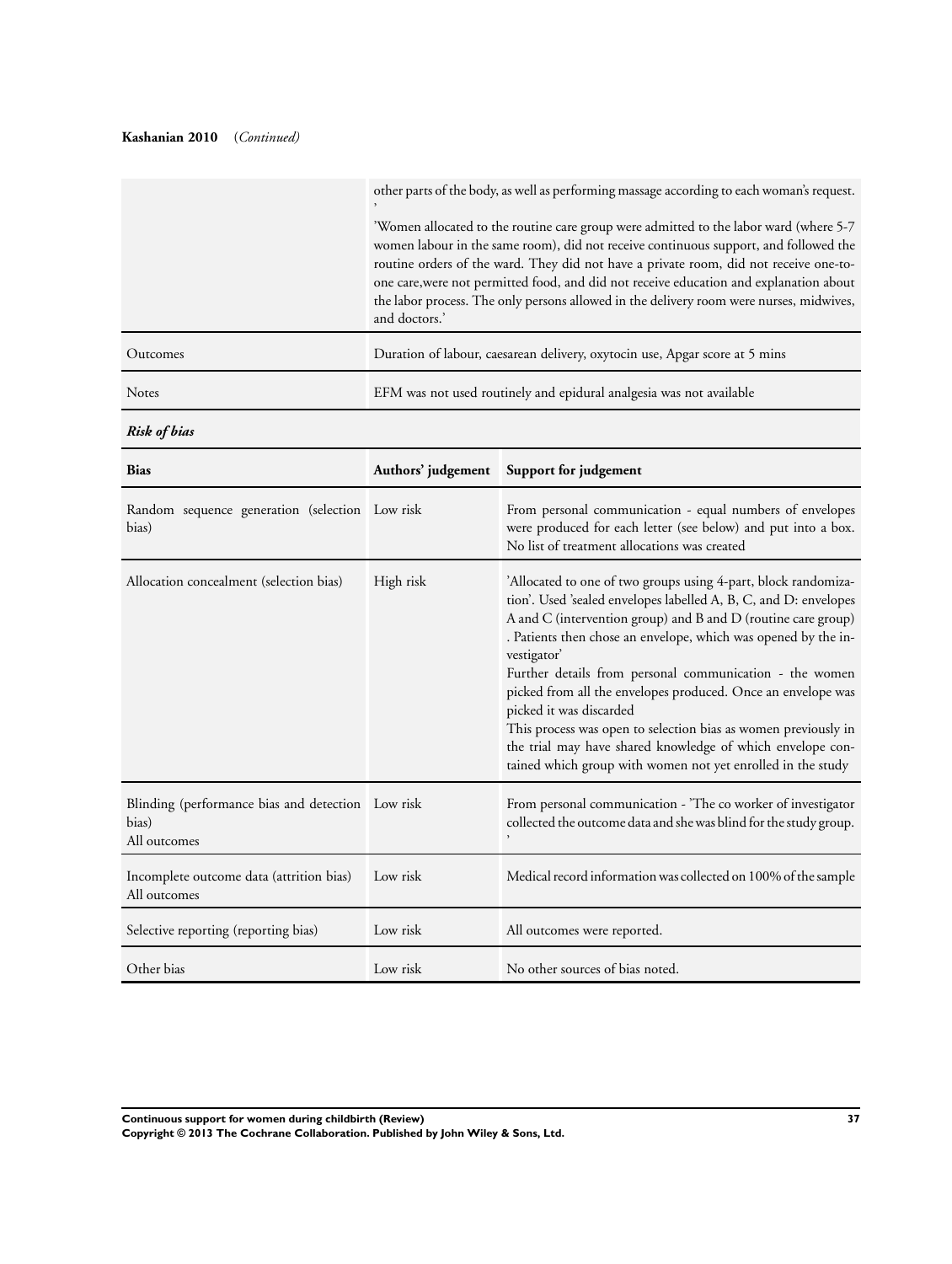**Kennell 1991**

| Methods       | RCT of continuous support vs usual care with an 'inconspicuous observer' plus a ret-<br>rospective non-random control group. This review is restricted to comparisons of the<br>outcomes of the participants who were randomly assigned                                                                                                                                                                                                                                                                                                                            |  |
|---------------|--------------------------------------------------------------------------------------------------------------------------------------------------------------------------------------------------------------------------------------------------------------------------------------------------------------------------------------------------------------------------------------------------------------------------------------------------------------------------------------------------------------------------------------------------------------------|--|
| Participants  | 412 nulliparous women (212 in support group and 200 in observed group) were part of<br>the RCT. They were aged 13-34, with singleton, term, healthy pregnancies, many not<br>English-speaking, in active labour at a public hospital in Texas which provides care for<br>low-income patients                                                                                                                                                                                                                                                                       |  |
| Interventions | The description of the setting, the participants, and the type of care echo developing<br>world conditions. All women laboured in a large 12-bed room<br>For the women in the support group a doula stayed by their bedside and gave continuous<br>support<br>For those in the observed group they had the routine intermittent presence of a nurse and<br>continuous presence of an 'inconspicuous observer' who 'kept a record of staff contact,<br>interaction and procedures'. The observer was away from the beside and never spoke to<br>the labouring woman |  |
| Outcomes      | Analgesia/anaesthesia, labour length, artificial oxytocin use, method of birth, complica-<br>tions (mother and baby), neonatal health, number of women who rated their experience<br>as negative                                                                                                                                                                                                                                                                                                                                                                   |  |
| Notes         | In instances in which outcome data (such as analgesia/anaesthesia use) in the published<br>report were only provided for subgroups, the primary author was contacted and he<br>provided complete outcome data for all women who were originally randomised<br>Family members were not allowed to be present. Epidural analgesia was available and<br>EFM was used routinely                                                                                                                                                                                        |  |

## *Risk of bias*

| <b>Bias</b>                                                                    | Authors' judgement | Support for judgement                                                                                                                                                                                                                                                                   |
|--------------------------------------------------------------------------------|--------------------|-----------------------------------------------------------------------------------------------------------------------------------------------------------------------------------------------------------------------------------------------------------------------------------------|
| Random sequence generation (selection Unclear risk<br>bias)                    |                    | Described as random.                                                                                                                                                                                                                                                                    |
| Allocation concealment (selection bias)                                        | Low risk           | 'Randomly assigned' is stated in the report.<br>In the protocol for the trial it states 'num-<br>bered opaque envelopes' would be used.<br>The envelopes 'would contain the random<br>assignments of the women to control or<br>treatment groups and would be numbered<br>sequentially' |
| Blinding (performance bias and detection Unclear risk<br>bias)<br>All outcomes |                    | Not stated.                                                                                                                                                                                                                                                                             |

**Continuous support for women during childbirth (Review) 38**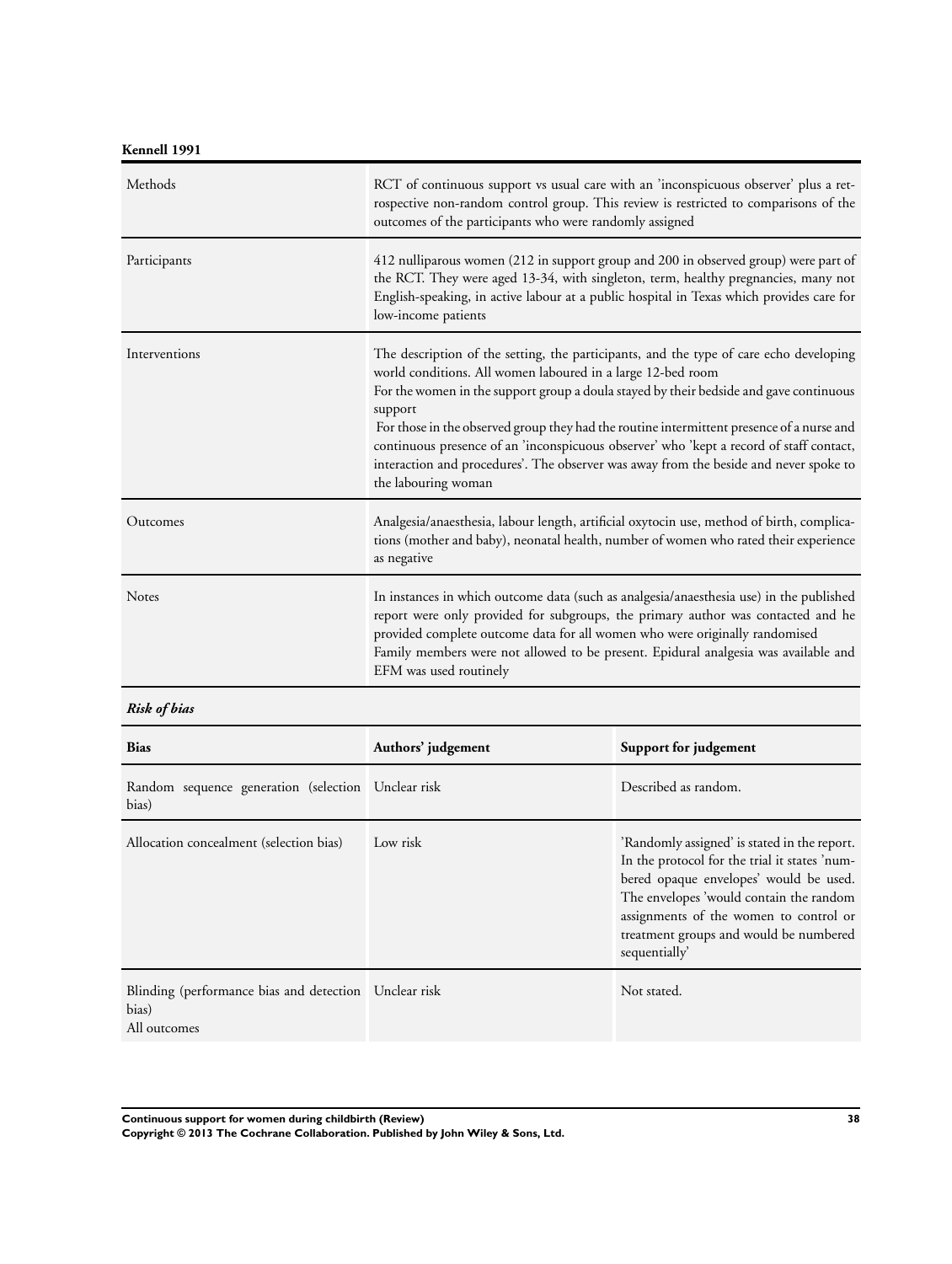| Incomplete outcome data (attrition bias)<br>All outcomes | Low risk | There is some discrepancy in the number<br>of women enrolled in the study. The report<br>states 412 were enrolled and reports out-<br>come data on all 412 women. But it also<br>states that '14 women that agreed to partic-<br>ipate were not included in the study.' The<br>reasons for not including them seem to be<br>events that would happen after randomisa-<br>tion - e.g. transferred due to staffing limita-<br>tions, withdrew, undetected breech, inter-<br>rupted observations, etc., and thus the sam-<br>ple appears to have numbered 426. Data are<br>reported for 412 women (96.7% of 426) |
|----------------------------------------------------------|----------|---------------------------------------------------------------------------------------------------------------------------------------------------------------------------------------------------------------------------------------------------------------------------------------------------------------------------------------------------------------------------------------------------------------------------------------------------------------------------------------------------------------------------------------------------------------------------------------------------------------|
| Selective reporting (reporting bias)                     | Low risk | All outcomes were reported.                                                                                                                                                                                                                                                                                                                                                                                                                                                                                                                                                                                   |
| Other bias                                               | Low risk | No other sources of bias noted.                                                                                                                                                                                                                                                                                                                                                                                                                                                                                                                                                                               |

**Klaus 1986**

| Methods       | RCT. Purposefully enrolled more women to the control group. See 'Risk of bias' table<br>below                                                                              |
|---------------|----------------------------------------------------------------------------------------------------------------------------------------------------------------------------|
| Participants  | 465 healthy nulliparous women (186 to support group and 279 to control) in labour at<br>the Social Security Hospital in Guatemala                                          |
| Interventions | Support group: continuous emotional and physical support by a doula<br>Control group: usual hospital routines (described as no consistent support)                         |
| Outcomes      | Labour length, use of artificial oxytocin, method of birth, problems during labour and<br>birth, fetal distress, Apgar scores, transfer to neonatal intensive care nursery |
| <b>Notes</b>  | No family members permitted to be present. epidural analgesia was not available and<br>EFM was not used routinely                                                          |

*Risk of bias*

| <b>Bias</b>                                                 | Authors' judgement | Support for judgement                                                                                                                                                                                                                                                                                                                        |
|-------------------------------------------------------------|--------------------|----------------------------------------------------------------------------------------------------------------------------------------------------------------------------------------------------------------------------------------------------------------------------------------------------------------------------------------------|
| Random sequence generation (selection Unclear risk<br>bias) |                    | 'Enrolled using randomised design'. 'Pool<br>of envelopes contained more control group<br>to ensure similar sized groups with uncom-<br>plicated labours and deliveries.' They antic-<br>ipated more complications in control group<br>based on an earlier study (Sosa 1980). No<br>information on how allocation sequence<br>was generated. |

**Continuous support for women during childbirth (Review) 39**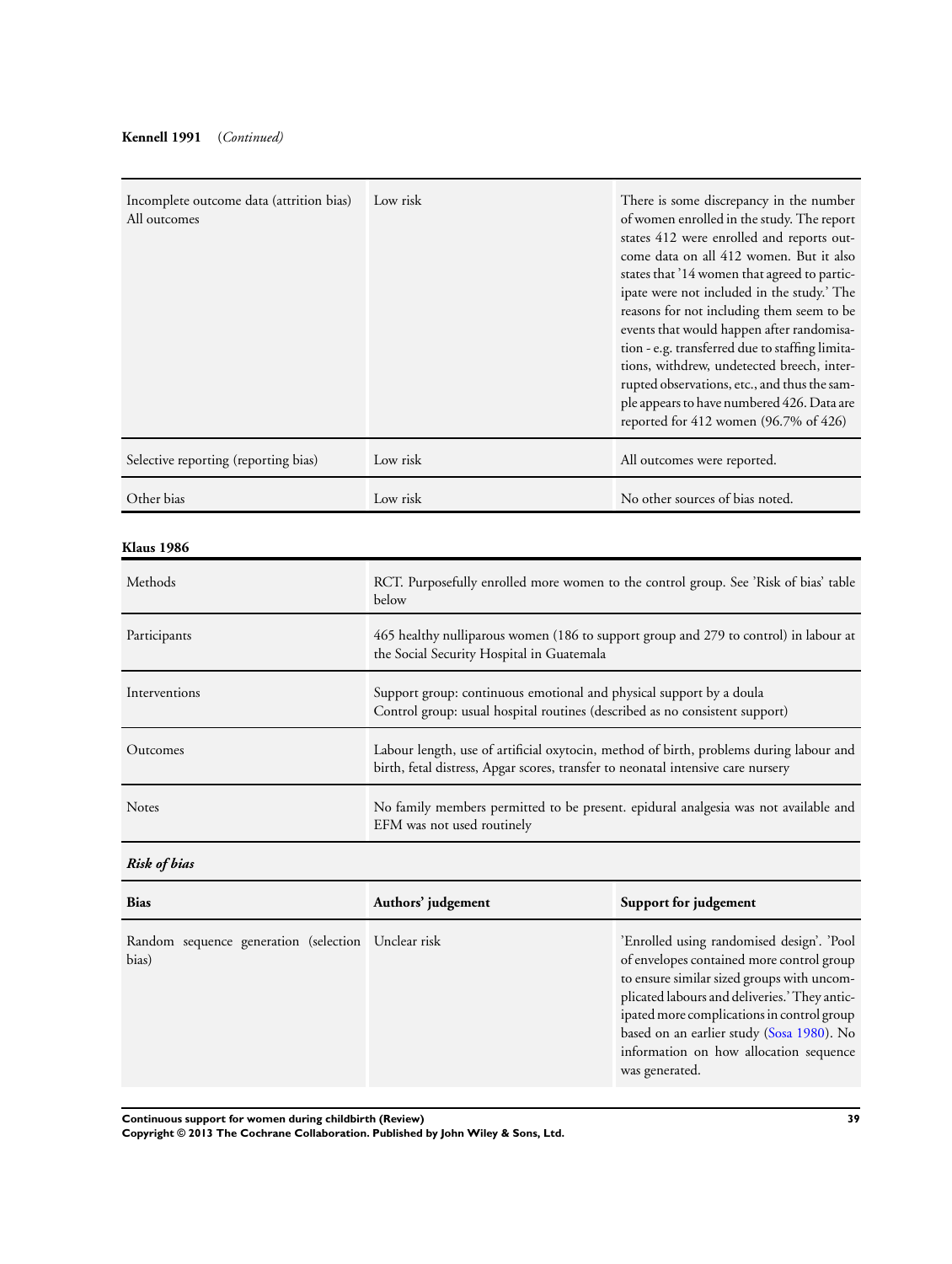#### **Klaus 1986** (*Continued)*

| Allocation concealment (selection bias)                                        | Low risk | 'Randomly assigned according to contents<br>of a sealed opaque envelope. Each envelope<br>was numbered sequentially.'                                                                                                                                                                                                                                                                                                                                                                                                                                                                      |
|--------------------------------------------------------------------------------|----------|--------------------------------------------------------------------------------------------------------------------------------------------------------------------------------------------------------------------------------------------------------------------------------------------------------------------------------------------------------------------------------------------------------------------------------------------------------------------------------------------------------------------------------------------------------------------------------------------|
| Blinding (performance bias and detection Unclear risk<br>bias)<br>All outcomes |          | Not noted.                                                                                                                                                                                                                                                                                                                                                                                                                                                                                                                                                                                 |
| Incomplete outcome data (attrition bias)<br>All outcomes                       | Low risk | 'Mother-infant pairs were excluded when<br>the mother developed a complication dur-<br>ing labour, delivery, or post partum that re-<br>quired special care, if the baby's weight was<br>below 5.5 lbs or above 8 lbs, if there were<br>twins or congenital malformations.' This<br>occurred for about 10% of cases in both<br>groups resulting in reported outcomes for<br>89.6% of those randomised. Unpublished<br>data on the excluded women were provided<br>by the author<br>Labour length data were only available for<br>48.4% of the sample (225 of 465) and thus<br>not included |
| Selective reporting (reporting bias)                                           | Low risk | All outcomes were reported on.                                                                                                                                                                                                                                                                                                                                                                                                                                                                                                                                                             |
| Other bias                                                                     | Low risk | No other sources of bias noted.                                                                                                                                                                                                                                                                                                                                                                                                                                                                                                                                                            |

## **Langer 1998**

| Methods       | RCT.                                                                                                                                                                                                                                                                                                                                                                                                                                                                                           |
|---------------|------------------------------------------------------------------------------------------------------------------------------------------------------------------------------------------------------------------------------------------------------------------------------------------------------------------------------------------------------------------------------------------------------------------------------------------------------------------------------------------------|
| Participants  | 724 women (361 to support and 363 to control) admitted for delivery at a large social<br>security hospital in Mexico City, who met the following criteria: singleton fetus, no<br>previous vaginal delivery, < 6 cm cervical dilatation, and no indications for an elective<br>caesarean delivery                                                                                                                                                                                              |
| Interventions | Support group: continuous support from 1 of 10 women who had received doula training<br>(6 were retired nurses), throughout labour, birth, and the immediate postpartum period.<br>Support included: emotional support, information, physical comfort measures, social<br>communication, ensuring immediate contact between mother and baby after birth, and<br>offering advice about breastfeeding during a single brief session postnatally<br>Control group: women received 'routine care'. |
| Outcomes      | The main outcomes were exclusive and full breastfeeding at 1 month postpartum. Other<br>outcomes included labour length, epidural anaesthesia, forceps birth, caesarean birth,<br>meconium staining, and Apgar scores, as well as mothers' perceived control during<br>childbirth, anxiety, pain, satisfaction, and self-esteem                                                                                                                                                                |

**Continuous support for women during childbirth (Review) 40**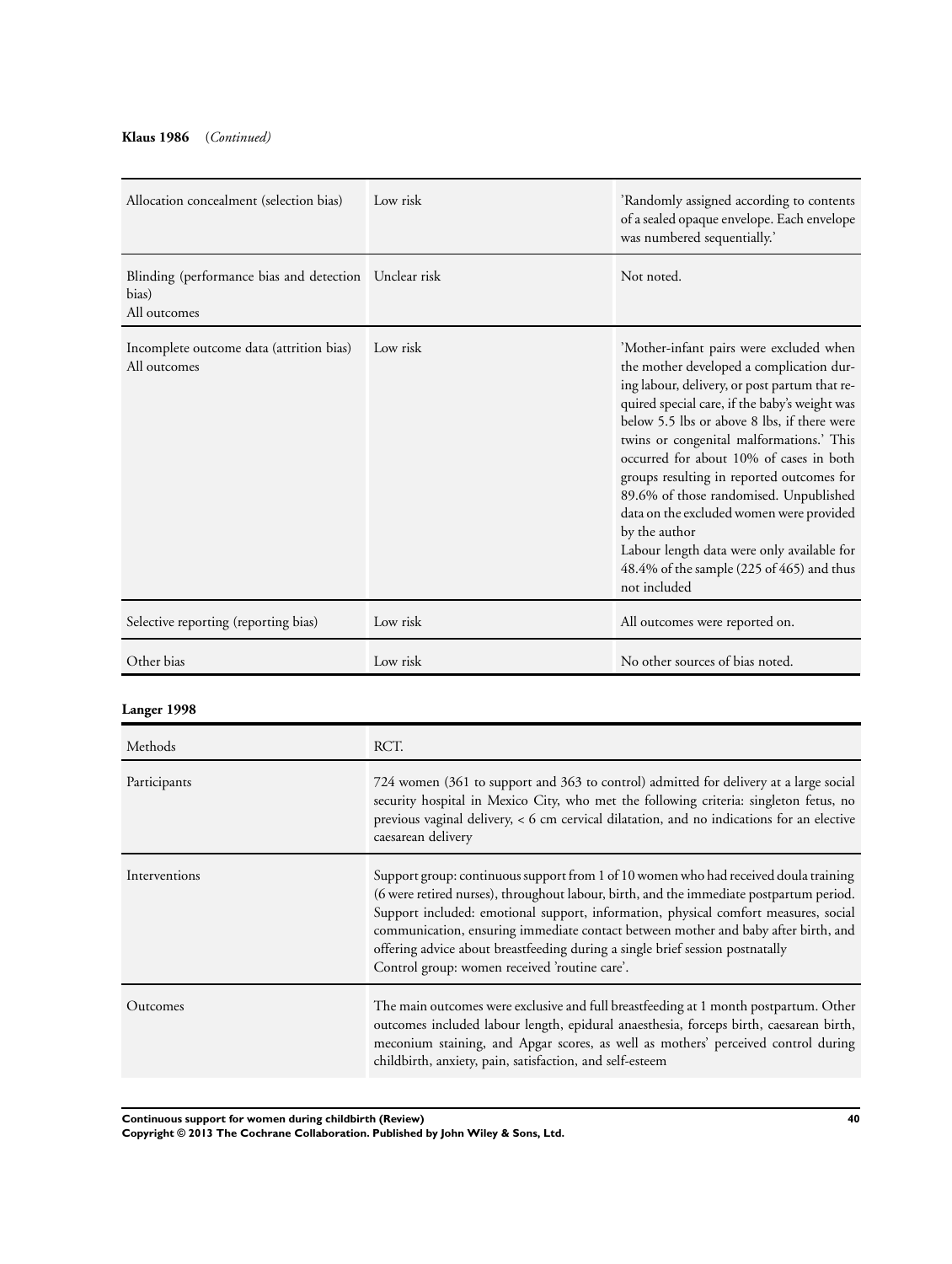## **Langer 1998** (*Continued)*

| <b>Notes</b> | Partners and family members were not permitted. Epidural analgesia was available but |
|--------------|--------------------------------------------------------------------------------------|
|              | it was not stated if EFM was used routinely                                          |

## *Risk of bias*

| <b>Bias</b>                                                                | Authors' judgement | Support for judgement                                                                                                                                                                                                                                                                                                                                                                                                               |
|----------------------------------------------------------------------------|--------------------|-------------------------------------------------------------------------------------------------------------------------------------------------------------------------------------------------------------------------------------------------------------------------------------------------------------------------------------------------------------------------------------------------------------------------------------|
| Random sequence generation (selection Low risk<br>bias)                    |                    | 'Computer generated random number list'. 'The treatment se-<br>quence was kept at a central level.'                                                                                                                                                                                                                                                                                                                                 |
| Allocation concealment (selection bias)                                    | Unclear risk       | 'Opaque envelopes with the assignment were locked in a cabinet<br>to which only a social worker exclusively in charge of randomisa-<br>tion and the principal investigator had access. An envelope with<br>a paper inside showing to which group each woman was assigned<br>was opened by the social worker immediately after recruitment<br>in the labour and delivery unit. Not stated if envelopes were<br>sequentially numbered |
| Blinding (performance bias and detection Low risk<br>bias)<br>All outcomes |                    | Data were collected by 2 'blinded social workers'.                                                                                                                                                                                                                                                                                                                                                                                  |
| Incomplete outcome data (attrition bias)<br>All outcomes                   | Low risk           | Medical record data and in-hospital interview data were collected<br>for 100% of the sample. A in-home interview was completed at<br>1 month postpartum for 92.2% of the sample                                                                                                                                                                                                                                                     |
| Selective reporting (reporting bias)                                       | Low risk           | All outcomes were reported.                                                                                                                                                                                                                                                                                                                                                                                                         |
| Other bias                                                                 | Low risk           | No other sources of bias noted.                                                                                                                                                                                                                                                                                                                                                                                                     |

#### **Madi 1999**

| Methods       | RCT.                                                                                                                                                                                                                                                                                                                                                                                                                                              |
|---------------|---------------------------------------------------------------------------------------------------------------------------------------------------------------------------------------------------------------------------------------------------------------------------------------------------------------------------------------------------------------------------------------------------------------------------------------------------|
| Participants  | 109 Black women from Botswana (53 in support group and 56 in usual care group)<br>, mean age 19 years, 80% unmarried, mostly students, who had met the following<br>criteria: nulliparous, in labour, pregnancy at term, no history of pregnancy complications,<br>cephalic presentation, normal spontaneous labour with cervical dilation 1-6 cm, female<br>relative present who was willing to remain with the woman for the duration of labour |
| Interventions | Support group: continuous presence of female relative (usually her mother) in addition<br>to usual hospital care<br>Congrol group: usual hospital care, which involved staff:patient ratios of 1:4, and no<br>companions permitted during labour                                                                                                                                                                                                  |
| Outcomes      | Spontaneous vaginal birth, vacuum extraction, caesarean birth, analgesia, amniotomy,<br>artificial oxytocin during labour, Apgar scores (1- and 5-min)                                                                                                                                                                                                                                                                                            |

**Continuous support for women during childbirth (Review) 41**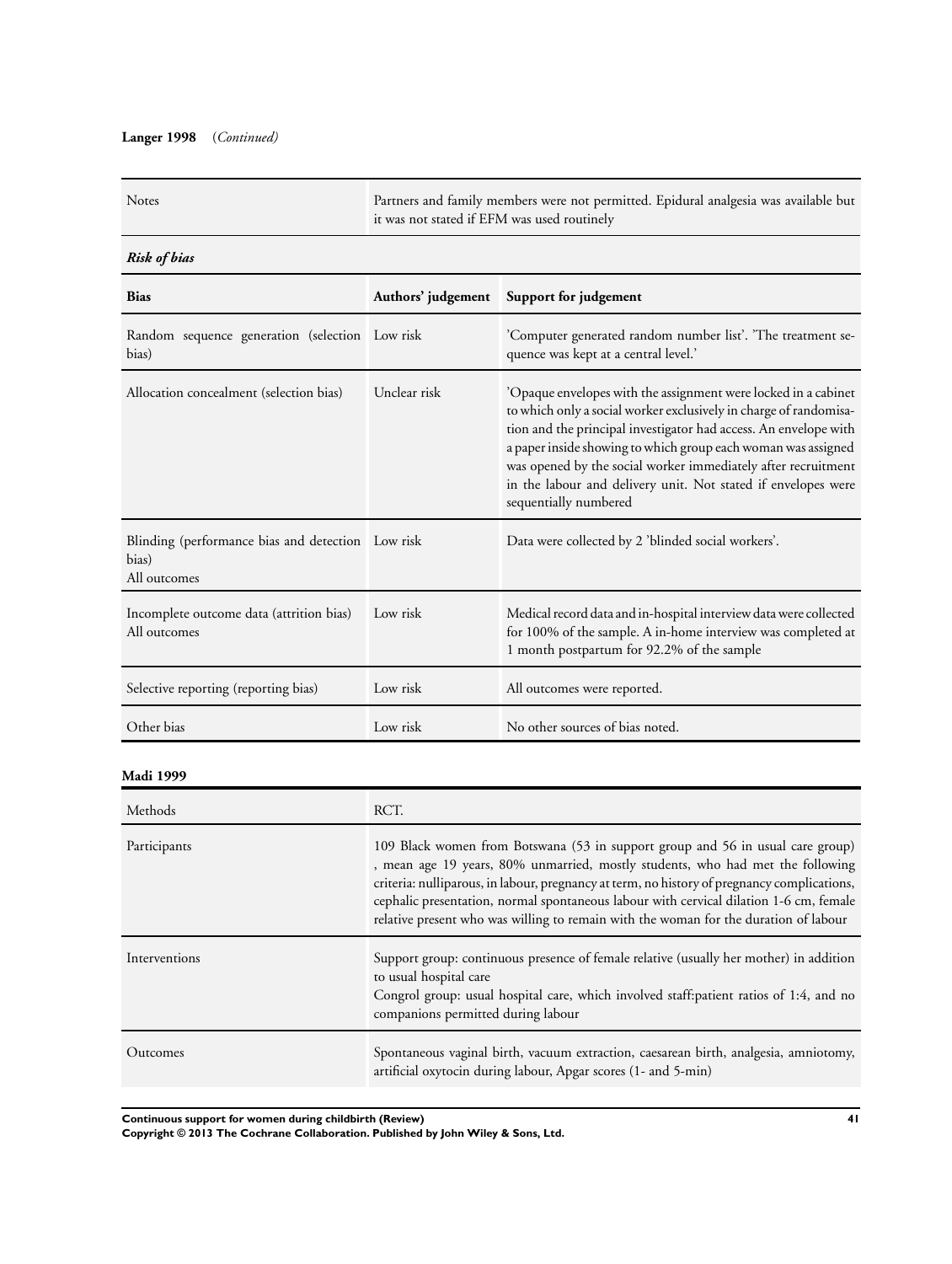Notes Epidural analgesia was not available and it was not stated whether EFM was used routinely

# *Risk of bias*

| <b>Bias</b>                                                                 |          | Authors' judgement Support for judgement                                                                                                                                                                                                                                                  |
|-----------------------------------------------------------------------------|----------|-------------------------------------------------------------------------------------------------------------------------------------------------------------------------------------------------------------------------------------------------------------------------------------------|
| Random sequence generation (selection Unclear risk<br>bias)                 |          | 'Randomly allocated.' No other details provided.                                                                                                                                                                                                                                          |
| Allocation concealment (selection bias)                                     | Low risk | 'Selection of an opaque, numbered, sealed envelope from a box<br>of envelopes that were shuffled in the woman's presence. When<br>opened the envelope revealed a code indicating her group.' An<br>assistant that was not involved in the recruitment process shuf-<br>fled the envelopes |
| Blinding (performance bias and detection High risk<br>bias)<br>All outcomes |          | The researcher, who was involved in the recruitment of partici-<br>pants, collected the medical record data                                                                                                                                                                               |
| Incomplete outcome data (attrition bias)<br>All outcomes                    | Low risk | Medical record data were collected on 100% of the sample.                                                                                                                                                                                                                                 |
| Selective reporting (reporting bias)                                        | Low risk | All outcomes were reported.                                                                                                                                                                                                                                                               |
| Other bias                                                                  | Low risk | No other sources of bias noted.                                                                                                                                                                                                                                                           |

## **McGrath 2008**

| Methods       | RCT. Enrollment occurred at childbirth education classes and randomisation occurred<br>when the woman arrived at hospital in labour                                                                                                                                                                                                                                                                                                                                                                                                                                                                                                                                                                                                                                                                                                                                                      |
|---------------|------------------------------------------------------------------------------------------------------------------------------------------------------------------------------------------------------------------------------------------------------------------------------------------------------------------------------------------------------------------------------------------------------------------------------------------------------------------------------------------------------------------------------------------------------------------------------------------------------------------------------------------------------------------------------------------------------------------------------------------------------------------------------------------------------------------------------------------------------------------------------------------|
| Participants  | 420 nulliparous middle and upper class women (224 on doula group and 196 in control<br>group) were enrolled in the third trimester of an uncomplicated pregnancy in Cleveland,<br>Ohio. All women expected to be accompanied during labour by their male partner                                                                                                                                                                                                                                                                                                                                                                                                                                                                                                                                                                                                                         |
| Interventions | Experimental group: a doula met the couple at the hospital as soon as possible after<br>random assignment (typically within an hour of their arrival at the hospital) and remained<br>with them throughout labour and delivery. The central component of doula support<br>was the doula's continuous bedside presence during labour and delivery, although her<br>specific activities were individualised to the needs of the labouring woman. Doula support<br>included close physical proximity, touch, and eye contact with the labouring woman, and<br>teaching, reassurance, and encouragement of the woman and her male partner. All doulas<br>completed training requirements that were equivalent to the DONA International doula<br>certification<br>Control group: routine obstetric and nursing care which included the presence of a male<br>partner or other support person |

**Continuous support for women during childbirth (Review) 42**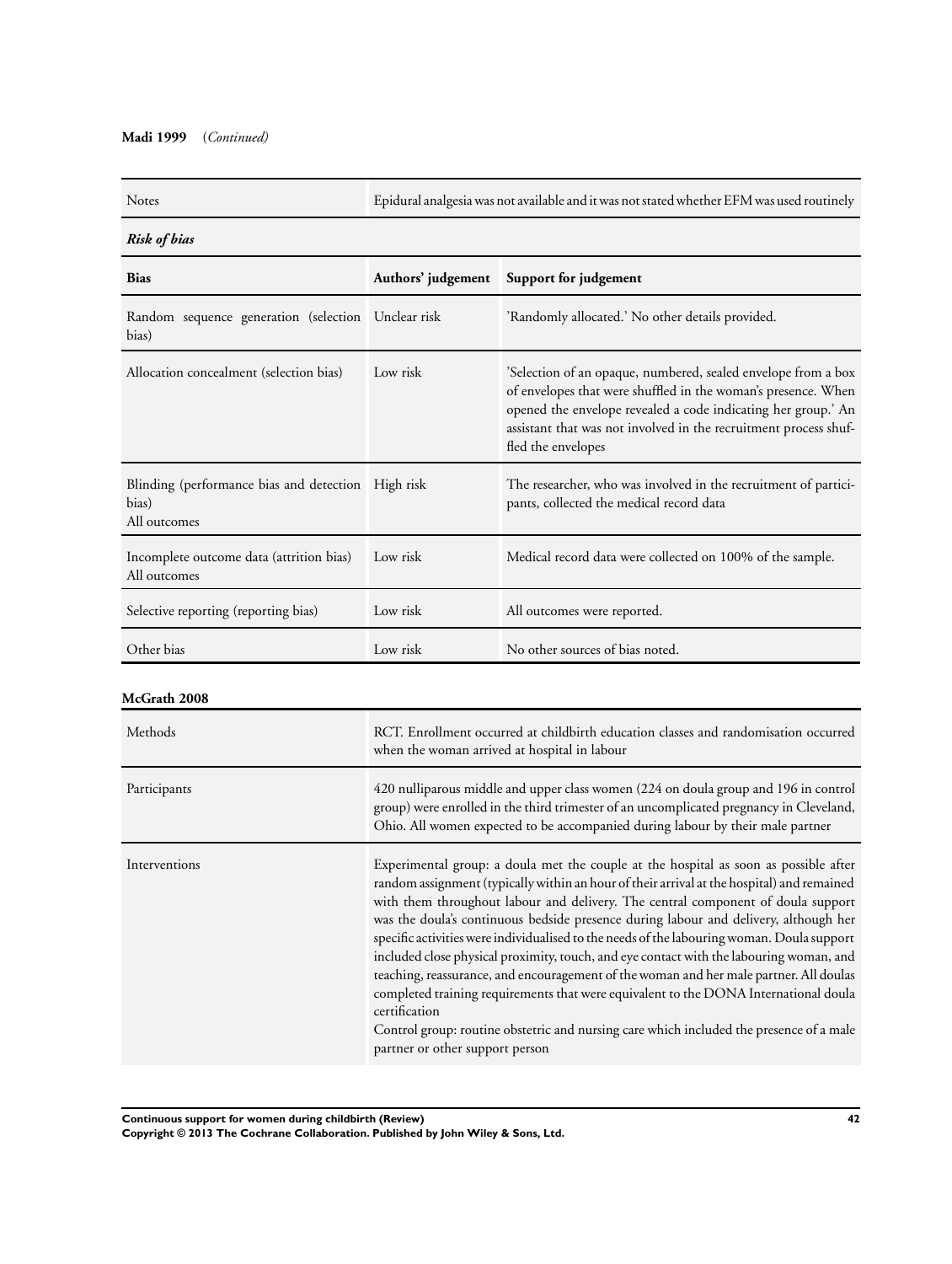#### **McGrath 2008** (*Continued)*

| Outcomes     | Caesarean delivery, epidural anaesthesia, oxytocin use, labour length, mode of delivery,<br>fever during labour, satisfaction at 6 weeks postpartum                         |
|--------------|-----------------------------------------------------------------------------------------------------------------------------------------------------------------------------|
| <b>Notes</b> | Epidural analgesia was available and EFM was used routinely.<br>The author has been contacted for data split by study group and questionnaire data for<br>the control group |

## *Risk of bias*

| <b>Bias</b>                                                                    | Authors' judgement | Support for judgement                                                                                                                                                                                                                                                                                                                                                          |
|--------------------------------------------------------------------------------|--------------------|--------------------------------------------------------------------------------------------------------------------------------------------------------------------------------------------------------------------------------------------------------------------------------------------------------------------------------------------------------------------------------|
| Random sequence generation (selection Unclear risk<br>bias)                    |                    | No details stated.                                                                                                                                                                                                                                                                                                                                                             |
| Allocation concealment (selection bias)                                        | Low risk           | 'When the research co-ordinator was in-<br>formed that an enrolled woman had ar-<br>rived at the hospital in early active labor,<br>she opened the next sequentially numbered<br>opaque envelope to determine random as-<br>signment to the doula or control group'.<br>The research co-ordinator was off-site and<br>called by the staff or the study participant             |
| Blinding (performance bias and detection Unclear risk<br>bias)<br>All outcomes |                    | Not stated.                                                                                                                                                                                                                                                                                                                                                                    |
| Incomplete outcome data (attrition bias)<br>All outcomes                       | Low risk           | Medical record data were collected on<br>100% of the sample. The in-hospital and<br>6-week questionnaires were completed by<br>87.9% and 87.5% of the doula group. No<br>information was provided for the control<br>group                                                                                                                                                     |
| Selective reporting (reporting bias)                                           | Low risk           | The primary outcomes of caesarean birth<br>and epidural anaesthesia were reported for<br>each study group. Other labour and de-<br>livery outcomes were reported for the full<br>sample only (not split by group). The<br>in-hospital and 6-week questionnaire data<br>were only reported for the doula group. The<br>author has been contacted for these miss-<br>ing details |
| Other bias                                                                     | Low risk           | No other sources of bias noted.                                                                                                                                                                                                                                                                                                                                                |

**Continuous support for women during childbirth (Review) 43**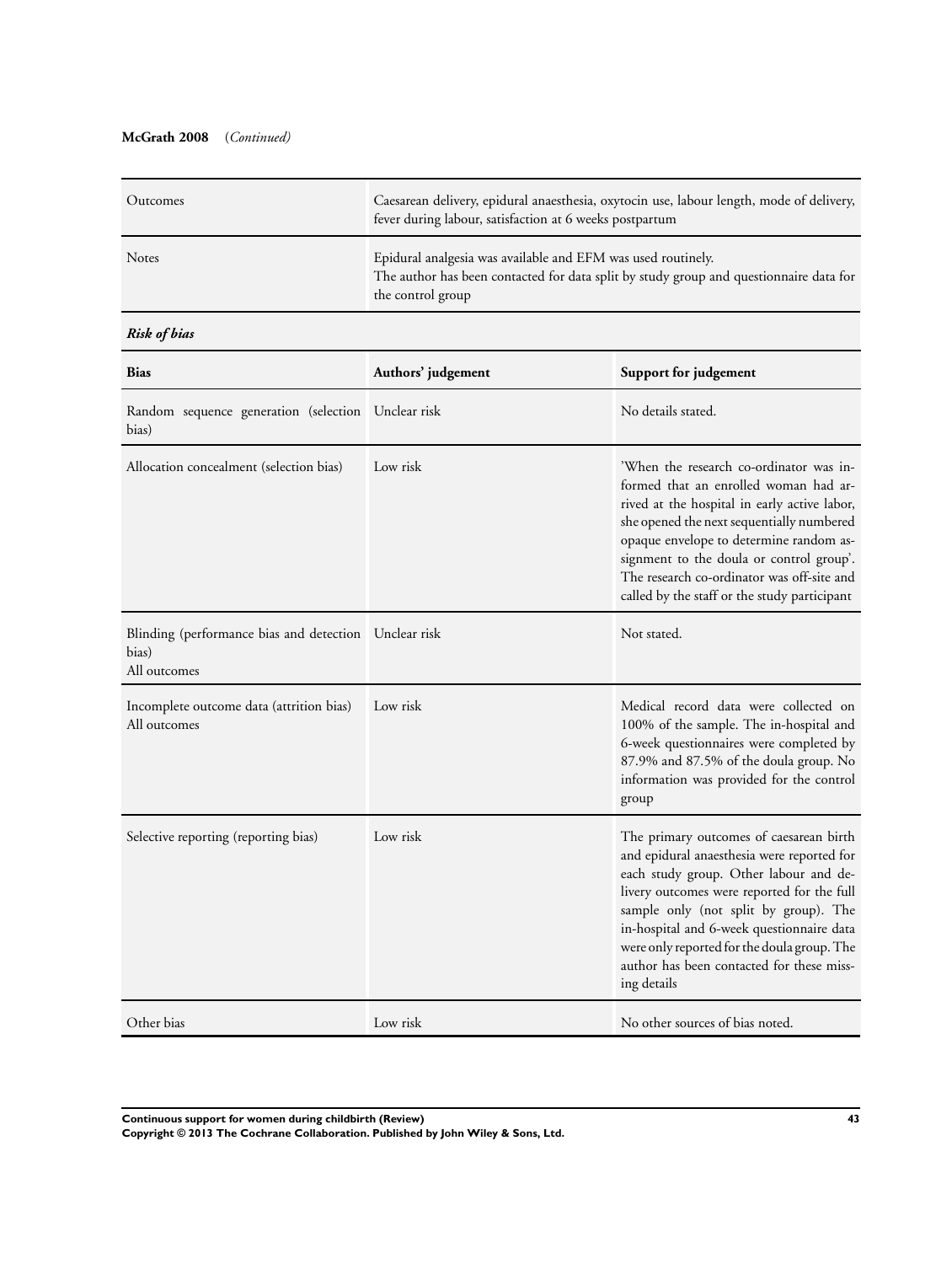**Morhason-Bello 2009**

| Methods       | RCT.                                                                                                                                                                                                                                                                                                                                                                                                                                                                                                                                                                                                                                                                                                                                                                                                                                                                                                                                                                                                                                                                                                     |
|---------------|----------------------------------------------------------------------------------------------------------------------------------------------------------------------------------------------------------------------------------------------------------------------------------------------------------------------------------------------------------------------------------------------------------------------------------------------------------------------------------------------------------------------------------------------------------------------------------------------------------------------------------------------------------------------------------------------------------------------------------------------------------------------------------------------------------------------------------------------------------------------------------------------------------------------------------------------------------------------------------------------------------------------------------------------------------------------------------------------------------|
| Participants  | 603 women from Ibadan, Nigeria with anticipated vaginal delivery were enrolled between<br>30 and 32 weeks' gestation at an antenatal clinic (305 to intervention and 298 to control)<br>from November 2006 to March 2007                                                                                                                                                                                                                                                                                                                                                                                                                                                                                                                                                                                                                                                                                                                                                                                                                                                                                 |
| Interventions | Those in the experimental group were informed to bring someone of their choice to<br>act as a companion during labour. On arrival in labour the accompanying companions<br>were provided with an information leaflet that explained their responsibilities. These<br>included: gentle massage of the woman's back during contraction, reassuring words,<br>spiritual support inform of prayers and also acting as intermediary between the woman<br>and healthcare team. After studying the leaflets, they were allowed to seek clarifications.<br>The information leaflet was also interpreted for those that are not literate. The attending<br>midwife allowed and ensured companions performed their expected duties throughout.<br>The companions were told to offer continuous support - they were to be by the patient's<br>side except for feeding and use of toilet until two hours after childbirth. Husbands were<br>the most common support person $(65.4\%)$<br>The women in the control group had only routine care where relatives of patients are<br>usually barred from the labour ward |
| Outcomes      | Caesarean section rate, active phase of labour duration, pain score, need for analgesia,<br>need for oxytocin augmentation, time from delivery to initiation of breastfeeding and<br>the emotional experience during labour                                                                                                                                                                                                                                                                                                                                                                                                                                                                                                                                                                                                                                                                                                                                                                                                                                                                              |
| <b>Notes</b>  | Epidural analgesia was not available and it was not stated whether EFM was used rou-<br>tinely. We have requested further details from the authors<br>The randomisation process was well done, but resulted in an imbalance in socioeconomic<br>status between the groups. Women in the experimental group tended to be more educated<br>(82% vs 48% with tertiary level) and skilled workers (78% vs 39%). This imbalance was<br>noted and discussed by the authors                                                                                                                                                                                                                                                                                                                                                                                                                                                                                                                                                                                                                                     |

# *Risk of bias*

| <b>Bias</b>                                             |          | Authors' judgement Support for judgement                                                                                                                                                                                                                                                                                                                                                                                                                                                                                                                                                                                                                                                                                                                      |
|---------------------------------------------------------|----------|---------------------------------------------------------------------------------------------------------------------------------------------------------------------------------------------------------------------------------------------------------------------------------------------------------------------------------------------------------------------------------------------------------------------------------------------------------------------------------------------------------------------------------------------------------------------------------------------------------------------------------------------------------------------------------------------------------------------------------------------------------------|
| Random sequence generation (selection Low risk<br>bias) |          | The randomisation sequence was generated using a table of<br>random numbers'                                                                                                                                                                                                                                                                                                                                                                                                                                                                                                                                                                                                                                                                                  |
| Allocation concealment (selection bias)                 | Low risk | 'Random permuted blocks of size four were used to ensure a bal-<br>anced design.' 'Based on the sequence of treatments generated<br>using this method, treatment groups (A and B) were written on<br>pieces of cardboard paper and put into sealed opaque envelopes.<br>Each of the opaque envelopes had a serial number on it.' 'Two<br>trained research assistants (RAs) non-medical staff, supervised<br>the randomisation procedure at every clinic. On each clinic day,<br>consented women that met the inclusion criteria were given se-<br>rial numbers with allotted treatment group based on their arrival<br>time. Only the statistician and RAs had access to the list of num-<br>bers used to prevent clinicians' influence on the randomisation. |

**Continuous support for women during childbirth (Review) 44**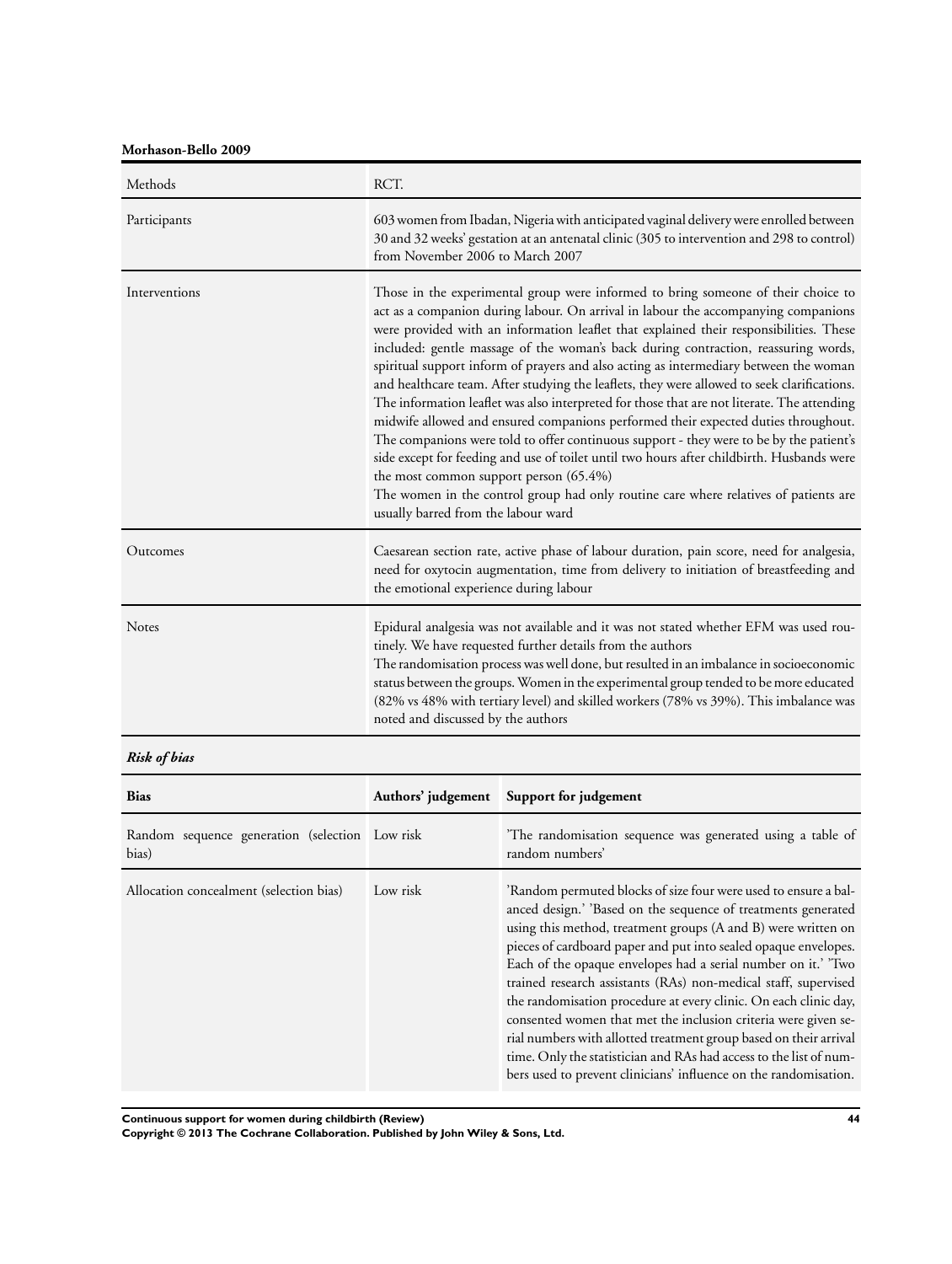#### **Morhason-Bello 2009** (*Continued)*

| <b>Bias</b>                                                                 | Authors' judgement                                                                                                                                                                                                                                                            |                                 | Support for judgement                                                                                                              |
|-----------------------------------------------------------------------------|-------------------------------------------------------------------------------------------------------------------------------------------------------------------------------------------------------------------------------------------------------------------------------|---------------------------------|------------------------------------------------------------------------------------------------------------------------------------|
| Risk of bias                                                                |                                                                                                                                                                                                                                                                               |                                 |                                                                                                                                    |
| <b>Notes</b>                                                                | The trial author reported that the information about randomisation method and out-<br>comes of those lost to follow-up are no longer available<br>Epidural analgesia was available. It was not stated if other support person(s) were allowed<br>or if EFM was used routinely |                                 |                                                                                                                                    |
| Outcomes                                                                    | Emergency caesarean birth and epidural analgesia.                                                                                                                                                                                                                             |                                 |                                                                                                                                    |
| Interventions                                                               | Continuous presence by a doula who had met the woman during pregnancy, compared<br>to usual care                                                                                                                                                                              |                                 |                                                                                                                                    |
| Participants                                                                | 144 'healthy' women having their first baby booked for delivery at a Swedish hospital (72<br>to doula group and 72 to usual care). Participants were enrolled at 36 weeks' gestation                                                                                          |                                 |                                                                                                                                    |
| Methods                                                                     | RCT, no details regarding method of random assignment.                                                                                                                                                                                                                        |                                 |                                                                                                                                    |
| Thomassen 2003                                                              |                                                                                                                                                                                                                                                                               |                                 |                                                                                                                                    |
| Other bias                                                                  | Low risk                                                                                                                                                                                                                                                                      | No other sources of bias noted. |                                                                                                                                    |
| Selective reporting (reporting bias)                                        | Low risk                                                                                                                                                                                                                                                                      | All outcomes were reported.     |                                                                                                                                    |
| Incomplete outcome data (attrition bias)<br>All outcomes                    | Low risk                                                                                                                                                                                                                                                                      |                                 | Follow-up was completed for 97% of the sample.                                                                                     |
| Blinding (performance bias and detection High risk<br>bias)<br>All outcomes |                                                                                                                                                                                                                                                                               | were unblinded                  | How data collection was done was not noted. The treatment<br>group was noted in the chart so it is likely that the data collectors |
|                                                                             |                                                                                                                                                                                                                                                                               | woman's medical record file.'   | Each participant opened the opaque envelope in the presence of<br>an RA, and the assigned treatment group was recorded on the      |

| <b>Bias</b>                                                                    | Authors judgement | Support for judgement                                                                                                               |
|--------------------------------------------------------------------------------|-------------------|-------------------------------------------------------------------------------------------------------------------------------------|
| Random sequence generation (selection Unclear risk<br>bias)                    |                   | "Randomized' - no further details provided<br>or available.                                                                         |
| Allocation concealment (selection bias)                                        | Unclear risk      | No details provided or obtained.                                                                                                    |
| Blinding (performance bias and detection Unclear risk<br>bias)<br>All outcomes |                   | Not noted.                                                                                                                          |
| Incomplete outcome data (attrition bias)<br>All outcomes                       | High risk         | Medical record data collected on 70.1% of<br>sample. No usable outcome data, due to<br>serious risk of attrition bias. Outcomes are |

**Continuous support for women during childbirth (Review) 45**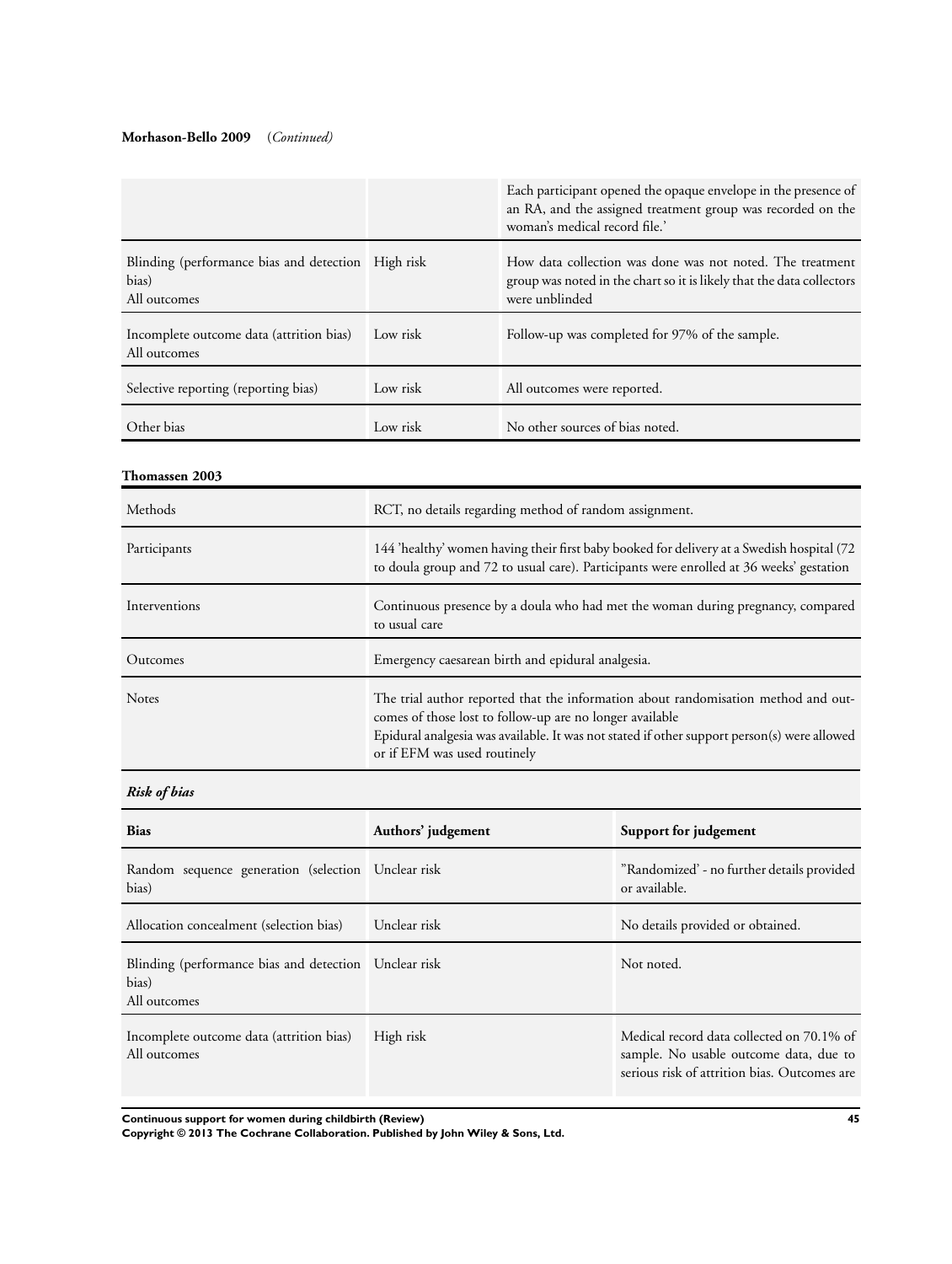#### **Thomassen 2003** (*Continued)*

|                                      |              | reported for 55/72 (76%) of the interven-<br>tion group and 46/72 (64%) of the control<br>group. Reason for the 41 "dropouts" were<br>preterm birth, induction, or caesarean sec-<br>tion "for medical reasons", and participant<br>withdrawal. No numbers are given for in-<br>dividual reasons, or by group, but it is clear<br>that some "dropouts" were prior to labour<br>and others were during labour. Numbers<br>in the report show the number of dropouts<br>was actually 43 |
|--------------------------------------|--------------|---------------------------------------------------------------------------------------------------------------------------------------------------------------------------------------------------------------------------------------------------------------------------------------------------------------------------------------------------------------------------------------------------------------------------------------------------------------------------------------|
| Selective reporting (reporting bias) | Unclear risk | Sample size was based on caesarean section<br>rate. The only outcome reported was emer-<br>gency caesarean                                                                                                                                                                                                                                                                                                                                                                            |
| Other bias                           | High risk    | Trial was stopped early for 'a range of largely<br>organizational issues' when only 1/4 of the<br>original sample size had been enrolled                                                                                                                                                                                                                                                                                                                                              |

#### **Torres 1999**

| Methods             | RCT.                                                                                                                                                                                                                              |                                                                                                                                                                                                                                                                                                                                                                                                                                                                                                                                                 |  |
|---------------------|-----------------------------------------------------------------------------------------------------------------------------------------------------------------------------------------------------------------------------------|-------------------------------------------------------------------------------------------------------------------------------------------------------------------------------------------------------------------------------------------------------------------------------------------------------------------------------------------------------------------------------------------------------------------------------------------------------------------------------------------------------------------------------------------------|--|
| Participants        | 36 weeks' gestation                                                                                                                                                                                                               | 435 women (217 in companion group, 218 in control group) with a singleton pregnancy<br>and considered to be low-risk at University Hospital in Santiago, Chile. Enrolled at 34-                                                                                                                                                                                                                                                                                                                                                                 |  |
| Interventions       | who had experienced a vaginal birth<br>Control group did not have companion.                                                                                                                                                      | Intervention group: psychosocial support during labour from a companion chosen by<br>the pregnant woman. The companions were trained by trial staff to provide emotional<br>support, promote physical comfort and encourage progress of labour, without interfering<br>with the activities of the obstetricians or midwives. They were with the labouring woman<br>continuously from admission to delivery. Women were encouraged to pick a companion<br>Both groups laboured in a room with other women where curtains were pulled for privacy |  |
| Outcomes            | Caesarean section, exclusive breastfeeding, duration of labour, mode of delivery, use of<br>oxytocics, presence of meconium, regional anaesthesia, birth asphyxia, Apgar scores, level<br>of neonatal care, maternal satisfaction |                                                                                                                                                                                                                                                                                                                                                                                                                                                                                                                                                 |  |
| <b>Notes</b>        | Epidural analgesia was available. It was not stated if EFM was used routinely. Authors<br>have been contacted for further details                                                                                                 |                                                                                                                                                                                                                                                                                                                                                                                                                                                                                                                                                 |  |
| <b>Risk of bias</b> |                                                                                                                                                                                                                                   |                                                                                                                                                                                                                                                                                                                                                                                                                                                                                                                                                 |  |
| <b>Bias</b>         |                                                                                                                                                                                                                                   | Authors' judgement Support for judgement                                                                                                                                                                                                                                                                                                                                                                                                                                                                                                        |  |

**Continuous support for women during childbirth (Review) 46**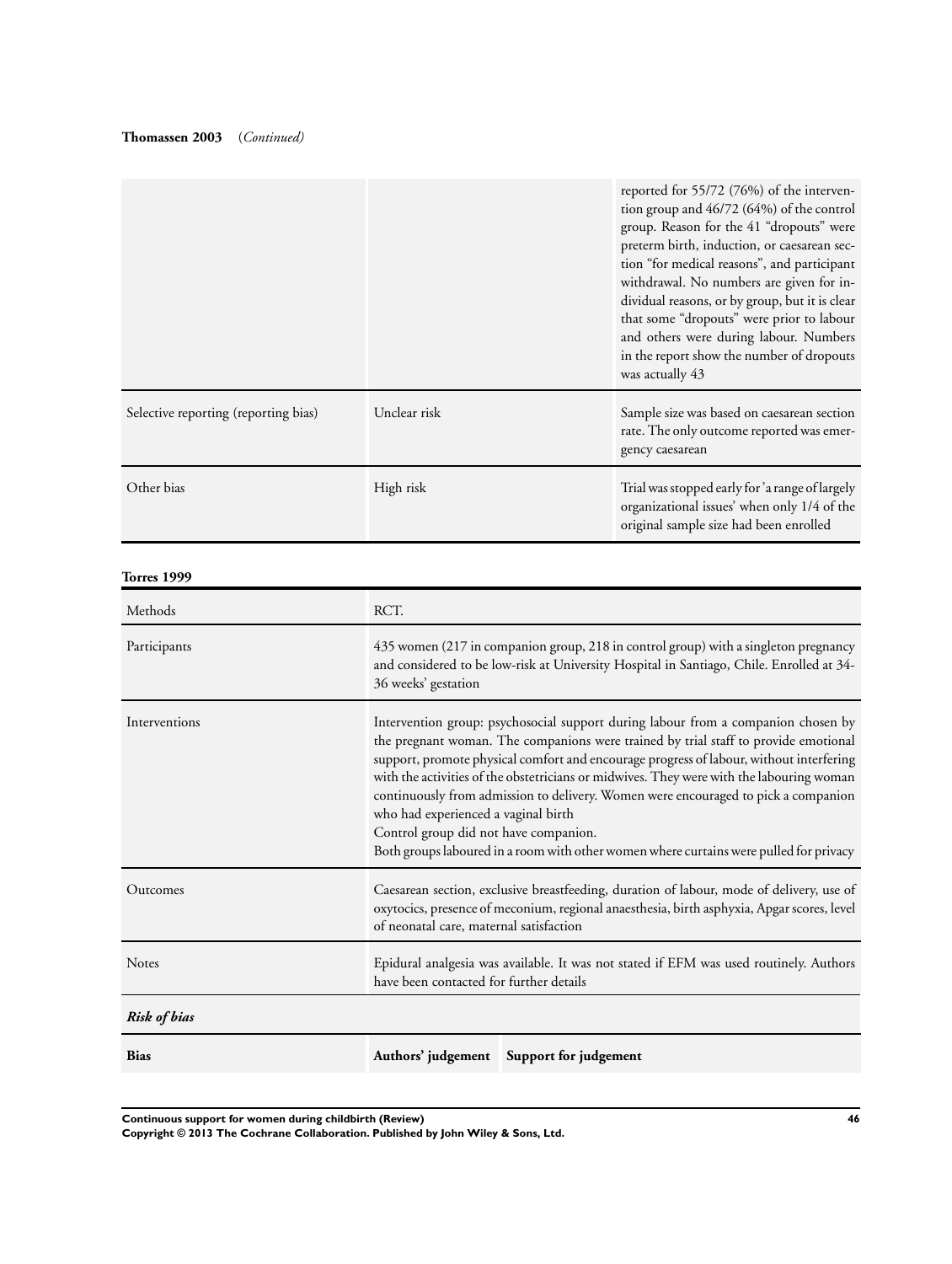#### **Torres 1999** (*Continued)*

| Random sequence generation (selection Low risk<br>bias)                        |          | Computer-generated list of random numbers.                                                                                                                                                                           |
|--------------------------------------------------------------------------------|----------|----------------------------------------------------------------------------------------------------------------------------------------------------------------------------------------------------------------------|
| Allocation concealment (selection bias)                                        | Low risk | Used blocks of 6. Group assignment used sealed opaque en-<br>velopes numbered consecutively. A member of the trial team en-<br>rolled women and did not know in advance the content of each<br>envelope              |
| Blinding (performance bias and detection Unclear risk<br>bias)<br>All outcomes |          | Not stated.                                                                                                                                                                                                          |
| Incomplete outcome data (attrition bias)<br>All outcomes                       | Low risk | Medcial record data were collected for 100% of the sample and<br>in-hospital surveys were completed by 95.8%. A 6-week phone<br>interview was completed for 71.2% of the sample and thus these<br>data were not used |
| Selective reporting (reporting bias)                                           | Low risk | All outcomes were reported.                                                                                                                                                                                          |
| Other bias                                                                     | Low risk | No other sources of bias noted.                                                                                                                                                                                      |

## **Yuenyong 2012**

| Methods       | <b>RCT</b>                                                                                                                                                                                                                                                                                                                                                                                                                                                                    |
|---------------|-------------------------------------------------------------------------------------------------------------------------------------------------------------------------------------------------------------------------------------------------------------------------------------------------------------------------------------------------------------------------------------------------------------------------------------------------------------------------------|
| Participants  | 120 nulliparous women, ages 18-30, at least 36 weeks' gestation, singleton fetus with<br>cephalic presentation, able and willing to have a close female relative with them during<br>labour and birth, booked to give birth at a regional teaching hospital in Thailand                                                                                                                                                                                                       |
| Interventions | Experimental group: close female relative who attended a 2-hour preparation class on<br>labour routines and supportive actions, and provided continuous support during the<br>active portion of hospital labour. The institution required that the researcher remain in<br>order to monitor the relative's activities. Control group: usual care by health professionals,<br>which included intermittent support. Family members were not permitted to stay with<br>the woman |
| Outcomes      | Oxytocin during labour, analgesia, labour length, spontaneous birth, assisted vaginal<br>birth, caesarean birth, Apgar Scores, perceived control                                                                                                                                                                                                                                                                                                                              |
| <b>Notes</b>  | Epidural analgesia was not available and continuous EFM was not used                                                                                                                                                                                                                                                                                                                                                                                                          |
| Risk of bias  |                                                                                                                                                                                                                                                                                                                                                                                                                                                                               |

| <b>Bias</b>                                             | Authors' judgement Support for judgement                |
|---------------------------------------------------------|---------------------------------------------------------|
| Random sequence generation (selection Low risk<br>bias) | Random number sequence generated by a software program. |

**Continuous support for women during childbirth (Review) 47**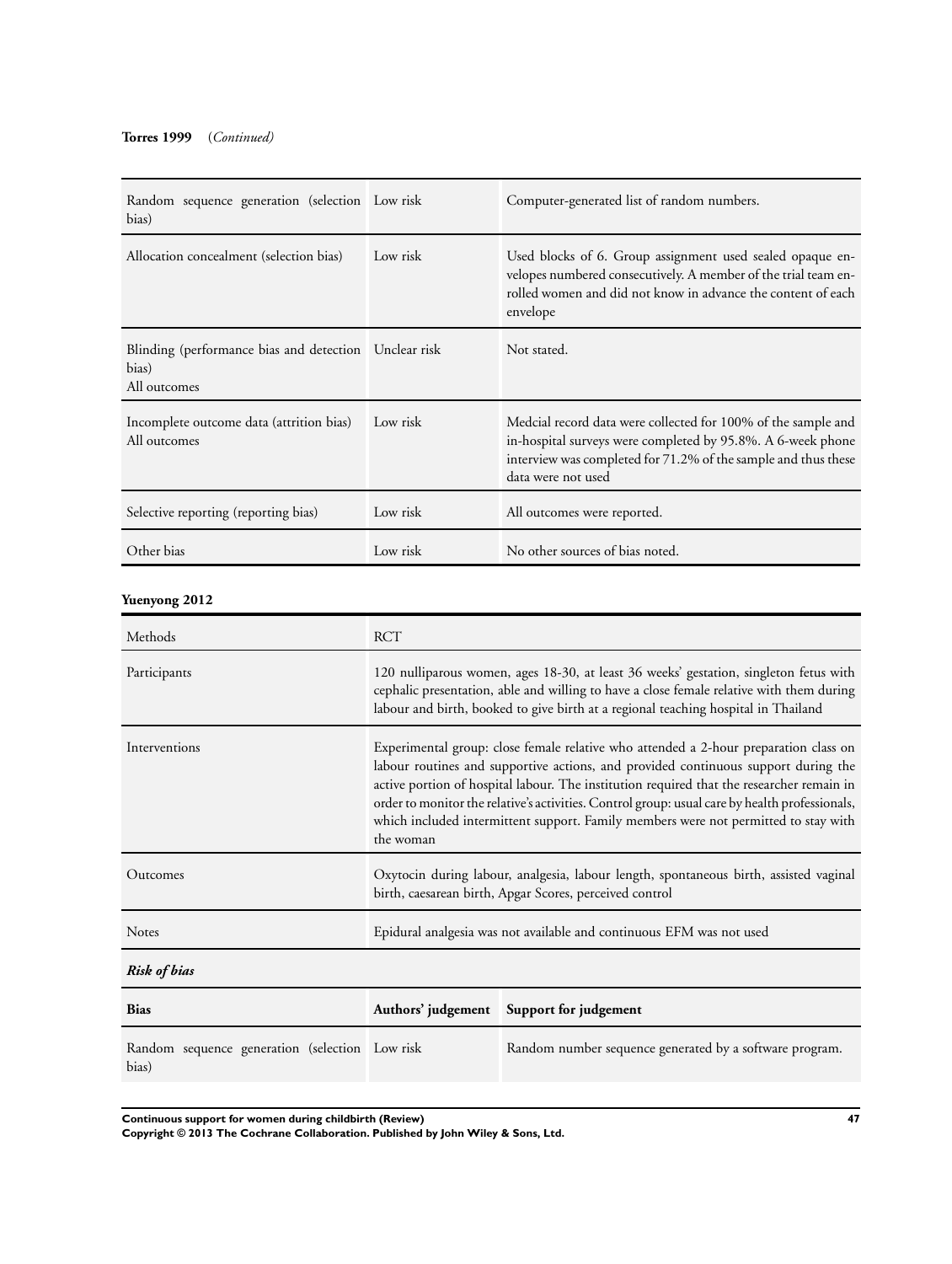## **Yuenyong 2012** (*Continued)*

| Allocation concealment (selection bias)                                    | Low risk | Sealed opaque envelopes were used. Envelopes were consecu-<br>tively-numbered on the outside                                                                                     |
|----------------------------------------------------------------------------|----------|----------------------------------------------------------------------------------------------------------------------------------------------------------------------------------|
| Blinding (performance bias and detection Low risk<br>bias)<br>All outcomes |          | Women, investigator, and providers could not be blinded to the<br>presence of the female relative. Research assistant blinded to<br>group assignment collected satisfaction data |
| Incomplete outcome data (attrition bias)<br>All outcomes                   | Low risk | 5% lost to follow-up: 2 in the experimental group and 4 in the<br>control group                                                                                                  |
| Selective reporting (reporting bias)                                       | Low risk | Appears complete.                                                                                                                                                                |
| Other bias                                                                 | Low risk | 6 women (10%) in experimental group did not receive contin-<br>uous support                                                                                                      |

EFM: electronic fetal monitoring min: minutes NICU: neonatal intensive care unit RCT: randomised controlled trial SD: standard deviation vs: versus

## **Characteristics of excluded studies** *[ordered by study ID]*

| Study             | Reason for exclusion                                                                                                                                                                                                                                                                                                                                                             |
|-------------------|----------------------------------------------------------------------------------------------------------------------------------------------------------------------------------------------------------------------------------------------------------------------------------------------------------------------------------------------------------------------------------|
| Bender 1968       | 2 studies are reported, $n = 12$ in the first study and $n = 30$ in the second. Neither one was an RCT. Both employed<br>alternate allocation that was neither centrally controlled nor concealed. The researcher delivered the intervention<br>and collected outcome data. In the first study the researcher also enrolled participants. No usable outcome data<br>are reported |
| Bochain 2000      | The intervention was not continuous labour support. It was a short nursing intervention (taking approximately<br>1 hour) administered in early labour for women undergoing Misoprostol induction                                                                                                                                                                                 |
| Brown 2007        | The intervention was not continuous labour support. It was an educational intervention to promote childbirth<br>companions in hospital deliveries. A cluster-RCT was undertaken at 10 South African state maternity hospitals                                                                                                                                                    |
| <b>Dalal 2006</b> | Not an RCT. 100 randomly-selected mothers who had a birth companion were compared with 50 randomly-<br>selected mothers who did not have one. Mothers were matched for age and socioeconomic status                                                                                                                                                                              |
| Gordon 1999       | 30% of those enrolled were excluded post-randomisation, 73/232 in the doula group and 69/246 in the control<br>group. A letter was sent to the first author, asking for data on the excluded participants that would permit an<br>intent-to-treat analysis. If and when a response is received, we will evaluate the trial report again                                          |

**Continuous support for women during childbirth (Review) 48**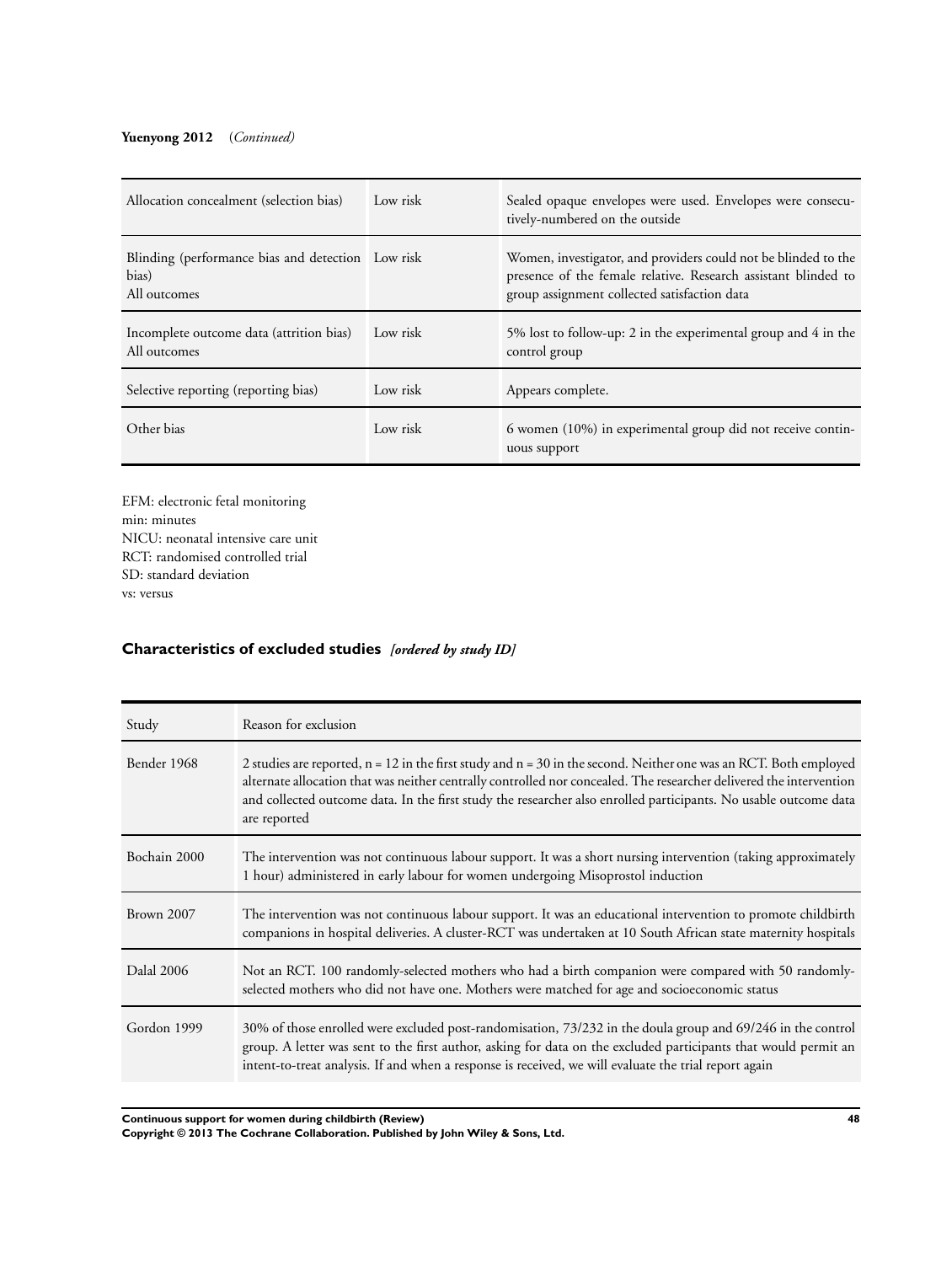(*Continued)*

| Hemminki 1990c | Third study in the same report as Hemminki 1990aand Hemminki 1990b. This was a small pilot RCT of<br>support by laywomen that was 'stopped for economic and other practical reasons'. 31 women were enrolled<br>but 7 dropped out (all from the intervention group). Very little data were reported and it was not separated by<br>treatment group and thus unusable                                                                                                                                                                                                                                                                           |  |  |  |  |  |
|----------------|------------------------------------------------------------------------------------------------------------------------------------------------------------------------------------------------------------------------------------------------------------------------------------------------------------------------------------------------------------------------------------------------------------------------------------------------------------------------------------------------------------------------------------------------------------------------------------------------------------------------------------------------|--|--|--|--|--|
| Lindow 1998    | Support was not continuous, and was quite brief in duration. 16 women in active labour were randomised to<br>either 1 hour with a supportive companion or 1 hour without. The only outcome was maternal oxytocin level<br>for 16 minutes post-support or control period                                                                                                                                                                                                                                                                                                                                                                        |  |  |  |  |  |
| McGrath 1999   | An abstract outlining a study of 531 women in Houston, Texas. Insufficient details to permit evaluation of the<br>quality of the trial, and insufficient details regarding results. Thus far, attempts to locate a full report of the trial<br>have been unsuccessful                                                                                                                                                                                                                                                                                                                                                                          |  |  |  |  |  |
| Orenstein 1998 | Not a randomised trial. Women chose to either have a doula or have Lamaze preparation for childbirth                                                                                                                                                                                                                                                                                                                                                                                                                                                                                                                                           |  |  |  |  |  |
| Pinheiro 1996  | An abstract of a paper presented at the Xth World Congress of Psychiatry in Madrid, 1996. Preliminary results<br>were reported. Efforts to locate a published report of the full trial have been unsuccessful. The abstract provides<br>insufficient details regarding methods, to permit evaluation of the quality of the trial. The purpose was to<br>compare the effectiveness of female vs male doulas vs routine care without doulas. The doulas were medical and<br>psychology students                                                                                                                                                  |  |  |  |  |  |
| Ran 2005       | Not an RCT. Translated personal communication from the author stated "I randomly sampling allocated the<br>patient, did not use any random tool"                                                                                                                                                                                                                                                                                                                                                                                                                                                                                               |  |  |  |  |  |
| Scott 1999     | Not a trial. A review of selected studies of intrapartum support                                                                                                                                                                                                                                                                                                                                                                                                                                                                                                                                                                               |  |  |  |  |  |
| Sosa 1980      | Strong evidence of selection bias. "A woman was removed from the study if labor was false or prolonged; if<br>fetal distress necessitated an intervention such as oxytocin, caesarean delivery, or forceps"; or if the infant was<br>asphyxiated or ill at birth, etc. "If a woman was removed, her group assignment was inserted at random into the<br>pool of unused assignments. Women were enrolled in the study until there were 20 in the control group and 20<br>in the experimental group." The total study sample of 127 mothers includes 95 in the control group and 32 in<br>the experimental group. Thus assignment was not random |  |  |  |  |  |
| Trueba 2000    | Direct contact with investigator revealed that randomisation was not used. On arrival at the hospital, women<br>were asked if they wanted to have a doula. If they accepted, a doula was assigned to them. Also support was not<br>continuous throughout active labour for most women, since admission to the labour ward (and assignment of<br>a doula) did not usually occur until 8 cm                                                                                                                                                                                                                                                      |  |  |  |  |  |
| Tryon 1966     | Not an RCT. "After a random start, the matched groups were alternately assigned to experimental and control<br>groups." Women who developed severe complications in labour (number not specified), such as fetal distress,<br>were dropped from the study                                                                                                                                                                                                                                                                                                                                                                                      |  |  |  |  |  |
| Zhang 1996     | Not a trial of continuous 1-to-1 support. On admission to the labour ward, women received instruction about<br>normal labour, non-pharmacological methods to ease pain, and how to push in second stage, from a team of<br>physicians and nurses. Support was continuous, depending on the women's needs, but not 1-to-1                                                                                                                                                                                                                                                                                                                       |  |  |  |  |  |

EFM: electronic fetal monitoring

**Continuous support for women during childbirth (Review) 49**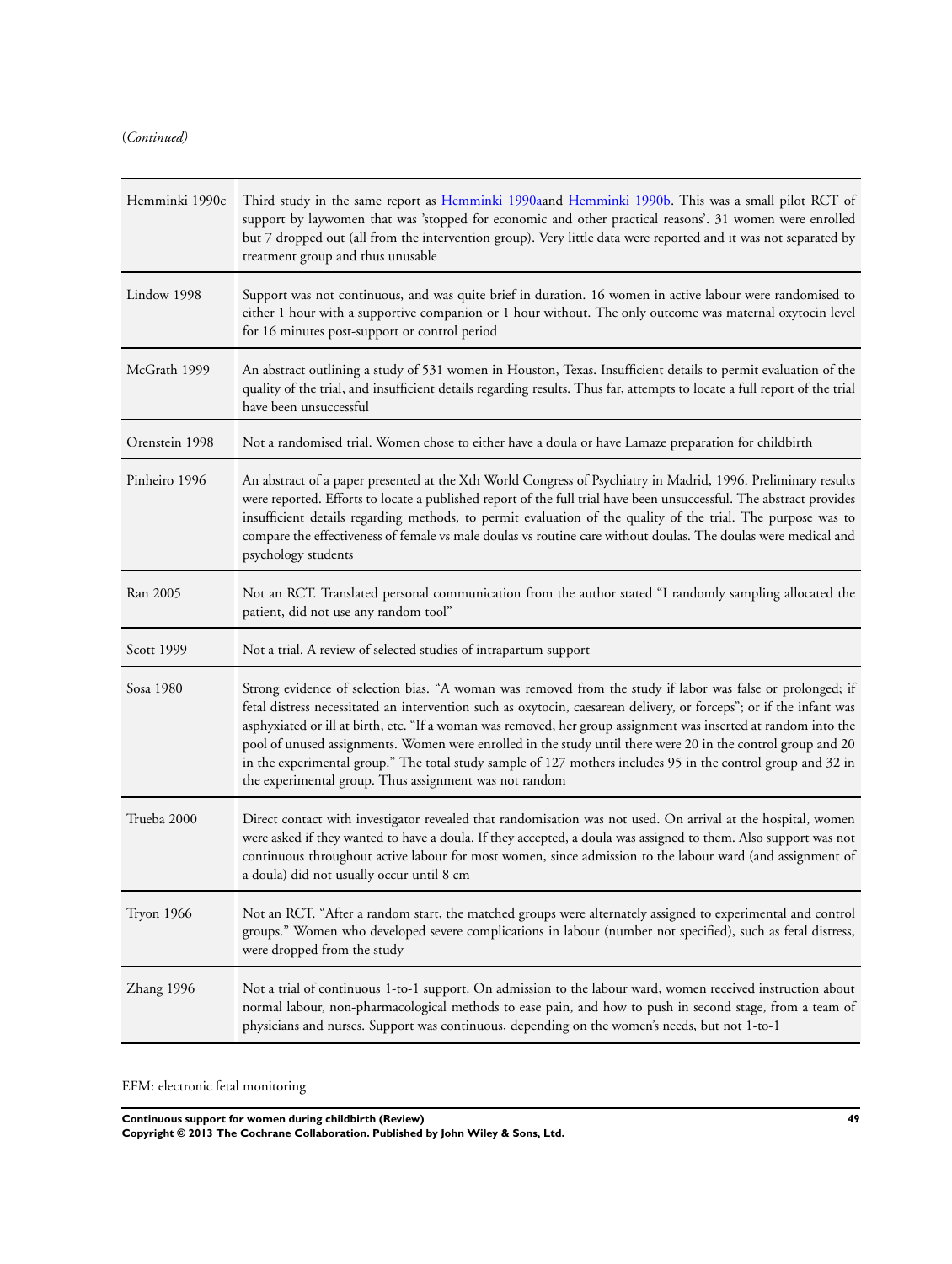RCT: randomised controlled trial vs: versus

# **Characteristics of studies awaiting assessment** *[ordered by study ID]*

## **Dong 2009**

| Methods      | Insufficient details.                                     |
|--------------|-----------------------------------------------------------|
| Participants | Insufficient details.                                     |
|              | Interventions Insufficient details.                       |
| Outcomes     | Insufficient details.                                     |
| <b>Notes</b> | Abstract - insufficient details to permit classification. |

## **Huang 2003**

| Methods       | Insufficient details.                                                                                                                                                      |
|---------------|----------------------------------------------------------------------------------------------------------------------------------------------------------------------------|
| Participants  | Insufficient details.                                                                                                                                                      |
| Interventions | Unclear.                                                                                                                                                                   |
| Outcomes      | Insufficient details.                                                                                                                                                      |
| <b>Notes</b>  | Communication sent to author regarding details of randomisation process, the nature of the intervention, and<br>information to allow classification for analysis subgroups |

## **Orbach-Zinger 2012**

| Methods      | Insufficient details.                                     |
|--------------|-----------------------------------------------------------|
| Participants | Insufficient details.                                     |
|              | Interventions Insufficient details.                       |
| Outcomes     | Insufficient details.                                     |
| <b>Notes</b> | Abstract - insufficient details to permit classification. |

**Continuous support for women during childbirth (Review) 50**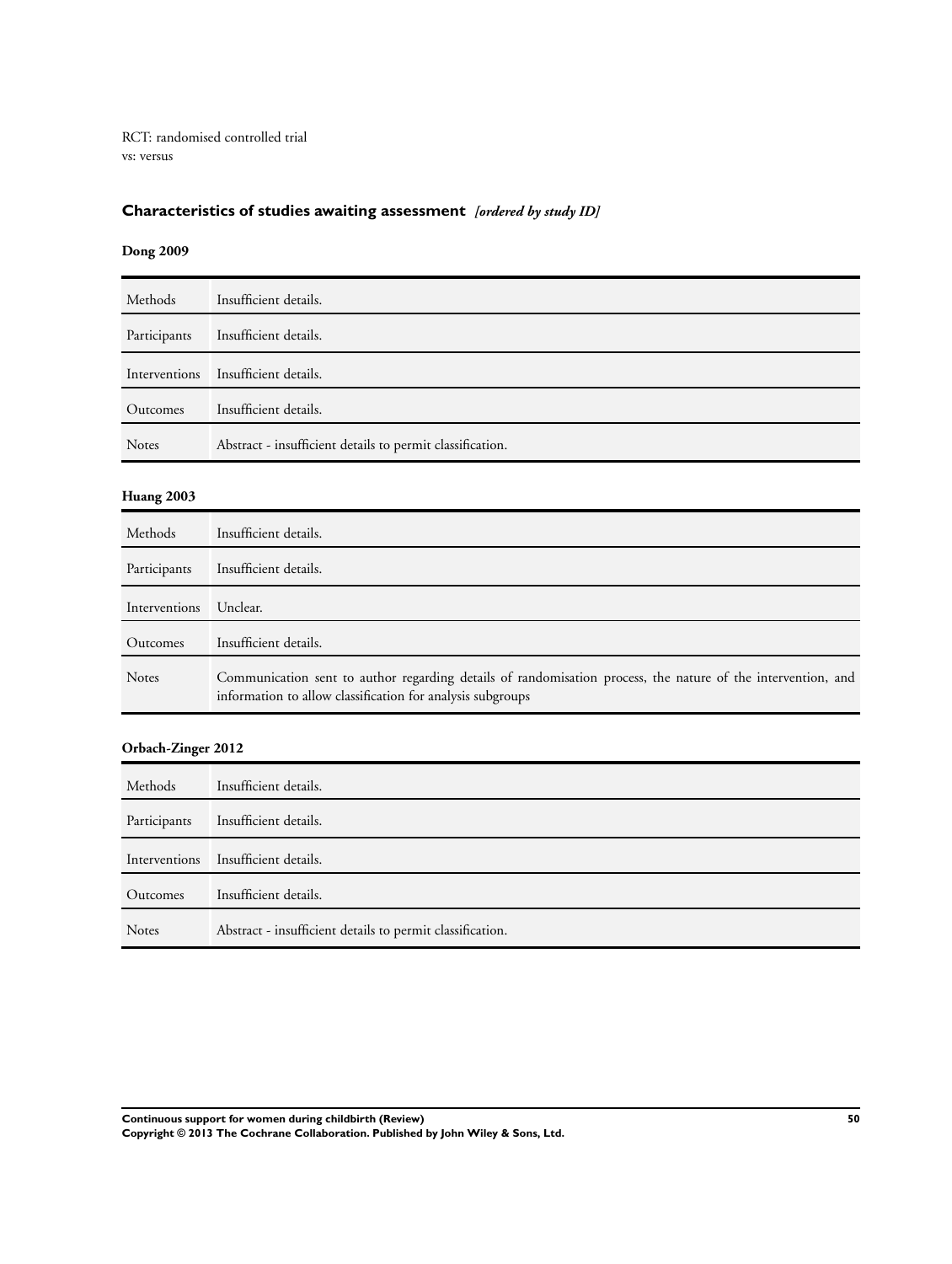| <b>Riley 2012</b> |                                                           |  |  |
|-------------------|-----------------------------------------------------------|--|--|
| Methods           | Insufficient details.                                     |  |  |
| Participants      | Insufficient details.                                     |  |  |
|                   | Interventions Insufficient details.                       |  |  |
| Outcomes          | Insufficient details.                                     |  |  |
| <b>Notes</b>      | Abstract - insufficient details to permit classification. |  |  |

#### **Safarzadeh 2013**

| Methods      | Insufficient details.                                     |
|--------------|-----------------------------------------------------------|
| Participants | Insufficient details.                                     |
|              | Interventions Insufficient details.                       |
| Outcomes     | Insufficient details.                                     |
| <b>Notes</b> | Abstract - insufficient details to permit classification. |

#### **Sangestani**

| Methods      | Insufficient details.                                     |
|--------------|-----------------------------------------------------------|
| Participants | Insufficient details.                                     |
|              | Interventions Insufficient details.                       |
| Outcomes     | Insufficient details.                                     |
| <b>Notes</b> | Abstract - insufficient details to permit classification. |

**Shen**

| www          |                                                           |
|--------------|-----------------------------------------------------------|
| Methods      | Insufficient details.                                     |
| Participants | Insufficient details.                                     |
|              | Interventions Insufficient details.                       |
| Outcomes     | Insufficient details.                                     |
| Notes        | Abstract - insufficient details to permit classification. |

**Continuous support for women during childbirth (Review) 51**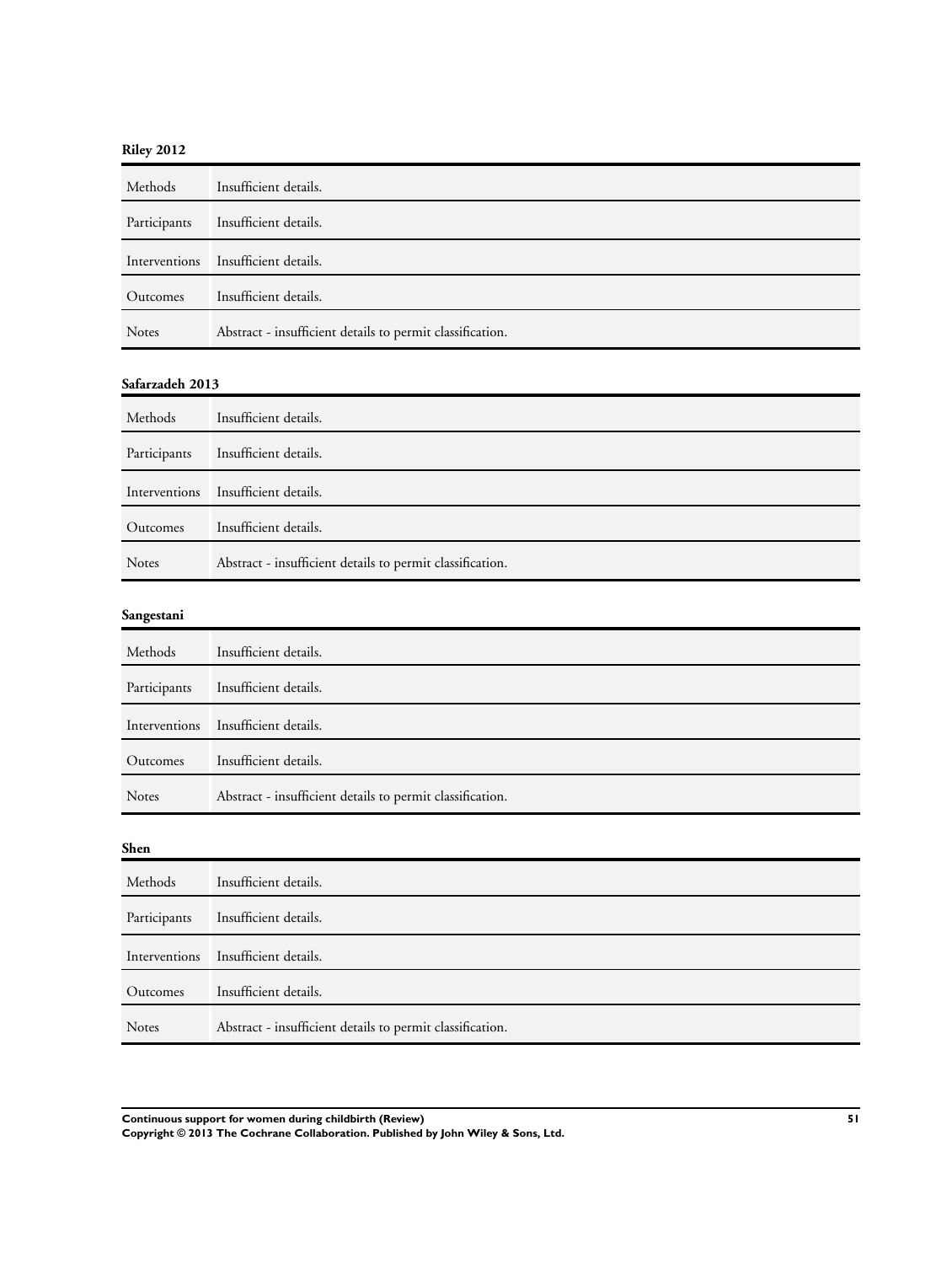| <b>Wan 2011</b> |                                                           |  |  |
|-----------------|-----------------------------------------------------------|--|--|
| Methods         | Insufficient details.                                     |  |  |
| Participants    | Insufficient details.                                     |  |  |
| Interventions   | Insufficient details.                                     |  |  |
| Outcomes        | Insufficient details.                                     |  |  |
| <b>Notes</b>    | Abstract - insufficient details to permit classification. |  |  |

# **Characteristics of ongoing studies** *[ordered by study ID]*

#### **Janssen**

| Trial name or title | Janssen.              |
|---------------------|-----------------------|
| Methods             | Insufficient details. |
| Participants        | Insufficient details. |
| Interventions       | Insufficient details. |
| Outcomes            | Insufficient details. |
| Starting date       | Insufficient details. |
| Contact information | Insufficient details. |
| <b>Notes</b>        |                       |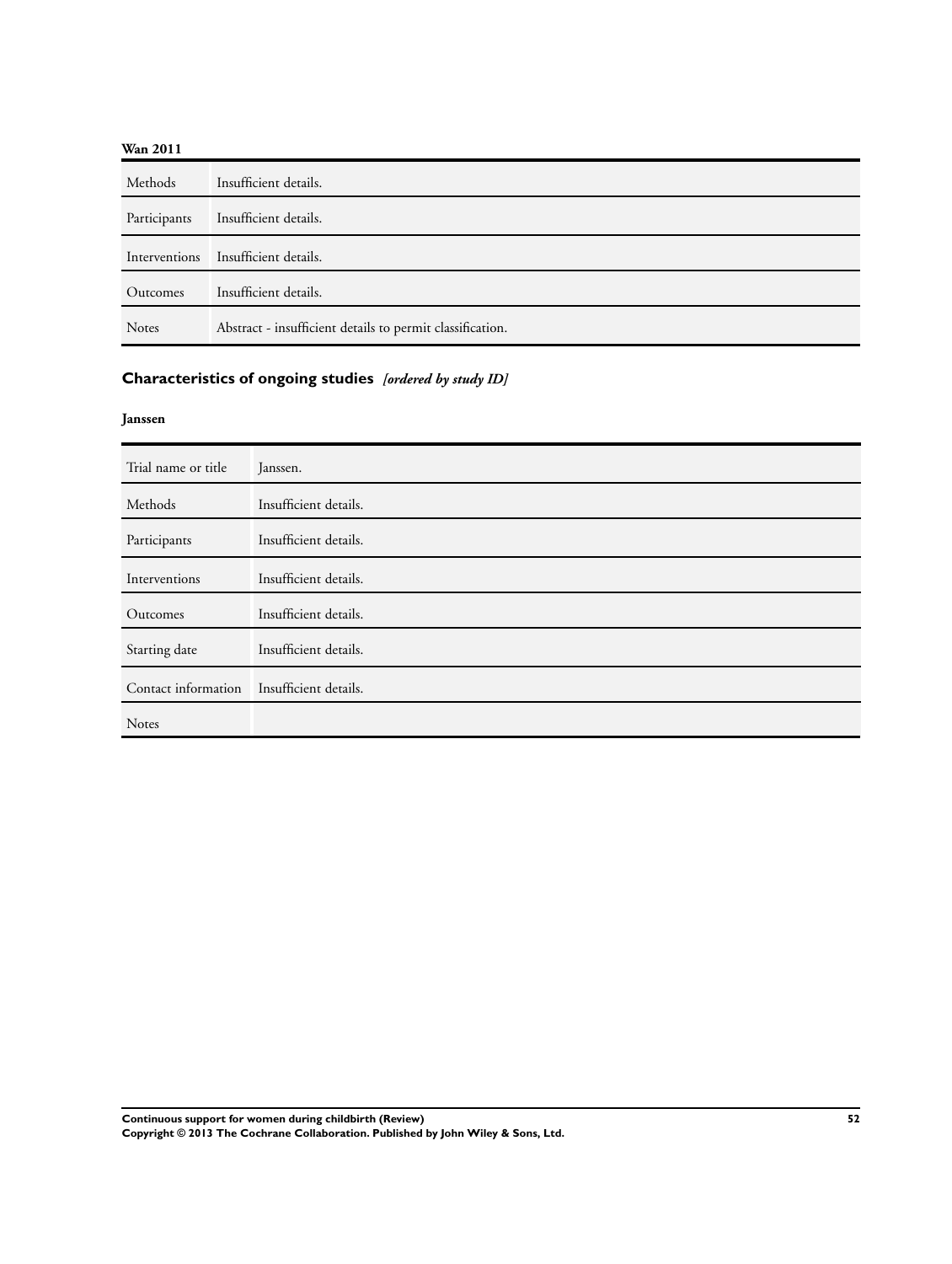## **D A T A A N D A N A L Y S E S**

## **Comparison 1. Continuous support versus usual care - all trials**

| Outcome or subgroup title                                         | No. of<br>studies | No. of<br>participants | Statistical method                   | <b>Effect</b> size       |
|-------------------------------------------------------------------|-------------------|------------------------|--------------------------------------|--------------------------|
| 1 Any analgesia/anaesthesia                                       | 14                | 12283                  | Risk Ratio (M-H, Random, 95% CI)     | $0.90$ [0.84, 0.96]      |
| 2 Regional analgesia/anaesthesia                                  | 9                 | 11444                  | Risk Ratio (M-H, Random, 95% CI)     | $0.93$ [0.88, 0.99]      |
| 3 Synthetic oxytocin during labour                                | 15                | 12620                  | Risk Ratio (M-H, Random, 95% CI)     | $0.97$ [0.91, 1.04]      |
| 4 Labour length                                                   | 12                | 5366                   | Mean Difference (IV, Random, 95% CI) | $-0.58$ $[-0.85, -0.31]$ |
| 5 Spontaneous vaginal birth                                       | 19                | 14119                  | Risk Ratio (M-H, Random, 95% CI)     | $1.08$ [1.04, 1.12]      |
| 6 Instrumental vaginal birth                                      | 19                | 14118                  | Risk Ratio (M-H, Fixed, 95% CI)      | $0.90$ [0.85, 0.96]      |
| 7 Caesarean birth                                                 | 22                | 15175                  | Risk Ratio (M-H, Random, 95% CI)     | $0.78$ [0.67, 0.91]      |
| 8 Perineal trauma                                                 | 4                 | 8120                   | Risk Ratio (M-H, Random, 95% CI)     | $0.97$ [0.92, 1.01]      |
| 9 Low 5-minute Apgar score                                        | 13                | 12515                  | Risk Ratio (M-H, Fixed, 95% CI)      | $0.69$ [0.50, 0.95]      |
| 10 Admission to special care<br>nursery                           | 7                 | 8897                   | Risk Ratio (M-H, Random, 95% CI)     | $0.97$ [0.76, 1.25]      |
| 11 Prolonged neonatal hospital<br>stay                            | 3                 | 1098                   | Risk Ratio (M-H, Random, 95% CI)     | $0.83$ [0.42, 1.65]      |
| 12 Postpartum report of severe<br>labour pain                     | 4                 | 2456                   | Risk Ratio (M-H, Random, 95% CI)     | $1.00$ [0.83, 1.21]      |
| 13 Negative rating of/negative<br>feelings about birth experience | 11                | 11133                  | Risk Ratio (M-H, Random, 95% CI)     | $0.69$ [0.59, 0.79]      |
| 14 Difficulty mothering                                           | 3                 |                        | Risk Ratio (M-H, Fixed, 95% CI)      | Totals not selected      |
| 15 Breastfeeding at 1-2 months<br>postpartum                      | 3                 | 5363                   | Risk Ratio (M-H, Random, 95% CI)     | $1.01$ [0.94, 1.09]      |
| 16 Postpartum depression                                          | $\mathfrak{2}$    |                        | Risk Ratio (M-H, Fixed, 95% CI)      | Totals not selected      |
| 17 Low postpartum self-esteem                                     | 1                 | 652                    | Risk Ratio (M-H, Fixed, 95% CI)      | $1.00$ [0.77, 1.30]      |

## **Comparison 2. Continuous support versus usual care - policy regarding presence of companion**

| Outcome or subgroup title          | No. of<br>studies | No. of<br>participants | Statistical method             | <b>Effect size</b>  |
|------------------------------------|-------------------|------------------------|--------------------------------|---------------------|
| 1 Any analgesia/anaesthesia        | 14                |                        | Risk Ratio (IV, Fixed, 95% CI) | Subtotals only      |
| 1.1 Other support permitted        | 7                 | 9752                   | Risk Ratio (IV, Fixed, 95% CI) | $0.97$ [0.96, 0.99] |
| 1.2 Other support not<br>permitted | 7                 | 2598                   | Risk Ratio (IV, Fixed, 95% CI) | $0.91$ [0.85, 0.96] |
| 2 Synthetic oxytocin during labour | 15                |                        | Risk Ratio (IV, Fixed, 95% CI) | Subtotals only      |
| 2.1 Other support permitted        | 5                 | 9495                   | Risk Ratio (IV, Fixed, 95% CI) | 1.04 [0.99, 1.10]   |
| 2.2 Other support not<br>permitted | 10                | 3125                   | Risk Ratio (IV, Fixed, 95% CI) | $0.99$ [0.97, 1.02] |
| 3 Spontaneous vaginal birth        | 19                |                        | Risk Ratio (IV, Fixed, 95% CI) | Subtotals only      |
| 3.1 Other support permitted        | 9                 | 10889                  | Risk Ratio (IV, Fixed, 95% CI) | $1.03$ [1.00, 1.05] |
| 3.2 Other support not<br>permitted | 10                | 3329                   | Risk Ratio (IV, Fixed, 95% CI) | $1.11$ [1.07, 1.16] |

**Continuous support for women during childbirth (Review) 53**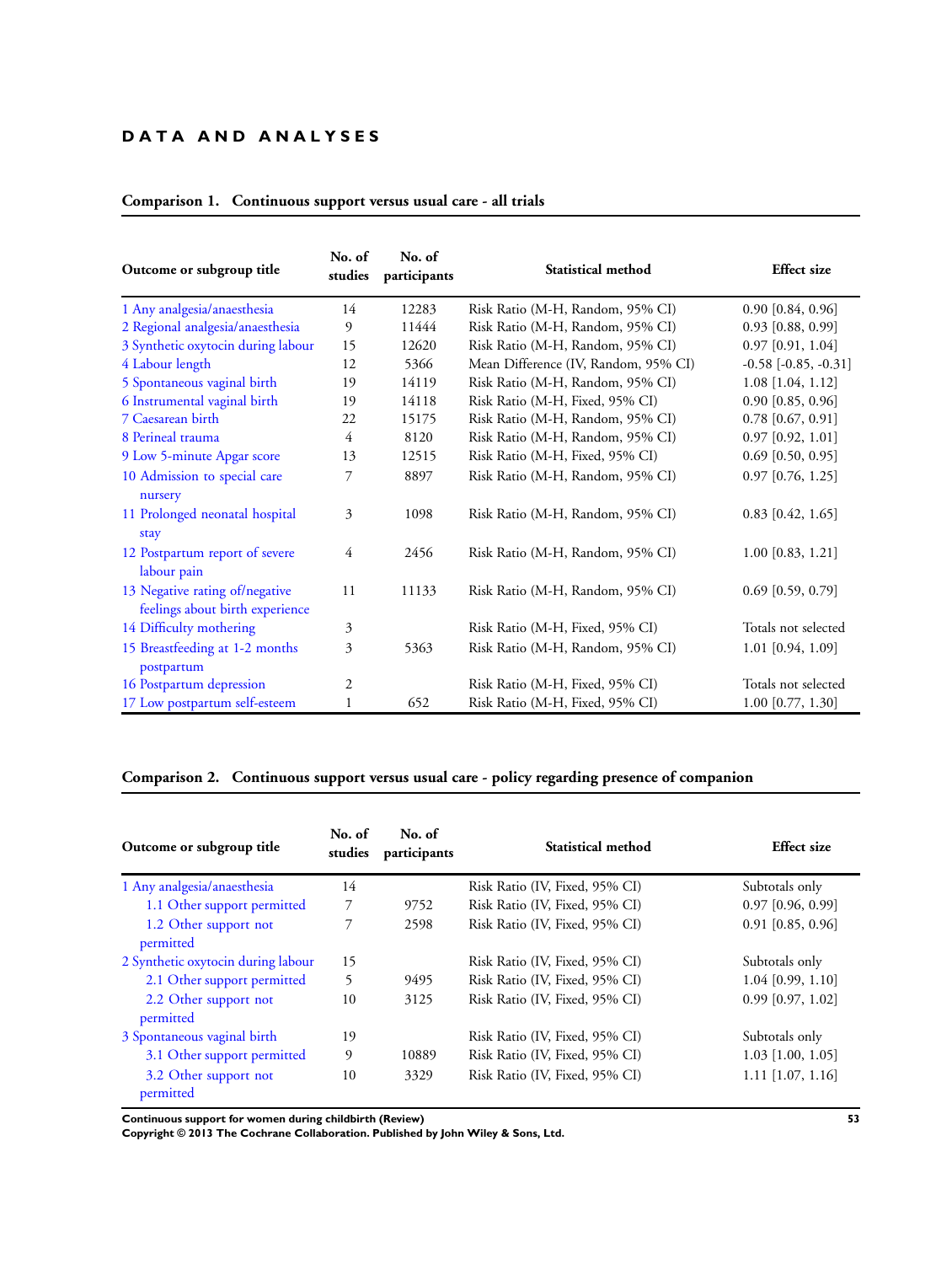| 4 Caesarean birth                                                | 22           |       | Risk Ratio (IV, Fixed, 95% CI) | Subtotals only      |
|------------------------------------------------------------------|--------------|-------|--------------------------------|---------------------|
| 4.1 Other support permitted                                      | 11           | 11326 | Risk Ratio (IV, Fixed, 95% CI) | $0.94$ [0.85, 1.03] |
| 4.2 Other support not<br>permitted                               | 11           | 3849  | Risk Ratio (IV, Fixed, 95% CI) | $0.75$ [0.65, 0.86] |
| 5 Admission to special care nursery                              | 7            |       | Risk Ratio (IV, Fixed, 95% CI) | Subtotals only      |
| 5.1 Other support permitted                                      | 2            | 7328  | Risk Ratio (IV, Fixed, 95% CI) | $0.99$ [0.84, 1.17] |
| 5.2 Other support not<br>permitted                               | 5            | 1569  | Risk Ratio (IV, Fixed, 95% CI) | $0.91$ [0.71, 1.17] |
| 6 Postpartum depression                                          | 2            |       | Risk Ratio (IV, Fixed, 95% CI) | Subtotals only      |
| 6.1 Other support permitted                                      | $\mathbf{1}$ | 5567  | Risk Ratio (IV, Fixed, 95% CI) | $0.86$ [0.73, 1.02] |
| 6.2 Other support not<br>permitted                               | 1            | 149   | Risk Ratio (IV, Fixed, 95% CI) | $0.18$ [0.09, 0.36] |
| 7 Negative rating of/negative<br>feelings about birth experience | 11           |       | Risk Ratio (IV, Fixed, 95% CI) | Subtotals only      |
| 7.1 Other support permitted                                      | 5            | 8639  | Risk Ratio (IV, Fixed, 95% CI) | $0.70$ [0.62, 0.78] |
| 7.2 Other support not<br>permitted                               | 6            | 2539  | Risk Ratio (IV, Fixed, 95% CI) | $0.62$ [0.56, 0.69] |
| 8 Breastfeeding at 1-2 months<br>postpartum                      | 3            |       | Risk Ratio (IV, Fixed, 95% CI) | Subtotals only      |
| 8.1 Other support permitted                                      | 1            | 4559  | Risk Ratio (IV, Fixed, 95% CI) | $0.97$ [0.92, 1.02] |
| 8.2 Other support not<br>permitted                               | 2            | 804   | Risk Ratio (IV, Fixed, 95% CI) | $1.05$ [0.98, 1.13] |

# **Comparison 3. Continuous support versus usual care - availability of epidural analgesia**

| Outcome or subgroup title                         | No. of<br>studies | No. of<br>participants | <b>Statistical method</b>      | <b>Effect</b> size  |
|---------------------------------------------------|-------------------|------------------------|--------------------------------|---------------------|
| 1 Any analgesia/anaesthesia                       | 14                |                        | Risk Ratio (IV, Fixed, 95% CI) | Subtotals only      |
| 1.1 Epidural analgesia<br>routinely available     | 9                 | 10888                  | Risk Ratio (IV, Fixed, 95% CI) | $0.97$ [0.96, 0.98] |
| 1.2 Epidural analgesia not<br>routinely available | 5                 | 1462                   | Risk Ratio (IV, Fixed, 95% CI) | $0.83$ [0.69, 0.99] |
| 2 Synthetic oxytocin during labour                | 15                |                        | Risk Ratio (IV, Fixed, 95% CI) | Subtotals only      |
| 2.1 Epidural analgesia<br>routinely available     | 8                 | 10568                  | Risk Ratio (IV, Fixed, 95% CI) | $1.00$ [0.98, 1.02] |
| 2.2 Epidural analgesia not<br>routinely available | 7                 | 2066                   | Risk Ratio (IV, Fixed, 95% CI) | $1.02$ [0.93, 1.11] |
| 3 Spontaneous vaginal birth                       | 19                |                        | Risk Ratio (IV, Fixed, 95% CI) | Subtotals only      |
| 3.1 Epidural analgesia<br>routinely available     | 13                | 12672                  | Risk Ratio (IV, Fixed, 95% CI) | $1.04$ [1.01, 1.06] |
| 3.2 Epidural analgesia not<br>routinely available | 6                 | 1546                   | Risk Ratio (IV, Fixed, 95% CI) | $1.11$ [1.06, 1.17] |
| 4 Caesarean birth                                 | 22                |                        | Risk Ratio (IV, Fixed, 95% CI) | Subtotals only      |
| 4.1 Epidural analgesia<br>routinely available     | 14                | 13064                  | Risk Ratio (IV, Fixed, 95% CI) | $0.93$ [0.86, 1.02] |
| 4.2 Epidural analgesia not<br>routinely available | 7                 | 2077                   | Risk Ratio (IV, Fixed, 95% CI) | $0.54$ [0.43, 0.68] |

**Continuous support for women during childbirth (Review) 54**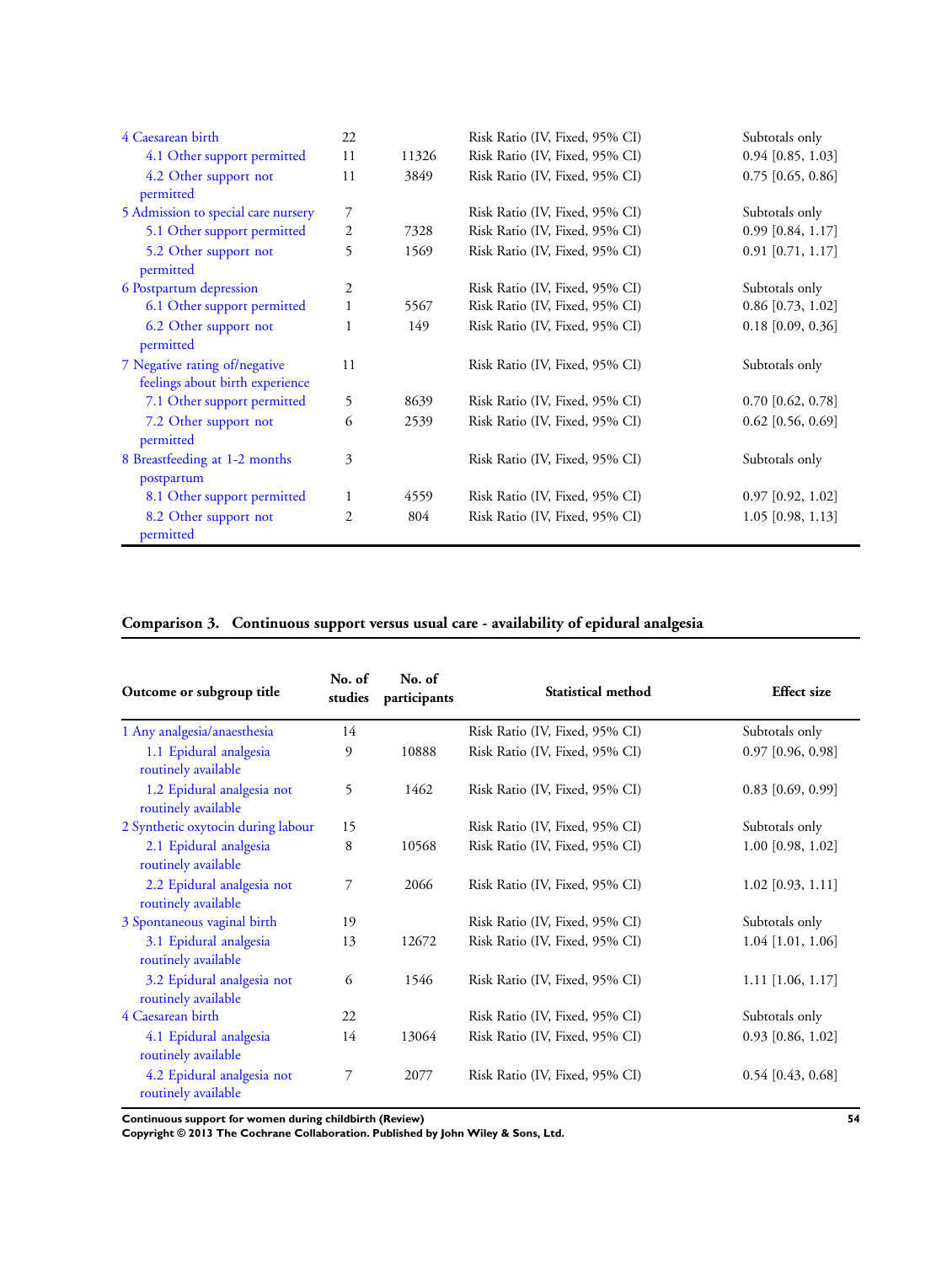| 4.3 Unknown availability of                                      | 1              | 34    | Risk Ratio (IV, Fixed, 95% CI) | 1.4 [0.14, 13.98]   |
|------------------------------------------------------------------|----------------|-------|--------------------------------|---------------------|
| epidural analgesia                                               |                |       |                                |                     |
| 5 Admission to special care nursery                              | $\overline{7}$ |       | Risk Ratio (IV, Fixed, 95% CI) | Subtotals only      |
| 5.1 Epidural analgesia<br>routinely available                    | 5              | 8380  | Risk Ratio (IV, Fixed, 95% CI) | $0.98$ [0.85, 1.13] |
| 5.2 Epidural analgesia not<br>routinely available                | $\overline{2}$ | 517   | Risk Ratio (IV, Fixed, 95% CI) | $0.26$ [0.08, 0.88] |
| 6 Postpartum depression                                          | 2              |       | Risk Ratio (IV, Fixed, 95% CI) | Subtotals only      |
| 6.1 Epidural analgesia<br>routinely available                    | $\mathbf{1}$   | 6915  | Risk Ratio (IV, Fixed, 95% CI) | $0.89$ [0.75, 1.05] |
| 6.2 Epidural analgesia not<br>routinely available                | $\mathbf{1}$   | 149   | Risk Ratio (IV, Fixed, 95% CI) | $0.18$ [0.09, 0.36] |
| 7 Negative rating of/negative<br>feelings about birth experience | 11             |       | Risk Ratio (IV, Fixed, 95% CI) | Subtotals only      |
| 7.1 Epidural analgesia<br>routinely available                    | 9              | 10404 | Risk Ratio (IV, Fixed, 95% CI) | $0.70$ [0.64, 0.77] |
| 7.2 Epidural analgesia not<br>routinely available                | 2              | 774   | Risk Ratio (IV, Fixed, 95% CI) | $0.55$ [0.48, 0.63] |
| 8 Breastfeeding at 1-2 months<br>postpartum                      | 3              |       | Risk Ratio (IV, Fixed, 95% CI) | Subtotals only      |
| 8.1 Epidural analgesia<br>routinely available                    | $\overline{2}$ | 5214  | Risk Ratio (IV, Fixed, 95% CI) | $0.99$ [0.95, 1.03] |
| 8.2 Epidural analgesia not<br>routinely available                | 1              | 149   | Risk Ratio (IV, Fixed, 95% CI) | $1.15$ [0.95, 1.40] |

## **Comparison 4. Continuous support versus usual care - policy about routine EFM**

| Outcome or subgroup title                 | No. of<br>studies | No. of<br>participants | Statistical method             | <b>Effect</b> size  |
|-------------------------------------------|-------------------|------------------------|--------------------------------|---------------------|
| 1 Any analgesia/anaesthesia               | 14                |                        | Risk Ratio (IV, Fixed, 95% CI) | Subtotals only      |
| 1.1 Setting had routine EFM               | 6                 | 8580                   | Risk Ratio (IV, Fixed, 95% CI) | $0.97$ [0.96, 0.99] |
| 1.2 Setting did not have<br>routine EFM   | 6                 | 2186                   | Risk Ratio (IV, Fixed, 95% CI) | $0.96$ [0.90, 1.02] |
| 1.3 Policy about routine EFM<br>not known | $\overline{2}$    | 1579                   | Risk Ratio (IV, Fixed, 95% CI) | $0.89$ [0.80, 0.99] |
| 2 Synthetic oxytocin during labour        | 15                |                        | Risk Ratio (IV, Fixed, 95% CI) | Subtotals only      |
| 2.1 Setting had routine EFM               | 4                 | 8340                   | Risk Ratio (IV, Fixed, 95% CI) | $1.04$ [0.98, 1.11] |
| 2.2 Setting did not have<br>routine EFM   | 7                 | 1726                   | Risk Ratio (IV, Fixed, 95% CI) | $0.99$ [0.96, 1.01] |
| 2.3 Policy about routine EFM<br>not known | 4                 | 2568                   | Risk Ratio (IV, Fixed, 95% CI) | $1.02$ [0.97, 1.08] |
| 3 Spontaneous vaginal birth               | 19                |                        | Risk Ratio (IV, Fixed, 95% CI) | Subtotals only      |
| 3.1 Setting had routine EFM               | 8                 | 9717                   | Risk Ratio (IV, Fixed, 95% CI) | $1.03$ [1.01, 1.06] |
| 3.2 Setting did not have<br>routine EFM   | 7                 | 1913                   | Risk Ratio (IV, Fixed, 95% CI) | $1.11$ [1.06, 1.17] |
| 3.3 Policy about routine EFM<br>not known | 4                 | 2561                   | Risk Ratio (IV, Fixed, 95% CI) | $1.07$ [1.01, 1.13] |
| 4 Caesarean birth                         | 22                |                        | Risk Ratio (IV, Fixed, 95% CI) | Subtotals only      |

**Continuous support for women during childbirth (Review) 55**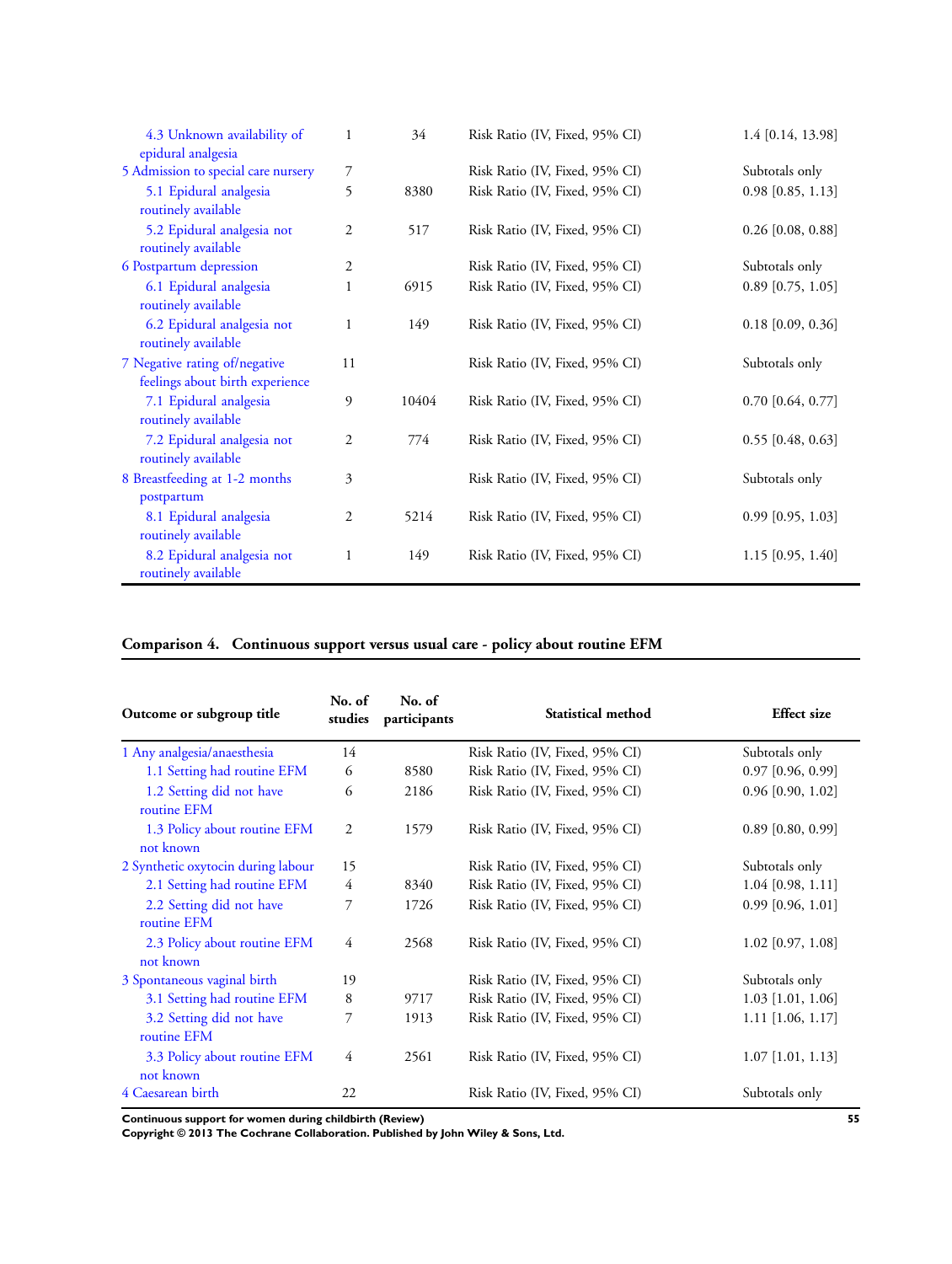| 4.1 Setting had routine EFM                                   | 9            | 10123 | Risk Ratio (IV, Fixed, 95% CI) | $0.92$ [0.83, 1.01] |
|---------------------------------------------------------------|--------------|-------|--------------------------------|---------------------|
| 4.2 Setting did not have<br>routine EFM                       | 8            | 2457  | Risk Ratio (IV, Fixed, 95% CI) | $0.66$ [0.55, 0.79] |
| 4.3 Policy about routine EFM<br>not known                     | 5            | 2595  | Risk Ratio (IV, Fixed, 95% CI) | $1.06$ [0.84, 1.33] |
| 5 Admission to special care nursery                           | 7            |       | Risk Ratio (IV, Fixed, 95% CI) | Subtotals only      |
| 5.1 Setting had routine EFM                                   | 3            | 7740  | Risk Ratio (IV, Fixed, 95% CI) | $0.97$ [0.84, 1.11] |
| 5.2 Setting did not have<br>routine EFM                       | 3            | 729   | Risk Ratio (IV, Fixed, 95% CI) | $0.48$ [0.21, 1.12] |
| 5.3 Policy about routine EFM<br>not known                     | 1            | 428   | Risk Ratio (IV, Fixed, 95% CI) | $1.98$ [0.76, 5.18] |
| 6 Postpartum depression                                       | 2            |       | Risk Ratio (IV, Fixed, 95% CI) | Subtotals only      |
| 6.1 Setting had routine EFM                                   | $\mathbf{1}$ | 6915  | Risk Ratio (IV, Fixed, 95% CI) | $0.89$ [0.75, 1.05] |
| 6.2 Setting did not have<br>routine EFM                       | 1            | 149   | Risk Ratio (IV, Fixed, 95% CI) | $0.18$ [0.09, 0.36] |
| 7 Negative rating of/negative views<br>about birth experience | 11           |       | Risk Ratio (IV, Fixed, 95% CI) | Subtotals only      |
| 7.1 Setting had routine EFM                                   | 4            | 7467  | Risk Ratio (IV, Fixed, 95% CI) | $0.67$ [0.60, 0.76] |
| 7.2 Setting did not have<br>routine EFM                       | 4            | 1710  | Risk Ratio (IV, Fixed, 95% CI) | $0.60$ [0.53, 0.68] |
| 7.3 Policy about routine EFM<br>not known                     | 3            | 1977  | Risk Ratio (IV, Fixed, 95% CI) | $0.84$ [0.65, 1.08] |
| 8 Breastfeeding at 1-2 months<br>postpartum                   | 3            |       | Risk Ratio (IV, Fixed, 95% CI) | Subtotals only      |
| 8.1 Setting had routine EFM                                   | 1            | 4559  | Risk Ratio (IV, Fixed, 95% CI) | $0.97$ [0.92, 1.02] |
| 8.2 Setting did not have<br>routine EFM                       | 2            | 804   | Risk Ratio (IV, Fixed, 95% CI) | $1.05$ [0.98, 1.13] |

# **Comparison 5. Continuous support versus usual care - variations in provider characteristics**

| Outcome or subgroup title                                                 | No. of<br>studies | No. of<br>participants | Statistical method             | <b>Effect</b> size  |
|---------------------------------------------------------------------------|-------------------|------------------------|--------------------------------|---------------------|
| 1 Any analgesia/anaesthesia                                               | 14                |                        | Risk Ratio (IV, Fixed, 95% CI) | Subtotals only      |
| 1.1 Support people were<br>hospital staff                                 | 6                 | 9152                   | Risk Ratio (IV, Fixed, 95% CI) | $0.97$ [0.96, 0.99] |
| 1.2 Support people were not<br>hospital staff and not chosen<br>by woman  | 4                 | 1790                   | Risk Ratio (IV, Fixed, 95% CI) | $0.91$ [0.86, 0.97] |
| 1.3 Support people were not<br>hospital staff and were chosen<br>by woman | 4                 | 1408                   | Risk Ratio (IV, Fixed, 95% CI) | $0.94$ [0.88, 1.00] |
| 2 Synthetic oxytocin during labour                                        | 15                |                        | Risk Ratio (IV, Fixed, 95% CI) | Subtotals only      |
| 2.1 Support people were<br>hospital staff                                 | 6                 | 9561                   | Risk Ratio (IV, Fixed, 95% CI) | $1.06$ [1.01, 1.11] |
| 2.2 Support people were not<br>hospital staff and not chosen<br>by woman  | 3                 | 1018                   | Risk Ratio (IV, Fixed, 95% CI) | $0.69$ [0.50, 0.94] |

**Continuous support for women during childbirth (Review) 56**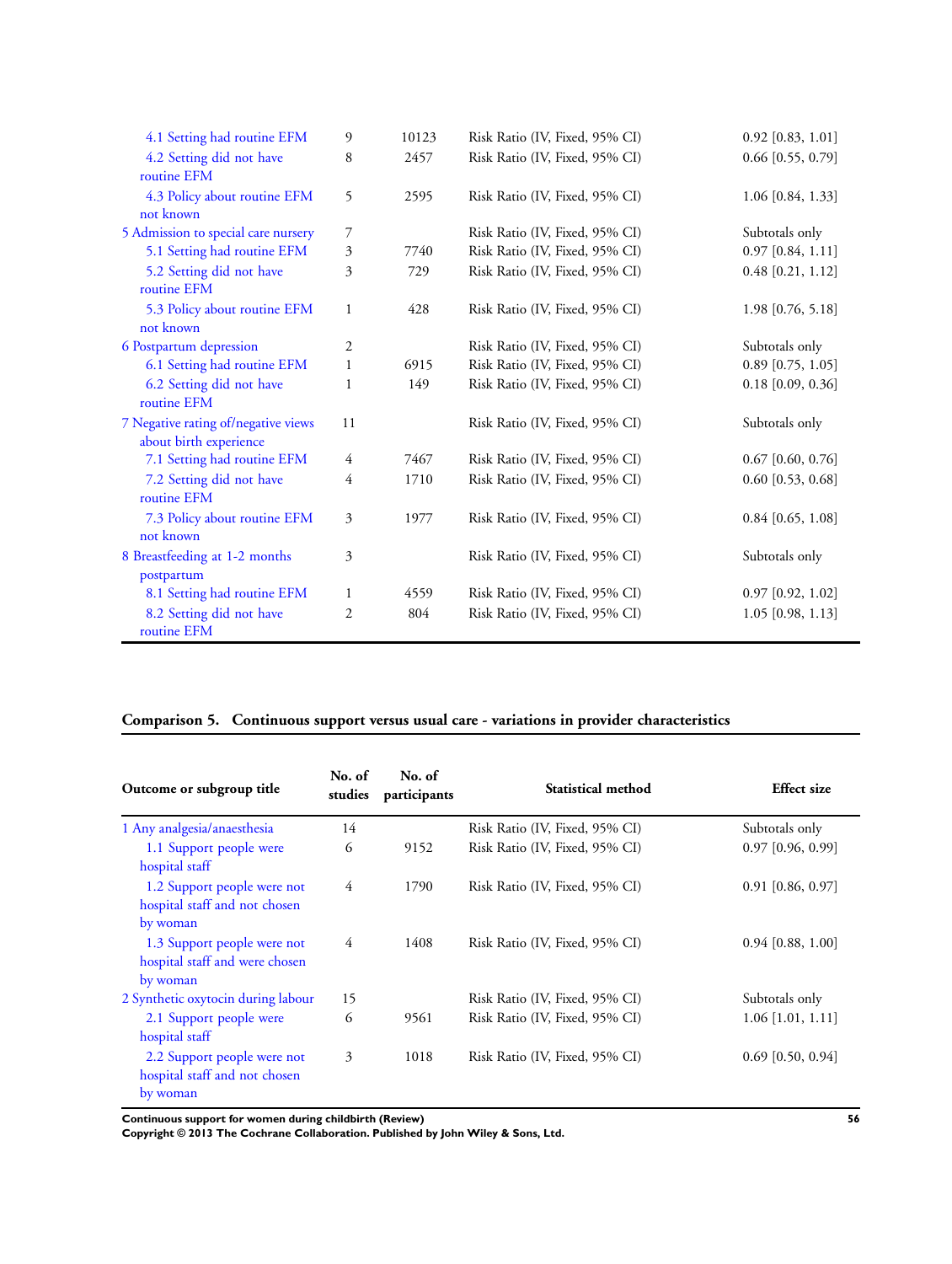| 2.3 Support people were not<br>hospital staff and were chosen<br>by woman | 6                | 2041             | Risk Ratio (IV, Fixed, 95% CI) | $0.99$ [0.96, 1.01] |
|---------------------------------------------------------------------------|------------------|------------------|--------------------------------|---------------------|
| 3 Spontaneous vaginal birth                                               | 19               |                  | Risk Ratio (IV, Fixed, 95% CI) | Subtotals only      |
| 3.1 Support people were<br>hospital staff                                 | 9                | 10813            | Risk Ratio (IV, Fixed, 95% CI) | $1.03$ [1.01, 1.06] |
| 3.2 Support people were not<br>hospital staff and were chosen<br>by woman | 5                | 1470             | Risk Ratio (IV, Fixed, 95% CI) | $1.07$ [0.99, 1.15] |
| 3.3 Support people were not<br>hospital staff and not chosen<br>by woman  | 5                | 1935             | Risk Ratio (IV, Fixed, 95% CI) | 1.12 [1.07, 1.17]   |
| 4 Caesarean birth                                                         | 22               |                  | Risk Ratio (IV, Fixed, 95% CI) | Subtotals only      |
| 4.1 Support people were<br>hospital staff                                 | 9                | 10786            | Risk Ratio (IV, Fixed, 95% CI) | $0.95$ [0.85, 1.05] |
| 4.2 Support people were not<br>hospital staff and not chosen<br>by woman  | 7                | 2330             | Risk Ratio (IV, Fixed, 95% CI) | $0.72$ [0.60, 0.86] |
| 4.3 Support people were not<br>hospital staff and were chosen<br>by woman | 6                | 2059             | Risk Ratio (IV, Fixed, 95% CI) | $0.83$ [0.69, 1.01] |
| 5 Admission to special care nursery                                       | 7                |                  | Risk Ratio (IV, Fixed, 95% CI) | Subtotals only      |
| 5.1 Support people were<br>hospital staff                                 | 3                | 7428             | Risk Ratio (IV, Fixed, 95% CI) | $0.99$ [0.84, 1.17] |
| 5.2 Support people were not<br>hospital staff and not chosen<br>by woman  | 2                | 829              | Risk Ratio (IV, Fixed, 95% CI) | $0.86$ [0.66, 1.12] |
| 5.3 Support people were not<br>hospital staff and were chosen<br>by woman | $\mathfrak{2}$   | 640              | Risk Ratio (IV, Fixed, 95% CI) | 1.40 [0.67, 2.93]   |
| 6 Postpartum depression                                                   | 2                |                  | Risk Ratio (IV, Fixed, 95% CI) | Subtotals only      |
| 6.1 Support people were<br>hospital staff                                 | $\mathbf{1}$     | 5567             | Risk Ratio (IV, Fixed, 95% CI) | $0.86$ [0.73, 1.02] |
| 6.2 Support people were not<br>hospital staff and not chosen<br>by woman  | $\mathbf{1}$     | 149              | Risk Ratio (IV, Fixed, 95% CI) | $0.17$ [0.09, 0.33] |
| 6.3 Support people were not<br>hospital staff and were chosen<br>by woman | $\boldsymbol{0}$ | $\boldsymbol{0}$ | Risk Ratio (IV, Fixed, 95% CI) | 0.0 [0.0, 0.0]      |
| 7 Negative rating of/negative<br>feelings about birth experience          | 11               |                  | Risk Ratio (IV, Fixed, 95% CI) | Subtotals only      |
| 7.1 Support people were<br>hospital staff                                 | 4                | 8145             | Risk Ratio (IV, Fixed, 95% CI) | $0.87$ [0.73, 1.03] |
| 7.2 Support people were not<br>hospital staff and not chosen<br>by woman  | 3                | 1325             | Risk Ratio (IV, Fixed, 95% CI) | $0.66$ [0.57, 0.77] |
| 7.3 Support people were not<br>hospital staff and were chosen<br>by woman | 4                | 1708             | Risk Ratio (IV, Fixed, 95% CI) | $0.57$ [0.51, 0.64] |
| 8 Breastfeeding at 1-2 months<br>postpartum                               | 3                |                  | Risk Ratio (IV, Fixed, 95% CI) | Subtotals only      |

**Continuous support for women during childbirth (Review) 57**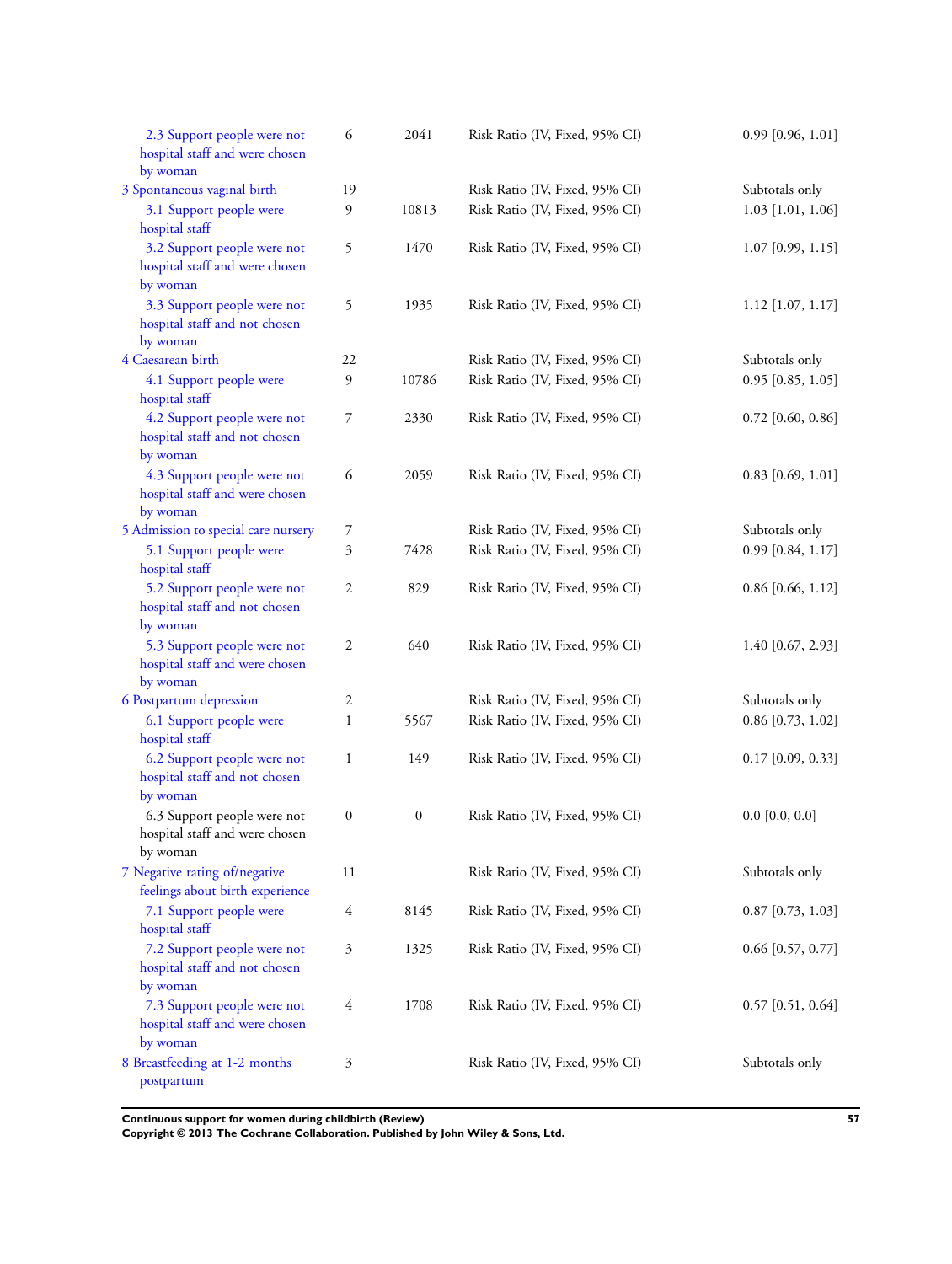| 8.1 Support people were                   |   | 4559     | Risk Ratio (IV, Fixed, 95% CI) | $0.97$ [0.92, 1.02] |
|-------------------------------------------|---|----------|--------------------------------|---------------------|
| hospital staff                            |   |          |                                |                     |
| 8.2 Support people were not               | 2 | 804      | Risk Ratio (IV, Fixed, 95% CI) | $1.05$ [0.98, 1.13] |
| hospital staff and not chosen<br>by woman |   |          |                                |                     |
| 8.3 Support people were not               | 0 | $\left($ | Risk Ratio (IV, Fixed, 95% CI) | $0.0$ [0.0, 0.0]    |
| hospital staff and were chosen            |   |          |                                |                     |
| by woman                                  |   |          |                                |                     |

#### **Analysis 1.1. Comparison 1 Continuous support versus usual care - all trials, Outcome 1 Any analgesia/anaesthesia.**

Review: Continuous support for women during childbirth

Comparison: I Continuous support versus usual care - all trials

Outcome: 1 Any analgesia/anaesthesia

| Study or subgroup                                                                                 | Continuous support | Usual care | <b>Risk Ratio</b><br>$M -$                          | Weight | <b>Risk Ratio</b><br>$M -$ |
|---------------------------------------------------------------------------------------------------|--------------------|------------|-----------------------------------------------------|--------|----------------------------|
|                                                                                                   | n/N                | n/N        | H,Random,95%<br>CI.                                 |        | H,Random,95%<br>C.         |
| Morhason-Bello 2009                                                                               | 84/293             | 89/292     |                                                     | 5.1%   | 0.94 [ 0.73, 1.2   ]       |
| Campbell 2006                                                                                     | 247/291            | 260/295    |                                                     | 13.9%  | 0.96 [0.90, 1.03]          |
| Hodnett 2002                                                                                      | 3077/3454          | 3159/3461  |                                                     | 15.7%  | 0.98 [0.96, 0.99]          |
| Madi 1999                                                                                         | 28/53              | 41/56      |                                                     | 3.9%   | $0.72$ $[0.53, 0.97]$      |
| Langer 1998                                                                                       | 295/361            | 302/363    |                                                     | 13.7%  | 0.98 [ 0.92, 1.05 ]        |
| Gagnon 1997                                                                                       | 141/209            | 142/204    |                                                     | 10.0%  | 0.97 [ 0.85, 1.10 ]        |
| Breart - Belgium 1992                                                                             | 55/133             | 62/128     |                                                     | 4.6 %  | $0.85$ $[0.65, 1.12]$      |
| Breart - France 1992                                                                              | 281/652            | 319/666    |                                                     | 10.7%  | 0.90 [ 0.80, 1.01 ]        |
| Hofmeyr 1991                                                                                      | 52/92              | 56/97      |                                                     | 5.2 %  | 0.98 [ 0.76, 1.25 ]        |
| Kennell 1991                                                                                      | 93/212             | 150/200    |                                                     | 7.9%   | $0.58$ $[0.49, 0.69]$      |
| Hemminki 1990a                                                                                    | 25/41              | 23/38      |                                                     | 3.0 %  | $1.01$ $[0.71, 1.44]$      |
| Hemminki 1990b                                                                                    | 45/8               | 52/80      |                                                     | 5.0%   | $0.85$ $[0.66, 1.10]$      |
| Yuenyong 2012                                                                                     | 13/58              | 15/56      |                                                     | 1.0%   | $0.84$ $[0.44, 1.60]$      |
| Klaus 1986                                                                                        | 2/168              | 10/249     |                                                     | 0.2%   | 0.30 [ 0.07, 1.34 ]        |
| <b>Total (95% CI)</b>                                                                             | 6098               | 6185       |                                                     | 100.0% | 0.90 [0.84, 0.96]          |
| Total events: 4438 (Continuous support), 4680 (Usual care)                                        |                    |            |                                                     |        |                            |
| Heterogeneity: Tau <sup>2</sup> = 0.01; Chi <sup>2</sup> = 51.14, df = 13 (P<0.00001); $1^2$ =75% |                    |            |                                                     |        |                            |
| Test for overall effect: $Z = 3.00$ (P = 0.0027)                                                  |                    |            |                                                     |        |                            |
| Test for subgroup differences: Not applicable                                                     |                    |            |                                                     |        |                            |
|                                                                                                   |                    |            |                                                     |        |                            |
|                                                                                                   |                    |            | $0.1 \quad 0.2$<br>0.5<br> 0<br>$\overline{2}$<br>5 |        |                            |
|                                                                                                   |                    |            | Favours support<br>Favours usual care               |        |                            |

**Continuous support for women during childbirth (Review) 58**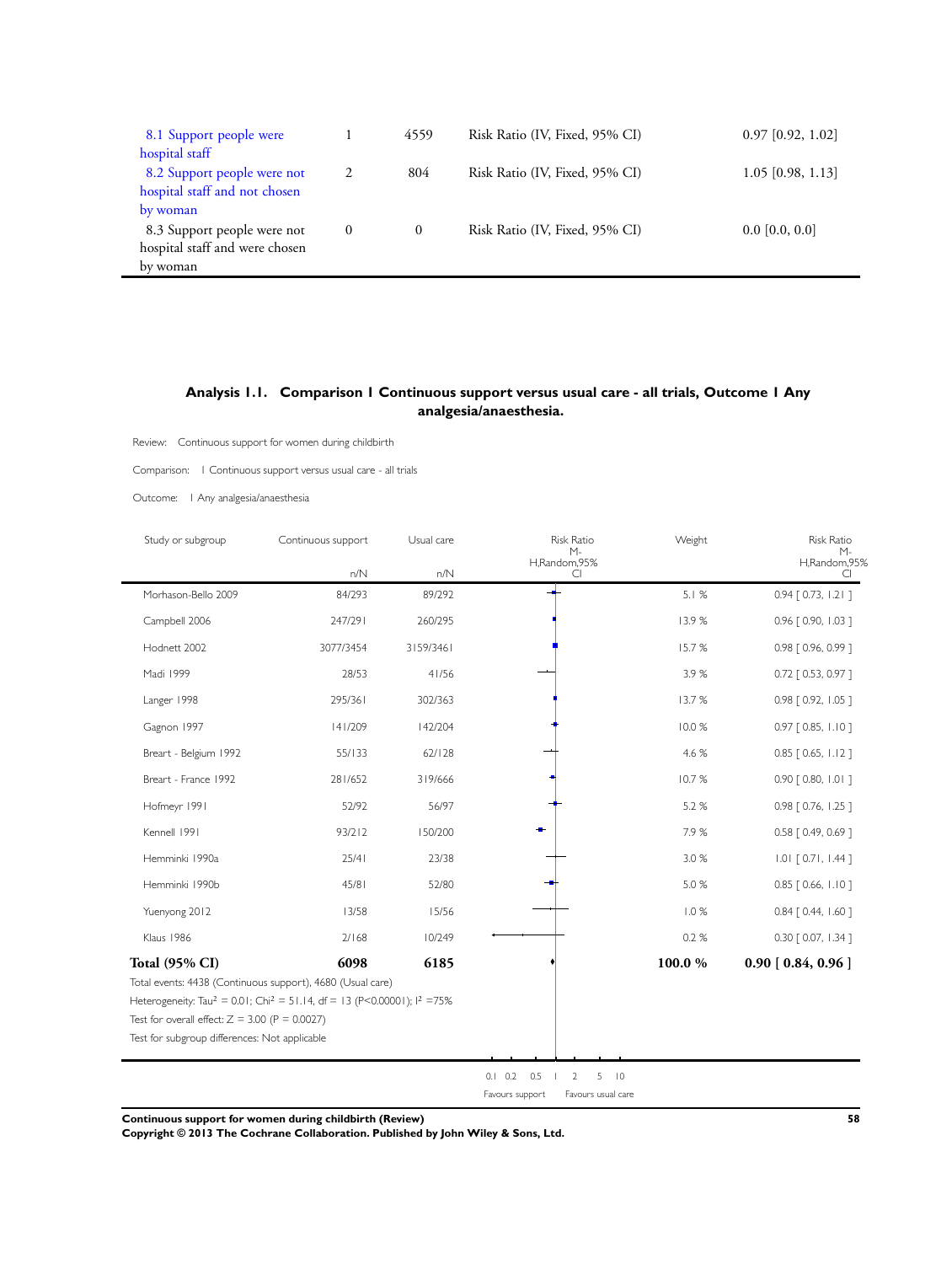#### **Analysis 1.2. Comparison 1 Continuous support versus usual care - all trials, Outcome 2 Regional analgesia/anaesthesia.**

Review: Continuous support for women during childbirth

Comparison: 1 Continuous support versus usual care - all trials

Outcome: 2 Regional analgesia/anaesthesia

| Study or subgroup                                                                                | Continuous support | Usual care | Risk Ratio<br>М-              | Weight | <b>Risk Ratio</b><br>$M -$ |
|--------------------------------------------------------------------------------------------------|--------------------|------------|-------------------------------|--------|----------------------------|
|                                                                                                  | n/N                | n/N        | H,Random,95%<br><sub>Cl</sub> |        | H,Random,95%<br>CI.        |
| McGrath 2008                                                                                     | 145/224            | 149/196    | — <b>u</b> —                  | 10.3%  | $0.85$ $[0.75, 0.96]$      |
| Campbell 2006                                                                                    | 247/291            | 260/295    |                               | 14.6 % | 0.96 [ 0.90, 1.03 ]        |
| Hodnett 2002                                                                                     | 2349/3454          | 2436/3461  |                               | 16.6%  | 0.97 [0.94, 1.00]          |
| Torres 1999                                                                                      | 202/217            | 195/218    |                               | 15.0%  | $1.04$ $[0.98, 1.10]$      |
| Langer 1998                                                                                      | 295/335            | 302/346    |                               | 15.2%  | $1.01$ $[0.95, 1.07]$      |
| Gagnon 1997                                                                                      | 139/209            | 142/204    |                               | 9.8%   | 0.96 [ 0.84, 1.09 ]        |
| Breart - Belgium 1992                                                                            | 55/133             | 62/131     |                               | 4.1%   | $0.87$ $[0.67, 1.15]$      |
| Breart - France 1992                                                                             | 281/652            | 319/666    |                               | 10.7%  | 0.90 [ 0.80, 1.01 ]        |
| Kennell 1991                                                                                     | 47/212             | 94/200     |                               | 3.7 %  | $0.47$ $[0.35, 0.63]$      |
| <b>Total (95% CI)</b>                                                                            | 5727               | 5717       |                               | 100.0% | $0.93$ [ 0.88, 0.99 ]      |
| Total events: 3760 (Continuous support), 3959 (Usual care)                                       |                    |            |                               |        |                            |
| Heterogeneity: Tau <sup>2</sup> = 0.01; Chi <sup>2</sup> = 41.66, df = 8 (P<0.00001); $1^2$ =81% |                    |            |                               |        |                            |
| Test for overall effect: $Z = 2.16$ (P = 0.031)                                                  |                    |            |                               |        |                            |
| Test for subgroup differences: Not applicable                                                    |                    |            |                               |        |                            |

 $0.5$  0.7 1.5 2

Favours support Favours usual care

**Continuous support for women during childbirth (Review) 59**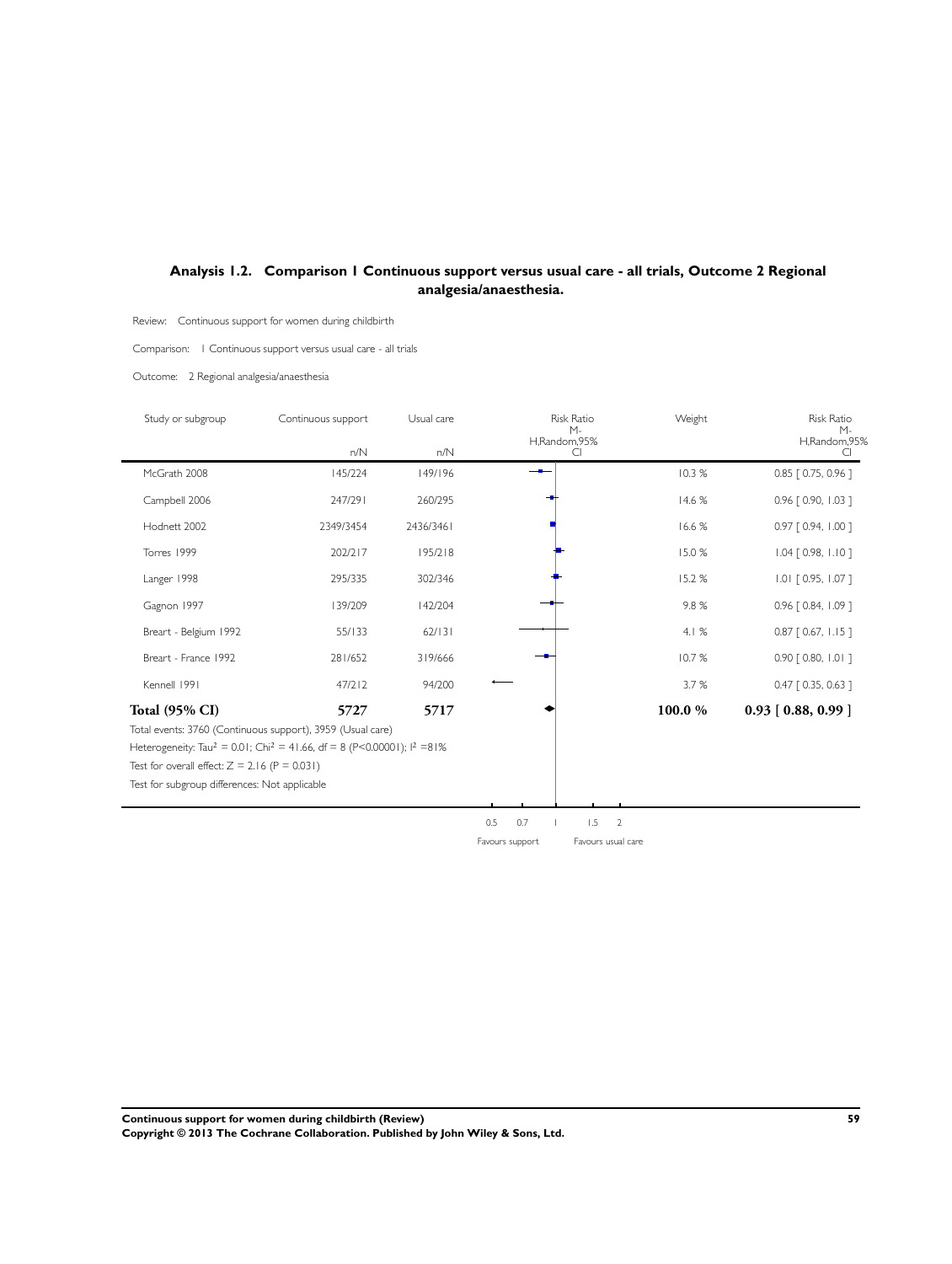### **Analysis 1.3. Comparison 1 Continuous support versus usual care - all trials, Outcome 3 Synthetic oxytocin during labour.**

Review: Continuous support for women during childbirth

Comparison: I Continuous support versus usual care - all trials

Outcome: 3 Synthetic oxytocin during labour

| Study or subgroup                                                                                                 | Continuous support                                                                                                                                                        | Usual care | <b>Risk Ratio</b><br>$M -$                                                 | Weight | <b>Risk Ratio</b><br>М- |
|-------------------------------------------------------------------------------------------------------------------|---------------------------------------------------------------------------------------------------------------------------------------------------------------------------|------------|----------------------------------------------------------------------------|--------|-------------------------|
|                                                                                                                   | n/N                                                                                                                                                                       | n/N        | H,Random,95%<br>Cl                                                         |        | H,Random,95%<br>CI.     |
| Breart - Belgium 1992                                                                                             | 55/132                                                                                                                                                                    | 64/129     |                                                                            | 4.7%   | $0.84$ $[ 0.64, 1.10 ]$ |
| Breart - France 1992                                                                                              | 383/654                                                                                                                                                                   | 371/666    |                                                                            | 13.1%  | $1.05$ $[0.96, 1.15]$   |
| Breart - Greece 1992                                                                                              | 224/287                                                                                                                                                                   | 193/265    |                                                                            | 13.0%  | $1.07$ [ 0.97, 1.18 ]   |
| Bruggemann 2007                                                                                                   | 104/105                                                                                                                                                                   | 107/107    |                                                                            | 17.1%  | 0.99 [0.96, 1.02]       |
| Campbell 2006                                                                                                     | 133/291                                                                                                                                                                   | 144/295    |                                                                            | 8.3 %  | $0.94$ [ 0.79, 1.11 ]   |
| Gagnon 1997                                                                                                       | 82/209                                                                                                                                                                    | 96/204     |                                                                            | 6.1%   | $0.83$ $[0.67, 1.04]$   |
| Hodnett 2002                                                                                                      | 1040/3454                                                                                                                                                                 | 942/3461   |                                                                            | 14.4 % | $1.11$ $[1.03, 1.19]$   |
| Hofmeyr 1991                                                                                                      | 16/92                                                                                                                                                                     | 17/97      |                                                                            | 1.1%   | 0.99 [0.53, 1.85]       |
| Kashanian 2010                                                                                                    | 11/50                                                                                                                                                                     | 19/50      |                                                                            | 1.1%   | $0.58$ $[0.31, 1.09]$   |
| Kennell 1991                                                                                                      | 36/212                                                                                                                                                                    | 46/200     |                                                                            | 2.6 %  | 0.74 [ 0.50, 1.09 ]     |
| Klaus 1986                                                                                                        | 4/168                                                                                                                                                                     | 37/249     |                                                                            | 0.4 %  | $0.16$ $[0.06, 0.44]$   |
| Madi 1999                                                                                                         | 7/53                                                                                                                                                                      | 17/56      |                                                                            | 0.7%   | $0.44$ $[0.20, 0.96]$   |
| Morhason-Bello 2009                                                                                               | 51/293                                                                                                                                                                    | 56/292     |                                                                            | 3.2 %  | $0.91$ $[0.64, 1.28]$   |
| Torres 1999                                                                                                       | 167/217                                                                                                                                                                   | 172/218    |                                                                            | 12.7%  | 0.98 [ 0.88, 1.08 ]     |
| Yuenyong 2012                                                                                                     | 21/58                                                                                                                                                                     | 18/56      |                                                                            | 1.6%   | $1.13$ [ 0.68, 1.88 ]   |
| Total (95% CI)<br>Test for overall effect: $Z = 0.81$ (P = 0.42)<br>Test for subgroup differences: Not applicable | 6275<br>Total events: 2334 (Continuous support), 2299 (Usual care)<br>Heterogeneity: Tau <sup>2</sup> = 0.01; Chi <sup>2</sup> = 39.96, df = 14 (P = 0.00026); $1^2$ =65% | 6345       | 0.2<br>0.5<br>$\overline{2}$<br>5<br>Favours support<br>Favours usual care | 100.0% | $0.97$ [ $0.91, 1.04$ ] |
|                                                                                                                   |                                                                                                                                                                           |            |                                                                            |        |                         |

**Continuous support for women during childbirth (Review) 60**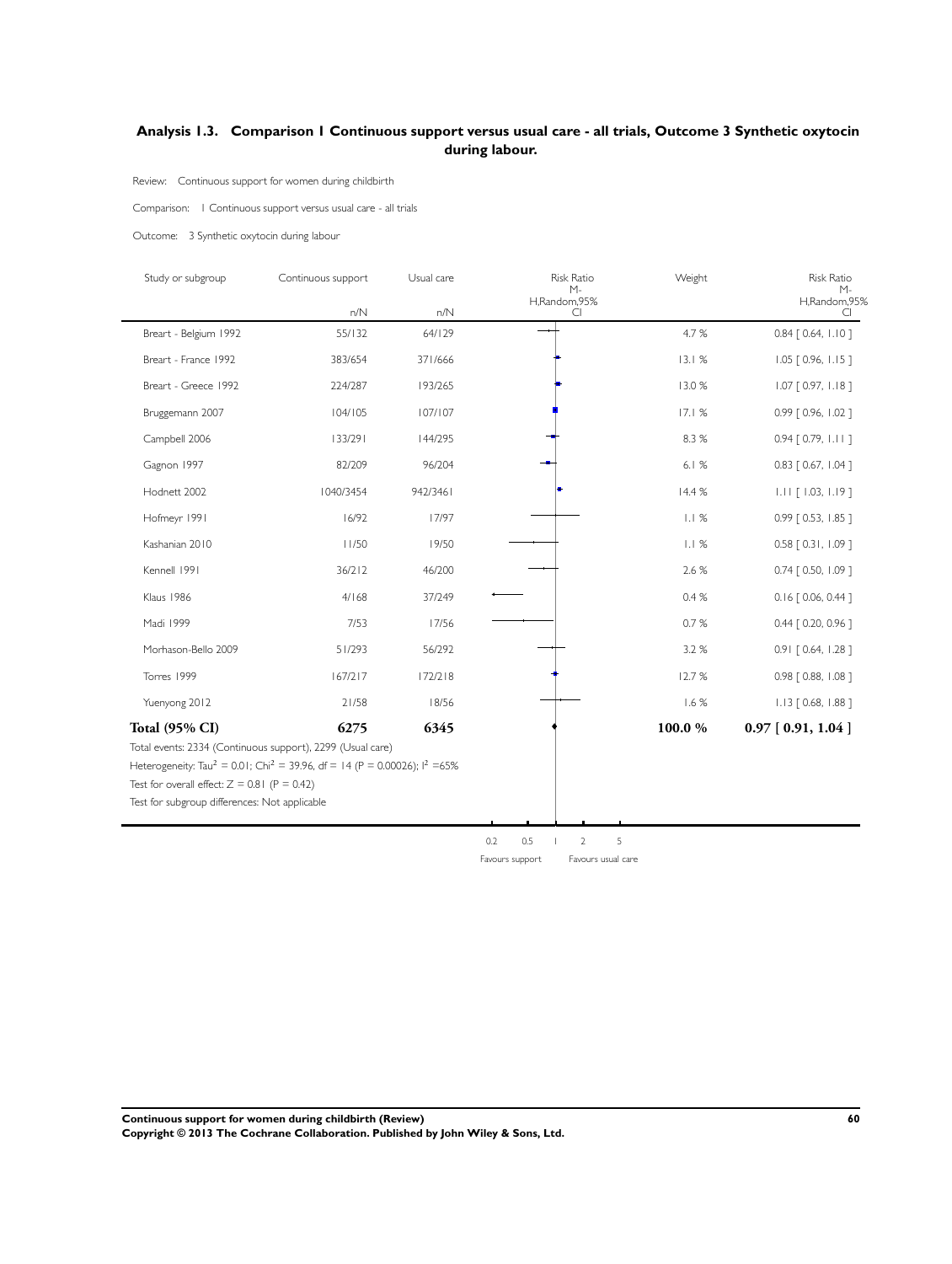#### **Analysis 1.4. Comparison 1 Continuous support versus usual care - all trials, Outcome 4 Labour length.**

Review: Continuous support for women during childbirth

Comparison: 1 Continuous support versus usual care - all trials

Outcome: 4 Labour length

| Study or subgroup                                                                                         | Continuous support |             | Usual care  |             | Mean<br>Difference | Weight | Mean<br>Difference                   |
|-----------------------------------------------------------------------------------------------------------|--------------------|-------------|-------------|-------------|--------------------|--------|--------------------------------------|
|                                                                                                           | N                  | Mean(SD)    | $\mathbb N$ | Mean(SD)    | IV, Random, 95% CI |        | IV, Random, 95% CI                   |
| Morhason-Bello 2009                                                                                       | 293                | 4.7(1.7)    | 292         | 5.3 $(1.7)$ | ₩                  | 19.4%  | $-0.60$ $\lceil -0.88, -0.32 \rceil$ |
| Campbell 2006                                                                                             | 291                | 10.4(4.3)   | 295         | 11.7(4.8)   |                    | 8.6 %  | $-1.30$ $[-2.04, -0.56]$             |
| Gagnon 1997                                                                                               | 209                | 9.1(4.1)    | 204         | 9.4(4.7)    |                    | 7.1%   | $-0.30$ $\lceil -1.15, 0.55 \rceil$  |
| Breart - Belgium 1992                                                                                     | 133                | 6.27(5.37)  | 129         | 6.8(4.07)   |                    | 4.5 %  | $-0.53$ $\lceil -1.68, 0.62 \rceil$  |
| Breart - France 1992                                                                                      | 654                | 6.77(2.57)  | 666         | 7.07(2.68)  |                    | 19.2%  | $-0.30$ $\lceil -0.58, -0.02 \rceil$ |
| Breart - Greece 1992                                                                                      | 287                | 6.67(3.75)  | 265         | 6.33(3.92)  |                    | 10.2%  | $0.34$ $\lceil -0.30, 0.98 \rceil$   |
| Kennell 1991                                                                                              | 212                | 7.4(3.8)    | 200         | 8.4(4.2)    |                    | 8.1%   | $-1.00$ $[-1.77, -0.23]$             |
| Hofmeyr 1991                                                                                              | 92                 | 9.6(3.93)   | 97          | 10.2(4.92)  |                    | 3.8 %  | $-0.60$ [ $-1.87, 0.67$ ]            |
| Langer 1998                                                                                               | 361                | 4.56 (3.47) | 363         | 5.58 (3.47) |                    | 13.1%  | $-1.02$ $[-1.53, -0.51]$             |
| Hemminki 1990a                                                                                            | 34                 | 8.3(6.2)    | 31          | 10(6.8)     |                    | 0.7%   | $-1.70$ [ $-4.87$ , 1.47 ]           |
| Yuenyong 2012                                                                                             | 52                 | 11.82(5.6)  | 45          | 12.48(7.8)  |                    | 0.9%   | $-0.66$ $\lceil -3.40, 2.08 \rceil$  |
| Hemminki 1990b                                                                                            | 8 <sub>1</sub>     | 5.1(3.8)    | 80          | 5.7(3.7)    |                    | 4.4 %  | $-0.60$ $\lceil -1.76, 0.56 \rceil$  |
| <b>Total (95% CI)</b>                                                                                     | 2699               |             | 2667        |             |                    |        | $100.0 \%$ -0.58 [-0.85, -0.31]      |
| Heterogeneity: Tau <sup>2</sup> = 0.08; Chi <sup>2</sup> = 19.90, df = 11 (P = 0.05); l <sup>2</sup> =45% |                    |             |             |             |                    |        |                                      |
| Test for overall effect: $Z = 4.21$ (P = 0.000025)                                                        |                    |             |             |             |                    |        |                                      |
| Test for subgroup differences: Not applicable                                                             |                    |             |             |             |                    |        |                                      |

#### $-4$   $-2$  0 2 4

Favours support Favours usual care

**Continuous support for women during childbirth (Review) 61 Copyright © 2013 The Cochrane Collaboration. Published by John Wiley & Sons, Ltd.**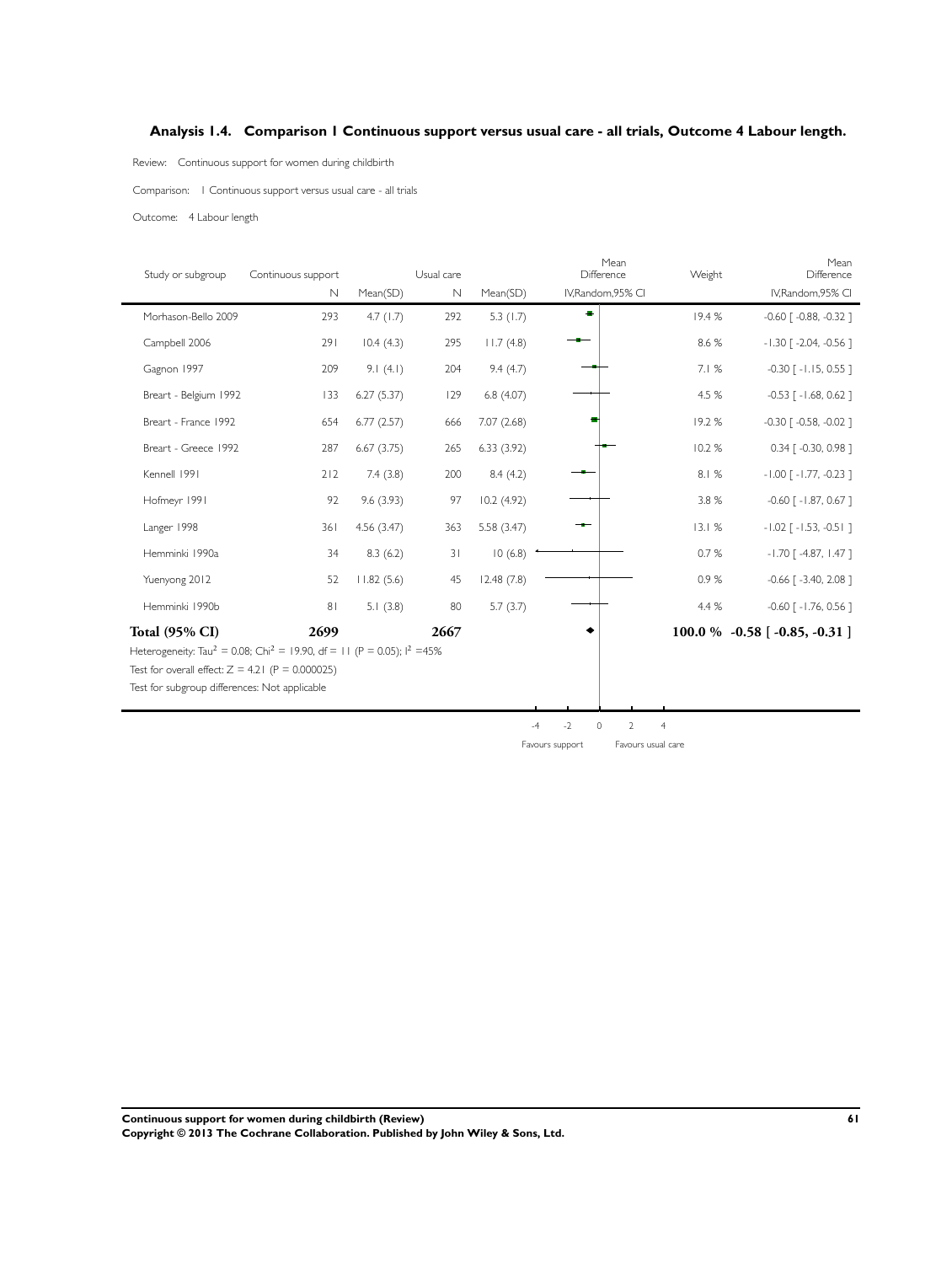## **Analysis 1.5. Comparison 1 Continuous support versus usual care - all trials, Outcome 5 Spontaneous vaginal birth.**

Review: Continuous support for women during childbirth

Comparison: I Continuous support versus usual care - all trials

Outcome: 5 Spontaneous vaginal birth

| Study or subgroup                                                                                   | Continuous support                                                                                                                                                       | Usual care | <b>Risk Ratio</b>                     | Weight | <b>Risk Ratio</b><br>$M -$ |
|-----------------------------------------------------------------------------------------------------|--------------------------------------------------------------------------------------------------------------------------------------------------------------------------|------------|---------------------------------------|--------|----------------------------|
|                                                                                                     | n/N                                                                                                                                                                      | n/N        | $M -$<br>H,Random,95%<br>CI           |        | H,Random,95%<br>CI         |
| Kashanian 2010                                                                                      | 46/50                                                                                                                                                                    | 38/50      |                                       | 3.2 %  | $1.21$ $[1.02, 1.44]$      |
| Bruggemann 2007                                                                                     | 41/105                                                                                                                                                                   | 38/107     |                                       | 1.0%   | 1.10 [ 0.78, 1.56 ]        |
| Campbell 2006                                                                                       | 223/291                                                                                                                                                                  | 220/295    |                                       | 7.4 %  | $1.03$ [ 0.94, 1.13 ]      |
| Hodnett 2002                                                                                        | 2481/3454                                                                                                                                                                | 2463/3461  |                                       | 13.5 % | $1.01$ $[0.98, 1.04]$      |
| Dickinson 2002                                                                                      | 280/499                                                                                                                                                                  | 239/493    |                                       | 5.5 %  | $1.16$ [ $1.03$ , $1.30$ ] |
| Madi 1999                                                                                           | 48/53                                                                                                                                                                    | 40/56      |                                       | 2.9%   | $1.27$ [ $1.05$ , $1.53$ ] |
| Torres 1999                                                                                         | 110/217                                                                                                                                                                  | 101/218    |                                       | 2.7%   | $1.09$ $[0.90, 1.33]$      |
| Langer 1998                                                                                         | 260/357                                                                                                                                                                  | 247/357    |                                       | 7.3 %  | $1.05$ $[0.96, 1.16]$      |
| Gagnon 1997                                                                                         | 132/209                                                                                                                                                                  | 127/204    |                                       | 4.1%   | $1.01$ $[0.87, 1.18]$      |
| Breart - Belgium 1992                                                                               | 97/133                                                                                                                                                                   | 85/129     |                                       | 3.6 %  | $1.11$ $[0.94, 1.30]$      |
| Breart - France 1992                                                                                | 451/654                                                                                                                                                                  | 425/665    |                                       | 8.8%   | $1.08$ $[ 1.00, 1.17 ]$    |
| Breart - Greece 1992                                                                                | 202/282                                                                                                                                                                  | 183/263    |                                       | 6.2%   | $1.03$ [ 0.92, 1.15 ]      |
| Hofmeyr 1991                                                                                        | 74/92                                                                                                                                                                    | 76/97      |                                       | 4.3 %  | $1.03$ $[0.89, 1.19]$      |
| Kennell 1991                                                                                        | 179/212                                                                                                                                                                  | 137/200    |                                       | 6.1%   | $1.23$ [ $1.10$ , $1.38$ ] |
| Hemminki 1990a                                                                                      | 38/41                                                                                                                                                                    | 34/38      |                                       | 4.5 %  | $1.04$ [ 0.90, 1.19 ]      |
| Hemminki 1990b                                                                                      | 76/81                                                                                                                                                                    | 72/80      |                                       | 7.5 %  | $1.04$ $[0.95, 1.14]$      |
| Hodnett 1989                                                                                        | 47/72                                                                                                                                                                    | 42/73      |                                       | 1.7%   | $1.13$ [ 0.88, 1.47 ]      |
| Yuenyong 2012                                                                                       | 33/58                                                                                                                                                                    | 31/56      |                                       | 1.1%   | 1.03 [ 0.74, 1.42 ]        |
| Klaus 1986                                                                                          | 154/168                                                                                                                                                                  | 196/249    |                                       | 8.6 %  | $1.16$ $[ 1.08, 1.26 ]$    |
| <b>Total (95% CI)</b>                                                                               | 7028                                                                                                                                                                     | 7091       |                                       | 100.0% | $1.08$ [ $1.04$ , $1.12$ ] |
| Test for overall effect: $Z = 4.33$ (P = 0.000015)<br>Test for subgroup differences: Not applicable | Total events: 4972 (Continuous support), 4794 (Usual care)<br>Heterogeneity: Tau <sup>2</sup> = 0.00; Chi <sup>2</sup> = 32.65, df = 18 (P = 0.02); l <sup>2</sup> = 45% |            |                                       |        |                            |
|                                                                                                     |                                                                                                                                                                          |            | 0.7<br>1.5<br>$\overline{2}$<br>0.5   |        |                            |
|                                                                                                     |                                                                                                                                                                          |            | Favours usual care<br>Favours support |        |                            |

**Continuous support for women during childbirth (Review) 62**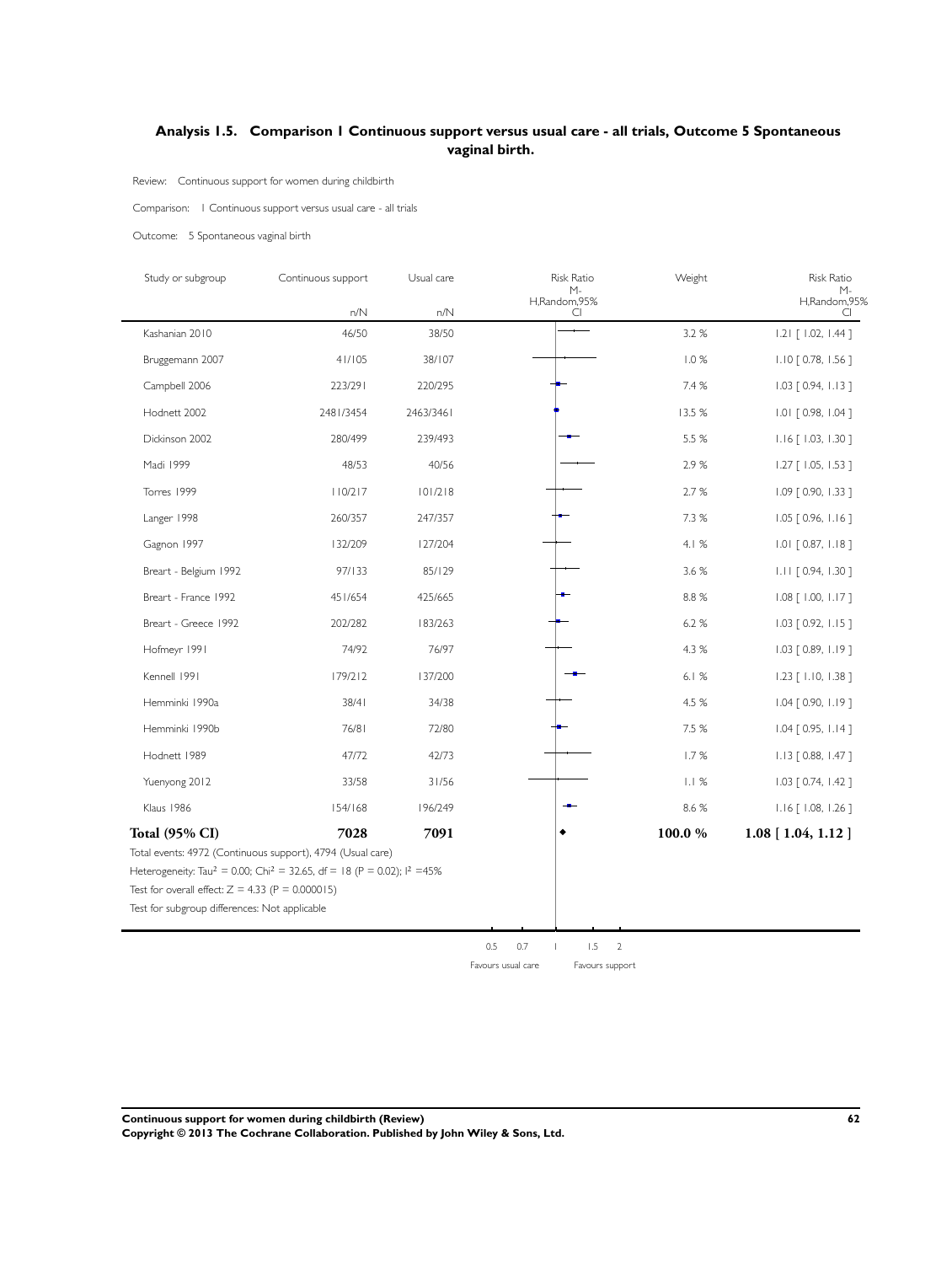### **Analysis 1.6. Comparison 1 Continuous support versus usual care - all trials, Outcome 6 Instrumental vaginal birth.**

Review: Continuous support for women during childbirth

Comparison: I Continuous support versus usual care - all trials

Outcome: 6 Instrumental vaginal birth

j.

| Study or subgroup                                                                                                                                                                               | Continuous support<br>n/N                                          | Usual care<br>n/N | Risk Ratio<br>M-H,Fixed,95% CI                                  | Weight | <b>Risk Ratio</b><br>M-H,Fixed,95% Cl |
|-------------------------------------------------------------------------------------------------------------------------------------------------------------------------------------------------|--------------------------------------------------------------------|-------------------|-----------------------------------------------------------------|--------|---------------------------------------|
| Kashanian 2010                                                                                                                                                                                  | 0/50                                                               | 0/50              |                                                                 |        | Not estimable                         |
| Bruggemann 2007                                                                                                                                                                                 | 53/105                                                             | 57/107            |                                                                 | 4.0%   | 0.95 [ 0.73, 1.23 ]                   |
| Campbell 2006                                                                                                                                                                                   | 13/291                                                             | 22/295            |                                                                 | 1.5%   | $0.60$ [ $0.31$ , $1.17$ ]            |
| Hodnett 2002                                                                                                                                                                                    | 541/3454                                                           | 561/3461          |                                                                 | 39.5 % | 0.97 [ 0.87, 1.08 ]                   |
| Dickinson 2002                                                                                                                                                                                  | 148/499                                                            | 169/493           |                                                                 | 12.0%  | $0.87$ $[$ 0.72, 1.04 $]$             |
| Madi 1999                                                                                                                                                                                       | 2/53                                                               | 9/56              |                                                                 | 0.6 %  | $0.23$ $[0.05, 1.04]$                 |
| Torres 1999                                                                                                                                                                                     | 163/217                                                            | 171/218           |                                                                 | 12.0%  | $0.96$ $[0.86, 1.06]$                 |
| Langer 1998                                                                                                                                                                                     | 12/357                                                             | 12/356            |                                                                 | 0.8%   | $1.00$ $[0.45, 2.19]$                 |
| Gagnon 1997                                                                                                                                                                                     | 48/209                                                             | 44/204            |                                                                 | 3.1%   | $1.06$ $[0.74, 1.53]$                 |
| Breart - Belgium 1992                                                                                                                                                                           | 31/133                                                             | 39/129            |                                                                 | 2.8%   | $0.77$ $[0.51, 1.16]$                 |
| Breart - France 1992                                                                                                                                                                            | 163/654                                                            | 204/665           |                                                                 | 14.2 % | $0.81$ $[0.68, 0.97]$                 |
| Breart - Greece 1992                                                                                                                                                                            | 50/282                                                             | 46/263            |                                                                 | 3.4 %  | $1.01$ $[0.70, 1.46]$                 |
| Hofmeyr 1991                                                                                                                                                                                    | 7/92                                                               | 7/97              |                                                                 | 0.5%   | $1.05$ $[0.38, 2.89]$                 |
| Kennell 1991                                                                                                                                                                                    | 16/212                                                             | 37/200            |                                                                 | 2.7%   | $0.41$ $[0.23, 0.71]$                 |
| Hemminki 1990a                                                                                                                                                                                  | 3/4                                                                | 1/38              |                                                                 | 0.1%   | 2.78 [ 0.30, 25.59 ]                  |
| Hemminki 1990b                                                                                                                                                                                  | 3/81                                                               | 5/80              |                                                                 | 0.4 %  | $0.59$ $[0.15, 2.40]$                 |
| Yuenyong 2012                                                                                                                                                                                   | 15/58                                                              | 11/56             |                                                                 | 0.8%   | $1.32$ [ 0.66, 2.61 ]                 |
| Hodnett 1989                                                                                                                                                                                    | 13/72                                                              | 18/73             |                                                                 | 1.3%   | $0.73$ $[0.39, 1.38]$                 |
| Klaus 1986                                                                                                                                                                                      | 2/168                                                              | 7/249             |                                                                 | 0.4 %  | $0.42$ $[0.09, 2.01]$                 |
| Total (95% CI)<br>Heterogeneity: Chi <sup>2</sup> = 22.76, df = 17 (P = 0.16); $1^2$ = 25%<br>Test for overall effect: $Z = 3.13$ (P = 0.0017)<br>Test for subgroup differences: Not applicable | 7028<br>Total events: 1283 (Continuous support), 1420 (Usual care) | 7090              |                                                                 | 100.0% | $0.90$ [ $0.85, 0.96$ ]               |
|                                                                                                                                                                                                 |                                                                    |                   | 0.2<br>5<br>20<br>0.05<br>Favours usual care<br>Favours support |        |                                       |

**Continuous support for women during childbirth (Review) 63**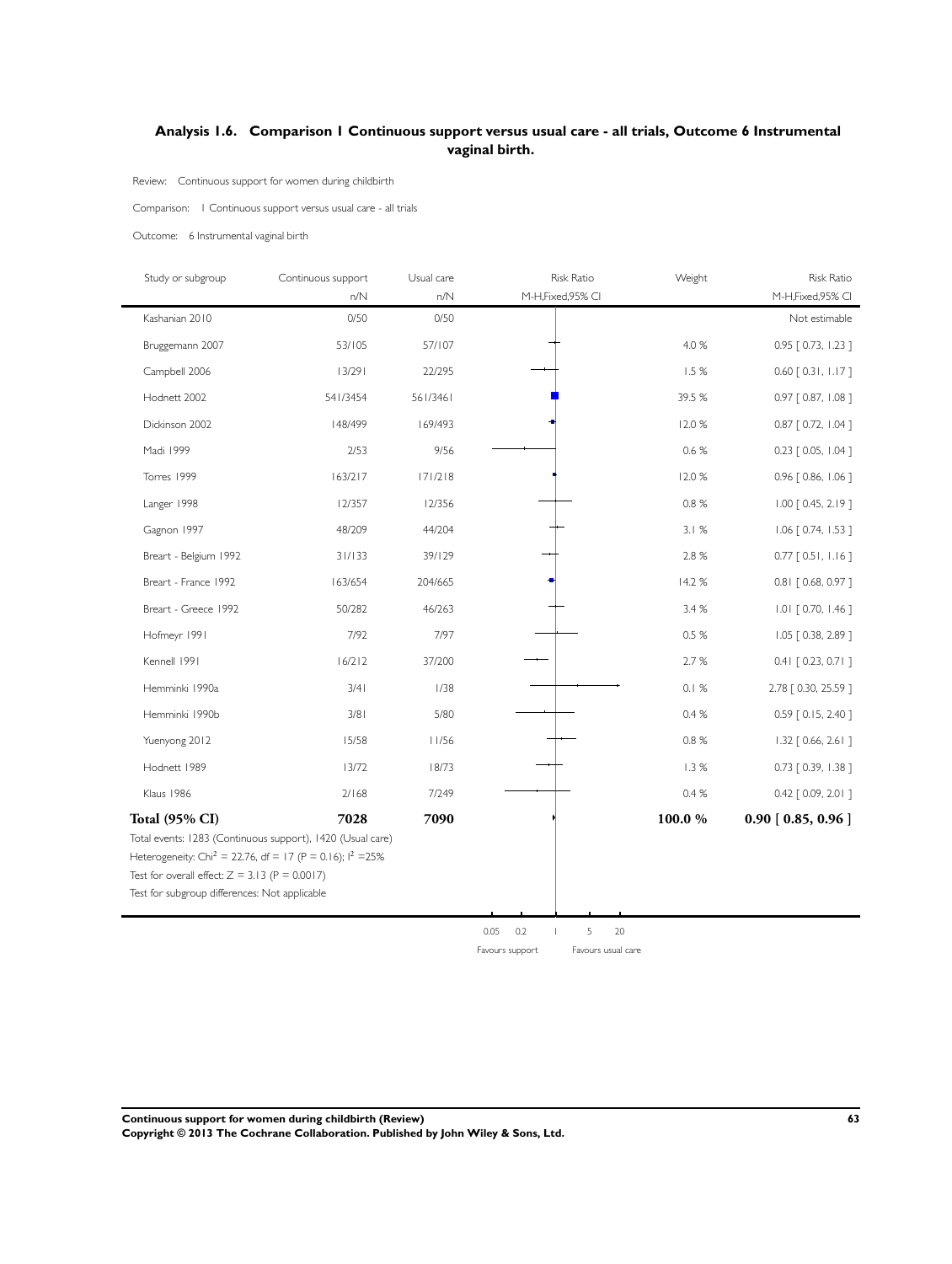#### **Analysis 1.7. Comparison 1 Continuous support versus usual care - all trials, Outcome 7 Caesarean birth.**

Review: Continuous support for women during childbirth

Comparison: 1 Continuous support versus usual care - all trials

Outcome: 7 Caesarean birth

|                                                                                                                                                                                                                                                                              |          |          |                             | Weight | Risk Ratio                  |
|------------------------------------------------------------------------------------------------------------------------------------------------------------------------------------------------------------------------------------------------------------------------------|----------|----------|-----------------------------|--------|-----------------------------|
|                                                                                                                                                                                                                                                                              | n/N      | n/N      | $M -$<br>H,Random,95%<br>CI |        | $M -$<br>H,Random,95%<br>CI |
| Kashanian 2010                                                                                                                                                                                                                                                               | 4/50     | 12/50    |                             | 1.8%   | $0.33$ $[0.12, 0.96]$       |
| Morhason-Bello 2009                                                                                                                                                                                                                                                          | 27/305   | 68/298   |                             | 6.3%   | $0.39$ $[0.26, 0.59]$       |
| McGrath 2008                                                                                                                                                                                                                                                                 | 30/224   | 49/196   |                             | 6.4 %  | $0.54$ [ 0.35, 0.81 ]       |
| Bruggemann 2007                                                                                                                                                                                                                                                              | 11/105   | 12/107   |                             | 2.9%   | $0.93$ $[0.43, 2.02]$       |
| Campbell 2006                                                                                                                                                                                                                                                                | 55/291   | 53/295   |                             | 7.4 %  | $1.05$ $[0.75, 1.48]$       |
| Hodnett 2002                                                                                                                                                                                                                                                                 | 432/3454 | 437/3461 |                             | 11.0%  | $0.99$ $[0.87, 1.12]$       |
| Dickinson 2002                                                                                                                                                                                                                                                               | 71/499   | 85/493   |                             | 8.3 %  | $0.83$ [ 0.62, 1.10 ]       |
| Madi 1999                                                                                                                                                                                                                                                                    | 3/53     | 7/56     |                             | 1.2%   | $0.45$ $[0.12, 1.66]$       |
| Torres 1999                                                                                                                                                                                                                                                                  | 54/217   | 46/218   |                             | 7.4 %  | $1.18$ [ 0.83, 1.67 ]       |
| Langer 1998                                                                                                                                                                                                                                                                  | 85/357   | 97/356   |                             | 9.0%   | $0.87$ [ 0.68, 1.12 ]       |
| Gagnon 1997                                                                                                                                                                                                                                                                  | 29/209   | 33/204   |                             | 5.7%   | $0.86$ [ 0.54, 1.36 ]       |
| Breart - Belgium 1992                                                                                                                                                                                                                                                        | 5/133    | 5/129    |                             | 1.4%   | $0.97$ $[0.29, 3.27]$       |
| Breart - France 1992                                                                                                                                                                                                                                                         | 40/654   | 36/665   |                             | 6.0%   | $1.13$ [ 0.73, 1.75 ]       |
| Breart - Greece 1992                                                                                                                                                                                                                                                         | 30/282   | 34/263   |                             | 5.7%   | $0.82$ [ 0.52, 1.31 ]       |
| Hofmeyr 1991                                                                                                                                                                                                                                                                 | 11/92    | 14/97    |                             | 3.2 %  | $0.83$ $[0.40, 1.73]$       |
| Kennell 1991                                                                                                                                                                                                                                                                 | 17/212   | 26/200   |                             | 4.4 %  | $0.62$ [ 0.35, 1.10 ]       |
| Hemminki 1990a                                                                                                                                                                                                                                                               | 0/41     | 3/38     |                             | 0.3 %  | $0.13$ $[0.01, 2.49]$       |
| Hemminki 1990b                                                                                                                                                                                                                                                               | 2/81     | 3/80     |                             | 0.7%   | $0.66$ $[0.11, 3.84]$       |
| Hodnett 1989                                                                                                                                                                                                                                                                 | 12/72    | 13/73    |                             | 3.3 %  | $0.94$ $[0.46, 1.91]$       |
| Cogan 1988                                                                                                                                                                                                                                                                   | 2/20     | 1/14     |                             | 0.4 %  | $1.40$ $[0.14, 13.98]$      |
| Yuenyong 2012                                                                                                                                                                                                                                                                | 10/58    | 14/56    |                             | 3.2%   | $0.69$ $[ 0.33, 1.42 ]$     |
| Klaus 1986                                                                                                                                                                                                                                                                   | 12/168   | 46/249   |                             | 4.1%   | $0.39$ $[0.21, 0.71]$       |
| <b>Total (95% CI)</b>                                                                                                                                                                                                                                                        | 7577     | 7598     |                             | 100.0% | $0.78$ [ $0.67$ , $0.91$ ]  |
| Total events: 942 (Continuous support), 1094 (Usual care)<br>Heterogeneity: Tau <sup>2</sup> = 0.05; Chi <sup>2</sup> = 44.52, df = 21 (P = 0.002); l <sup>2</sup> =53%<br>Test for overall effect: $Z = 3.13$ (P = 0.0017)<br>Test for subgroup differences: Not applicable |          |          |                             |        |                             |
|                                                                                                                                                                                                                                                                              |          |          |                             |        |                             |

**Continuous support for women during childbirth (Review) 64**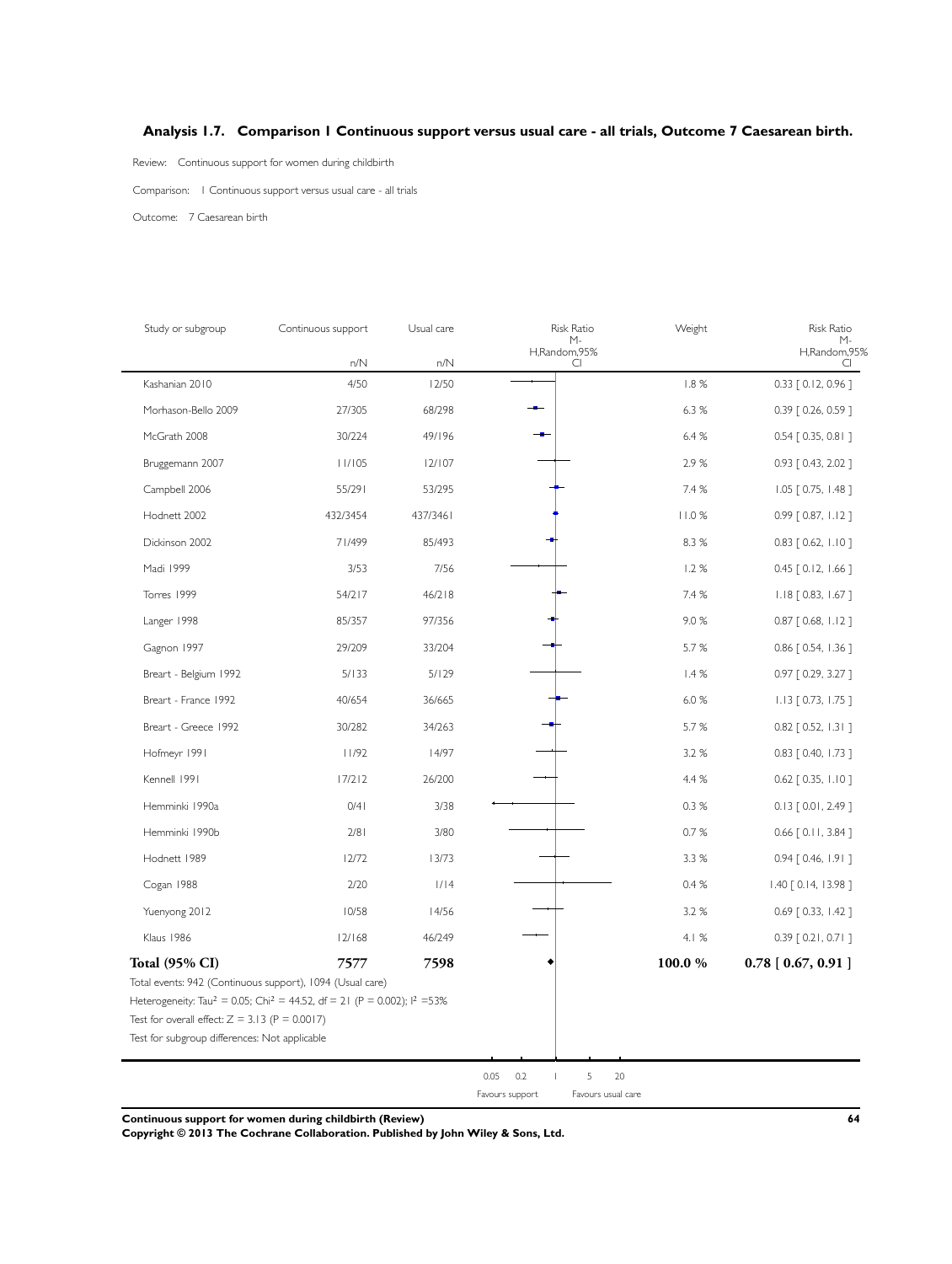#### **Analysis 1.8. Comparison 1 Continuous support versus usual care - all trials, Outcome 8 Perineal trauma.**

Review: Continuous support for women during childbirth

Comparison: 1 Continuous support versus usual care - all trials

Outcome: 8 Perineal trauma

| Study or subgroup                                                                               | Continuous support                                                                                                                                                    | Usual care | Risk Ratio                            | Weight     | Risk Ratio<br>$M -$     |
|-------------------------------------------------------------------------------------------------|-----------------------------------------------------------------------------------------------------------------------------------------------------------------------|------------|---------------------------------------|------------|-------------------------|
|                                                                                                 | $n/N$                                                                                                                                                                 | $n/N$      | M-<br>H,Random,95%<br>CI              |            | H,Random,95%<br>CI      |
| Bruggemann 2007                                                                                 | 94/105                                                                                                                                                                | 95/107     |                                       | 16.1%      | $1.01$ [ 0.92, $1.11$ ] |
| Hodnett 2002                                                                                    | 1828/3454                                                                                                                                                             | 1860/3461  |                                       | 37.0 %     | 0.98 [ 0.94, 1.03 ]     |
| Campbell 2006                                                                                   | 249/291                                                                                                                                                               | 275/295    |                                       | 30.0 %     | 0.92 [ 0.87, 0.97 ]     |
| Gagnon 1997                                                                                     | 168/207                                                                                                                                                               | 166/200    |                                       | 16.9%      | 0.98 [ 0.89, 1.07 ]     |
| Total (95% CI)                                                                                  | 4057                                                                                                                                                                  | 4063       |                                       | $100.0~\%$ | $0.97$ [ $0.92, 1.01$ ] |
| Test for overall effect: $Z = 1.50$ (P = 0.13)<br>Test for subgroup differences: Not applicable | Total events: 2339 (Continuous support), 2396 (Usual care)<br>Heterogeneity: Tau <sup>2</sup> = 0.00; Chi <sup>2</sup> = 5.33, df = 3 (P = 0.15); l <sup>2</sup> =44% |            |                                       |            |                         |
|                                                                                                 |                                                                                                                                                                       |            | 0.7<br>0.5<br>1.5<br>$\sqrt{2}$       |            |                         |
|                                                                                                 |                                                                                                                                                                       |            | Favours support<br>Favours usual care |            |                         |
|                                                                                                 |                                                                                                                                                                       |            |                                       |            |                         |
|                                                                                                 |                                                                                                                                                                       |            |                                       |            |                         |
|                                                                                                 |                                                                                                                                                                       |            |                                       |            |                         |
|                                                                                                 |                                                                                                                                                                       |            |                                       |            |                         |
|                                                                                                 |                                                                                                                                                                       |            |                                       |            |                         |
|                                                                                                 |                                                                                                                                                                       |            |                                       |            |                         |
|                                                                                                 |                                                                                                                                                                       |            |                                       |            |                         |
|                                                                                                 |                                                                                                                                                                       |            |                                       |            |                         |
|                                                                                                 |                                                                                                                                                                       |            |                                       |            |                         |
|                                                                                                 |                                                                                                                                                                       |            |                                       |            |                         |
|                                                                                                 |                                                                                                                                                                       |            |                                       |            |                         |
|                                                                                                 |                                                                                                                                                                       |            |                                       |            |                         |
|                                                                                                 |                                                                                                                                                                       |            |                                       |            |                         |
|                                                                                                 |                                                                                                                                                                       |            |                                       |            |                         |
|                                                                                                 |                                                                                                                                                                       |            |                                       |            |                         |

**Continuous support for women during childbirth (Review) 65 Copyright © 2013 The Cochrane Collaboration. Published by John Wiley & Sons, Ltd.**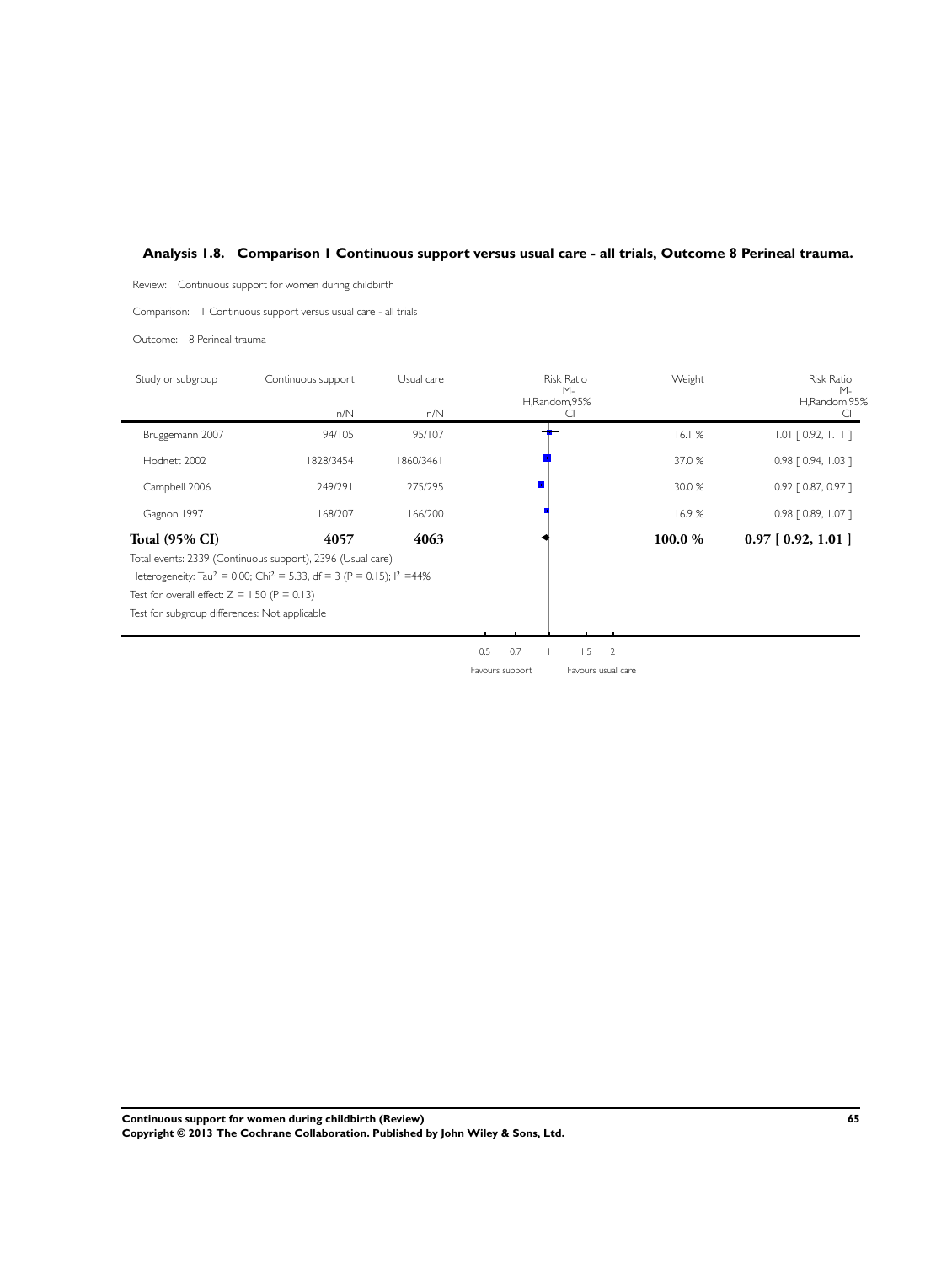### **Analysis 1.9. Comparison 1 Continuous support versus usual care - all trials, Outcome 9 Low 5-minute Apgar score.**

Review: Continuous support for women during childbirth

Comparison: I Continuous support versus usual care - all trials

Outcome: 9 Low 5-minute Apgar score

| Study or subgroup                                                        | Continuous support | Usual care | <b>Risk Ratio</b>  | Weight | <b>Risk Ratio</b>       |
|--------------------------------------------------------------------------|--------------------|------------|--------------------|--------|-------------------------|
|                                                                          | n/N                | n/N        | M-H, Fixed, 95% CI |        | M-H,Fixed,95% Cl        |
| Kashanian 2010                                                           | 0/50               | 1/50       |                    | 1.7%   | $0.33$ $[0.01, 7.99]$   |
| McGrath 2008                                                             | 4/224              | 6/196      |                    | 7.2 %  | 0.58 [ 0.17, 2.04 ]     |
| Bruggemann 2007                                                          | 3/105              | 2/107      |                    | 2.2 %  | $1.53$ $[0.26, 8.96]$   |
| Campbell 2006                                                            | 1/291              | 9/295      |                    | 10.0%  | $0.11$ $[0.01, 0.88]$   |
| Hodnett 2002                                                             | 30/3454            | 25/3461    |                    | 27.9%  | $1.20$ [ 0.71, 2.04 ]   |
| Dickinson 2002                                                           | 4/499              | 8/493      |                    | 9.0%   | $0.49$ $[0.15, 1.63]$   |
| Torres 1999                                                              | 1/217              | $5/2$   8  |                    | 5.6 %  | $0.20$ $[0.02, 1.71]$   |
| Breart - Belgium 1992                                                    | 3/132              | 4/128      |                    | 4.5 %  | $0.73$ $[0.17, 3.19]$   |
| Breart - France 1992                                                     | 4/651              | 1/664      |                    | 12.2 % | $0.37$ $[0.12, 1.16]$   |
| Breart - Greece 1992                                                     | 6/295              | 8/274      |                    | 9.3%   | 0.70 [ 0.24, 1.98 ]     |
| Hofmeyr 1991                                                             | 4/89               | 6/96       |                    | 6.5 %  | $0.72$ $[0.21, 2.46]$   |
| Yuenyong 2012                                                            | 0/58               | 1/56       |                    | 1.7%   | $0.32$ $[0.01, 7.74]$   |
| Kennell 1991                                                             | 1/212              | 2/200      |                    | 2.3 %  | $0.47$ $[0.04, 5.16]$   |
| <b>Total (95% CI)</b>                                                    | 6277               | 6238       |                    | 100.0% | $0.69$ [ $0.50, 0.95$ ] |
| Total events: 61 (Continuous support), 88 (Usual care)                   |                    |            |                    |        |                         |
| Heterogeneity: Chi <sup>2</sup> = 11.31, df = 12 (P = 0.50); $1^2$ =0.0% |                    |            |                    |        |                         |
| Test for overall effect: $Z = 2.26$ (P = 0.024)                          |                    |            |                    |        |                         |
| Test for subgroup differences: Not applicable                            |                    |            |                    |        |                         |
|                                                                          |                    |            |                    |        |                         |

 $0.02$  0.1 10 50

Favours support Favours usual care

**Continuous support for women during childbirth (Review) 66**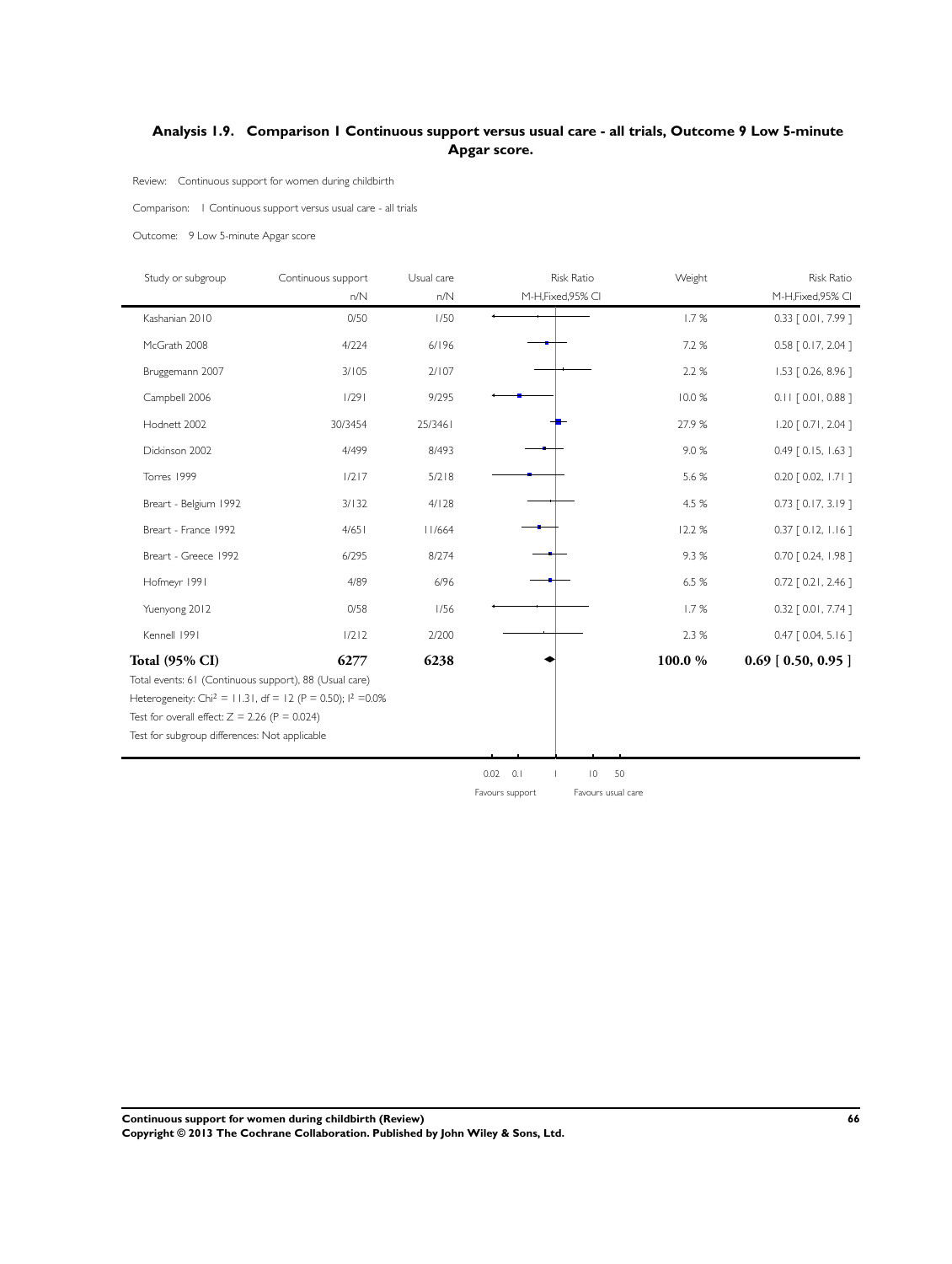#### **Analysis 1.10. Comparison 1 Continuous support versus usual care - all trials, Outcome 10 Admission to special care nursery.**

Review: Continuous support for women during childbirth

Comparison: I Continuous support versus usual care - all trials

Outcome: 10 Admission to special care nursery

| Study or subgroup                              | Continuous support                                                                             | Usual care |                 | <b>Risk Ratio</b><br>$M -$ | Weight | <b>Risk Ratio</b><br>$M -$ |
|------------------------------------------------|------------------------------------------------------------------------------------------------|------------|-----------------|----------------------------|--------|----------------------------|
|                                                | n/N                                                                                            | n/N        |                 | H,Random,95%<br>CI         |        | H,Random,95%<br>CI         |
| Kashanian 2010                                 | 0/50                                                                                           | 0/50       |                 |                            |        | Not estimable              |
| Bruggemann 2007                                | $5/105$                                                                                        | 6/107      |                 |                            | 4.2 %  | $0.85$ $[0.27, 2.70]$      |
| Hodnett 2002                                   | 246/3454                                                                                       | 254/3461   |                 |                            | 43.9%  | $0.97$ $[0.82, 1.15]$      |
| Torres 1999                                    | 12/215                                                                                         | 6/213      |                 |                            | 5.9%   | $1.98$ $[0.76, 5.18]$      |
| Gagnon 1997                                    | 15/209                                                                                         | 10/204     |                 |                            | 8.6 %  | $1.46$ $[0.67, 3.18]$      |
| Kennell 1991                                   | 69/212                                                                                         | 71/200     |                 |                            | 33.4 % | 0.92 [ 0.70, 1.20 ]        |
| Klaus 1986                                     | 3/168                                                                                          | 17/249     |                 |                            | 3.9%   | $0.26$ $[0.08, 0.88]$      |
| <b>Total (95% CI)</b>                          | 4413                                                                                           | 4484       |                 |                            | 100.0% | $0.97$ [ 0.76, 1.25 ]      |
|                                                | Total events: 350 (Continuous support), 364 (Usual care)                                       |            |                 |                            |        |                            |
|                                                | Heterogeneity: Tau <sup>2</sup> = 0.03; Chi <sup>2</sup> = 7.91, df = 5 (P = 0.16); $1^2$ =37% |            |                 |                            |        |                            |
| Test for overall effect: $Z = 0.22$ (P = 0.82) |                                                                                                |            |                 |                            |        |                            |
| Test for subgroup differences: Not applicable  |                                                                                                |            |                 |                            |        |                            |
|                                                |                                                                                                |            |                 |                            |        |                            |
|                                                |                                                                                                |            | 0.05<br>0.2     | 5<br>20                    |        |                            |
|                                                |                                                                                                |            | Favours support | Favours usual care         |        |                            |
|                                                |                                                                                                |            |                 |                            |        |                            |

**Continuous support for women during childbirth (Review) 67 Copyright © 2013 The Cochrane Collaboration. Published by John Wiley & Sons, Ltd.**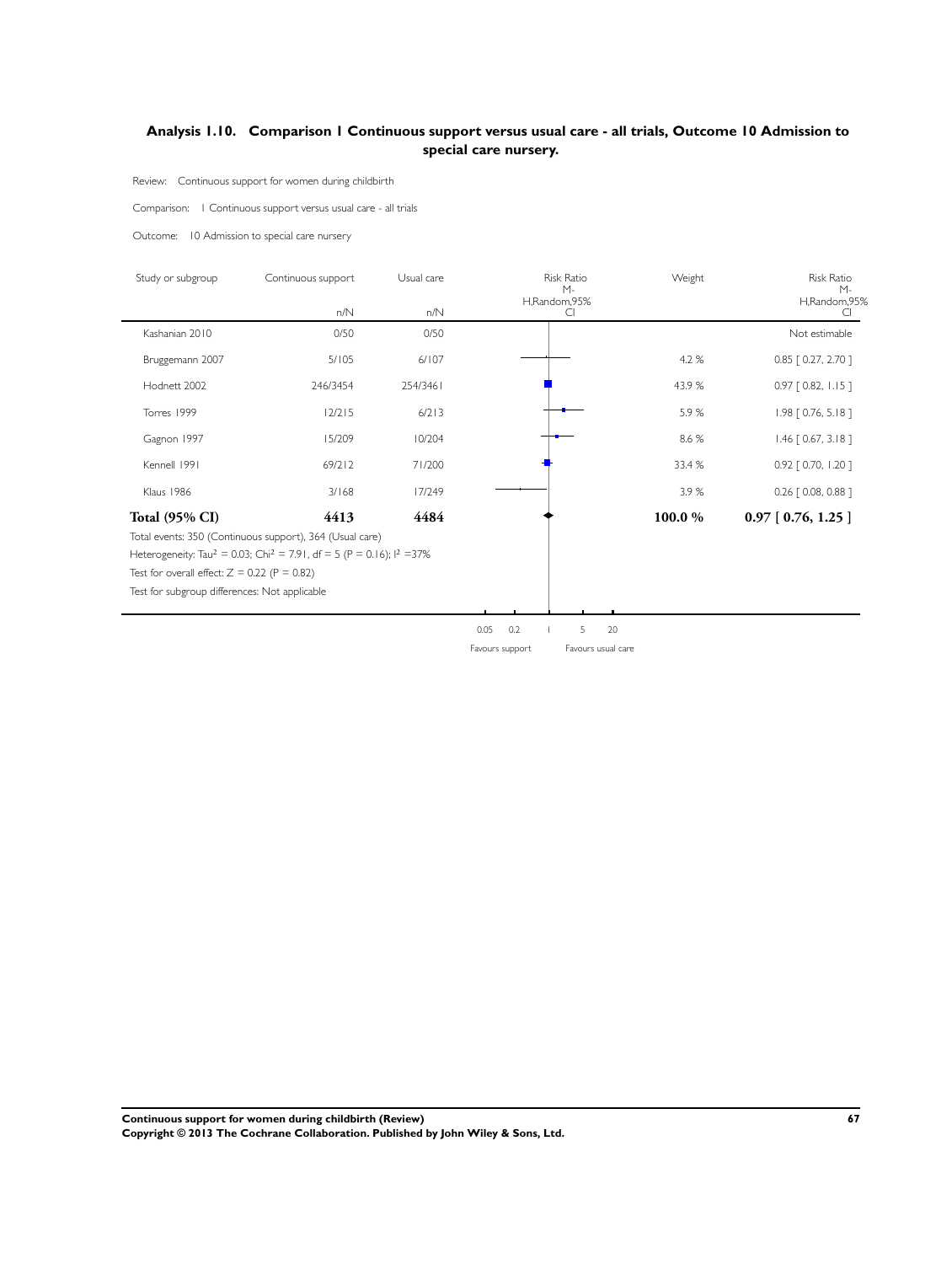#### **Analysis 1.11. Comparison 1 Continuous support versus usual care - all trials, Outcome 11 Prolonged neonatal hospital stay.**

Review: Continuous support for women during childbirth

Comparison: I Continuous support versus usual care - all trials

Outcome: 11 Prolonged neonatal hospital stay

| Study or subgroup                                                                               | Continuous support                                                                                                                                              | Usual care |                   | <b>Risk Ratio</b><br>$M -$            | Weight | <b>Risk Ratio</b><br>$M -$    |
|-------------------------------------------------------------------------------------------------|-----------------------------------------------------------------------------------------------------------------------------------------------------------------|------------|-------------------|---------------------------------------|--------|-------------------------------|
|                                                                                                 | n/N                                                                                                                                                             | n/N        |                   | H,Random,95%<br>a                     |        | H,Random,95%<br><sub>Cl</sub> |
| Kashanian 2010                                                                                  | 0/50                                                                                                                                                            | 0/50       |                   |                                       |        | Not estimable                 |
| Campbell 2006                                                                                   | 17/291                                                                                                                                                          | 14/295     |                   |                                       | 44.1 % | $1.23$ $[0.62, 2.45]$         |
| Kennell 1991                                                                                    | 22/212                                                                                                                                                          | 34/200     |                   |                                       | 55.9%  | $0.61$ [ 0.37, 1.01 ]         |
| <b>Total (95% CI)</b>                                                                           | 553<br>Total events: 39 (Continuous support), 48 (Usual care)<br>Heterogeneity: Tau <sup>2</sup> = 0.15; Chi <sup>2</sup> = 2.61, df = 1 (P = 0.11); $1^2$ =62% | 545        |                   |                                       | 100.0% | $0.83$ [ 0.42, 1.65 ]         |
| Test for overall effect: $Z = 0.53$ (P = 0.60)<br>Test for subgroup differences: Not applicable |                                                                                                                                                                 |            |                   |                                       |        |                               |
|                                                                                                 |                                                                                                                                                                 |            |                   |                                       |        |                               |
|                                                                                                 |                                                                                                                                                                 |            | $0.1$ $0.2$ $0.5$ | $\overline{0}$<br>$\overline{2}$<br>5 |        |                               |
|                                                                                                 |                                                                                                                                                                 |            | Favours support   | Favours usual care                    |        |                               |

**Continuous support for women during childbirth (Review) 68 Copyright © 2013 The Cochrane Collaboration. Published by John Wiley & Sons, Ltd.**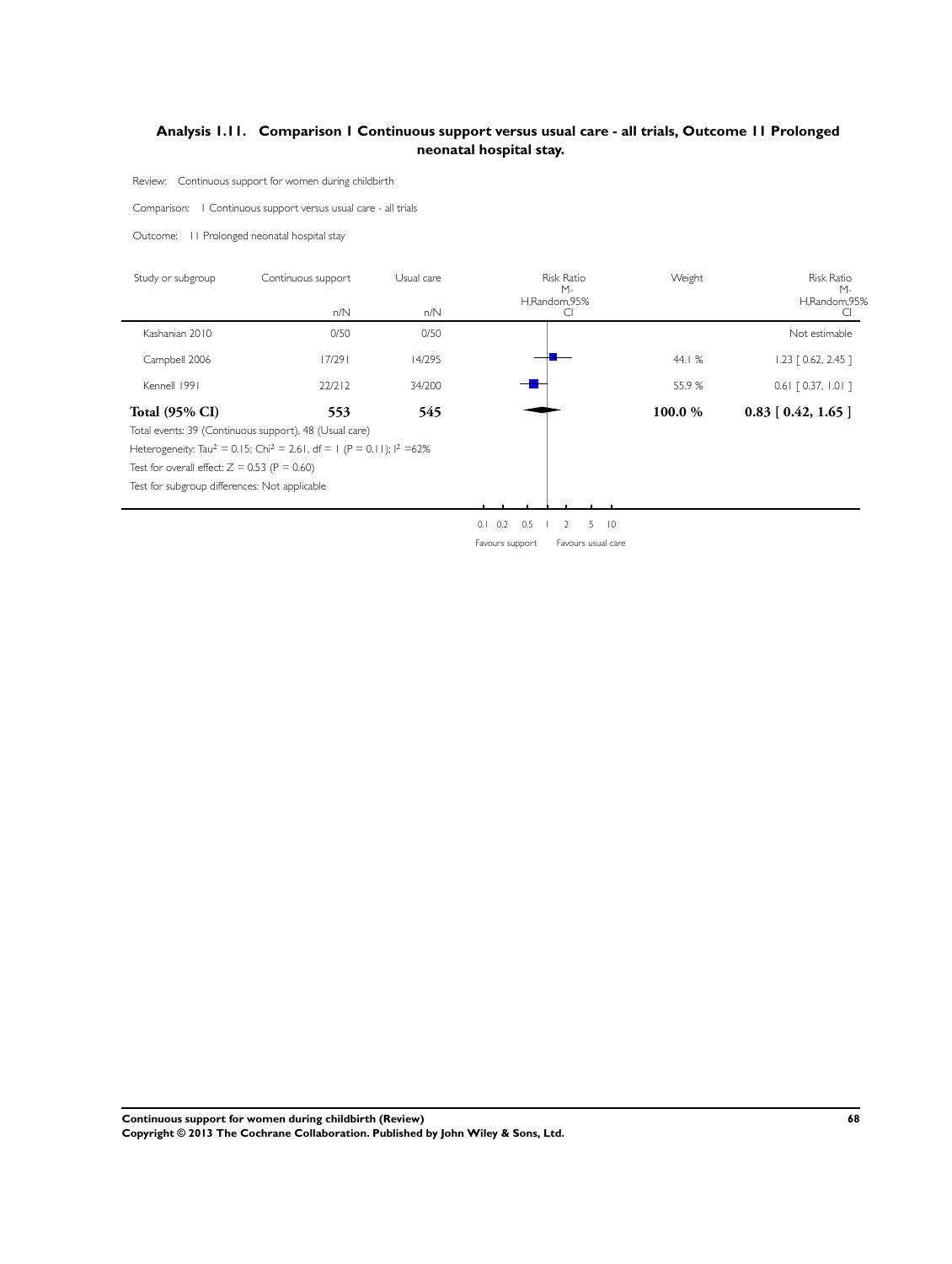## **Analysis 1.12. Comparison 1 Continuous support versus usual care - all trials, Outcome 12 Postpartum report of severe labour pain.**

Review: Continuous support for women during childbirth

Comparison: I Continuous support versus usual care - all trials

Outcome: 12 Postpartum report of severe labour pain

| Study or subgroup                                                                                | Continuous support | Usual care |     |                 | <b>Risk Ratio</b><br>$M -$ |                    | Weight  | <b>Risk Ratio</b><br>$M -$ |
|--------------------------------------------------------------------------------------------------|--------------------|------------|-----|-----------------|----------------------------|--------------------|---------|----------------------------|
|                                                                                                  | n/N                | n/N        |     |                 | H,Random,95%<br>CI         |                    |         | H,Random,95%               |
| Langer 1998                                                                                      | 261/356            | 248/352    |     |                 |                            |                    | 31.1%   | $1.04$ $[0.95, 1.14]$      |
| Breart - Belgium 1992                                                                            | 61/119             | 53/121     |     |                 |                            |                    | 20.2 %  | $1.17$ $[0.90, 1.53]$      |
| Breart - France 1992                                                                             | 157/656            | 139/664    |     |                 |                            |                    | 24.4 %  | $1.14$ $[0.93, 1.40]$      |
| Hofmeyr 1991                                                                                     | 53/92              | 76/96      |     |                 |                            |                    | 24.3 %  | $0.73$ [ 0.59, 0.89 ]      |
| <b>Total (95% CI)</b>                                                                            | 1223               | 1233       |     |                 |                            |                    | 100.0 % | $1.00$ [ 0.83, 1.21 ]      |
| Total events: 532 (Continuous support), 516 (Usual care)                                         |                    |            |     |                 |                            |                    |         |                            |
| Heterogeneity: Tau <sup>2</sup> = 0.03; Chi <sup>2</sup> = 13.35, df = 3 (P = 0.004); $1^2$ =78% |                    |            |     |                 |                            |                    |         |                            |
| Test for overall effect: $Z = 0.00$ (P = 1.0)                                                    |                    |            |     |                 |                            |                    |         |                            |
| Test for subgroup differences: Not applicable                                                    |                    |            |     |                 |                            |                    |         |                            |
|                                                                                                  |                    |            |     |                 |                            |                    |         |                            |
|                                                                                                  |                    |            | 0.5 | 0.7             | 1.5                        | $\overline{2}$     |         |                            |
|                                                                                                  |                    |            |     | Favours support |                            | Favours usual care |         |                            |

**Continuous support for women during childbirth (Review) 69 Copyright © 2013 The Cochrane Collaboration. Published by John Wiley & Sons, Ltd.**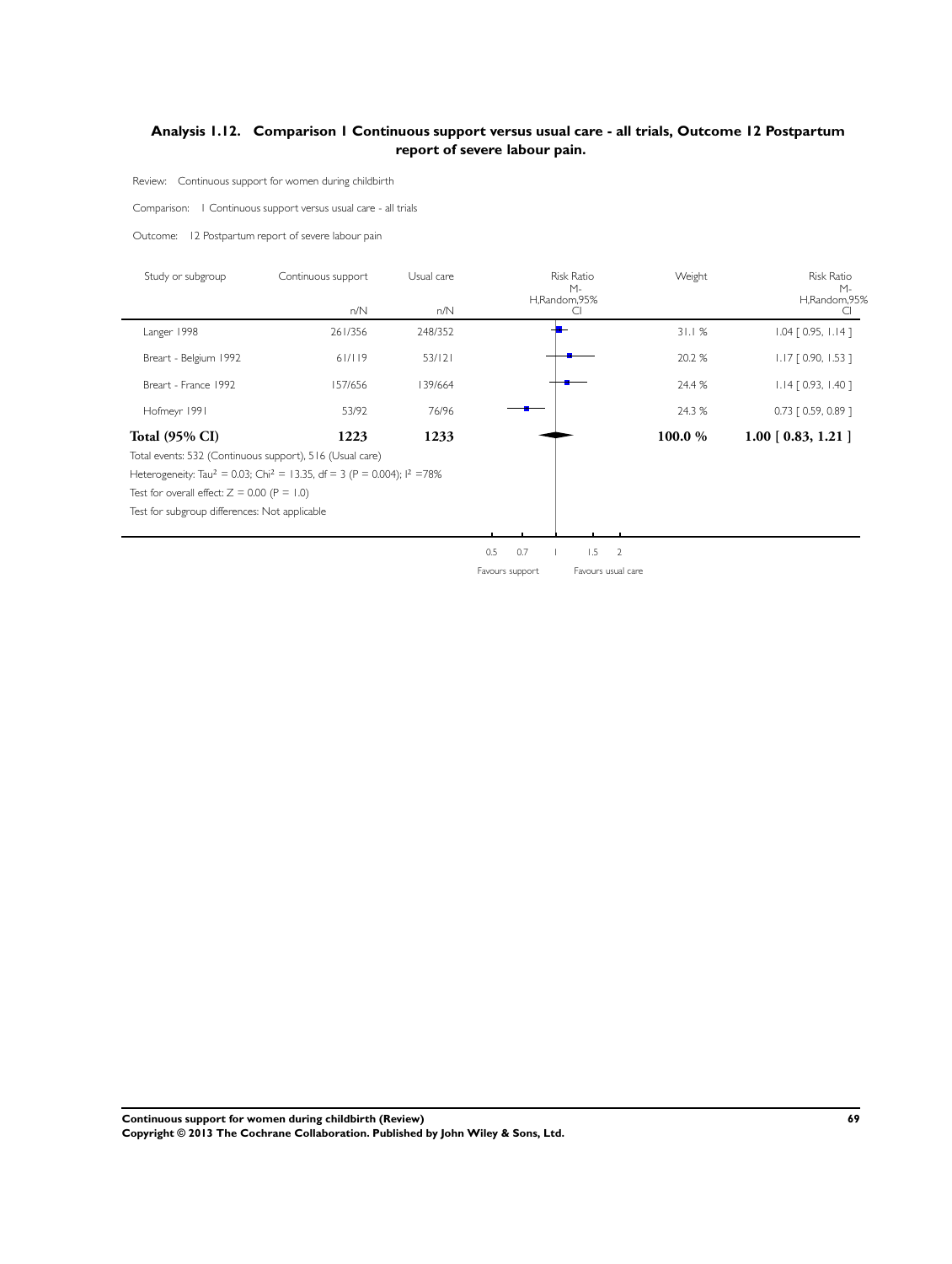## **Analysis 1.13. Comparison 1 Continuous support versus usual care - all trials, Outcome 13 Negative rating of/negative feelings about birth experience.**

Review: Continuous support for women during childbirth

Comparison: I Continuous support versus usual care - all trials

Outcome: 13 Negative rating of/negative feelings about birth experience

| Study or subgroup                                 | Continuous support                                                                                          | Usual care |                 | <b>Risk Ratio</b><br>$M -$<br>H,Random,95% | Weight | <b>Risk Ratio</b><br>$M -$<br>H,Random,95% |
|---------------------------------------------------|-------------------------------------------------------------------------------------------------------------|------------|-----------------|--------------------------------------------|--------|--------------------------------------------|
|                                                   | n/N                                                                                                         | n/N        |                 | CI                                         |        | CI                                         |
| Morhason-Bello 2009                               | 108/293                                                                                                     | 196/292    | $-$             |                                            | 13.4 % | $0.55$ $[0.46, 0.65]$                      |
| Bruggemann 2007                                   | 7/105                                                                                                       | 17/107     |                 |                                            | 2.5 %  | $0.42$ $[0.18, 0.97]$                      |
| Campbell 2006                                     | 95/229                                                                                                      | 197/265    |                 |                                            | 13.4 % | $0.56$ $[0.47, 0.66]$                      |
| Hodnett 2002                                      | 96/2818                                                                                                     | 117/2751   |                 |                                            | 10.5 % | $0.80$ $[0.61, 1.04]$                      |
| Dickinson 2002                                    | 75/499                                                                                                      | 74/493     |                 |                                            | 9.7%   | $1.00$ $[0.74, 1.35]$                      |
| Torres 1999                                       | 35/206                                                                                                      | $43/2$     |                 |                                            | 7.2 %  | $0.83$ $[0.56, 1.25]$                      |
| Langer 1998                                       | 98/357                                                                                                      | 129/353    |                 |                                            | 11.9%  | 0.75 [ 0.60, 0.93 ]                        |
| Breart - Belgium 1992                             | 24/119                                                                                                      | 30/121     |                 |                                            | 5.9%   | $0.81$ [ $0.51$ , $1.31$ ]                 |
| Breart - France 1992                              | 30/656                                                                                                      | 35/664     |                 |                                            | 5.9%   | $0.87$ $[$ 0.54, 1.40 $]$                  |
| Hofmeyr 1991                                      | 38/92                                                                                                       | 73/96      |                 |                                            | 10.4 % | $0.54$ $[0.42, 0.71]$                      |
| Kennell 1991                                      | 47/209                                                                                                      | 71/197     |                 |                                            | 9.2%   | 0.62   0.46, 0.85 ]                        |
| <b>Total (95% CI)</b>                             | 5583                                                                                                        | 5550       |                 |                                            | 100.0% | $0.69$ [ $0.59$ , $0.79$ ]                 |
|                                                   | Total events: 653 (Continuous support), 982 (Usual care)                                                    |            |                 |                                            |        |                                            |
|                                                   | Heterogeneity: Tau <sup>2</sup> = 0.03; Chi <sup>2</sup> = 26.81, df = 10 (P = 0.003); l <sup>2</sup> = 63% |            |                 |                                            |        |                                            |
| Test for overall effect: $Z = 5.16$ (P < 0.00001) |                                                                                                             |            |                 |                                            |        |                                            |
| Test for subgroup differences: Not applicable     |                                                                                                             |            |                 |                                            |        |                                            |
|                                                   |                                                                                                             |            |                 |                                            |        |                                            |
|                                                   |                                                                                                             |            | 0.2<br>0.5      | $\overline{2}$<br>5                        |        |                                            |
|                                                   |                                                                                                             |            | Favours support | Favours usual care                         |        |                                            |
|                                                   |                                                                                                             |            |                 |                                            |        |                                            |
|                                                   |                                                                                                             |            |                 |                                            |        |                                            |
|                                                   |                                                                                                             |            |                 |                                            |        |                                            |
|                                                   |                                                                                                             |            |                 |                                            |        |                                            |

**Continuous support for women during childbirth (Review) 70**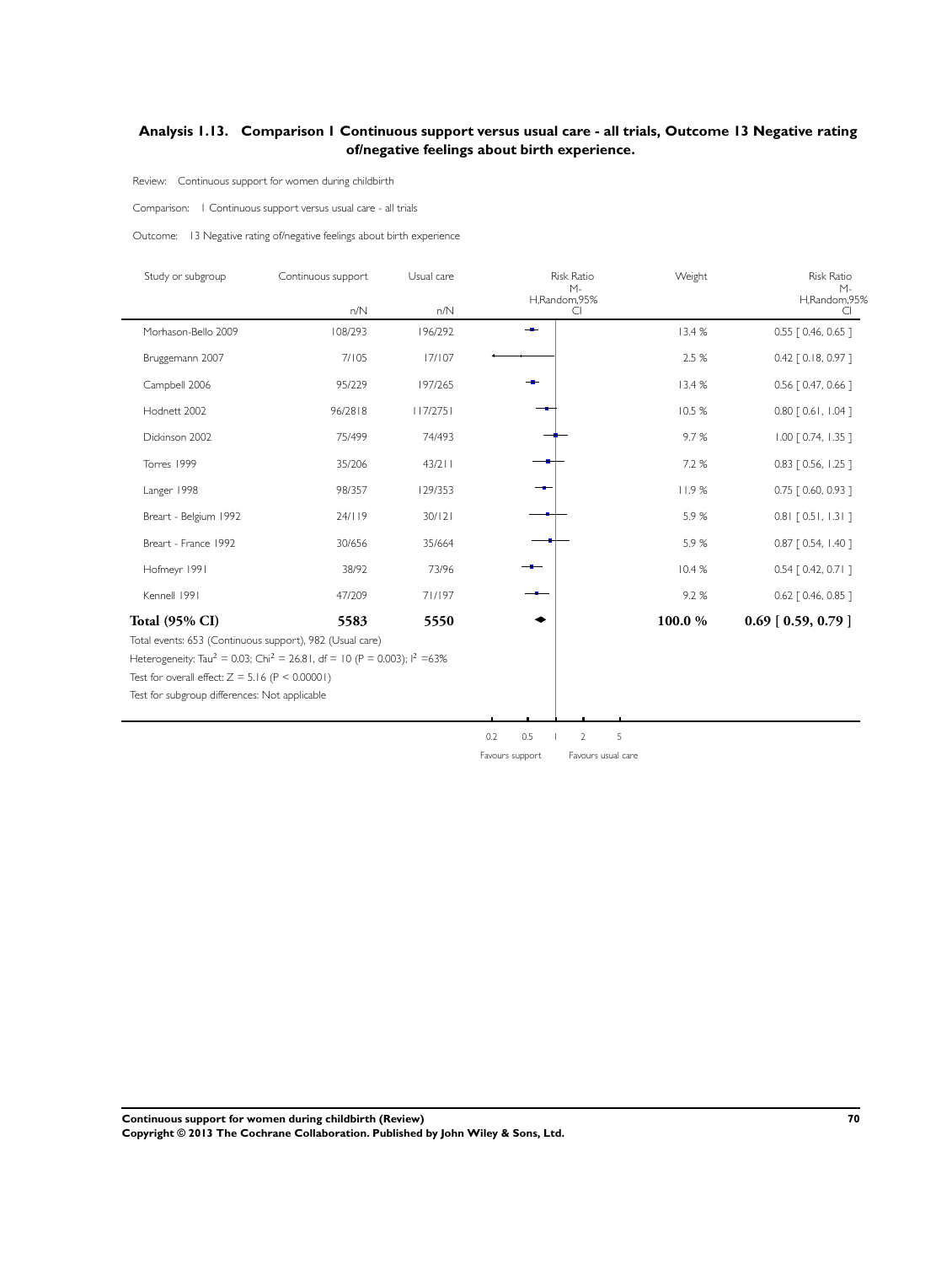# **Analysis 1.14. Comparison 1 Continuous support versus usual care - all trials, Outcome 14 Difficulty mothering.**

Review: Continuous support for women during childbirth

Comparison: I Continuous support versus usual care - all trials

Outcome: 14 Difficulty mothering

| Study or subgroup | Continuous support | Usual care | <b>Risk Ratio</b>                                                                                               | <b>Risk Ratio</b>     |
|-------------------|--------------------|------------|-----------------------------------------------------------------------------------------------------------------|-----------------------|
|                   | n/N                | n/N        | M-H, Fixed, 95% CI                                                                                              | M-H, Fixed, 95% CI    |
| Campbell 2006     | 11/292             | 38/265     |                                                                                                                 | $0.26$ $[0.14, 0.50]$ |
| Hodnett 2002      | 873/2836           | 853/2765   |                                                                                                                 | $1.00$ $[0.92, 1.08]$ |
| Hofmeyr 1991      | 41/75              | 67/75      |                                                                                                                 | $0.61$ $[0.49, 0.76]$ |
|                   |                    |            | the contract of the contract of the contract of the contract of the contract of the contract of the contract of |                       |



### **Analysis 1.15. Comparison 1 Continuous support versus usual care - all trials, Outcome 15 Breastfeeding at 1-2 months postpartum.**

| Review:                                        | Continuous support for women during childbirth                                                 |            |                 |                            |         |                            |
|------------------------------------------------|------------------------------------------------------------------------------------------------|------------|-----------------|----------------------------|---------|----------------------------|
|                                                | Comparison:   Continuous support versus usual care - all trials                                |            |                 |                            |         |                            |
| Outcome:                                       | 15 Breastfeeding at 1-2 months postpartum                                                      |            |                 |                            |         |                            |
| Study or subgroup                              | Continuous support                                                                             | Usual care |                 | <b>Risk Ratio</b><br>$M -$ | Weight  | <b>Risk Ratio</b><br>$M -$ |
|                                                | n/N                                                                                            | n/N        |                 | H,Random,95%<br>CI.        |         | H,Random,95%               |
| Hodnett 2002                                   | 1312/2339                                                                                      | 1283/2220  |                 |                            | 50.8%   | 0.97 [ 0.92, 1.02 ]        |
| Hofmeyr 1991                                   | 58/74                                                                                          | 51/75      |                 |                            | 11.9%   | $1.15$ $[0.95, 1.40]$      |
| Langer 1998                                    | 266/334                                                                                        | 247/321    |                 |                            | 37.3 %  | $1.04$ $[0.95, 1.12]$      |
| <b>Total (95% CI)</b>                          | 2747                                                                                           | 2616       |                 |                            | 100.0 % | $1.01$ [ 0.94, 1.09 ]      |
|                                                | Total events: 1636 (Continuous support), 1581 (Usual care)                                     |            |                 |                            |         |                            |
|                                                | Heterogeneity: Tau <sup>2</sup> = 0.00; Chi <sup>2</sup> = 4.18, df = 2 (P = 0.12); $1^2$ =52% |            |                 |                            |         |                            |
| Test for overall effect: $Z = 0.38$ (P = 0.70) |                                                                                                |            |                 |                            |         |                            |
| Test for subgroup differences: Not applicable  |                                                                                                |            |                 |                            |         |                            |
|                                                |                                                                                                |            |                 |                            |         |                            |
|                                                |                                                                                                |            | 0.5<br>0.7      | 1.5<br>$\overline{2}$      |         |                            |
|                                                |                                                                                                |            | Favours support | Favours usual care         |         |                            |

**Continuous support for women during childbirth (Review) 71**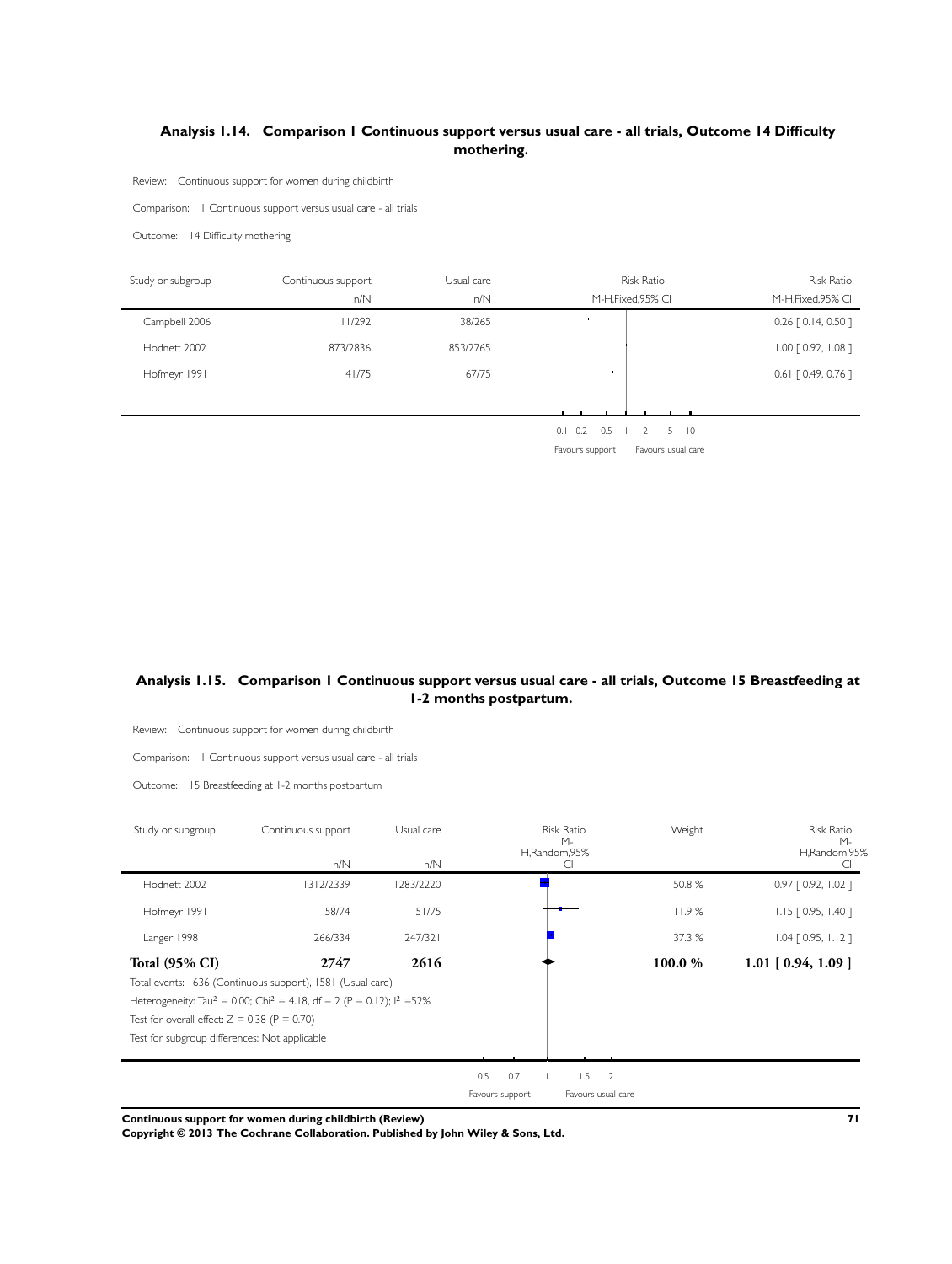# **Analysis 1.16. Comparison 1 Continuous support versus usual care - all trials, Outcome 16 Postpartum depression.**

Review: Continuous support for women during childbirth

Comparison: I Continuous support versus usual care - all trials

Outcome: 16 Postpartum depression

| Study or subgroup | Continuous support | Usual care |                      | Risk Ratio                     | Risk Ratio          |
|-------------------|--------------------|------------|----------------------|--------------------------------|---------------------|
|                   | $n/N$              | $n/N$      | M-H,Fixed,95% CI     | M-H,Fixed,95% CI               |                     |
| Hodnett 2002      | 245/2816           | 277/2751   |                      |                                | 0.86 [ 0.73, 1.02 ] |
| Hofmeyr 1991      | 8/74               | 44/75      | $\blacktriangleleft$ |                                | 0.18 [ 0.09, 0.36 ] |
|                   |                    |            |                      |                                |                     |
|                   |                    |            | 0.7<br>0.5           | $\sqrt{2}$<br>$\overline{1.5}$ |                     |
|                   |                    |            | Favours support      | Favours usual care             |                     |
|                   |                    |            |                      |                                |                     |
|                   |                    |            |                      |                                |                     |
|                   |                    |            |                      |                                |                     |
|                   |                    |            |                      |                                |                     |
|                   |                    |            |                      |                                |                     |
|                   |                    |            |                      |                                |                     |
|                   |                    |            |                      |                                |                     |
|                   |                    |            |                      |                                |                     |
|                   |                    |            |                      |                                |                     |
|                   |                    |            |                      |                                |                     |
|                   |                    |            |                      |                                |                     |
|                   |                    |            |                      |                                |                     |
|                   |                    |            |                      |                                |                     |
|                   |                    |            |                      |                                |                     |
|                   |                    |            |                      |                                |                     |
|                   |                    |            |                      |                                |                     |
|                   |                    |            |                      |                                |                     |
|                   |                    |            |                      |                                |                     |
|                   |                    |            |                      |                                |                     |
|                   |                    |            |                      |                                |                     |
|                   |                    |            |                      |                                |                     |
|                   |                    |            |                      |                                |                     |
|                   |                    |            |                      |                                |                     |
|                   |                    |            |                      |                                |                     |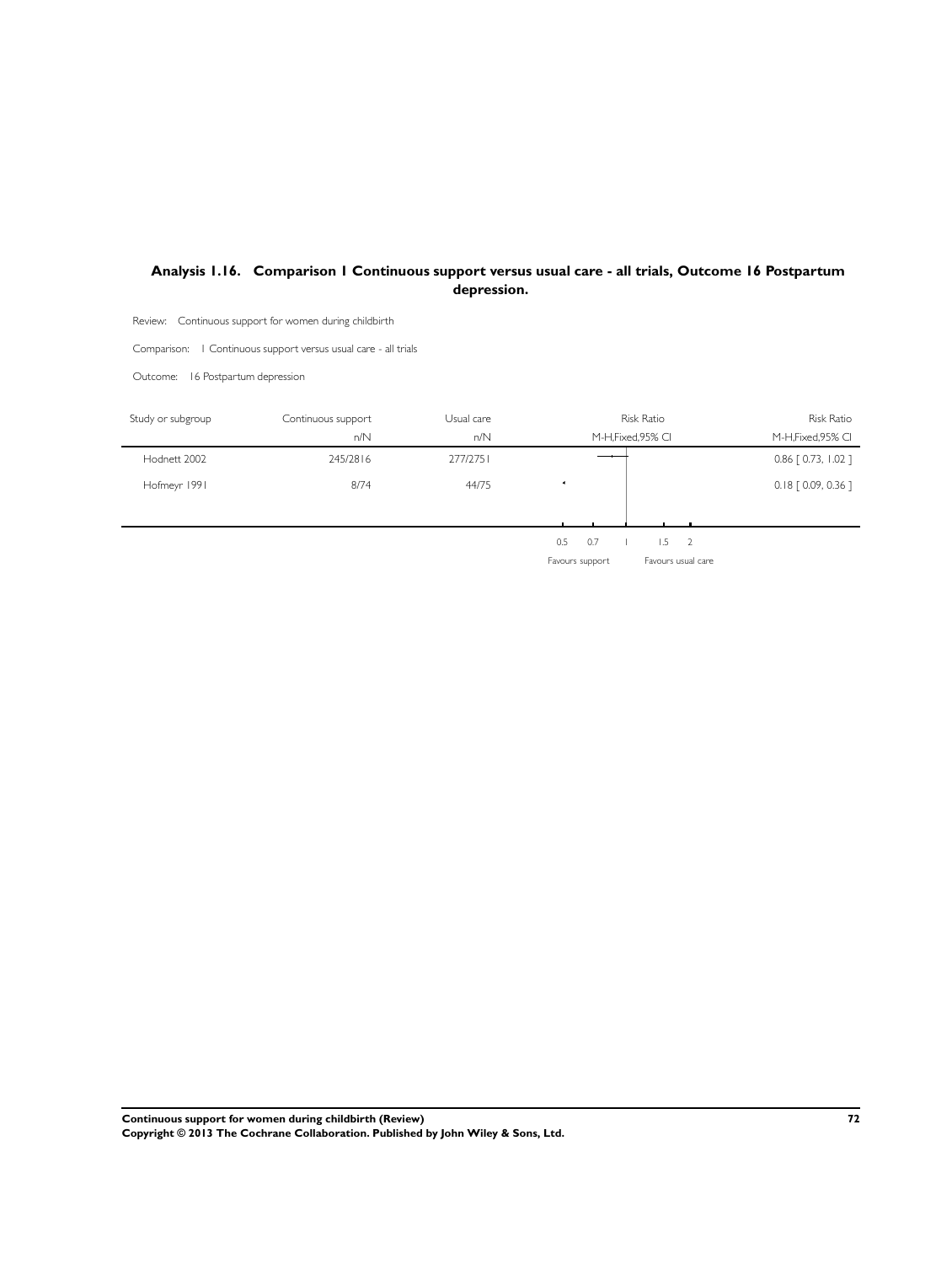# **Analysis 1.17. Comparison 1 Continuous support versus usual care - all trials, Outcome 17 Low postpartum self-esteem.**

Review: Continuous support for women during childbirth

Comparison: I Continuous support versus usual care - all trials

Outcome: 17 Low postpartum self-esteem

| Study or subgroup                             | Usual care<br>Continuous support                       |        | Risk Ratio                                          | Weight     | Risk Ratio            |  |
|-----------------------------------------------|--------------------------------------------------------|--------|-----------------------------------------------------|------------|-----------------------|--|
|                                               | $n/N$                                                  | $n/N$  | M-H,Fixed,95% CI                                    |            | M-H,Fixed,95% CI      |  |
| Langer 1998                                   | 85/336                                                 | 80/316 | ÷                                                   | $100.0~\%$ | $1.00$ [ 0.77, 1.30 ] |  |
| <b>Total (95% CI)</b>                         | 336                                                    | 316    |                                                     | $100.0~\%$ | 1.00 [0.77, 1.30]     |  |
|                                               | Total events: 85 (Continuous support), 80 (Usual care) |        |                                                     |            |                       |  |
| Heterogeneity: not applicable                 |                                                        |        |                                                     |            |                       |  |
| Test for overall effect: $Z = 0.01$ (P = 1.0) |                                                        |        |                                                     |            |                       |  |
| Test for subgroup differences: Not applicable |                                                        |        |                                                     |            |                       |  |
|                                               |                                                        |        |                                                     |            |                       |  |
|                                               |                                                        |        | $0.1 \quad 0.2 \quad 0.5$<br>$\sqrt{2}$<br>$5 - 10$ |            |                       |  |
|                                               |                                                        |        | Favours support<br>Favours usual care               |            |                       |  |
|                                               |                                                        |        |                                                     |            |                       |  |
|                                               |                                                        |        |                                                     |            |                       |  |
|                                               |                                                        |        |                                                     |            |                       |  |
|                                               |                                                        |        |                                                     |            |                       |  |
|                                               |                                                        |        |                                                     |            |                       |  |
|                                               |                                                        |        |                                                     |            |                       |  |
|                                               |                                                        |        |                                                     |            |                       |  |
|                                               |                                                        |        |                                                     |            |                       |  |
|                                               |                                                        |        |                                                     |            |                       |  |
|                                               |                                                        |        |                                                     |            |                       |  |
|                                               |                                                        |        |                                                     |            |                       |  |
|                                               |                                                        |        |                                                     |            |                       |  |
|                                               |                                                        |        |                                                     |            |                       |  |
|                                               |                                                        |        |                                                     |            |                       |  |
|                                               |                                                        |        |                                                     |            |                       |  |
|                                               |                                                        |        |                                                     |            |                       |  |
|                                               |                                                        |        |                                                     |            |                       |  |
|                                               |                                                        |        |                                                     |            |                       |  |
|                                               |                                                        |        |                                                     |            |                       |  |
|                                               |                                                        |        |                                                     |            |                       |  |
|                                               |                                                        |        |                                                     |            |                       |  |
|                                               |                                                        |        |                                                     |            |                       |  |
|                                               |                                                        |        |                                                     |            |                       |  |
|                                               |                                                        |        |                                                     |            |                       |  |
|                                               |                                                        |        |                                                     |            |                       |  |
|                                               |                                                        |        |                                                     |            |                       |  |
|                                               |                                                        |        |                                                     |            |                       |  |
|                                               |                                                        |        |                                                     |            |                       |  |
|                                               |                                                        |        |                                                     |            |                       |  |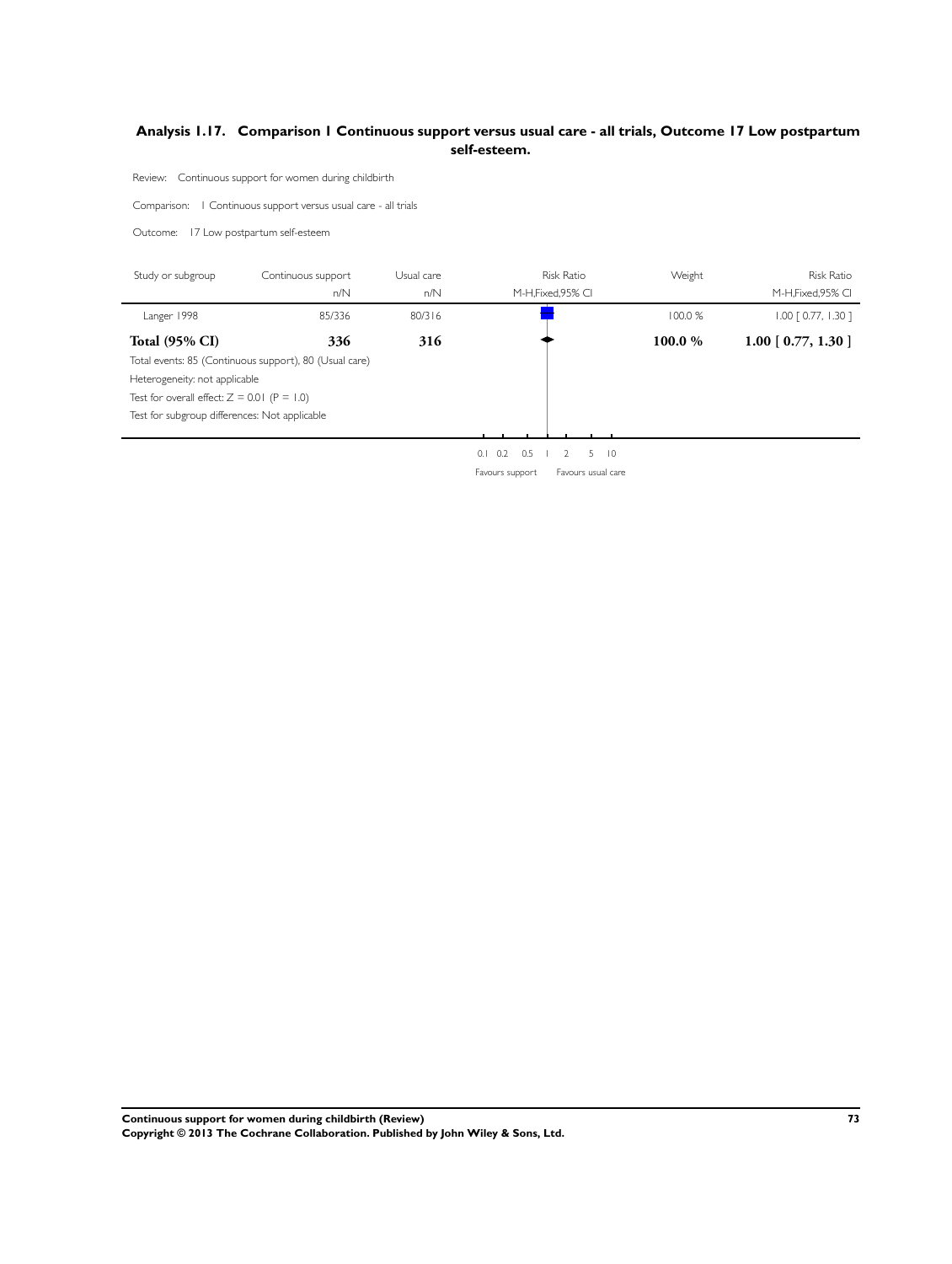## **Analysis 2.1. Comparison 2 Continuous support versus usual care - policy regarding presence of companion, Outcome 1 Any analgesia/anaesthesia.**

Review: Continuous support for women during childbirth

Comparison: 2 Continuous support versus usual care - policy regarding presence of companion

Outcome: 1 Any analgesia/anaesthesia

| Study or subgroup                                                       | Continuous support                                                                    | Usual care | Risk Ratio      | Weight              | <b>Risk Ratio</b>       |
|-------------------------------------------------------------------------|---------------------------------------------------------------------------------------|------------|-----------------|---------------------|-------------------------|
|                                                                         | n/N                                                                                   | n/N        | IV,Fixed,95% CI |                     | IV, Fixed, 95% CI       |
| Other support permitted                                                 |                                                                                       |            |                 |                     |                         |
| Campbell 2006                                                           | 247/300                                                                               | 260/300    |                 | 4.7%                | 0.95 [ 0.89, 1.02 ]     |
| Hodnett 2002                                                            | 3077/3454                                                                             | 3159/3461  |                 | 91.6%               | 0.98 [0.96, 0.99]       |
| Gagnon 1997                                                             | 141/209                                                                               | 142/204    |                 | 1.3%                | $0.97$ [ 0.85, 1.10 ]   |
| Breart - Belgium 1992                                                   | 55/133                                                                                | 62/131     |                 | 0.3%                | $0.87$ [ 0.67, 1.15 ]   |
| Breart - France 1992                                                    | 281/656                                                                               | 319/664    |                 | 1.6%                | 0.89 [ 0.79, 1.00 ]     |
| Hemminki 1990a                                                          | 25/41                                                                                 | 23/38      |                 | 0.2 %               | $1.01$ [ 0.71, 1.44 ]   |
| Hemminki 1990b                                                          | 45/81                                                                                 | 52/80      |                 | 0.3 %               | $0.85$ $[0.66, 1.10]$   |
| Subtotal (95% CI)                                                       | 4874                                                                                  | 4878       |                 | 100.0%              | $0.97$ [ $0.96, 0.99$ ] |
|                                                                         | Total events: 3871 (Continuous support), 4017 (Usual care)                            |            |                 |                     |                         |
| Heterogeneity: Chi <sup>2</sup> = 4.35, df = 6 (P = 0.63); $1^2$ = 0.0% |                                                                                       |            |                 |                     |                         |
| Test for overall effect: $Z = 3.66$ (P = 0.00025)                       |                                                                                       |            |                 |                     |                         |
| 2 Other support not permitted                                           |                                                                                       |            |                 |                     |                         |
| Morhason-Bello 2009                                                     | 84/293                                                                                | 89/292     |                 | 5.6 %               | 0.94 [ 0.73, 1.2   ]    |
| Madi 1999                                                               | 28/53                                                                                 | 41/56      |                 | 3.9%                | 0.72 [ 0.53, 0.97 ]     |
| Langer 1998                                                             | 295/361                                                                               | 302/363    |                 | 77.1 %              | 0.98 [ 0.92, 1.05 ]     |
| Hofmeyr 1991                                                            | 11/92                                                                                 | 15/97      |                 | 0.7%                | 0.77 [ 0.37, 1.59 ]     |
| Yuenyong 2012                                                           | 13/58                                                                                 | 15/56      |                 | 0.8%                | $0.84$ $[0.44, 1.60]$   |
| Kennell 1991                                                            | 93/212                                                                                | 150/200    |                 | 11.8%               | 0.58 [ 0.49, 0.69 ]     |
| Klaus 1986                                                              | 2/186                                                                                 | 10/279     |                 | 0.2 %               | 0.30 [ 0.07, 1.35 ]     |
| Subtotal (95% CI)                                                       | 1255                                                                                  | 1343       |                 | 100.0%              | $0.91$ [ 0.85, 0.96 ]   |
| Total events: 526 (Continuous support), 622 (Usual care)                |                                                                                       |            |                 |                     |                         |
|                                                                         | Heterogeneity: Chi <sup>2</sup> = 35.02, df = 6 (P<0.00001); $1^2$ =83%               |            |                 |                     |                         |
| Test for overall effect: $Z = 3.26$ (P = 0.0011)                        |                                                                                       |            |                 |                     |                         |
|                                                                         | Test for subgroup differences: Chi <sup>2</sup> = 5.12, df = 1 (P = 0.02), $1^2$ =80% |            |                 |                     |                         |
|                                                                         |                                                                                       |            |                 |                     |                         |
|                                                                         |                                                                                       |            | 0.2<br>0.5      | 5<br>$\overline{2}$ |                         |
|                                                                         |                                                                                       |            | Favours support | Favours usual care  |                         |

**Continuous support for women during childbirth (Review) 74**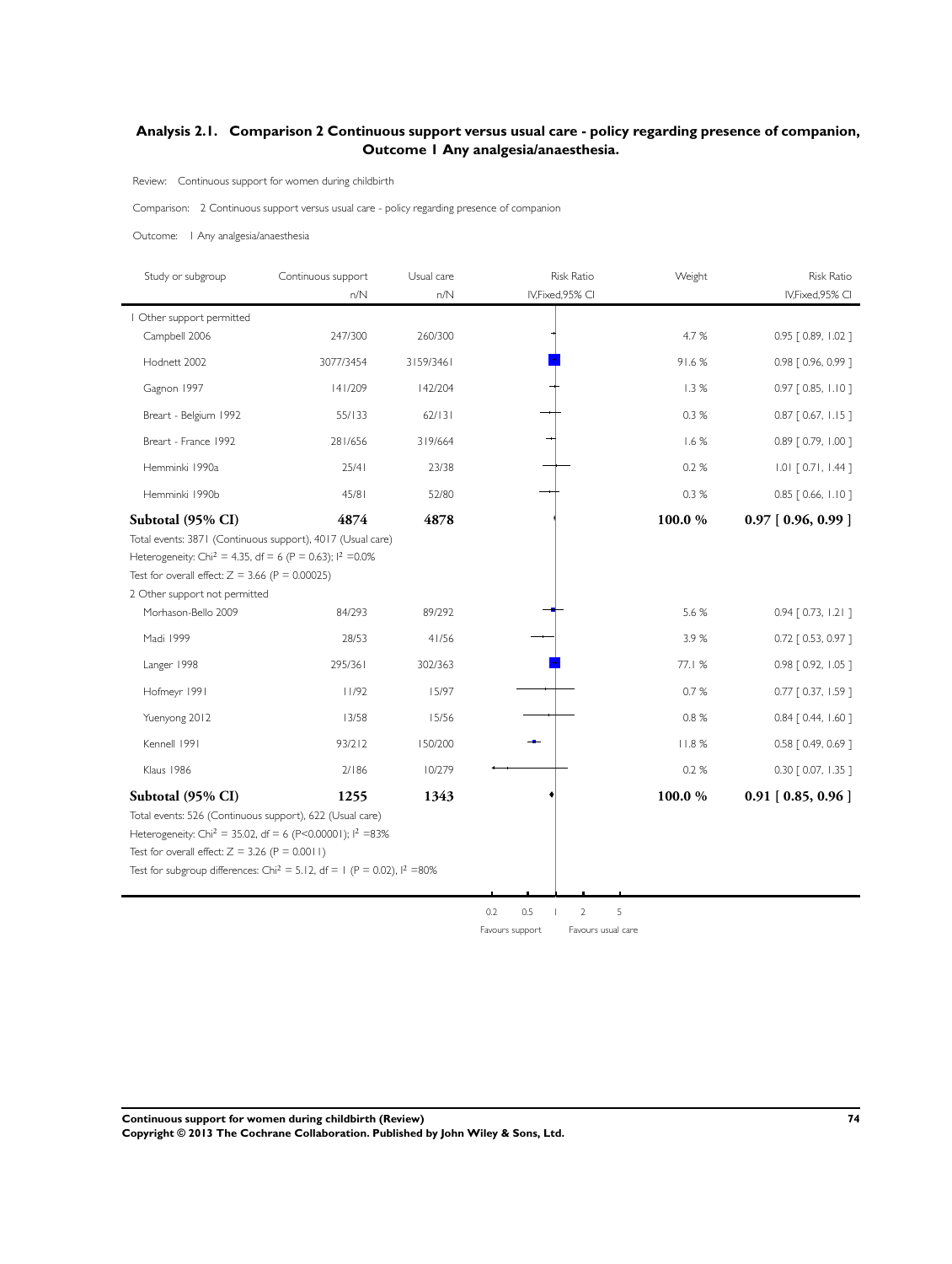### **Analysis 2.2. Comparison 2 Continuous support versus usual care - policy regarding presence of companion, Outcome 2 Synthetic oxytocin during labour.**

Review: Continuous support for women during childbirth

Comparison: 2 Continuous support versus usual care - policy regarding presence of companion

Outcome: 2 Synthetic oxytocin during labour

| Study or subgroup                                                                                                                                                                                                                                                              | Continuous support | Usual care | <b>Risk Ratio</b>                                                                                    | Weight | Risk Ratio              |
|--------------------------------------------------------------------------------------------------------------------------------------------------------------------------------------------------------------------------------------------------------------------------------|--------------------|------------|------------------------------------------------------------------------------------------------------|--------|-------------------------|
|                                                                                                                                                                                                                                                                                | n/N                | n/N        | IV,Fixed,95% CI                                                                                      |        | IV,Fixed,95% CI         |
| Other support permitted                                                                                                                                                                                                                                                        |                    |            |                                                                                                      |        |                         |
| Campbell 2006                                                                                                                                                                                                                                                                  | 133/291            | 144/295    |                                                                                                      | 9.4%   | $0.94$ [ 0.79, 1.11 ]   |
| Hodnett 2002                                                                                                                                                                                                                                                                   | 1040/3454          | 942/3461   |                                                                                                      | 49.7%  | $1.11$ $[1.03, 1.19]$   |
| Gagnon 1997                                                                                                                                                                                                                                                                    | 82/209             | 96/204     |                                                                                                      | 5.5 %  | $0.83$ $[0.67, 1.04]$   |
| Breart - Belgium 1992                                                                                                                                                                                                                                                          | 55/132             | 64/129     |                                                                                                      | 3.9%   | $0.84$ $[0.64, 1.10]$   |
| Breart - France 1992                                                                                                                                                                                                                                                           | 383/654            | 371/666    |                                                                                                      | 31.5%  | $1.05$ $[0.96, 1.15]$   |
| Subtotal (95% CI)                                                                                                                                                                                                                                                              | 4740               | 4755       |                                                                                                      | 100.0% | $1.04$ [ 0.99, 1.10 ]   |
| Total events: 1693 (Continuous support), 1617 (Usual care)<br>Heterogeneity: Chi <sup>2</sup> = 10.37, df = 4 (P = 0.03); $1^2$ = 61%<br>Test for overall effect: $Z = 1.60$ (P = 0.11)<br>2 Other support not permitted                                                       |                    |            |                                                                                                      |        |                         |
| Kashanian 2010                                                                                                                                                                                                                                                                 | 11/50              | 19/50      |                                                                                                      | 0.1%   | $0.58$ $[0.31, 1.09]$   |
| Morhason-Bello 2009                                                                                                                                                                                                                                                            | 51/293             | 56/292     |                                                                                                      | 0.5 %  | $0.91$ $[0.64, 1.28]$   |
| Bruggemann 2007                                                                                                                                                                                                                                                                | 104/105            | 107/107    |                                                                                                      | 86.1%  | 0.99 [0.96, 1.02]       |
| Madi 1999                                                                                                                                                                                                                                                                      | 7/53               | 17/56      |                                                                                                      | 0.1%   | 0.44 [ 0.20, 0.96 ]     |
| Torres 1999                                                                                                                                                                                                                                                                    | 167/217            | 172/218    |                                                                                                      | 5.9%   | 0.98 [ 0.88, 1.08 ]     |
| Breart - Greece 1992                                                                                                                                                                                                                                                           | 224/287            | 193/265    |                                                                                                      | 6.4 %  | $1.07$ $[0.97, 1.18]$   |
| Hofmeyr 1991                                                                                                                                                                                                                                                                   | 16/92              | 17/97      |                                                                                                      | 0.2%   | 0.99 [ 0.53, 1.85 ]     |
| Kennell 1991                                                                                                                                                                                                                                                                   | 36/212             | 46/200     |                                                                                                      | 0.4%   | 0.74 [ 0.50, 1.09 ]     |
| Yuenyong 2012                                                                                                                                                                                                                                                                  | 21/58              | 18/56      |                                                                                                      | 0.2%   | $1.13$ [ 0.68, 1.88 ]   |
| Klaus 1986                                                                                                                                                                                                                                                                     | 4/168              | 37/249     |                                                                                                      | 0.1%   | $0.16$ $[0.06, 0.44]$   |
| Subtotal (95% CI)                                                                                                                                                                                                                                                              | 1535               | 1590       |                                                                                                      | 100.0% | $0.99$ [ $0.97, 1.02$ ] |
| Total events: 641 (Continuous support), 682 (Usual care)<br>Heterogeneity: Chi <sup>2</sup> = 24.66, df = 9 (P = 0.003); $1^2$ =64%<br>Test for overall effect: $Z = 0.75$ (P = 0.45)<br>Test for subgroup differences: Chi <sup>2</sup> = 3.13, df = 1 (P = 0.08), $1^2$ =68% |                    |            |                                                                                                      |        |                         |
|                                                                                                                                                                                                                                                                                |                    |            | 5<br>$\overline{10}$<br>$0.1$ $0.2$ $0.5$<br>$\overline{2}$<br>Favours support<br>Favours usual care |        |                         |

**Continuous support for women during childbirth (Review) 75**

l.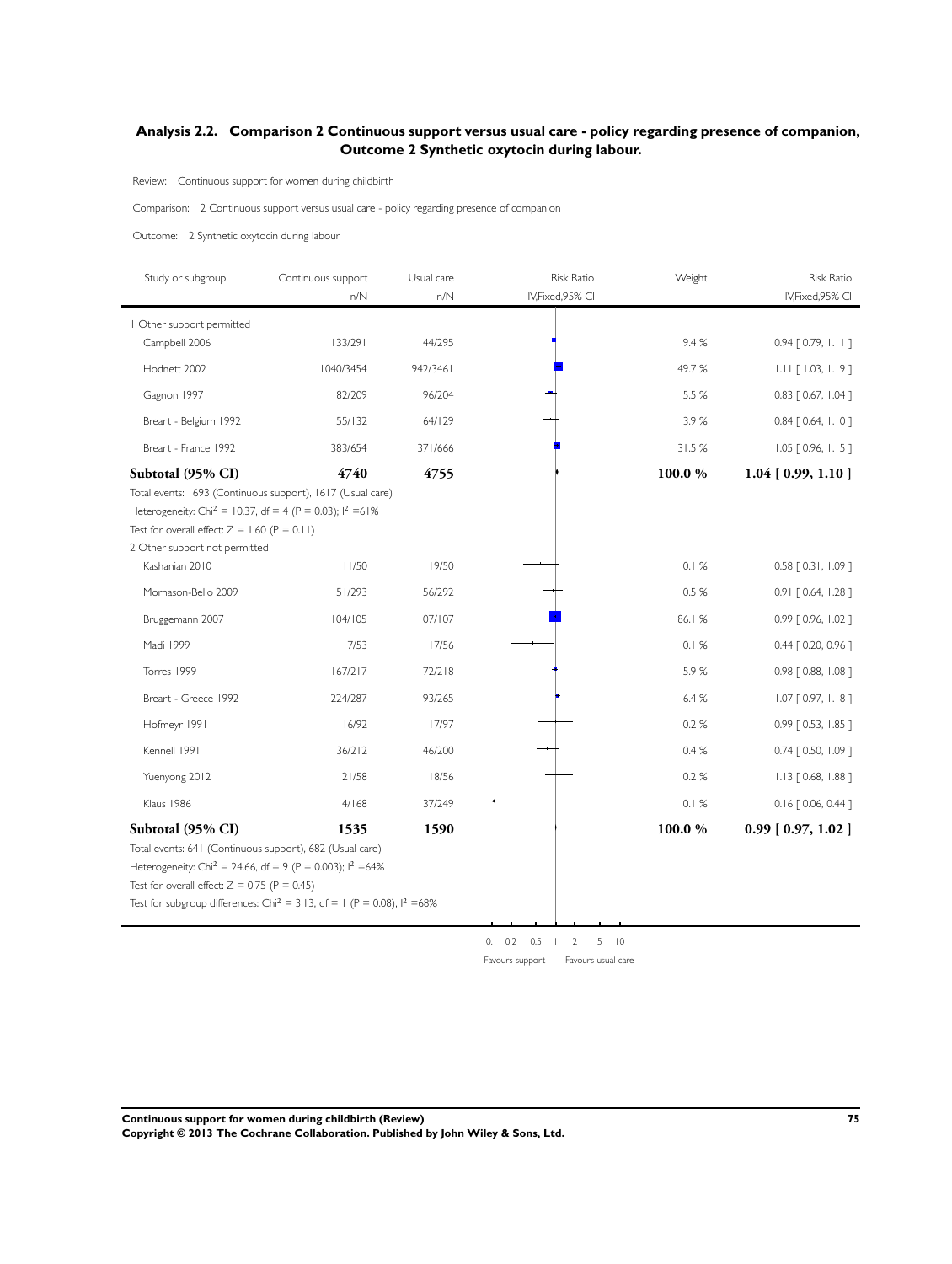### **Analysis 2.3. Comparison 2 Continuous support versus usual care - policy regarding presence of companion, Outcome 3 Spontaneous vaginal birth.**

Review: Continuous support for women during childbirth

Comparison: 2 Continuous support versus usual care - policy regarding presence of companion

Outcome: 3 Spontaneous vaginal birth

| Study or subgroup                                                                                                                                                  | Continuous support<br>n/N | Usual care<br>n/N | <b>Risk Ratio</b><br>IV, Fixed, 95% CI | Weight | <b>Risk Ratio</b><br>IV,Fixed,95% CI |
|--------------------------------------------------------------------------------------------------------------------------------------------------------------------|---------------------------|-------------------|----------------------------------------|--------|--------------------------------------|
| Other support permitted                                                                                                                                            |                           |                   |                                        |        |                                      |
| Campbell 2006                                                                                                                                                      | 223/300                   | 220/300           |                                        | 6.3 %  | $1.01$ [ 0.92, $1.11$ ]              |
| Hodnett 2002                                                                                                                                                       | 2481/3454                 | 2463/3461         |                                        | 64.6 % | 1.01 [ 0.98, 1.04 ]                  |
| Dickinson 2002                                                                                                                                                     | 280/499                   | 239/493           |                                        | 4.0 %  | $1.16$ [ $1.03$ , $1.30$ ]           |
| Gagnon 1997                                                                                                                                                        | 132/209                   | 127/204           |                                        | 2.6 %  | $1.01$ $[0.87, 1.18]$                |
| Breart - Belgium 1992                                                                                                                                              | 97/133                    | 87/131            |                                        | 2.2%   | $1.10$ $[0.94, 1.29]$                |
| Breart - France 1992                                                                                                                                               | 453/656                   | 424/664           |                                        | 9.7%   | $1.08$ [ $1.00$ , $1.17$ ]           |
| Hemminki 1990a                                                                                                                                                     | 38/41                     | 34/38             |                                        | 3.0 %  | $1.04$ $[0.90, 1.19]$                |
| Hemminki 1990b                                                                                                                                                     | 76/81                     | 72/80             |                                        | 6.8%   | $1.04$ [ 0.95, 1.14 ]                |
| Hodnett 1989                                                                                                                                                       | 47/72                     | 42/73             |                                        | 0.9%   | $1.13$ [ 0.88, 1.47 ]                |
| Subtotal (95% CI)                                                                                                                                                  | 5445                      | 5444              |                                        | 100.0% | $1.03$ [ 1.00, 1.05 ]                |
| Heterogeneity: Chi <sup>2</sup> = 8.33, df = 8 (P = 0.40); l <sup>2</sup> = 4%<br>Test for overall effect: $Z = 2.27$ (P = 0.023)<br>2 Other support not permitted |                           |                   |                                        |        |                                      |
| Kashanian 2010                                                                                                                                                     | 46/50                     | 38/50             |                                        | 5.0%   | $1.21$ $[1.02, 1.44]$                |
| Bruggemann 2007                                                                                                                                                    | 41/105                    | 38/107            |                                        | 1.3%   | $1.10$ [ 0.78, 1.56 ]                |
| Madi 1999                                                                                                                                                          | 48/53                     | 40/56             |                                        | 4.4 %  | 1.27 [ 1.05, 1.53 ]                  |
| Torres 1999                                                                                                                                                        | 110/217                   | 101/218           |                                        | 4.1%   | $1.09$ [ 0.90, 1.33 ]                |
| Langer 1998                                                                                                                                                        | 264/361                   | 254/363           |                                        | 18.3%  | $1.05$ $[0.95, 1.15]$                |
| Breart - Greece 1992                                                                                                                                               | 215/295                   | 194/274           |                                        | 14.5 % | $1.03$ [ 0.93, 1.14 ]                |
| Hofmeyr 1991                                                                                                                                                       | 74/92                     | 76/97             |                                        | 7.3 %  | $1.03$ [ 0.89, 1.19 ]                |
| Kennell 1991                                                                                                                                                       | 179/212                   | 137/200           |                                        | 12.7%  | $1.23$ [ $1.10$ , $1.38$ ]           |
| Klaus 1986                                                                                                                                                         | 172/186                   | 225/279           |                                        | 31.0%  | $1.15$ [ $1.07$ , $1.23$ ]           |
| Yuenyong 2012                                                                                                                                                      | 33/58                     | 31/56             |                                        | 1.5%   | $1.03$ $[0.74, 1.42]$                |
| Subtotal (95% CI)                                                                                                                                                  | 1629                      | 1700              |                                        | 100.0% | $1.11$ [ $1.07, 1.16$ ]              |
| Total events: 1182 (Continuous support), 1134 (Usual care)                                                                                                         |                           |                   |                                        |        |                                      |
|                                                                                                                                                                    |                           |                   | 0.5<br>0.7<br>1.5<br>$\overline{2}$    |        |                                      |
|                                                                                                                                                                    |                           |                   | Favours usual care<br>Favours support  |        |                                      |

**Continuous support for women during childbirth (Review) 76**

**Copyright © 2013 The Cochrane Collaboration. Published by John Wiley & Sons, Ltd.**

(*Continued* ... )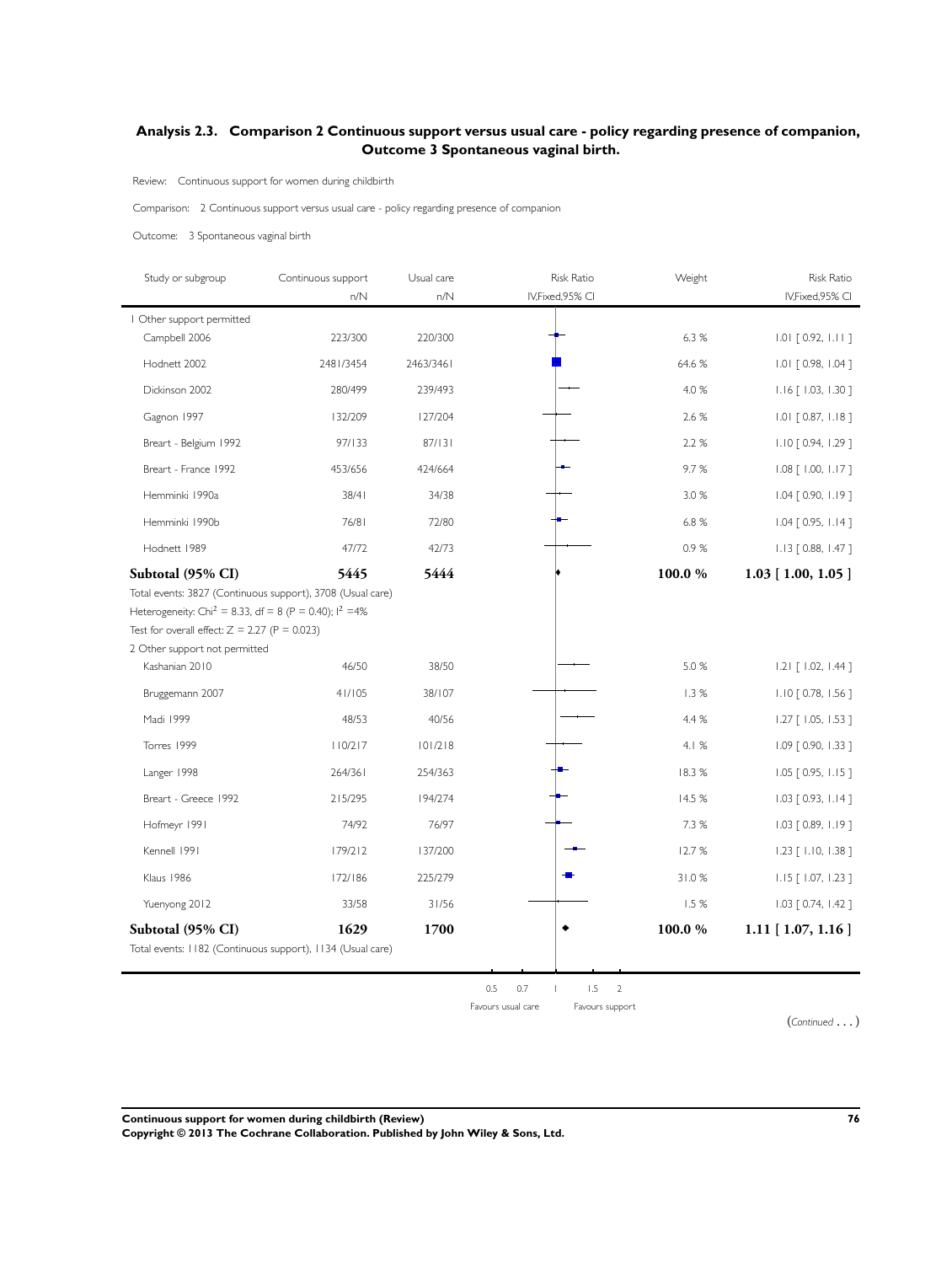| Study or subgroup                                 | Continuous support<br>n/N                                                                                                                                         | Usual care<br>n/N |                                  | <b>Risk Ratio</b><br>IV, Fixed, 95% CI | Weight | $(\ldots$ Continued)<br><b>Risk Ratio</b><br>IV, Fixed, 95% CI |
|---------------------------------------------------|-------------------------------------------------------------------------------------------------------------------------------------------------------------------|-------------------|----------------------------------|----------------------------------------|--------|----------------------------------------------------------------|
| Test for overall effect: $Z = 5.41$ (P < 0.00001) | Heterogeneity: Chi <sup>2</sup> = 12.17, df = 9 (P = 0.20); $1^2$ = 26%<br>Test for subgroup differences: Chi <sup>2</sup> = 11.82, df = 1 (P = 0.00), $1^2$ =92% |                   |                                  |                                        |        |                                                                |
|                                                   |                                                                                                                                                                   |                   | 0.5<br>0.7<br>Favours usual care | $1.5 \t 2$<br>Favours support          |        |                                                                |

## **Analysis 2.4. Comparison 2 Continuous support versus usual care - policy regarding presence of companion, Outcome 4 Caesarean birth.**

Review: Continuous support for women during childbirth

Comparison: 2 Continuous support versus usual care - policy regarding presence of companion

Outcome: 4 Caesarean birth

| Study or subgroup                                        | Continuous support<br>n/N | Usual care<br>n/N | <b>Risk Ratio</b><br>IV, Fixed, 95% CI | Weight | <b>Risk Ratio</b><br>IV, Fixed, 95% CI |
|----------------------------------------------------------|---------------------------|-------------------|----------------------------------------|--------|----------------------------------------|
| Other support permitted                                  |                           |                   |                                        |        |                                        |
| McGrath 2008                                             | 30/224                    | 49/196            |                                        | 5.6 %  | $0.54$ $[0.35, 0.81]$                  |
| Campbell 2006                                            | 55/291                    | 53/295            |                                        | 8.3%   | $1.05$ $[0.75, 1.48]$                  |
| Hodnett 2002                                             | 432/3454                  | 437/3461          |                                        | 62.0 % | $0.99$ $[0.87, 1.12]$                  |
| Dickinson 2002                                           | 71/499                    | 85/493            |                                        | 11.4%  | $0.83$ $[0.62, 1.10]$                  |
| Gagnon 1997                                              | 29/209                    | 33/204            |                                        | 4.5 %  | $0.86$ $[ 0.54, 1.36 ]$                |
| Breart - Belgium 1992                                    | 5/133                     | 5/129             |                                        | 0.6 %  | $0.97$ $[0.29, 3.27]$                  |
| Breart - France 1992                                     | 40/654                    | 36/665            |                                        | 5.0%   | $1.13$ $[0.73, 1.75]$                  |
| Hemminki 1990b                                           | 2/81                      | 3/80              |                                        | 0.3 %  | $0.66$ $[0.11, 3.84]$                  |
| Hemminki 1990a                                           | 0/4                       | 3/38              |                                        | 0.1%   | $0.13$ $[0.01, 2.49]$                  |
| Hodnett 1989                                             | 12/72                     | 13/73             |                                        | 1.9%   | $0.94$ $[0.46, 1.91]$                  |
| Cogan 1988                                               | 2/20                      | 1/14              |                                        | 0.2%   | $1.40$ $[0.14, 13.98]$                 |
| Subtotal (95% CI)                                        | 5678                      | 5648              |                                        | 100.0% | $0.94$ [ 0.85, 1.03 ]                  |
| Total events: 678 (Continuous support), 718 (Usual care) |                           |                   |                                        |        |                                        |

0.05 0.2 1 5 20 Favours support Favours usual care

(*Continued* ... )

**Continuous support for women during childbirth (Review) 77**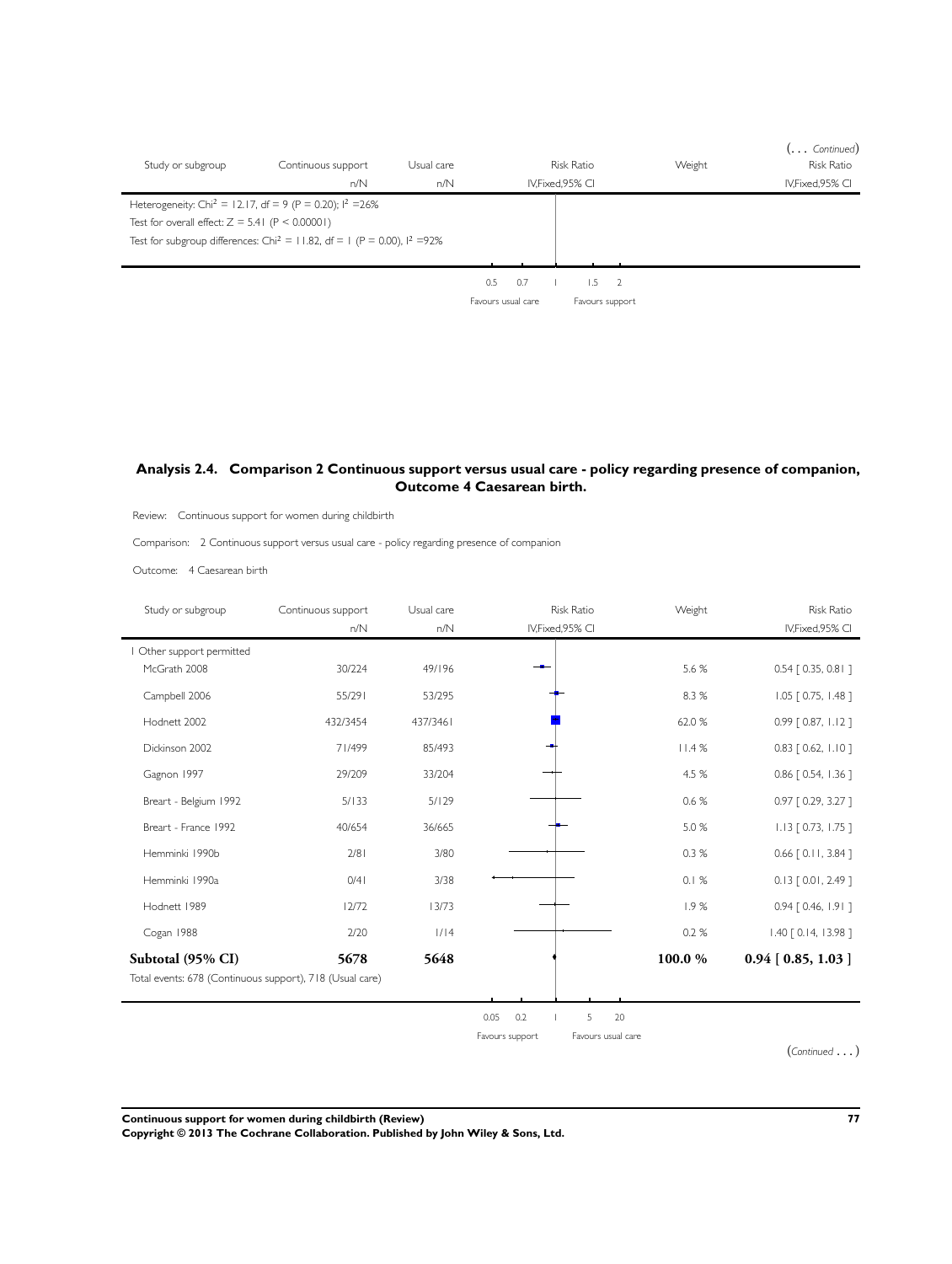| Study or subgroup                                  | Continuous support<br>n/N                                                             | Usual care<br>n/N | <b>Risk Ratio</b><br>IV, Fixed, 95% CI | Weight | $( \ldots$ Continued)<br><b>Risk Ratio</b><br>IV, Fixed, 95% CI |
|----------------------------------------------------|---------------------------------------------------------------------------------------|-------------------|----------------------------------------|--------|-----------------------------------------------------------------|
|                                                    | Heterogeneity: Chi <sup>2</sup> = 11.85, df = 10 (P = 0.29); $1^2 = 16\%$             |                   |                                        |        |                                                                 |
| Test for overall effect: $Z = 1.28$ (P = 0.20)     |                                                                                       |                   |                                        |        |                                                                 |
| 2 Other support not permitted                      |                                                                                       |                   |                                        |        |                                                                 |
| Kashanian 2010                                     | 4/50                                                                                  | 12/50             |                                        | 1.9%   | $0.33$ $[0.12, 0.96]$                                           |
| Morhason-Bello 2009                                | 27/305                                                                                | 68/298            |                                        | 12.2 % | 0.39 [ 0.26, 0.59 ]                                             |
| Bruggemann 2007                                    | 11/105                                                                                | 12/107            |                                        | 3.5 %  | 0.93 [ 0.43, 2.02 ]                                             |
| Madi 1999                                          | 3/53                                                                                  | 7/56              |                                        | 1.3%   | $0.45$ $[0.12, 1.66]$                                           |
| Torres 1999                                        | 54/217                                                                                | 46/218            |                                        | 17.7%  | $1.18$ $[0.83, 1.67]$                                           |
| Langer 1998                                        | 85/357                                                                                | 97/356            |                                        | 33.4 % | $0.87$ $[ 0.68, 1.12 ]$                                         |
| Breart - Greece 1992                               | 30/282                                                                                | 34/263            |                                        | 9.9%   | $0.82$ $[ 0.52, 1.31 ]$                                         |
| Hofmeyr 1991                                       | 11/92                                                                                 | 14/97             |                                        | 3.9%   | $0.83$ $[0.40, 1.73]$                                           |
| Kennell 1991                                       | 17/212                                                                                | 26/200            |                                        | 6.3 %  | $0.62$ $[0.35, 1.10]$                                           |
| Klaus 1986                                         | 12/168                                                                                | 46/249            |                                        | 5.8 %  | $0.39$ $[0.21, 0.71]$                                           |
| Yuenyong 2012                                      | 10/58                                                                                 | 14/56             |                                        | 4.0 %  | $0.69$ $[ 0.33, 1.42 ]$                                         |
| Subtotal (95% CI)                                  | 1899                                                                                  | 1950              |                                        | 100.0% | $0.75$ [ 0.65, 0.86 ]                                           |
|                                                    | Total events: 264 (Continuous support), 376 (Usual care)                              |                   |                                        |        |                                                                 |
|                                                    | Heterogeneity: Chi <sup>2</sup> = 26.11, df = 10 (P = 0.004); $1^2$ =62%              |                   |                                        |        |                                                                 |
| Test for overall effect: $Z = 3.93$ (P = 0.000085) |                                                                                       |                   |                                        |        |                                                                 |
|                                                    | Test for subgroup differences: Chi <sup>2</sup> = 6.46, df = 1 (P = 0.01), $1^2$ =85% |                   |                                        |        |                                                                 |
|                                                    |                                                                                       |                   |                                        |        |                                                                 |
|                                                    |                                                                                       |                   | 0.05<br>0.2<br>5<br>20                 |        |                                                                 |

Favours support Favours usual care

**Continuous support for women during childbirth (Review) 78**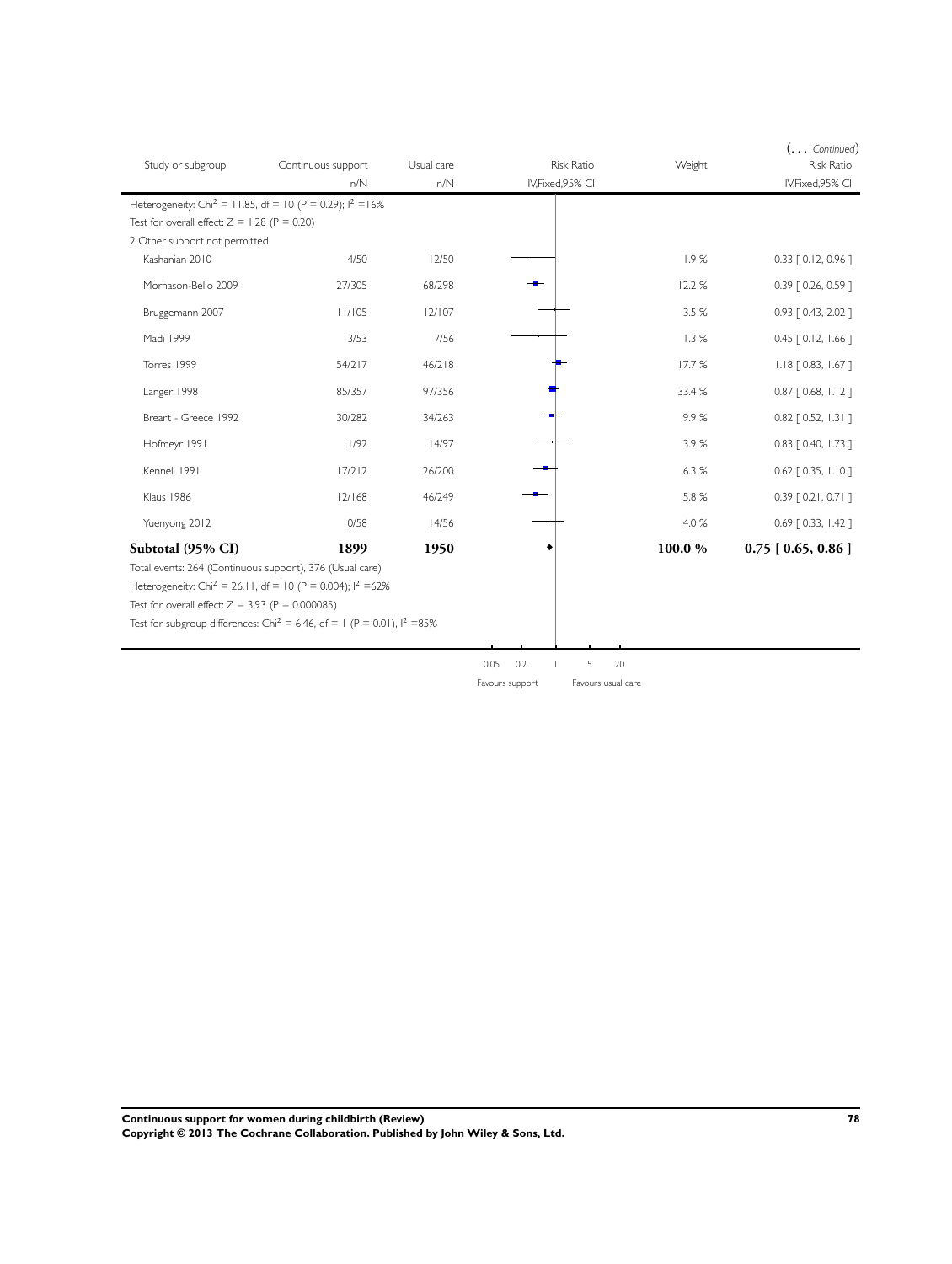## **Analysis 2.5. Comparison 2 Continuous support versus usual care - policy regarding presence of companion, Outcome 5 Admission to special care nursery.**

Review: Continuous support for women during childbirth

Comparison: 2 Continuous support versus usual care - policy regarding presence of companion

Outcome: 5 Admission to special care nursery

| Study or subgroup                                                     | Continuous support                                                                      | Usual care | <b>Risk Ratio</b>                           | Weight | <b>Risk Ratio</b>        |
|-----------------------------------------------------------------------|-----------------------------------------------------------------------------------------|------------|---------------------------------------------|--------|--------------------------|
|                                                                       | n/N                                                                                     | n/N        | IV, Fixed, 95% CI                           |        | IV, Fixed, 95% CI        |
| Other support permitted                                               |                                                                                         |            |                                             |        |                          |
| Hodnett 2002                                                          | 246/3454                                                                                | 254/3461   |                                             | 95.5 % | $0.97$ $[0.82, 1.15]$    |
| Gagnon 1997                                                           | 15/209                                                                                  | 10/204     |                                             | 4.5 %  | $1.46$ $[0.67, 3.18]$    |
| Subtotal (95% CI)                                                     | 3663                                                                                    | 3665       |                                             | 100.0% | $0.99$ [ $0.84$ , 1.17 ] |
|                                                                       | Total events: 261 (Continuous support), 264 (Usual care)                                |            |                                             |        |                          |
| Heterogeneity: Chi <sup>2</sup> = 1.03, df = 1 (P = 0.31); $1^2$ =3%  |                                                                                         |            |                                             |        |                          |
| Test for overall effect: $Z = 0.14$ (P = 0.89)                        |                                                                                         |            |                                             |        |                          |
| 2 Other support not permitted                                         |                                                                                         |            |                                             |        |                          |
| Kashanian 2010                                                        | 0/50                                                                                    | 0/50       |                                             |        | Not estimable            |
| Bruggemann 2007                                                       | 5/105                                                                                   | 6/107      |                                             | 4.6 %  | $0.85$ $[0.27, 2.70]$    |
| Torres 1999                                                           | 12/215                                                                                  | 6/213      |                                             | 6.6 %  | $1.98$ $[0.76, 5.18]$    |
| Klaus 1986                                                            | 3/168                                                                                   | 17/249     |                                             | 4.2 %  | $0.26$ $[0.08, 0.88]$    |
| Kennell 1991                                                          | 69/212                                                                                  | 71/200     |                                             | 84.6 % | 0.92 [ 0.70, 1.20 ]      |
| Subtotal (95% CI)                                                     | 750                                                                                     | 819        |                                             | 100.0% | $0.91$ [ $0.71$ , 1.17 ] |
|                                                                       | Total events: 89 (Continuous support), 100 (Usual care)                                 |            |                                             |        |                          |
| Heterogeneity: Chi <sup>2</sup> = 6.60, df = 3 (P = 0.09); $1^2$ =55% |                                                                                         |            |                                             |        |                          |
| Test for overall effect: $Z = 0.73$ (P = 0.47)                        |                                                                                         |            |                                             |        |                          |
|                                                                       | Test for subgroup differences: Chi <sup>2</sup> = 0.28, df = 1 (P = 0.60), $1^2$ = 0.0% |            |                                             |        |                          |
|                                                                       |                                                                                         |            |                                             |        |                          |
|                                                                       |                                                                                         |            | $0.1 \quad 0.2$<br>0.5<br>$5 \quad 10$<br>2 |        |                          |

Favours support | Favours usual care

**Continuous support for women during childbirth (Review) 79**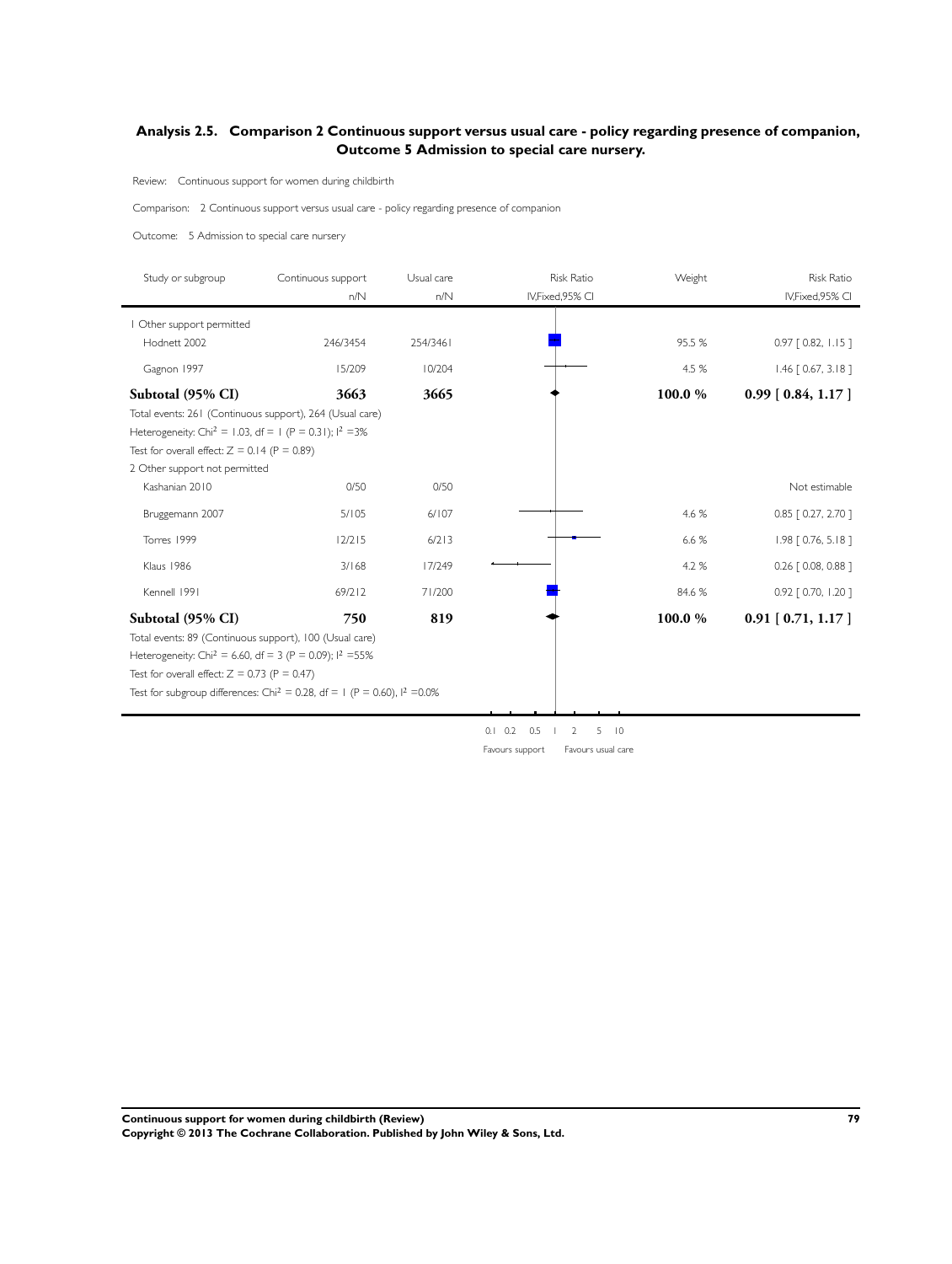## **Analysis 2.6. Comparison 2 Continuous support versus usual care - policy regarding presence of companion, Outcome 6 Postpartum depression.**

Review: Continuous support for women during childbirth

Comparison: 2 Continuous support versus usual care - policy regarding presence of companion

Outcome: 6 Postpartum depression

| Study or subgroup                                     | Continuous support                                                                     | Usual care |                 | <b>Risk Ratio</b>     | Weight  | <b>Risk Ratio</b>     |
|-------------------------------------------------------|----------------------------------------------------------------------------------------|------------|-----------------|-----------------------|---------|-----------------------|
|                                                       | n/N                                                                                    | n/N        |                 | IV, Fixed, 95% CI     |         | IV, Fixed, 95% CI     |
| Other support permitted                               |                                                                                        |            |                 |                       |         |                       |
| Hodnett 2002                                          | 245/2816                                                                               | 277/2751   |                 |                       | 100.0 % | $0.86$ $[0.73, 1.02]$ |
| Subtotal (95% CI)                                     | 2816                                                                                   | 2751       |                 |                       | 100.0 % | $0.86$ [ 0.73, 1.02 ] |
|                                                       | Total events: 245 (Continuous support), 277 (Usual care)                               |            |                 |                       |         |                       |
| Heterogeneity: not applicable                         |                                                                                        |            |                 |                       |         |                       |
| Test for overall effect: $Z = 1.75$ (P = 0.080)       |                                                                                        |            |                 |                       |         |                       |
| 2 Other support not permitted                         |                                                                                        |            |                 |                       |         |                       |
| Hofmeyr 1991                                          | 8/74                                                                                   | 44/75      |                 |                       | 100.0 % | $0.18$ [ 0.09, 0.36 ] |
| Subtotal (95% CI)                                     | 74                                                                                     | 75         |                 |                       | 100.0 % | $0.18$ [ 0.09, 0.36 ] |
| Total events: 8 (Continuous support), 44 (Usual care) |                                                                                        |            |                 |                       |         |                       |
| Heterogeneity: not applicable                         |                                                                                        |            |                 |                       |         |                       |
| Test for overall effect: $Z = 4.86$ (P < 0.00001)     |                                                                                        |            |                 |                       |         |                       |
|                                                       | Test for subgroup differences: Chi <sup>2</sup> = 18.68, df = 1 (P = 0.00), $1^2$ =95% |            |                 |                       |         |                       |
|                                                       |                                                                                        |            |                 |                       |         |                       |
|                                                       |                                                                                        |            | 0.5<br>0.7      | 1.5<br>$\overline{2}$ |         |                       |
|                                                       |                                                                                        |            | Favours support | Favours usual care    |         |                       |

**Continuous support for women during childbirth (Review) 80 Copyright © 2013 The Cochrane Collaboration. Published by John Wiley & Sons, Ltd.**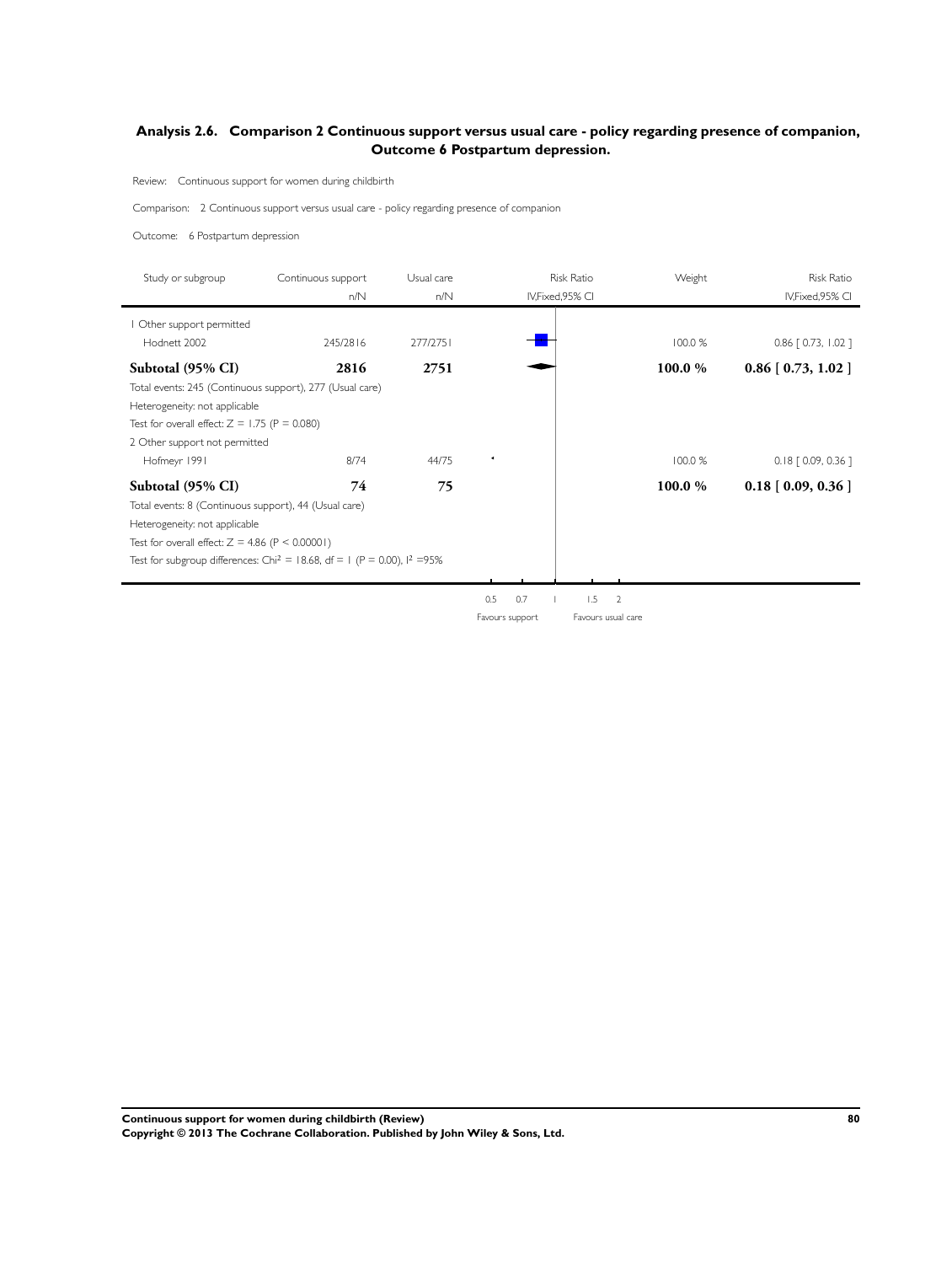## **Analysis 2.7. Comparison 2 Continuous support versus usual care - policy regarding presence of companion, Outcome 7 Negative rating of/negative feelings about birth experience.**

Review: Continuous support for women during childbirth

Comparison: 2 Continuous support versus usual care - policy regarding presence of companion

Outcome: 7 Negative rating of/negative feelings about birth experience

| Study or subgroup                                                                                                                                                                                                        | Continuous support<br>n/N                                                                      | Usual care<br>n/N |                               | Risk Ratio<br>IV,Fixed,95% CI               | Weight | <b>Risk Ratio</b><br>IV,Fixed,95% CI |
|--------------------------------------------------------------------------------------------------------------------------------------------------------------------------------------------------------------------------|------------------------------------------------------------------------------------------------|-------------------|-------------------------------|---------------------------------------------|--------|--------------------------------------|
| I Other support permitted                                                                                                                                                                                                |                                                                                                |                   |                               |                                             |        |                                      |
| Campbell 2006                                                                                                                                                                                                            | 95/229                                                                                         | 197/265           |                               |                                             | 50.3 % | $0.56$ $[0.47, 0.66]$                |
| Hodnett 2002                                                                                                                                                                                                             | 96/2818                                                                                        | 117/2751          |                               |                                             | 20.6 % | $0.80$ $[0.61, 1.04]$                |
| Dickinson 2002                                                                                                                                                                                                           | 75/499                                                                                         | 74/493            |                               |                                             | 16.5%  | $1.00$ $[0.74, 1.35]$                |
| Breart - Belgium 1992                                                                                                                                                                                                    | 24/133                                                                                         | 30/131            |                               |                                             | 6.3 %  | $0.79$ $[0.49, 1.27]$                |
| Breart - France 1992                                                                                                                                                                                                     | 30/656                                                                                         | 35/664            |                               |                                             | 6.4 %  | 0.87 [ 0.54, 1.40 ]                  |
| Subtotal (95% CI)                                                                                                                                                                                                        | 4335                                                                                           | 4304              |                               |                                             | 100.0% | $0.70$ [ $0.62$ , $0.78$ ]           |
| Total events: 320 (Continuous support), 453 (Usual care)<br>Heterogeneity: Chi <sup>2</sup> = 14.50, df = 4 (P = 0.01); $1^2$ =72%<br>Test for overall effect: $Z = 5.92$ (P < 0.00001)<br>2 Other support not permitted |                                                                                                |                   |                               |                                             |        |                                      |
| Morhason-Bello 2009                                                                                                                                                                                                      | 108/293                                                                                        | 196/292           |                               |                                             | 39.7%  | $0.55$ $[0.46, 0.65]$                |
| Bruggemann 2007                                                                                                                                                                                                          | 7/105                                                                                          | 17/107            |                               |                                             | 1.6%   | 0.42 [ 0.18, 0.97 ]                  |
| Torres 1999                                                                                                                                                                                                              | 35/206                                                                                         | $43/2$            |                               |                                             | 7.1%   | $0.83$ $[0.56, 1.25]$                |
| Langer 1998                                                                                                                                                                                                              | 98/361                                                                                         | 129/363           |                               |                                             | 24.0 % | $0.76$ $[0.61, 0.95]$                |
| Hofmeyr 1991                                                                                                                                                                                                             | 38/92                                                                                          | 73/97             |                               |                                             | 15.9%  | 0.55 [ 0.42, 0.72 ]                  |
| Kennell 1991                                                                                                                                                                                                             | 47/212                                                                                         | 71/200            |                               |                                             | 11.7%  | $0.62$ $[0.46, 0.85]$                |
| Subtotal (95% CI)<br>Total events: 333 (Continuous support), 529 (Usual care)<br>Heterogeneity: Chi <sup>2</sup> = 9.16, df = 5 (P = 0.10); $1^2$ =45%<br>Test for overall effect: $Z = 8.78$ (P < 0.00001)              | 1269<br>Test for subgroup differences: Chi <sup>2</sup> = 2.03, df = 1 (P = 0.15), $1^2$ = 51% | 1270              |                               |                                             | 100.0% | $0.62$ [ $0.56, 0.69$ ]              |
|                                                                                                                                                                                                                          |                                                                                                |                   |                               |                                             |        |                                      |
|                                                                                                                                                                                                                          |                                                                                                |                   | 0.7<br>0.5<br>Favours support | 1.5<br>$\overline{2}$<br>Favours usual care |        |                                      |
|                                                                                                                                                                                                                          |                                                                                                |                   |                               |                                             |        |                                      |

**Continuous support for women during childbirth (Review) 81**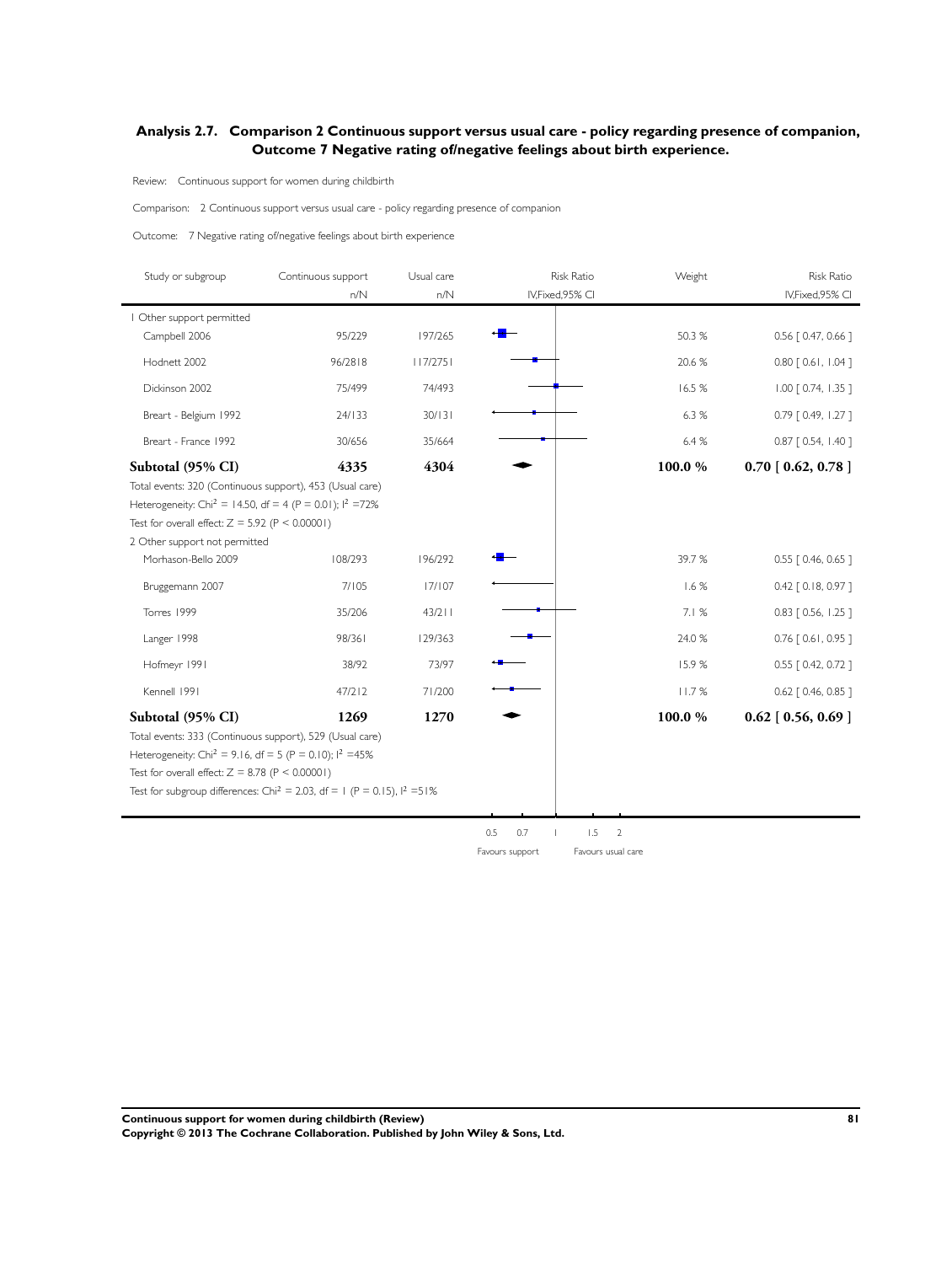### **Analysis 2.8. Comparison 2 Continuous support versus usual care - policy regarding presence of companion, Outcome 8 Breastfeeding at 1-2 months postpartum.**

Review: Continuous support for women during childbirth

Comparison: 2 Continuous support versus usual care - policy regarding presence of companion

Outcome: 8 Breastfeeding at 1-2 months postpartum

| Study or subgroup                                                      | Continuous support                                                                    | Usual care |     |                 | <b>Risk Ratio</b> |                    | Weight  | <b>Risk Ratio</b>     |
|------------------------------------------------------------------------|---------------------------------------------------------------------------------------|------------|-----|-----------------|-------------------|--------------------|---------|-----------------------|
|                                                                        | n/N                                                                                   | n/N        |     |                 | IV, Fixed, 95% CI |                    |         | IV, Fixed, 95% CI     |
| Other support permitted                                                |                                                                                       |            |     |                 |                   |                    |         |                       |
| Hodnett 2002                                                           | 1312/2339                                                                             | 1283/2220  |     |                 |                   |                    | 100.0 % | 0.97 [0.92, 1.02]     |
| Subtotal (95% CI)                                                      | 2339                                                                                  | 2220       |     |                 |                   |                    | 100.0%  | $0.97$ [ 0.92, 1.02 ] |
|                                                                        | Total events: 1312 (Continuous support), 1283 (Usual care)                            |            |     |                 |                   |                    |         |                       |
| Heterogeneity: not applicable                                          |                                                                                       |            |     |                 |                   |                    |         |                       |
| Test for overall effect: $Z = 1.16$ (P = 0.25)                         |                                                                                       |            |     |                 |                   |                    |         |                       |
| 2 Other support not permitted                                          |                                                                                       |            |     |                 |                   |                    |         |                       |
| Hofmeyr 1991                                                           | 58/74                                                                                 | 51/75      |     |                 |                   |                    | 14.5 %  | $1.15$ $[0.95, 1.40]$ |
| Langer 1998                                                            | 266/334                                                                               | 247/321    |     |                 |                   |                    | 85.5 %  | $1.04$ $[0.95, 1.12]$ |
| Subtotal (95% CI)                                                      | 408                                                                                   | 396        |     |                 |                   |                    | 100.0 % | $1.05$ [ 0.98, 1.13 ] |
|                                                                        | Total events: 324 (Continuous support), 298 (Usual care)                              |            |     |                 |                   |                    |         |                       |
| Heterogeneity: Chi <sup>2</sup> = 0.99, df = 1 (P = 0.32); $1^2$ =0.0% |                                                                                       |            |     |                 |                   |                    |         |                       |
| Test for overall effect: $Z = 1.31$ (P = 0.19)                         |                                                                                       |            |     |                 |                   |                    |         |                       |
|                                                                        | Test for subgroup differences: Chi <sup>2</sup> = 3.02, df = 1 (P = 0.08), $1^2$ =67% |            |     |                 |                   |                    |         |                       |
|                                                                        |                                                                                       |            |     |                 |                   |                    |         |                       |
|                                                                        |                                                                                       |            | 0.5 | 0.7             | 1.5               | $\overline{2}$     |         |                       |
|                                                                        |                                                                                       |            |     | Favours support |                   | Favours usual care |         |                       |

**Continuous support for women during childbirth (Review) 82**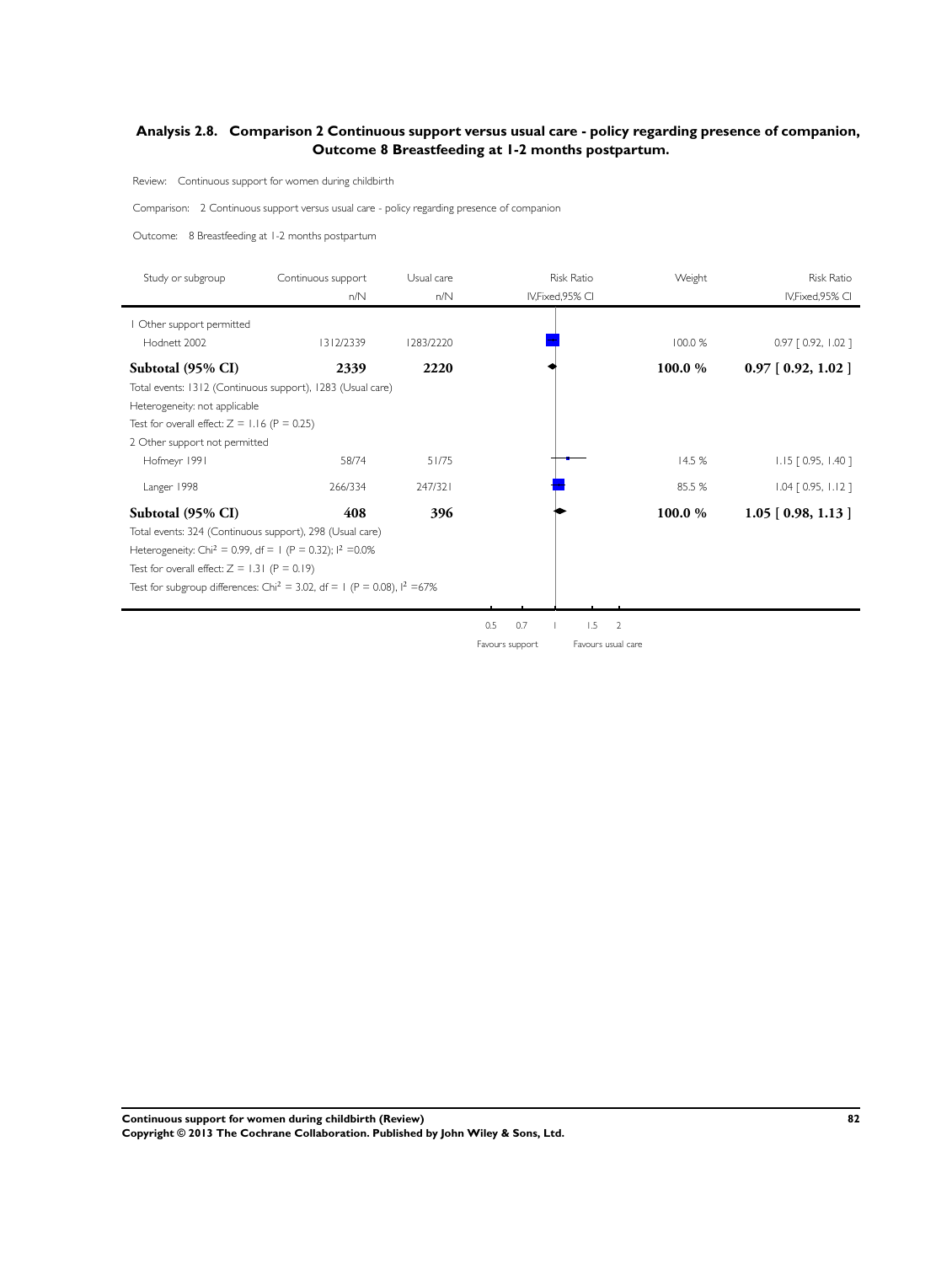## **Analysis 3.1. Comparison 3 Continuous support versus usual care - availability of epidural analgesia, Outcome 1 Any analgesia/anaesthesia.**

Review: Continuous support for women during childbirth

Comparison: 3 Continuous support versus usual care - availability of epidural analgesia

Outcome: 1 Any analgesia/anaesthesia

| Study or subgroup                                                                                                                                                                                                                                                                                    | Continuous support<br>n/N | Usual care<br>n/N |                               | Risk Ratio<br>IV, Fixed, 95% CI             | Weight | <b>Risk Ratio</b><br>IV, Fixed, 95% CI |
|------------------------------------------------------------------------------------------------------------------------------------------------------------------------------------------------------------------------------------------------------------------------------------------------------|---------------------------|-------------------|-------------------------------|---------------------------------------------|--------|----------------------------------------|
| I Epidural analgesia routinely available                                                                                                                                                                                                                                                             |                           |                   |                               |                                             |        |                                        |
| Hemminki 1990a                                                                                                                                                                                                                                                                                       | 25/41                     | 23/38             |                               |                                             | 0.2%   | $1.01$ $[0.71, 1.44]$                  |
| Kennell 1991                                                                                                                                                                                                                                                                                         | 93/212                    | 150/200           |                               |                                             | 0.7%   | $0.58$ $[0.49, 0.69]$                  |
| Hemminki 1990b                                                                                                                                                                                                                                                                                       | 45/81                     | 52/80             |                               |                                             | 0.3%   | 0.85 [ 0.66, 1.10 ]                    |
| Gagnon 1997                                                                                                                                                                                                                                                                                          | 141/209                   | 142/204           |                               |                                             | 1.2%   | $0.97$ [ 0.85, 1.10 ]                  |
| Langer 1998                                                                                                                                                                                                                                                                                          | 295/361                   | 302/363           |                               |                                             | 4.6 %  | 0.98 [ 0.92, 1.05 ]                    |
| Breart - France 1992                                                                                                                                                                                                                                                                                 | 281/656                   | 319/664           |                               |                                             | 1.5%   | $0.89$ $[0.79, 1.00]$                  |
| Breart - Belgium 1992                                                                                                                                                                                                                                                                                | 55/133                    | 62/131            |                               |                                             | 0.3%   | $0.87$ $[0.67, 1.15]$                  |
| Hodnett 2002                                                                                                                                                                                                                                                                                         | 3077/3454                 | 3159/3461         |                               |                                             | 86.7%  | 0.98 [ 0.96, 0.99 ]                    |
| Campbell 2006                                                                                                                                                                                                                                                                                        | 247/300                   | 260/300           |                               |                                             | 4.5 %  | $0.95$ $[0.89, 1.02]$                  |
| Subtotal (95% CI)                                                                                                                                                                                                                                                                                    | 5447                      | 5441              |                               |                                             | 100.0% | $0.97$ [ $0.96, 0.98$ ]                |
| Heterogeneity: Chi <sup>2</sup> = 37.83, df = 8 (P<0.00001); l <sup>2</sup> =79%<br>Test for overall effect: $Z = 4.19$ (P = 0.000028)<br>2 Epidural analgesia not routinely available                                                                                                               |                           |                   |                               |                                             |        |                                        |
| Madi 1999                                                                                                                                                                                                                                                                                            | 28/53                     | 41/56             |                               |                                             | 35.0%  | 0.72 [ 0.53, 0.97 ]                    |
| Morhason-Bello 2009                                                                                                                                                                                                                                                                                  | 84/293                    | 89/292            |                               |                                             | 50.1%  | $0.94$ $[0.73, 1.21]$                  |
| Klaus 1986                                                                                                                                                                                                                                                                                           | 2/186                     | 10/279            |                               |                                             | 1.4%   | $0.30$ $[0.07, 1.35]$                  |
| Hofmeyr 1991                                                                                                                                                                                                                                                                                         | 11/92                     | 15/97             |                               |                                             | 6.0%   | $0.77$ $[0.37, 1.59]$                  |
| Yuenyong 2012                                                                                                                                                                                                                                                                                        | 13/58                     | 15/56             |                               |                                             | 7.5 %  | $0.84$ $[ 0.44, 1.60 ]$                |
| Subtotal (95% CI)<br>Total events: 138 (Continuous support), 170 (Usual care)<br>Heterogeneity: Chi <sup>2</sup> = 3.59, df = 4 (P = 0.46); $1^2$ = 0.0%<br>Test for overall effect: $Z = 2.10$ (P = 0.035)<br>Test for subgroup differences: Chi <sup>2</sup> = 3.08, df = 1 (P = 0.08), $1^2$ =68% | 682                       | 780               | 0.5<br>0.7<br>Favours support | 1.5<br>$\overline{2}$<br>Favours usual care | 100.0% | $0.83$ [ $0.69, 0.99$ ]                |
|                                                                                                                                                                                                                                                                                                      |                           |                   |                               |                                             |        |                                        |

**Continuous support for women during childbirth (Review) 83**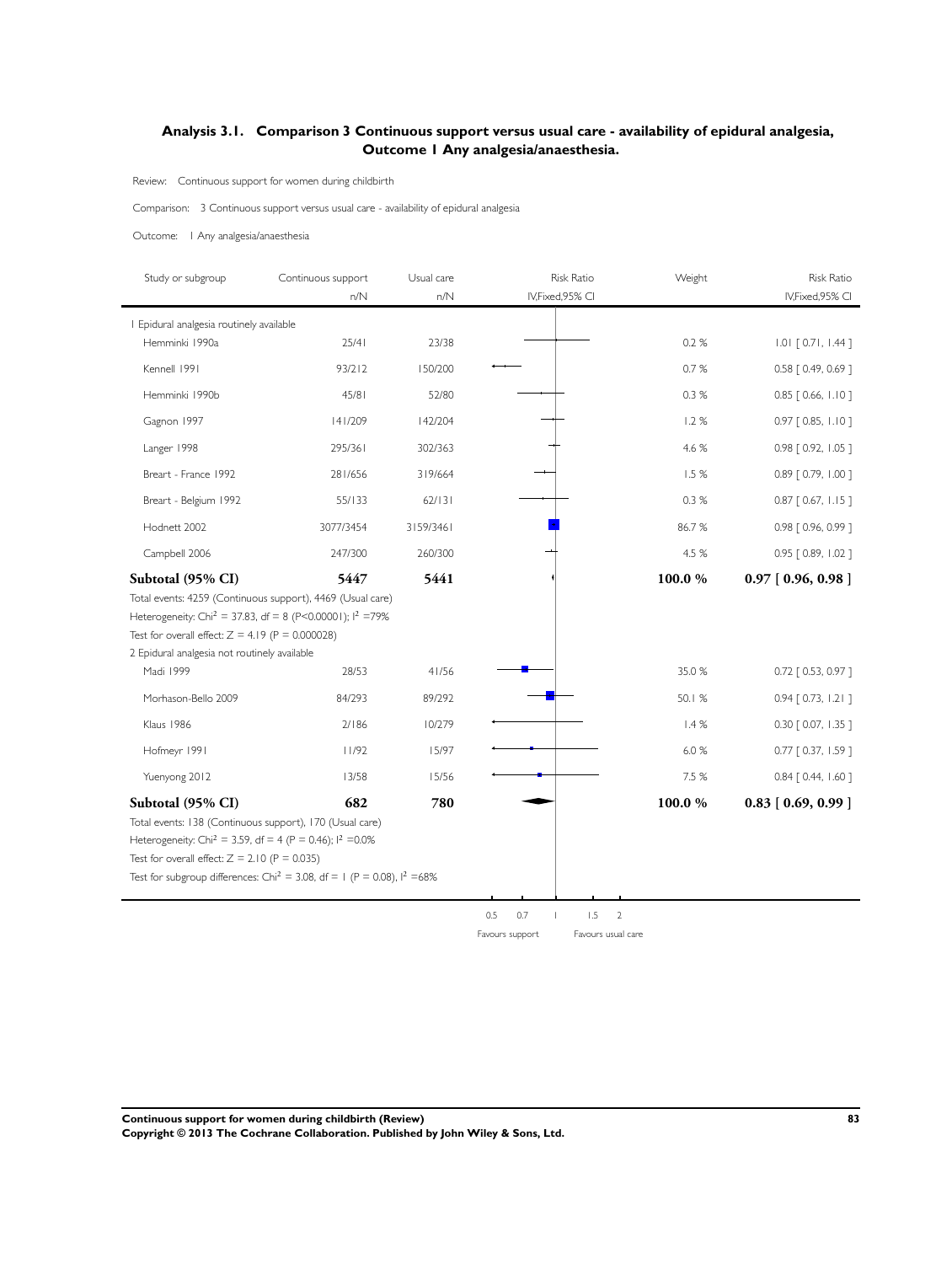## **Analysis 3.2. Comparison 3 Continuous support versus usual care - availability of epidural analgesia, Outcome 2 Synthetic oxytocin during labour.**

Review: Continuous support for women during childbirth

Comparison: 3 Continuous support versus usual care - availability of epidural analgesia

Outcome: 2 Synthetic oxytocin during labour

| Study or subgroup                                                                                                                                                                                                                                                                | Continuous support<br>n/N | Usual care<br>n/N | <b>Risk Ratio</b><br>IV,Fixed,95% CI  | Weight | <b>Risk Ratio</b><br>IV,Fixed,95% CI |
|----------------------------------------------------------------------------------------------------------------------------------------------------------------------------------------------------------------------------------------------------------------------------------|---------------------------|-------------------|---------------------------------------|--------|--------------------------------------|
| I Epidural analgesia routinely available                                                                                                                                                                                                                                         |                           |                   |                                       |        |                                      |
| Bruggemann 2007                                                                                                                                                                                                                                                                  | 104/105                   | 107/107           |                                       | 75.7%  | 0.99 [0.96, 1.02]                    |
| Kennell 1991                                                                                                                                                                                                                                                                     | 36/212                    | 46/200            |                                       | 0.3%   | $0.74$ $[0.50, 1.09]$                |
| Breart - Belgium 1992                                                                                                                                                                                                                                                            | 55/132                    | 64/129            |                                       | 0.7%   | $0.84$ $[0.64, 1.10]$                |
| Breart - France 1992                                                                                                                                                                                                                                                             | 383/654                   | 371/666           |                                       | 5.9%   | $1.05$ $[0.96, 1.15]$                |
| Torres 1999                                                                                                                                                                                                                                                                      | 167/217                   | 172/218           |                                       | 5.2 %  | 0.98 [ 0.88, 1.08 ]                  |
| Gagnon 1997                                                                                                                                                                                                                                                                      | 82/209                    | 96/204            |                                       | 1.0%   | 0.83 [ 0.67, 1.04 ]                  |
| Campbell 2006                                                                                                                                                                                                                                                                    | 134/300                   | 145/300           |                                       | 1.8%   | 0.92 [ 0.78, 1.10 ]                  |
| Hodnett 2002                                                                                                                                                                                                                                                                     | 1040/3454                 | 942/3461          |                                       | 9.3%   | $1.11$ $[1.03, 1.19]$                |
| Subtotal (95% CI)                                                                                                                                                                                                                                                                | 5283                      | 5285              |                                       | 100.0% | $1.00$ [ 0.98, 1.02 ]                |
| Heterogeneity: Chi <sup>2</sup> = 16.22, df = 7 (P = 0.02); $1^2$ = 57%<br>Test for overall effect: $Z = 0.15$ (P = 0.88)<br>2 Epidural analgesia not routinely available                                                                                                        |                           |                   |                                       |        |                                      |
| Hofmeyr 1991                                                                                                                                                                                                                                                                     | 16/92                     | 17/97             |                                       | 2.0 %  | $0.99$ $[0.53, 1.85]$                |
| Klaus 1986                                                                                                                                                                                                                                                                       | 4/168                     | 37/249            |                                       | 0.8%   | $0.16$ $[0.06, 0.44]$                |
| Madi 1999                                                                                                                                                                                                                                                                        | 7/53                      | 17/56             |                                       | 1.2%   | $0.44$ $[0.20, 0.96]$                |
| Breart - Greece 1992                                                                                                                                                                                                                                                             | 224/287                   | 193/265           |                                       | 84.5 % | $1.07$ $[0.97, 1.18]$                |
| Kashanian 2010                                                                                                                                                                                                                                                                   | 11/50                     | 19/50             |                                       | 1.9%   | $0.58$ $[0.31, 1.09]$                |
| Morhason-Bello 2009                                                                                                                                                                                                                                                              | 51/293                    | 56/292            |                                       | 6.6 %  | $0.91$ $[0.64, 1.28]$                |
| Yuenyong 2012                                                                                                                                                                                                                                                                    | 21/58                     | 18/56             |                                       | 3.0 %  | 1.13 [ 0.68, 1.88 ]                  |
| Subtotal (95% CI)                                                                                                                                                                                                                                                                | 1001                      | 1065              |                                       | 100.0% | $1.02$ [ 0.93, 1.11 ]                |
| Total events: 334 (Continuous support), 357 (Usual care)<br>Heterogeneity: Chi <sup>2</sup> = 21.95, df = 6 (P = 0.001); $1^2$ =73%<br>Test for overall effect: $Z = 0.46$ (P = 0.64)<br>Test for subgroup differences: Chi <sup>2</sup> = 0.24, df = 1 (P = 0.63), $1^2$ = 0.0% |                           |                   |                                       |        |                                      |
|                                                                                                                                                                                                                                                                                  |                           |                   | 0.2<br>0.5<br>$\overline{2}$<br>5     |        |                                      |
|                                                                                                                                                                                                                                                                                  |                           |                   | Favours support<br>Favours usual care |        |                                      |

**Continuous support for women during childbirth (Review) 84**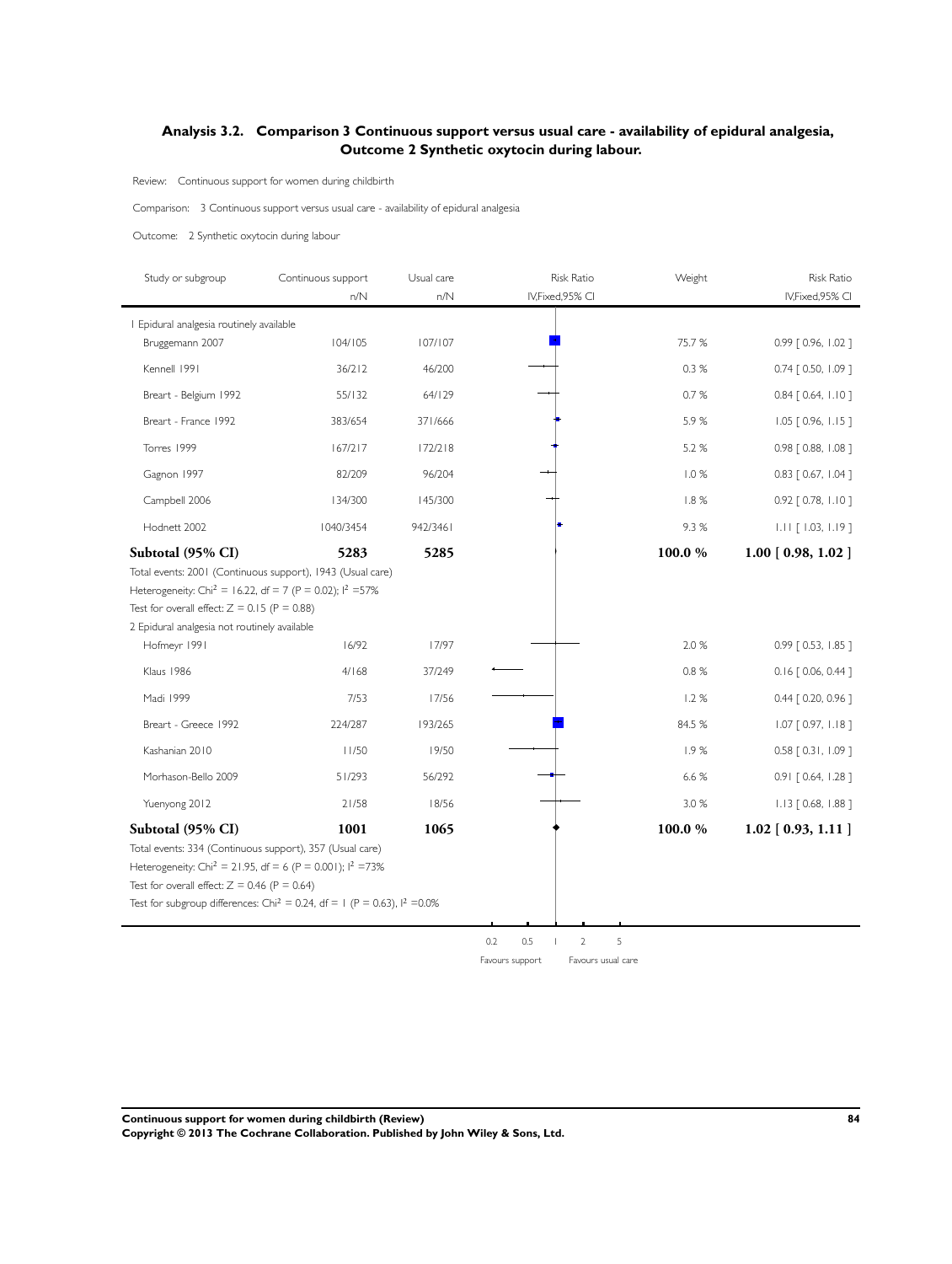## **Analysis 3.3. Comparison 3 Continuous support versus usual care - availability of epidural analgesia, Outcome 3 Spontaneous vaginal birth.**

Review: Continuous support for women during childbirth

Comparison: 3 Continuous support versus usual care - availability of epidural analgesia

Outcome: 3 Spontaneous vaginal birth

| Study or subgroup                                                                                                                                                           | Continuous support<br>n/N                                  | Usual care<br>n/N | <b>Risk Ratio</b><br>IV, Fixed, 95% CI                                       | Weight | <b>Risk Ratio</b><br>IV,Fixed,95% CI |
|-----------------------------------------------------------------------------------------------------------------------------------------------------------------------------|------------------------------------------------------------|-------------------|------------------------------------------------------------------------------|--------|--------------------------------------|
| I Epidural analgesia routinely available                                                                                                                                    |                                                            |                   |                                                                              |        |                                      |
| Hemminki 1990b                                                                                                                                                              | 76/81                                                      | 72/80             |                                                                              | 6.0%   | $1.04$ $[0.95, 1.14]$                |
| Hemminki 1990a                                                                                                                                                              | 38/41                                                      | 34/38             |                                                                              | 2.6 %  | $1.04$ [ 0.90, 1.19 ]                |
| Kennell 1991                                                                                                                                                                | 179/212                                                    | 137/200           |                                                                              | 4.1%   | $1.23$ [ $1.10$ , $1.38$ ]           |
| Breart - France 1992                                                                                                                                                        | 453/656                                                    | 424/664           |                                                                              | 8.5 %  | 1.08 [ 1.00, 1.17 ]                  |
| Hodnett 1989                                                                                                                                                                | 47/72                                                      | 42/73             |                                                                              | 0.8%   | $1.13$ [ 0.88, 1.47 ]                |
| Dickinson 2002                                                                                                                                                              | 280/499                                                    | 239/493           |                                                                              | 3.5 %  | $1.16$ [ $1.03$ , $1.30$ ]           |
| Hodnett 2002                                                                                                                                                                | 2481/3454                                                  | 2463/3461         |                                                                              | 56.9%  | $1.01$ $[0.98, 1.04]$                |
| Campbell 2006                                                                                                                                                               | 223/300                                                    | 220/300           |                                                                              | 5.6 %  | $1.01$ [ 0.92, 1.11 ]                |
| Bruggemann 2007                                                                                                                                                             | 41/105                                                     | 38/107            |                                                                              | 0.4 %  | $1.10$ $[0.78, 1.56]$                |
| Breart - Belgium 1992                                                                                                                                                       | 97/133                                                     | 87/131            |                                                                              | 2.0 %  | $1.10$ [ 0.94, 1.29 ]                |
| Gagnon 1997                                                                                                                                                                 | 132/209                                                    | 127/204           |                                                                              | 2.3%   | $1.01$ $[0.87, 1.18]$                |
| Langer 1998                                                                                                                                                                 | 264/361                                                    | 254/363           |                                                                              | 6.0%   | $1.05$ $[0.95, 1.15]$                |
| Torres 1999                                                                                                                                                                 | 110/217                                                    | 101/218           |                                                                              | 1.3%   | 1.09 [ 0.90, 1.33 ]                  |
| Subtotal (95% CI)                                                                                                                                                           | 6340                                                       | 6332              |                                                                              | 100.0% | $1.04$ [ 1.01, 1.06 ]                |
| Heterogeneity: Chi <sup>2</sup> = 18.67, df = 12 (P = 0.10); $1^2$ =36%<br>Test for overall effect: $Z = 3.26$ (P = 0.0011)<br>2 Epidural analgesia not routinely available | Total events: 4421 (Continuous support), 4238 (Usual care) |                   |                                                                              |        |                                      |
| Madi 1999                                                                                                                                                                   | 48/53                                                      | 40/56             |                                                                              | 6.9%   | $1.27$ [ $1.05$ , $1.53$ ]           |
| Kashanian 2010                                                                                                                                                              | 46/50                                                      | 38/50             |                                                                              | 7.8%   | $1.21$ [ $1.02$ , $1.44$ ]           |
| Klaus 1986                                                                                                                                                                  | 172/186                                                    | 225/279           |                                                                              | 48.6 % | $1.15$ [ $1.07$ , $1.23$ ]           |
| Breart - Greece 1992                                                                                                                                                        | 215/295                                                    | 194/274           |                                                                              | 22.8%  | 1.03 [ 0.93, 1.14 ]                  |
| Hofmeyr 1991                                                                                                                                                                | 74/92                                                      | 76/97             |                                                                              | 11.5%  | $1.03$ [ 0.89, 1.19 ]                |
| Yuenyong 2012                                                                                                                                                               | 33/58                                                      | 31/56             |                                                                              | 2.3 %  | 1.03 [ 0.74, 1.42 ]                  |
| Subtotal (95% CI)<br>Total events: 588 (Continuous support), 604 (Usual care)                                                                                               | 734                                                        | 812               |                                                                              | 100.0% | $1.11$ [ $1.06$ , $1.17$ ]           |
|                                                                                                                                                                             |                                                            |                   | 0.5<br>0.7<br>1.5<br>$\overline{2}$<br>Favours usual care<br>Favours support |        |                                      |

**Continuous support for women during childbirth (Review) 85**

**Copyright © 2013 The Cochrane Collaboration. Published by John Wiley & Sons, Ltd.**

(*Continued* ... )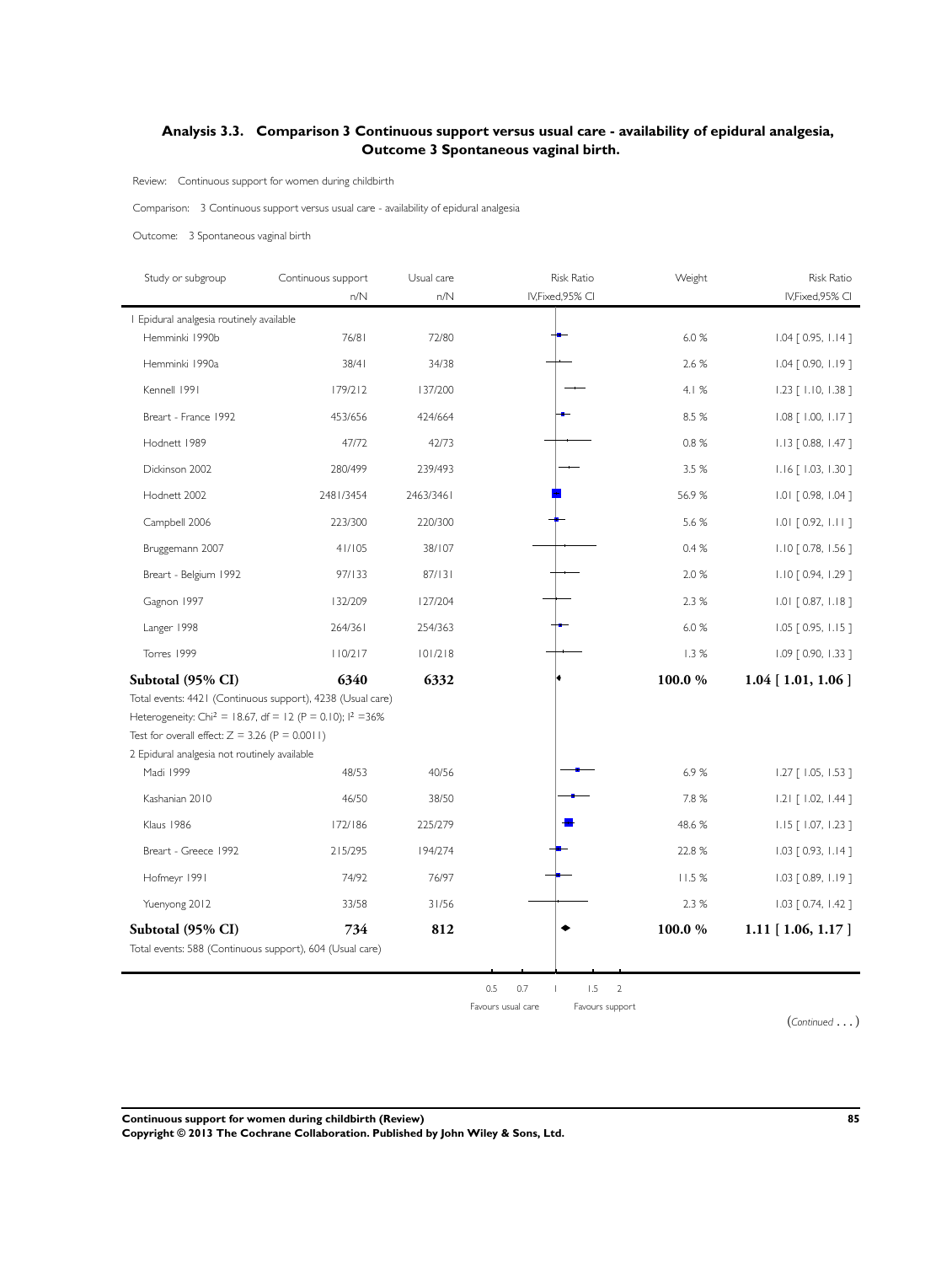| Study or subgroup                                                                     | Continuous support<br>n/N | Usual care<br>n/N |                    | <b>Risk Ratio</b><br>IV, Fixed, 95% CI | Weight | $(\ldots$ Continued)<br><b>Risk Ratio</b><br>IV, Fixed, 95% CI |
|---------------------------------------------------------------------------------------|---------------------------|-------------------|--------------------|----------------------------------------|--------|----------------------------------------------------------------|
| Heterogeneity: Chi <sup>2</sup> = 7.05, df = 5 (P = 0.22); $1^2$ = 29%                |                           |                   |                    |                                        |        |                                                                |
| Test for overall effect: $Z = 4.31$ (P = 0.000016)                                    |                           |                   |                    |                                        |        |                                                                |
| Test for subgroup differences: Chi <sup>2</sup> = 6.59, df = 1 (P = 0.01), $1^2$ =85% |                           |                   |                    |                                        |        |                                                                |
|                                                                                       |                           |                   |                    |                                        |        |                                                                |
|                                                                                       |                           |                   | 0.5<br>0.7         | $1.5 \t 2$                             |        |                                                                |
|                                                                                       |                           |                   | Favours usual care | Favours support                        |        |                                                                |
|                                                                                       |                           |                   |                    |                                        |        |                                                                |
|                                                                                       |                           |                   |                    |                                        |        |                                                                |

# **Analysis 3.4. Comparison 3 Continuous support versus usual care - availability of epidural analgesia, Outcome 4 Caesarean birth.**

Review: Continuous support for women during childbirth

Comparison: 3 Continuous support versus usual care - availability of epidural analgesia

Outcome: 4 Caesarean birth

| Study or subgroup                        | Continuous support | Usual care |                   | Weight<br><b>Risk Ratio</b> | <b>Risk Ratio</b>     |
|------------------------------------------|--------------------|------------|-------------------|-----------------------------|-----------------------|
|                                          | n/N                | n/N        | IV, Fixed, 95% CI |                             | IV, Fixed, 95% CI     |
| I Epidural analgesia routinely available |                    |            |                   |                             |                       |
| Hodnett 2002                             | 432/3454           | 437/3461   |                   | 48.6 %                      | $0.99$ $[0.87, 1.12]$ |
| Campbell 2006                            | 55/291             | 53/295     |                   | 6.5 %                       | $1.05$ $[0.75, 1.48]$ |
| Bruggemann 2007                          | 11/105             | 12/107     |                   | 1.3%                        | $0.93$ $[0.43, 2.02]$ |
| McGrath 2008                             | 30/224             | 49/196     |                   | 4.4 %                       | $0.54$ $[0.35, 0.81]$ |
| Breart - Belgium 1992                    | 5/133              | 5/129      |                   | 0.5 %                       | $0.97$ $[0.29, 3.27]$ |
| Breart - France 1992                     | 40/654             | 36/665     |                   | 3.9%                        | $1.13$ $[0.73, 1.75]$ |
| Kennell 1991                             | 17/212             | 26/200     |                   | 2.2%                        | $0.62$ $[0.35, 1.10]$ |
| Hemminki 1990b                           | 2/8                | 3/80       |                   | 0.2%                        | $0.66$ $[0.11, 3.84]$ |
| Dickinson 2002                           | 71/499             | 85/493     |                   | 9.0%                        | $0.83$ $[0.62, 1.10]$ |
| Torres 1999                              | 54/217             | 46/218     |                   | 6.3 %                       | $1.18$ [ 0.83, 1.67 ] |
| Langer 1998                              | 85/357             | 97/356     |                   | 11.9%                       | $0.87$ $[0.68, 1.12]$ |
| Gagnon 1997                              | 29/209             | 33/204     |                   | 3.6 %                       | $0.86$ $[0.54, 1.36]$ |
| Hemminki 1990a                           | 0/4                | 3/38       |                   | 0.1%                        | $0.13$ $[0.01, 2.49]$ |
|                                          |                    |            |                   |                             |                       |

 $0.1 \t0.2 \t0.5 \t1 \t2 \t5 \t10$ 

Favours support Favours usual care

(*Continued* ... )

**Continuous support for women during childbirth (Review) 86**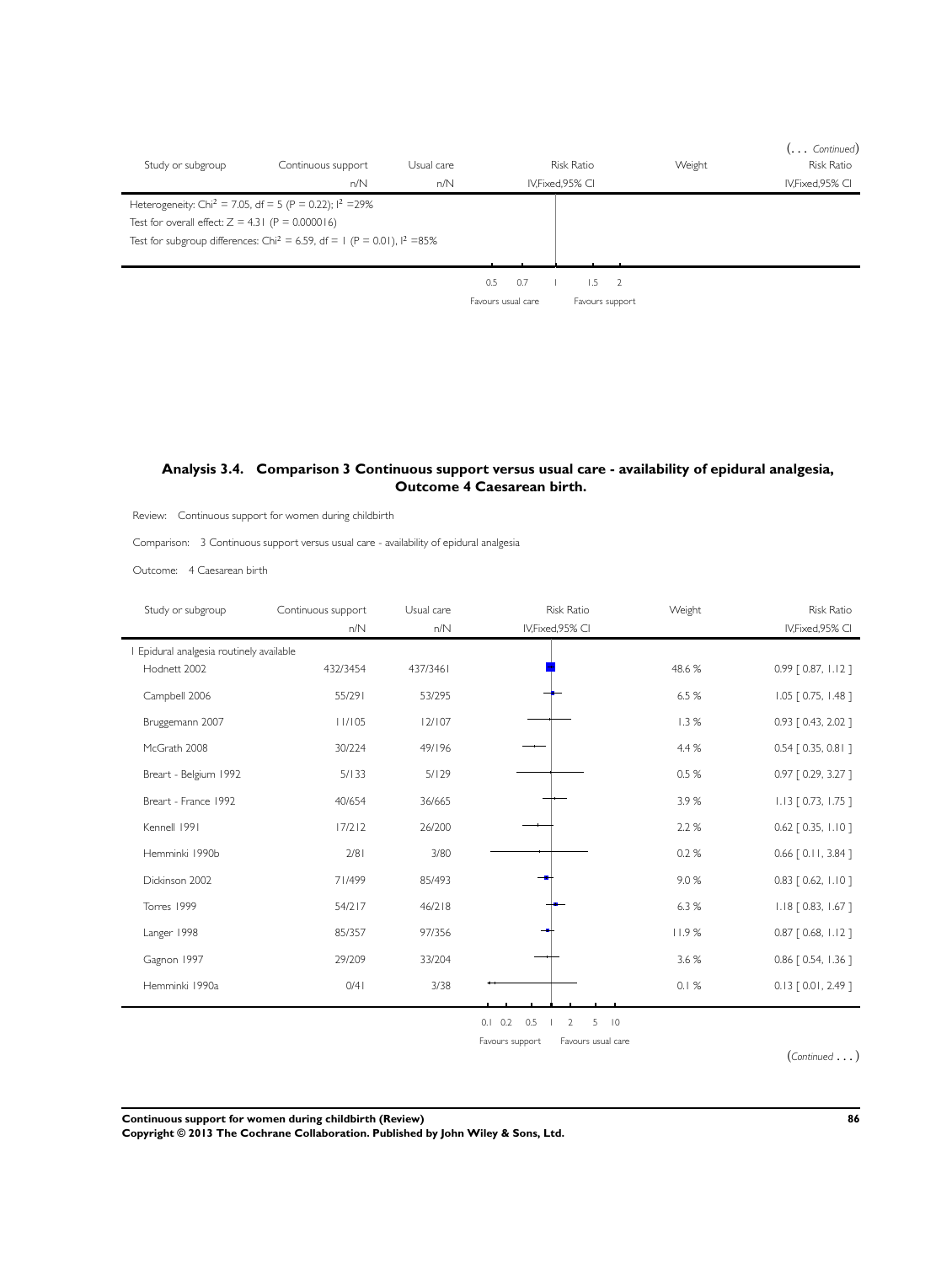| Study or subgroup                                                                                                                                                                                                                      | Continuous support<br>n/N                                                                                                                    | Usual care<br>n/N | <b>Risk Ratio</b><br>IV,Fixed,95% CI                             | Weight  | $(\ldots$ Continued)<br><b>Risk Ratio</b><br>IV, Fixed, 95% CI |
|----------------------------------------------------------------------------------------------------------------------------------------------------------------------------------------------------------------------------------------|----------------------------------------------------------------------------------------------------------------------------------------------|-------------------|------------------------------------------------------------------|---------|----------------------------------------------------------------|
| Hodnett 1989                                                                                                                                                                                                                           | 12/72                                                                                                                                        | 13/73             |                                                                  | 1.5%    | 0.94 [ 0.46, 1.91 ]                                            |
| Subtotal (95% CI)                                                                                                                                                                                                                      | 6549<br>Total events: 843 (Continuous support), 898 (Usual care)<br>Heterogeneity: Chi <sup>2</sup> = 15.73, df = 13 (P = 0.26); $1^2$ = 17% | 6515              |                                                                  | 100.0%  | $0.93$ [ 0.86, 1.02 ]                                          |
| Test for overall effect: $Z = 1.54$ (P = 0.12)                                                                                                                                                                                         |                                                                                                                                              |                   |                                                                  |         |                                                                |
| 2 Epidural analgesia not routinely available                                                                                                                                                                                           |                                                                                                                                              |                   |                                                                  |         |                                                                |
| Klaus 1986                                                                                                                                                                                                                             | 2/168                                                                                                                                        | 46/249            |                                                                  | 14.8%   | $0.39$ $[0.21, 0.71]$                                          |
| Morhason-Bello 2009                                                                                                                                                                                                                    | 27/305                                                                                                                                       | 68/298            |                                                                  | 31.3%   | 0.39 [ 0.26, 0.59 ]                                            |
| Madi 1999                                                                                                                                                                                                                              | 3/53                                                                                                                                         | 7/56              |                                                                  | 3.2 %   | $0.45$ $[0.12, 1.66]$                                          |
| Breart - Greece 1992                                                                                                                                                                                                                   | 30/282                                                                                                                                       | 34/263            |                                                                  | 25.5 %  | 0.82 [ 0.52, 1.31 ]                                            |
| Hofmeyr 1991                                                                                                                                                                                                                           | 11/92                                                                                                                                        | 14/97             |                                                                  | 10.0%   | 0.83 [ 0.40, 1.73 ]                                            |
| Kashanian 2010                                                                                                                                                                                                                         | 4/50                                                                                                                                         | 12/50             |                                                                  | 4.8%    | $0.33$ $[0.12, 0.96]$                                          |
| Yuenyong 2012                                                                                                                                                                                                                          | 10/58                                                                                                                                        | 14/56             |                                                                  | 10.4 %  | 0.69 [ 0.33, 1.42 ]                                            |
| Subtotal (95% CI)                                                                                                                                                                                                                      | 1008                                                                                                                                         | 1069              |                                                                  | 100.0%  | $0.54$ [ $0.43$ , $0.68$ ]                                     |
| Total events: 97 (Continuous support), 195 (Usual care)<br>Heterogeneity: Chi <sup>2</sup> = 9.40, df = 6 (P = 0.15); $1^2$ = 36%<br>Test for overall effect: $Z = 5.24$ (P < 0.00001)<br>3 Unknown availability of epidural analgesia |                                                                                                                                              |                   |                                                                  |         |                                                                |
| Cogan 1988                                                                                                                                                                                                                             | 2/20                                                                                                                                         | 1/14              |                                                                  | 100.0 % | $1.40$ $[0.14, 13.98]$                                         |
| Subtotal (95% CI)                                                                                                                                                                                                                      | 20                                                                                                                                           | 14                |                                                                  | 100.0%  | $1.40$ [ 0.14, 13.98 ]                                         |
| Total events: 2 (Continuous support), 1 (Usual care)<br>Heterogeneity: not applicable<br>Test for overall effect: $Z = 0.29$ (P = 0.77)                                                                                                | Test for subgroup differences: Chi <sup>2</sup> = 19.30, df = 2 (P = 0.00), $1^2$ =90%                                                       |                   |                                                                  |         |                                                                |
|                                                                                                                                                                                                                                        |                                                                                                                                              |                   |                                                                  |         |                                                                |
|                                                                                                                                                                                                                                        |                                                                                                                                              |                   | 5<br>$0.1 \quad 0.2$<br>0.5<br>$\overline{2}$<br>$\overline{10}$ |         |                                                                |
|                                                                                                                                                                                                                                        |                                                                                                                                              |                   | Favours support<br>Favours usual care                            |         |                                                                |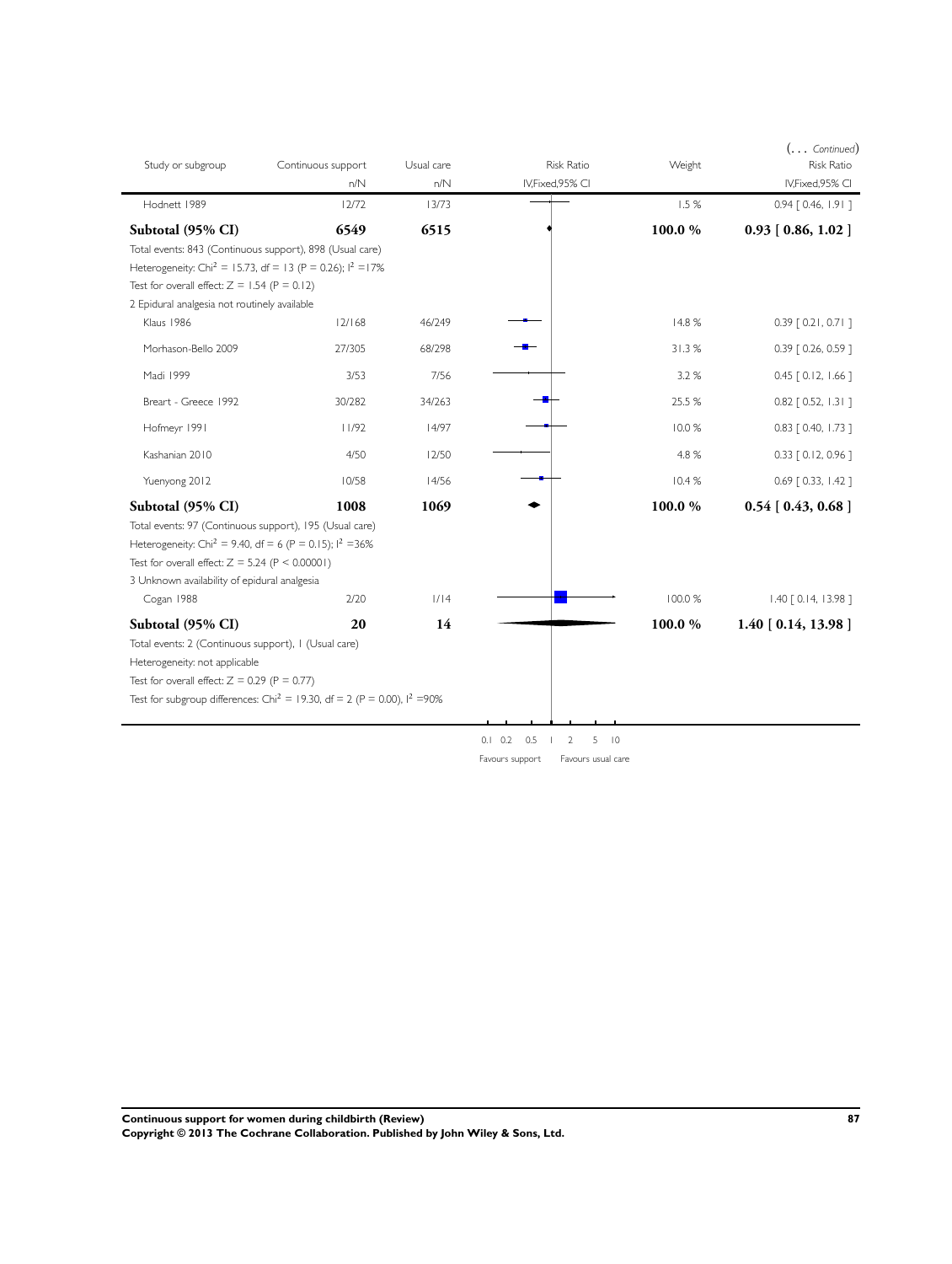## **Analysis 3.5. Comparison 3 Continuous support versus usual care - availability of epidural analgesia, Outcome 5 Admission to special care nursery.**

Review: Continuous support for women during childbirth

Comparison: 3 Continuous support versus usual care - availability of epidural analgesia

Outcome: 5 Admission to special care nursery

| Study or subgroup                                                       | Continuous support                                                                    | Usual care | <b>Risk Ratio</b> | Weight | <b>Risk Ratio</b>     |
|-------------------------------------------------------------------------|---------------------------------------------------------------------------------------|------------|-------------------|--------|-----------------------|
|                                                                         | n/N                                                                                   | n/N        | IV, Fixed, 95% CI |        | IV, Fixed, 95% CI     |
| Epidural analgesia routinely available                                  |                                                                                       |            |                   |        |                       |
| Kennell 1991                                                            | 69/212                                                                                | 71/200     |                   | 26.4 % | 0.92 [ 0.70, 1.20 ]   |
| Torres 1999                                                             | 12/215                                                                                | 6/213      |                   | 2.1%   | $1.98$ $[0.76, 5.18]$ |
| Gagnon 1997                                                             | 15/209                                                                                | 10/204     |                   | 3.2 %  | $1.46$ $[0.67, 3.18]$ |
| Bruggemann 2007                                                         | 5/105                                                                                 | 6/107      |                   | 1.4%   | $0.85$ $[0.27, 2.70]$ |
| Hodnett 2002                                                            | 246/3454                                                                              | 254/3461   |                   | 67.0%  | $0.97$ $[0.82, 1.15]$ |
| Subtotal (95% CI)                                                       | 4195                                                                                  | 4185       |                   | 100.0% | $0.98$ [ 0.85, 1.13 ] |
|                                                                         | Total events: 347 (Continuous support), 347 (Usual care)                              |            |                   |        |                       |
| Heterogeneity: Chi <sup>2</sup> = 3.39, df = 4 (P = 0.49); $1^2$ = 0.0% |                                                                                       |            |                   |        |                       |
| Test for overall effect: $Z = 0.27$ (P = 0.79)                          |                                                                                       |            |                   |        |                       |
| 2 Epidural analgesia not routinely available                            |                                                                                       |            |                   |        |                       |
| Klaus 1986                                                              | 3/168                                                                                 | 17/249     |                   | 100.0% | $0.26$ $[0.08, 0.88]$ |
| Kashanian 2010                                                          | 0/50                                                                                  | 0/50       |                   |        | Not estimable         |
| Subtotal (95% CI)                                                       | 218                                                                                   | 299        |                   | 100.0% | $0.26$ [ 0.08, 0.88 ] |
| Total events: 3 (Continuous support), 17 (Usual care)                   |                                                                                       |            |                   |        |                       |
| Heterogeneity: not applicable                                           |                                                                                       |            |                   |        |                       |
| Test for overall effect: $Z = 2.17$ (P = 0.030)                         |                                                                                       |            |                   |        |                       |
|                                                                         | Test for subgroup differences: Chi <sup>2</sup> = 4.51, df = 1 (P = 0.03), $1^2$ =78% |            |                   |        |                       |
|                                                                         |                                                                                       |            |                   |        |                       |

 $0.02$  0.1 10 50 Favours support Favours usual care

**Continuous support for women during childbirth (Review) 88**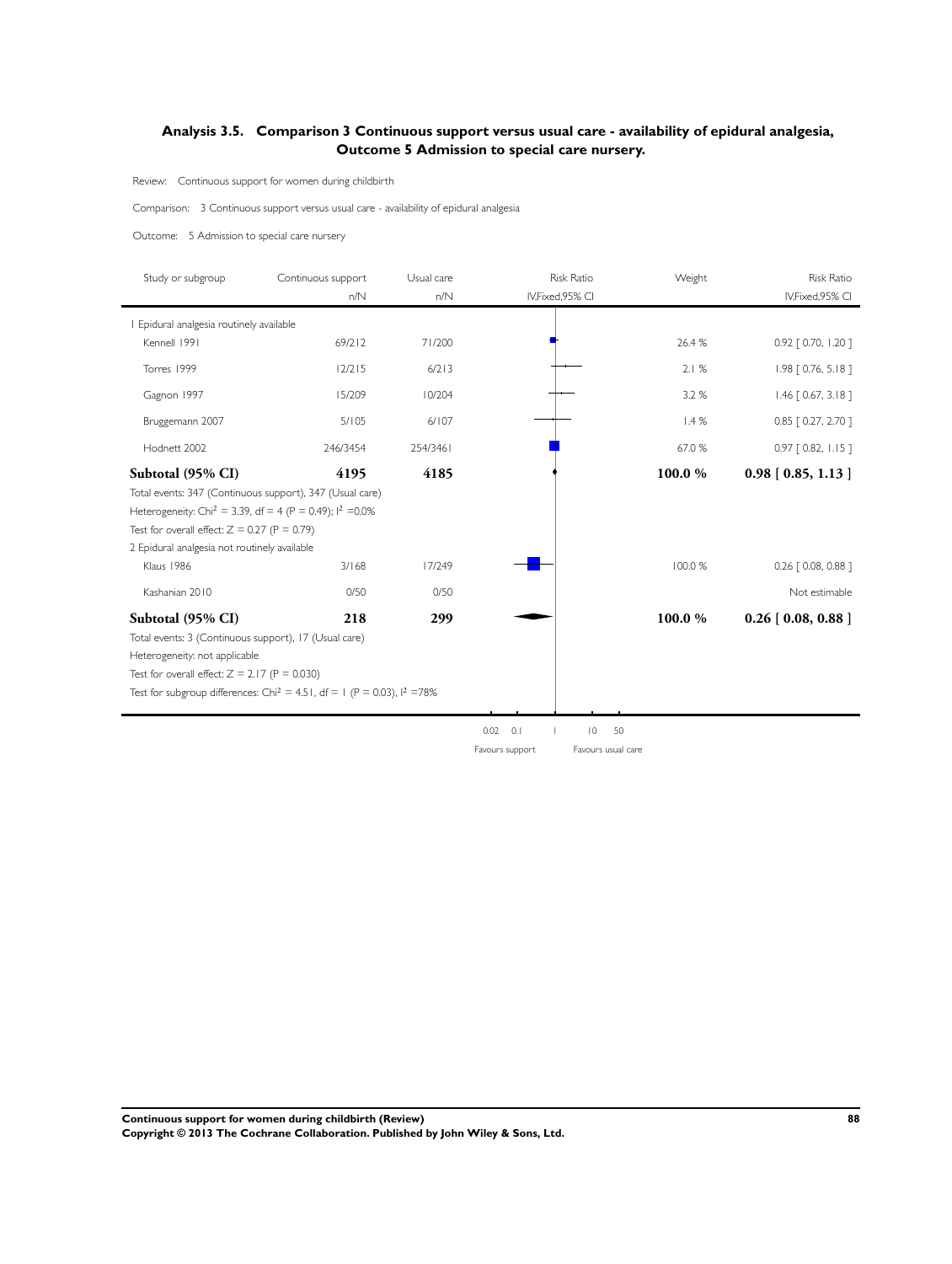## **Analysis 3.6. Comparison 3 Continuous support versus usual care - availability of epidural analgesia, Outcome 6 Postpartum depression.**

Review: Continuous support for women during childbirth

Comparison: 3 Continuous support versus usual care - availability of epidural analgesia

Outcome: 6 Postpartum depression

L.

| Study or subgroup                                     | Continuous support                                                                     | Usual care |                 | <b>Risk Ratio</b>  | Weight  | <b>Risk Ratio</b>       |
|-------------------------------------------------------|----------------------------------------------------------------------------------------|------------|-----------------|--------------------|---------|-------------------------|
|                                                       | n/N                                                                                    | n/N        |                 | IV, Fixed, 95% CI  |         | IV, Fixed, 95% CI       |
| I Epidural analgesia routinely available              |                                                                                        |            |                 |                    |         |                         |
| Hodnett 2002                                          | 245/3454                                                                               | 277/3461   |                 |                    | 100.0 % | $0.89$ $[ 0.75, 1.05 ]$ |
| Subtotal (95% CI)                                     | 3454                                                                                   | 3461       |                 |                    | 100.0 % | $0.89$ [ 0.75, 1.05 ]   |
|                                                       | Total events: 245 (Continuous support), 277 (Usual care)                               |            |                 |                    |         |                         |
| Heterogeneity: not applicable                         |                                                                                        |            |                 |                    |         |                         |
| Test for overall effect: $Z = 1.43$ (P = 0.15)        |                                                                                        |            |                 |                    |         |                         |
| 2 Epidural analgesia not routinely available          |                                                                                        |            |                 |                    |         |                         |
| Hofmeyr 1991                                          | 8/74                                                                                   | 44/75      |                 |                    | 100.0 % | $0.18$ $[0.09, 0.36]$   |
| Subtotal (95% CI)                                     | 74                                                                                     | 75         |                 |                    | 100.0%  | $0.18$ [ 0.09, 0.36 ]   |
| Total events: 8 (Continuous support), 44 (Usual care) |                                                                                        |            |                 |                    |         |                         |
| Heterogeneity: not applicable                         |                                                                                        |            |                 |                    |         |                         |
| Test for overall effect: $Z = 4.86$ (P < 0.00001)     |                                                                                        |            |                 |                    |         |                         |
|                                                       | Test for subgroup differences: Chi <sup>2</sup> = 19.27, df = 1 (P = 0.00), $1^2$ =95% |            |                 |                    |         |                         |
|                                                       |                                                                                        |            |                 |                    |         |                         |
|                                                       |                                                                                        |            | 0.2<br>0.05     | 20<br>5            |         |                         |
|                                                       |                                                                                        |            | Favours support | Favours usual care |         |                         |

**Continuous support for women during childbirth (Review) 89 Copyright © 2013 The Cochrane Collaboration. Published by John Wiley & Sons, Ltd.**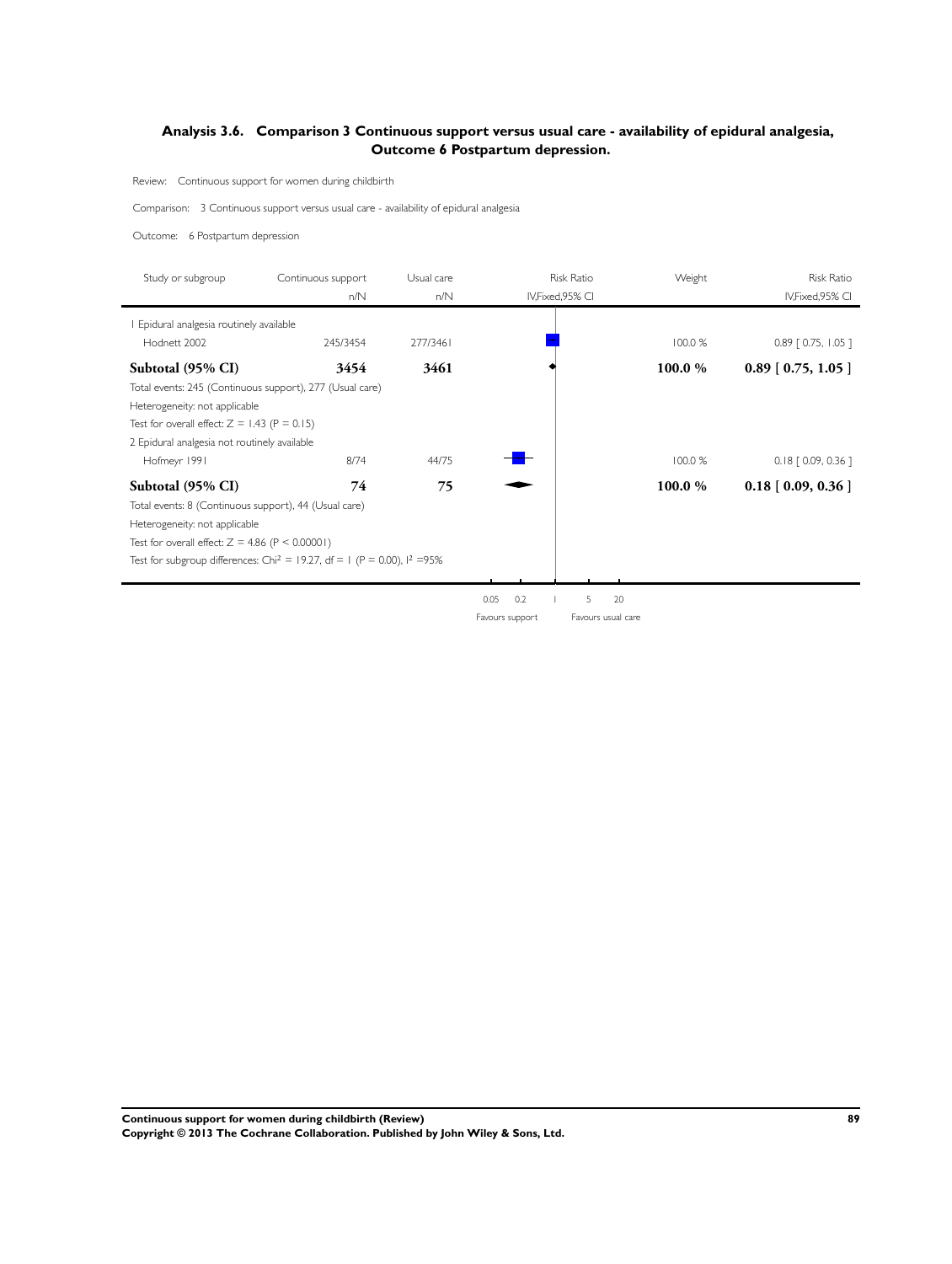## **Analysis 3.7. Comparison 3 Continuous support versus usual care - availability of epidural analgesia, Outcome 7 Negative rating of/negative feelings about birth experience.**

Review: Continuous support for women during childbirth

Comparison: 3 Continuous support versus usual care - availability of epidural analgesia

Outcome: 7 Negative rating of/negative feelings about birth experience

| Study or subgroup                                                                                                                                                                                                                                                                                              | Continuous support<br>n/N | Usual care<br>n/N |                 | Risk Ratio<br>IV,Fixed,95% CI | Weight | <b>Risk Ratio</b><br>IV, Fixed, 95% CI |
|----------------------------------------------------------------------------------------------------------------------------------------------------------------------------------------------------------------------------------------------------------------------------------------------------------------|---------------------------|-------------------|-----------------|-------------------------------|--------|----------------------------------------|
| I Epidural analgesia routinely available                                                                                                                                                                                                                                                                       |                           |                   |                 |                               |        |                                        |
| Bruggemann 2007                                                                                                                                                                                                                                                                                                | 7/105                     | 17/107            |                 |                               | 1.3%   | $0.42$ $[0.18, 0.97]$                  |
| Hodnett 2002                                                                                                                                                                                                                                                                                                   | 96/2818                   | 117/2751          |                 |                               | 13.2 % | $0.80$ $[0.61, 1.04]$                  |
| Campbell 2006                                                                                                                                                                                                                                                                                                  | 95/229                    | 197/265           |                 |                               | 32.3 % | $0.56$ $[0.47, 0.66]$                  |
| Torres 1999                                                                                                                                                                                                                                                                                                    | 35/206                    | $43/2$            |                 |                               | 5.7%   | $0.83$ $[0.56, 1.25]$                  |
| Dickinson 2002                                                                                                                                                                                                                                                                                                 | 75/499                    | 74/493            |                 |                               | 10.6 % | $1.00$ $[0.74, 1.35]$                  |
| Breart - Belgium 1992                                                                                                                                                                                                                                                                                          | 24/133                    | 30/131            |                 |                               | 4.0 %  | $0.79$ $[0.49, 1.27]$                  |
| Langer 1998                                                                                                                                                                                                                                                                                                    | 98/361                    | 129/363           |                 |                               | 19.4 % | $0.76$ $[0.61, 0.95]$                  |
| Kennell 1991                                                                                                                                                                                                                                                                                                   | 47/212                    | 71/200            |                 |                               | 9.4%   | $0.62$ $[$ 0.46, 0.85 $]$              |
| Breart - France 1992                                                                                                                                                                                                                                                                                           | 30/656                    | 35/664            |                 |                               | 4.1%   | $0.87$ $[ 0.54, 1.40 ]$                |
| Subtotal (95% CI)                                                                                                                                                                                                                                                                                              | 5219                      | 5185              |                 |                               | 100.0% | $0.70$ [ $0.64$ , $0.77$ ]             |
| Heterogeneity: Chi <sup>2</sup> = 17.78, df = 8 (P = 0.02); $1^2$ =55%<br>Test for overall effect: $Z = 7.16$ (P < 0.00001)<br>2 Epidural analgesia not routinely available<br>Hofmeyr 1991                                                                                                                    | 38/92                     | 73/97             |                 |                               | 28.5 % | $0.55$ $[0.42, 0.72]$                  |
| Morhason-Bello 2009                                                                                                                                                                                                                                                                                            | 108/293                   | 196/292           |                 |                               | 71.5%  | $0.55$ $[0.46, 0.65]$                  |
| Subtotal (95% CI)<br>Total events: 146 (Continuous support), 269 (Usual care)<br>Heterogeneity: Chi <sup>2</sup> = 0.00, df = 1 (P = 1.00); $1^2$ =0.0%<br>Test for overall effect: $Z = 8.18$ (P < 0.00001)<br>Test for subgroup differences: Chi <sup>2</sup> = 7.92, df = 1 (P = 0.00), l <sup>2</sup> =87% | 385                       | 389               |                 |                               | 100.0% | $0.55$ [ $0.48, 0.63$ ]                |
|                                                                                                                                                                                                                                                                                                                |                           |                   | 0.5<br>0.7      | 1.5<br>$\overline{2}$         |        |                                        |
|                                                                                                                                                                                                                                                                                                                |                           |                   | Favours support | Favours usual care            |        |                                        |
|                                                                                                                                                                                                                                                                                                                |                           |                   |                 |                               |        |                                        |

**Continuous support for women during childbirth (Review) 90**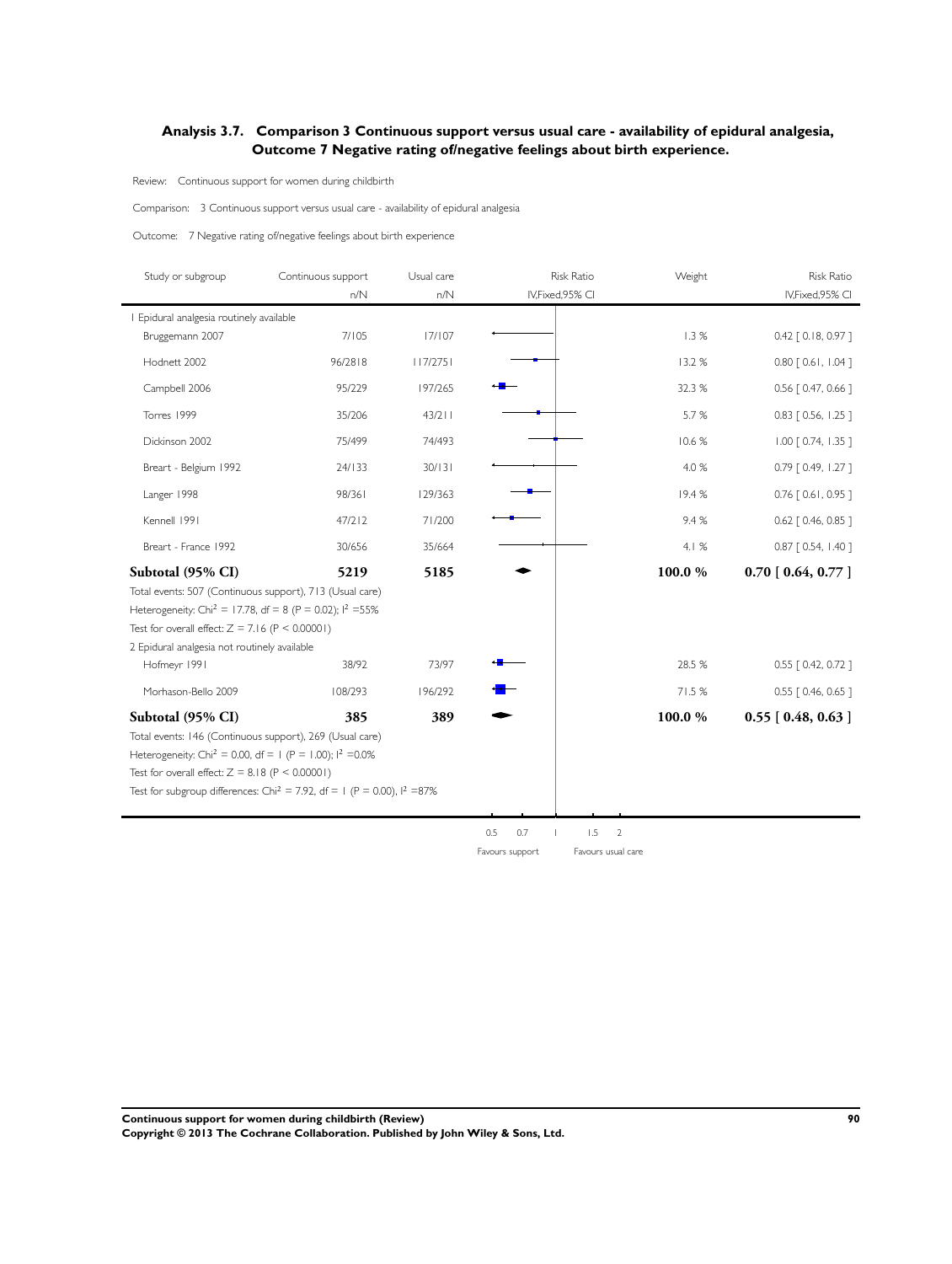# **Analysis 3.8. Comparison 3 Continuous support versus usual care - availability of epidural analgesia, Outcome 8 Breastfeeding at 1-2 months postpartum.**

Review: Continuous support for women during childbirth

Comparison: 3 Continuous support versus usual care - availability of epidural analgesia

Outcome: 8 Breastfeeding at 1-2 months postpartum

 $\overline{a}$ 

| Study or subgroup                                      | Continuous support                                                                     | Usual care |     |                 | <b>Risk Ratio</b> |                    | Weight  | <b>Risk Ratio</b>     |
|--------------------------------------------------------|----------------------------------------------------------------------------------------|------------|-----|-----------------|-------------------|--------------------|---------|-----------------------|
|                                                        | n/N                                                                                    | n/N        |     |                 | IV, Fixed, 95% CI |                    |         | IV, Fixed, 95% CI     |
| I Epidural analgesia routinely available               |                                                                                        |            |     |                 |                   |                    |         |                       |
| Langer 1998                                            | 266/334                                                                                | 247/321    |     |                 |                   |                    | 28.1 %  | $1.04$ $[0.95, 1.12]$ |
| Hodnett 2002                                           | 1312/2339                                                                              | 1283/2220  |     |                 |                   |                    | 71.9%   | $0.97$ $[0.92, 1.02]$ |
| Subtotal (95% CI)                                      | 2673                                                                                   | 2541       |     |                 |                   |                    | 100.0%  | $0.99$ [ 0.95, 1.03 ] |
|                                                        | Total events: 1578 (Continuous support), 1530 (Usual care)                             |            |     |                 |                   |                    |         |                       |
|                                                        | Heterogeneity: Chi <sup>2</sup> = 1.75, df = 1 (P = 0.19); $1^2$ =43%                  |            |     |                 |                   |                    |         |                       |
| Test for overall effect: $Z = 0.54$ (P = 0.59)         |                                                                                        |            |     |                 |                   |                    |         |                       |
| 2 Epidural analgesia not routinely available           |                                                                                        |            |     |                 |                   |                    |         |                       |
| Hofmeyr 1991                                           | 58/74                                                                                  | 51/75      |     |                 |                   |                    | 100.0 % | $1.15$ $[0.95, 1.40]$ |
| Subtotal (95% CI)                                      | 74                                                                                     | 75         |     |                 |                   |                    | 100.0%  | $1.15$ [ 0.95, 1.40 ] |
| Total events: 58 (Continuous support), 51 (Usual care) |                                                                                        |            |     |                 |                   |                    |         |                       |
| Heterogeneity: not applicable                          |                                                                                        |            |     |                 |                   |                    |         |                       |
| Test for overall effect: $Z = 1.42$ (P = 0.16)         |                                                                                        |            |     |                 |                   |                    |         |                       |
|                                                        | Test for subgroup differences: Chi <sup>2</sup> = 2.26, df = 1 (P = 0.13), $1^2$ = 56% |            |     |                 |                   |                    |         |                       |
|                                                        |                                                                                        |            |     |                 |                   |                    |         |                       |
|                                                        |                                                                                        |            | 0.5 | 0.7             | 1.5               | $\overline{2}$     |         |                       |
|                                                        |                                                                                        |            |     | Favours support |                   | Favours usual care |         |                       |

**Continuous support for women during childbirth (Review) 91**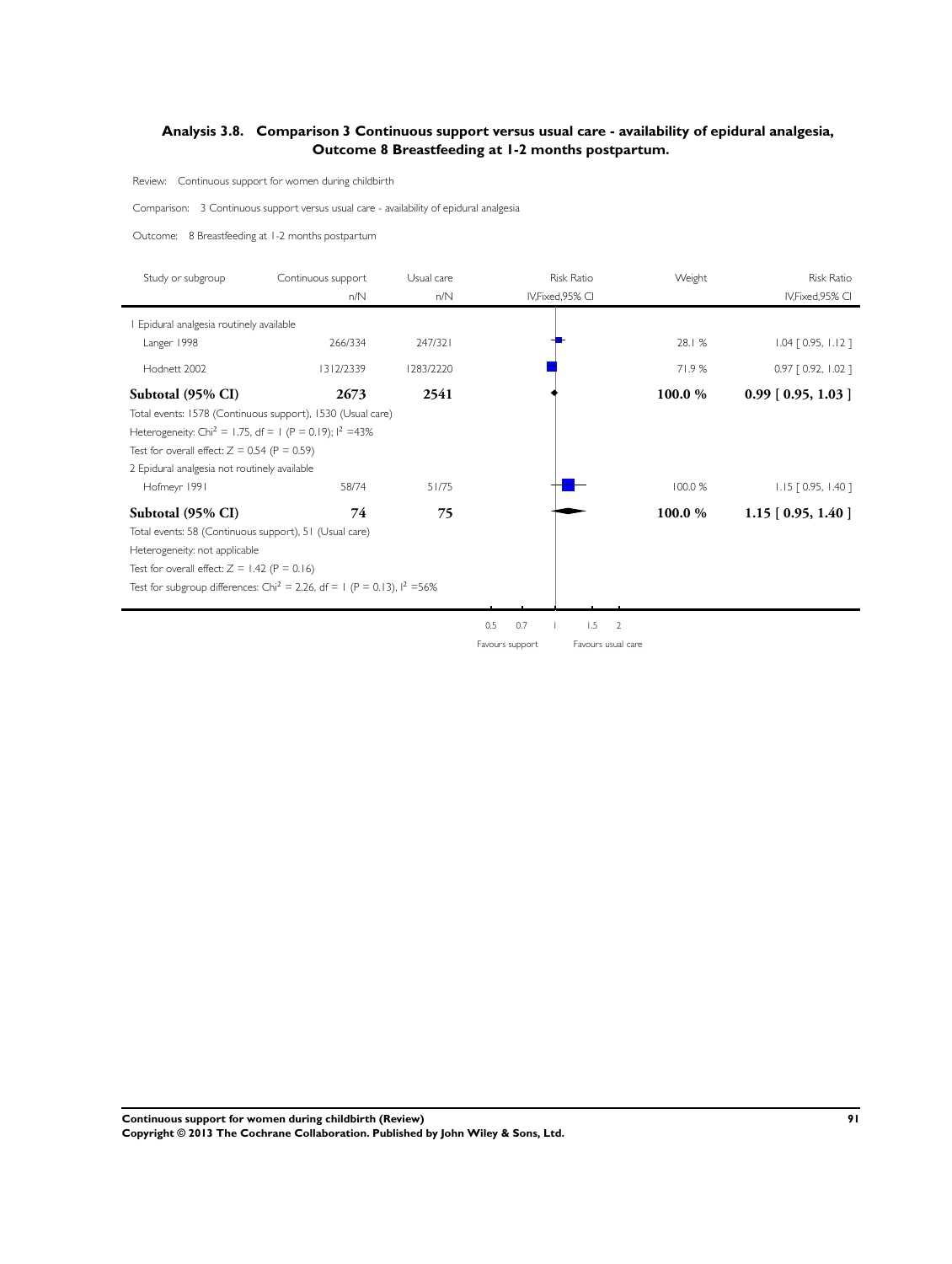## **Analysis 4.1. Comparison 4 Continuous support versus usual care - policy about routine EFM, Outcome 1 Any analgesia/anaesthesia.**

Review: Continuous support for women during childbirth

Comparison: 4 Continuous support versus usual care - policy about routine EFM

Outcome: 1 Any analgesia/anaesthesia

| Study or subgroup                                                                                             | Continuous support<br>n/N                                                                                                                                                                                                           | Usual care<br>n/N | <b>Risk Ratio</b><br>IV, Fixed, 95% CI                                                  | Weight | <b>Risk Ratio</b><br>IV,Fixed,95% CI |
|---------------------------------------------------------------------------------------------------------------|-------------------------------------------------------------------------------------------------------------------------------------------------------------------------------------------------------------------------------------|-------------------|-----------------------------------------------------------------------------------------|--------|--------------------------------------|
| I Setting had routine EFM                                                                                     |                                                                                                                                                                                                                                     |                   |                                                                                         |        |                                      |
| Kennell 1991                                                                                                  | 93/212                                                                                                                                                                                                                              | 150/200           |                                                                                         | 0.8%   | $0.58$ $[0.49, 0.69]$                |
| Hemminki 1990a                                                                                                | 25/41                                                                                                                                                                                                                               | 23/38             |                                                                                         | 0.2%   | $1.01$ $[0.71, 1.44]$                |
| Hemminki 1990b                                                                                                | 45/81                                                                                                                                                                                                                               | 52/80             |                                                                                         | 0.4 %  | $0.85$ $[0.66, 1.10]$                |
| Campbell 2006                                                                                                 | 247/300                                                                                                                                                                                                                             | 260/300           |                                                                                         | 4.8 %  | $0.95$ $[0.89, 1.02]$                |
| Hodnett 2002                                                                                                  | 3077/3454                                                                                                                                                                                                                           | 3159/3461         |                                                                                         | 92.6%  | 0.98 [0.96, 0.99]                    |
| Gagnon 1997                                                                                                   | 141/209                                                                                                                                                                                                                             | 142/204           |                                                                                         | 1.3%   | $0.97$ [ 0.85, 1.10 ]                |
| Subtotal (95% CI)<br>Test for overall effect: $Z = 3.92$ (P = 0.000089)<br>2 Setting did not have routine EFM | 4297<br>Total events: 3628 (Continuous support), 3786 (Usual care)<br>Heterogeneity: Chi <sup>2</sup> = 35.18, df = 5 (P<0.00001); $1^2$ =86%                                                                                       | 4283              |                                                                                         | 100.0% | $0.97$ [ $0.96, 0.99$ ]              |
| Klaus 1986                                                                                                    | 2/186                                                                                                                                                                                                                               | 10/279            |                                                                                         | 0.2 %  | 0.30 [0.07, 1.35]                    |
| Morhason-Bello 2009                                                                                           | 84/293                                                                                                                                                                                                                              | 89/292            |                                                                                         | 6.3 %  | $0.94$ $[0.73, 1.21]$                |
| Madi 1999                                                                                                     | 28/53                                                                                                                                                                                                                               | 41/56             |                                                                                         | 4.4 %  | $0.72$ $[0.53, 0.97]$                |
| Langer 1998                                                                                                   | 295/361                                                                                                                                                                                                                             | 302/363           |                                                                                         | 87.4%  | 0.98 [ 0.92, 1.05 ]                  |
| Hofmeyr 1991                                                                                                  | 11/92                                                                                                                                                                                                                               | 15/97             |                                                                                         | 0.8%   | $0.77$ $[0.37, 1.59]$                |
| Yuenyong 2012                                                                                                 | 13/58                                                                                                                                                                                                                               | 15/56             |                                                                                         | 0.9%   | $0.84$ $[0.44, 1.60]$                |
| Subtotal (95% CI)<br>Test for overall effect: $Z = 1.24$ (P = 0.22)<br>3 Policy about routine EFM not known   | 1043<br>Total events: 433 (Continuous support), 472 (Usual care)<br>Heterogeneity: Chi <sup>2</sup> = 6.76, df = 5 (P = 0.24); $1^2$ = 26%                                                                                          | 1143              |                                                                                         | 100.0% | $0.96$ [ $0.90, 1.02$ ]              |
| Breart - Belgium 1992                                                                                         | 55/133                                                                                                                                                                                                                              | 62/128            |                                                                                         | 16.2%  | $0.85$ $[0.65, 1.12]$                |
| Breart - France 1992                                                                                          | 281/652                                                                                                                                                                                                                             | 319/666           |                                                                                         | 83.8%  | $0.90$ $[0.80, 1.01]$                |
| Subtotal (95% CI)<br>Test for overall effect: $Z = 2.06$ (P = 0.039)                                          | 785<br>Total events: 336 (Continuous support), 381 (Usual care)<br>Heterogeneity: Chi <sup>2</sup> = 0.12, df = 1 (P = 0.73); $1^2$ =0.0%<br>Test for subgroup differences: Chi <sup>2</sup> = 2.32, df = 2 (P = 0.31), $1^2$ = 14% | 794               |                                                                                         | 100.0% | $0.89$ [ $0.80, 0.99$ ]              |
|                                                                                                               |                                                                                                                                                                                                                                     |                   | $0.1$ $0.2$ $0.5$<br>$\mathcal{L}$<br>$5 - 10$<br>Favours support<br>Favours usual care |        |                                      |

**Continuous support for women during childbirth (Review) 92**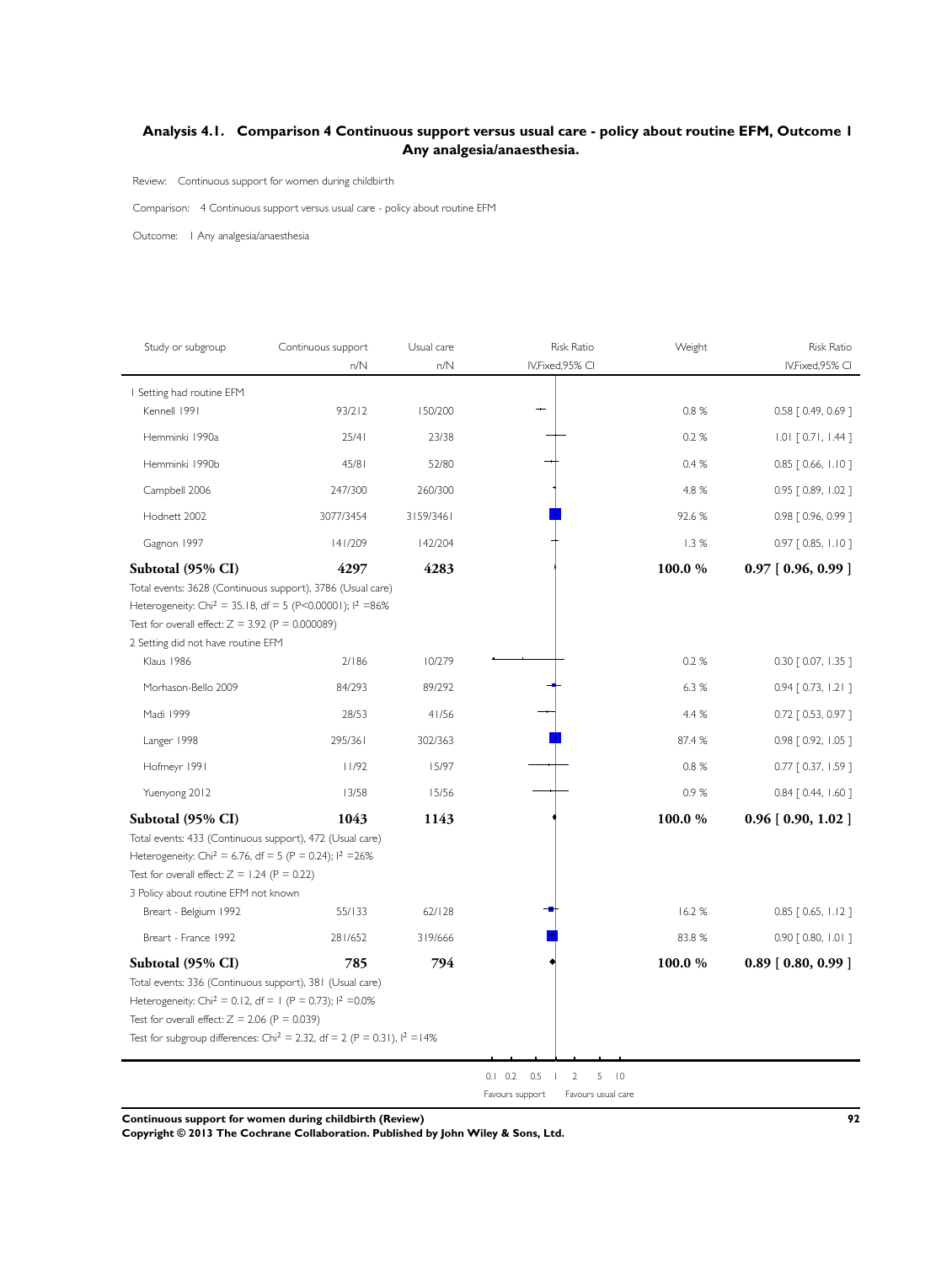## **Analysis 4.2. Comparison 4 Continuous support versus usual care - policy about routine EFM, Outcome 2 Synthetic oxytocin during labour.**

Review: Continuous support for women during childbirth

Comparison: 4 Continuous support versus usual care - policy about routine EFM

Outcome: 2 Synthetic oxytocin during labour

| Study or subgroup                                                                                                                                                                     | Continuous support | Usual care | <b>Risk Ratio</b> | Weight             | <b>Risk Ratio</b>          |
|---------------------------------------------------------------------------------------------------------------------------------------------------------------------------------------|--------------------|------------|-------------------|--------------------|----------------------------|
|                                                                                                                                                                                       | n/N                | n/N        | IV,Fixed,95% CI   |                    | IV,Fixed,95% CI            |
| I Setting had routine EFM                                                                                                                                                             |                    |            |                   |                    |                            |
| Campbell 2006                                                                                                                                                                         | 134/300            | 145/300    |                   | 14.1%              | $0.92$ [ 0.78, 1.10 ]      |
| Gagnon 1997                                                                                                                                                                           | 82/209             | 96/204     |                   | 8.4 %              | $0.83$ $[0.67, 1.04]$      |
| Hodnett 2002                                                                                                                                                                          | 1040/3454          | 942/3461   |                   | 74.9%              | $1.11$ [ 1.03, 1.19 ]      |
| Kennell 1991                                                                                                                                                                          | 36/212             | 46/200     |                   | 2.7 %              | 0.74 [ 0.50, 1.09 ]        |
| Subtotal (95% CI)                                                                                                                                                                     | 4175               | 4165       |                   | 100.0%             | $1.04$ [ 0.98, 1.11 ]      |
| Total events: 1292 (Continuous support), 1229 (Usual care)                                                                                                                            |                    |            |                   |                    |                            |
| Heterogeneity: Chi <sup>2</sup> = 11.18, df = 3 (P = 0.01); $1^2$ =73%                                                                                                                |                    |            |                   |                    |                            |
| Test for overall effect: $Z = 1.25$ (P = 0.21)                                                                                                                                        |                    |            |                   |                    |                            |
| 2 Setting did not have routine EFM                                                                                                                                                    |                    |            |                   |                    |                            |
| Klaus 1986                                                                                                                                                                            | 4/168              | 37/249     |                   | 0.1%               | $0.16$ $[0.06, 0.44]$      |
| Hofmeyr 1991                                                                                                                                                                          | 16/92              | 17/97      |                   | 0.2%               | 0.99 [ 0.53, 1.85 ]        |
| Morhason-Bello 2009                                                                                                                                                                   | 51/293             | 56/292     |                   | 0.6 %              | 0.91 [0.64, 1.28]          |
| Kashanian 2010                                                                                                                                                                        | 11/50              | 19/50      |                   | 0.2%               | $0.58$ $[0.31, 1.09]$      |
| Madi 1999                                                                                                                                                                             | 7/53               | 17/56      |                   | 0.1%               | 0.44 [ 0.20, 0.96 ]        |
| Bruggemann 2007                                                                                                                                                                       | 104/105            | 107/107    |                   | 98.6%              | 0.99 [ 0.96, 1.02 ]        |
| Yuenyong 2012                                                                                                                                                                         | 21/58              | 18/56      |                   | 0.3 %              | $1.13$ [ 0.68, 1.88 ]      |
| Subtotal (95% CI)                                                                                                                                                                     | 819                | 907        |                   | 100.0%             | $0.99$ [ $0.96$ , $1.01$ ] |
| Total events: 214 (Continuous support), 271 (Usual care)<br>Heterogeneity: Chi <sup>2</sup> = 19.75, df = 6 (P = 0.003); $1^2$ =70%<br>Test for overall effect: $Z = 0.96$ (P = 0.34) |                    |            |                   |                    |                            |
| 3 Policy about routine EFM not known                                                                                                                                                  |                    |            |                   |                    |                            |
| Torres 1999                                                                                                                                                                           | 167/217            | 172/218    |                   | 29.6 %             | 0.98 [ 0.88, 1.08 ]        |
| Breart - Greece 1992                                                                                                                                                                  | 224/287            | 193/265    |                   | 32.3 %             | $1.07$ [ 0.97, 1.18 ]      |
| Breart - Belgium 1992                                                                                                                                                                 | 55/132             | 64/129     |                   | 4.2 %              | $0.84$ $[0.64, 1.10]$      |
|                                                                                                                                                                                       |                    |            | 0.2<br>5<br>0.05  | 20                 |                            |
|                                                                                                                                                                                       |                    |            | Favours support   | Favours usual care |                            |

(*Continued* ... )

**Continuous support for women during childbirth (Review) 93**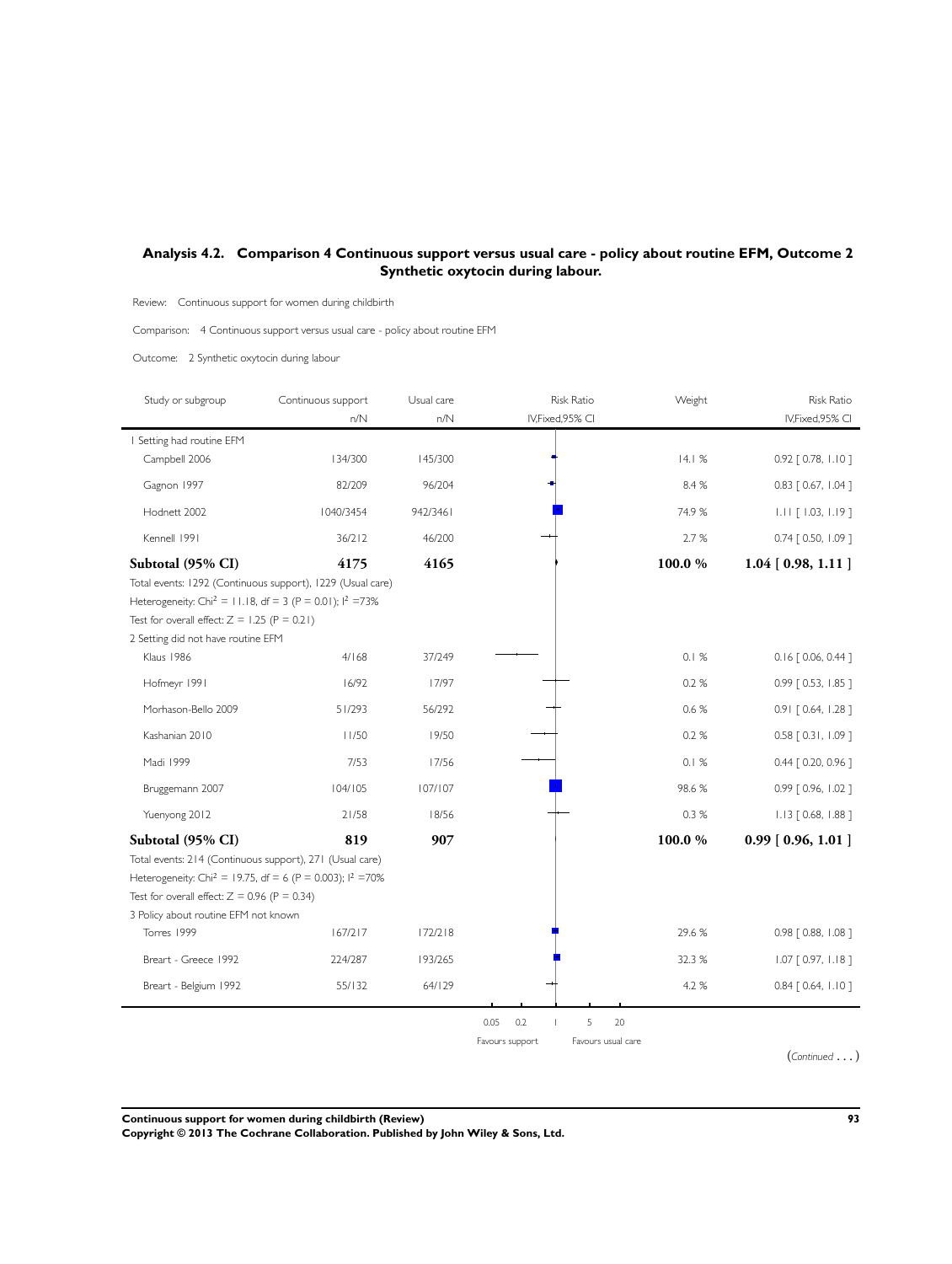| Study or subgroup                                                      | Continuous support<br>n/N                                                             | Usual care<br>n/N |      |                 | Risk Ratio<br>IV.Fixed.95% CI |                    | Weight  | $( \ldots$ Continued)<br><b>Risk Ratio</b><br>IV, Fixed, 95% CI |
|------------------------------------------------------------------------|---------------------------------------------------------------------------------------|-------------------|------|-----------------|-------------------------------|--------------------|---------|-----------------------------------------------------------------|
| Breart - France 1992                                                   | 383/654                                                                               | 371/666           |      |                 |                               |                    | 33.9 %  | $1.05$ $[0.96, 1.15]$                                           |
| Subtotal (95% CI)                                                      | 1290                                                                                  | 1278              |      |                 |                               |                    | 100.0 % | $1.02$ [ 0.97, 1.08 ]                                           |
|                                                                        | Total events: 829 (Continuous support), 800 (Usual care)                              |                   |      |                 |                               |                    |         |                                                                 |
| Heterogeneity: Chi <sup>2</sup> = 4.20, df = 3 (P = 0.24); $1^2$ = 29% |                                                                                       |                   |      |                 |                               |                    |         |                                                                 |
| Test for overall effect: $Z = 0.89$ (P = 0.37)                         |                                                                                       |                   |      |                 |                               |                    |         |                                                                 |
|                                                                        | Test for subgroup differences: Chi <sup>2</sup> = 3.27, df = 2 (P = 0.19), $1^2$ =39% |                   |      |                 |                               |                    |         |                                                                 |
|                                                                        |                                                                                       |                   |      |                 |                               |                    |         |                                                                 |
|                                                                        |                                                                                       |                   | 0.05 | 0.2             | 5.                            | 20                 |         |                                                                 |
|                                                                        |                                                                                       |                   |      | Favours support |                               | Favours usual care |         |                                                                 |

### **Analysis 4.3. Comparison 4 Continuous support versus usual care - policy about routine EFM, Outcome 3 Spontaneous vaginal birth.**

Review: Continuous support for women during childbirth

Comparison: 4 Continuous support versus usual care - policy about routine EFM

Outcome: 3 Spontaneous vaginal birth

| Study or subgroup       | Continuous support                                                     | Usual care |                    |     | <b>Risk Ratio</b> |                | Weight | <b>Risk Ratio</b>          |
|-------------------------|------------------------------------------------------------------------|------------|--------------------|-----|-------------------|----------------|--------|----------------------------|
|                         | n/N                                                                    | n/N        |                    |     | IV, Fixed, 95% CI |                |        | IV, Fixed, 95% CI          |
| Setting had routine EFM |                                                                        |            |                    |     |                   |                |        |                            |
| Hemminki 1990b          | 76/81                                                                  | 72/80      |                    |     |                   |                | 7.3 %  | $1.04$ $[0.95, 1.14]$      |
| Hodnett 1989            | 47/72                                                                  | 42/73      |                    |     |                   |                | 0.9%   | $1.13$ $[0.88, 1.47]$      |
| Kennell 1991            | 179/212                                                                | 137/200    |                    |     |                   |                | 5.1%   | $1.23$ [ $1.10$ , $1.38$ ] |
| Hemminki 1990a          | 38/41                                                                  | 34/38      |                    |     |                   |                | 3.2 %  | $1.04$ $[0.90, 1.19]$      |
| Dickinson 2002          | 280/499                                                                | 239/493    |                    |     |                   |                | 4.3 %  | $1.16$ $[ 1.03, 1.30 ]$    |
| Gagnon 1997             | 132/209                                                                | 127/204    |                    |     |                   |                | 2.8 %  | $1.01$ $[0.87, 1.18]$      |
| Campbell 2006           | 223/300                                                                | 220/300    |                    |     |                   |                | 6.8%   | $1.01$ $[0.92, 1.11]$      |
| Hodnett 2002            | 2481/3454                                                              | 2463/3461  |                    |     |                   |                | 69.6%  | $1.01$ $[0.98, 1.04]$      |
| Subtotal (95% CI)       | 4868                                                                   | 4849       |                    |     |                   |                | 100.0% | $1.03$ [ 1.01, 1.06 ]      |
|                         | Total events: 3456 (Continuous support), 3334 (Usual care)             |            |                    |     |                   |                |        |                            |
|                         | Heterogeneity: Chi <sup>2</sup> = 16.37, df = 7 (P = 0.02); $1^2$ =57% |            |                    |     |                   |                |        |                            |
|                         |                                                                        |            |                    |     |                   |                |        |                            |
|                         |                                                                        |            | 0.5                | 0.7 | 1.5               | $\overline{2}$ |        |                            |
|                         |                                                                        |            | Favours usual care |     | Favours support   |                |        |                            |
|                         |                                                                        |            |                    |     |                   |                |        | $(Continued \dots)$        |

**Continuous support for women during childbirth (Review) 94**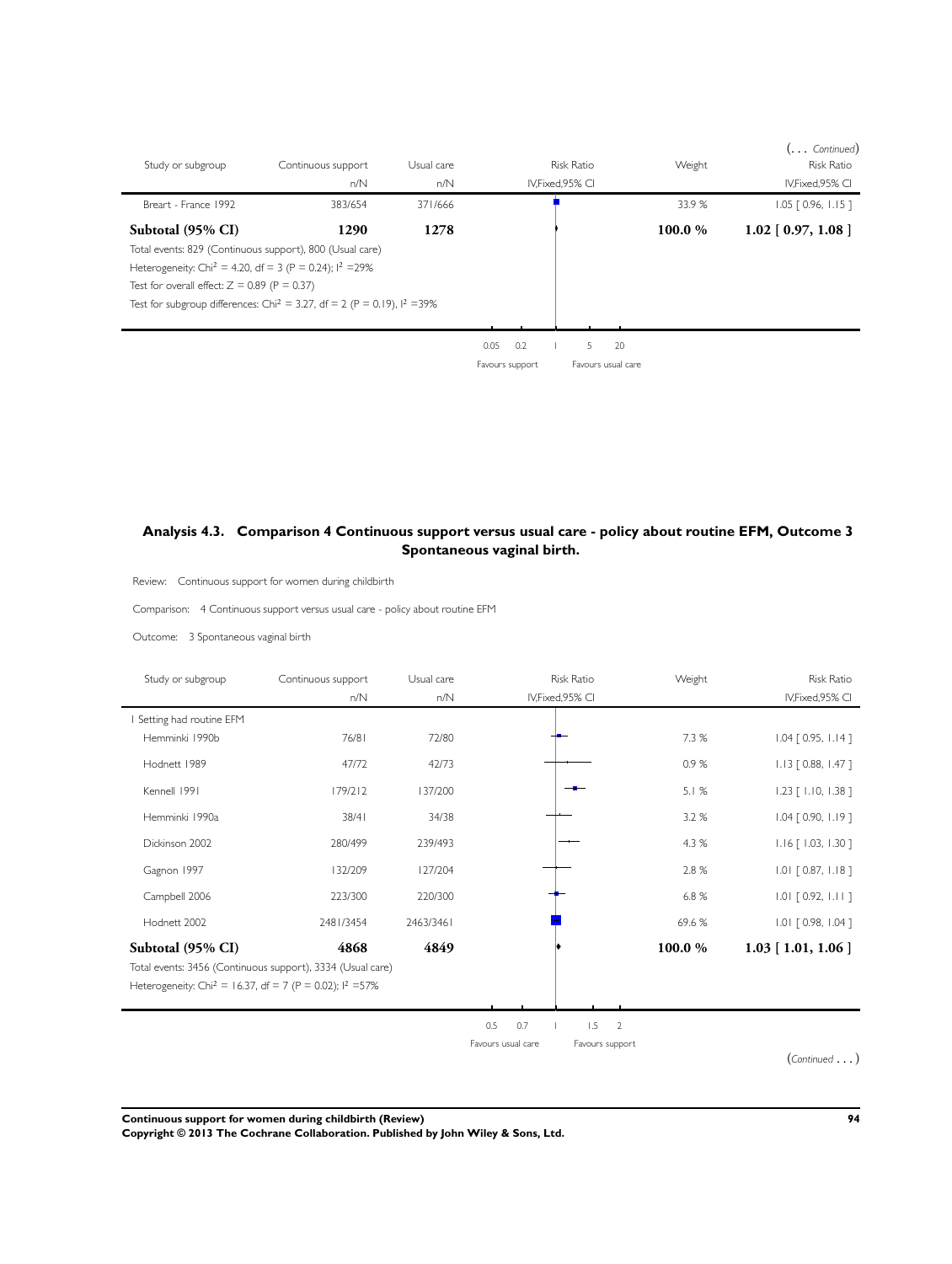| Study or subgroup                                                                                                                                                                                                                                                                                                      | Continuous support<br>n/N | Usual care<br>n/N | Risk Ratio<br>IV, Fixed, 95% CI       | Weight | $(\ldots$ Continued)<br><b>Risk Ratio</b><br>IV, Fixed, 95% CI |
|------------------------------------------------------------------------------------------------------------------------------------------------------------------------------------------------------------------------------------------------------------------------------------------------------------------------|---------------------------|-------------------|---------------------------------------|--------|----------------------------------------------------------------|
| Test for overall effect: $Z = 2.37$ (P = 0.018)                                                                                                                                                                                                                                                                        |                           |                   |                                       |        |                                                                |
| 2 Setting did not have routine EFM<br>Klaus 1986                                                                                                                                                                                                                                                                       | 172/186                   | 225/279           |                                       | 45.1%  | $1.15$ [ $1.07$ , $1.23$ ]                                     |
| Bruggemann 2007                                                                                                                                                                                                                                                                                                        | 41/105                    | 38/107            |                                       | 1.8%   | $1.10$ [ 0.78, 1.56 ]                                          |
| Madi 1999                                                                                                                                                                                                                                                                                                              | 48/53                     | 40/56             |                                       | 6.4 %  | $1.27$ [ $1.05$ , $1.53$ ]                                     |
| Langer 1998                                                                                                                                                                                                                                                                                                            | 264/361                   | 254/363           |                                       | 26.6 % | $1.05$ $[0.95, 1.15]$                                          |
| Hofmeyr 1991                                                                                                                                                                                                                                                                                                           | 74/92                     | 76/97             |                                       | 10.7%  | $1.03$ $[0.89, 1.19]$                                          |
| Kashanian 2010                                                                                                                                                                                                                                                                                                         | 46/50                     | 38/50             |                                       | 7.3 %  | $1.21$ $[1.02, 1.44]$                                          |
| Yuenyong 2012                                                                                                                                                                                                                                                                                                          | 33/58                     | 31/56             |                                       | 2.1%   | $1.03$ [ 0.74, 1.42 ]                                          |
| Subtotal (95% CI)                                                                                                                                                                                                                                                                                                      | 905                       | 1008              |                                       | 100.0% | $1.11$ [ 1.06, 1.17 ]                                          |
| Total events: 678 (Continuous support), 702 (Usual care)<br>Heterogeneity: Chi <sup>2</sup> = 6.65, df = 6 (P = 0.35); $1^2$ = 10%<br>Test for overall effect: $Z = 4.45$ (P < 0.00001)<br>3 Policy about routine EFM not known                                                                                        |                           |                   |                                       |        |                                                                |
| Breart - Greece 1992                                                                                                                                                                                                                                                                                                   | 202/282                   | 183/263           |                                       | 26.6 % | 1.03 [ 0.92, 1.15 ]                                            |
| Torres 1999                                                                                                                                                                                                                                                                                                            | 110/217                   | 101/218           |                                       | 8.3%   | 1.09 [ 0.90, 1.33 ]                                            |
| Breart - Belgium 1992                                                                                                                                                                                                                                                                                                  | 97/133                    | 85/129            |                                       | 12.0%  | $1.11$ $[0.94, 1.30]$                                          |
| Breart - France 1992                                                                                                                                                                                                                                                                                                   | 451/654                   | 425/665           |                                       | 53.1 % | $1.08$ [ 1.00, 1.17 ]                                          |
| Subtotal (95% CI)<br>Total events: 860 (Continuous support), 794 (Usual care)<br>Heterogeneity: Chi <sup>2</sup> = 0.75, df = 3 (P = 0.86); l <sup>2</sup> = 0.0%<br>Test for overall effect: $Z = 2.37$ (P = 0.018)<br>Test for subgroup differences: Chi <sup>2</sup> = 8.56, df = 2 (P = 0.01), l <sup>2</sup> =77% | 1286                      | 1275              |                                       | 100.0% | $1.07$ [ 1.01, 1.13 ]                                          |
|                                                                                                                                                                                                                                                                                                                        |                           |                   | 0.5<br>0.7<br>1.5<br>$\overline{2}$   |        |                                                                |
|                                                                                                                                                                                                                                                                                                                        |                           |                   | Favours usual care<br>Favours support |        |                                                                |

**Continuous support for women during childbirth (Review) 95**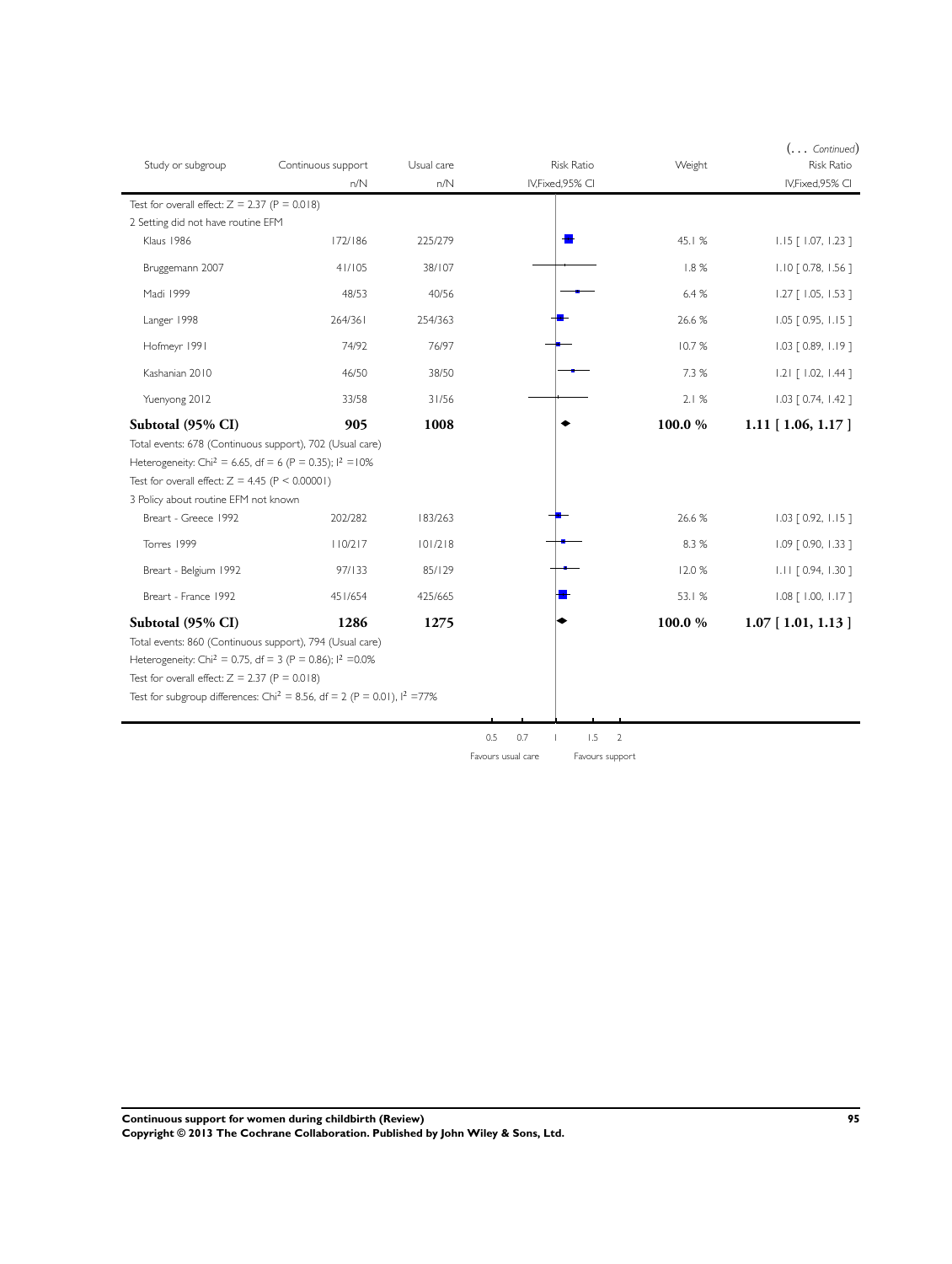# **Analysis 4.4. Comparison 4 Continuous support versus usual care - policy about routine EFM, Outcome 4 Caesarean birth.**

Review: Continuous support for women during childbirth

Comparison: 4 Continuous support versus usual care - policy about routine EFM

Outcome: 4 Caesarean birth

| Study or subgroup                                 | Continuous support                                                               | Usual care | <b>Risk Ratio</b>                                               | Weight | <b>Risk Ratio</b>          |
|---------------------------------------------------|----------------------------------------------------------------------------------|------------|-----------------------------------------------------------------|--------|----------------------------|
|                                                   | n/N                                                                              | n/N        | IV,Fixed,95% CI                                                 |        | IV,Fixed,95% CI            |
| I Setting had routine EFM                         |                                                                                  |            |                                                                 |        |                            |
| Dickinson 2002                                    | 71/499                                                                           | 85/493     |                                                                 | 11.8%  | 0.83 [ 0.62, 1.10 ]        |
| Hodnett 2002                                      | 432/3454                                                                         | 437/3461   |                                                                 | 63.9%  | 0.99 [0.87, 1.12]          |
| Kennell 1991                                      | 17/212                                                                           | 26/200     |                                                                 | 2.9%   | $0.62$ [ 0.35, 1.10 ]      |
| Gagnon 1997                                       | 29/209                                                                           | 33/204     |                                                                 | 4.7%   | $0.86$ $[0.54, 1.36]$      |
| Campbell 2006                                     | 55/291                                                                           | 53/295     |                                                                 | 8.5 %  | $1.05$ $[0.75, 1.48]$      |
| Hemminki 1990a                                    | 0/41                                                                             | 3/38       |                                                                 | 0.1%   | $0.13$ $[0.01, 2.49]$      |
| Hemminki 1990b                                    | 2/8                                                                              | 3/80       |                                                                 | 0.3%   | $0.66$ $[0.11, 3.84]$      |
| Hodnett 1989                                      | 12/72                                                                            | 13/73      |                                                                 | 1.9%   | $0.94$ $[0.46, 1.91]$      |
| McGrath 2008                                      | 30/224                                                                           | 49/196     |                                                                 | 5.8 %  | 0.54 [ 0.35, 0.8   ]       |
| Subtotal (95% CI)                                 | 5083                                                                             | 5040       |                                                                 | 100.0% | $0.92$ [ $0.83$ , $1.01$ ] |
| 2 Setting did not have routine EFM<br>Klaus 1986  | 12/168                                                                           | 46/249     |                                                                 | 8.8%   | $0.39$ $[0.21, 0.71]$      |
| Test for overall effect: $Z = 1.72$ (P = 0.086)   |                                                                                  |            |                                                                 |        |                            |
|                                                   |                                                                                  |            |                                                                 |        |                            |
| Langer 1998                                       | 85/357                                                                           | 97/356     |                                                                 | 50.6%  | $0.87$ $[0.68, 1.12]$      |
| Hofmeyr 1991                                      | 11/92                                                                            | 14/97      |                                                                 | 5.9%   | $0.83$ $[0.40, 1.73]$      |
| Morhason-Bello 2009                               | 27/305                                                                           | 68/298     |                                                                 | 18.5 % | $0.39$ $[0.26, 0.59]$      |
| Kashanian 2010                                    | 4/50                                                                             | 12/50      |                                                                 | 2.8%   | $0.33$ $[0.12, 0.96]$      |
| Madi 1999                                         | 3/53                                                                             | 7/56       |                                                                 | 1.9%   | $0.45$ $[0.12, 1.66]$      |
| Bruggemann 2007                                   | 11/105                                                                           | 12/107     |                                                                 | 5.4 %  | 0.93 [0.43, 2.02]          |
| Yuenyong 2012                                     | 10/58                                                                            | 14/56      |                                                                 | 6.1%   | 0.69 [0.33, 1.42]          |
| Subtotal (95% CI)                                 | 1188                                                                             | 1269       |                                                                 | 100.0% | $0.66$ [ $0.55$ , $0.79$ ] |
|                                                   | Total events: 163 (Continuous support), 270 (Usual care)                         |            |                                                                 |        |                            |
|                                                   | Heterogeneity: Chi <sup>2</sup> = 17.12, df = 7 (P = 0.02); l <sup>2</sup> = 59% |            |                                                                 |        |                            |
| Test for overall effect: $Z = 4.49$ (P < 0.00001) |                                                                                  |            |                                                                 |        |                            |
| 3 Policy about routine EFM not known              |                                                                                  |            |                                                                 |        |                            |
|                                                   |                                                                                  |            |                                                                 |        |                            |
|                                                   |                                                                                  |            | 0.05<br>0.2<br>5<br>20<br>Favours usual care<br>Favours support |        |                            |
|                                                   |                                                                                  |            |                                                                 |        |                            |

(*Continued* ... )

**Continuous support for women during childbirth (Review) 96**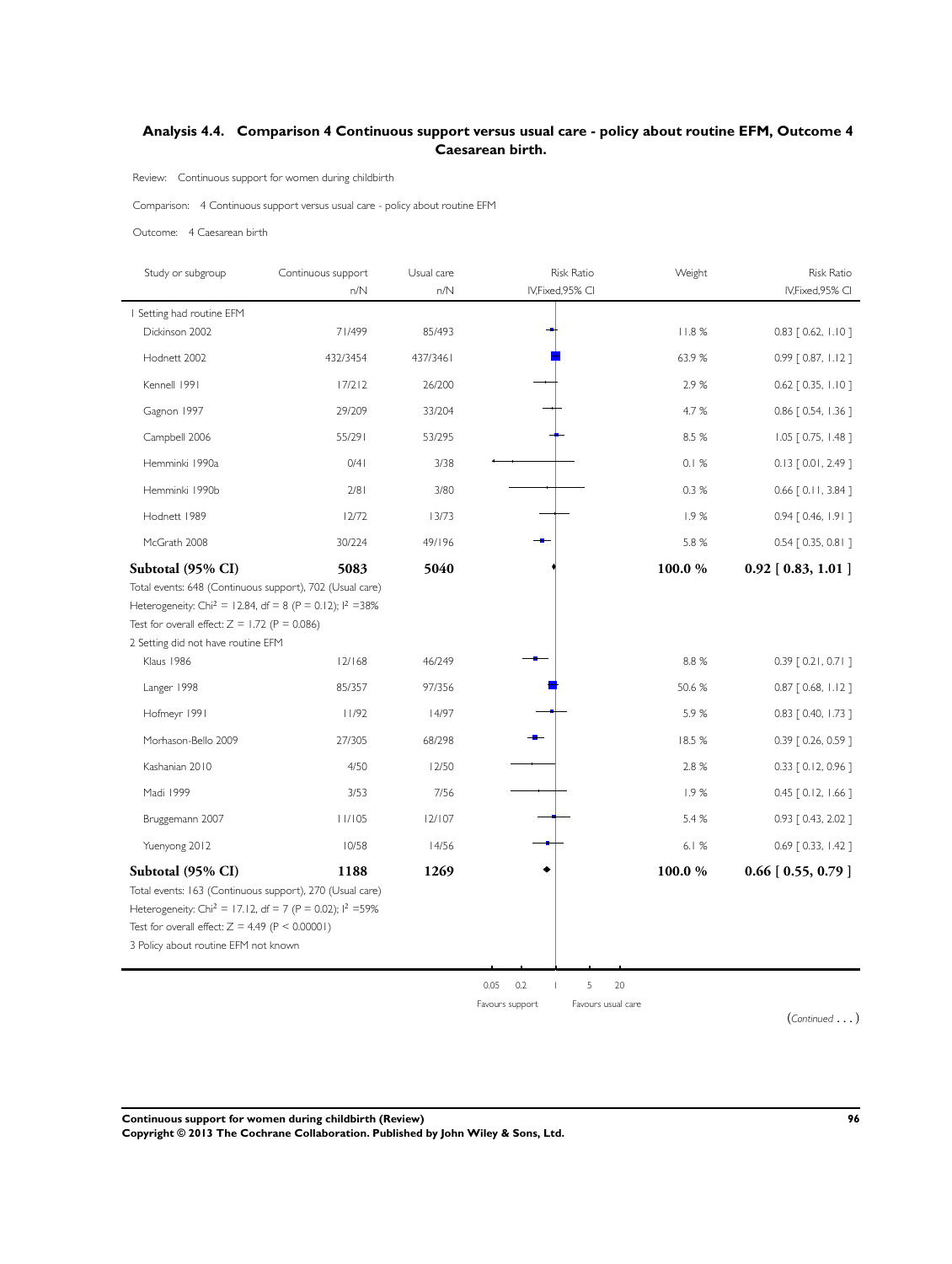|                                                                        |                                                                                        |            |                   |        | $(\ldots$ Continued)        |
|------------------------------------------------------------------------|----------------------------------------------------------------------------------------|------------|-------------------|--------|-----------------------------|
| Study or subgroup                                                      | Continuous support                                                                     | Usual care | <b>Risk Ratio</b> | Weight | <b>Risk Ratio</b>           |
|                                                                        | n/N                                                                                    | n/N        | IV, Fixed, 95% CI |        | IV, Fixed, 95% CI           |
| Cogan 1988                                                             | 2/20                                                                                   | 1/14       |                   | 1.0%   | $1.40$ $[0.14, 13.98]$      |
| Breart - Greece 1992                                                   | 30/282                                                                                 | 34/263     |                   | 24.5 % | $0.82$ [ 0.52, 1.31 ]       |
| Torres 1999                                                            | 54/217                                                                                 | 46/218     |                   | 43.7 % | $1.18$ $[0.83, 1.67]$       |
| Breart - France 1992                                                   | 40/654                                                                                 | 36/665     |                   | 27.3 % | $1.13$ $[0.73, 1.75]$       |
| Breart - Belgium 1992                                                  | 5/133                                                                                  | 5/129      |                   | 3.5%   | $0.97$ $[0.29, 3.27]$       |
| Subtotal (95% CI)                                                      | 1306                                                                                   | 1289       |                   | 100.0% | $1.06 \mid 0.84, 1.33 \mid$ |
|                                                                        | Total events: 131 (Continuous support), 122 (Usual care)                               |            |                   |        |                             |
| Heterogeneity: Chi <sup>2</sup> = 1.68, df = 4 (P = 0.79); $1^2$ =0.0% |                                                                                        |            |                   |        |                             |
| Test for overall effect: $Z = 0.51$ (P = 0.61)                         |                                                                                        |            |                   |        |                             |
|                                                                        | Test for subgroup differences: Chi <sup>2</sup> = 12.78, df = 2 (P = 0.00), $1^2$ =84% |            |                   |        |                             |
|                                                                        |                                                                                        |            |                   |        |                             |

 $0.05$   $0.2$  1 5 20

Favours support Favours usual care

**Continuous support for women during childbirth (Review) 97 Copyright © 2013 The Cochrane Collaboration. Published by John Wiley & Sons, Ltd.**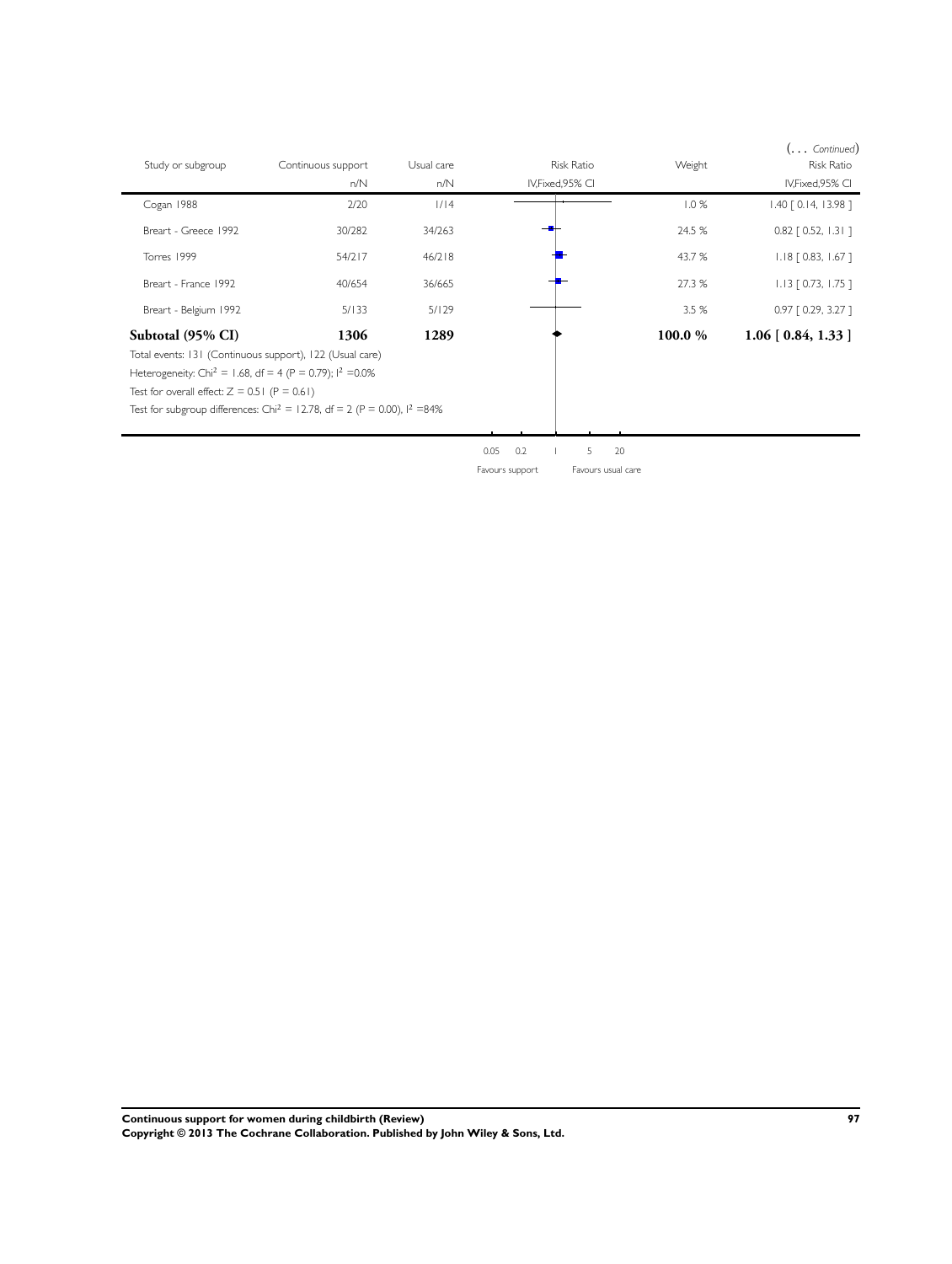## **Analysis 4.5. Comparison 4 Continuous support versus usual care - policy about routine EFM, Outcome 5 Admission to special care nursery.**

Review: Continuous support for women during childbirth

Comparison: 4 Continuous support versus usual care - policy about routine EFM

Outcome: 5 Admission to special care nursery

| Study or subgroup                                                     | Continuous support                                                                    | Usual care |                        | Risk Ratio                            | Weight  | <b>Risk Ratio</b>       |
|-----------------------------------------------------------------------|---------------------------------------------------------------------------------------|------------|------------------------|---------------------------------------|---------|-------------------------|
|                                                                       | n/N                                                                                   | n/N        |                        | IV, Fixed, 95% CI                     |         | IV, Fixed, 95% CI       |
| Setting had routine EFM                                               |                                                                                       |            |                        |                                       |         |                         |
| Hodnett 2002                                                          | 246/3454                                                                              | 254/3461   |                        |                                       | 69.4%   | $0.97$ $[0.82, 1.15]$   |
| Kennell 1991                                                          | 69/212                                                                                | 71/200     |                        |                                       | 27.3 %  | 0.92 [ 0.70, 1.20 ]     |
| Gagnon 1997                                                           | 15/209                                                                                | 10/204     |                        |                                       | 3.3 %   | $1.46$ $[0.67, 3.18]$   |
| Subtotal (95% CI)                                                     | 3875                                                                                  | 3865       |                        |                                       | 100.0%  | $0.97$ [ 0.84, 1.11 ]   |
|                                                                       | Total events: 330 (Continuous support), 335 (Usual care)                              |            |                        |                                       |         |                         |
|                                                                       | Heterogeneity: Chi <sup>2</sup> = 1.25, df = 2 (P = 0.54); $1^2$ =0.0%                |            |                        |                                       |         |                         |
| Test for overall effect: $Z = 0.45$ (P = 0.66)                        |                                                                                       |            |                        |                                       |         |                         |
| 2 Setting did not have routine EFM                                    |                                                                                       |            |                        |                                       |         |                         |
| Kashanian 2010                                                        | 0/50                                                                                  | 0/50       |                        |                                       |         | Not estimable           |
| Klaus 1986                                                            | 3/168                                                                                 | 17/249     |                        |                                       | 47.6 %  | 0.26 [ 0.08, 0.88 ]     |
| Bruggemann 2007                                                       | 5/105                                                                                 | 6/107      |                        |                                       | 52.4 %  | $0.85$ $[0.27, 2.70]$   |
| Subtotal (95% CI)                                                     | 323                                                                                   | 406        |                        |                                       | 100.0%  | $0.48$ [ $0.21, 1.12$ ] |
| Total events: 8 (Continuous support), 23 (Usual care)                 |                                                                                       |            |                        |                                       |         |                         |
| Heterogeneity: Chi <sup>2</sup> = 1.90, df = 1 (P = 0.17); $1^2$ =47% |                                                                                       |            |                        |                                       |         |                         |
| Test for overall effect: $Z = 1.70$ (P = 0.090)                       |                                                                                       |            |                        |                                       |         |                         |
| 3 Policy about routine EFM not known                                  |                                                                                       |            |                        |                                       |         |                         |
| Torres 1999                                                           | 12/215                                                                                | 6/213      |                        |                                       | 100.0 % | $1.98$ $[0.76, 5.18]$   |
| Subtotal (95% CI)                                                     | 215                                                                                   | 213        |                        |                                       | 100.0%  | 1.98 [0.76, 5.18]       |
| Total events: 12 (Continuous support), 6 (Usual care)                 |                                                                                       |            |                        |                                       |         |                         |
| Heterogeneity: not applicable                                         |                                                                                       |            |                        |                                       |         |                         |
| Test for overall effect: $Z = 1.39$ (P = 0.16)                        |                                                                                       |            |                        |                                       |         |                         |
|                                                                       | Test for subgroup differences: Chi <sup>2</sup> = 4.76, df = 2 (P = 0.09), $1^2$ =58% |            |                        |                                       |         |                         |
|                                                                       |                                                                                       |            |                        |                                       |         |                         |
|                                                                       |                                                                                       |            | $0.1 \quad 0.2$<br>0.5 | 5<br>$\overline{0}$<br>$\overline{2}$ |         |                         |
|                                                                       |                                                                                       |            | Favours support        | Favours usual care                    |         |                         |

**Continuous support for women during childbirth (Review) 98**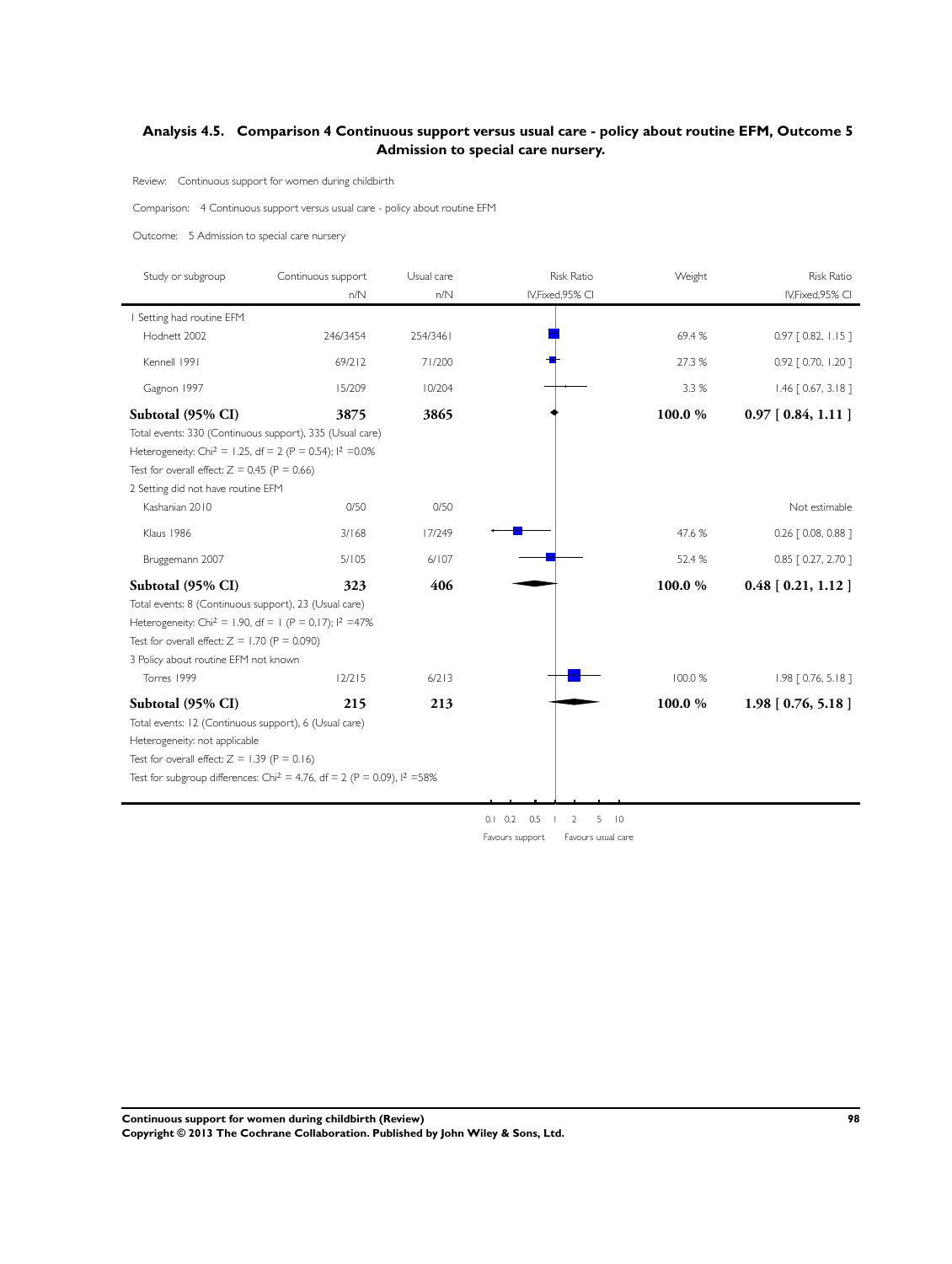## **Analysis 4.6. Comparison 4 Continuous support versus usual care - policy about routine EFM, Outcome 6 Postpartum depression.**

Review: Continuous support for women during childbirth

Comparison: 4 Continuous support versus usual care - policy about routine EFM

Outcome: 6 Postpartum depression

| Study or subgroup                                     | Continuous support<br>n/N                                                              | Usual care<br>n/N |                 | <b>Risk Ratio</b><br>IV, Fixed, 95% CI |    | Weight  | <b>Risk Ratio</b><br>IV, Fixed, 95% CI |
|-------------------------------------------------------|----------------------------------------------------------------------------------------|-------------------|-----------------|----------------------------------------|----|---------|----------------------------------------|
| I Setting had routine EFM                             |                                                                                        |                   |                 |                                        |    |         |                                        |
| Hodnett 2002                                          | 245/3454                                                                               | 277/3461          |                 |                                        |    | 100.0 % | $0.89$ $[ 0.75, 1.05 ]$                |
| Subtotal (95% CI)                                     | 3454                                                                                   | 3461              |                 |                                        |    | 100.0 % | $0.89$ [ 0.75, 1.05 ]                  |
|                                                       | Total events: 245 (Continuous support), 277 (Usual care)                               |                   |                 |                                        |    |         |                                        |
| Heterogeneity: not applicable                         |                                                                                        |                   |                 |                                        |    |         |                                        |
| Test for overall effect: $Z = 1.43$ (P = 0.15)        |                                                                                        |                   |                 |                                        |    |         |                                        |
| 2 Setting did not have routine EFM                    |                                                                                        |                   |                 |                                        |    |         |                                        |
| Hofmeyr 1991                                          | 8/74                                                                                   | 44/75             |                 |                                        |    | 100.0 % | $0.18$ [ 0.09, 0.36 ]                  |
| Subtotal (95% CI)                                     | 74                                                                                     | 75                |                 |                                        |    | 100.0 % | $0.18$ [ 0.09, 0.36 ]                  |
| Total events: 8 (Continuous support), 44 (Usual care) |                                                                                        |                   |                 |                                        |    |         |                                        |
| Heterogeneity: not applicable                         |                                                                                        |                   |                 |                                        |    |         |                                        |
| Test for overall effect: $Z = 4.86$ (P < 0.00001)     |                                                                                        |                   |                 |                                        |    |         |                                        |
|                                                       | Test for subgroup differences: Chi <sup>2</sup> = 19.27, df = 1 (P = 0.00), $1^2$ =95% |                   |                 |                                        |    |         |                                        |
|                                                       |                                                                                        |                   |                 |                                        |    |         |                                        |
|                                                       |                                                                                        |                   | 0.05<br>0.2     | 5                                      | 20 |         |                                        |
|                                                       |                                                                                        |                   | Favours support | Favours usual care                     |    |         |                                        |

**Continuous support for women during childbirth (Review) 99 Copyright © 2013 The Cochrane Collaboration. Published by John Wiley & Sons, Ltd.**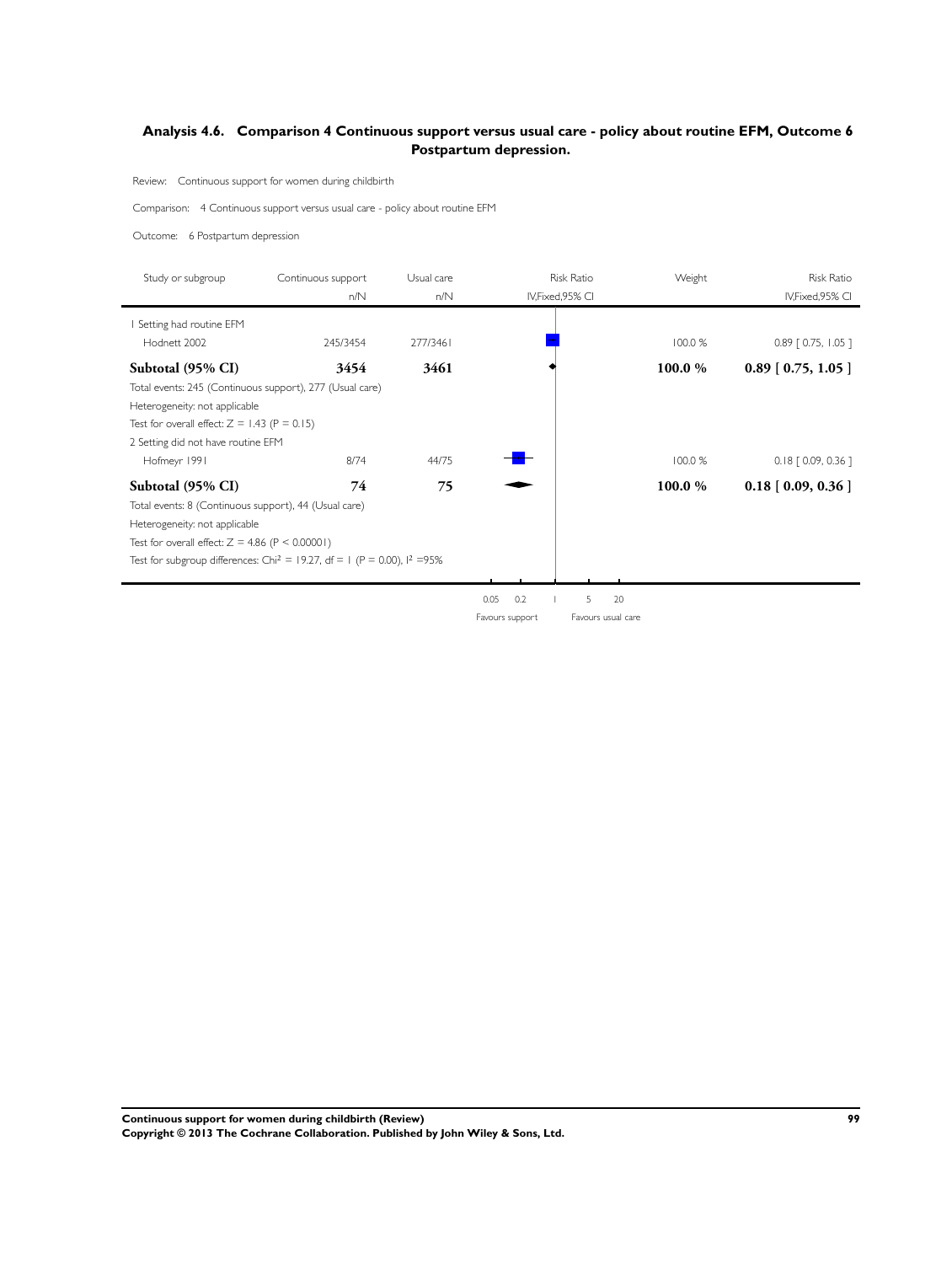## **Analysis 4.7. Comparison 4 Continuous support versus usual care - policy about routine EFM, Outcome 7 Negative rating of/negative views about birth experience.**

Review: Continuous support for women during childbirth

Comparison: 4 Continuous support versus usual care - policy about routine EFM

Outcome: 7 Negative rating of/negative views about birth experience

| Study or subgroup                                                                                                                                                                                                                                             | Continuous support                                                                           | Usual care | <b>Risk Ratio</b> | Weight                | <b>Risk Ratio</b>          |
|---------------------------------------------------------------------------------------------------------------------------------------------------------------------------------------------------------------------------------------------------------------|----------------------------------------------------------------------------------------------|------------|-------------------|-----------------------|----------------------------|
|                                                                                                                                                                                                                                                               | n/N                                                                                          | n/N        | IV, Fixed, 95% CI |                       | IV,Fixed,95% CI            |
| I Setting had routine EFM                                                                                                                                                                                                                                     |                                                                                              |            |                   |                       |                            |
| Kennell 1991                                                                                                                                                                                                                                                  | 47/212                                                                                       | 71/200     |                   | 14.4 %                | 0.62 [ 0.46, 0.85 ]        |
| Dickinson 2002                                                                                                                                                                                                                                                | 75/499                                                                                       | 74/493     |                   | 16.1%                 | $1.00$ $[0.74, 1.35]$      |
| Hodnett 2002                                                                                                                                                                                                                                                  | 96/2818                                                                                      | 117/2751   |                   | 20.2 %                | $0.80$ $[0.61, 1.04]$      |
| Campbell 2006                                                                                                                                                                                                                                                 | 95/229                                                                                       | 197/265    |                   | 49.3%                 | $0.56$ $[0.47, 0.66]$      |
| Subtotal (95% CI)                                                                                                                                                                                                                                             | 3758                                                                                         | 3709       |                   | 100.0%                | $0.67$ [ $0.60, 0.76$ ]    |
| Total events: 313 (Continuous support), 459 (Usual care)<br>Heterogeneity: Chi <sup>2</sup> = 13.50, df = 3 (P = 0.004); $1^2$ =78%<br>Test for overall effect: $Z = 6.59$ (P < 0.00001)<br>2 Setting did not have routine EFM                                |                                                                                              |            |                   |                       |                            |
| Hofmeyr 1991                                                                                                                                                                                                                                                  | 38/92                                                                                        | 73/97      |                   | 19.5 %                | 0.55 [ 0.42, 0.72 ]        |
| Langer 1998                                                                                                                                                                                                                                                   | 98/361                                                                                       | 129/363    |                   | 29.6%                 | $0.76$ $[0.61, 0.95]$      |
| Bruggemann 2007                                                                                                                                                                                                                                               | 7/105                                                                                        | 17/107     |                   | 2.0 %                 | 0.42 [ 0.18, 0.97 ]        |
| Morhason-Bello 2009                                                                                                                                                                                                                                           | 108/293                                                                                      | 196/292    |                   | 48.9%                 | $0.55$ $[0.46, 0.65]$      |
| Subtotal (95% CI)<br>Total events: 251 (Continuous support), 415 (Usual care)<br>Heterogeneity: Chi <sup>2</sup> = 6.85, df = 3 (P = 0.08); l <sup>2</sup> = 56%<br>Test for overall effect: $Z = 8.36$ (P < 0.00001)<br>3 Policy about routine EFM not known | 851                                                                                          | 859        |                   | 100.0%                | $0.60$ [ $0.53$ , $0.68$ ] |
| Torres 1999                                                                                                                                                                                                                                                   | 35/206                                                                                       | $43/2$     |                   | 41.0%                 | 0.83 [ 0.56, 1.25 ]        |
| Breart - Belgium 1992                                                                                                                                                                                                                                         | 24/119                                                                                       | 30/121     |                   | 29.7%                 | $0.81$ $[0.51, 1.31]$      |
| Breart - France 1992                                                                                                                                                                                                                                          | 30/656                                                                                       | 35/664     |                   | 29.4 %                | $0.87$ $[$ 0.54, 1.40 $]$  |
| Subtotal (95% CI)<br>Total events: 89 (Continuous support), 108 (Usual care)<br>Heterogeneity: Chi <sup>2</sup> = 0.04, df = 2 (P = 0.98); $1^2$ = 0.0%<br>Test for overall effect: $Z = 1.35$ (P = 0.18)                                                     | 981<br>Test for subgroup differences: Chi <sup>2</sup> = 5.55, df = 2 (P = 0.06), $1^2$ =64% | 996        |                   | 100.0%                | $0.84$ [ 0.65, 1.08 ]      |
|                                                                                                                                                                                                                                                               |                                                                                              |            | 0.7<br>0.5        | 1.5<br>$\overline{2}$ |                            |
|                                                                                                                                                                                                                                                               |                                                                                              |            | Favours support   | Favours usual care    |                            |

**Continuous support for women during childbirth (Review) 100**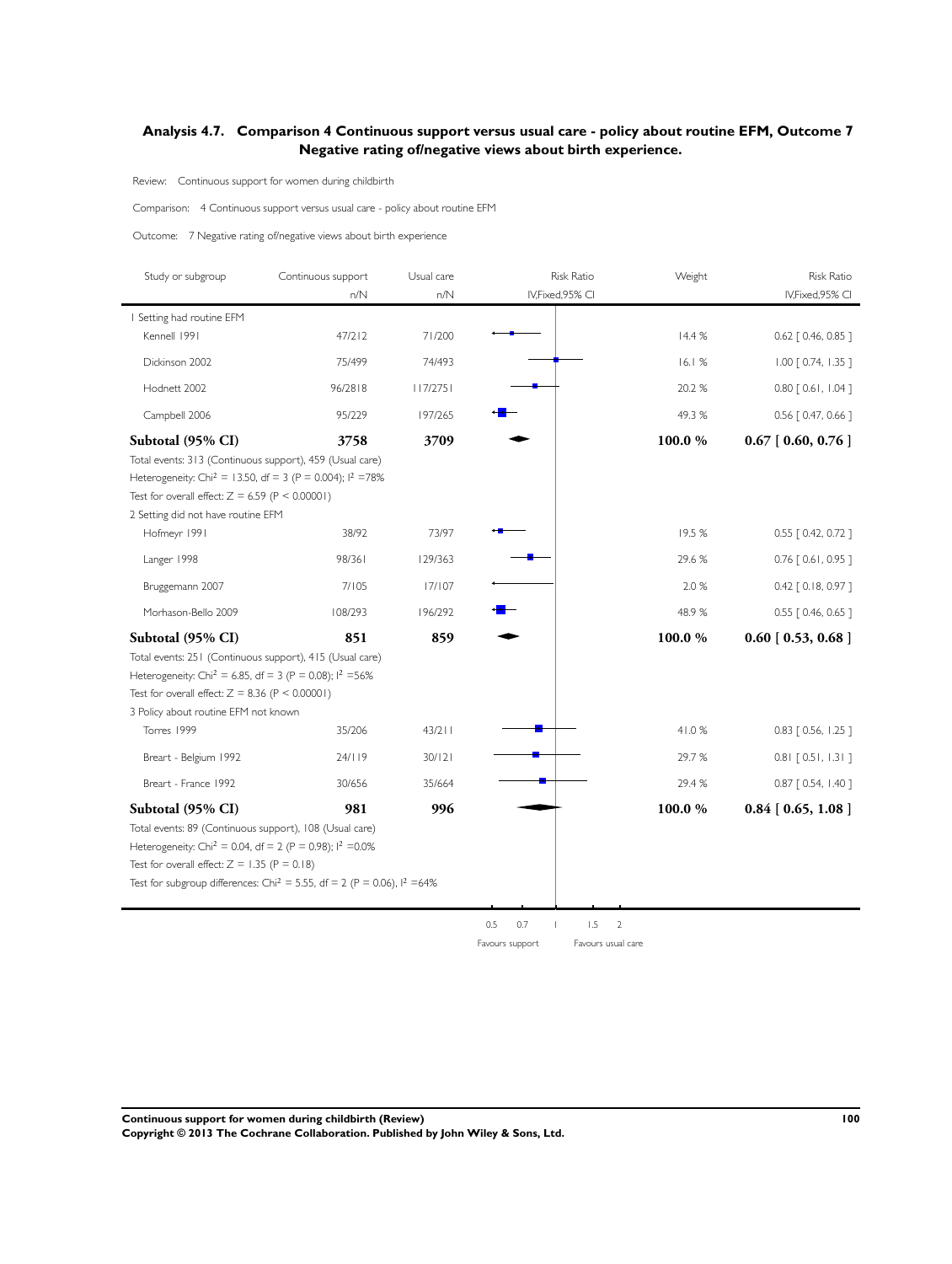## **Analysis 4.8. Comparison 4 Continuous support versus usual care - policy about routine EFM, Outcome 8 Breastfeeding at 1-2 months postpartum.**

Review: Continuous support for women during childbirth

Comparison: 4 Continuous support versus usual care - policy about routine EFM

Outcome: 8 Breastfeeding at 1-2 months postpartum

| Study or subgroup                              | Continuous support                                                                    | Usual care |     |                 | Risk Ratio        |                    | Weight  | <b>Risk Ratio</b>     |
|------------------------------------------------|---------------------------------------------------------------------------------------|------------|-----|-----------------|-------------------|--------------------|---------|-----------------------|
|                                                | n/N                                                                                   | n/N        |     |                 | IV, Fixed, 95% CI |                    |         | IV, Fixed, 95% CI     |
| I Setting had routine EFM                      |                                                                                       |            |     |                 |                   |                    |         |                       |
| Hodnett 2002                                   | 1312/2339                                                                             | 1283/2220  |     |                 |                   |                    | 100.0 % | 0.97 [0.92, 1.02]     |
| Subtotal (95% CI)                              | 2339                                                                                  | 2220       |     |                 |                   |                    | 100.0%  | $0.97$ [ 0.92, 1.02 ] |
|                                                | Total events: 1312 (Continuous support), 1283 (Usual care)                            |            |     |                 |                   |                    |         |                       |
| Heterogeneity: not applicable                  |                                                                                       |            |     |                 |                   |                    |         |                       |
| Test for overall effect: $Z = 1.16$ (P = 0.25) |                                                                                       |            |     |                 |                   |                    |         |                       |
| 2 Setting did not have routine EFM             |                                                                                       |            |     |                 |                   |                    |         |                       |
| Hofmeyr 1991                                   | 58/74                                                                                 | 51/75      |     |                 |                   |                    | 14.5 %  | $1.15$ $[0.95, 1.40]$ |
| Langer 1998                                    | 266/334                                                                               | 247/321    |     |                 |                   |                    | 85.5 %  | $1.04$ $[0.95, 1.12]$ |
| Subtotal (95% CI)                              | 408                                                                                   | 396        |     |                 |                   |                    | 100.0%  | $1.05$ [ 0.98, 1.13 ] |
|                                                | Total events: 324 (Continuous support), 298 (Usual care)                              |            |     |                 |                   |                    |         |                       |
|                                                | Heterogeneity: Chi <sup>2</sup> = 0.99, df = 1 (P = 0.32); $1^2$ =0.0%                |            |     |                 |                   |                    |         |                       |
| Test for overall effect: $Z = 1.31$ (P = 0.19) |                                                                                       |            |     |                 |                   |                    |         |                       |
|                                                | Test for subgroup differences: Chi <sup>2</sup> = 3.02, df = 1 (P = 0.08), $1^2$ =67% |            |     |                 |                   |                    |         |                       |
|                                                |                                                                                       |            |     |                 |                   |                    |         |                       |
|                                                |                                                                                       |            | 0.5 | 0.7             | 1.5               | $\overline{2}$     |         |                       |
|                                                |                                                                                       |            |     | Favours support |                   | Favours usual care |         |                       |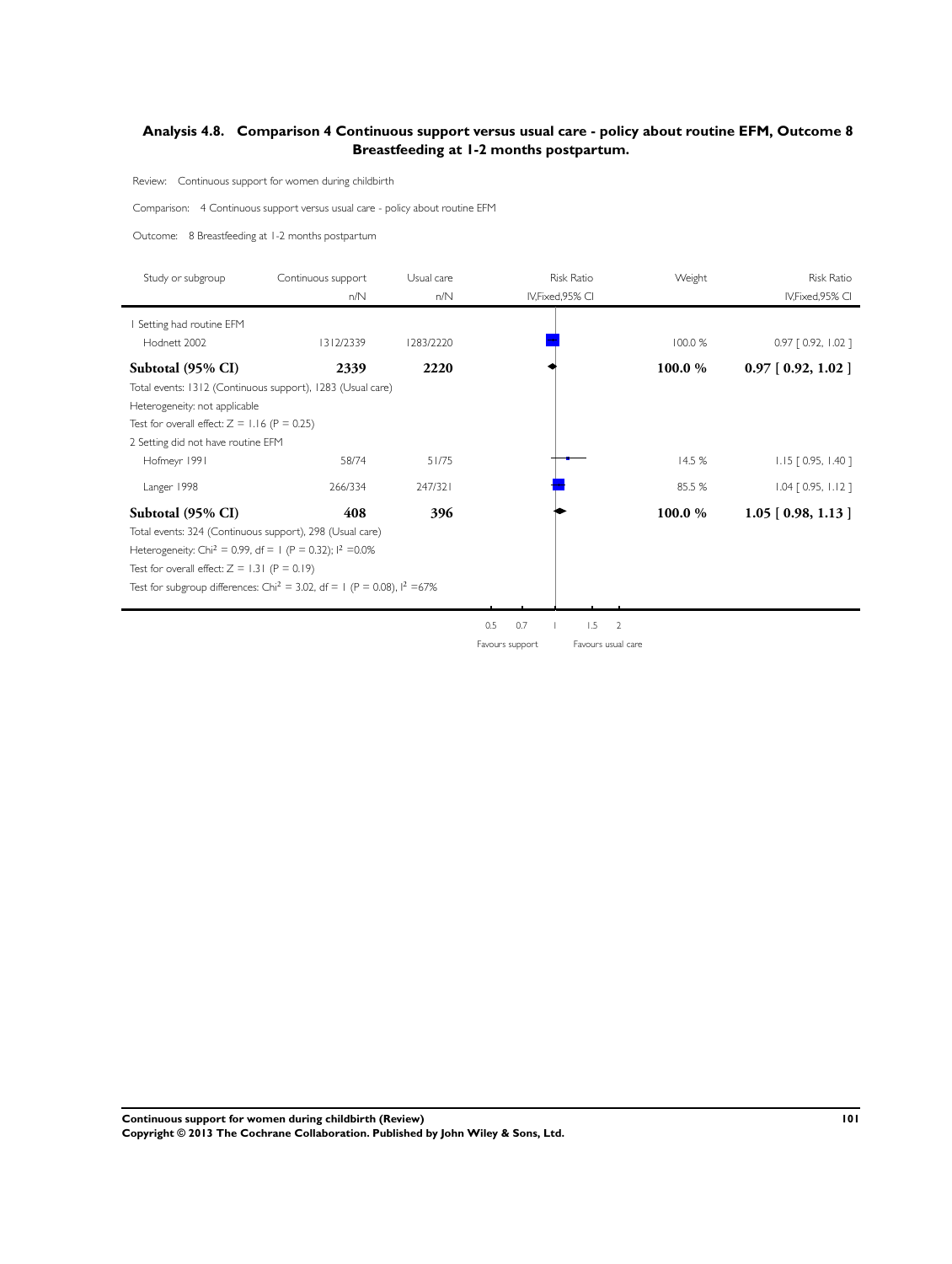# **Analysis 5.1. Comparison 5 Continuous support versus usual care - variations in provider characteristics, Outcome 1 Any analgesia/anaesthesia.**

Review: Continuous support for women during childbirth

Comparison: 5 Continuous support versus usual care - variations in provider characteristics

Outcome: 1 Any analgesia/anaesthesia

| Study or subgroup                                                                                                                            | Continuous support<br>n/N                                                                                                                                                                                                 | Usual care<br>n/N | <b>Risk Ratio</b><br>IV,Fixed,95% CI  | Weight         | <b>Risk Ratio</b><br>IV,Fixed,95% CI             |
|----------------------------------------------------------------------------------------------------------------------------------------------|---------------------------------------------------------------------------------------------------------------------------------------------------------------------------------------------------------------------------|-------------------|---------------------------------------|----------------|--------------------------------------------------|
| I Support people were hospital staff                                                                                                         |                                                                                                                                                                                                                           |                   |                                       |                |                                                  |
| Hodnett 2002                                                                                                                                 | 3077/3454                                                                                                                                                                                                                 | 3159/3461         |                                       | 96.1%          | $0.98$ $[0.96, 0.99]$                            |
| Gagnon 1997                                                                                                                                  | 141/209                                                                                                                                                                                                                   | 142/204           |                                       | 1.4%           | $0.97$ $[0.85, 1.10]$                            |
| Breart - Belgium 1992                                                                                                                        | 55/133                                                                                                                                                                                                                    | 62/131            |                                       | 0.3%           | $0.87$ $[0.67, 1.15]$                            |
| Breart - France 1992                                                                                                                         | 281/656                                                                                                                                                                                                                   | 319/664           |                                       | 1.7%           | $0.89$ $[0.79, 1.00]$                            |
| Hemminki 1990a                                                                                                                               | 25/41                                                                                                                                                                                                                     | 23/38             |                                       | 0.2%           | $1.01$ $[0.71, 1.44]$                            |
| Hemminki 1990b                                                                                                                               | 45/81                                                                                                                                                                                                                     | 52/80             |                                       | 0.4%           | $0.85$ $[0.66, 1.10]$                            |
| Subtotal (95% CI)                                                                                                                            | 4574                                                                                                                                                                                                                      | 4578              |                                       | 100.0%         | $0.97$ [ $0.96, 0.99$ ]                          |
| Heterogeneity: Chi <sup>2</sup> = 3.88, df = 5 (P = 0.57); $1^2$ = 0.0%<br>Test for overall effect: $Z = 3.42$ (P = 0.00062)<br>Langer 1998  | 2 Support people were not hospital staff and not chosen by woman<br>295/361                                                                                                                                               | 302/363           |                                       | 86.0%          | 0.98 [ 0.92, 1.05 ]                              |
| Hofmeyr 1991                                                                                                                                 | 11/92                                                                                                                                                                                                                     | 15/97             |                                       | 0.7%           | $0.77$ $[0.37, 1.59]$                            |
| Kennell 1991                                                                                                                                 | 93/212                                                                                                                                                                                                                    | 150/200           |                                       | 13.1%          |                                                  |
|                                                                                                                                              |                                                                                                                                                                                                                           |                   |                                       |                | $0.58$ $[0.49, 0.69]$                            |
| Klaus 1986                                                                                                                                   | 2/186                                                                                                                                                                                                                     | 10/279            |                                       | 0.2%           | $0.30$ $[0.07, 1.35]$                            |
| Subtotal (95% CI)<br>Test for overall effect: $Z = 2.82$ (P = 0.0048)<br>Morhason-Bello 2009                                                 | 851<br>Total events: 401 (Continuous support), 477 (Usual care)<br>Heterogeneity: Chi <sup>2</sup> = 32.58, df = 3 (P<0.00001); $1^2$ =91%<br>3 Support people were not hospital staff and were chosen by woman<br>84/293 | 939<br>89/292     |                                       | 100.0%<br>6.6% | $0.91$ [ $0.86, 0.97$ ]<br>$0.94$ [ 0.73, 1.21 ] |
| Campbell 2006                                                                                                                                | 247/300                                                                                                                                                                                                                   | 260/300           |                                       | 87.8%          | 0.95 [0.89, 1.02]                                |
| Madi 1999                                                                                                                                    | 28/53                                                                                                                                                                                                                     | 41/56             |                                       | 4.6 %          | $0.72$ $[0.53, 0.97]$                            |
| Yuenyong 2012                                                                                                                                | 13/58                                                                                                                                                                                                                     | 15/56             |                                       | 1.0%           | $0.84$ $[0.44, 1.60]$                            |
|                                                                                                                                              | 704                                                                                                                                                                                                                       | 704               |                                       | 100.0%         |                                                  |
| Subtotal (95% CI)<br>Heterogeneity: Chi <sup>2</sup> = 3.19, df = 3 (P = 0.36); $1^2$ =6%<br>Test for overall effect: $Z = 2.01$ (P = 0.045) | Total events: 372 (Continuous support), 405 (Usual care)<br>Test for subgroup differences: Chi <sup>2</sup> = 4.84, df = 2 (P = 0.09), l <sup>2</sup> =59%                                                                |                   |                                       |                | $0.94$ [ 0.88, 1.00 ]                            |
|                                                                                                                                              |                                                                                                                                                                                                                           |                   | 0.5<br>0.7<br>1.5<br>$\mathcal{P}$    |                |                                                  |
|                                                                                                                                              |                                                                                                                                                                                                                           |                   | Favours support<br>Favours usual care |                |                                                  |

**Continuous support for women during childbirth (Review) 102**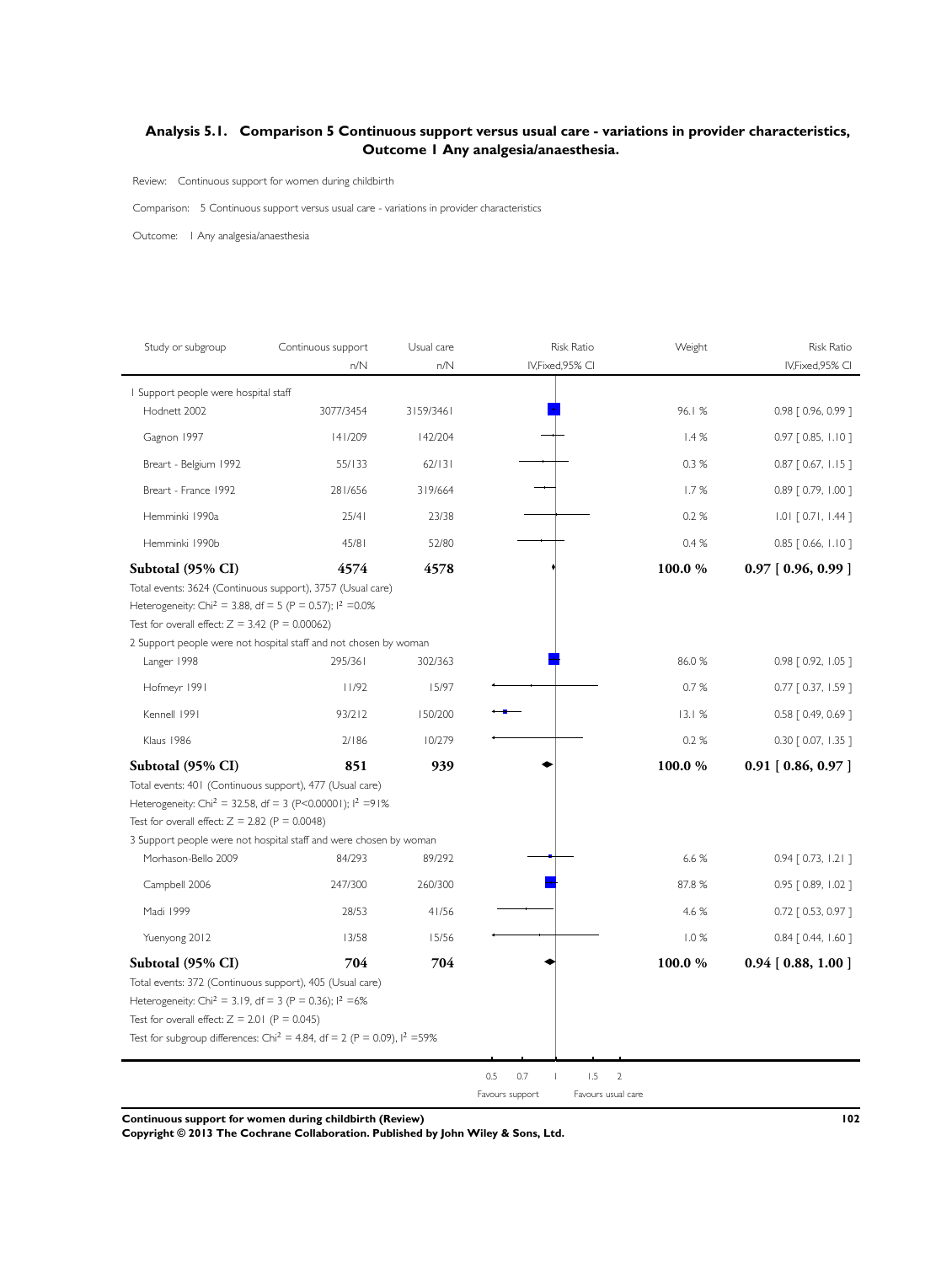## **Analysis 5.2. Comparison 5 Continuous support versus usual care - variations in provider characteristics, Outcome 2 Synthetic oxytocin during labour.**

Review: Continuous support for women during childbirth

Comparison: 5 Continuous support versus usual care - variations in provider characteristics

Outcome: 2 Synthetic oxytocin during labour

| Study or subgroup                                                     | Continuous support                                                     | Usual care | <b>Risk Ratio</b>                                           | Weight | <b>Risk Ratio</b>       |
|-----------------------------------------------------------------------|------------------------------------------------------------------------|------------|-------------------------------------------------------------|--------|-------------------------|
|                                                                       | n/N                                                                    | n/N        | IV,Fixed,95% CI                                             |        | IV,Fixed,95% CI         |
| I Support people were hospital staff                                  |                                                                        |            |                                                             |        |                         |
| Kashanian 2010                                                        | 11/50                                                                  | 19/50      |                                                             | 0.6 %  | $0.58$ $[0.31, 1.09]$   |
| Hodnett 2002                                                          | 1040/3454                                                              | 942/3461   |                                                             | 40.9%  | $1.11$ $[1.03, 1.19]$   |
| Gagnon 1997                                                           | 82/209                                                                 | 96/204     |                                                             | 4.6 %  | $0.83$ [ 0.67, 1.04 ]   |
| Breart - Belgium 1992                                                 | 55/132                                                                 | 64/129     |                                                             | 3.2 %  | $0.84$ $[ 0.64, 1.10 ]$ |
| Breart - France 1992                                                  | 383/654                                                                | 371/666    |                                                             | 26.0%  | $1.05$ $[0.96, 1.15]$   |
| Breart - Greece 1992                                                  | 224/287                                                                | 193/265    |                                                             | 24.8%  | $1.07$ $[0.97, 1.18]$   |
| Subtotal (95% CI)                                                     | 4786                                                                   | 4775       |                                                             | 100.0% | $1.06$ [ 1.01, 1.11 ]   |
|                                                                       | Total events: 1795 (Continuous support), 1685 (Usual care)             |            |                                                             |        |                         |
|                                                                       | Heterogeneity: Chi <sup>2</sup> = 12.25, df = 5 (P = 0.03); $1^2$ =59% |            |                                                             |        |                         |
| Test for overall effect: $Z = 2.24$ (P = 0.025)                       |                                                                        |            |                                                             |        |                         |
|                                                                       | 2 Support people were not hospital staff and not chosen by woman       |            |                                                             |        |                         |
| Hofmeyr 1991                                                          | 16/92                                                                  | 17/97      |                                                             | 25.7%  | $0.99$ $[0.53, 1.85]$   |
| Kennell 1991                                                          | 36/212                                                                 | 46/200     |                                                             | 64.7%  | 0.74 [ 0.50, 1.09 ]     |
| Klaus 1986                                                            | 4/168                                                                  | 37/249     |                                                             | 9.6%   | $0.16$ $[0.06, 0.44]$   |
| Subtotal (95% CI)                                                     | 472                                                                    | 546        |                                                             | 100.0% | $0.69$ [ $0.50, 0.94$ ] |
|                                                                       | Total events: 56 (Continuous support), 100 (Usual care)                |            |                                                             |        |                         |
| Heterogeneity: Chi <sup>2</sup> = 9.42, df = 2 (P = 0.01); $1^2$ =79% |                                                                        |            |                                                             |        |                         |
| Test for overall effect: $Z = 2.34$ (P = 0.020)                       |                                                                        |            |                                                             |        |                         |
|                                                                       | 3 Support people were not hospital staff and were chosen by woman      |            |                                                             |        |                         |
| Morhason-Bello 2009                                                   | 51/293                                                                 | 56/292     |                                                             | 0.5 %  | 0.91 [0.64, 1.28]       |
| Bruggemann 2007                                                       | 104/105                                                                | 107/107    |                                                             | 90.8%  | 0.99 [0.96, 1.02]       |
| Campbell 2006                                                         | 133/291                                                                | 144/295    |                                                             | 2.1%   | $0.94$ [ 0.79, 1.11 ]   |
| Torres 1999                                                           | 167/217                                                                | 172/218    |                                                             | 6.2%   | 0.98 [ 0.88, 1.08 ]     |
| Madi 1999                                                             | 7/53                                                                   | 17/56      |                                                             | 0.1%   | 0.44 [ 0.20, 0.96 ]     |
|                                                                       |                                                                        |            |                                                             |        |                         |
|                                                                       |                                                                        |            | $0.1$ $0.2$ $0.5$<br>5<br>$\overline{10}$<br>$\overline{2}$ |        |                         |
|                                                                       |                                                                        |            | Favours support<br>Favours usual care                       |        |                         |

(*Continued* ... )

**Continuous support for women during childbirth (Review) 103**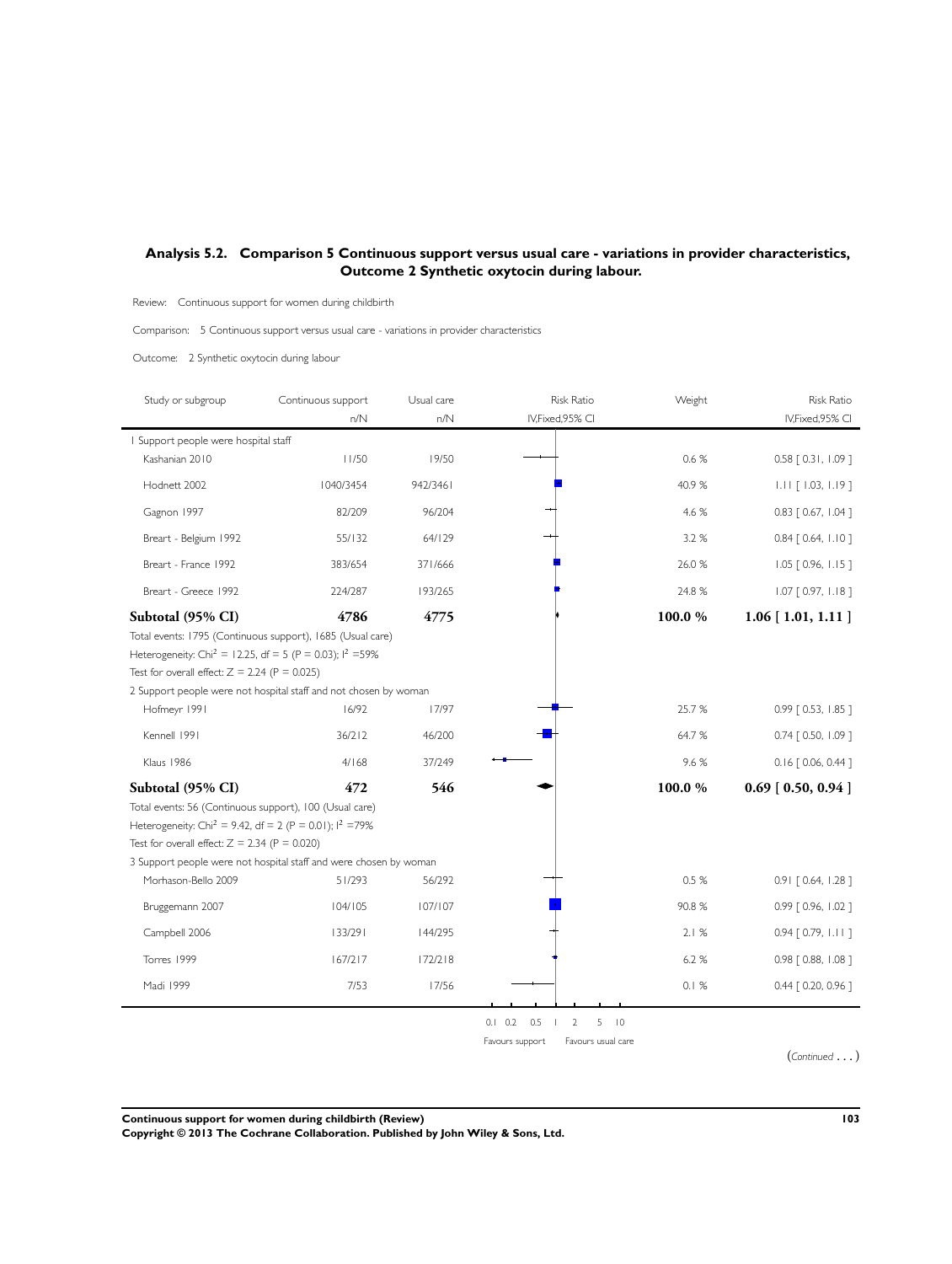| Study or subgroup                                                      | Continuous support<br>n/N                                                              | Usual care<br>n/N |                   | <b>Risk Ratio</b><br>IV, Fixed, 95% CI | Weight  | $(\ldots$ Continued)<br><b>Risk Ratio</b><br>IV, Fixed, 95% CI |
|------------------------------------------------------------------------|----------------------------------------------------------------------------------------|-------------------|-------------------|----------------------------------------|---------|----------------------------------------------------------------|
| Yuenyong 2012                                                          | 21/58                                                                                  | 18/56             |                   |                                        | 0.2%    | $1.13$ $[0.68, 1.88]$                                          |
| Subtotal (95% CI)                                                      | 1017                                                                                   | 1024              |                   |                                        | 100.0 % | $0.99$ [ 0.96, 1.01 ]                                          |
|                                                                        | Total events: 483 (Continuous support), 514 (Usual care)                               |                   |                   |                                        |         |                                                                |
| Heterogeneity: Chi <sup>2</sup> = 5.04, df = 5 (P = 0.41); $1^2 = 1\%$ |                                                                                        |                   |                   |                                        |         |                                                                |
| Test for overall effect: $Z = 1.00$ (P = 0.32)                         |                                                                                        |                   |                   |                                        |         |                                                                |
|                                                                        | Test for subgroup differences: Chi <sup>2</sup> = 11.46, df = 2 (P = 0.00), $1^2$ =83% |                   |                   |                                        |         |                                                                |
|                                                                        |                                                                                        |                   |                   |                                        |         |                                                                |
|                                                                        |                                                                                        |                   | $0.1$ $0.2$ $0.5$ | $5 \quad 10$                           |         |                                                                |
|                                                                        |                                                                                        |                   | Favours support   | Favours usual care                     |         |                                                                |

#### **Analysis 5.3. Comparison 5 Continuous support versus usual care - variations in provider characteristics, Outcome 3 Spontaneous vaginal birth.**

Review: Continuous support for women during childbirth

Comparison: 5 Continuous support versus usual care - variations in provider characteristics

Outcome: 3 Spontaneous vaginal birth

| Study or subgroup                  | Continuous support | Usual care | <b>Risk Ratio</b> | Weight                | <b>Risk Ratio</b>          |
|------------------------------------|--------------------|------------|-------------------|-----------------------|----------------------------|
|                                    | n/N                | n/N        | IV, Fixed, 95% CI |                       | IV, Fixed, 95% CI          |
| Support people were hospital staff |                    |            |                   |                       |                            |
| Kashanian 2010                     | 46/50              | 38/50      |                   | 1.8%                  | $1.21$ $[1.02, 1.44]$      |
| Hodnett 2002                       | 2481/3454          | 2463/3461  |                   | 64.5 %                | $1.01$ $[0.98, 1.04]$      |
| Dickinson 2002                     | 280/499            | 239/493    |                   | 4.0 %                 | $1.16$ [ $1.03$ , $1.30$ ] |
| Gagnon 1997                        | 132/209            | 127/204    |                   | 2.6 %                 | $1.01$ $[0.87, 1.18]$      |
| Breart - Belgium 1992              | 97/133             | 87/131     |                   | 2.2%                  | $1.10$ $[0.94, 1.29]$      |
| Breart - France 1992               | 453/656            | 424/664    |                   | 9.7%                  | $1.08$ $[ 1.00, 1.17 ]$    |
| Breart - Greece 1992               | 215/295            | 194/274    |                   | 5.4 %                 | $1.03$ $[0.93, 1.14]$      |
| Hemminki 1990a                     | 38/41              | 34/38      |                   | 3.0 %                 | $1.04$ $[0.90, 1.19]$      |
| Hemminki 1990b                     | 76/81              | 72/80      |                   | 6.8%                  | $1.04$ $[0.95, 1.14]$      |
| Subtotal (95% CI)                  | 5418               | 5395       |                   | 100.0 %               | $1.03$ [ 1.01, 1.06 ]      |
|                                    |                    |            | 0.5<br>0.7        | 1.5<br>$\overline{2}$ |                            |

Favours usual care Favours support

(*Continued* ... )

**Continuous support for women during childbirth (Review) 104**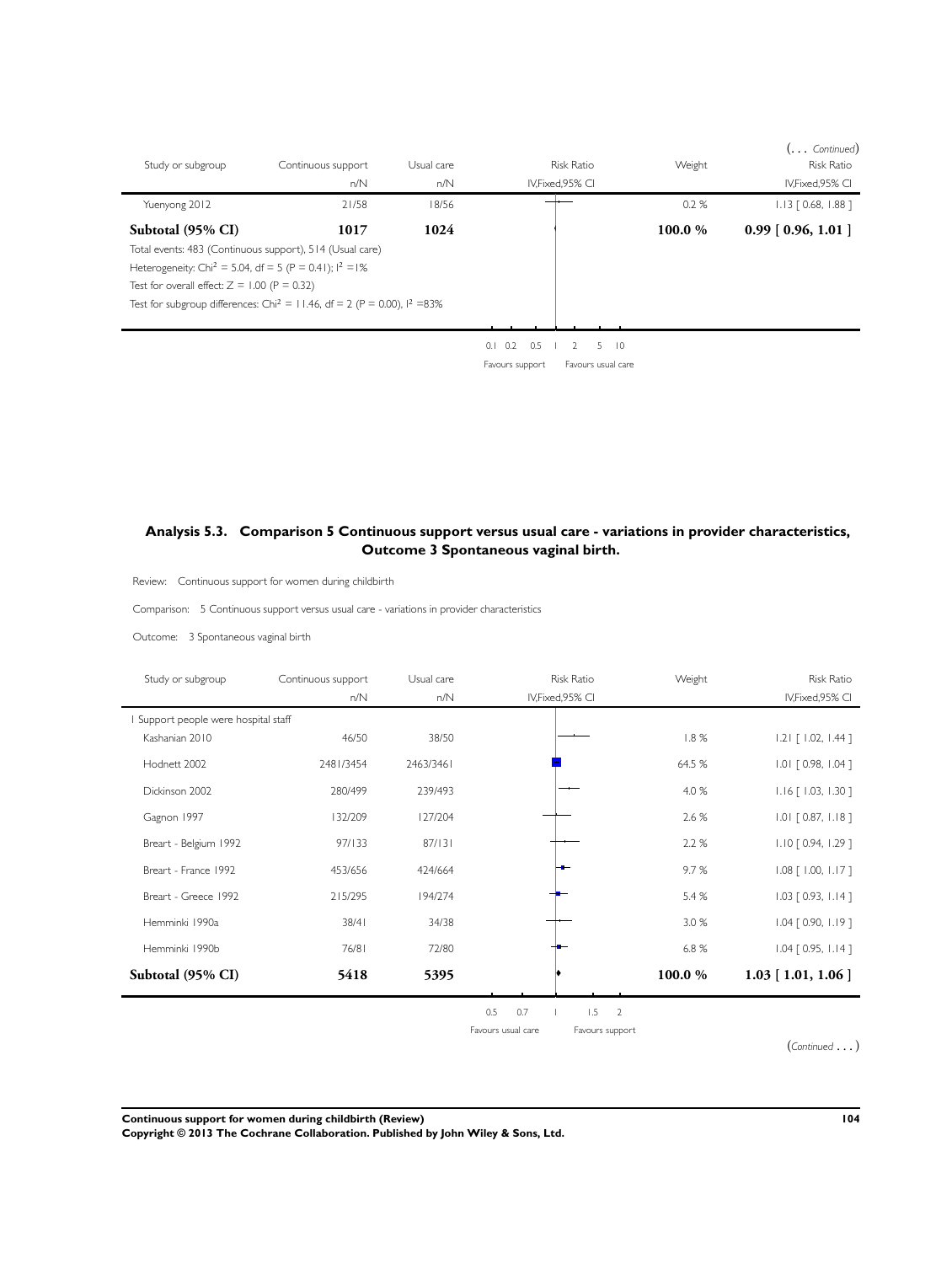| Study or subgroup                                                                                                                               | Continuous support                                                                                                                                       | Usual care | <b>Risk Ratio</b>                   | Weight | $(\ldots$ Continued)<br><b>Risk Ratio</b> |
|-------------------------------------------------------------------------------------------------------------------------------------------------|----------------------------------------------------------------------------------------------------------------------------------------------------------|------------|-------------------------------------|--------|-------------------------------------------|
|                                                                                                                                                 | n/N                                                                                                                                                      | n/N        | IV,Fixed,95% CI                     |        | IV,Fixed,95% CI                           |
|                                                                                                                                                 | Total events: 3818 (Continuous support), 3678 (Usual care)                                                                                               |            |                                     |        |                                           |
|                                                                                                                                                 | Heterogeneity: Chi <sup>2</sup> = 10.94, df = 8 (P = 0.21); $1^2$ = 27%                                                                                  |            |                                     |        |                                           |
| Test for overall effect: $Z = 2.53$ (P = 0.011)                                                                                                 |                                                                                                                                                          |            |                                     |        |                                           |
| Bruggemann 2007                                                                                                                                 | 2 Support people were not hospital staff and were chosen by woman<br>41/105                                                                              | 38/107     |                                     | 4.5 %  | $1.10$ [ 0.78, 1.56 ]                     |
| Campbell 2006                                                                                                                                   | 223/300                                                                                                                                                  | 220/300    |                                     | 60.2%  | $1.01$ $[0.92, 1.11]$                     |
| Madi 1999                                                                                                                                       | 48/53                                                                                                                                                    | 40/56      |                                     | 15.6%  | $1.27$ [ $1.05$ , $1.53$ ]                |
| Torres 1999                                                                                                                                     | 110/217                                                                                                                                                  | 101/218    |                                     | 14.5 % | 1.09 [ 0.90, 1.33 ]                       |
| Yuenyong 2012                                                                                                                                   | 33/58                                                                                                                                                    | 31/56      |                                     | 5.2 %  | $1.03$ $[0.74, 1.42]$                     |
| Subtotal (95% CI)                                                                                                                               | 733                                                                                                                                                      | 737        |                                     | 100.0% | $1.07$ [ 0.99, 1.15 ]                     |
| Heterogeneity: Chi <sup>2</sup> = 4.53, df = 4 (P = 0.34); $1^2$ = 12%<br>Test for overall effect: $Z = 1.70$ (P = 0.090)                       | Total events: 455 (Continuous support), 430 (Usual care)                                                                                                 |            |                                     |        |                                           |
|                                                                                                                                                 | 3 Support people were not hospital staff and not chosen by woman                                                                                         |            |                                     |        |                                           |
| Langer 1998                                                                                                                                     | 264/361                                                                                                                                                  | 254/363    |                                     | 25.5 % | $1.05$ $[0.95, 1.15]$                     |
| Hofmeyr 1991                                                                                                                                    | 74/92                                                                                                                                                    | 76/97      |                                     | 10.2%  | $1.03$ $[0.89, 1.19]$                     |
| Kennell 1991                                                                                                                                    | 179/212                                                                                                                                                  | 137/200    |                                     | 17.7%  | $1.23$ $[$ 1.10, 1.38 ]                   |
| Hodnett 1989                                                                                                                                    | 47/72                                                                                                                                                    | 42/73      |                                     | 3.2 %  | $1.13$ [ 0.88, 1.47 ]                     |
| Klaus 1986                                                                                                                                      | 172/186                                                                                                                                                  | 225/279    | ┻                                   | 43.3 % | $1.15$ $[1.07, 1.23]$                     |
| Subtotal (95% CI)<br>Heterogeneity: Chi <sup>2</sup> = 6.89, df = 4 (P = 0.14); $1^2$ =42%<br>Test for overall effect: $Z = 4.82$ (P < 0.00001) | 923<br>Total events: 736 (Continuous support), 734 (Usual care)<br>Test for subgroup differences: Chi <sup>2</sup> = 9.97, df = 2 (P = 0.01), $1^2$ =80% | 1012       |                                     | 100.0% | $1.12$ [ 1.07, 1.17 ]                     |
|                                                                                                                                                 |                                                                                                                                                          |            | 0.5<br>0.7<br>1.5<br>$\overline{2}$ |        |                                           |

Favours usual care Favours support

**Continuous support for women during childbirth (Review) 105**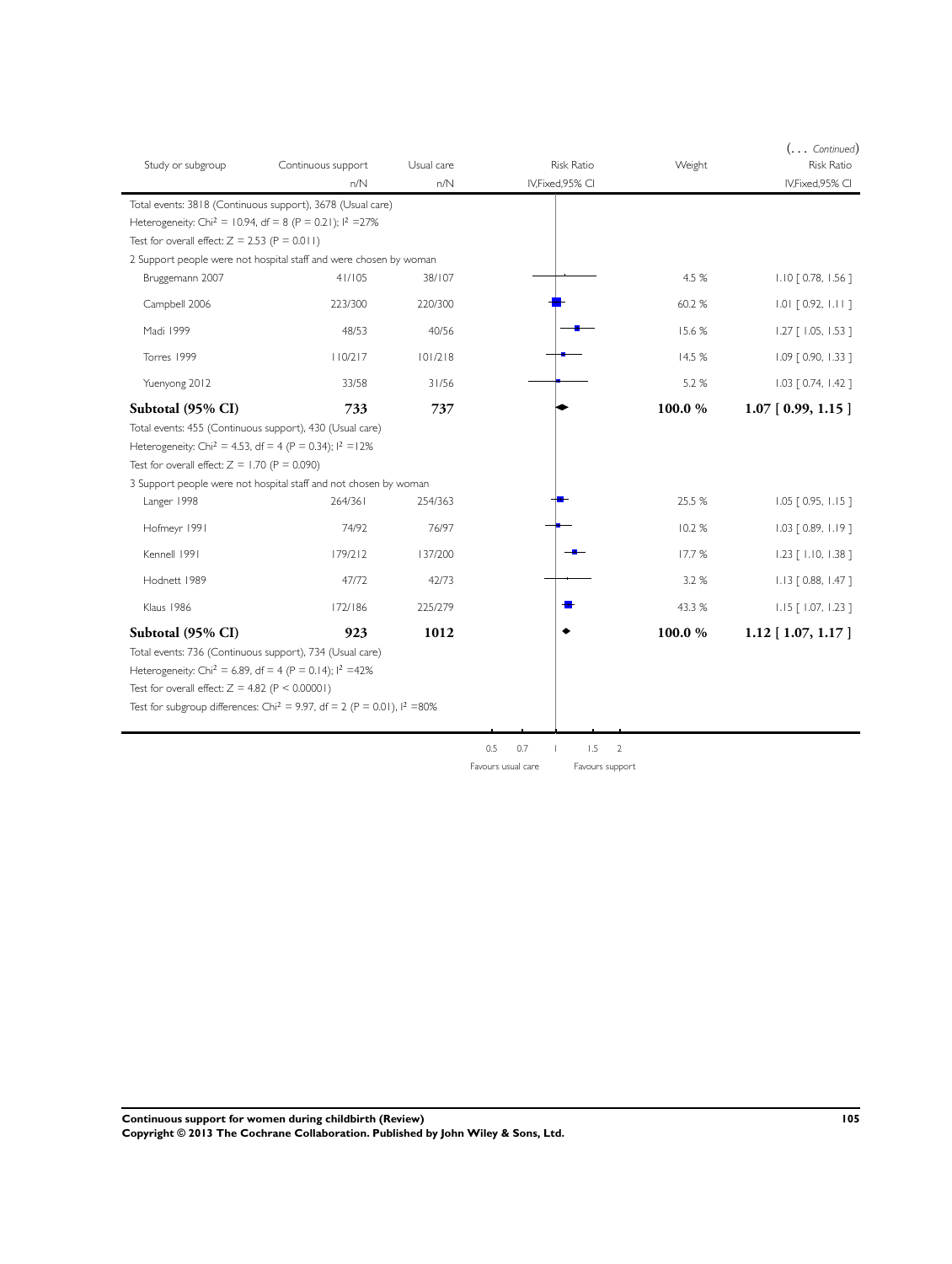### **Analysis 5.4. Comparison 5 Continuous support versus usual care - variations in provider characteristics, Outcome 4 Caesarean birth.**

Review: Continuous support for women during childbirth

Comparison: 5 Continuous support versus usual care - variations in provider characteristics

Outcome: 4 Caesarean birth

| Study or subgroup                                                                                                                               | Continuous support<br>n/N                                         | Usual care<br>n/N | <b>Risk Ratio</b><br>IV,Fixed,95% CI  | Weight | <b>Risk Ratio</b><br>IV,Fixed,95% CI |
|-------------------------------------------------------------------------------------------------------------------------------------------------|-------------------------------------------------------------------|-------------------|---------------------------------------|--------|--------------------------------------|
| I Support people were hospital staff                                                                                                            |                                                                   |                   |                                       |        |                                      |
| Breart - Greece 1992                                                                                                                            | 30/282                                                            | 34/263            |                                       | 5.0 %  | $0.82$ [ 0.52, 1.31 ]                |
| Breart - Belgium 1992                                                                                                                           | 5/133                                                             | 5/129             |                                       | 0.7%   | $0.97$ $[0.29, 3.27]$                |
| Breart - France 1992                                                                                                                            | 40/654                                                            | 36/665            |                                       | 5.6 %  | $1.13$ [ 0.73, 1.75 ]                |
| Gagnon 1997                                                                                                                                     | 29/209                                                            | 33/204            |                                       | 5.1%   | $0.86$ $[0.54, 1.36]$                |
| Hemminki 1990b                                                                                                                                  | 2/8                                                               | 3/80              |                                       | 0.3%   | $0.66$ [ $0.11$ , $3.84$ ]           |
| Hemminki 1990a                                                                                                                                  | 0/41                                                              | 3/38              |                                       | 0.1%   | $0.13$ $[0.01, 2.49]$                |
| Dickinson 2002                                                                                                                                  | 71/499                                                            | 85/493            |                                       | 12.8%  | $0.83$ $[0.62, 1.10]$                |
| Hodnett 2002                                                                                                                                    | 432/3454                                                          | 437/3461          |                                       | 69.3%  | $0.99$ $[0.87, 1.12]$                |
| Kashanian 2010                                                                                                                                  | 4/50                                                              | 12/50             |                                       | 1.0%   | $0.33$ $[0.12, 0.96]$                |
| Subtotal (95% CI)                                                                                                                               | 5403                                                              | 5383              |                                       | 100.0% | $0.95$ [ $0.85$ , $1.05$ ]           |
|                                                                                                                                                 | 2 Support people were not hospital staff and not chosen by woman  |                   |                                       |        |                                      |
| Test for overall effect: $Z = 1.07$ (P = 0.28)                                                                                                  |                                                                   |                   |                                       |        |                                      |
| Langer 1998                                                                                                                                     | 85/357                                                            | 97/356            |                                       | 50.3%  | $0.87$ $[ 0.68, 1.12 ]$              |
| Hofmeyr 1991                                                                                                                                    | 11/92                                                             | 14/97             |                                       | 5.9%   | $0.83$ $[ 0.40, 1.73 ]$              |
| Kennell 1991                                                                                                                                    | 17/212                                                            | 26/200            |                                       | 9.5%   | $0.62$ $[0.35, 1.10]$                |
| Hodnett 1989                                                                                                                                    | 12/72                                                             | 13/73             |                                       | 6.2%   | $0.94$ $[0.46, 1.91]$                |
| Cogan 1988                                                                                                                                      | 2/20                                                              | 1/14              |                                       | 0.6%   | $1.40$ $[0.14, 13.98]$               |
| Klaus 1986                                                                                                                                      | 12/168                                                            | 46/249            |                                       | 8.7%   | $0.39$ $[0.21, 0.71]$                |
| McGrath 2008                                                                                                                                    | 30/224                                                            | 49/196            |                                       | 18.8%  | $0.54$ $[0.35, 0.81]$                |
| Subtotal (95% CI)<br>Heterogeneity: Chi <sup>2</sup> = 9.57, df = 6 (P = 0.14); $1^2$ =37%<br>Test for overall effect: $Z = 3.59$ (P = 0.00033) | 1145<br>Total events: 169 (Continuous support), 246 (Usual care)  | 1185              |                                       | 100.0% | $0.72$ [ $0.60, 0.86$ ]              |
|                                                                                                                                                 | 3 Support people were not hospital staff and were chosen by woman |                   |                                       |        |                                      |
| Morhason-Bello 2009                                                                                                                             | 27/305                                                            | 68/298            |                                       | 21.4%  | 0.39 [0.26, 0.59]                    |
|                                                                                                                                                 |                                                                   |                   | 0.02 0.1<br>$\overline{0}$            | 50     |                                      |
|                                                                                                                                                 |                                                                   |                   | Favours usual care<br>Favours support |        | $(Continued \dots)$                  |

**Continuous support for women during childbirth (Review) 106**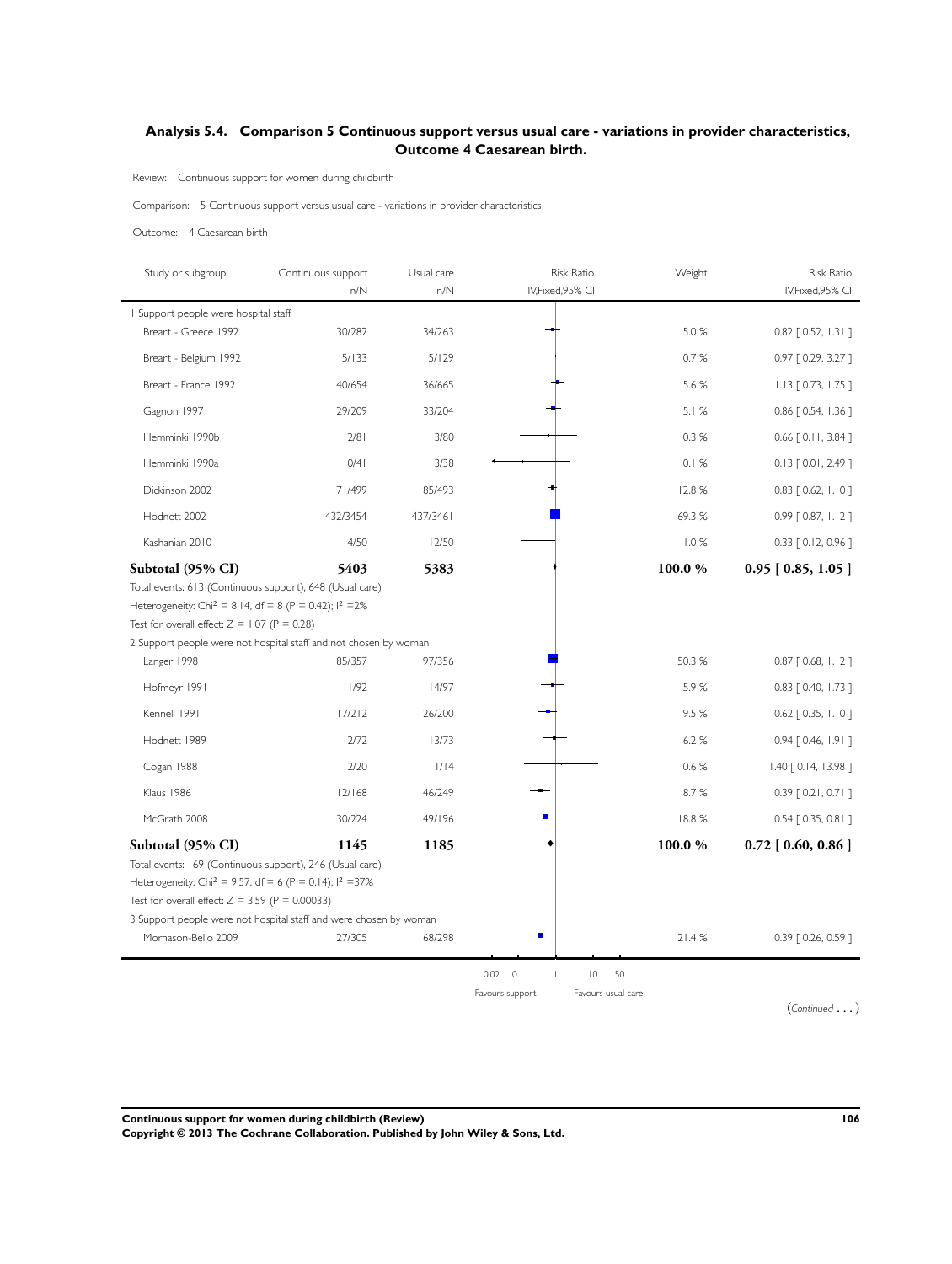| Study or subgroup                               | Continuous support                                                                    | Usual care | <b>Risk Ratio</b> | Weight | $(\ldots$ Continued)<br><b>Risk Ratio</b> |
|-------------------------------------------------|---------------------------------------------------------------------------------------|------------|-------------------|--------|-------------------------------------------|
|                                                 | n/N                                                                                   | n/N        | IV, Fixed, 95% CI |        | IV, Fixed, 95% CI                         |
| Bruggemann 2007                                 | 11/105                                                                                | 12/107     |                   | 6.2%   | $0.93$ $[0.43, 2.02]$                     |
| Campbell 2006                                   | 55/291                                                                                | 53/295     |                   | 32.0 % | $1.05$ $[0.75, 1.48]$                     |
| Madi 1999                                       | 3/53                                                                                  | 7/56       |                   | 2.2 %  | $0.45$ $[0.12, 1.66]$                     |
| Torres 1999                                     | 54/217                                                                                | 46/218     |                   | 31.1%  | $1.18$ $[0.83, 1.67]$                     |
| Yuenyong 2012                                   | 10/58                                                                                 | 14/56      |                   | 7.1%   | $0.69$ $[ 0.33, 1.42 ]$                   |
| Subtotal (95% CI)                               | 1029                                                                                  | 1030       |                   | 100.0% | $0.83$ [ 0.69, 1.01 ]                     |
|                                                 | Total events: 160 (Continuous support), 200 (Usual care)                              |            |                   |        |                                           |
|                                                 | Heterogeneity: Chi <sup>2</sup> = 19.83, df = 5 (P = 0.001); $1^2$ =75%               |            |                   |        |                                           |
| Test for overall effect: $Z = 1.86$ (P = 0.062) |                                                                                       |            |                   |        |                                           |
|                                                 | Test for subgroup differences: Chi <sup>2</sup> = 6.88, df = 2 (P = 0.03), $1^2$ =71% |            |                   |        |                                           |

 $0.02$  0.1 10 50

Favours support Favours usual care

**Continuous support for women during childbirth (Review) 107 Copyright © 2013 The Cochrane Collaboration. Published by John Wiley & Sons, Ltd.**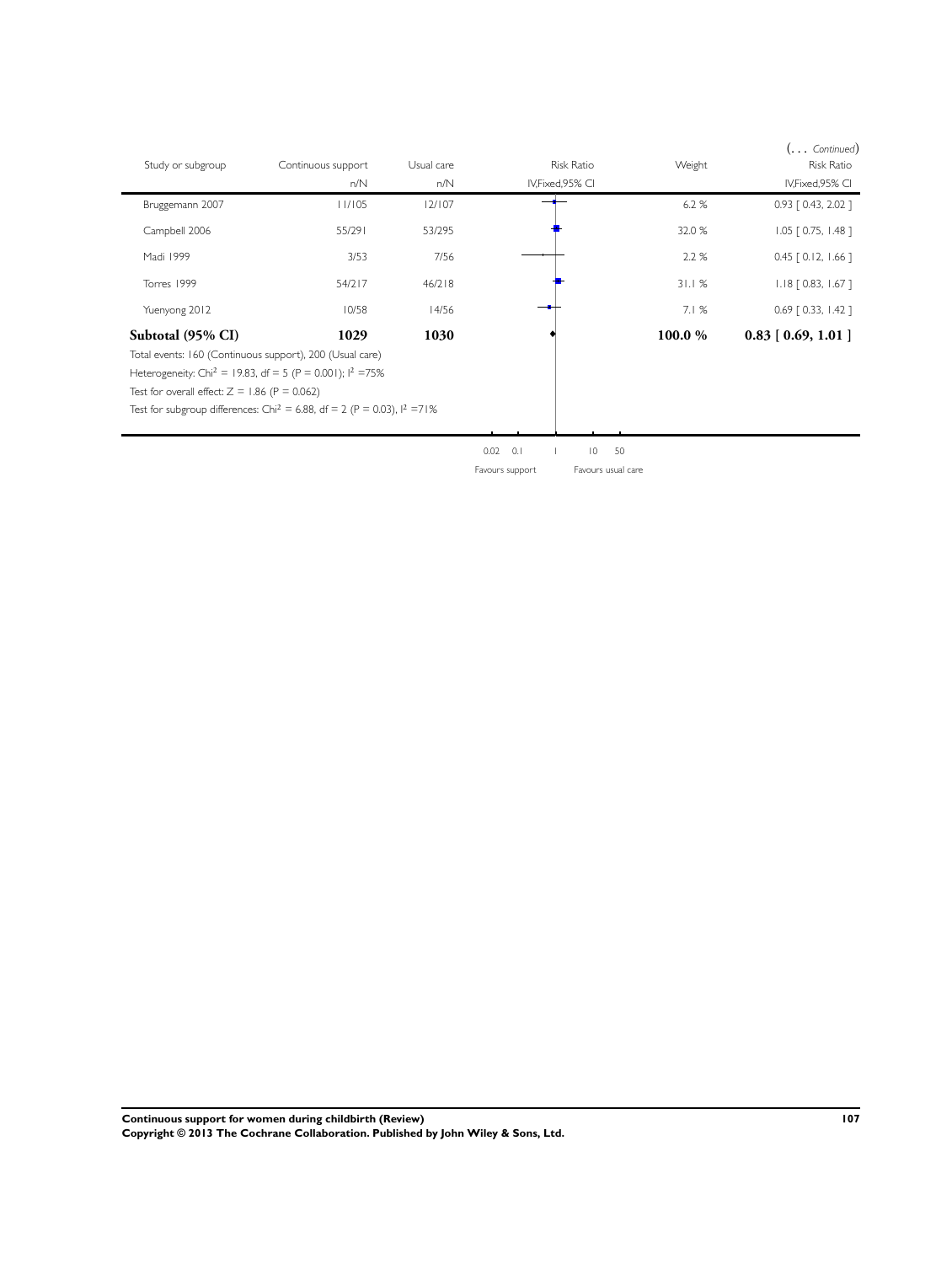#### **Analysis 5.5. Comparison 5 Continuous support versus usual care - variations in provider characteristics, Outcome 5 Admission to special care nursery.**

Review: Continuous support for women during childbirth

Comparison: 5 Continuous support versus usual care - variations in provider characteristics

Outcome: 5 Admission to special care nursery

| Study or subgroup                                                    | Continuous support                                                                               | Usual care | Risk Ratio                                    | Weight | <b>Risk Ratio</b>        |
|----------------------------------------------------------------------|--------------------------------------------------------------------------------------------------|------------|-----------------------------------------------|--------|--------------------------|
|                                                                      | n/N                                                                                              | n/N        | IV, Fixed, 95% CI                             |        | IV, Fixed, 95% CI        |
| I Support people were hospital staff                                 |                                                                                                  |            |                                               |        |                          |
| Hodnett 2002                                                         | 246/3454                                                                                         | 254/3461   |                                               | 95.5 % | $0.97$ $[0.82, 1.15]$    |
| Kashanian 2010                                                       | 0/50                                                                                             | 0/50       |                                               |        | Not estimable            |
| Gagnon 1997                                                          | 15/209                                                                                           | 10/204     |                                               | 4.5 %  | $1.46$ $[0.67, 3.18]$    |
| Subtotal (95% CI)                                                    | 3713                                                                                             | 3715       |                                               | 100.0% | $0.99$ [ $0.84$ , 1.17 ] |
|                                                                      | Total events: 261 (Continuous support), 264 (Usual care)                                         |            |                                               |        |                          |
| Heterogeneity: Chi <sup>2</sup> = 1.03, df = 1 (P = 0.31); $1^2$ =3% |                                                                                                  |            |                                               |        |                          |
| Test for overall effect: $Z = 0.14$ (P = 0.89)                       |                                                                                                  |            |                                               |        |                          |
|                                                                      | 2 Support people were not hospital staff and not chosen by woman                                 |            |                                               |        |                          |
| Klaus 1986                                                           | 3/168                                                                                            | 17/249     |                                               | 4.7%   | 0.26 [ 0.08, 0.88 ]      |
| Kennell 1991                                                         | 69/212                                                                                           | 71/200     |                                               | 95.3%  | 0.92 [ 0.70, 1.20 ]      |
| Subtotal (95% CI)                                                    | 380                                                                                              | 449        |                                               | 100.0% | $0.86$ [ 0.66, 1.12 ]    |
|                                                                      | Total events: 72 (Continuous support), 88 (Usual care)                                           |            |                                               |        |                          |
|                                                                      | Heterogeneity: Chi <sup>2</sup> = 3.92, df = 1 (P = 0.05); $1^2$ =75%                            |            |                                               |        |                          |
| Test for overall effect: $Z = 1.09$ (P = 0.28)                       |                                                                                                  |            |                                               |        |                          |
|                                                                      | 3 Support people were not hospital staff and were chosen by woman                                |            |                                               |        |                          |
| Bruggemann 2007                                                      | 5/105                                                                                            | 6/107      |                                               | 40.9%  | $0.85$ $[0.27, 2.70]$    |
| Torres 1999                                                          | 12/215                                                                                           | 6/213      |                                               | 59.1%  | $1.98$ $[0.76, 5.18]$    |
| Subtotal (95% CI)                                                    | 320                                                                                              | 320        |                                               | 100.0% | $1.40$ [ 0.67, 2.93 ]    |
|                                                                      | Total events: 17 (Continuous support), 12 (Usual care)                                           |            |                                               |        |                          |
|                                                                      | Heterogeneity: Chi <sup>2</sup> = 1.22, df = 1 (P = 0.27); $1^2 = 18\%$                          |            |                                               |        |                          |
| Test for overall effect: $Z = 0.89$ (P = 0.37)                       |                                                                                                  |            |                                               |        |                          |
|                                                                      | Test for subgroup differences: Chi <sup>2</sup> = 1.74, df = 2 (P = 0.42), l <sup>2</sup> = 0.0% |            |                                               |        |                          |
|                                                                      |                                                                                                  |            |                                               |        |                          |
|                                                                      |                                                                                                  |            | $0.1$ $0.2$ $0.5$<br>5<br>$\overline{0}$<br>2 |        |                          |
|                                                                      |                                                                                                  |            |                                               |        |                          |

Favours support | Favours usual care

**Continuous support for women during childbirth (Review) 108**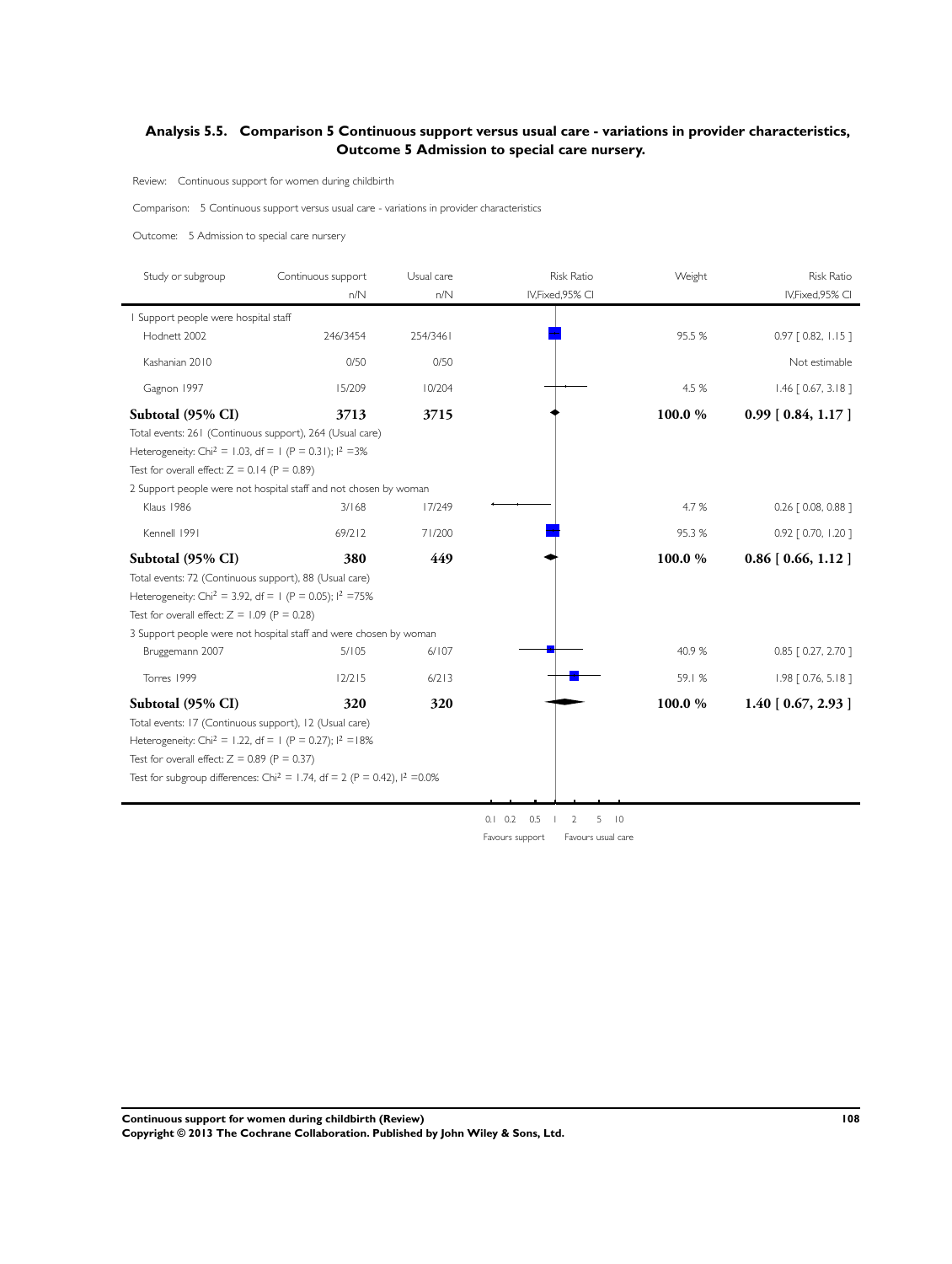### **Analysis 5.6. Comparison 5 Continuous support versus usual care - variations in provider characteristics, Outcome 6 Postpartum depression.**

Review: Continuous support for women during childbirth

Comparison: 5 Continuous support versus usual care - variations in provider characteristics

Outcome: 6 Postpartum depression

| Study or subgroup                                     | Continuous support<br>n/N                                                                       | Usual care<br>n/N | <b>Risk Ratio</b><br>IV, Fixed, 95% CI | Weight  | <b>Risk Ratio</b><br>IV, Fixed, 95% CI |
|-------------------------------------------------------|-------------------------------------------------------------------------------------------------|-------------------|----------------------------------------|---------|----------------------------------------|
| Support people were hospital staff                    |                                                                                                 |                   |                                        |         |                                        |
| Hodnett 2002                                          | 245/2816                                                                                        | 277/2751          |                                        | 100.0 % | $0.86$ $[ 0.73, 1.02 ]$                |
| Subtotal (95% CI)                                     | 2816                                                                                            | 2751              |                                        | 100.0 % | $0.86$ [ 0.73, 1.02 ]                  |
|                                                       | Total events: 245 (Continuous support), 277 (Usual care)                                        |                   |                                        |         |                                        |
| Heterogeneity: not applicable                         |                                                                                                 |                   |                                        |         |                                        |
| Test for overall effect: $Z = 1.75$ (P = 0.080)       |                                                                                                 |                   |                                        |         |                                        |
|                                                       | 2 Support people were not hospital staff and not chosen by woman                                |                   |                                        |         |                                        |
| Hofmeyr 1991                                          | 8/74                                                                                            | 48/75             |                                        | 100.0 % | $0.17$ $[0.09, 0.33]$                  |
| Subtotal (95% CI)                                     | 74                                                                                              | 75                |                                        | 100.0 % | $0.17$ [ 0.09, 0.33 ]                  |
| Total events: 8 (Continuous support), 48 (Usual care) |                                                                                                 |                   |                                        |         |                                        |
| Heterogeneity: not applicable                         |                                                                                                 |                   |                                        |         |                                        |
| Test for overall effect: $Z = 5.16$ (P < 0.00001)     |                                                                                                 |                   |                                        |         |                                        |
|                                                       | 3 Support people were not hospital staff and were chosen by woman                               |                   |                                        |         |                                        |
| Subtotal (95% CI)                                     | $\bf{0}$                                                                                        | $\bf{0}$          |                                        |         | Not estimable                          |
| Total events: 0 (Continuous support), 0 (Usual care)  |                                                                                                 |                   |                                        |         |                                        |
| Heterogeneity: not applicable                         |                                                                                                 |                   |                                        |         |                                        |
| Test for overall effect: not applicable               |                                                                                                 |                   |                                        |         |                                        |
|                                                       | Test for subgroup differences: Chi <sup>2</sup> = 21.15, df = 1 (P = 0.00), l <sup>2</sup> =95% |                   |                                        |         |                                        |
|                                                       |                                                                                                 |                   |                                        |         |                                        |

 $0.05$  0.2 1 5 20 Favours support Favours usual care

**Continuous support for women during childbirth (Review) 109**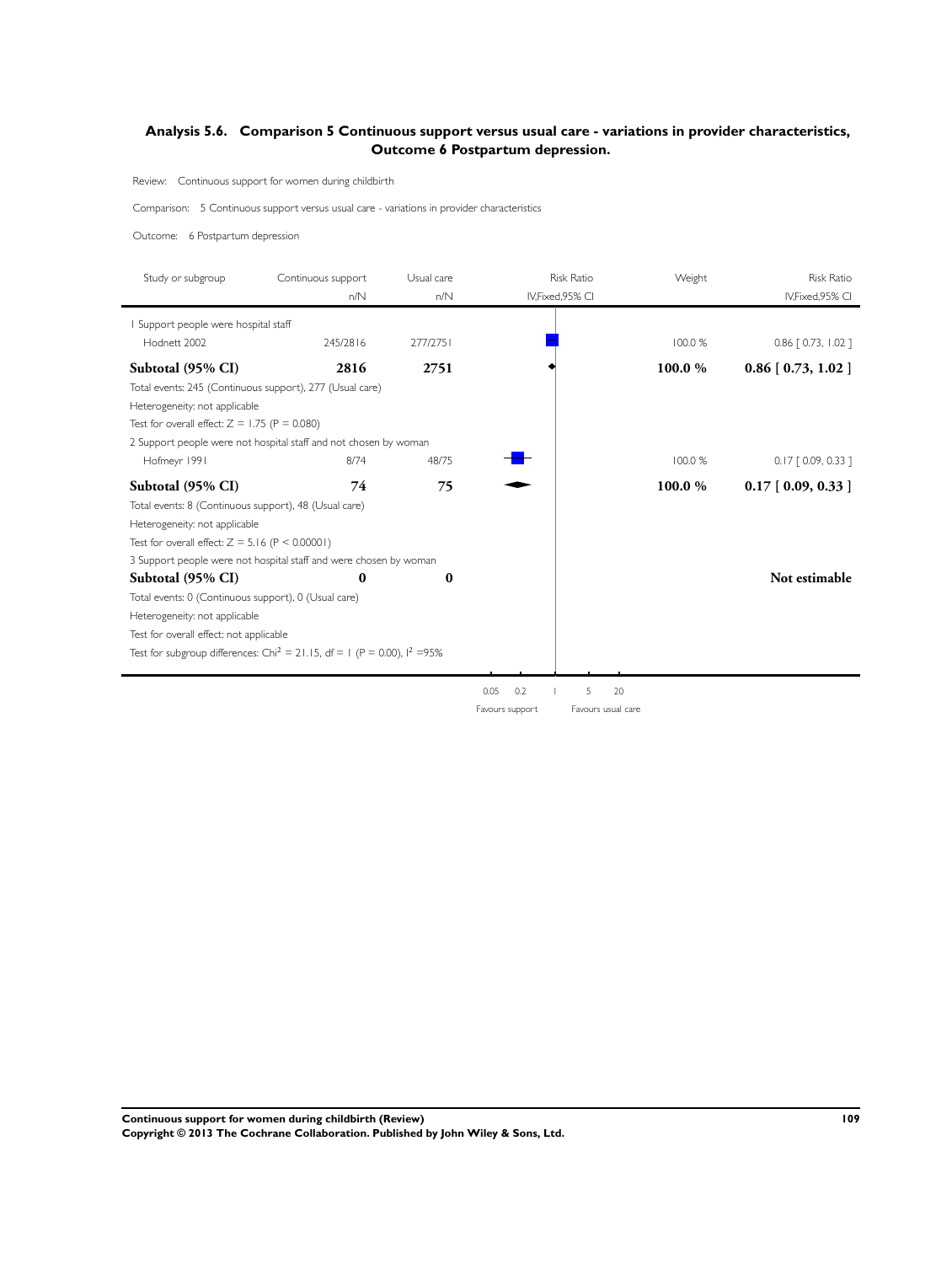#### **Analysis 5.7. Comparison 5 Continuous support versus usual care - variations in provider characteristics, Outcome 7 Negative rating of/negative feelings about birth experience.**

Review: Continuous support for women during childbirth

Comparison: 5 Continuous support versus usual care - variations in provider characteristics

Outcome: 7 Negative rating of/negative feelings about birth experience

| Study or subgroup                                                                                                                                                                                            | Continuous support<br>n/N                                                                              | Usual care<br>n/N |                               | <b>Risk Ratio</b><br>IV,Fixed,95% CI        | Weight  | <b>Risk Ratio</b><br>IV, Fixed, 95% CI |
|--------------------------------------------------------------------------------------------------------------------------------------------------------------------------------------------------------------|--------------------------------------------------------------------------------------------------------|-------------------|-------------------------------|---------------------------------------------|---------|----------------------------------------|
| I Support people were hospital staff                                                                                                                                                                         |                                                                                                        |                   |                               |                                             |         |                                        |
| Hodnett 2002                                                                                                                                                                                                 | 96/2818                                                                                                | 117/2751          |                               |                                             | 41.4%   | $0.80$ $[0.61, 1.04]$                  |
| Dickinson 2002                                                                                                                                                                                               | 75/499                                                                                                 | 74/493            |                               |                                             | 33.1 %  | $1.00$ $[0.74, 1.35]$                  |
| Breart - Belgium 1992                                                                                                                                                                                        | 24/133                                                                                                 | 30/131            |                               |                                             | 12.6 %  | $0.79$ $[0.49, 1.27]$                  |
| Breart - France 1992                                                                                                                                                                                         | 30/656                                                                                                 | 35/664            |                               |                                             | 12.8%   | $0.87$ [ 0.54, 1.40 ]                  |
| Subtotal (95% CI)                                                                                                                                                                                            | 4106                                                                                                   | 4039              |                               |                                             | 100.0%  | $0.87$ [ $0.73$ , $1.03$ ]             |
| Total events: 225 (Continuous support), 256 (Usual care)<br>Heterogeneity: Chi <sup>2</sup> = 1.40, df = 3 (P = 0.70); $1^2$ =0.0%<br>Test for overall effect: $Z = 1.61$ (P = 0.11)                         | 2 Support people were not hospital staff and not chosen by woman                                       |                   |                               |                                             |         |                                        |
| Langer 1998                                                                                                                                                                                                  | 98/361                                                                                                 | 129/363           |                               |                                             | 46.6%   | $0.76$ $[0.61, 0.95]$                  |
| Hofmeyr 1991                                                                                                                                                                                                 | 38/92                                                                                                  | 73/97             |                               |                                             | 30.8%   | 0.55 [ 0.42, 0.72 ]                    |
| Kennell 1991                                                                                                                                                                                                 | 47/212                                                                                                 | 71/200            |                               |                                             | 22.6 %  | $0.62$ $[0.46, 0.85]$                  |
| Subtotal (95% CI)                                                                                                                                                                                            | 665                                                                                                    | 660               |                               |                                             | 100.0 % | $0.66$ [ $0.57, 0.77$ ]                |
| Total events: 183 (Continuous support), 273 (Usual care)<br>Heterogeneity: Chi <sup>2</sup> = 3.64, df = 2 (P = 0.16); $1^2$ =45%<br>Test for overall effect: $Z = 5.47$ (P < 0.00001)                       | 3 Support people were not hospital staff and were chosen by woman                                      |                   |                               |                                             |         |                                        |
| Morhason-Bello 2009                                                                                                                                                                                          | 108/293                                                                                                | 196/292           |                               |                                             | 44.9%   | $0.55$ $[0.46, 0.65]$                  |
| Bruggemann 2007                                                                                                                                                                                              | 7/105                                                                                                  | 17/107            |                               |                                             | 1.8%    | $0.42$ $[0.18, 0.97]$                  |
| Campbell 2006                                                                                                                                                                                                | 95/229                                                                                                 | 197/265           |                               |                                             | 45.3%   | $0.56$ $[0.47, 0.66]$                  |
| Torres 1999                                                                                                                                                                                                  | 35/206                                                                                                 | $43/2$            |                               |                                             | 8.0%    | $0.83$ $[0.56, 1.25]$                  |
| Subtotal (95% CI)<br>Total events: 245 (Continuous support), 453 (Usual care)<br>Heterogeneity: Chi <sup>2</sup> = 4.18, df = 3 (P = 0.24); $1^2$ = 28%<br>Test for overall effect: $Z = 9.70$ (P < 0.00001) | 833<br>Test for subgroup differences: Chi <sup>2</sup> = 16.47, df = 2 (P = 0.00), l <sup>2</sup> =88% | 875               |                               |                                             | 100.0%  | $0.57$ [ $0.51, 0.64$ ]                |
|                                                                                                                                                                                                              |                                                                                                        |                   | 0.7<br>0.5<br>Favours support | $\overline{2}$<br>1.5<br>Favours usual care |         |                                        |

**Continuous support for women during childbirth (Review) 110**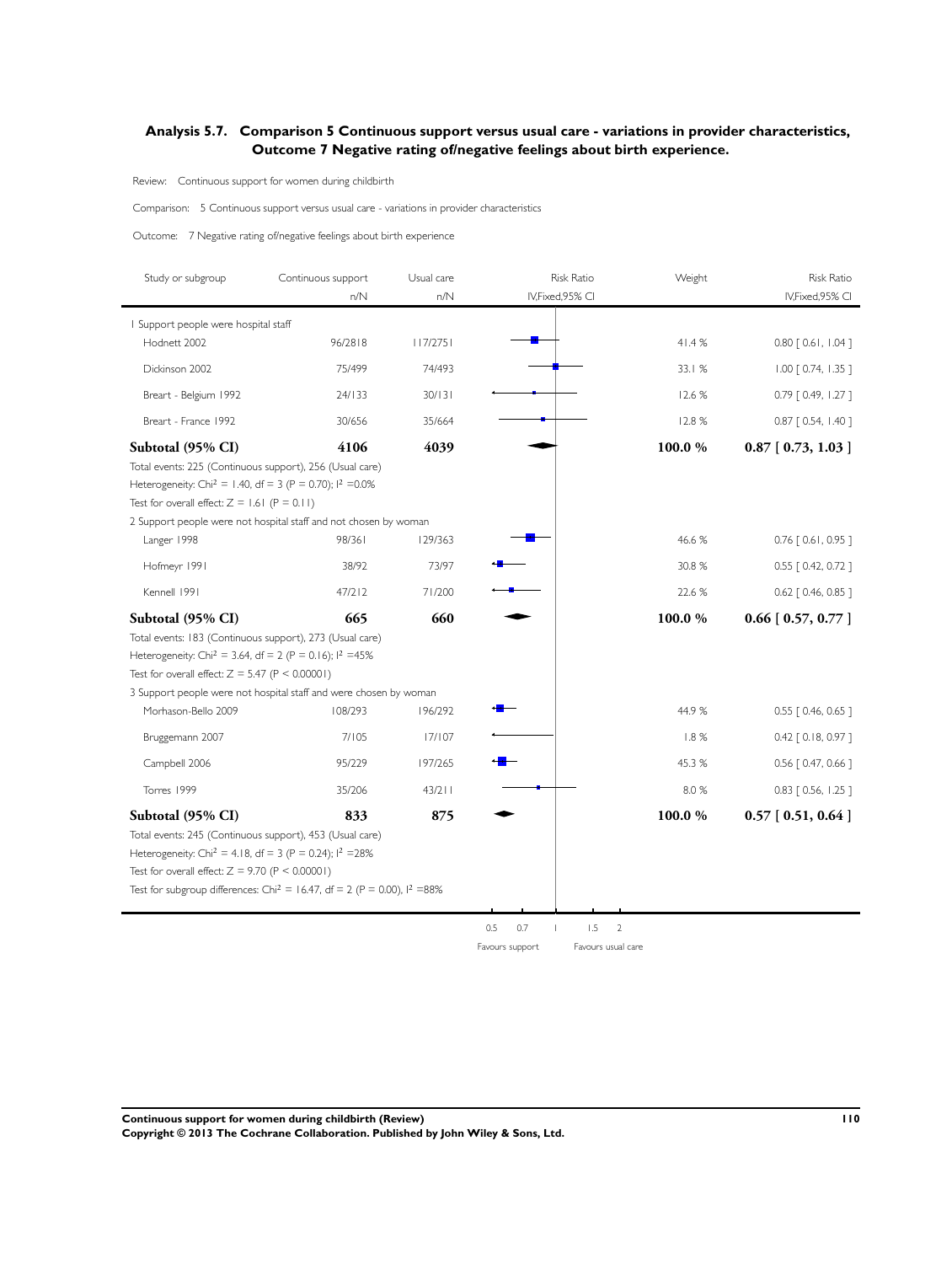#### **Analysis 5.8. Comparison 5 Continuous support versus usual care - variations in provider characteristics, Outcome 8 Breastfeeding at 1-2 months postpartum.**

Review: Continuous support for women during childbirth

Comparison: 5 Continuous support versus usual care - variations in provider characteristics

Outcome: 8 Breastfeeding at 1-2 months postpartum

| Study or subgroup                                    | Continuous support                                                                    | Usual care | <b>Risk Ratio</b> | Weight   | <b>Risk Ratio</b>     |
|------------------------------------------------------|---------------------------------------------------------------------------------------|------------|-------------------|----------|-----------------------|
|                                                      | n/N                                                                                   | n/N        | IV, Fixed, 95% CI |          | IV, Fixed, 95% CI     |
| I Support people were hospital staff                 |                                                                                       |            |                   |          |                       |
| Hodnett 2002                                         | 1312/2339                                                                             | 1283/2220  |                   | 100.0 %  | 0.97 [0.92, 1.02]     |
| Subtotal (95% CI)                                    | 2339                                                                                  | 2220       |                   | 100.0 %  | $0.97$ [ 0.92, 1.02 ] |
|                                                      | Total events: 1312 (Continuous support), 1283 (Usual care)                            |            |                   |          |                       |
| Heterogeneity: not applicable                        |                                                                                       |            |                   |          |                       |
| Test for overall effect: $Z = 1.16$ (P = 0.25)       |                                                                                       |            |                   |          |                       |
|                                                      | 2 Support people were not hospital staff and not chosen by woman                      |            |                   |          |                       |
| Langer 1998                                          | 266/334                                                                               | 247/321    |                   | 85.5 %   | $1.04$ $[0.95, 1.12]$ |
| Hofmeyr 1991                                         | 58/74                                                                                 | 51/75      |                   | 14.5 %   | $1.15$ $[0.95, 1.40]$ |
| Subtotal (95% CI)                                    | 408                                                                                   | 396        |                   | 100.0%   | $1.05$ [ 0.98, 1.13 ] |
|                                                      | Total events: 324 (Continuous support), 298 (Usual care)                              |            |                   |          |                       |
|                                                      | Heterogeneity: Chi <sup>2</sup> = 0.99, df = 1 (P = 0.32); $1^2$ =0.0%                |            |                   |          |                       |
| Test for overall effect: $Z = 1.31$ (P = 0.19)       |                                                                                       |            |                   |          |                       |
|                                                      | 3 Support people were not hospital staff and were chosen by woman                     |            |                   |          |                       |
| Subtotal (95% CI)                                    | 0                                                                                     | 0          |                   |          | Not estimable         |
| Total events: 0 (Continuous support), 0 (Usual care) |                                                                                       |            |                   |          |                       |
| Heterogeneity: not applicable                        |                                                                                       |            |                   |          |                       |
| Test for overall effect: not applicable              |                                                                                       |            |                   |          |                       |
|                                                      | Test for subgroup differences: Chi <sup>2</sup> = 3.02, df = 1 (P = 0.08), $1^2$ =67% |            |                   |          |                       |
|                                                      |                                                                                       |            |                   |          |                       |
|                                                      |                                                                                       |            | 0.5<br>0.7        | 1.5<br>2 |                       |

Favours support Favours usual care

# **W H A T ' S N E W**

Ŷ.

Last assessed as up-to-date: 29 June 2013.

| Date | Event                                      | Description                                                                                                                                                                                                     |
|------|--------------------------------------------|-----------------------------------------------------------------------------------------------------------------------------------------------------------------------------------------------------------------|
|      | 29 June 2013 New search has been performed | Search updated. One new abstract identified and added to<br>Characteristics of studies awaiting classification because it<br>does not contain sufficient details to permit classification<br>(Safarzadeh 2013). |

**Continuous support for women during childbirth (Review) 111**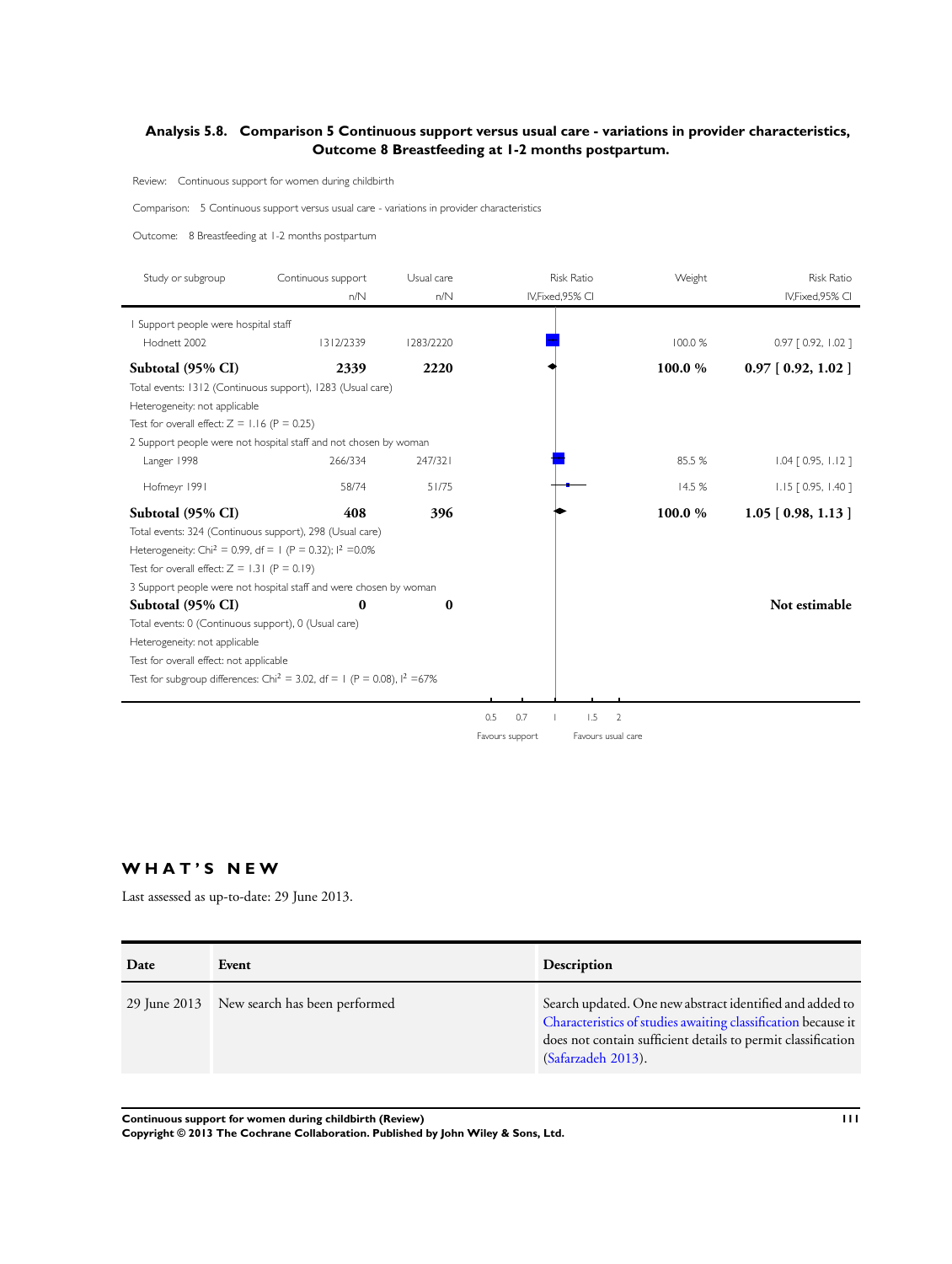29 June 2013 New citation required but conclusions have not changed Review updated. No new trials or data included.

# **H I S T O R Y**

Protocol first published: Issue 3, 2002 Review first published: Issue 3, 2003

| Date             | Event                                                     | Description                                                                                                                                                                                                                                                                                                                                                                                                                 |
|------------------|-----------------------------------------------------------|-----------------------------------------------------------------------------------------------------------------------------------------------------------------------------------------------------------------------------------------------------------------------------------------------------------------------------------------------------------------------------------------------------------------------------|
| 12 July 2012     | New citation required but conclusions have not<br>changed | One new trial added (Yuenyong 2012). Data inadver-<br>tently omitted for one outcome (postpartum depres-<br>sion) from a prior trial (Hofmeyr 1991) have now been<br>included. Minor clarifications to the text and changes<br>to Results which did not substantively alter Conclu-<br>sions                                                                                                                                |
| 14 June 2012     | New search has been performed                             | Search updated and one new trial met inclusion cri-<br>teria. One other trial report and seven new abstracts<br>were found, one of which describes an ongoing study,<br>and none of which contain sufficient details to permit<br>classification                                                                                                                                                                            |
| 31 December 2010 | New search has been performed                             | Search updated. We evaluated and added new trials.<br>We obtained additional information from trial au-<br>thors. Other revisions included numerous changes to<br>bring the entire Review up-to-date in terms of cur-<br>rent methodological guidelines. We altered the accept-<br>able follow-up rate for long term outcomes, and we<br>expanded the number of outcomes to be included in<br>the planned subgroup analyses |
| 25 October 2010  | New citation required but conclusions have not<br>changed | New author joined the review team to update the re-<br>view.                                                                                                                                                                                                                                                                                                                                                                |
| 12 May 2008      | Amended                                                   | Converted to new review format.                                                                                                                                                                                                                                                                                                                                                                                             |
| 18 April 2007    | New search has been performed                             | Search updated in February 2007. Two new trials iden-<br>tified. We excluded one (Dalal 2006) and included the<br>other (Campbell 2006). The Results section was up-<br>dated accordingly. With the exception of the outcome<br>of labour length, there were no substantive changes in<br>results or conclusions of the Review. Minor edits were<br>made throughout. Additional text was added to the<br>Discussion         |

**Continuous support for women during childbirth (Review) 112**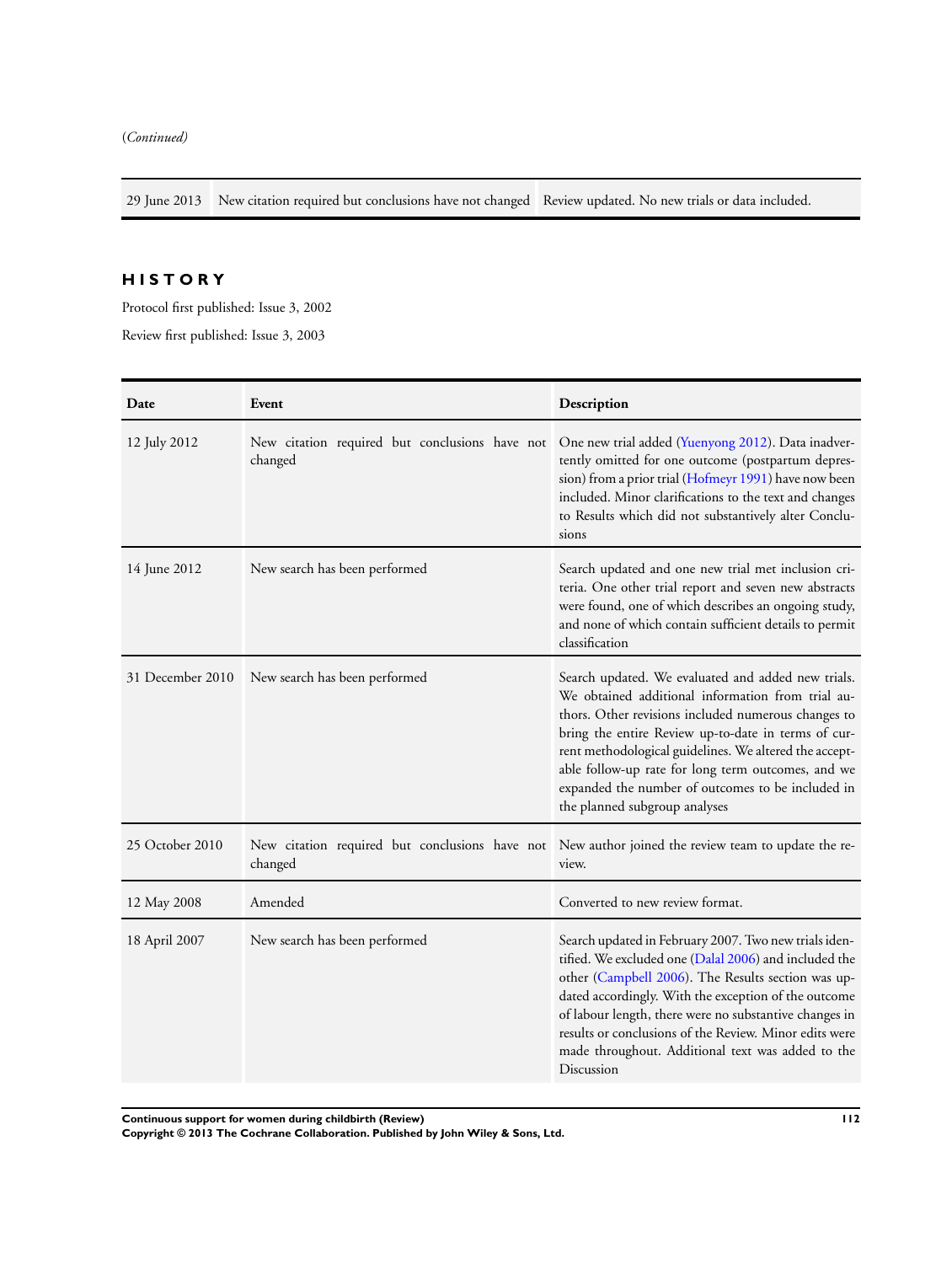30 October 2006 New search has been performed Search updated. One 'awaiting assessment' trial was assessed and included (Thomassen 2003).

# **C O N T R I B U T I O N S O F A U T H O R S**

Ellen Hodnett wrote the initial draft of the protocol. Carol Sakala wrote the initial draft of the Discussion in the previous version of the review. Simon Gates wrote the initial draft of the statistical methods and provided statistical advice for the protocol and each update of the review. All review authors participated in all aspects of the preparation of the protocol and in writing the text of the review. All authors participated in the updates of the review.

### **D E C L A R A T I O N S O F I N T E R E S T**

Ellen Hodnett was the principal investigator for two labour support trials. Justus Hofmeyr was the principal investigator for one labour support trial.

## **S O U R C E S O F S U P P O R T**

#### **Internal sources**

- University of Toronto, Canada.
- University of the Witwatersrand, South Africa.
- Fort Hare University, South Africa.
- East London Hospital Complex, South Africa.
- National Perinatal Epidemiology Unit, Oxford, UK.
- Childbirth Connection (formerly Maternity Center Association), USA.
- Warwick Clinical Trials Unit, University of Warwick, UK.

#### **External sources**

• National Institute for Health Research, UK.

NIHR Programme of centrally-managed pregnancy and childbirth systematic reviews of priority to the NHS and users of the NHS: 10/4001/02

# **I N D E X T E R M S**